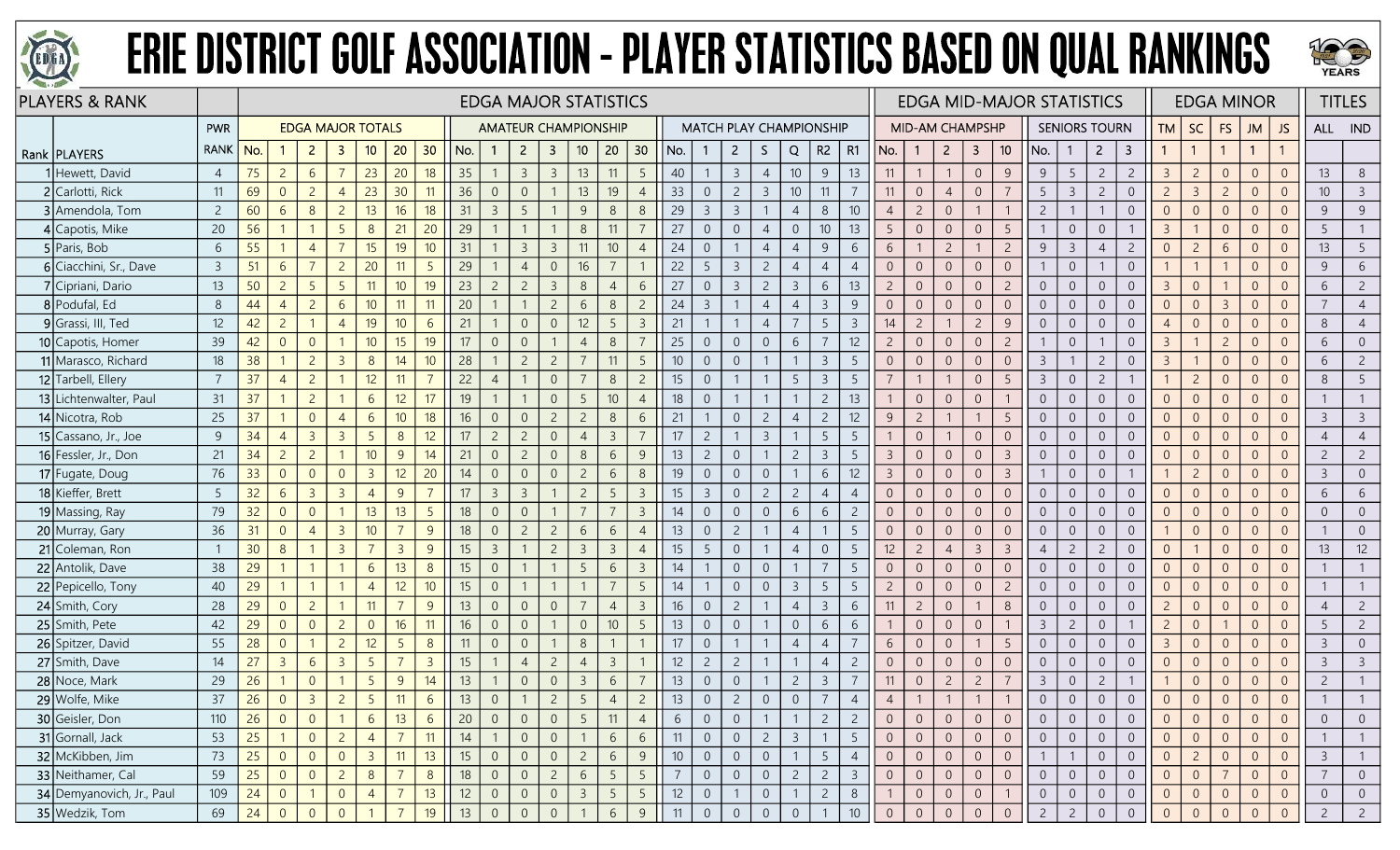



| <b>PLAYERS &amp; RANK</b> |             |                  |                |                |                          |                 |                 |                 |                |                         |                |                         | <b>EDGA MAJOR STATISTICS</b> |                |                 |                 |                                |                |                  |                |                |                 |                |                 |                |                         |                 | <b>EDGA MID-MAJOR STATISTICS</b> |                |                      |                |                |                |                | <b>EDGA MINOR</b> |                |                 | <b>TITLES</b>  |
|---------------------------|-------------|------------------|----------------|----------------|--------------------------|-----------------|-----------------|-----------------|----------------|-------------------------|----------------|-------------------------|------------------------------|----------------|-----------------|-----------------|--------------------------------|----------------|------------------|----------------|----------------|-----------------|----------------|-----------------|----------------|-------------------------|-----------------|----------------------------------|----------------|----------------------|----------------|----------------|----------------|----------------|-------------------|----------------|-----------------|----------------|
|                           | PWR         |                  |                |                | <b>EDGA MAJOR TOTALS</b> |                 |                 |                 |                |                         |                |                         | <b>AMATEUR CHAMPIONSHIP</b>  |                |                 |                 | <b>MATCH PLAY CHAMPIONSHIP</b> |                |                  |                |                |                 |                | MID-AM CHAMPSHP |                |                         |                 |                                  |                | <b>SENIORS TOURN</b> |                | <b>TM</b>      | <b>SC</b>      | <b>FS</b>      | JM                | JS             | ALL IND         |                |
| Rank   PLAYERS            | <b>RANK</b> | No.              |                | $\overline{2}$ | -3                       | 10              | 20 <sub>2</sub> | 30              | No.            | $\mathbf{1}$            | $\overline{2}$ | $\overline{\mathbf{3}}$ | 10 <sup>°</sup>              | 20             | 30              | No.             |                                | $\overline{2}$ | S.               | Q              |                | $R2 \mid R1$    | No.            | $\mathbf{1}$    | $2^{\circ}$    | $\overline{\mathbf{3}}$ | 10 <sup>°</sup> | No.                              | $\mathbf{1}$   | $\overline{2}$       | 3              |                | $\overline{1}$ |                | $\mathbf{1}$      |                |                 |                |
| 36 Keim, Chris            | 19          | 23               | $\overline{c}$ | $\overline{0}$ | $\overline{3}$           | $\overline{7}$  | 5               | $\overline{7}$  | 11             |                         | $\overline{0}$ |                         | 6                            | $\overline{c}$ | $\overline{c}$  | 12              |                                | $\overline{0}$ | $\overline{c}$   |                | $\overline{3}$ | -5              | $\overline{0}$ | $\overline{0}$  | $\overline{0}$ | $\sqrt{0}$              | $\overline{0}$  | $\overline{0}$                   | $\overline{0}$ | $\overline{0}$       | $\overline{0}$ | $\overline{3}$ | $\overline{0}$ | 5              | $\Omega$          | $\Omega$       | 10 <sup>°</sup> | $\overline{2}$ |
| 37 Garcia, Mike           | 29          | 23               | $\Omega$       | 5              |                          | $\overline{3}$  | 8               | 8               | 9              | $\overline{0}$          |                |                         | $\overline{c}$               | $\overline{3}$ | $\overline{2}$  | 14              | $\Omega$                       | $\overline{2}$ | $\overline{0}$   |                | 5              | 6               | 5              |                 |                | $\overline{0}$          | $\overline{3}$  | $\overline{0}$                   | $\overline{0}$ | $\overline{0}$       | $\overline{0}$ | $\overline{2}$ | $\overline{0}$ | $\Omega$       | $\Omega$          |                | $\overline{3}$  |                |
| 38 Lehner, Dave           | 62          | 23               | $\overline{0}$ | $\overline{0}$ | $\Omega$                 |                 |                 | 11              | 9              | $\overline{0}$          |                | $\Omega$                |                              | $\overline{3}$ | $\overline{4}$  | 14              | $\Omega$                       | $\overline{0}$ | $\overline{0}$   | $\overline{3}$ | $\overline{4}$ |                 | $\overline{0}$ | $\overline{0}$  | $\Omega$       | $\overline{0}$          | $\Omega$        | $\overline{2}$                   |                | $\overline{0}$       |                | $\overline{c}$ |                | $\Omega$       | $\Omega$          |                | $\overline{4}$  |                |
| 39 Deimel, Drew           | 10          | 22               | $\overline{4}$ | $\overline{4}$ | $\overline{0}$           |                 | $\overline{5}$  | $\overline{2}$  | 12             |                         | $\overline{3}$ | $\Omega$                | .5                           | $\overline{c}$ |                 | 10 <sup>°</sup> | $\overline{3}$                 |                | $\overline{0}$   | $\overline{2}$ | $\overline{3}$ |                 | $\overline{0}$ | $\overline{0}$  | $\overline{0}$ | $\overline{0}$          | $\overline{0}$  | $\overline{0}$                   | $\overline{0}$ | $\overline{0}$       | $\overline{0}$ |                | $\overline{0}$ | $\overline{0}$ |                   |                | 7               | $\overline{4}$ |
| 40 Seus, Rick             | 63          | 22               | $\overline{0}$ | $\overline{0}$ | $\overline{0}$           | $\overline{0}$  | 10 <sup>°</sup> | 14              | 8              | $\overline{0}$          | $\Omega$       | $\Omega$                | $\overline{0}$               | 6              | $\overline{4}$  | 14              | $\overline{0}$                 | $\overline{0}$ | $\boldsymbol{0}$ | $\sqrt{0}$     | $\overline{4}$ | 10 <sup>°</sup> | $\overline{0}$ | $\overline{0}$  | $\overline{0}$ | $\sqrt{0}$              | $\overline{0}$  | $\overline{4}$                   |                | $\overline{3}$       | $\overline{0}$ |                |                | $\overline{0}$ | $\Omega$          | $\Omega$       | $\overline{3}$  |                |
| 41 Gaadt, Tom             | 81          | 21               | $\overline{0}$ | $\overline{0}$ |                          | 5 <sup>5</sup>  | 6               | 9               | 14             | $\overline{0}$          |                |                         | $\overline{3}$               | $\overline{4}$ | 6               |                 | $\Omega$                       | $\overline{0}$ | $\overline{0}$   | $\overline{c}$ | $\overline{c}$ |                 | $\overline{0}$ | $\overline{0}$  | $\overline{0}$ | $\overline{0}$          | $\overline{0}$  |                                  |                | $\overline{0}$       | $\overline{0}$ |                | $\overline{0}$ | $\Omega$       | $\Omega$          |                | $\overline{c}$  |                |
| 42 Simonsen, Scott        | 91          | 21               | $\overline{0}$ | $\overline{0}$ |                          | 6               | $\overline{4}$  | 12              | 9              | $\overline{0}$          | $\Omega$       | $\overline{0}$          | 5                            | $\overline{c}$ | $\overline{4}$  | 12              | $\Omega$                       | $\overline{0}$ |                  |                | $\overline{c}$ | 8               | 5              | $\overline{0}$  | $\overline{0}$ | $\overline{0}$          | 5               | $\overline{0}$                   | $\overline{0}$ | $\overline{0}$       | $\overline{0}$ | $\overline{0}$ | $\overline{0}$ | $\overline{c}$ | $\overline{0}$    |                | $\overline{c}$  | $\overline{0}$ |
| 42 Simmons, Tom           | 127         | 21               | $\overline{0}$ | $\overline{0}$ |                          | $\overline{3}$  | $\overline{4}$  | 14              | 9              | $\overline{0}$          | $\Omega$       | $\overline{0}$          |                              |                | 8               | 12              | $\overline{0}$                 | $\overline{0}$ |                  | $\overline{2}$ | $\overline{3}$ | 6               | $\overline{0}$ | $\overline{0}$  | $\overline{0}$ | $\overline{0}$          | $\overline{0}$  | $\overline{0}$                   | $\overline{0}$ | $\overline{0}$       | $\overline{0}$ | $\overline{0}$ | $\overline{0}$ | $\overline{0}$ | $\Omega$          | $\Omega$       | $\overline{0}$  | $\overline{0}$ |
| 44 Weyand, Tim            | 114         | 20 <sup>°</sup>  | $\overline{0}$ |                | $\overline{0}$           | $\overline{c}$  |                 | 10              | 9              | $\overline{0}$          |                | $\overline{0}$          | $\overline{c}$               | 5              | $\overline{2}$  | 11              | $\overline{0}$                 |                | $\overline{0}$   | $\overline{0}$ | $\overline{c}$ | 8               | $\overline{0}$ | $\overline{0}$  | $\overline{0}$ | $\overline{0}$          | $\overline{0}$  | $\overline{0}$                   | $\overline{0}$ | $\overline{0}$       | $\overline{0}$ | $\overline{0}$ | $\overline{0}$ |                | $\Omega$          | $\Omega$       |                 | $\overline{0}$ |
| 45 Slupski, Mike          | 122         | 19               | $\overline{0}$ | $\overline{0}$ | $\overline{2}$           | $\overline{0}$  | $\overline{4}$  | 14              |                | $\overline{0}$          |                | $\Omega$                | $\Omega$                     | $\overline{2}$ | 6               | 12              | $\overline{0}$                 | $\overline{0}$ | $\overline{2}$   | $\overline{0}$ | $\overline{c}$ | 8               | $\overline{0}$ | $\overline{0}$  | $\overline{0}$ | $\overline{0}$          | $\overline{0}$  | $\overline{0}$                   | $\overline{0}$ | $\overline{0}$       | $\overline{0}$ |                | $\overline{0}$ | $\overline{0}$ | $\Omega$          |                |                 | $\overline{0}$ |
| 46 Keim, Jim              | 15          | 18               | $\overline{2}$ | $\overline{0}$ |                          | 8               | $\overline{4}$  | $\overline{3}$  | 11             |                         | $\Omega$       |                         | 5                            | $\overline{3}$ |                 | $\overline{7}$  |                                | $\overline{0}$ | $\overline{0}$   | $\overline{3}$ | -1             | 2               | $\overline{0}$ | $\overline{0}$  | $\overline{0}$ | $\overline{0}$          | $\overline{0}$  | $\overline{4}$                   | $\overline{2}$ | $\overline{2}$       | $\overline{0}$ | $\Omega$       | $\overline{0}$ | 8              | $\Omega$          | $\Omega$       | 12              | $\overline{4}$ |
| 47 Boback, Jr., Harry     | 51          | 17               |                | $\overline{0}$ | $\overline{4}$           | 6               | $\overline{3}$  | $\overline{3}$  | 12             | $\overline{0}$          | $\Omega$       | $\overline{3}$          | 5                            | $\overline{c}$ | $\overline{2}$  | 5               |                                | $\overline{0}$ |                  | $\overline{1}$ | $\mathbf{1}$   |                 | $\overline{0}$ | $\overline{0}$  | $\overline{0}$ | $\overline{0}$          | $\overline{0}$  | $\overline{0}$                   | $\overline{0}$ | $\overline{0}$       | $\overline{0}$ | $\overline{0}$ | $\overline{0}$ | $\Omega$       | $\Omega$          | $\Omega$       |                 |                |
| 47 Merriott, Jon          | 61          | 17               |                | $\overline{0}$ | $\overline{0}$           | $\overline{4}$  | 10 <sup>1</sup> | $\overline{4}$  |                | $\overline{0}$          | $\Omega$       | $\overline{0}$          |                              | 5              | $\mathbf{3}$    | 10              |                                | $\overline{0}$ | $\overline{0}$   | $\overline{3}$ | 5              |                 | $\overline{0}$ | $\overline{0}$  | $\overline{0}$ | $\overline{0}$          | $\overline{0}$  | $\overline{0}$                   | $\overline{0}$ | $\overline{0}$       | $\overline{0}$ | $\overline{0}$ | $\overline{0}$ | $\overline{0}$ | $\Omega$          | $\Omega$       |                 |                |
| 49 Yacobozzi, Tom         | 124         | 17 <sup>17</sup> | $\Omega$       |                | $\overline{0}$           | $\overline{2}$  | 6               | 8               | 14             | $\overline{0}$          |                | $\Omega$                | $\overline{c}$               | 6              | 5               | $\overline{3}$  | $\overline{0}$                 | $\overline{0}$ | $\overline{0}$   | $\theta$       | $\overline{0}$ |                 | $\overline{0}$ | $\overline{0}$  | $\overline{0}$ | $\overline{0}$          | $\Omega$        | $\overline{0}$                   | $\overline{0}$ | $\Omega$             | $\overline{0}$ | $\Omega$       | $\overline{0}$ | $\Omega$       | $\Omega$          |                | $\overline{0}$  | $\overline{0}$ |
| 50 Dillon, Chuck          | 129         | 17 <sup>17</sup> | $\Omega$       | $\Omega$       |                          | $\overline{4}$  | 9               | $\overline{3}$  | 13             | $\overline{0}$          | $\Omega$       |                         | $\overline{4}$               | -5             | $\overline{3}$  | $\overline{4}$  | $\overline{0}$                 | $\overline{0}$ | $\overline{0}$   | $\overline{0}$ | $\overline{4}$ | $\overline{0}$  | $\overline{0}$ | $\overline{0}$  | $\overline{0}$ | $\overline{0}$          | $\Omega$        | $\overline{0}$                   | $\overline{0}$ | $\overline{0}$       | $\overline{0}$ | $\Omega$       | $\overline{0}$ | $\overline{0}$ | $\Omega$          | $\Omega$       | $\overline{0}$  | $\overline{0}$ |
| 51 Deimel, Ryan           | 41          | 16               |                |                | $\overline{c}$           | 5               | $\overline{2}$  | 5               | 11             |                         |                | $\overline{c}$          | $\overline{4}$               |                | $\overline{2}$  | 5               | $\overline{0}$                 | $\overline{0}$ | $\mathbf 0$      |                | $\mathbf{1}$   | $\overline{3}$  | $\overline{2}$ | $\overline{0}$  |                | $\theta$                |                 | $\overline{0}$                   | $\overline{0}$ | $\overline{0}$       | $\overline{0}$ |                | $\overline{0}$ | $\overline{0}$ | $\Omega$          | $\Omega$       | $\overline{c}$  |                |
| 52 Colonna, Rudy          | 32          | 16               |                | $\overline{0}$ | $\overline{3}$           | 6               | $\overline{5}$  |                 | 14             |                         | $\Omega$       | $\overline{3}$          | 6                            | $\overline{4}$ | $\overline{0}$  | $\overline{2}$  | $\overline{0}$                 | $\overline{0}$ | $\overline{0}$   | $\overline{0}$ | $\overline{1}$ |                 | $\overline{0}$ | $\overline{0}$  | $\overline{0}$ | $\overline{0}$          | $\overline{0}$  | $\overline{2}$                   | $\overline{2}$ | $\overline{0}$       | $\overline{0}$ | $\Omega$       | $\overline{0}$ | $\overline{0}$ | $\Omega$          | $\Omega$       | $\mathbf{3}$    | $\overline{3}$ |
| 53 Swanson, Bob           | 117         | 16 <sup>1</sup>  | $\overline{0}$ |                | $\overline{0}$           | 3               | $\mathcal{B}$   | 9               | 9              | $\overline{0}$          |                | $\Omega$                | $\overline{3}$               | $\overline{3}$ | $\overline{3}$  |                 | $\overline{0}$                 |                | $\overline{0}$   | $\overline{0}$ | $\overline{0}$ | 6               | $\overline{0}$ | $\Omega$        | $\overline{0}$ | $\overline{0}$          | $\Omega$        |                                  | $\overline{0}$ |                      | $\Omega$       | $\Omega$       | $\overline{0}$ | $\Omega$       | $\Omega$          |                | $\overline{0}$  | $\overline{0}$ |
| 54 Vella, Jr., Sal        | 124         | 16 <sup>1</sup>  | $\overline{0}$ | $\overline{0}$ | $\Omega$                 |                 | 10 <sup>°</sup> | 6               |                | $\overline{0}$          | $\Omega$       | $\overline{0}$          | $\Omega$                     | 5              | $\overline{3}$  | 9               | $\overline{0}$                 | $\overline{0}$ | $\overline{0}$   |                | 5              | $\overline{3}$  |                | $\overline{0}$  | $\overline{0}$ | $\overline{0}$          |                 | $\overline{0}$                   | $\overline{0}$ | $\overline{0}$       | $\overline{0}$ | $\overline{c}$ | $\overline{0}$ | $\overline{0}$ | $\Omega$          | $\Omega$       | $\overline{2}$  | $\overline{0}$ |
| 54 Chase, Bruce           | 155         | 16               | $\overline{0}$ | $\overline{0}$ |                          | $\overline{0}$  |                 | 14              | 8              | $\overline{0}$          |                | $\overline{0}$          | $\overline{0}$               | $\overline{0}$ | $8\phantom{1}$  | 8               | $\overline{0}$                 | $\sqrt{0}$     |                  | $\sqrt{0}$     | $\mathbf{1}$   | 6               | $\overline{0}$ | $\overline{0}$  | $\overline{0}$ | $\overline{0}$          | $\overline{0}$  | $\overline{0}$                   | $\overline{0}$ | $\overline{0}$       | $\overline{0}$ | $\overline{0}$ | $\overline{0}$ | $\overline{0}$ | $\overline{0}$    | $\Omega$       | $\overline{0}$  | $\overline{0}$ |
| 56 Cantoni, Dubs          | 52          | 15 <sup>15</sup> | $\Omega$       |                | $\overline{0}$           | $\overline{c}$  | $\overline{5}$  | $\overline{7}$  | 11             | $\overline{0}$          |                | $\overline{0}$          |                              | $\overline{4}$ | 5               | $\overline{4}$  | $\Omega$                       | $\overline{0}$ | $\overline{0}$   |                |                | $\overline{c}$  | $\overline{0}$ | $\overline{0}$  | $\overline{0}$ | $\overline{0}$          | $\Omega$        | $\overline{3}$                   | $\overline{3}$ | $\overline{0}$       | $\overline{0}$ | $\Omega$       | $\overline{0}$ | $\overline{0}$ | $\Omega$          |                | 3               | $\mathcal{E}$  |
| 57 Newcomer, Mike         | 83          | 15 <sup>15</sup> | $\Omega$       |                | $\overline{0}$           |                 | 6               | $\overline{4}$  |                | $\overline{0}$          |                | $\overline{0}$          | $\overline{4}$               | $\overline{c}$ | $\overline{0}$  | 8               | $\overline{0}$                 | $\overline{0}$ | $\overline{0}$   | $\overline{0}$ | $\overline{4}$ |                 | 3              |                 | $\overline{0}$ | $\overline{0}$          | $\overline{2}$  | $\overline{0}$                   | $\overline{0}$ | $\overline{0}$       | $\overline{0}$ | $\overline{0}$ | $\overline{0}$ | $\Omega$       | $\Omega$          |                |                 |                |
| 58 Yeager, Rob            | 57          | 14               |                |                |                          | 6               | $\overline{3}$  | $\overline{2}$  |                | $\overline{0}$          |                | $\overline{0}$          | $\overline{3}$               | $\overline{c}$ |                 | $\overline{7}$  |                                | $\overline{0}$ |                  | $\overline{3}$ | $\mathbf{1}$   |                 | $\overline{0}$ | $\overline{0}$  | $\overline{0}$ | $\overline{0}$          | $\overline{0}$  | $\overline{0}$                   | $\overline{0}$ | $\overline{0}$       | $\overline{0}$ | $\overline{0}$ | $\overline{0}$ | $\overline{0}$ | $\Omega$          | $\Omega$       |                 |                |
| 59 Hardner, Carl          | 50          | 14               | $\overline{0}$ | $\overline{0}$ | $\overline{0}$           | $5\overline{)}$ | $\overline{5}$  | $\overline{4}$  | 12             | $\overline{0}$          | $\Omega$       | $\overline{0}$          | 5                            | 5              | $\overline{2}$  | $\overline{2}$  | $\overline{0}$                 | $\overline{0}$ | $\overline{0}$   | $\overline{0}$ | $\overline{0}$ | $\overline{2}$  | $\overline{0}$ | $\overline{0}$  | $\overline{0}$ | $\overline{0}$          | $\overline{0}$  | 5                                | $\overline{3}$ | $\overline{c}$       | $\overline{0}$ | $\overline{0}$ | $\overline{0}$ | $\overline{0}$ | $\overline{0}$    | $\overline{0}$ | 3               | $\overline{3}$ |
| 60 First, Dave            | 75          | 14               | $\overline{0}$ | $\overline{0}$ | $\overline{0}$           | $\overline{3}$  | 9               | $\overline{3}$  | 14             | $\overline{0}$          |                | $\Omega$                | $\overline{3}$               | 9              | $\overline{3}$  | $\overline{0}$  | $\overline{0}$                 | $\overline{0}$ | $\mathbf 0$      | $\overline{0}$ | $\overline{0}$ | $\Omega$        | 5              | $\overline{0}$  |                |                         | $\overline{3}$  |                                  | $\overline{0}$ | $\overline{0}$       |                | $\overline{3}$ |                | $\overline{c}$ | $\Omega$          |                | 6               | $\overline{0}$ |
| 60 Simonsen, Dave         | 116         | 14               | $\overline{0}$ | $\overline{0}$ | -3                       | $\overline{0}$  | 6               |                 | 8              | $\overline{0}$          | $\Omega$       |                         | $\overline{0}$               | 5              | $\overline{4}$  | 6               | $\overline{0}$                 | $\overline{0}$ | $\overline{2}$   | $\overline{0}$ |                | -3              | $\overline{0}$ | $\overline{0}$  | $\overline{0}$ | $\overline{0}$          | $\overline{0}$  | $\overline{0}$                   | $\overline{0}$ | $\overline{0}$       | $\overline{0}$ | $\overline{0}$ | $\overline{0}$ | $\overline{2}$ | $\overline{0}$    | $\Omega$       | $\overline{2}$  | $\overline{0}$ |
| 60 Koper, Bill            | 139         | 14               | $\overline{0}$ | $\overline{0}$ | $\overline{c}$           | $\overline{c}$  | $\overline{4}$  | 6               | 10             | $\overline{0}$          | $\Omega$       | $\overline{2}$          | $\overline{c}$               | $\overline{c}$ | $\overline{4}$  | $\overline{4}$  | $\overline{0}$                 | $\overline{0}$ | $\boldsymbol{0}$ | $\overline{0}$ | $\overline{c}$ | $\overline{2}$  | $\overline{0}$ | $\overline{0}$  | $\overline{0}$ | $\overline{0}$          | $\overline{0}$  | $\overline{0}$                   | $\overline{0}$ | $\overline{0}$       | $\overline{0}$ | $\Omega$       | $\overline{0}$ | $\overline{0}$ | $\overline{0}$    | $\Omega$       | $\overline{0}$  | $\overline{0}$ |
| 60 Komora, Jack           | 152         | 14               | $\overline{0}$ | $\overline{0}$ | $\overline{0}$           | $\overline{3}$  | 5               | 6               | 12             | $\overline{0}$          |                | $\overline{0}$          | $\overline{3}$               | 5              | $\overline{4}$  | $\overline{c}$  | $\overline{0}$                 | $\overline{0}$ | $\overline{0}$   | $\overline{0}$ | $\overline{0}$ | $\overline{c}$  | $\overline{0}$ | $\overline{0}$  | $\overline{0}$ | $\sqrt{0}$              | $\overline{0}$  | $\overline{0}$                   | $\overline{0}$ | $\overline{0}$       | $\overline{0}$ | $\overline{0}$ | $\overline{0}$ | $\overline{0}$ | $\Omega$          | $\Omega$       | $\overline{0}$  | $\overline{0}$ |
| $60$ Chase, IV, RC        | 168         | 14               | $\overline{0}$ | $\overline{0}$ | $\overline{0}$           |                 | 6               | $\overline{7}$  |                | $\Omega$                |                | $\Omega$                |                              | $\overline{3}$ | $\overline{3}$  |                 | $\overline{0}$                 | $\overline{0}$ | $\overline{0}$   | $\overline{0}$ | $\overline{3}$ |                 | $\overline{0}$ | $\overline{0}$  | $\overline{0}$ | $\overline{0}$          |                 | $\overline{0}$                   | $\overline{0}$ | $\overline{0}$       | $\Omega$       | $\overline{0}$ | $\overline{0}$ | $\Omega$       | $\Omega$          |                | $\overline{0}$  |                |
| 60 McDannel, Dick         | 187         | 14               | $\overline{0}$ | $\overline{0}$ | $\overline{0}$           | $\overline{0}$  | 2               | 12              | 6              | $\overline{0}$          | $\Omega$       | $\overline{0}$          | $\overline{0}$               | $\overline{2}$ | $\overline{4}$  | 8               | 0                              | $\overline{0}$ | $\overline{0}$   | $\overline{0}$ | $\overline{0}$ | 8               | $\overline{0}$ | $\overline{0}$  | $\overline{0}$ | $\overline{0}$          | $\overline{0}$  | $\overline{0}$                   | $\overline{0}$ | $\overline{0}$       | $\overline{0}$ | $\overline{0}$ | $\overline{0}$ | $\overline{0}$ | $\overline{0}$    | $\overline{0}$ | $\overline{0}$  | $\overline{0}$ |
| 66 Pollock, Gary          | 66          | 13               |                | $\overline{0}$ | $\overline{0}$           | 6               | $\overline{3}$  | $\overline{3}$  | $\vert$ 11     |                         | $\overline{0}$ | $\overline{0}$          | 5                            | $\overline{3}$ | $2\overline{ }$ | $\overline{2}$  | $\overline{0}$                 | $\overline{0}$ | $\overline{0}$   | $\overline{1}$ | $\overline{0}$ |                 | $\overline{0}$ | $\overline{0}$  | $\overline{0}$ | $\overline{0}$          | $\overline{0}$  | $\overline{0}$                   | $\overline{0}$ | $\overline{0}$       | $\overline{0}$ | $\overline{0}$ | $\overline{0}$ | $\overline{0}$ | $\Omega$          | $\overline{0}$ |                 |                |
| 66 Sculley, Sean          | 71          | 13 <sup>7</sup>  |                | $\overline{0}$ | $\overline{0}$           | $\overline{2}$  | 5 <sup>5</sup>  | $5\overline{)}$ | $\overline{7}$ | $\overline{0}$          | $\overline{0}$ | $\overline{0}$          | $\overline{c}$               | $\overline{2}$ | $\overline{3}$  | 6               |                                | $\overline{0}$ | $\overline{0}$   | $\overline{0}$ | $\overline{3}$ | $\overline{c}$  | $\overline{0}$ | $\overline{0}$  | $\overline{0}$ | $\overline{0}$          | $\overline{0}$  | $\sqrt{0}$                       | $\overline{0}$ | $\overline{0}$       | $\overline{0}$ | $\overline{0}$ | $\overline{0}$ | $\overline{0}$ | $\overline{0}$    | $\overline{0}$ |                 |                |
| 68 Aiton, Jack            | 128         | 13 <sup>7</sup>  | $\overline{0}$ |                | $\overline{0}$           | $\overline{4}$  | $\overline{3}$  | 5 <sup>5</sup>  | $\vert$ 11     | $\overline{0}$          |                | $\overline{0}$          | $\overline{4}$               | $\overline{2}$ | $\overline{4}$  | $\overline{2}$  | $\overline{0}$                 | $\overline{0}$ | $\overline{0}$   | $\overline{0}$ | $\overline{1}$ |                 | $\overline{0}$ | $\overline{0}$  | $\overline{0}$ | $\overline{0}$          | $\overline{0}$  | $\overline{0}$                   | $\overline{0}$ | $\overline{0}$       | $\overline{0}$ | $\overline{0}$ | $\overline{0}$ | $\overline{0}$ | $\Omega$          | $\overline{0}$ | $\overline{0}$  | $\overline{0}$ |
| 69 Romeo, Austin          | 17          | 12               | $\overline{3}$ |                | $\overline{3}$           | $\overline{3}$  | $\overline{0}$  | $\overline{2}$  | 8              | $\overline{\mathbf{3}}$ |                | -1                      | $\overline{2}$               | $\overline{0}$ |                 | $\overline{4}$  | $\overline{0}$                 | $\overline{0}$ | $2^{\circ}$      | $\overline{1}$ | $\overline{0}$ |                 | $\overline{0}$ | $\overline{0}$  | $\overline{0}$ | $\overline{0}$          | $\overline{0}$  | $\overline{0}$                   | $\overline{0}$ | $\overline{0}$       | $\overline{0}$ |                | $\overline{0}$ | $\overline{0}$ | $\overline{0}$    | $\overline{0}$ | 4               | $\overline{3}$ |
| 70 Spath, Jeff            | 55          | 11               |                | $\overline{0}$ | $\overline{2}$           | $\overline{4}$  | $\overline{2}$  | $\overline{2}$  |                | $\overline{0}$          | $\Omega$       |                         | $\overline{4}$               | $\overline{0}$ | $\overline{2}$  | $\overline{4}$  |                                | $\overline{0}$ |                  | $\sqrt{0}$     | $\overline{2}$ | $\overline{0}$  | $\overline{0}$ | $\overline{0}$  | $\sqrt{0}$     | $\overline{0}$          | $\Omega$        | $\overline{0}$                   | $\overline{0}$ | $\overline{0}$       | $\overline{0}$ | $\overline{0}$ | $\overline{0}$ | $\overline{3}$ | $\Omega$          |                | $\overline{4}$  |                |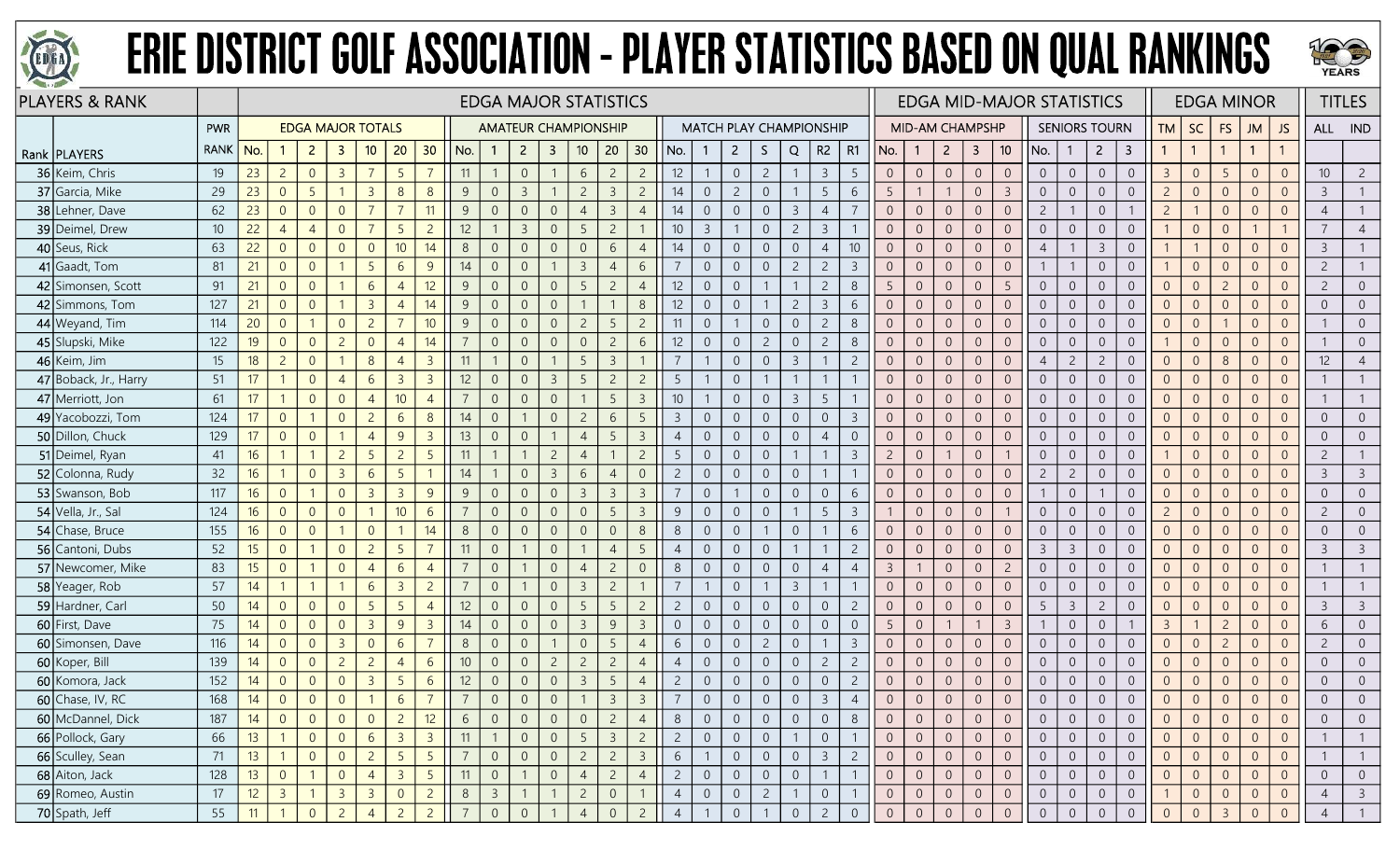



| <b>PLAYERS &amp; RANK</b> |             |                 |                |                |                          |                |                 |                 |                |                |                |                         | <b>EDGA MAJOR STATISTICS</b> |                |                |                |                |                |                  |                |                                |                |                |                        |                |                         |                 | <b>EDGA MID-MAJOR STATISTICS</b> |                |                      |                  |                |                |                | <b>EDGA MINOR</b> |                |                | <b>TITLES</b>  |
|---------------------------|-------------|-----------------|----------------|----------------|--------------------------|----------------|-----------------|-----------------|----------------|----------------|----------------|-------------------------|------------------------------|----------------|----------------|----------------|----------------|----------------|------------------|----------------|--------------------------------|----------------|----------------|------------------------|----------------|-------------------------|-----------------|----------------------------------|----------------|----------------------|------------------|----------------|----------------|----------------|-------------------|----------------|----------------|----------------|
|                           | PWR         |                 |                |                | <b>EDGA MAJOR TOTALS</b> |                |                 |                 |                |                |                |                         | <b>AMATEUR CHAMPIONSHIP</b>  |                |                |                |                |                |                  |                | <b>MATCH PLAY CHAMPIONSHIP</b> |                |                | <b>MID-AM CHAMPSHP</b> |                |                         |                 |                                  |                | <b>SENIORS TOURN</b> |                  | <b>TM</b>      | <b>SC</b>      | <b>FS</b>      | <b>JM</b>         | JS             | ALL IND        |                |
| Rank   PLAYERS            | <b>RANK</b> | No.             |                | $\overline{2}$ | -3                       | 10             | 20              | 30              | No.            | $\mathbf{1}$   | $\overline{2}$ | $\overline{\mathbf{3}}$ | 10                           | 20             | 30             | No.            |                | $\overline{2}$ | S.               | Q              | $R2$   R1                      |                | No.            | $\overline{1}$         | $2^{\circ}$    | $\overline{\mathbf{3}}$ | 10 <sup>°</sup> | No.                              | $\mathbf{1}$   | $\overline{2}$       | 3                |                | $\overline{1}$ |                | $\mathbf{1}$      |                |                |                |
| 71 Zbrzeznj, Cameron      | 120         | 11              | $\overline{0}$ | $\overline{0}$ |                          | $\overline{c}$ | 5               | $\overline{3}$  |                | $\overline{0}$ | $\overline{0}$ | $\overline{0}$          |                              | $\overline{4}$ | $\overline{2}$ | $\overline{4}$ | $\overline{0}$ | $\overline{0}$ |                  |                | -1                             |                | $\overline{0}$ | $\overline{0}$         | $\overline{0}$ | $\sqrt{0}$              | $\overline{0}$  | $\overline{0}$                   | $\overline{0}$ | $\overline{0}$       | $\overline{0}$   | $\overline{0}$ | $\overline{0}$ | $\overline{c}$ |                   | $\Omega$       | 3              | $\overline{0}$ |
| 71 Hantke, Tom            | 138         | 11              | $\overline{0}$ | $\overline{0}$ | $\overline{2}$           | $\overline{4}$ | $5\overline{)}$ | $\Omega$        | 6              | $\overline{0}$ |                |                         | $\overline{c}$               | $\overline{3}$ | $\overline{0}$ | 5              | $\Omega$       | $\overline{0}$ |                  | $\overline{c}$ | $\overline{c}$                 | $\Omega$       | $\Omega$       | $\overline{0}$         | $\overline{0}$ | $\overline{0}$          | $\overline{0}$  | $\overline{0}$                   | $\overline{0}$ | $\overline{0}$       | $\overline{0}$   | $\Omega$       | $\overline{0}$ | $\overline{0}$ | $\Omega$          | $\Omega$       | $\overline{0}$ | $\overline{0}$ |
| 71 Christiansen, Paul     | 166         | 11              | $\overline{0}$ | $\overline{0}$ | $\overline{0}$           | $\overline{3}$ |                 |                 |                | $\overline{0}$ |                | $\overline{0}$          | $\overline{3}$               | $\overline{3}$ |                | $\overline{4}$ | $\Omega$       | $\overline{0}$ | $\overline{0}$   | $\overline{0}$ | $\overline{4}$                 | $\overline{0}$ | $\overline{0}$ | $\overline{0}$         | $\overline{0}$ | $\overline{0}$          | $\overline{0}$  | $\overline{0}$                   | $\overline{0}$ | $\Omega$             | $\overline{0}$   | $\overline{0}$ | $\overline{0}$ | $\Omega$       | $\Omega$          |                | $\overline{0}$ | $\overline{0}$ |
| 71 Wallace, Shawn         | 168         | 11              | $\overline{0}$ | $\overline{0}$ | $\overline{0}$           | $\overline{c}$ | $\overline{3}$  | 8               | $\overline{c}$ | $\overline{0}$ | $\Omega$       | $\overline{0}$          |                              |                | $\overline{2}$ | 9              | $\overline{0}$ | $\overline{0}$ | $\boldsymbol{0}$ |                | $\overline{c}$                 | 6              |                | $\overline{0}$         | $\overline{0}$ | $\overline{0}$          |                 | $\overline{0}$                   | $\overline{0}$ | $\overline{0}$       | $\overline{0}$   | $\Omega$       | $\overline{0}$ | $\overline{0}$ | $\Omega$          | $\overline{0}$ | $\overline{0}$ | $\overline{0}$ |
| 71 Mahoney, Jr., Jim      | 183         | 11              | $\overline{0}$ | $\overline{0}$ | $\overline{0}$           | $\overline{c}$ | $\overline{4}$  | $5\overline{)}$ | $\overline{4}$ | $\overline{0}$ | $\Omega$       | $\overline{0}$          |                              | $\overline{2}$ |                | $\overline{7}$ | $\overline{0}$ | $\overline{0}$ | $\overline{0}$   |                | $\overline{2}$                 |                | $\overline{0}$ | $\overline{0}$         | $\overline{0}$ | $\sqrt{0}$              | $\overline{0}$  | $\overline{0}$                   | $\overline{0}$ | $\overline{0}$       | $\overline{0}$   | $\overline{0}$ | $\overline{0}$ | $\theta$       | $\Omega$          | $\Omega$       | $\overline{0}$ | $\overline{0}$ |
| 76 Loeslein, Dale         | 23          | 10 <sup>°</sup> | $\overline{3}$ |                | $\overline{2}$           | $\overline{0}$ |                 | $\overline{3}$  | $\overline{4}$ | $\overline{2}$ |                | $\overline{c}$          | $\Omega$                     | $\overline{0}$ | $\overline{0}$ | 6              |                |                | $\overline{0}$   | $\overline{0}$ |                                | -3             | $\overline{0}$ | $\overline{0}$         | $\overline{0}$ | $\overline{0}$          | $\overline{0}$  | $\overline{0}$                   | $\overline{0}$ | $\overline{0}$       | $\overline{0}$   | $\Omega$       | $\overline{0}$ | $\overline{0}$ | $\Omega$          | $\Omega$       | 3              | $\overline{3}$ |
| 77 Dunlavey, Tim          | 22          | 10 <sup>°</sup> | $\overline{3}$ | $\overline{0}$ | $\overline{3}$           | $\overline{3}$ |                 | $\overline{0}$  |                | $\overline{3}$ | $\Omega$       | $\overline{2}$          | $\overline{c}$               | $\overline{0}$ | $\overline{0}$ | $\overline{3}$ | $\Omega$       | $\overline{0}$ |                  |                |                                | $\Omega$       | $\overline{0}$ | $\overline{0}$         | $\overline{0}$ | $\overline{0}$          | $\overline{0}$  | $\overline{0}$                   | $\overline{0}$ | $\overline{0}$       | $\overline{0}$   | $\overline{0}$ | $\overline{0}$ |                | $\overline{0}$    |                | $\overline{4}$ | $\overline{3}$ |
| 78 Cozad, Tyler           | 27          | 10 <sup>1</sup> | $\overline{c}$ |                |                          | $\overline{4}$ | $\overline{2}$  | $\Omega$        | 8              | $\overline{2}$ |                | $\overline{0}$          | $\overline{4}$               |                | $\overline{0}$ | $\overline{2}$ | $\overline{0}$ | $\overline{0}$ |                  | $\overline{0}$ |                                | $\overline{0}$ | $\overline{0}$ | $\overline{0}$         | $\overline{0}$ | $\overline{0}$          | $\overline{0}$  | $\overline{0}$                   | $\overline{0}$ | $\overline{0}$       | $\overline{0}$   | $\overline{3}$ | $\overline{0}$ | $\overline{0}$ | $\Omega$          | $\Omega$       | 5              | $\overline{2}$ |
| 79 Howell, Sean           | 54          | 10 <sup>°</sup> |                | $\overline{1}$ |                          | $\overline{2}$ | $\overline{4}$  | $\overline{2}$  | 5              | $\mathbf{1}$   |                | $\overline{0}$          | $\overline{c}$               | $\overline{0}$ | $\overline{2}$ | 5              | $\overline{0}$ | $\overline{0}$ |                  | $\overline{0}$ | $\overline{4}$                 | $\overline{0}$ | $\overline{0}$ | $\overline{0}$         | $\overline{0}$ | $\overline{0}$          | $\overline{0}$  | $\overline{0}$                   | $\overline{0}$ | $\overline{0}$       | $\overline{0}$   | $\overline{0}$ | $\overline{0}$ | $\overline{0}$ |                   |                | $\mathbf{3}$   |                |
| 80 Liebau, Dave           | 71          | 10 <sup>1</sup> |                | $\overline{0}$ | $\overline{0}$           | 5 <sup>5</sup> | $\overline{2}$  | $\overline{2}$  | 9              |                | $\overline{0}$ | $\overline{0}$          | 5                            | $\overline{2}$ |                |                | $\overline{0}$ | $\overline{0}$ | $\overline{0}$   | $\overline{0}$ | $\overline{0}$                 |                | $\overline{0}$ | $\overline{0}$         | $\overline{0}$ | $\overline{0}$          | $\overline{0}$  | $\overline{0}$                   | $\overline{0}$ | $\overline{0}$       | $\overline{0}$   | $\overline{0}$ | $\overline{0}$ | $\overline{0}$ | $\Omega$          | $\Omega$       |                |                |
| 80 Grassi, Todd           | 76          | 10 <sup>°</sup> |                | $\overline{0}$ | $\Omega$                 | $\overline{3}$ | $\overline{2}$  | -5              | $\overline{4}$ | $\overline{0}$ | $\Omega$       | $\Omega$                | $\overline{3}$               |                |                | 6              |                | $\overline{0}$ | $\overline{0}$   | $\overline{0}$ | -1                             | $\overline{4}$ | $\overline{0}$ | $\overline{0}$         | $\overline{0}$ | $\overline{0}$          | $\overline{0}$  | $\overline{0}$                   | $\overline{0}$ | $\overline{0}$       | $\overline{0}$   | $\Omega$       | $\overline{0}$ | $\overline{0}$ | $\overline{0}$    | $\Omega$       |                |                |
| 82 Keim, Mike             | 96          | 10 <sup>1</sup> | $\overline{0}$ | $\overline{0}$ |                          | $\overline{3}$ | $\overline{3}$  | $\overline{3}$  | 5              | $\mathbf{0}$   | $\overline{0}$ | $\overline{0}$          | $\overline{c}$               | $\overline{c}$ |                | 5              | $\overline{0}$ | $\overline{0}$ |                  | $\overline{1}$ | $\mathbf{1}$                   | $\overline{c}$ | $\overline{0}$ | $\overline{0}$         | $\overline{0}$ | $\mathbf{0}$            | $\overline{0}$  | $\overline{0}$                   | $\overline{0}$ | $\overline{0}$       | $\overline{0}$   | $\overline{3}$ | $\overline{0}$ | $\overline{3}$ | $\overline{0}$    | $\Omega$       | 6              | $\overline{0}$ |
| 82 Davis, Jeff            | 136         | 10 <sup>1</sup> | $\overline{0}$ | $\overline{0}$ |                          |                | -5              | $\overline{3}$  | $\overline{3}$ | $\overline{0}$ |                | $\overline{0}$          |                              |                |                | $\overline{7}$ | $\overline{0}$ | $\overline{0}$ |                  | $\overline{0}$ | $\overline{4}$                 | $\overline{2}$ | $\overline{0}$ | $\overline{0}$         | $\overline{0}$ | $\overline{0}$          | $\overline{0}$  | $\overline{0}$                   | $\overline{0}$ | $\overline{0}$       | $\overline{0}$   | $\overline{2}$ | $\overline{0}$ | $\overline{0}$ | $\overline{0}$    | $\Omega$       | $\overline{2}$ | $\overline{0}$ |
| 82 Nuara, Ron             | 168         | 10 <sup>°</sup> | $\overline{0}$ | $\overline{0}$ | $\overline{0}$           | $\overline{c}$ |                 | $\overline{7}$  | $\overline{c}$ | $\overline{0}$ |                | $\Omega$                | $\Omega$                     | $\overline{0}$ | $\overline{2}$ | 8              | $\overline{0}$ | $\overline{0}$ | $\overline{0}$   | $\overline{c}$ |                                |                | $\overline{0}$ | $\overline{0}$         | $\overline{0}$ | $\overline{0}$          | $\overline{0}$  | $\overline{0}$                   | $\overline{0}$ | $\overline{0}$       | $\overline{0}$   | $\overline{0}$ | $\overline{0}$ |                | $\Omega$          |                |                | $\overline{0}$ |
| 82 Salvia, Mark           | 173         | 10 <sup>°</sup> | $\overline{0}$ | $\overline{0}$ | $\overline{0}$           |                | $\overline{3}$  | 6               | $\overline{3}$ | $\overline{0}$ | $\Omega$       | $\Omega$                | $\Omega$                     | $\overline{0}$ | $\overline{3}$ |                | $\overline{0}$ | $\overline{0}$ | $\overline{0}$   |                | $\overline{3}$                 | -3             | $\overline{0}$ | $\overline{0}$         | $\overline{0}$ | $\overline{0}$          | $\Omega$        | $\overline{0}$                   | $\overline{0}$ | $\overline{0}$       | $\overline{0}$   |                | $\overline{0}$ | $\overline{0}$ | $\Omega$          | $\Omega$       |                | $\overline{0}$ |
| 82 Sinnott, Chris         | 180         | 10 <sup>°</sup> | $\overline{0}$ | $\overline{0}$ | $\overline{0}$           | $\overline{2}$ | $5\overline{)}$ | $\overline{3}$  | 5              | $\overline{0}$ | $\Omega$       | $\Omega$                |                              | $\overline{4}$ | $\overline{0}$ | 5              | $\overline{0}$ | $\overline{0}$ | $\mathbf 0$      |                | $\mathbf{1}$                   | $\overline{3}$ |                | $\overline{0}$         | $\overline{0}$ | $\sqrt{0}$              |                 | $\overline{0}$                   | $\overline{0}$ | $\overline{0}$       | $\overline{0}$   | $\Omega$       | $\overline{0}$ | $\overline{0}$ | $\Omega$          | $\Omega$       | $\overline{0}$ | $\overline{0}$ |
| 82 DiSantis, Ron          | 205         | 10 <sup>°</sup> | $\overline{0}$ | $\overline{0}$ | $\overline{0}$           | $\overline{2}$ |                 | $\overline{7}$  | $\overline{3}$ | $\overline{0}$ |                | $\overline{0}$          | $\overline{0}$               | $\overline{0}$ | $\overline{3}$ | $\overline{7}$ | $\Omega$       | $\overline{0}$ | $\overline{0}$   | $\overline{2}$ | $\mathbf{1}$                   | $\overline{4}$ | $\overline{0}$ | $\overline{0}$         | $\overline{0}$ | $\overline{0}$          | $\overline{0}$  | $\overline{0}$                   | $\overline{0}$ | $\overline{0}$       | $\overline{0}$   | $\Omega$       | $\overline{0}$ | $\overline{0}$ | $\Omega$          | $\Omega$       | $\overline{0}$ | $\overline{0}$ |
| 88 Meyn, Skip             | 64          | 9               |                |                | $\Omega$                 | $\overline{2}$ | $\overline{2}$  | $\overline{3}$  | 9              |                |                | $\Omega$                |                              | $\overline{2}$ | $\overline{3}$ | $\Omega$       | $\Omega$       | $\Omega$       | $\overline{0}$   | $\overline{0}$ | $\overline{0}$                 | $\Omega$       | $\overline{0}$ | $\Omega$               | $\Omega$       | $\overline{0}$          | $\Omega$        | $\overline{0}$                   | $\overline{0}$ | $\Omega$             | $\overline{0}$   | $\overline{0}$ | $\overline{0}$ | $\Omega$       | $\Omega$          |                |                |                |
| 89 Peters, Ryan           | 64          | 9               |                | $\Omega$       | $\Omega$                 | $\overline{3}$ | $\overline{2}$  | $\overline{3}$  | -5             | $\overline{0}$ | $\Omega$       | $\Omega$                | $\overline{3}$               | $\overline{2}$ | $\overline{0}$ | $\overline{4}$ |                | $\overline{0}$ | $\overline{0}$   | $\overline{0}$ | $\overline{0}$                 | -3             | $\overline{0}$ | $\overline{0}$         | $\overline{0}$ | $\overline{0}$          | $\overline{0}$  | $\overline{0}$                   | $\overline{0}$ | $\overline{0}$       | $\overline{0}$   | $\overline{0}$ | $\overline{0}$ | $\overline{0}$ | $\overline{2}$    | $\Omega$       | $\mathbf{3}$   |                |
| 90 Irwin, Dave            | 115         | 9               | $\overline{0}$ | $\overline{0}$ | $\overline{0}$           | $\overline{0}$ | $\overline{4}$  | 6               | 6              | $\overline{0}$ | $\Omega$       | $\overline{0}$          | $\overline{0}$               | $\overline{4}$ | $\overline{3}$ | $\mathbf{3}$   | $\overline{0}$ | $\overline{0}$ | $\boldsymbol{0}$ | $\sqrt{0}$     | $\overline{0}$                 | $\overline{3}$ |                | $\overline{0}$         |                | $\overline{0}$          | $\overline{0}$  |                                  | $\overline{1}$ | $\overline{0}$       | $\overline{0}$   | $\overline{0}$ |                | $\overline{0}$ | $\overline{0}$    | $\Omega$       | $\overline{c}$ |                |
| 91 Watkins, Evan          | 140         | 9               | $\overline{0}$ | $\overline{0}$ |                          |                | $\overline{3}$  | $\overline{4}$  | 5              | $\overline{0}$ |                | $\Omega$                | $\Omega$                     | $\overline{3}$ | $\overline{2}$ | $\overline{4}$ | $\Omega$       | $\overline{0}$ |                  |                | $\overline{0}$                 | $\overline{c}$ | $\overline{0}$ | $\overline{0}$         | $\overline{0}$ | $\overline{0}$          | $\overline{0}$  | $\overline{0}$                   | $\overline{0}$ | $\overline{0}$       | $\Omega$         |                | $\overline{0}$ | $\overline{0}$ |                   | $\Omega$       | $\overline{2}$ | $\overline{0}$ |
| 91 Modica, Matt           | 141         | 9               | $\overline{0}$ | $\overline{0}$ | $\overline{0}$           | $\overline{0}$ | $\overline{5}$  | $\overline{4}$  |                | $\overline{0}$ |                | 0                       | $\Omega$                     | $\overline{4}$ | $\overline{0}$ | 5              | $\overline{0}$ | $\overline{0}$ | $\overline{0}$   | $\overline{0}$ |                                |                | $\overline{4}$ | $\overline{0}$         | $\overline{0}$ | $\overline{0}$          | $\overline{4}$  |                                  | $\overline{0}$ |                      | $\overline{0}$   | $\overline{0}$ |                | $\Omega$       | $\Omega$          |                |                | $\overline{0}$ |
| 91 Nuara, Jason           | 150         | 9               | $\overline{0}$ | $\overline{0}$ |                          |                | $\overline{c}$  | 6               | $\overline{4}$ | $\overline{0}$ | $\Omega$       | $\overline{0}$          |                              | $\overline{0}$ | $\overline{4}$ | 5              | $\overline{0}$ | $\overline{0}$ |                  | $\overline{0}$ | $\overline{c}$                 | $\overline{c}$ | $\overline{0}$ | $\overline{0}$         | $\overline{0}$ | $\overline{0}$          | $\overline{0}$  | $\overline{0}$                   | $\overline{0}$ | $\overline{0}$       | $\overline{0}$   | $\overline{0}$ | $\overline{0}$ |                | $\overline{0}$    | $\Omega$       |                | $\overline{0}$ |
| 91 Grignol, Ryder         | 180         | 9               | $\overline{0}$ | $\overline{0}$ | $\overline{0}$           |                | $\overline{c}$  | 6               | $\overline{4}$ | $\overline{0}$ | $\Omega$       | $\overline{0}$          |                              | $\overline{c}$ |                | 5              | $\overline{0}$ | $\overline{0}$ | $\overline{0}$   | $\overline{0}$ | $\overline{0}$                 | -5             | $\overline{0}$ | $\overline{0}$         | $\overline{0}$ | $\overline{0}$          | $\overline{0}$  | $\overline{0}$                   | $\overline{0}$ | $\overline{0}$       | $\overline{0}$   | $\overline{0}$ | $\overline{0}$ | $\overline{0}$ | $\overline{0}$    |                |                | $\overline{0}$ |
| 91 Westcott, Dave         | 197         | 9               | $\overline{0}$ | $\overline{0}$ | $\overline{0}$           | $\overline{3}$ | $\overline{2}$  | $\overline{4}$  | 8              | $\overline{0}$ |                | $\Omega$                | $\overline{3}$               |                | $\overline{4}$ |                | $\overline{0}$ | $\overline{0}$ | $\boldsymbol{0}$ | $\overline{0}$ | $\mathbf{1}$                   | $\Omega$       | $\Omega$       | $\overline{0}$         | $\overline{0}$ | $\overline{0}$          | $\overline{0}$  | $\overline{0}$                   | $\overline{0}$ | $\overline{0}$       | $\overline{0}$   | $\Omega$       | $\overline{0}$ | $\Omega$       | $\Omega$          | $\Omega$       | $\overline{0}$ | $\overline{0}$ |
| 96 Weir, Alex             | 113         | 8 <sup>°</sup>  | $\overline{0}$ | $\overline{2}$ | $\overline{2}$           | $\overline{3}$ |                 | $\overline{0}$  |                | $\overline{0}$ |                | $\overline{0}$          | $\overline{c}$               |                | $\overline{0}$ | $\overline{4}$ | $\overline{0}$ |                | $\overline{2}$   |                | $\overline{0}$                 | $\overline{0}$ | $\overline{0}$ | $\overline{0}$         | $\overline{0}$ | $\overline{0}$          | $\overline{0}$  | $\overline{0}$                   | $\overline{0}$ | $\overline{0}$       | $\overline{0}$   | $\overline{0}$ | $\overline{0}$ | $\overline{0}$ | $\overline{0}$    | $\Omega$       | $\overline{0}$ | $\overline{0}$ |
| 96 Bean, Tom              | 120         | 8               | $\overline{0}$ | $\overline{c}$ | $\overline{0}$           | $\overline{c}$ |                 | $\overline{4}$  | -5             | $\overline{0}$ |                | $\overline{0}$          | $\overline{c}$               |                | $\overline{3}$ | $\overline{3}$ | $\overline{0}$ | $\overline{c}$ | $\boldsymbol{0}$ | $\overline{0}$ | $\overline{0}$                 |                | $\overline{0}$ | $\overline{0}$         | $\overline{0}$ | $\sqrt{0}$              | $\overline{0}$  | $\overline{0}$                   | $\overline{0}$ | $\overline{0}$       | $\overline{0}$   | $\overline{0}$ | $\overline{0}$ | $\overline{0}$ | $\overline{0}$    | $\Omega$       | $\overline{0}$ | $\overline{0}$ |
| 98 Douds, Mike            | 131         | $\,8\,$         | $\overline{0}$ |                |                          | $\overline{c}$ | $\overline{3}$  | $\overline{3}$  | $\overline{c}$ | $\overline{0}$ |                | $\overline{0}$          |                              | $\overline{0}$ | $\overline{2}$ | 6              | $\overline{0}$ | $\overline{0}$ |                  |                | $\overline{3}$                 |                | $\overline{0}$ | $\overline{0}$         | $\overline{0}$ | $\sqrt{0}$              | $\overline{0}$  | $\overline{0}$                   | $\overline{0}$ | $\overline{0}$       | $\overline{0}$   | $\overline{0}$ | $\overline{0}$ | $\overline{0}$ | $\Omega$          | $\overline{0}$ | $\overline{0}$ | $\overline{0}$ |
| 98 Heaton, Jeff           | 136         | $8\phantom{.}$  | $\overline{0}$ |                | $\overline{0}$           |                | $\overline{4}$  | $\overline{c}$  |                | $\Omega$       |                | $\overline{0}$          | $\Omega$                     | $\overline{2}$ | $\overline{2}$ |                | $\overline{0}$ |                | $\overline{0}$   |                | $\overline{2}$                 | $\Omega$       | $\overline{0}$ | $\overline{0}$         | $\overline{0}$ | $\mathbf{0}$            | $\Omega$        | $\overline{0}$                   | $\overline{0}$ | $\Omega$             | $\Omega$         | $\overline{0}$ | $\overline{0}$ |                | $\Omega$          |                |                |                |
| 98 Kaye, Kevin            | 144         | 8 <sup>8</sup>  | $\overline{0}$ |                | $\overline{0}$           | $\overline{2}$ | $\overline{4}$  |                 | 6              | $\overline{0}$ |                | $\overline{0}$          | $\overline{c}$               | $\overline{3}$ |                | $\mathbf{2}$   | $\overline{0}$ |                | $\overline{0}$   | $\overline{0}$ | -1                             | $\overline{0}$ | $\overline{0}$ | $\overline{0}$         | $\overline{0}$ | $\overline{0}$          | $\overline{0}$  | $\overline{0}$                   | $\overline{0}$ | $\overline{0}$       | $\overline{0}$   | $\overline{0}$ | $\overline{0}$ | $\overline{0}$ | $\overline{0}$    | $\overline{0}$ | $\overline{0}$ | $\overline{0}$ |
| 98 Amendola, Rick         | 147         | 8               | $\overline{0}$ |                | $\overline{0}$           |                | $\overline{2}$  | $\overline{4}$  | $\overline{4}$ | $\overline{0}$ |                | $\overline{0}$          |                              |                |                | $\overline{4}$ | $\overline{0}$ | $\overline{0}$ | $\overline{0}$   | $\overline{0}$ | $\overline{1}$                 | $\overline{3}$ | $\overline{0}$ | $\overline{0}$         | $\overline{0}$ | $\overline{0}$          | $\overline{0}$  | $\overline{0}$                   | $\overline{0}$ | $\overline{0}$       | $\overline{0}$   | $\overline{0}$ | $\overline{0}$ | $\overline{0}$ | $\Omega$          | $\overline{0}$ | $\overline{0}$ | $\overline{0}$ |
| 102 Hassenplug, Troy      | 135         | 8               | $\overline{0}$ | $\overline{0}$ | $\overline{0}$           | $\overline{2}$ | $\overline{4}$  | $\overline{2}$  | 6              | $\overline{0}$ | $\overline{0}$ | $\overline{0}$          | $2^{\circ}$                  | $\overline{3}$ |                | $\overline{c}$ | $\overline{0}$ | $\overline{0}$ | $\overline{0}$   | $\sqrt{0}$     | $\overline{1}$                 |                | $2^{\circ}$    | $\overline{0}$         |                | $\overline{0}$          |                 | $\sqrt{0}$                       | $\overline{0}$ | $\overline{0}$       | $\boldsymbol{0}$ | $\overline{2}$ | $\overline{0}$ | $\overline{0}$ | $\Omega$          | $\overline{0}$ | $\overline{2}$ | $\overline{0}$ |
| 102 Gashgarian, Lou       | 163         | 8               | $\overline{0}$ | $\overline{0}$ | $\overline{0}$           | $\overline{0}$ | $\overline{3}$  | $5\overline{)}$ | $\overline{4}$ | $\overline{0}$ | $\Omega$       | $\overline{0}$          | $\overline{0}$               | $\overline{3}$ |                | $\overline{4}$ | $\overline{0}$ | $\overline{0}$ | $\overline{0}$   | $\overline{0}$ | $\overline{0}$                 | $\overline{4}$ | $\overline{0}$ | $\overline{0}$         | $\overline{0}$ | $\overline{0}$          | $\overline{0}$  | $\overline{0}$                   | $\overline{0}$ | $\overline{0}$       | $\overline{0}$   |                |                | $\overline{0}$ | $\Omega$          | $\overline{0}$ | $\overline{2}$ | $\overline{0}$ |
| 102 Moore, Chris          | 166         | 8 <sup>1</sup>  | $\overline{0}$ | $\overline{0}$ | $\overline{0}$           | $\overline{2}$ | $\overline{2}$  | 6               | $\overline{4}$ | $\overline{0}$ | $\overline{0}$ | $\overline{0}$          | $\overline{2}$               | $\overline{2}$ | $2^{\circ}$    | $\overline{4}$ | $\overline{0}$ | $\overline{0}$ | $\overline{0}$   | $\overline{0}$ | $\overline{0}$                 | $\overline{4}$ | $\overline{0}$ | $\overline{0}$         | $\overline{0}$ | $\overline{0}$          | $\overline{0}$  | $\overline{0}$                   | $\overline{0}$ | $\overline{0}$       | $\overline{0}$   | $\overline{0}$ | $\overline{0}$ | $\overline{0}$ |                   | $\overline{0}$ | $\mathbf{1}$   | $\overline{0}$ |
| 102 Layden, Adam          | 168         | 8               | $\overline{0}$ | $\Omega$       | $\overline{0}$           | $\overline{0}$ | $5\overline{)}$ | 6               | $\overline{3}$ | $\Omega$       | $\Omega$       | $\overline{0}$          | $\Omega$                     | $\overline{2}$ | $\overline{4}$ | 5              | $\overline{0}$ | $\overline{0}$ | $\overline{0}$   | $\overline{0}$ | $\overline{3}$                 | $\overline{c}$ | $\overline{0}$ | $\overline{0}$         | $\sqrt{0}$     | $\overline{0}$          | $\Omega$        | $\overline{0}$                   | $\overline{0}$ | $\overline{0}$       | $\Omega$         | $\overline{0}$ | $\Omega$       | $\Omega$       |                   |                |                | $\overline{0}$ |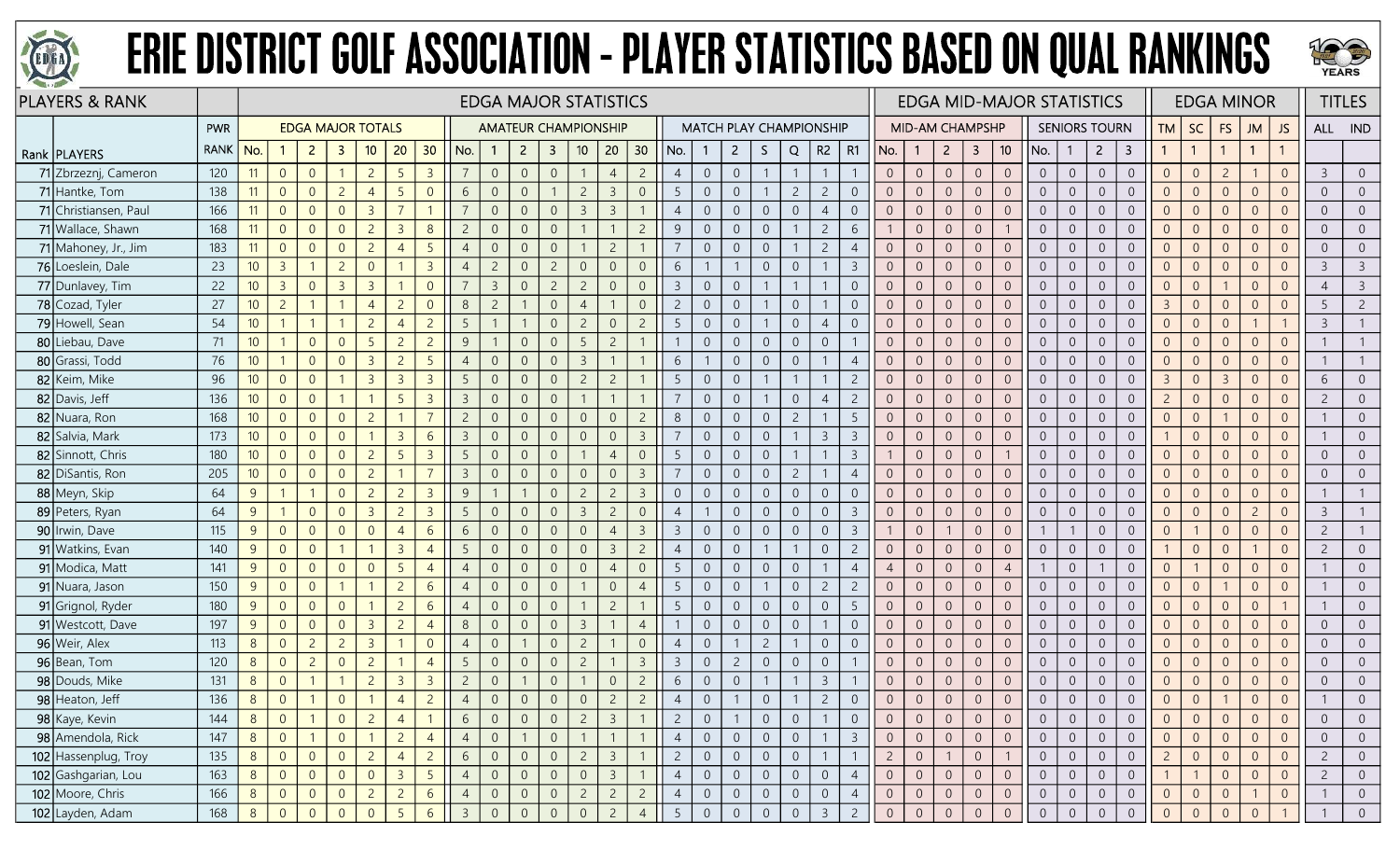



| <b>PLAYERS &amp; RANK</b> |             |                 |                |                          |                |                |                |                |                         |                |                |                         | <b>EDGA MAJOR STATISTICS</b> |                |                |                |                |                |                                |                |                |                |                |                |                        |                         |                 | <b>EDGA MID-MAJOR STATISTICS</b> |                |                      |                |                |                |                | <b>EDGA MINOR</b> |                |                | <b>TITLES</b>  |
|---------------------------|-------------|-----------------|----------------|--------------------------|----------------|----------------|----------------|----------------|-------------------------|----------------|----------------|-------------------------|------------------------------|----------------|----------------|----------------|----------------|----------------|--------------------------------|----------------|----------------|----------------|----------------|----------------|------------------------|-------------------------|-----------------|----------------------------------|----------------|----------------------|----------------|----------------|----------------|----------------|-------------------|----------------|----------------|----------------|
|                           | PWR         |                 |                | <b>EDGA MAJOR TOTALS</b> |                |                |                |                |                         |                |                |                         | <b>AMATEUR CHAMPIONSHIP</b>  |                |                |                |                |                | <b>MATCH PLAY CHAMPIONSHIP</b> |                |                |                |                |                | <b>MID-AM CHAMPSHP</b> |                         |                 |                                  |                | <b>SENIORS TOURN</b> |                | <b>TM</b>      | <b>SC</b>      | <b>FS</b>      | JM                | JS             | ALL IND        |                |
| Rank   PLAYERS            | <b>RANK</b> | No.             |                | $\overline{2}$           | -3             | 10             | 20             | 30             | No.                     | $\mathbf{1}$   | $\overline{2}$ | $\overline{\mathbf{3}}$ | 10 <sub>1</sub>              | 20             | 30             | No.            |                | $2^{\circ}$    | S.                             | Q              |                | $R2 \mid R1$   | No.            | $\mathbf{1}$   | $2^{\circ}$            | $\overline{\mathbf{3}}$ | 10 <sup>°</sup> | No.                              | $\mathbf{1}$   | $\overline{2}$       | 3              |                | $\overline{1}$ |                | $\mathbf{1}$      |                |                |                |
| 102 McDonald, Kevin       | 177         | 8 <sup>°</sup>  | $\overline{0}$ | $\overline{0}$           |                |                | $\overline{3}$ | 5              | $\overline{2}$          | $\overline{0}$ | $\overline{0}$ | $\overline{0}$          | $\overline{0}$               |                | $\overline{3}$ | 6              | $\theta$       | $\overline{0}$ |                                |                | $\overline{c}$ | $\overline{c}$ | $\overline{0}$ | $\overline{0}$ | $\overline{0}$         | $\sqrt{0}$              | $\overline{0}$  | $\overline{0}$                   | $\overline{0}$ | $\overline{0}$       | $\overline{0}$ | $\overline{0}$ | $\overline{0}$ | $\overline{0}$ | $\Omega$          | $\Omega$       | $\overline{0}$ | $\overline{0}$ |
| 102 Neumaier, Jamie       | 207         | $8\phantom{1}$  | $\overline{0}$ | $\overline{0}$           |                | $\overline{0}$ | $\overline{2}$ | 5              | $\overline{0}$          | $\overline{0}$ |                | $\overline{0}$          | $\Omega$                     | $\Omega$       | $\overline{0}$ | 8              | $\Omega$       | $\overline{0}$ |                                | $\overline{0}$ | $\overline{c}$ | $\overline{5}$ | $\overline{0}$ | $\overline{0}$ | $\overline{0}$         | $\overline{0}$          | $\overline{0}$  | $\overline{0}$                   | $\overline{0}$ | $\overline{0}$       | $\overline{0}$ | $\Omega$       | $\overline{0}$ | $\Omega$       | $\Omega$          | $\Omega$       | $\overline{0}$ | $\overline{0}$ |
| 102 McFadden, Dan         | 228         | 8 <sup>°</sup>  | $\overline{0}$ | $\overline{0}$           | $\Omega$       |                | $\overline{2}$ | 5              |                         | $\overline{0}$ |                | $\overline{0}$          |                              |                | $\overline{2}$ | $\overline{4}$ | $\Omega$       | $\overline{0}$ | $\overline{0}$                 | $\theta$       | -1             | -3             | $\Omega$       | $\overline{0}$ | $\overline{0}$         | $\overline{0}$          | $\overline{0}$  | $\overline{0}$                   | $\overline{0}$ | $\overline{0}$       | $\overline{0}$ | $\overline{0}$ | $\overline{0}$ | $\overline{0}$ | $\overline{0}$    |                | $\overline{0}$ | $\overline{0}$ |
| 102 Yacobozzi, Andy       | 205         | $8\phantom{.}$  | $\overline{0}$ | $\overline{0}$           | $\overline{0}$ | $\overline{0}$ |                | $\overline{7}$ | $\overline{4}$          | $\overline{0}$ | $\Omega$       | $\overline{0}$          | $\Omega$                     |                | $\overline{3}$ | $\overline{4}$ | $\overline{0}$ | $\overline{0}$ | $\boldsymbol{0}$               | $\overline{0}$ | $\overline{0}$ | $\overline{4}$ | $\overline{0}$ | $\overline{0}$ | $\overline{0}$         | $\overline{0}$          | $\overline{0}$  | $\overline{0}$                   | $\overline{0}$ | $\sqrt{0}$           | $\overline{0}$ | $\overline{0}$ |                | $\overline{0}$ | $\Omega$          | $\overline{0}$ |                | $\overline{0}$ |
| 110 Kupniewski, Chris     | 15          | $\overline{7}$  | $\overline{4}$ | $\overline{0}$           |                |                |                | $\overline{0}$ | $\overline{3}$          | $\mathbf{1}$   | $\overline{0}$ | $\overline{0}$          |                              |                | $\overline{0}$ | $\overline{4}$ | $\overline{3}$ | $\overline{0}$ |                                | $\sqrt{0}$     | $\overline{0}$ | $\overline{0}$ | $\overline{0}$ | $\overline{0}$ | $\overline{0}$         | $\mathbf 0$             | $\mathbf{0}$    | $\overline{0}$                   | $\overline{0}$ | $\overline{0}$       | $\overline{0}$ | $\overline{0}$ | $\overline{0}$ | $\theta$       |                   | $\overline{c}$ | 7              | $\overline{4}$ |
| 111 Britton, John         | 24          | $\overline{7}$  | $\overline{3}$ | $\overline{0}$           | $\overline{2}$ |                |                | $\Omega$       |                         | $\overline{3}$ |                | $\overline{c}$          |                              |                | $\overline{0}$ | $\overline{0}$ | $\overline{0}$ | $\overline{0}$ | $\overline{0}$                 | $\overline{0}$ | $\overline{0}$ | $\Omega$       | $\overline{0}$ | $\overline{0}$ | $\overline{0}$         | $\overline{0}$          | $\overline{0}$  | $\overline{0}$                   | $\overline{0}$ | $\overline{0}$       | $\overline{0}$ | $\Omega$       | $\overline{0}$ | $\overline{2}$ | $\Omega$          | $\overline{0}$ | 5              | $\mathbf{3}$   |
| 112 Hambly, Dave          | 33          | $\overline{7}$  | $\overline{2}$ |                          |                | $\overline{c}$ | $\overline{0}$ |                |                         | $\overline{c}$ |                |                         | $\overline{c}$               | $\overline{0}$ |                | $\overline{0}$ | $\Omega$       | $\overline{0}$ | $\overline{0}$                 | $\overline{0}$ | $\overline{0}$ | $\overline{0}$ | $\overline{0}$ | $\overline{0}$ | $\overline{0}$         | $\overline{0}$          | $\overline{0}$  | $\overline{0}$                   | $\overline{0}$ | $\overline{0}$       | $\overline{0}$ | $\overline{0}$ | $\overline{0}$ | $\overline{0}$ | $\overline{0}$    |                | $\overline{c}$ | $\overline{2}$ |
| 113 Orlando, Gregor       | 58          | $\overline{7}$  |                | $\overline{2}$           | $\overline{0}$ | $\overline{c}$ |                |                | $\overline{4}$          | $\overline{0}$ | $\overline{2}$ | $\overline{0}$          | $\overline{c}$               | $\overline{0}$ | $\overline{0}$ | $\overline{3}$ |                | $\overline{0}$ | $\mathbf 0$                    | $\sqrt{0}$     | $\mathbf{1}$   |                | $\overline{0}$ | $\overline{0}$ | $\overline{0}$         | $\overline{0}$          | $\overline{0}$  | $\overline{0}$                   | $\overline{0}$ | $\overline{0}$       | $\overline{0}$ | $\overline{0}$ | $\overline{0}$ | $\overline{0}$ | $\overline{0}$    |                | $\overline{c}$ |                |
| 113 Kraus, Dave           | 60          | $\overline{7}$  |                | $\overline{2}$           | $\overline{0}$ |                | $\overline{0}$ | $\overline{3}$ | 6                       |                | $\overline{c}$ | $\overline{0}$          |                              | $\overline{0}$ | $\overline{2}$ | $\mathbf{1}$   | $\overline{0}$ | $\overline{0}$ | $\overline{0}$                 | $\overline{0}$ | $\overline{0}$ |                | $\overline{0}$ | $\overline{0}$ | $\overline{0}$         | $\overline{0}$          | $\overline{0}$  | $\overline{0}$                   | $\overline{0}$ | $\overline{0}$       | $\overline{0}$ | $\overline{0}$ | $\overline{0}$ | $\overline{0}$ | $\overline{0}$    | $\Omega$       |                |                |
| 115 Nordin, Roy           | 80          | $\overline{7}$  |                | $\overline{0}$           | $\overline{0}$ | $\overline{3}$ | $\overline{2}$ |                | $\overline{7}$          |                | $\overline{0}$ | $\overline{0}$          | $\overline{3}$               | $\overline{c}$ |                | $\overline{0}$ | $\overline{0}$ | $\overline{0}$ | $\overline{0}$                 | $\overline{0}$ | $\overline{0}$ | $\overline{0}$ | $\overline{0}$ | $\overline{0}$ | $\overline{0}$         | $\overline{0}$          | $\overline{0}$  | $\overline{0}$                   | $\overline{0}$ | $\overline{0}$       | $\overline{0}$ | $\overline{0}$ | $\overline{0}$ | $\overline{0}$ | $\Omega$          | $\Omega$       |                |                |
| 116 Satyshur, Jeff        | 111         | $\overline{7}$  | $\overline{0}$ | $\overline{2}$           | $\overline{3}$ | $\overline{2}$ | $\Omega$       | $\Omega$       | $\overline{4}$          | $\overline{0}$ | 2              |                         |                              | $\overline{0}$ | $\overline{0}$ | $\overline{3}$ | $\overline{0}$ | $\overline{0}$ | $\overline{2}$                 |                | $\overline{0}$ | $\Omega$       | $\overline{0}$ | $\overline{0}$ | $\overline{0}$         | $\overline{0}$          | $\overline{0}$  | $\overline{0}$                   | $\overline{0}$ | $\overline{0}$       | $\overline{0}$ | $\overline{0}$ | $\overline{0}$ | $\overline{0}$ | $\overline{0}$    | $\Omega$       | $\overline{0}$ | $\overline{0}$ |
| 117 Rutkowski, Jr., Steve | 141         | $\overline{7}$  | $\overline{0}$ |                          |                | $\overline{2}$ | $\Omega$       | $\overline{3}$ | $\overline{\mathbf{3}}$ | $\overline{0}$ | $\overline{0}$ | $\overline{0}$          |                              | $\overline{0}$ | $\overline{2}$ | $\overline{4}$ | $\overline{0}$ |                |                                |                | $\overline{0}$ |                | $\overline{0}$ | $\overline{0}$ | $\overline{0}$         | $\mathbf{0}$            | $\overline{0}$  | $\overline{0}$                   | $\overline{0}$ | $\overline{0}$       | $\overline{0}$ | $\overline{0}$ | $\overline{0}$ | $\Omega$       | $\Omega$          | $\Omega$       | $\overline{0}$ | $\overline{0}$ |
| 117 Kupniewski, Kim       | 143         | $\overline{7}$  | $\overline{0}$ |                          |                |                | $\overline{2}$ | $\overline{2}$ | $\overline{4}$          | $\overline{0}$ |                |                         | $\overline{0}$               | $\overline{2}$ |                | $\overline{3}$ | $\overline{0}$ |                | $\overline{0}$                 |                | $\overline{0}$ |                | $\overline{0}$ | $\overline{0}$ | $\overline{0}$         | $\overline{0}$          | $\overline{0}$  | $\overline{0}$                   | $\overline{0}$ | $\overline{0}$       | $\overline{0}$ | $\overline{0}$ | $\overline{0}$ | $\overline{0}$ | $\Omega$          | $\Omega$       | $\overline{0}$ | $\overline{0}$ |
| 117 Streeter, Jim         | 163         | $\overline{7}$  | $\overline{0}$ |                          | $\overline{0}$ | $\overline{0}$ | $\overline{2}$ | $\overline{4}$ | 5                       | $\overline{0}$ |                | $\overline{0}$          | $\Omega$                     |                | $\overline{3}$ | $\overline{c}$ | $\Omega$       | $\overline{0}$ | $\overline{0}$                 | $\theta$       |                |                | $\overline{0}$ | $\overline{0}$ | $\Omega$               | $\overline{0}$          | $\overline{0}$  | $\overline{0}$                   | $\overline{0}$ | $\Omega$             | $\overline{0}$ | $\Omega$       | $\overline{0}$ | $\Omega$       | $\Omega$          |                | $\overline{0}$ | $\overline{0}$ |
| 120 Paris, Ryan           | 88          |                 | $\overline{0}$ | $\overline{0}$           | $\Omega$       | $\overline{2}$ | $\overline{3}$ | $\overline{4}$ | $\overline{4}$          | $\overline{0}$ | $\Omega$       | $\Omega$                |                              | $\overline{2}$ | $\overline{3}$ | $\overline{3}$ | $\overline{0}$ | $\overline{0}$ | $\overline{0}$                 |                | $\overline{1}$ |                |                | $\overline{0}$ | $\overline{0}$         | $\overline{0}$          |                 | $\overline{0}$                   | $\overline{0}$ | $\overline{0}$       | $\overline{0}$ | $\overline{0}$ | $\overline{0}$ | 6              |                   |                | 8              | $\overline{0}$ |
| 120 Alberico, Mac         | 156         | $\overline{7}$  | $\overline{0}$ | $\overline{0}$           |                | $\overline{c}$ | $\overline{2}$ | $\overline{2}$ | $\overline{4}$          | $\overline{0}$ | $\Omega$       | $\overline{0}$          |                              | $\overline{c}$ |                | $\overline{3}$ | $\overline{0}$ | $\overline{0}$ |                                |                | $\overline{0}$ |                | $\overline{0}$ | $\overline{0}$ | $\overline{0}$         | $\sqrt{0}$              | $\overline{0}$  |                                  | $\overline{0}$ |                      | $\overline{0}$ | $\overline{0}$ | $\overline{0}$ | $\overline{0}$ | $\Omega$          | $\Omega$       | $\overline{0}$ | $\overline{0}$ |
| 120 Podufal, Ryan         | 163         |                 | $\overline{0}$ | $\overline{0}$           |                |                | $\overline{4}$ |                | $\overline{4}$          | $\overline{0}$ |                |                         |                              | $\overline{c}$ | $\overline{0}$ | $\overline{3}$ | $\Omega$       | $\overline{0}$ | $\overline{0}$                 | $\overline{0}$ | $\overline{c}$ |                | $\overline{0}$ | $\overline{0}$ | $\overline{0}$         | $\overline{0}$          | $\overline{0}$  | $\overline{0}$                   | $\overline{0}$ | $\overline{0}$       | $\overline{0}$ | $\Omega$       | $\overline{0}$ | $\overline{0}$ |                   | $\Omega$       |                | $\overline{0}$ |
| 120 Trigilio, Mark        | 197         |                 | $\overline{0}$ | $\overline{0}$           | $\Omega$       | $\overline{0}$ |                | 6              |                         | $\overline{0}$ |                | $\Omega$                | $\Omega$                     | $\overline{0}$ |                | 6              | $\Omega$       | $\overline{0}$ | $\overline{0}$                 | $\overline{0}$ |                |                | $\overline{0}$ | $\Omega$       | $\overline{0}$         | $\overline{0}$          | $\overline{0}$  |                                  | $\overline{0}$ | $\overline{0}$       |                |                | $\overline{0}$ | $\Omega$       | $\Omega$          |                |                | $\overline{0}$ |
| 120 Linhart, Darin        | 212         |                 | $\overline{0}$ | $\overline{0}$           | $\Omega$       | $\overline{3}$ |                | $\overline{3}$ | $\overline{c}$          | $\overline{0}$ | $\overline{0}$ | $\Omega$                |                              | $\overline{0}$ |                | -5             | $\overline{0}$ | $\overline{0}$ | $\overline{0}$                 | $\overline{c}$ |                | $\overline{2}$ | $\overline{0}$ | $\overline{0}$ | $\overline{0}$         | $\overline{0}$          | $\overline{0}$  | $\overline{0}$                   | $\overline{0}$ | $\overline{0}$       | $\overline{0}$ | $\Omega$       | $\overline{0}$ | $\overline{0}$ | $\Omega$          | $\Omega$       | $\overline{0}$ | $\overline{0}$ |
| 120 Lasher, James         | 215         | $\overline{7}$  | $\overline{0}$ | $\overline{0}$           | $\overline{0}$ | $\overline{c}$ | $\overline{3}$ | $\overline{c}$ | $\overline{4}$          | $\mathbf{0}$   | $\Omega$       | $\overline{0}$          |                              | $\overline{3}$ | $\overline{0}$ | $\mathbf{3}$   | $\overline{0}$ | $\overline{0}$ | $\overline{0}$                 |                | $\sqrt{0}$     | $\overline{c}$ | $\overline{0}$ | $\overline{0}$ | $\overline{0}$         | $\sqrt{0}$              | $\overline{0}$  | $\overline{0}$                   | $\overline{0}$ | $\sqrt{0}$           | $\overline{0}$ | $\overline{0}$ | $\overline{0}$ | $\overline{0}$ | $\overline{0}$    | $\Omega$       | $\overline{0}$ | $\overline{0}$ |
| 120 Mack, Jerry           | 215         | $\overline{7}$  | $\overline{0}$ | $\overline{0}$           | $\overline{0}$ | $\overline{c}$ | $\overline{3}$ | $\overline{2}$ | $\overline{3}$          | $\overline{0}$ | $\Omega$       | $\Omega$                |                              |                |                | $\overline{4}$ | $\Omega$       | $\overline{0}$ | $\overline{0}$                 |                | $\overline{c}$ |                | $\overline{0}$ | $\overline{0}$ | $\overline{0}$         | $\overline{0}$          | $\overline{0}$  | $\overline{0}$                   | $\overline{0}$ | $\overline{0}$       | $\overline{0}$ | $\overline{0}$ | $\overline{0}$ | $\overline{0}$ | $\Omega$          |                | $\overline{0}$ | $\overline{0}$ |
| 120 Cunningham, Cuyler    | 219         |                 | $\overline{0}$ | $\overline{0}$           | $\overline{0}$ |                |                |                |                         | $\overline{0}$ |                | 0                       | $\Omega$                     | $\overline{0}$ | $\overline{3}$ | 6              | $\Omega$       | $\overline{0}$ | $\overline{0}$                 |                | $\mathbf{1}$   |                | $\Omega$       | $\overline{0}$ | $\overline{0}$         | $\overline{0}$          | $\overline{0}$  | $\overline{0}$                   | $\overline{0}$ | $\overline{0}$       | $\overline{0}$ | $\overline{0}$ | $\overline{0}$ | $\Omega$       | $\Omega$          |                | $\overline{0}$ | $\overline{0}$ |
| 120 Majewski, Mark        | 219         | $\overline{7}$  | $\overline{0}$ | $\overline{0}$           | $\overline{0}$ |                | 5              |                | $\overline{3}$          | $\overline{0}$ | $\Omega$       | $\overline{0}$          |                              | $\overline{c}$ | $\overline{0}$ | $\overline{4}$ | $\overline{0}$ | $\overline{0}$ | $\mathbf 0$                    | $\overline{0}$ | $\overline{3}$ |                | $\overline{0}$ | $\overline{0}$ | $\overline{0}$         | $\sqrt{0}$              | $\overline{0}$  | $\overline{0}$                   | $\overline{0}$ | $\overline{0}$       | $\overline{0}$ | $\overline{0}$ | $\overline{0}$ | $\overline{0}$ | $\overline{0}$    | $\Omega$       | $\overline{0}$ | $\overline{0}$ |
| 120 Wildauer, Scott       | 228         | $\overline{7}$  | $\overline{0}$ | $\overline{0}$           | $\overline{0}$ | $\overline{2}$ |                | $\overline{4}$ | $\overline{3}$          | $\overline{0}$ | $\overline{0}$ | $\overline{0}$          |                              |                |                | $\overline{4}$ | $\overline{0}$ | $\overline{0}$ | $\overline{0}$                 |                | $\overline{0}$ | $\overline{3}$ | $\overline{0}$ | $\overline{0}$ | $\overline{0}$         | $\overline{0}$          | $\overline{0}$  | $\overline{0}$                   | $\overline{0}$ | $\overline{0}$       | $\overline{0}$ | $\overline{0}$ | $\overline{0}$ | $\overline{0}$ | $\overline{0}$    | $\Omega$       | $\overline{0}$ | $\overline{0}$ |
| 120 Williams, Hank        | 242         | $\overline{7}$  | $\overline{0}$ | $\overline{0}$           | $\overline{0}$ |                | $\overline{2}$ | $\overline{4}$ | 5                       | $\overline{0}$ |                | $\overline{0}$          |                              | $\overline{c}$ | $\overline{2}$ | $\overline{c}$ | $\overline{0}$ | $\overline{0}$ | $\boldsymbol{0}$               | $\overline{0}$ | $\overline{0}$ | $\overline{c}$ | $\overline{0}$ | $\overline{0}$ | $\overline{0}$         | $\overline{0}$          | $\overline{0}$  | $\overline{0}$                   | $\overline{0}$ | $\overline{0}$       | $\overline{0}$ | $\Omega$       | $\overline{0}$ | $\Omega$       | $\Omega$          |                | $\overline{0}$ | $\overline{0}$ |
| 120 Zimmer, Wayne         | 244         |                 | $\overline{0}$ | $\overline{0}$           | $\overline{0}$ |                |                | -5             |                         | $\overline{0}$ | $\Omega$       | $\overline{0}$          |                              | $\overline{0}$ | $\overline{0}$ | 6              | $\overline{0}$ | $\overline{0}$ | $\overline{0}$                 | $\overline{0}$ | -1             | -5             | $\overline{0}$ | $\overline{0}$ | $\overline{0}$         | $\overline{0}$          | $\overline{0}$  | $\overline{0}$                   | $\overline{0}$ | $\overline{0}$       | $\overline{0}$ | $\overline{0}$ | $\overline{0}$ | $\overline{0}$ | $\overline{0}$    | $\Omega$       | $\overline{0}$ | $\overline{0}$ |
| 132 George, Gene          | 35          | 6               | $\overline{c}$ | $\overline{0}$           |                |                | $\Omega$       | $\overline{c}$ |                         | $\overline{c}$ | $\Omega$       | $\overline{0}$          |                              | $\overline{0}$ |                | $\overline{c}$ | $\overline{0}$ | $\sqrt{0}$     |                                | $\sqrt{0}$     | $\overline{0}$ |                | $\overline{0}$ | $\overline{0}$ | $\overline{0}$         | $\sqrt{0}$              | $\overline{0}$  | $\overline{0}$                   | $\overline{0}$ | $\overline{0}$       | $\overline{0}$ | $\overline{0}$ | $\overline{0}$ | $\overline{c}$ | $\overline{0}$    | $\Omega$       | $\overline{4}$ | $\overline{2}$ |
| 133 Bainbridge, Bob       | 82          | $6\phantom{.}6$ |                | $\overline{0}$           | $\overline{0}$ | $\overline{c}$ | $\overline{3}$ | $\overline{0}$ | 6                       |                | $\Omega$       | $\overline{0}$          | $\overline{2}$               | $\overline{3}$ | $\overline{0}$ | $\overline{0}$ | $\overline{0}$ | $\overline{0}$ | $\boldsymbol{0}$               | $\overline{0}$ | $\overline{0}$ | $\Omega$       | $\overline{0}$ | $\overline{0}$ | $\overline{0}$         | $\sqrt{0}$              | $\overline{0}$  | $\overline{0}$                   | $\overline{0}$ | $\overline{0}$       | $\overline{0}$ | $\overline{0}$ | $\overline{0}$ | $\overline{0}$ | $\Omega$          | $\overline{0}$ |                |                |
| 134 Ford, Zach            | 118         | 6               | $\overline{0}$ | $\overline{2}$           | $\overline{0}$ | $\overline{c}$ | $\Omega$       | $\overline{2}$ |                         | $\Omega$       | $\overline{2}$ | $\Omega$                |                              | $\overline{0}$ |                | $\overline{2}$ | $\Omega$       | $\overline{0}$ | $\overline{0}$                 |                | $\Omega$       |                | $\overline{0}$ | $\overline{0}$ | $\overline{0}$         | $\overline{0}$          |                 | $\Omega$                         | $\overline{0}$ | $\Omega$             | $\Omega$       | $\Omega$       | $\overline{0}$ |                |                   |                |                |                |
| 134 Barto, Matt           | 126         | $6\overline{6}$ | $\overline{0}$ | $\overline{2}$           | $\overline{0}$ | $\overline{3}$ |                | $\overline{0}$ | $\overline{3}$          | $\overline{0}$ |                | $\overline{0}$          | $\overline{c}$               |                | $\overline{0}$ | $\overline{3}$ | 0              | $\overline{2}$ | $\overline{0}$                 |                | $\overline{0}$ | $\overline{0}$ | $\overline{0}$ | $\overline{0}$ | $\overline{0}$         | $\overline{0}$          | $\overline{0}$  | $\overline{0}$                   | $\overline{0}$ | $\overline{0}$       | $\overline{0}$ | $\overline{0}$ | $\overline{0}$ | $\overline{0}$ | $\overline{0}$    | $\overline{0}$ | $\overline{0}$ | $\overline{0}$ |
| 136 Venezia, Bob          | 156         | $6\overline{6}$ | $\overline{0}$ | $\overline{1}$           | $\overline{0}$ |                | $\overline{2}$ | $\overline{2}$ | 6                       | $\overline{0}$ |                | $\overline{0}$          |                              | $\overline{2}$ | $\overline{2}$ | $\overline{0}$ | $\overline{0}$ | $\overline{0}$ | $\overline{0}$                 | $\overline{0}$ | $\overline{0}$ | $\overline{0}$ | $\overline{0}$ | $\overline{0}$ | $\overline{0}$         | $\overline{0}$          | $\overline{0}$  | $\overline{0}$                   | $\overline{0}$ | $\overline{0}$       | $\overline{0}$ | $\overline{0}$ | $\overline{0}$ | $\overline{0}$ | $\Omega$          | $\overline{0}$ | $\overline{0}$ | $\overline{0}$ |
| 137 Wasielewski, Ron      | 129         | $6\overline{6}$ | $\overline{0}$ | $\overline{0}$           |                |                | $\overline{0}$ | $\overline{4}$ | $\overline{3}$          | $\overline{0}$ | $\overline{0}$ | $\overline{0}$          |                              | $\overline{0}$ | $\overline{2}$ | $\overline{3}$ | $\sqrt{0}$     | $\overline{0}$ |                                | $\sqrt{0}$     | $\overline{0}$ | $\overline{c}$ | $\overline{0}$ | $\overline{0}$ | $\overline{0}$         | $\overline{0}$          | $\overline{0}$  |                                  |                | $\overline{0}$       | $\overline{0}$ | $\overline{0}$ | $\overline{0}$ | $\overline{0}$ | $\overline{0}$    | $\overline{0}$ |                |                |
| 138 Flanigan, Sean        | 168         | $6\overline{6}$ | $\overline{0}$ | $\overline{0}$           |                |                | $\overline{2}$ | $\overline{3}$ | $\overline{4}$          | $\overline{0}$ | $\overline{0}$ |                         |                              | $\overline{2}$ |                | $\overline{2}$ | $\overline{0}$ | $\overline{0}$ | $\overline{0}$                 | $\overline{0}$ | $\overline{0}$ | $\overline{2}$ | $\overline{0}$ | $\overline{0}$ | $\overline{0}$         | $\overline{0}$          | $\overline{0}$  | $\overline{0}$                   | $\overline{0}$ | $\overline{0}$       | $\overline{0}$ | $\overline{0}$ | $\overline{0}$ | $\overline{0}$ |                   | $\overline{0}$ |                | $\overline{0}$ |
| 138 Bincarowsky, Ralph    | 180         | $6\overline{6}$ | $\overline{0}$ | $\overline{0}$           | $\overline{0}$ |                | $\overline{4}$ | $\mathbf{1}$   | $\overline{2}$          | $\overline{0}$ | $\overline{0}$ | $\overline{0}$          | $\sqrt{0}$                   | $\overline{2}$ | $\overline{0}$ | $\overline{4}$ | $\overline{0}$ | $\overline{0}$ | $\boldsymbol{0}$               | $\overline{1}$ | $\overline{2}$ |                | $\overline{0}$ | $\overline{0}$ | $\overline{0}$         | $\overline{0}$          | $\overline{0}$  |                                  | $\overline{0}$ | $\overline{0}$       | $\overline{1}$ |                | $\overline{0}$ | $\overline{0}$ | $\overline{0}$    | $\overline{0}$ | $\mathbf{1}$   | $\overline{0}$ |
| 138 Johnson, Eric         | 187         | $6\overline{6}$ | $\overline{0}$ | $\overline{0}$           |                | $\overline{3}$ |                |                | 5                       | $\Omega$       | $\Omega$       | $\overline{0}$          | $\overline{3}$               |                |                |                | $\overline{0}$ | $\overline{0}$ |                                | $\overline{0}$ | $\overline{0}$ | $\overline{0}$ | $\overline{0}$ | $\overline{0}$ | $\sqrt{0}$             | $\overline{0}$          | $\Omega$        | $\overline{0}$                   | $\overline{0}$ | $\overline{0}$       | $\overline{0}$ | $\overline{0}$ | $\overline{0}$ | $\Omega$       | $\Omega$          | $\Omega$       | $\overline{0}$ | $\overline{0}$ |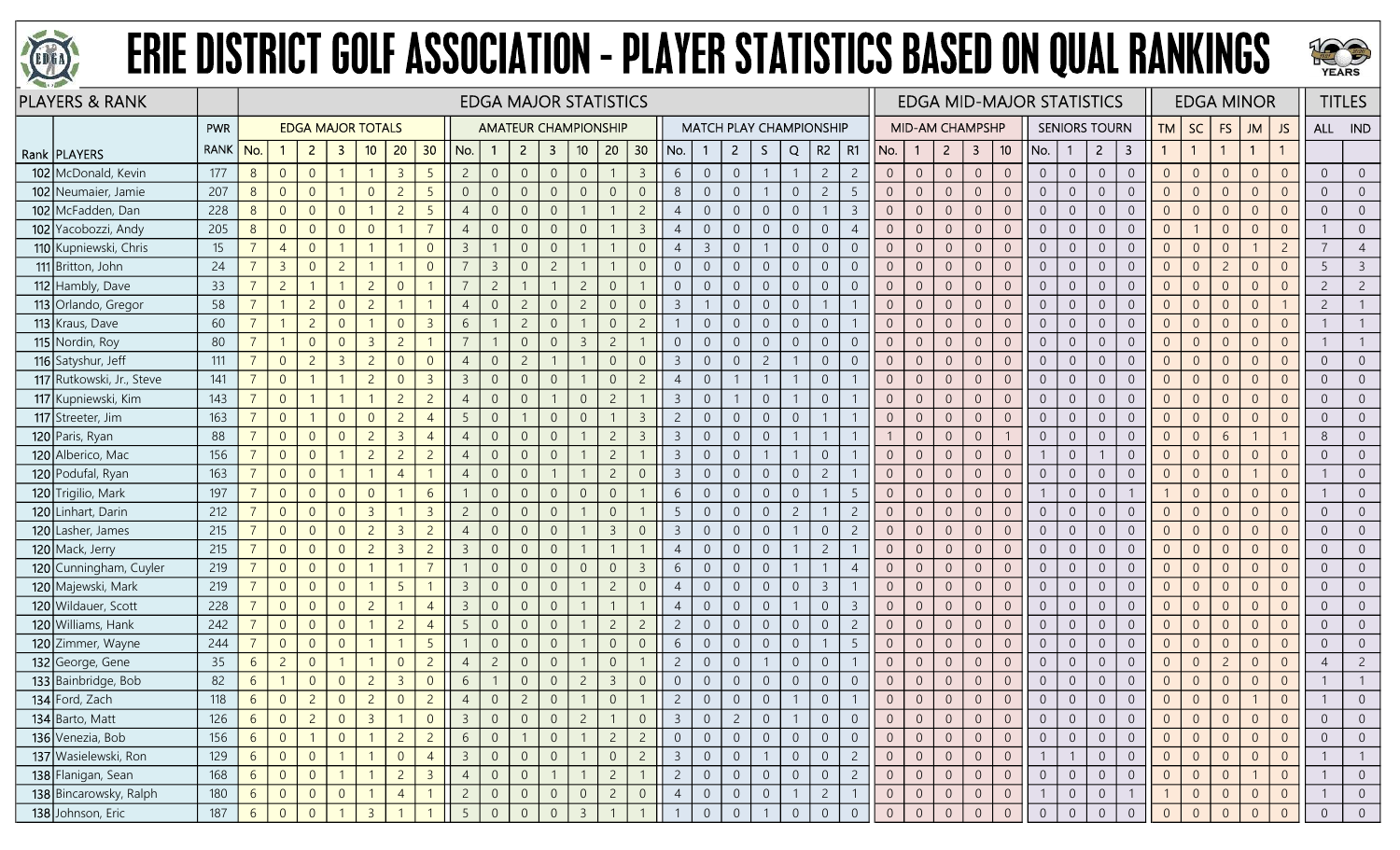



| <b>PLAYERS &amp; RANK</b>  |             |                 |                |                          |                |                |                |                 |                |                |                |                         | <b>EDGA MAJOR STATISTICS</b> |                |                |                |                |                |                  |                |                                |                |                |                 |                |                         |                 | <b>EDGA MID-MAJOR STATISTICS</b> |                |                      |                |                |                | <b>EDGA MINOR</b> |                |                |                | <b>TITLES</b>  |
|----------------------------|-------------|-----------------|----------------|--------------------------|----------------|----------------|----------------|-----------------|----------------|----------------|----------------|-------------------------|------------------------------|----------------|----------------|----------------|----------------|----------------|------------------|----------------|--------------------------------|----------------|----------------|-----------------|----------------|-------------------------|-----------------|----------------------------------|----------------|----------------------|----------------|----------------|----------------|-------------------|----------------|----------------|----------------|----------------|
|                            | PWR         |                 |                | <b>EDGA MAJOR TOTALS</b> |                |                |                |                 |                |                |                |                         | <b>AMATEUR CHAMPIONSHIP</b>  |                |                |                |                |                |                  |                | <b>MATCH PLAY CHAMPIONSHIP</b> |                |                | MID-AM CHAMPSHP |                |                         |                 |                                  |                | <b>SENIORS TOURN</b> |                | <b>TM</b>      | <b>SC</b>      | <b>FS</b>         | JM             | JS             | ALL IND        |                |
| Rank   PLAYERS             | <b>RANK</b> | No.             |                | $\overline{2}$           | -3             | 10             | 20             | 30              | No.            | $\mathbf{1}$   | $\overline{2}$ | $\overline{\mathbf{3}}$ | 10                           | 20             | 30             | No.            |                | $\overline{2}$ | S.               | Q              | $R2 \mid R1$                   |                | No.            | $\mathbf{1}$    | $2^{\circ}$    | $\overline{\mathbf{3}}$ | 10 <sup>°</sup> | No.                              | $\mathbf{1}$   | $\overline{2}$       | 3              |                | $\overline{1}$ |                   | $\mathbf{1}$   |                |                |                |
| 138 Bihler, Zac            | 201         | $6\overline{6}$ | $\overline{0}$ | $\overline{0}$           | $\overline{0}$ |                | $\overline{3}$ | $\overline{2}$  | $\overline{2}$ | $\overline{0}$ | $\overline{0}$ | $\overline{0}$          |                              | $\sqrt{0}$     |                | $\overline{4}$ | $\overline{0}$ | $\overline{0}$ | $\overline{0}$   | $\overline{0}$ | $\overline{3}$                 |                | $\overline{0}$ | $\overline{0}$  | $\overline{0}$ | $\sqrt{0}$              | $\overline{0}$  | $\overline{0}$                   | $\overline{0}$ | $\overline{0}$       | $\overline{0}$ | $\overline{0}$ | $\overline{0}$ | $\overline{0}$    |                | $\Omega$       |                | $\overline{0}$ |
| 138 Greisier, Dick         | 219         | 6               | $\overline{0}$ | $\overline{0}$           |                | $\overline{0}$ | $\overline{2}$ | $\overline{3}$  | 5              | $\overline{0}$ |                |                         | $\overline{0}$               | $\overline{c}$ | $\overline{2}$ |                | $\Omega$       | $\overline{0}$ | $\overline{0}$   | $\overline{0}$ | $\overline{0}$                 |                | $\Omega$       | $\overline{0}$  | $\overline{0}$ | $\overline{0}$          | $\overline{0}$  | $\overline{0}$                   | $\overline{0}$ | $\overline{0}$       | $\overline{0}$ | $\Omega$       | $\overline{0}$ | $\overline{0}$    | $\Omega$       | $\Omega$       | $\overline{0}$ | $\overline{0}$ |
| 138 Downey, Chris          | 219         | 6               | $\overline{0}$ | $\overline{0}$           | $\Omega$       |                |                | 5               | $\overline{c}$ | $\overline{0}$ |                | $\overline{0}$          | $\overline{0}$               |                | $\overline{2}$ | $\overline{4}$ | $\Omega$       | $\overline{0}$ | $\overline{0}$   |                | $\overline{0}$                 | -3             | $\overline{0}$ | $\overline{0}$  | $\overline{0}$ | $\overline{0}$          | $\overline{0}$  |                                  | $\overline{0}$ | $\overline{0}$       |                | $\overline{0}$ | $\overline{0}$ | $\Omega$          | $\overline{0}$ |                | $\overline{0}$ | $\overline{0}$ |
| 138 Slupski, George        | 242         | $6\overline{6}$ | $\overline{0}$ | $\overline{0}$           | $\overline{0}$ | $\overline{c}$ |                | $\overline{3}$  | $\overline{2}$ | $\overline{0}$ | $\Omega$       | $\overline{0}$          |                              |                | $\overline{0}$ | $\overline{4}$ | $\overline{0}$ | $\overline{0}$ | $\overline{0}$   |                | $\overline{0}$                 | $\overline{3}$ | $\overline{0}$ | $\overline{0}$  | $\overline{0}$ | $\overline{0}$          | $\overline{0}$  | $\overline{0}$                   | $\overline{0}$ | $\overline{0}$       | $\overline{0}$ | $\overline{0}$ | $\overline{0}$ | $\overline{0}$    | $\Omega$       | $\overline{0}$ | $\overline{0}$ | $\overline{0}$ |
| 138 Nemenz, Howard         | 248         | $6\overline{6}$ | $\overline{0}$ | $\overline{0}$           | $\overline{0}$ |                | $\overline{c}$ | $\overline{3}$  | $\overline{c}$ | $\overline{0}$ | $\Omega$       | $\overline{0}$          |                              |                | $\overline{0}$ | $\overline{4}$ | $\overline{0}$ | $\overline{0}$ | $\boldsymbol{0}$ | $\sqrt{0}$     | $\overline{1}$                 | $\overline{3}$ | $\overline{0}$ | $\overline{0}$  | $\sqrt{0}$     | $\,0\,$                 | $\overline{0}$  | $\overline{0}$                   | $\overline{0}$ | $\overline{0}$       | $\overline{0}$ | $\overline{0}$ | $\overline{0}$ | $\theta$          | $\Omega$       | $\Omega$       | $\overline{0}$ | $\overline{0}$ |
| 138 Quinn, Bob             | 248         | $6\overline{6}$ | $\overline{0}$ | $\overline{0}$           | $\overline{0}$ |                | $\overline{2}$ | $\overline{3}$  | 6              | $\overline{0}$ |                | $\overline{0}$          |                              | $\overline{c}$ | $\overline{3}$ | $\overline{0}$ | $\overline{0}$ | $\overline{0}$ | $\overline{0}$   | $\overline{0}$ | $\overline{0}$                 | $\overline{0}$ | $\overline{0}$ | $\overline{0}$  | $\overline{0}$ | $\overline{0}$          | $\overline{0}$  | $\overline{0}$                   | $\overline{0}$ | $\overline{0}$       | $\overline{0}$ | $\overline{0}$ | $\overline{0}$ | $\overline{0}$    | $\Omega$       | $\Omega$       | $\overline{0}$ | $\overline{0}$ |
| 138 Martin, Dave           | 248         | $6\overline{6}$ | $\overline{0}$ | $\overline{0}$           | $\overline{0}$ |                | $\overline{c}$ | $\overline{3}$  | $\overline{2}$ | $\overline{0}$ | $\Omega$       | $\overline{0}$          | $\overline{0}$               | $\overline{c}$ | $\overline{0}$ | $\overline{4}$ | $\overline{0}$ | $\overline{0}$ | $\overline{0}$   |                | $\overline{0}$                 | -3             | $\overline{0}$ | $\overline{0}$  | $\overline{0}$ | $\overline{0}$          | $\overline{0}$  | $\overline{0}$                   | $\overline{0}$ | $\overline{0}$       | $\overline{0}$ | $\overline{0}$ | $\overline{0}$ | $\overline{0}$    | $\overline{0}$ |                | $\overline{0}$ | $\overline{0}$ |
| 138 Britton, Andrew        | 257         | 6               | $\overline{0}$ | $\overline{0}$           | $\overline{0}$ | $\overline{0}$ | $\overline{4}$ | $\overline{2}$  |                | $\overline{0}$ | $\Omega$       | $\overline{0}$          | $\overline{0}$               |                | $\overline{0}$ | 5              | $\overline{0}$ | $\overline{0}$ | $\boldsymbol{0}$ | $\overline{0}$ | $\overline{3}$                 | $\overline{2}$ | $\overline{0}$ | $\overline{0}$  | $\overline{0}$ | $\overline{0}$          | $\overline{0}$  | $\overline{0}$                   | $\overline{0}$ | $\overline{0}$       | $\overline{0}$ | $\overline{0}$ | $\overline{0}$ | $\overline{0}$    | $\Omega$       | $\overline{0}$ | $\overline{0}$ | $\overline{0}$ |
| 138 Salvatore, Doug        | 257         | 6               | $\overline{0}$ | $\overline{0}$           | $\overline{0}$ |                |                | $\overline{4}$  | $\overline{3}$ | $\overline{0}$ |                | $\overline{0}$          | $\overline{0}$               |                | $\overline{2}$ | $\overline{3}$ | $\overline{0}$ | $\overline{0}$ | $\overline{0}$   |                | $\overline{0}$                 | $\overline{c}$ | $\overline{0}$ | $\overline{0}$  | $\overline{0}$ | $\overline{0}$          | $\overline{0}$  | $\overline{0}$                   | $\overline{0}$ | $\overline{0}$       | $\overline{0}$ | $\overline{0}$ | $\overline{0}$ | $\overline{0}$    | $\overline{0}$ | $\Omega$       | $\overline{0}$ | $\overline{0}$ |
| 138 Marsh, Lucas           | 257         | 6               | $\overline{0}$ | $\overline{0}$           | $\overline{0}$ | $\overline{0}$ | $\overline{2}$ | 5               |                | $\overline{0}$ |                | $\overline{0}$          | $\overline{0}$               | $\overline{0}$ | $\overline{2}$ | 5              | $\overline{0}$ | $\overline{0}$ | $\overline{0}$   | $\overline{0}$ | $\overline{c}$                 | -3             | $\overline{0}$ | $\overline{0}$  | $\overline{0}$ | $\overline{0}$          | $\overline{0}$  | $\overline{0}$                   | $\overline{0}$ | $\overline{0}$       | $\overline{0}$ | $\overline{0}$ | $\overline{0}$ | $\overline{0}$    | $\Omega$       |                | $\overline{0}$ | $\overline{0}$ |
| 138 Cullen, Dan            | 272         | $6\overline{6}$ | $\overline{0}$ | $\overline{0}$           | $\Omega$       | $\overline{0}$ | $\overline{0}$ | $\overline{7}$  | $\overline{0}$ | $\overline{0}$ | $\Omega$       | $\overline{0}$          | $\overline{0}$               | $\overline{0}$ |                | 6              | $\overline{0}$ | $\overline{0}$ | $\overline{0}$   | $\overline{0}$ | $\overline{0}$                 | 6              | $\overline{0}$ | $\overline{0}$  | $\overline{0}$ | $\overline{0}$          | $\overline{0}$  | $\overline{0}$                   | $\overline{0}$ | $\overline{0}$       | $\overline{0}$ | $\overline{0}$ | $\overline{0}$ | $\overline{0}$    | $\overline{0}$ | $\Omega$       | $\overline{0}$ | $\overline{0}$ |
| 138 Hetz, Chris            | 279         | $6\overline{6}$ | $\overline{0}$ | $\overline{0}$           | $\overline{0}$ | $\overline{0}$ |                | 5               | $\overline{4}$ | $\overline{0}$ | $\Omega$       | $\overline{0}$          | $\overline{0}$               |                | $\overline{3}$ | $\overline{2}$ | $\overline{0}$ | $\overline{0}$ | $\boldsymbol{0}$ | $\overline{0}$ | $\overline{0}$                 | $\overline{2}$ | $\overline{0}$ | $\overline{0}$  | $\overline{0}$ | $\mathbf{0}$            | $\overline{0}$  | $\overline{0}$                   | $\overline{0}$ | $\overline{0}$       | $\overline{0}$ | $\overline{0}$ | $\overline{0}$ | $\overline{0}$    | $\Omega$       | $\Omega$       | $\overline{0}$ | $\overline{0}$ |
| 153 Koscelnik, Joe         | 73          | 5 <sup>5</sup>  |                |                          | $\overline{0}$ |                | $\overline{0}$ | $\overline{2}$  | -5             |                |                | $\overline{0}$          |                              | $\overline{0}$ | $\overline{2}$ | $\overline{0}$ | $\overline{0}$ | $\overline{0}$ | $\overline{0}$   | $\overline{0}$ | $\overline{0}$                 | $\overline{0}$ | $\overline{0}$ | $\overline{0}$  | $\overline{0}$ | $\overline{0}$          | $\overline{0}$  | $\overline{0}$                   | $\overline{0}$ | $\overline{0}$       | $\overline{0}$ | $\overline{0}$ | $\overline{0}$ | $\overline{0}$    | $\Omega$       | $\Omega$       |                |                |
| 154 Lichtenwalter, Bob     | 83          | 5               |                | $\overline{0}$           | $\overline{0}$ | $\overline{c}$ |                |                 | 5              |                |                | $\Omega$                | $\overline{c}$               |                |                | $\Omega$       | $\Omega$       | $\overline{0}$ | $\overline{0}$   | $\sqrt{0}$     | $\overline{0}$                 | $\overline{0}$ | $\overline{0}$ | $\overline{0}$  | $\overline{0}$ | $\overline{0}$          | $\overline{0}$  | $\overline{0}$                   | $\overline{0}$ | $\overline{0}$       | $\overline{0}$ | $\overline{0}$ | $\overline{0}$ | $\Omega$          | $\Omega$       |                |                |                |
| 154 Kelly, Patrick         | 85          | 5               |                | $\overline{0}$           | $\Omega$       | $\overline{0}$ | $\overline{2}$ | $\overline{3}$  | $\overline{4}$ |                | $\Omega$       | $\Omega$                | $\Omega$                     |                | $\overline{3}$ |                | $\overline{0}$ | $\overline{0}$ | $\overline{0}$   | $\overline{0}$ | $\mathbf{1}$                   | $\overline{0}$ | $\overline{0}$ | $\overline{0}$  | $\overline{0}$ | $\overline{0}$          | $\overline{0}$  | $\overline{0}$                   | $\overline{0}$ | $\overline{0}$       | $\overline{0}$ | $\overline{0}$ | $\overline{0}$ | $\overline{0}$    | $\Omega$       | $\Omega$       |                |                |
| 156 Simonsen, Marty        | 118         | 5 <sup>1</sup>  | $\overline{0}$ |                          | $\Omega$       | $\overline{0}$ |                | $\overline{3}$  | $\overline{3}$ | $\overline{0}$ |                | $\overline{0}$          | $\Omega$                     | $\theta$       | $\overline{2}$ | $\overline{2}$ | $\overline{0}$ | $\overline{0}$ | $\mathbf 0$      | $\mathbf{0}$   | $\overline{1}$                 |                |                |                 | $\overline{0}$ | $\sqrt{0}$              | $\overline{0}$  | $\overline{0}$                   | $\overline{0}$ | $\overline{0}$       | $\overline{0}$ | $\overline{0}$ | $\overline{0}$ | $\overline{0}$    | $\Omega$       | $\Omega$       |                |                |
| 157 Lipchick, Sr., Charles | 150         | 5 <sup>5</sup>  | $\overline{0}$ | $\overline{0}$           | $\overline{0}$ | $\overline{0}$ | $\overline{3}$ | $\overline{c}$  | $\overline{4}$ | $\overline{0}$ |                | $\Omega$                | $\overline{0}$               | $\overline{3}$ |                |                | $\overline{0}$ | $\overline{0}$ | $\overline{0}$   | $\overline{0}$ | $\overline{0}$                 |                | $\overline{0}$ | $\overline{0}$  | $\overline{0}$ | $\overline{0}$          | $\overline{0}$  | $\overline{0}$                   | $\overline{0}$ | $\overline{0}$       | $\overline{0}$ | $\Omega$       | $\overline{0}$ | $\overline{3}$    | $\Omega$       | $\Omega$       | $\mathbf{3}$   | $\overline{0}$ |
| 157 Damore, Bob            | 174         | 5 <sup>5</sup>  | $\overline{0}$ | $\overline{0}$           | $\Omega$       |                | $\overline{2}$ | $\overline{c}$  | -3             | $\overline{0}$ |                | $\Omega$                | $\Omega$                     | $\overline{c}$ |                | $\overline{2}$ | $\Omega$       | $\overline{0}$ | $\overline{0}$   |                | $\overline{0}$                 |                | $\overline{0}$ | $\Omega$        | $\overline{0}$ | $\overline{0}$          | $\overline{0}$  | $\overline{0}$                   | $\overline{0}$ | $\Omega$             | $\overline{0}$ | $\Omega$       | $\overline{0}$ |                   | $\Omega$       |                | $\overline{c}$ | $\overline{0}$ |
| 157 Spath, Tim             | 187         | 5 <sup>1</sup>  | $\overline{0}$ | $\overline{0}$           | $\Omega$       | $\overline{3}$ |                |                 | $\overline{3}$ | $\overline{0}$ | $\Omega$       | $\Omega$                | $\overline{2}$               | $\overline{0}$ |                | $\overline{2}$ | $\overline{0}$ | $\overline{0}$ | $\overline{0}$   |                | $\mathbf{1}$                   | $\Omega$       | $\overline{0}$ | $\overline{0}$  | $\overline{0}$ | $\overline{0}$          | $\overline{0}$  | $\overline{0}$                   | $\overline{0}$ | $\overline{0}$       | $\overline{0}$ | $\overline{0}$ | $\overline{0}$ |                   | $\overline{0}$ | $\Omega$       |                | $\overline{0}$ |
| 157 Santone, Guy           | 212         | 5 <sup>1</sup>  | $\overline{0}$ | $\overline{0}$           | $\overline{0}$ | $\overline{0}$ | $\overline{2}$ | $\overline{3}$  |                | $\overline{0}$ | $\Omega$       | $\overline{0}$          | $\overline{0}$               |                | $\overline{0}$ | $\overline{4}$ | $\overline{0}$ | $\overline{0}$ | $\boldsymbol{0}$ | $\sqrt{0}$     | $\overline{1}$                 | $\overline{3}$ |                | $\overline{0}$  | $\overline{0}$ | $\,0\,$                 |                 | $\overline{0}$                   | $\overline{0}$ | $\overline{0}$       | $\overline{0}$ |                | $\overline{0}$ | $\overline{0}$    | $\overline{0}$ | $\overline{0}$ |                | $\overline{0}$ |
| 157 Will, Tom              | 215         | 5 <sup>1</sup>  | $\overline{0}$ | $\overline{0}$           | $\overline{0}$ | $\overline{0}$ | $\overline{3}$ | $\overline{c}$  |                | $\overline{0}$ |                | $\Omega$                | $\Omega$                     |                | $\overline{0}$ | $\overline{4}$ | $\Omega$       | $\overline{0}$ | $\overline{0}$   | $\overline{0}$ | $\overline{2}$                 | $\overline{2}$ | $\overline{0}$ | $\overline{0}$  | $\overline{0}$ | $\overline{0}$          | $\overline{0}$  | $\overline{0}$                   | $\overline{0}$ | $\overline{0}$       | $\overline{0}$ |                | $\overline{0}$ | $\overline{0}$    | $\Omega$       |                |                | $\overline{0}$ |
| 157 Rodgers, Brent         | 219         | 5 <sup>5</sup>  | $\overline{0}$ | $\overline{0}$           |                | $\overline{0}$ |                | $\overline{0}$  | -5             | $\overline{0}$ |                |                         | $\overline{0}$               | $\overline{4}$ | $\overline{0}$ | $\overline{0}$ | $\overline{0}$ | $\overline{0}$ | $\overline{0}$   | $\overline{0}$ | $\overline{0}$                 | $\overline{0}$ | $\overline{0}$ | $\overline{0}$  | $\overline{0}$ | $\overline{0}$          | $\overline{0}$  | $\overline{0}$                   | $\overline{0}$ | $\overline{0}$       | $\overline{0}$ | $\overline{0}$ | $\overline{0}$ | $\Omega$          | $\overline{0}$ |                | $\overline{0}$ | $\overline{0}$ |
| 157 Ferry, Ryan            | 219         | 5 <sup>1</sup>  | $\overline{0}$ | $\overline{0}$           |                |                |                | $\overline{2}$  | $\overline{3}$ | $\overline{0}$ | $\Omega$       | $\overline{0}$          |                              |                |                | $\overline{2}$ | $\overline{0}$ | $\overline{0}$ |                  | $\sqrt{0}$     | $\overline{0}$                 |                | $\overline{0}$ | $\overline{0}$  | $\overline{0}$ | $\overline{0}$          | $\overline{0}$  | $\overline{0}$                   | $\overline{0}$ | $\overline{0}$       | $\overline{0}$ | $\overline{0}$ | $\overline{0}$ | $\overline{0}$    | $\overline{0}$ | $\Omega$       | $\overline{0}$ | $\overline{0}$ |
| 157 Hirz, Geoffery         | 248         | 5 <sup>1</sup>  | $\overline{0}$ | $\overline{0}$           | $\overline{0}$ | $\overline{0}$ | $\overline{3}$ | $\overline{c}$  | $\overline{4}$ | $\overline{0}$ | $\overline{0}$ | $\overline{0}$          | $\overline{0}$               | $\overline{3}$ |                | $\mathbf{1}$   | $\overline{0}$ | $\overline{0}$ | $\overline{0}$   | $\overline{0}$ | $\overline{0}$                 |                | $\overline{2}$ | $\overline{0}$  | $\overline{0}$ | $\overline{0}$          | $\overline{2}$  | $\overline{0}$                   | $\overline{0}$ | $\overline{0}$       | $\overline{0}$ | $\overline{0}$ | $\overline{0}$ | $\overline{0}$    | $\overline{0}$ | $\overline{0}$ | $\overline{0}$ | $\overline{0}$ |
| 157 Mitchell, TJ           | 292         | 5 <sup>5</sup>  | $\overline{0}$ | $\overline{0}$           | $\overline{0}$ | $\overline{0}$ | $\overline{2}$ | $\overline{3}$  | $\overline{0}$ | $\overline{0}$ |                | $\Omega$                | $\Omega$                     | $\overline{0}$ | $\overline{0}$ | 5              | $\overline{0}$ | $\overline{0}$ | $\boldsymbol{0}$ | $\theta$       | $\overline{c}$                 | $\overline{3}$ | $\overline{0}$ | $\overline{0}$  | $\overline{0}$ | $\overline{0}$          | $\overline{0}$  | $\overline{0}$                   | $\overline{0}$ | $\overline{0}$       | $\overline{0}$ | $\Omega$       | $\overline{0}$ | $\Omega$          | $\Omega$       |                | $\overline{0}$ | $\overline{0}$ |
| 157 Haller, Dan            | 303         | 5 <sup>5</sup>  | $\overline{0}$ | $\overline{0}$           | $\overline{0}$ | $\overline{0}$ |                | $\overline{4}$  | $\overline{0}$ | $\overline{0}$ | $\Omega$       | 0                       | $\overline{0}$               | $\overline{0}$ | $\overline{0}$ | 5              | $\overline{0}$ | $\overline{0}$ | $\overline{0}$   | $\overline{0}$ | -1                             | $\overline{4}$ | $\overline{0}$ | $\overline{0}$  | $\overline{0}$ | $\overline{0}$          | $\overline{0}$  | $\overline{0}$                   | $\overline{0}$ | $\overline{0}$       | $\overline{0}$ | $\overline{0}$ | $\overline{0}$ | $\overline{0}$    | $\overline{0}$ | $\Omega$       | $\overline{0}$ | $\overline{0}$ |
| 157 Schwab, Mark           | 303         | 5 <sup>1</sup>  | $\overline{0}$ | $\overline{0}$           | $\overline{0}$ | $\overline{0}$ |                | $\overline{4}$  | $\overline{c}$ | $\overline{0}$ | $\Omega$       | $\Omega$                | $\overline{0}$               | $\overline{0}$ | $\overline{c}$ | $\overline{3}$ | $\overline{0}$ | $\overline{0}$ | $\boldsymbol{0}$ | $\mathbb O$    |                                | $\overline{2}$ | $\overline{0}$ | $\overline{0}$  | $\overline{0}$ | $\sqrt{0}$              | $\overline{0}$  | $\overline{0}$                   | $\overline{0}$ | $\overline{0}$       | $\overline{0}$ | $\overline{0}$ | $\overline{0}$ | $\overline{0}$    | $\overline{0}$ | $\Omega$       | $\overline{0}$ | $\overline{0}$ |
| 157 Shugart, Jr., Joe      | 303         | 5               | $\overline{0}$ | $\overline{0}$           | $\overline{0}$ | $\overline{0}$ |                | $\overline{4}$  | $\overline{2}$ | $\overline{0}$ |                | $\overline{0}$          | $\overline{0}$               | $\sqrt{0}$     | $\overline{2}$ | $\overline{3}$ | $\overline{0}$ | $\overline{0}$ | $\overline{0}$   | $\overline{0}$ |                                | $\overline{c}$ | $\overline{0}$ | $\overline{0}$  | $\overline{0}$ | $\sqrt{0}$              | $\overline{0}$  | $\overline{0}$                   | $\overline{0}$ | $\overline{0}$       | $\overline{0}$ | $\overline{0}$ | $\overline{0}$ | $\overline{0}$    | $\Omega$       | $\overline{0}$ | $\overline{0}$ | $\overline{0}$ |
| 157 Cipriani, Mike         | 313         | 5               | $\overline{0}$ | $\overline{0}$           | $\overline{0}$ | $\overline{0}$ | $\Omega$       | $5\overline{)}$ | $\overline{2}$ | $\overline{0}$ |                | $\overline{0}$          | $\Omega$                     | $\overline{0}$ | $\overline{2}$ | $\overline{3}$ | $\overline{0}$ | $\overline{0}$ | $\overline{0}$   | $\theta$       | $\Omega$                       | $\overline{3}$ | $\overline{0}$ | $\overline{0}$  | $\overline{0}$ | $\mathbf{0}$            |                 | $\overline{0}$                   | $\overline{0}$ | $\overline{0}$       | $\Omega$       | $\overline{0}$ | $\overline{0}$ | $\Omega$          | $\Omega$       |                | $\overline{0}$ | $\Omega$       |
| 170 Earley, Joe            | 89          | $\overline{4}$  |                | $\overline{0}$           | $\overline{0}$ | $\overline{0}$ |                | $\overline{2}$  | $\overline{4}$ |                | $\Omega$       | $\overline{0}$          | $\overline{0}$               |                | $\overline{2}$ | $\overline{0}$ | $\Omega$       | $\overline{0}$ | $\overline{0}$   | $\overline{0}$ | $\overline{0}$                 | $\overline{0}$ | $\overline{0}$ | $\overline{0}$  | $\overline{0}$ | $\overline{0}$          | $\overline{0}$  | $\overline{0}$                   | $\overline{0}$ | $\overline{0}$       | $\overline{0}$ | $\overline{0}$ | $\overline{0}$ | $\overline{0}$    | $\overline{0}$ | $\overline{0}$ |                |                |
| 170 Benovic, Kevin         | 91          | $\overline{4}$  |                | $\overline{0}$           | $\overline{0}$ | $\overline{0}$ | $\overline{0}$ | $\overline{3}$  | $\overline{2}$ |                | $\overline{0}$ | $\overline{0}$          | $\overline{0}$               | $\overline{0}$ |                | $\overline{2}$ | $\overline{0}$ | $\overline{0}$ | $\overline{0}$   | $\overline{0}$ | $\overline{0}$                 | $\overline{2}$ | $\overline{0}$ | $\overline{0}$  | $\overline{0}$ | $\overline{0}$          | $\overline{0}$  | $\overline{0}$                   | $\overline{0}$ | $\overline{0}$       | $\overline{0}$ | $\overline{0}$ | $\overline{0}$ | $\overline{0}$    | $\Omega$       | $\overline{0}$ |                |                |
| 172 Vogt, Jr., Art         | 174         | $\overline{4}$  | $\overline{0}$ |                          | $\overline{0}$ |                |                | $\overline{1}$  | $\overline{4}$ | $\overline{0}$ |                | $\overline{0}$          |                              |                |                | $\overline{0}$ | $\sqrt{0}$     | $\overline{0}$ | $\overline{0}$   | $\overline{0}$ | $\overline{0}$                 | $\overline{0}$ | $\overline{0}$ | $\overline{0}$  | $\overline{0}$ | $\overline{0}$          | $\overline{0}$  | $\overline{0}$                   | $\overline{0}$ | $\overline{0}$       | $\overline{0}$ | $\overline{0}$ | $\overline{0}$ | $\overline{0}$    | $\Omega$       | $\overline{0}$ | $\overline{0}$ | $\overline{0}$ |
| 173 Swan, Isaiah           | 147         | $\overline{4}$  | $\overline{0}$ | $\overline{0}$           | $\overline{0}$ |                | $\overline{3}$ | $\overline{0}$  | $\overline{2}$ | $\overline{0}$ | $\Omega$       | $\overline{0}$          |                              |                | $\overline{0}$ | $\overline{2}$ | $\overline{0}$ | $\overline{0}$ | $\overline{0}$   | $\overline{0}$ | $\overline{2}$                 | $\overline{0}$ | $\overline{0}$ | $\overline{0}$  | $\overline{0}$ | $\overline{0}$          | $\overline{0}$  | $\overline{0}$                   | $\overline{0}$ | $\overline{0}$       | $\overline{0}$ | $\overline{0}$ | $\overline{0}$ | $\overline{0}$    |                | $\overline{2}$ | $\overline{3}$ | $\overline{0}$ |
| 173 DeMarco, Anthony       | 156         | $\overline{4}$  | $\overline{0}$ | $\overline{0}$           | $\overline{0}$ | $\overline{0}$ | $\overline{2}$ | $\overline{2}$  |                | $\overline{0}$ | $\overline{0}$ | $\overline{0}$          | $\overline{0}$               |                | $\overline{0}$ | $\overline{3}$ | $\overline{0}$ | $\overline{0}$ | $\overline{0}$   | $\overline{0}$ | $\overline{1}$                 | $\overline{2}$ | $\overline{0}$ | $\overline{0}$  | $\overline{0}$ | $\overline{0}$          | $\overline{0}$  | $\overline{0}$                   | $\overline{0}$ | $\overline{0}$       | $\overline{0}$ | $\overline{0}$ | $\overline{0}$ | $\overline{0}$    |                | $\overline{2}$ | $\mathbf{3}$   | $\overline{0}$ |
| 173 Calabrese, John        | 174         | $\overline{4}$  | $\overline{0}$ | $\Omega$                 | $\overline{0}$ |                | $\overline{z}$ | $\overline{2}$  |                | $\Omega$       | $\Omega$       | $\Omega$                | $\Omega$                     |                |                | $\overline{3}$ | $\Omega$       | $\overline{0}$ | $\overline{0}$   |                |                                |                | $\overline{0}$ | $\overline{0}$  | $\sqrt{0}$     | $\overline{0}$          | $\overline{0}$  | $\overline{0}$                   | $\overline{0}$ | $\overline{0}$       | $\overline{0}$ | $\overline{0}$ | $\Omega$       | $\Omega$          |                |                | $\overline{2}$ | $\overline{0}$ |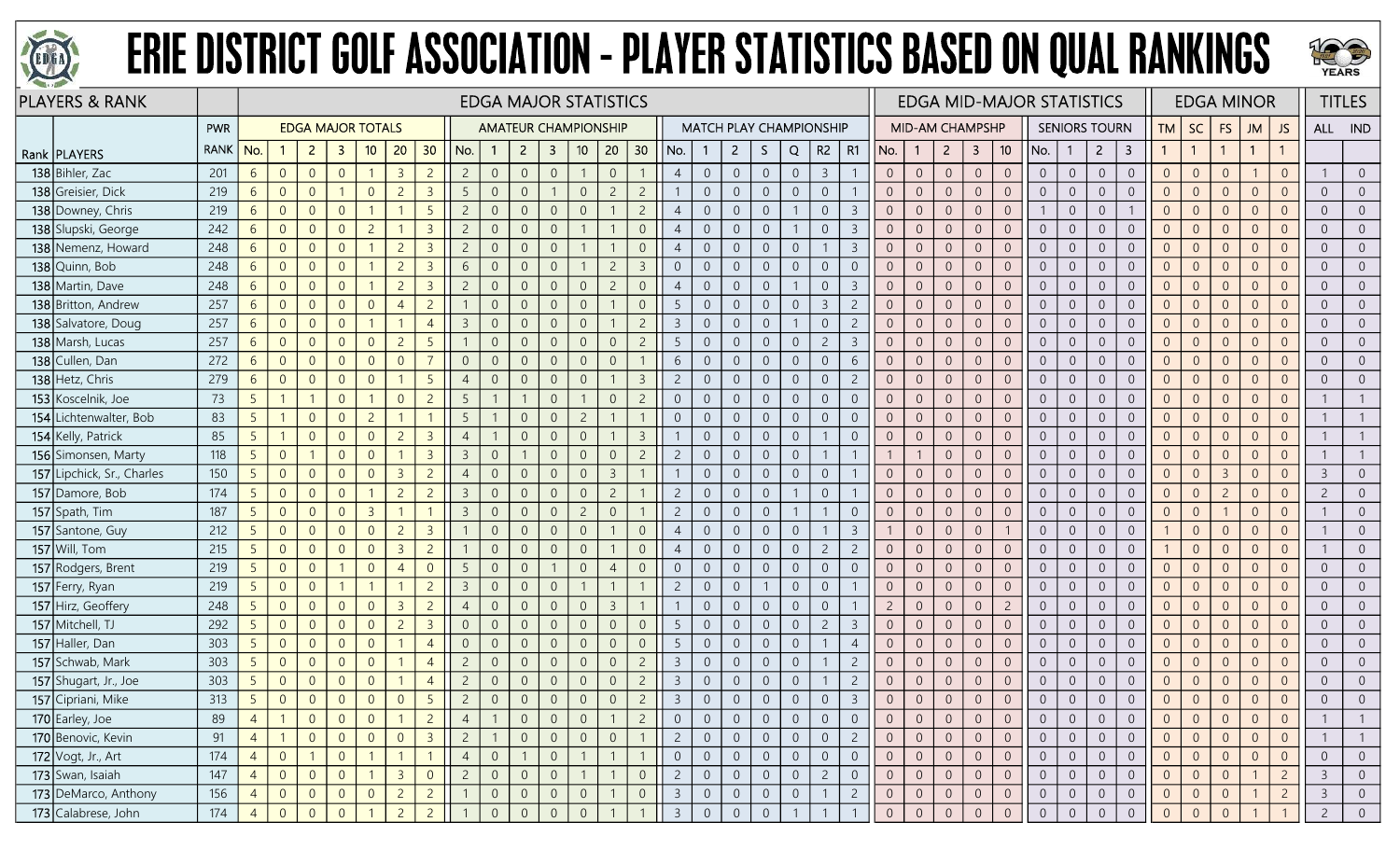



| <b>PLAYERS &amp; RANK</b> |             |                |                |                |                          |                |                |                |                         |                | <b>EDGA MAJOR STATISTICS</b> |                         |                |                |                |                |                                |                |                  |                |                |                |                |                        |                |                |                 | <b>EDGA MID-MAJOR STATISTICS</b> |                |                      |                |                |                | <b>EDGA MINOR</b> |                |                |                | <b>TITLES</b>  |
|---------------------------|-------------|----------------|----------------|----------------|--------------------------|----------------|----------------|----------------|-------------------------|----------------|------------------------------|-------------------------|----------------|----------------|----------------|----------------|--------------------------------|----------------|------------------|----------------|----------------|----------------|----------------|------------------------|----------------|----------------|-----------------|----------------------------------|----------------|----------------------|----------------|----------------|----------------|-------------------|----------------|----------------|----------------|----------------|
|                           | PWR         |                |                |                | <b>EDGA MAJOR TOTALS</b> |                |                |                |                         |                | <b>AMATEUR CHAMPIONSHIP</b>  |                         |                |                |                |                | <b>MATCH PLAY CHAMPIONSHIP</b> |                |                  |                |                |                |                | <b>MID-AM CHAMPSHP</b> |                |                |                 |                                  |                | <b>SENIORS TOURN</b> |                | TM             | <b>SC</b>      | FS                | <b>JM</b>      | JS             | ALL IND        |                |
| Rank   PLAYERS            | <b>RANK</b> | No.            |                | $\overline{2}$ | 3                        | 10             | 20             | 30             | No.                     |                | $\overline{2}$               | $\overline{\mathbf{3}}$ | 10             | 20             | 30             | No.            |                                | $\overline{2}$ | S.               | Q              | $R2 \mid R1$   |                | No.            | -1                     | $2^{\circ}$    | 3              | 10 <sup>°</sup> | No.                              | -1             | $\overline{2}$       | 3              |                | $\mathbf{1}$   |                   | $\mathbf{1}$   |                |                |                |
| 173 Podufal, Greg         | 177         | $\overline{4}$ | $\overline{0}$ | $\overline{0}$ | $\overline{0}$           |                | $\overline{3}$ | $\overline{0}$ | $\overline{3}$          | $\overline{0}$ | $\overline{0}$               | $\overline{0}$          |                | $\overline{2}$ | $\overline{0}$ |                | $\overline{0}$                 | $\overline{0}$ | $\overline{0}$   | $\overline{0}$ | -1             | $\overline{0}$ | $\overline{0}$ | $\overline{0}$         | $\overline{0}$ | $\sqrt{0}$     | $\overline{0}$  | $\overline{0}$                   | $\overline{0}$ | $\overline{0}$       | $\overline{0}$ | $\overline{0}$ | $\overline{0}$ | $\overline{2}$    | $\Omega$       | $\Omega$       | $\overline{c}$ | $\overline{0}$ |
| 173 Laver, Jr., John      | 183         | $\overline{4}$ | $\overline{0}$ | $\overline{0}$ | $\overline{0}$           |                |                | $\overline{2}$ | $\overline{3}$          | $\overline{0}$ | $\Omega$                     | $\overline{0}$          |                |                |                | $\mathbf{1}$   | $\overline{0}$                 | $\overline{0}$ | $\overline{0}$   | $\overline{0}$ | $\overline{0}$ |                | $\overline{0}$ | $\overline{0}$         | $\overline{0}$ | $\overline{0}$ | $\overline{0}$  | $\overline{0}$                   | $\overline{0}$ | $\overline{0}$       | $\overline{0}$ | $\Omega$       | $\overline{0}$ | $\overline{2}$    | $\overline{0}$ | $\Omega$       | $\overline{c}$ | $\overline{0}$ |
| 173 Nichols, David        | 186         | $\overline{4}$ | $\overline{0}$ | $\overline{0}$ | $\overline{0}$           | $\overline{0}$ | $\overline{3}$ |                |                         | $\overline{0}$ |                              | $\Omega$                | $\Omega$       | $\overline{c}$ | $\overline{0}$ | $\overline{2}$ | $\overline{0}$                 | $\overline{0}$ | $\overline{0}$   | $\theta$       |                |                | $\overline{0}$ | $\Omega$               | $\overline{0}$ | $\overline{0}$ | $\Omega$        | $\overline{0}$                   | $\overline{0}$ | $\Omega$             | $\overline{0}$ | $\Omega$       | $\overline{0}$ | $\Omega$          |                |                | $\overline{c}$ |                |
| 173 Bird, Zack            | 197         | $\overline{4}$ | $\overline{0}$ | $\Omega$       |                          | $\overline{0}$ |                | $\overline{3}$ | $\overline{2}$          | $\overline{0}$ | $\Omega$                     | $\Omega$                | $\Omega$       |                | $\overline{2}$ | $\overline{2}$ | $\overline{0}$                 | $\overline{0}$ |                  | $\overline{0}$ | $\overline{0}$ |                | $\overline{0}$ | $\overline{0}$         | $\overline{0}$ | $\overline{0}$ | $\Omega$        | $\overline{0}$                   | $\overline{0}$ | $\overline{0}$       | $\overline{0}$ | $\Omega$       | $\overline{0}$ | $\overline{0}$    | $\Omega$       |                |                | $\overline{0}$ |
| 173 Delsandro, Jimmy      | 197         | $\overline{4}$ | $\overline{0}$ | $\overline{0}$ | $\Omega$                 | $\overline{2}$ |                | $\overline{c}$ | $\overline{3}$          | $\overline{0}$ | $\Omega$                     | $\Omega$                | $\overline{c}$ |                |                |                | $\overline{0}$                 | $\overline{0}$ | $\overline{0}$   | $\overline{0}$ | $\overline{0}$ |                |                | $\overline{0}$         | $\overline{0}$ | $\sqrt{0}$     |                 | $\overline{0}$                   | $\overline{0}$ | $\overline{0}$       | $\overline{0}$ |                | $\overline{0}$ | $\Omega$          | $\Omega$       | $\overline{0}$ |                | $\overline{0}$ |
| 173 Rainville, Dean       | 201         | $\overline{4}$ | $\overline{0}$ | $\overline{0}$ | $\overline{2}$           | $\overline{0}$ | $\overline{2}$ | $\Omega$       | $\overline{2}$          | $\overline{0}$ | $\overline{0}$               | $\Omega$                | $\overline{0}$ | $\overline{c}$ | $\overline{0}$ | $\overline{2}$ | $\overline{0}$                 | $\overline{0}$ | $2^{\circ}$      | $\overline{0}$ | $\overline{0}$ | $\overline{0}$ |                | $\overline{0}$         | $\overline{0}$ | $\overline{0}$ |                 | $\overline{0}$                   | $\overline{0}$ | $\overline{0}$       | $\overline{0}$ | $\Omega$       | $\overline{0}$ | $\overline{0}$    | $\Omega$       | $\Omega$       | $\overline{0}$ | $\overline{0}$ |
| 173 Scalise, Bobby        | 201         | $\overline{4}$ | $\overline{0}$ | $\overline{0}$ | $\Omega$                 |                |                | 5              |                         | $\overline{0}$ |                              | $\Omega$                | $\Omega$       |                | $\overline{3}$ | $\overline{3}$ | $\overline{0}$                 | $\overline{0}$ | $\overline{0}$   |                | $\overline{0}$ |                | $\Omega$       | $\overline{0}$         | $\overline{0}$ | $\overline{0}$ | $\overline{0}$  | $\overline{0}$                   | $\overline{0}$ | $\overline{0}$       | $\overline{0}$ | $\overline{0}$ | $\overline{0}$ | $\Omega$          | $\Omega$       |                |                | $\overline{0}$ |
| 173 Sherman, John         | 207         | $\overline{4}$ | $\overline{0}$ | $\overline{0}$ |                          | $\overline{c}$ | $\Omega$       | $\overline{3}$ |                         | $\overline{0}$ | $\Omega$                     | $\Omega$                | $\Omega$       | $\overline{0}$ | $\overline{3}$ | $\overline{3}$ | $\overline{0}$                 | $\overline{0}$ |                  | $\overline{c}$ | $\overline{0}$ | $\Omega$       | $\overline{0}$ | $\overline{0}$         | $\overline{0}$ | $\overline{0}$ | $\overline{0}$  | $\overline{0}$                   | $\overline{0}$ | $\overline{0}$       | $\overline{0}$ | $\Omega$       | $\overline{0}$ | $\overline{0}$    | $\Omega$       | $\Omega$       | $\overline{0}$ | $\overline{0}$ |
| 173 Duffin, Scott         | 207         | $\overline{4}$ | $\overline{0}$ | $\overline{0}$ |                          | $\overline{0}$ | $\overline{0}$ | $\overline{3}$ |                         | $\mathbf{0}$   | $\Omega$                     | $\overline{0}$          | $\overline{0}$ | $\overline{0}$ |                | $\mathbf{3}$   | $\overline{0}$                 | $\overline{0}$ |                  | $\mathbf 0$    | $\overline{0}$ | $\overline{c}$ | $\overline{0}$ | $\overline{0}$         | $\overline{0}$ | $\,0\,$        | $\overline{0}$  | $\overline{0}$                   | $\overline{0}$ | $\overline{0}$       | $\overline{0}$ | $\overline{0}$ | $\overline{0}$ |                   | $\overline{0}$ | $\overline{0}$ |                | $\overline{0}$ |
| 173 Spoden, Jim           | 147         | $\overline{4}$ | $\overline{0}$ | $\overline{0}$ | $\overline{0}$           |                |                | $\overline{3}$ |                         | $\overline{0}$ | $\Omega$                     | $\overline{0}$          | $\Omega$       | $\overline{0}$ | $\overline{2}$ | $\overline{3}$ | $\Omega$                       | $\overline{0}$ | $\overline{0}$   |                | $\mathbf{1}$   |                | $\overline{0}$ | $\overline{0}$         | $\overline{0}$ | $\overline{0}$ | $\overline{0}$  |                                  | $\overline{0}$ |                      | $\overline{0}$ | $\Omega$       | $\overline{2}$ | $\overline{0}$    | $\overline{0}$ | $\Omega$       | $\overline{2}$ | $\overline{0}$ |
| 173 Rowane, Evan          | 231         | $\overline{4}$ | $\overline{0}$ | $\overline{0}$ |                          |                |                |                | $\overline{3}$          | $\overline{0}$ | $\Omega$                     |                         |                |                | $\overline{0}$ |                | $\overline{0}$                 | $\overline{0}$ | $\overline{0}$   | $\overline{0}$ | $\overline{0}$ |                | $\overline{0}$ | $\overline{0}$         | $\overline{0}$ | $\overline{0}$ | $\overline{0}$  | $\overline{0}$                   | $\overline{0}$ | $\overline{0}$       | $\overline{0}$ | $\overline{0}$ | $\overline{0}$ | $\Omega$          | $\overline{0}$ |                | $\overline{0}$ | $\overline{0}$ |
| 173 Davis, Bob            | 248         | $\overline{4}$ | $\overline{0}$ | $\overline{0}$ | $\overline{0}$           | $\overline{3}$ | $\Omega$       |                | $\overline{4}$          | $\overline{0}$ | $\Omega$                     | $\overline{0}$          | $\overline{3}$ | $\overline{0}$ |                | $\Omega$       | $\overline{0}$                 | $\overline{0}$ | $\boldsymbol{0}$ | $\overline{0}$ | $\overline{0}$ | $\overline{0}$ | $\overline{0}$ | $\overline{0}$         | $\overline{0}$ | $\overline{0}$ | $\overline{0}$  | $\overline{0}$                   | $\overline{0}$ | $\overline{0}$       | $\overline{0}$ | $\overline{0}$ | $\overline{0}$ | $\overline{0}$    | $\overline{0}$ | $\Omega$       | $\overline{0}$ | $\overline{0}$ |
| 173 Krolikowski, Steve    | 248         | $\overline{4}$ | $\overline{0}$ | $\overline{0}$ |                          | $\overline{0}$ |                | $\overline{2}$ | $\overline{2}$          | $\overline{0}$ | $\Omega$                     | $\overline{0}$          | $\overline{0}$ | $\overline{0}$ | $\overline{2}$ | $\overline{2}$ | $\overline{0}$                 | $\overline{0}$ |                  | $\overline{0}$ | $\overline{1}$ | $\overline{0}$ | $\overline{0}$ | $\overline{0}$         | $\overline{0}$ | $\overline{0}$ | $\overline{0}$  | $\overline{0}$                   | $\overline{0}$ | $\overline{0}$       | $\overline{0}$ | $\overline{0}$ | $\overline{0}$ | $\overline{0}$    | $\overline{0}$ | $\overline{0}$ | $\overline{0}$ | $\overline{0}$ |
| 173 Kacprowicz, Mark      | 248         | $\overline{4}$ | $\overline{0}$ | $\overline{0}$ | $\overline{0}$           | $\overline{0}$ |                | $\overline{4}$ | $\overline{0}$          | $\overline{0}$ |                              | $\overline{0}$          | $\overline{0}$ | $\overline{0}$ |                | $\overline{4}$ | $\overline{0}$                 | $\sqrt{0}$     | $\boldsymbol{0}$ | $\theta$       |                | $\overline{3}$ | $\overline{3}$ | $\overline{0}$         | $\sqrt{0}$     | $\sqrt{0}$     | $\overline{3}$  | $\overline{0}$                   | $\overline{0}$ | $\theta$             | $\overline{0}$ | $\overline{0}$ | $\overline{0}$ | $\Omega$          | $\Omega$       |                | $\overline{0}$ | $\overline{0}$ |
| 173 Chido, Tom            | 257         | $\overline{4}$ | $\overline{0}$ | $\overline{0}$ | $\overline{0}$           | $\overline{2}$ | $\overline{2}$ | $\Omega$       |                         | $\overline{0}$ |                              | $\overline{0}$          | $\overline{c}$ | $\overline{c}$ | $\overline{0}$ | $\Omega$       | $\Omega$                       | $\overline{0}$ | $\overline{0}$   | $\overline{0}$ | $\overline{0}$ | $\overline{0}$ | $\overline{0}$ | $\overline{0}$         | $\overline{0}$ | $\overline{0}$ | $\overline{0}$  | $\overline{0}$                   | $\overline{0}$ | $\overline{0}$       | $\overline{0}$ | $\overline{0}$ | $\overline{0}$ | $\Omega$          | $\overline{0}$ |                | $\overline{0}$ | $\overline{0}$ |
| 173 Dixon, Ken            | 257         | $\overline{4}$ | $\overline{0}$ | $\overline{0}$ | $\overline{0}$           | $\overline{c}$ | $\overline{c}$ | $\Omega$       | $\overline{4}$          | $\overline{0}$ | $\Omega$                     | $\overline{0}$          | $\overline{c}$ | $\overline{c}$ | $\overline{0}$ | $\overline{0}$ | $\overline{0}$                 | $\overline{0}$ | $\boldsymbol{0}$ | $\theta$       | $\overline{0}$ | $\overline{0}$ | $\overline{0}$ | $\overline{0}$         | $\overline{0}$ | $\,0\,$        | $\overline{0}$  | $\overline{0}$                   | $\overline{0}$ | $\sqrt{0}$           | $\overline{0}$ | $\overline{0}$ | $\overline{0}$ | $\overline{0}$    | $\Omega$       | $\Omega$       | $\overline{0}$ | $\overline{0}$ |
| 173 Polanski, Zack        | 264         | $\overline{4}$ | $\overline{0}$ | $\overline{0}$ | $\overline{0}$           |                | $\overline{c}$ | $\overline{c}$ | $\overline{2}$          | $\overline{0}$ | $\Omega$                     | $\overline{0}$          | $\overline{0}$ |                | $\overline{2}$ | $\overline{2}$ | $\overline{0}$                 | $\sqrt{0}$     | $\overline{0}$   | $\overline{1}$ | $\overline{1}$ | $\overline{0}$ | $\overline{0}$ | $\overline{0}$         | $\overline{0}$ | $\overline{0}$ | $\overline{0}$  | $\overline{0}$                   | $\overline{0}$ | $\overline{0}$       | $\overline{0}$ | $\overline{0}$ | $\overline{0}$ | $\overline{0}$    | $\overline{0}$ | $\Omega$       | $\overline{0}$ | $\overline{0}$ |
| 173 Klein, Scott          | 264         | $\overline{4}$ | $\overline{0}$ | $\overline{0}$ | $\overline{0}$           | $\overline{c}$ |                |                | $\overline{2}$          | $\overline{0}$ |                              | $\overline{0}$          |                | $\overline{0}$ |                | $\overline{2}$ | $\Omega$                       | $\overline{0}$ | $\overline{0}$   |                | $\overline{1}$ | $\overline{0}$ | $\overline{0}$ | $\overline{0}$         | $\overline{0}$ | $\overline{0}$ | $\overline{0}$  | $\overline{0}$                   | $\overline{0}$ | $\overline{0}$       | $\overline{0}$ | $\Omega$       | $\overline{0}$ | $\overline{0}$    | $\Omega$       |                | $\overline{0}$ | $\overline{0}$ |
| 173 Starkey, Larry        | 264         | $\overline{4}$ | $\overline{0}$ | $\overline{0}$ | $\overline{0}$           | $\overline{2}$ |                |                | $\overline{c}$          | $\overline{0}$ | $\Omega$                     | $\overline{0}$          |                |                | $\overline{0}$ | $\overline{2}$ | $\Omega$                       | $\overline{0}$ | $\overline{0}$   |                | $\overline{0}$ |                | $\overline{0}$ | $\overline{0}$         | $\overline{0}$ | $\overline{0}$ | $\overline{0}$  | $\overline{0}$                   | $\overline{0}$ | $\overline{0}$       | $\overline{0}$ | $\overline{0}$ | $\overline{0}$ | $\Omega$          | $\overline{0}$ |                | $\overline{0}$ | $\overline{0}$ |
| 173 Baer, Tom             | 272         | $\overline{4}$ | $\overline{0}$ | $\overline{0}$ | $\overline{0}$           | $\overline{0}$ | $\Omega$       | 5              |                         | $\mathbf{0}$   | $\overline{0}$               | $\overline{0}$          | $\overline{0}$ | $\overline{0}$ | $\overline{2}$ | $\overline{3}$ | $\overline{0}$                 | $\overline{0}$ | $\boldsymbol{0}$ | $\sqrt{0}$     | $\overline{0}$ | $\overline{3}$ | $\overline{0}$ | $\overline{0}$         | $\overline{0}$ | $\mathbf{0}$   | $\overline{0}$  |                                  | $\overline{0}$ | $\overline{0}$       |                | $\overline{0}$ | $\overline{0}$ | $\overline{0}$    | $\Omega$       | $\overline{0}$ | $\overline{0}$ | $\overline{0}$ |
| 173 Kloecker, Pat         | 279         | $\overline{4}$ | $\overline{0}$ | $\overline{0}$ | $\overline{0}$           |                | $\overline{0}$ | $\overline{4}$ |                         | $\overline{0}$ |                              | $\overline{0}$          |                | $\overline{0}$ |                | $\overline{3}$ | $\overline{0}$                 | $\overline{0}$ | $\overline{0}$   | $\overline{0}$ | $\overline{0}$ | -3             | $\overline{0}$ | $\overline{0}$         | $\overline{0}$ | $\overline{0}$ | $\overline{0}$  | $\overline{0}$                   | $\overline{0}$ | $\overline{0}$       | $\overline{0}$ | $\overline{0}$ | $\overline{0}$ | $\overline{0}$    | $\Omega$       | $\Omega$       | $\overline{0}$ | $\overline{0}$ |
| 173 Eberlein, Tim         | 279         | $\overline{4}$ | $\overline{0}$ | $\overline{0}$ | $\overline{0}$           |                | $\overline{2}$ |                |                         | $\overline{0}$ |                              | $\overline{0}$          | $\Omega$       |                | $\overline{0}$ | $\overline{3}$ | $\overline{0}$                 | $\overline{0}$ | $\overline{0}$   |                | $\mathbf{1}$   |                | $\overline{0}$ | $\overline{0}$         | $\overline{0}$ | $\overline{0}$ | $\overline{0}$  | $\overline{0}$                   | $\overline{0}$ | $\overline{0}$       | $\overline{0}$ | $\overline{0}$ | $\overline{0}$ | $\Omega$          | $\Omega$       |                | $\overline{0}$ | $\overline{0}$ |
| 173 Reske, Dave           | 279         | $\overline{4}$ | $\overline{0}$ | $\overline{0}$ | $\overline{0}$           |                | $\overline{c}$ |                | $\overline{3}$          | $\overline{0}$ | $\overline{0}$               | $\overline{0}$          | $\overline{0}$ | $\overline{2}$ |                |                | $\overline{0}$                 | $\overline{0}$ | $\overline{0}$   |                | $\overline{0}$ | $\overline{0}$ | $\overline{0}$ | $\overline{0}$         | $\overline{0}$ | $\overline{0}$ | $\overline{0}$  | $\overline{0}$                   | $\overline{0}$ | $\overline{0}$       | $\overline{0}$ | $\overline{0}$ | $\overline{0}$ | $\overline{0}$    | $\overline{0}$ |                | $\overline{0}$ | $\overline{0}$ |
| 173 Spath, Chris          | 279         | $\overline{4}$ | $\overline{0}$ | $\overline{0}$ | $\overline{0}$           |                | $\overline{2}$ |                | $\overline{0}$          | $\overline{0}$ | $\Omega$                     | $\overline{0}$          | $\overline{0}$ | $\overline{0}$ | $\overline{0}$ | $\overline{4}$ | $\overline{0}$                 | $\overline{0}$ | $\overline{0}$   |                | $\overline{c}$ |                | $\overline{0}$ | $\overline{0}$         | $\overline{0}$ | $\overline{0}$ | $\overline{0}$  | $\overline{0}$                   | $\overline{0}$ | $\overline{0}$       | $\overline{0}$ | $\overline{0}$ | $\overline{0}$ | $\overline{0}$    | $\Omega$       | $\overline{0}$ | $\overline{0}$ | $\overline{0}$ |
| 173 Heitzenrater, Brian   | 279         | $\overline{4}$ | $\overline{0}$ | $\overline{0}$ | $\overline{0}$           |                | $\overline{0}$ | $\overline{3}$ |                         | $\overline{0}$ | $\Omega$                     | $\overline{0}$          | $\overline{0}$ | $\overline{0}$ |                | $\overline{3}$ | $\overline{0}$                 | $\overline{0}$ | $\overline{0}$   |                | $\overline{0}$ | $\overline{2}$ |                | $\overline{0}$         | $\overline{0}$ | $\overline{0}$ |                 | $\overline{0}$                   | $\overline{0}$ | $\overline{0}$       | $\overline{0}$ | $\overline{0}$ | $\overline{0}$ | $\overline{0}$    | $\Omega$       | $\Omega$       | $\overline{0}$ | $\overline{0}$ |
| 173 Callahan, Bill        | 292         | $\overline{4}$ | $\overline{0}$ | $\overline{0}$ | $\overline{0}$           | $\overline{0}$ | $\overline{4}$ | $\Omega$       | $\overline{3}$          | $\overline{0}$ | $\overline{0}$               | $\overline{0}$          | $\overline{0}$ | $\overline{3}$ | $\overline{0}$ |                | $\overline{0}$                 | $\overline{0}$ | $\overline{0}$   | $\overline{0}$ | $\mathbf{1}$   | $\overline{0}$ | $\overline{0}$ | $\overline{0}$         | $\overline{0}$ | $\overline{0}$ | $\overline{0}$  | $\overline{0}$                   | $\overline{0}$ | $\overline{0}$       | $\overline{0}$ | $\overline{0}$ | $\overline{0}$ | $\Omega$          | $\Omega$       | $\overline{0}$ | $\overline{0}$ | $\overline{0}$ |
| 173 Keilch, Rob           | 292         | $\overline{4}$ | $\overline{0}$ | $\overline{0}$ | $\Omega$                 |                |                | $\overline{c}$ | $\overline{c}$          | $\overline{0}$ | $\Omega$                     | $\overline{0}$          |                | $\overline{0}$ |                | $\overline{2}$ | $\Omega$                       | $\overline{0}$ | $\overline{0}$   | $\overline{0}$ | $\mathbf{1}$   |                | $\overline{0}$ | $\overline{0}$         | $\overline{0}$ | $\overline{0}$ | $\overline{0}$  | $\overline{0}$                   | $\overline{0}$ | $\overline{0}$       | $\overline{0}$ | $\overline{0}$ | $\overline{0}$ | $\overline{0}$    | $\overline{0}$ | $\Omega$       | $\overline{0}$ | $\overline{0}$ |
| 173 Klugiewicz, Tim       | 292         | $\overline{4}$ | $\overline{0}$ | $\overline{0}$ | $\overline{0}$           |                |                | $\overline{2}$ | $\overline{3}$          | $\overline{0}$ | $\Omega$                     | $\overline{0}$          |                |                |                |                | $\overline{0}$                 | $\overline{0}$ | $\overline{0}$   | $\overline{0}$ | $\overline{0}$ |                | $\overline{0}$ | $\overline{0}$         | $\overline{0}$ | $\overline{0}$ | $\overline{0}$  | $\overline{0}$                   | $\overline{0}$ | $\overline{0}$       | $\overline{0}$ | $\overline{0}$ | $\overline{0}$ | $\Omega$          | $\Omega$       | $\Omega$       | $\overline{0}$ | $\overline{0}$ |
| 173 Moore, John           | 292         | $\overline{4}$ | $\overline{0}$ | $\overline{0}$ | $\overline{0}$           |                |                | $\overline{2}$ |                         | $\overline{0}$ | $\overline{0}$               | $\overline{0}$          | $\overline{0}$ |                | $\overline{0}$ | $\overline{3}$ | $\sqrt{0}$                     | $\overline{0}$ | $\overline{0}$   |                | $\overline{0}$ |                | $\overline{0}$ | $\overline{0}$         | $\overline{0}$ | $\sqrt{0}$     | $\overline{0}$  | $\overline{0}$                   | $\overline{0}$ | $\overline{0}$       | $\overline{0}$ | $\overline{0}$ | $\overline{0}$ | $\Omega$          | $\overline{0}$ |                | $\overline{0}$ |                |
| 173 Machuga, Michael      | 292         | $\overline{4}$ | $\overline{0}$ | $\overline{0}$ | $\overline{0}$           | $\overline{0}$ | $\overline{c}$ | $\overline{2}$ | $\overline{0}$          | $\overline{0}$ |                              | $\overline{0}$          | $\overline{0}$ | $\overline{0}$ | $\overline{0}$ | $\overline{4}$ | $\theta$                       | $\overline{0}$ | $\overline{0}$   | $\overline{0}$ | $\overline{c}$ | 2              |                | $\overline{0}$         | $\overline{0}$ | $\overline{0}$ |                 | $\overline{0}$                   | $\overline{0}$ | $\overline{0}$       | $\overline{0}$ | $\overline{0}$ | $\overline{0}$ | $\overline{0}$    | $\overline{0}$ | $\overline{0}$ | $\overline{0}$ | $\overline{0}$ |
| 173 Marsh, Levi           | 303         | $\overline{4}$ | $\overline{0}$ | $\overline{0}$ | $\overline{0}$           | $\overline{0}$ |                | $\overline{4}$ |                         | $\overline{0}$ | $\overline{0}$               | $\overline{0}$          | $\overline{0}$ |                |                | $\overline{3}$ | $\overline{0}$                 | $\overline{0}$ | $\overline{0}$   | $\overline{0}$ | $\overline{0}$ | $\overline{3}$ | $\overline{0}$ | $\overline{0}$         | $\overline{0}$ | $\overline{0}$ | $\overline{0}$  | $\overline{0}$                   | $\overline{0}$ | $\overline{0}$       | $\overline{0}$ | $\overline{0}$ | $\overline{0}$ | $\overline{0}$    | $\overline{0}$ | $\overline{0}$ | $\overline{0}$ | $\overline{0}$ |
| 173 Brabender, John       | 303         | $\overline{4}$ | $\overline{0}$ | $\overline{0}$ | $\overline{0}$           | $\overline{0}$ | $\overline{3}$ |                | $\overline{c}$          | $\overline{0}$ | $\overline{0}$               | $\overline{0}$          | $\sqrt{0}$     |                |                | $\overline{2}$ | $\overline{0}$                 | $\overline{0}$ | $\overline{0}$   | $\sqrt{0}$     | $\overline{2}$ | $\overline{0}$ | $\overline{0}$ | $\overline{0}$         | $\overline{0}$ | $\overline{0}$ | $\sqrt{0}$      | $\overline{0}$                   | $\overline{0}$ | $\overline{0}$       | $\overline{0}$ | $\overline{0}$ | $\overline{0}$ | $\overline{0}$    | $\overline{0}$ | $\overline{0}$ | $\overline{0}$ | $\overline{0}$ |
| $173$ Bryan, Tim          | 303         | $\overline{4}$ | $\overline{0}$ | $\overline{0}$ | $\overline{0}$           | $\overline{0}$ | $\overline{3}$ |                | $\vert$ 3               | $\overline{0}$ | $\overline{0}$               | $\overline{0}$          | $\overline{0}$ | $\overline{2}$ |                | $\mathbf{1}$   | $\overline{0}$                 | $\overline{0}$ | $\overline{0}$   | $\overline{0}$ | $\overline{1}$ | $\overline{0}$ | $\overline{0}$ | $\overline{0}$         | $\overline{0}$ | $\overline{0}$ | $\overline{0}$  | $\overline{0}$                   | $\overline{0}$ | $\overline{0}$       | $\overline{0}$ | $\overline{0}$ | $\overline{0}$ | $\overline{0}$    | $\overline{0}$ | $\overline{0}$ | $\overline{0}$ | $\overline{0}$ |
| 173 Krysiak, Rob          | 303         | $\overline{4}$ | $\overline{0}$ | $\overline{0}$ | $\overline{0}$           | $\overline{0}$ | $\overline{3}$ |                | $\overline{\mathbf{3}}$ | $\overline{0}$ | $\overline{0}$               | $\overline{0}$          | $\overline{0}$ | $\overline{2}$ |                |                | $\overline{0}$                 | $\overline{0}$ | $\overline{0}$   | $\overline{0}$ |                | $\overline{0}$ | $\overline{0}$ | $\overline{0}$         | $\overline{0}$ | $\overline{0}$ | $\overline{0}$  | $\overline{0}$                   | $\overline{0}$ | $\overline{0}$       | $\overline{0}$ | $\overline{0}$ | $\overline{0}$ | $\overline{0}$    | $\overline{0}$ | $\overline{0}$ | $\overline{0}$ | $\overline{0}$ |
| 173 Gibbens, Jeff         | 303         | $\overline{4}$ | $\overline{0}$ | $\Omega$       | $\overline{0}$           | $\overline{0}$ |                | $\overline{4}$ | $\overline{0}$          | $\overline{0}$ | $\Omega$                     | $\Omega$                | $\Omega$       | $\overline{0}$ |                | $\overline{4}$ | $\overline{0}$                 | $\sqrt{0}$     | $\overline{0}$   | $\overline{0}$ |                | $\overline{3}$ | $\overline{0}$ | $\mathbf{0}$           | $\sqrt{0}$     | $\mathbf{0}$   | $\Omega$        | $\overline{0}$                   | $\overline{0}$ | $\overline{0}$       | $\overline{0}$ | $\overline{0}$ | $\overline{0}$ | $\Omega$          | $\Omega$       |                | $\overline{0}$ | $\overline{0}$ |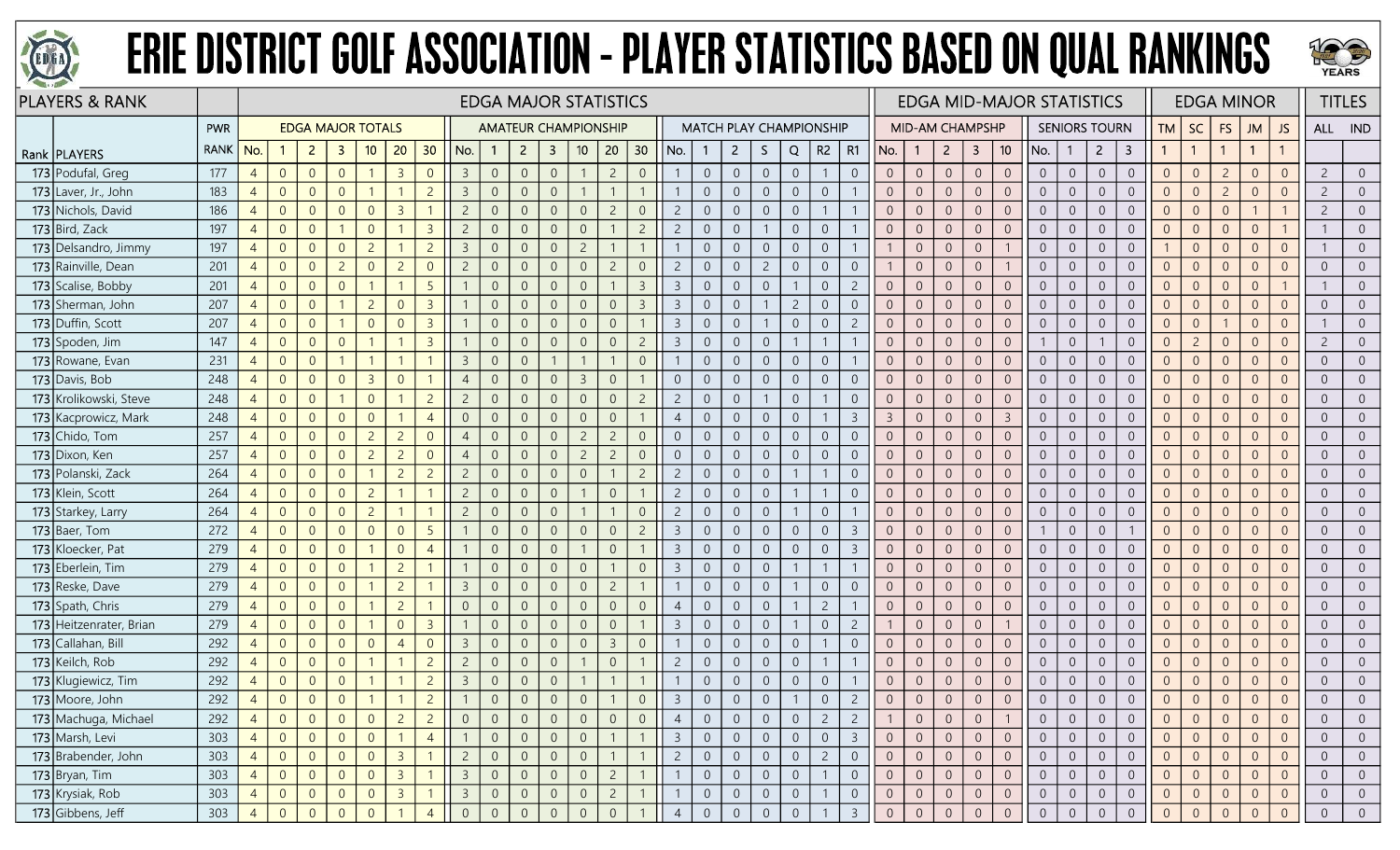



|     | <b>PLAYERS &amp; RANK</b> |             |                |                |                          |                |                |                |                |                |                | <b>EDGA MAJOR STATISTICS</b> |                |                 |                |                |                |                |                |                  |                |                                |                |                | <b>EDGA MID-MAJOR STATISTICS</b> |                |                |                 |                |                |                      |                         |                |                |                | <b>EDGA MINOR</b> |                |                | <b>TITLES</b>  |
|-----|---------------------------|-------------|----------------|----------------|--------------------------|----------------|----------------|----------------|----------------|----------------|----------------|------------------------------|----------------|-----------------|----------------|----------------|----------------|----------------|----------------|------------------|----------------|--------------------------------|----------------|----------------|----------------------------------|----------------|----------------|-----------------|----------------|----------------|----------------------|-------------------------|----------------|----------------|----------------|-------------------|----------------|----------------|----------------|
|     |                           | PWR         |                |                | <b>EDGA MAJOR TOTALS</b> |                |                |                |                |                |                | <b>AMATEUR CHAMPIONSHIP</b>  |                |                 |                |                |                |                |                |                  |                | <b>MATCH PLAY CHAMPIONSHIP</b> |                |                | <b>MID-AM CHAMPSHP</b>           |                |                |                 |                |                | <b>SENIORS TOURN</b> |                         | <b>TM</b>      | SC             | <b>FS</b>      | <b>JM</b>         | <b>JS</b>      |                | ALL IND        |
|     | Rank   PLAYERS            | <b>RANK</b> | No.            |                | $\overline{2}$           | -3             | 10             | 20             | 30             | No.            |                | $\overline{2}$               | $\mathbf{3}$   | 10 <sup>°</sup> | 20             | 30             | No.            |                | $\mathbf{2}$   | S.               | Q              | R2                             | R1             | No.            |                                  | $\overline{2}$ | $\mathbf{3}$   | 10 <sup>°</sup> | No.            |                | $\overline{2}$       | $\overline{\mathbf{3}}$ | $\mathbf{1}$   | $\overline{1}$ |                | $\mathbf{1}$      |                |                |                |
|     | 173 Ashton, Greg          | 313         | $\overline{4}$ | $\overline{0}$ | $\overline{0}$           | $\overline{0}$ | $\overline{0}$ | $\Omega$       | 5              |                | $\overline{0}$ | $\overline{0}$               | $\overline{0}$ | $\overline{0}$  | $\overline{0}$ | $\overline{2}$ | $\mathbf{3}$   | $\overline{0}$ | $\overline{0}$ | $\overline{0}$   | $\overline{0}$ | $\overline{0}$                 | $\overline{3}$ | $\overline{0}$ | $\overline{0}$                   | $\overline{0}$ | $\theta$       | $\overline{0}$  | $\overline{0}$ | $\overline{0}$ | $\overline{0}$       | $\overline{0}$          | $\overline{0}$ | $\overline{0}$ | $\overline{0}$ | $\overline{0}$    | $\overline{0}$ | $\overline{0}$ | $\Omega$       |
|     | 173 Kuneman, Rick         | 313         | $\overline{4}$ | $\overline{0}$ | $\overline{0}$           | $\overline{0}$ | $\overline{0}$ | $\overline{c}$ | $\overline{2}$ | $\overline{0}$ | $\overline{0}$ | $\Omega$                     | $\overline{0}$ | $\overline{0}$  | $\overline{0}$ | $\overline{0}$ | $\overline{4}$ | $\overline{0}$ | $\overline{0}$ | $\overline{0}$   | $\overline{0}$ | $\overline{2}$                 | $\overline{c}$ | $\overline{0}$ | $\overline{0}$                   | $\overline{0}$ | $\overline{0}$ | $\overline{0}$  | $\overline{0}$ | $\overline{0}$ | $\overline{0}$       | $\overline{0}$          | $\overline{0}$ | $\overline{0}$ | $\overline{0}$ | $\overline{0}$    | $\overline{0}$ | $\overline{0}$ |                |
|     | 173 Nesdore, Bill         | 313         | $\overline{4}$ | $\overline{0}$ | $\overline{0}$           | $\Omega$       | $\overline{0}$ | $\overline{2}$ | $\overline{c}$ | $\overline{c}$ | $\overline{0}$ | $\Omega$                     | 0              | $\overline{0}$  | $\overline{0}$ | $\overline{2}$ | $\overline{2}$ | $\overline{0}$ | $\overline{0}$ | $\overline{0}$   | $\overline{0}$ | $\overline{c}$                 | $\overline{0}$ | $\overline{0}$ | $\overline{0}$                   | $\Omega$       | $\overline{0}$ | $\overline{0}$  | $\overline{0}$ | $\overline{0}$ | $\overline{0}$       | $\overline{0}$          | $\overline{0}$ | $\overline{0}$ | $\overline{0}$ | $\overline{0}$    | $\Omega$       | $\overline{0}$ |                |
|     | 173 Riazzi, Dan           | 313         | $\overline{4}$ | $\overline{0}$ | $\overline{0}$           | $\Omega$       | $\overline{0}$ | $\overline{c}$ | $\overline{c}$ | $\overline{3}$ | $\overline{0}$ | $\Omega$                     | $\Omega$       | $\overline{0}$  |                | $\overline{2}$ |                | $\overline{0}$ | $\overline{0}$ | $\boldsymbol{0}$ | $\overline{0}$ |                                | $\overline{0}$ | $\overline{0}$ | $\overline{0}$                   | $\overline{0}$ | $\overline{0}$ | $\overline{0}$  | $\overline{0}$ | $\overline{0}$ | $\overline{0}$       | $\overline{0}$          | $\overline{0}$ | $\overline{0}$ | $\overline{0}$ | $\overline{0}$    | $\overline{0}$ | $\overline{0}$ | $\Omega$       |
|     | 173 Rodgers, Garrett      | 313         | $\overline{4}$ | $\overline{0}$ | $\overline{0}$           | $\overline{0}$ | $\overline{0}$ | $\overline{c}$ | $\overline{c}$ | $\overline{c}$ | $\overline{0}$ | $\Omega$                     | $\overline{0}$ | $\overline{0}$  | $\overline{c}$ | $\overline{0}$ | $\overline{2}$ | $\overline{0}$ | $\overline{0}$ | $\overline{0}$   | $\overline{0}$ | $\overline{0}$                 | $\overline{c}$ | $\overline{0}$ | $\overline{0}$                   | $\overline{0}$ | $\theta$       | $\overline{0}$  | $\overline{0}$ | $\overline{0}$ | $\overline{0}$       | $\overline{0}$          | $\overline{0}$ | $\overline{0}$ | $\theta$       | $\overline{0}$    | $\overline{0}$ | $\overline{0}$ | $\overline{0}$ |
|     | 173 Talarico, Sam         | 313         | $\overline{4}$ | $\overline{0}$ | $\overline{0}$           | $\Omega$       | $\overline{0}$ | $\overline{c}$ | $\overline{c}$ | $\overline{4}$ | $\overline{0}$ |                              | $\Omega$       | $\Omega$        | $\overline{c}$ | $\overline{2}$ | $\Omega$       | $\overline{0}$ | $\overline{0}$ | $\boldsymbol{0}$ | $\sqrt{0}$     | $\overline{0}$                 | $\overline{0}$ | $\Omega$       | $\overline{0}$                   | $\sqrt{0}$     | $\overline{0}$ | $\overline{0}$  | $\overline{0}$ | $\overline{0}$ | $\overline{0}$       | $\sqrt{0}$              | $\overline{0}$ | $\overline{0}$ | $\theta$       | $\overline{0}$    | $\Omega$       | $\overline{0}$ |                |
|     | 173 Whalen, Tom           | 313         | $\overline{4}$ | $\overline{0}$ | $\overline{0}$           | $\overline{0}$ | $\overline{0}$ | $\overline{c}$ | $\overline{c}$ | $\overline{3}$ | $\overline{0}$ |                              | 0              | $\overline{0}$  | $\overline{c}$ |                |                | $\overline{0}$ | $\overline{0}$ | $\overline{0}$   | $\overline{0}$ | $\overline{0}$                 |                | $\overline{0}$ | $\overline{0}$                   | $\Omega$       | $\overline{0}$ | $\overline{0}$  | $\overline{0}$ | $\overline{0}$ | $\overline{0}$       | $\overline{0}$          | $\overline{0}$ | $\overline{0}$ | $\overline{0}$ | $\Omega$          | $\Omega$       | $\overline{0}$ |                |
|     | 173 Hixenbaugh, Tom       | 382         | $\overline{4}$ | $\overline{0}$ | $\overline{0}$           | $\overline{0}$ | $\overline{0}$ |                | $\overline{3}$ | $\overline{c}$ | $\overline{0}$ | $\Omega$                     | $\theta$       | $\theta$        |                |                | $\overline{c}$ | $\overline{0}$ | $\sqrt{0}$     | $\boldsymbol{0}$ | $\theta$       | $\overline{0}$                 | $\overline{2}$ | $\overline{0}$ | $\theta$                         | $\sqrt{0}$     | $\mathbb O$    | $\overline{0}$  | $\overline{0}$ | $\overline{0}$ | $\sqrt{0}$           | $\boldsymbol{0}$        | $\mathbf 0$    | $\overline{0}$ | $\overline{0}$ | $\overline{0}$    | $\overline{0}$ | $\overline{0}$ | $\overline{0}$ |
|     | 173 Reske, Jim            | 382         | $\overline{4}$ | $\overline{0}$ | $\overline{0}$           | $\overline{0}$ | $\overline{0}$ |                | $\overline{3}$ | $\overline{4}$ | $\mathbf{0}$   | $\Omega$                     | $\overline{0}$ | $\sqrt{0}$      |                | $\overline{3}$ | $\overline{0}$ | $\overline{0}$ | $\sqrt{0}$     | $\mathbf 0$      | $\sqrt{0}$     | $\overline{0}$                 | $\overline{0}$ | $\overline{0}$ | $\overline{0}$                   | $\overline{0}$ | $\mathbb O$    | $\overline{0}$  | $\overline{0}$ | $\overline{0}$ | $\overline{0}$       | $\boldsymbol{0}$        | $\overline{0}$ | $\overline{0}$ | $\theta$       | $\overline{0}$    | $\overline{0}$ | $\overline{0}$ | $\overline{0}$ |
|     | 173 Rinderle, David       | 382         | $\overline{4}$ | $\overline{0}$ | $\overline{0}$           | $\Omega$       | $\overline{0}$ |                | $\overline{3}$ | $\overline{0}$ | $\overline{0}$ |                              | $\Omega$       | $\overline{0}$  | $\Omega$       | $\overline{0}$ | $\overline{4}$ | $\overline{0}$ | $\overline{0}$ | $\overline{0}$   | $\overline{0}$ | $\mathbf{1}$                   | $\overline{3}$ | $\overline{0}$ | $\overline{0}$                   | $\overline{0}$ | $\overline{0}$ | $\overline{0}$  | $\overline{0}$ | $\overline{0}$ | $\overline{0}$       | $\overline{0}$          | $\overline{0}$ | $\overline{0}$ | $\overline{0}$ | $\overline{0}$    |                | $\overline{0}$ |                |
|     | 173 Callaghan, Pat        | 391         | $\overline{4}$ | $\overline{0}$ | $\overline{0}$           | $\Omega$       | $\overline{0}$ | $\Omega$       | $\overline{4}$ | $\overline{c}$ | $\overline{0}$ |                              | $\Omega$       | $\overline{0}$  | $\overline{0}$ | $\overline{2}$ | $\overline{2}$ | $\Omega$       | $\overline{0}$ | $\overline{0}$   | $\overline{0}$ | $\overline{0}$                 | $\overline{2}$ | $\overline{0}$ | $\overline{0}$                   | $\overline{0}$ | $\overline{0}$ | $\overline{0}$  | $\overline{0}$ | $\overline{0}$ | $\overline{0}$       | $\overline{0}$          | $\overline{0}$ | $\overline{0}$ | $\overline{0}$ | $\overline{0}$    |                | $\overline{0}$ |                |
|     | 222 Gaylord, Norm         | 26          | 3 <sup>7</sup> | $\overline{3}$ | $\overline{0}$           | $\overline{0}$ | $\overline{0}$ | $\Omega$       | $\Omega$       | $\overline{3}$ | $\overline{3}$ | $\Omega$                     | $\overline{0}$ | $\overline{0}$  | $\overline{0}$ | $\overline{0}$ | $\overline{0}$ | $\overline{0}$ | $\overline{0}$ | $\overline{0}$   | $\overline{0}$ | $\overline{0}$                 | $\overline{0}$ | $\overline{0}$ | $\overline{0}$                   | $\overline{0}$ | $\overline{0}$ | $\overline{0}$  | $\overline{0}$ | $\overline{0}$ | $\overline{0}$       | $\mathbf 0$             | $\overline{0}$ | $\overline{0}$ | $\overline{0}$ | $\overline{0}$    | $\overline{0}$ | $\overline{3}$ | $\overline{3}$ |
|     | 223 Ambrose, Dick         | 78          | $\overline{3}$ | $\overline{1}$ | $\overline{1}$           | $\overline{0}$ | $\overline{0}$ | $\overline{0}$ |                | $\overline{0}$ | $\mathbf{0}$   | $\Omega$                     | $\overline{0}$ | $\overline{0}$  | $\overline{0}$ | $\overline{0}$ | $\mathbf{3}$   |                |                | $\mathbf 0$      | $\sqrt{0}$     | $\overline{0}$                 |                | $\overline{0}$ | $\overline{0}$                   | $\overline{0}$ | $\mathbb O$    | $\overline{0}$  | $\overline{0}$ | $\overline{0}$ | $\overline{0}$       | $\mathbf 0$             | $\overline{0}$ | $\overline{0}$ | $\sqrt{0}$     | $\overline{0}$    | $\overline{0}$ |                |                |
|     | 224 Fetzner, Kevin        | 66          | $\overline{3}$ |                | $\overline{0}$           | $\Omega$       | $\overline{0}$ |                |                | $\overline{c}$ |                |                              | $\Omega$       | $\overline{0}$  | $\overline{0}$ |                |                | $\Omega$       | $\overline{0}$ | $\overline{0}$   | $\overline{0}$ | $\mathbf{1}$                   | $\Omega$       | $\overline{0}$ | $\overline{0}$                   | $\overline{0}$ | $\overline{0}$ | $\overline{0}$  | $\overline{0}$ | $\overline{0}$ | $\overline{0}$       | $\overline{0}$          | $\overline{0}$ | $\overline{0}$ |                |                   | $\overline{2}$ | 5              |                |
|     | 224 Spadacene, Ed         | 89          | $\overline{3}$ | $\mathbf{1}$   | $\overline{0}$           | $\overline{0}$ |                | $\Omega$       |                | $\overline{3}$ |                | $\overline{0}$               | $\overline{0}$ |                 | $\overline{0}$ |                | $\overline{0}$ | $\overline{0}$ | $\overline{0}$ | $\overline{0}$   | $\overline{0}$ | $\overline{0}$                 | $\overline{0}$ | $\overline{0}$ | $\overline{0}$                   | $\overline{0}$ | $\overline{0}$ | $\overline{0}$  | $\overline{0}$ | $\overline{0}$ | $\overline{0}$       | $\overline{0}$          | $\overline{0}$ | $\overline{0}$ | $\overline{0}$ | $\overline{0}$    | $\Omega$       |                |                |
|     | 224 Lipchick, Steve       | 93          | 3 <sup>7</sup> | $\overline{1}$ | $\overline{0}$           | $\overline{0}$ | $\overline{0}$ |                |                | $\overline{3}$ |                | $\Omega$                     | $\overline{0}$ | $\overline{0}$  |                |                | $\overline{0}$ | $\overline{0}$ | $\overline{0}$ | $\overline{0}$   | $\overline{0}$ | $\overline{0}$                 | $\overline{0}$ | $\overline{0}$ | $\overline{0}$                   | $\overline{0}$ | $\overline{0}$ | $\overline{0}$  | $\overline{0}$ | $\overline{0}$ | $\overline{0}$       | $\overline{0}$          | $\overline{0}$ | $\overline{0}$ | $\overline{0}$ | $\overline{0}$    | $\overline{0}$ |                |                |
|     | 227 Pfeiffer, Leo         | 70          | 3 <sup>7</sup> | $\overline{0}$ | $\overline{0}$           | $\overline{0}$ | $\overline{0}$ | $\Omega$       | 5              |                | $\overline{0}$ | $\Omega$                     | $\overline{0}$ | $\overline{0}$  | $\overline{0}$ | $\overline{3}$ | $\overline{2}$ | $\overline{0}$ | $\overline{0}$ | $\overline{0}$   | $\overline{0}$ | $\overline{0}$                 | $\overline{2}$ | $\overline{0}$ | $\overline{0}$                   | $\overline{0}$ | $\theta$       | $\overline{0}$  | $\overline{3}$ | $\overline{3}$ | $\overline{0}$       | $\overline{0}$          | $\overline{0}$ | $\overline{0}$ | $\overline{1}$ | $\overline{0}$    | $\overline{0}$ | $\overline{4}$ | $\overline{3}$ |
|     | 228 Natalie, Lou          | 145         | $\overline{3}$ | $\overline{0}$ | $\overline{0}$           | $\overline{0}$ | $\overline{0}$ |                | $\overline{2}$ | $\overline{c}$ | $\overline{0}$ |                              | 0              | $\overline{0}$  |                |                |                | $\overline{0}$ | $\overline{0}$ | $\overline{0}$   | $\overline{0}$ | $\overline{0}$                 |                | $\overline{0}$ | $\overline{0}$                   | $\overline{0}$ | $\overline{0}$ | $\overline{0}$  | $\overline{0}$ | $\overline{0}$ | $\overline{0}$       | $\overline{0}$          | $\overline{2}$ | $\overline{2}$ | $\overline{0}$ | $\overline{0}$    | $\overline{0}$ | $\overline{4}$ |                |
|     | 228 Frisina, Michael      | 177         | 3 <sup>7</sup> | $\overline{0}$ | $\overline{0}$           |                | $\overline{0}$ | $\Omega$       | $\overline{2}$ |                | $\overline{0}$ | $\Omega$                     | $\Omega$       | $\overline{0}$  | $\overline{0}$ |                | $\overline{2}$ | $\overline{0}$ | $\overline{0}$ |                  | $\overline{0}$ | $\overline{0}$                 |                | $\overline{0}$ | $\overline{0}$                   | $\overline{0}$ | $\overline{0}$ | $\overline{0}$  | $\overline{0}$ | $\overline{0}$ | $\overline{0}$       | $\overline{0}$          | $\overline{0}$ | $\overline{0}$ | $\overline{0}$ | $\overline{0}$    | $\overline{2}$ | $\overline{2}$ | $\overline{0}$ |
|     | 228 Henry, Zachary        | 228         | 3 <sup>7</sup> | $\overline{0}$ | $\overline{0}$           | $\overline{0}$ |                | $\Omega$       | $\overline{3}$ |                | $\overline{0}$ | $\Omega$                     | $\Omega$       | $\overline{0}$  | $\overline{0}$ | $\overline{2}$ | $\overline{2}$ | $\overline{0}$ | $\overline{0}$ | $\overline{0}$   |                | $\overline{0}$                 |                | $\overline{0}$ | $\overline{0}$                   | $\overline{0}$ | $\overline{0}$ | $\overline{0}$  | $\overline{0}$ | $\overline{0}$ | $\overline{0}$       | $\overline{0}$          | $\overline{0}$ | $\overline{0}$ | $\overline{0}$ |                   | $\overline{0}$ |                | $\overline{0}$ |
|     | 228 Weinheimer, Jim       | 231         | $\overline{3}$ | $\overline{0}$ | $\overline{0}$           |                | $\overline{2}$ | $\Omega$       | $\Omega$       | $\overline{c}$ | $\overline{0}$ |                              | $\overline{0}$ | $\overline{2}$  | $\overline{0}$ | $\overline{0}$ |                | $\Omega$       | $\overline{0}$ |                  | $\overline{0}$ | $\overline{0}$                 | $\Omega$       | $\overline{0}$ | $\overline{0}$                   | $\overline{0}$ | $\overline{0}$ | $\overline{0}$  | $\overline{0}$ | $\overline{0}$ | $\overline{0}$       | $\overline{0}$          | $\overline{0}$ | $\overline{0}$ | $\overline{0}$ | $\overline{0}$    |                | $\overline{0}$ |                |
| 228 | Wildauer, Eric            | 231         | $\overline{3}$ | $\overline{0}$ | $\overline{0}$           | $\Omega$       |                |                |                | $\overline{0}$ | $\overline{0}$ |                              | $\Omega$       | $\overline{0}$  | $\overline{0}$ | $\overline{0}$ | $\overline{3}$ | $\overline{0}$ | $\overline{0}$ | $\overline{0}$   |                |                                |                | $\overline{0}$ | $\overline{0}$                   | $\overline{0}$ | $\theta$       | $\overline{0}$  | $\overline{0}$ | $\overline{0}$ | $\overline{0}$       | $\overline{0}$          | $\overline{0}$ | $\overline{0}$ | $\overline{0}$ | $\Omega$          |                |                |                |
|     | 228 Benson, Steve         | 244         | $\overline{3}$ | $\overline{0}$ | $\overline{0}$           | $\overline{0}$ | $\overline{0}$ | $\overline{2}$ |                |                | $\overline{0}$ | $\Omega$                     | $\Omega$       | $\Omega$        |                | $\overline{0}$ | $\overline{c}$ | $\overline{0}$ | $\overline{0}$ | $\overline{0}$   | $\overline{0}$ | $\mathbf{1}$                   |                | $\overline{0}$ | $\overline{0}$                   | $\overline{0}$ | $\overline{0}$ | $\overline{0}$  | $\overline{0}$ | $\overline{0}$ | $\overline{0}$       | $\overline{0}$          | $\overline{0}$ |                | $\overline{0}$ | $\overline{0}$    | $\overline{0}$ |                | $\overline{0}$ |
|     | 228 Holmes, Abe           | 244         | $\overline{3}$ | $\overline{0}$ | $\overline{0}$           |                |                |                | $\Omega$       | $\overline{c}$ | $\mathbf{0}$   | $\Omega$                     | $\Omega$       |                 |                | $\overline{0}$ |                | $\overline{0}$ | $\overline{0}$ |                  | $\mathbf{0}$   | $\overline{0}$                 | $\overline{0}$ | $\overline{0}$ | $\overline{0}$                   | $\overline{0}$ | $\sqrt{0}$     | $\overline{0}$  | $\overline{0}$ | $\overline{0}$ | $\overline{0}$       | $\overline{0}$          | $\overline{0}$ | $\overline{0}$ | $\theta$       | $\overline{0}$    | $\overline{0}$ | $\overline{0}$ | $\Omega$       |
|     | 228 Boback, Sr., Harry    | 248         | 3 <sup>7</sup> | $\overline{0}$ | $\overline{0}$           | $\overline{0}$ | $\overline{0}$ |                | $\overline{2}$ | $\overline{2}$ | $\overline{0}$ |                              | $\Omega$       | $\overline{0}$  |                |                |                | $\overline{0}$ | $\overline{0}$ | $\overline{0}$   | $\overline{0}$ | $\overline{0}$                 |                | $\overline{0}$ | $\overline{0}$                   | $\overline{0}$ | $\overline{0}$ | $\overline{0}$  | $\overline{0}$ | $\overline{0}$ | $\overline{0}$       | $\overline{0}$          |                | $\overline{0}$ | $\overline{0}$ | $\overline{0}$    | $\overline{0}$ |                | $\overline{0}$ |
|     | 228 DuShole, Chuck        | 257         | 3 <sup>7</sup> | $\overline{0}$ | $\overline{0}$           | $\Omega$       | $\overline{0}$ | $\Omega$       | $\overline{3}$ | $\overline{3}$ | $\overline{0}$ | $\Omega$                     | $\Omega$       | $\overline{0}$  | $\overline{0}$ | $\overline{3}$ | $\overline{0}$ | $\overline{0}$ | $\overline{0}$ | $\overline{0}$   | $\overline{0}$ | $\overline{0}$                 | $\Omega$       | $\overline{0}$ | $\overline{0}$                   | $\overline{0}$ | $\overline{0}$ | $\overline{0}$  |                | $\overline{0}$ |                      | $\overline{0}$          | $\overline{0}$ | $\overline{0}$ | $\overline{0}$ | $\overline{0}$    | $\Omega$       | $\overline{0}$ |                |
|     | 228 Majeroni, Ted         | 264         | 3 <sup>7</sup> | $\overline{0}$ | $\overline{0}$           |                | $\overline{0}$ |                |                | $\overline{c}$ | $\overline{0}$ | $\Omega$                     |                | $\overline{0}$  |                | $\overline{0}$ |                | $\overline{0}$ | $\overline{0}$ | $\boldsymbol{0}$ | $\overline{0}$ | $\overline{0}$                 |                | $\overline{0}$ | $\overline{0}$                   | $\overline{0}$ | $\overline{0}$ | $\overline{0}$  | $\overline{0}$ | $\overline{0}$ | $\overline{0}$       | $\overline{0}$          | $\overline{0}$ | $\overline{0}$ | $\overline{0}$ | $\overline{0}$    | $\overline{0}$ | $\overline{0}$ | $\overline{0}$ |
|     | 228 Cousart, Dave         | 272         | $\overline{3}$ | $\theta$       | $\overline{0}$           |                | $\overline{0}$ | $\Omega$       | $\overline{c}$ | $\overline{c}$ | $\overline{0}$ | $\Omega$                     | $\overline{0}$ | $\overline{0}$  | $\overline{0}$ | $\overline{2}$ |                | $\overline{0}$ | $\overline{0}$ |                  | $\sqrt{0}$     | $\overline{0}$                 | $\overline{0}$ | $\overline{0}$ | $\sqrt{0}$                       | $\overline{0}$ | $\theta$       | $\overline{0}$  | $\overline{0}$ | $\overline{0}$ | $\overline{0}$       | $\boldsymbol{0}$        | $\sqrt{0}$     | $\overline{0}$ | $\mathbf 0$    | $\overline{0}$    | $\overline{0}$ | $\overline{0}$ | $\overline{0}$ |
|     | 228 Murray, Danny         | 279         | 3 <sup>7</sup> | $\overline{0}$ | $\overline{0}$           | $\overline{0}$ | $\overline{2}$ |                | $\overline{0}$ | $\overline{3}$ | $\Omega$       | $\Omega$                     | $\overline{0}$ | $\overline{2}$  |                | $\overline{0}$ | $\Omega$       | $\overline{0}$ | $\overline{0}$ | $\overline{0}$   | $\overline{0}$ | $\overline{0}$                 | $\Omega$       | $\overline{0}$ | $\overline{0}$                   | $\overline{0}$ | $\overline{0}$ | $\Omega$        | $\overline{0}$ | $\overline{0}$ | $\overline{0}$       | $\overline{0}$          | $\overline{0}$ | $\overline{0}$ | $\overline{0}$ | $\overline{0}$    | $\Omega$       | $\overline{0}$ |                |
|     | 228 Roeth, Bert           | 279         | $\overline{3}$ | $\overline{0}$ | $\overline{0}$           |                | $\overline{2}$ |                | $\theta$       |                | $\overline{0}$ |                              | $\overline{0}$ | $\overline{c}$  | $\overline{0}$ | $\overline{0}$ |                |                | $\overline{0}$ | $\overline{0}$   | $\overline{0}$ |                                | $\overline{0}$ | $\overline{0}$ | $\overline{0}$                   | $\overline{0}$ | $\overline{0}$ | $\overline{0}$  | $\overline{0}$ | $\overline{0}$ | $\overline{0}$       | $\overline{0}$          |                | $\overline{0}$ | $\overline{0}$ | $\overline{0}$    | $\overline{0}$ | $\overline{0}$ |                |
|     | 228 Sanfrey, Ray          | 279         | 3 <sup>1</sup> | $\overline{0}$ | $\overline{0}$           | $\overline{0}$ | $\overline{2}$ |                | $\overline{0}$ | $\overline{2}$ | $\overline{0}$ | $\overline{0}$               | $\overline{0}$ | $2^{\circ}$     | $\overline{0}$ | $\overline{0}$ |                | $\overline{0}$ | $\overline{0}$ | $\overline{0}$   | $\overline{0}$ |                                | $\overline{0}$ | $\overline{0}$ | $\overline{0}$                   | $\overline{0}$ | $\overline{0}$ | $\overline{0}$  | $\overline{0}$ | $\overline{0}$ | $\overline{0}$       | $\overline{0}$          | $\overline{0}$ | $\overline{0}$ | $\overline{0}$ | $\overline{0}$    | $\overline{0}$ | $\overline{0}$ | $\overline{0}$ |
|     | 228 Webster, Jeff         | 292         | 3 <sup>1</sup> | $\overline{0}$ | $\overline{0}$           | $\overline{0}$ | $\overline{0}$ | $\overline{2}$ | $\overline{3}$ |                | $\overline{0}$ | $\overline{0}$               | $\overline{0}$ | $\mathbf 0$     |                | $\overline{2}$ | $\overline{2}$ | $\sqrt{0}$     | $\overline{0}$ | $\overline{0}$   | $\overline{0}$ | $\overline{1}$                 |                | $\overline{0}$ | $\overline{0}$                   | $\sqrt{0}$     | $\sqrt{0}$     | $\sqrt{0}$      | $\overline{0}$ | $\overline{0}$ | $\overline{0}$       | $\boldsymbol{0}$        | $\overline{0}$ | $\overline{0}$ | $\overline{0}$ | $\overline{0}$    | $\overline{0}$ | $\overline{0}$ | $\overline{0}$ |
|     | $228$ Kaye, Jeff          | 292         | 3 <sup>1</sup> | $\overline{0}$ | $\overline{0}$           | $\overline{0}$ | $\overline{2}$ | $\overline{0}$ |                | $\overline{c}$ | $\overline{0}$ | $\overline{0}$               | $\sqrt{0}$     |                 | $\,0\,$        |                |                | $\sqrt{0}$     | $\overline{0}$ | $\mathsf{O}$     |                | $\overline{0}$                 | $\overline{0}$ | $\mathbf{0}$   | $\overline{0}$                   | $\overline{0}$ | $\mathbf 0$    | $\overline{0}$  | $\overline{0}$ | $\overline{0}$ | $\overline{0}$       | $\boldsymbol{0}$        | $\mathbf 0$    | $\mathbf 0$    | $\mathbf 0$    | $\overline{0}$    | $\overline{0}$ | $\sqrt{0}$     | $\overline{0}$ |
|     | 228 Mitchell, Bruce       | 303         | 3 <sup>1</sup> | $\overline{0}$ | $\overline{0}$           | $\overline{0}$ |                | $\overline{2}$ | $\overline{0}$ | $\overline{3}$ | $\overline{0}$ | $\overline{0}$               | $\overline{0}$ |                 | $\overline{2}$ | $\overline{0}$ | $\overline{0}$ | $\overline{0}$ | $\overline{0}$ | $\overline{0}$   | $\overline{0}$ | $\overline{0}$                 | $\overline{0}$ | $\overline{0}$ | $\overline{0}$                   | $\overline{0}$ | $\overline{0}$ | $\overline{0}$  | $\overline{0}$ | $\overline{0}$ | $\overline{0}$       | $\overline{0}$          | $\overline{0}$ | $\overline{0}$ | $\overline{0}$ | $\overline{0}$    | $\overline{0}$ | $\overline{0}$ | $\overline{0}$ |
|     | 228 Walker, Chuck         | 303         | 3 <sup>1</sup> | $\overline{0}$ | $\overline{0}$           | $\overline{0}$ |                | $\overline{c}$ | $\overline{0}$ | $\overline{3}$ | $\overline{0}$ |                              | $\overline{0}$ |                 | $\overline{c}$ | $\overline{0}$ | $\overline{0}$ | $\mathbf{0}$   | $\overline{0}$ | $\overline{0}$   | $\sqrt{0}$     | $\overline{0}$                 | $\mathbf 0$    | $\overline{0}$ | $\mathbf 0$                      | $\mathbf 0$    | $\sqrt{0}$     | $\overline{0}$  | $\overline{0}$ | $\overline{0}$ | $\overline{0}$       | $\boldsymbol{0}$        | $\overline{0}$ | $\overline{0}$ | $\overline{0}$ | $\overline{0}$    | $\overline{0}$ | $\mathbf 0$    | $\overline{0}$ |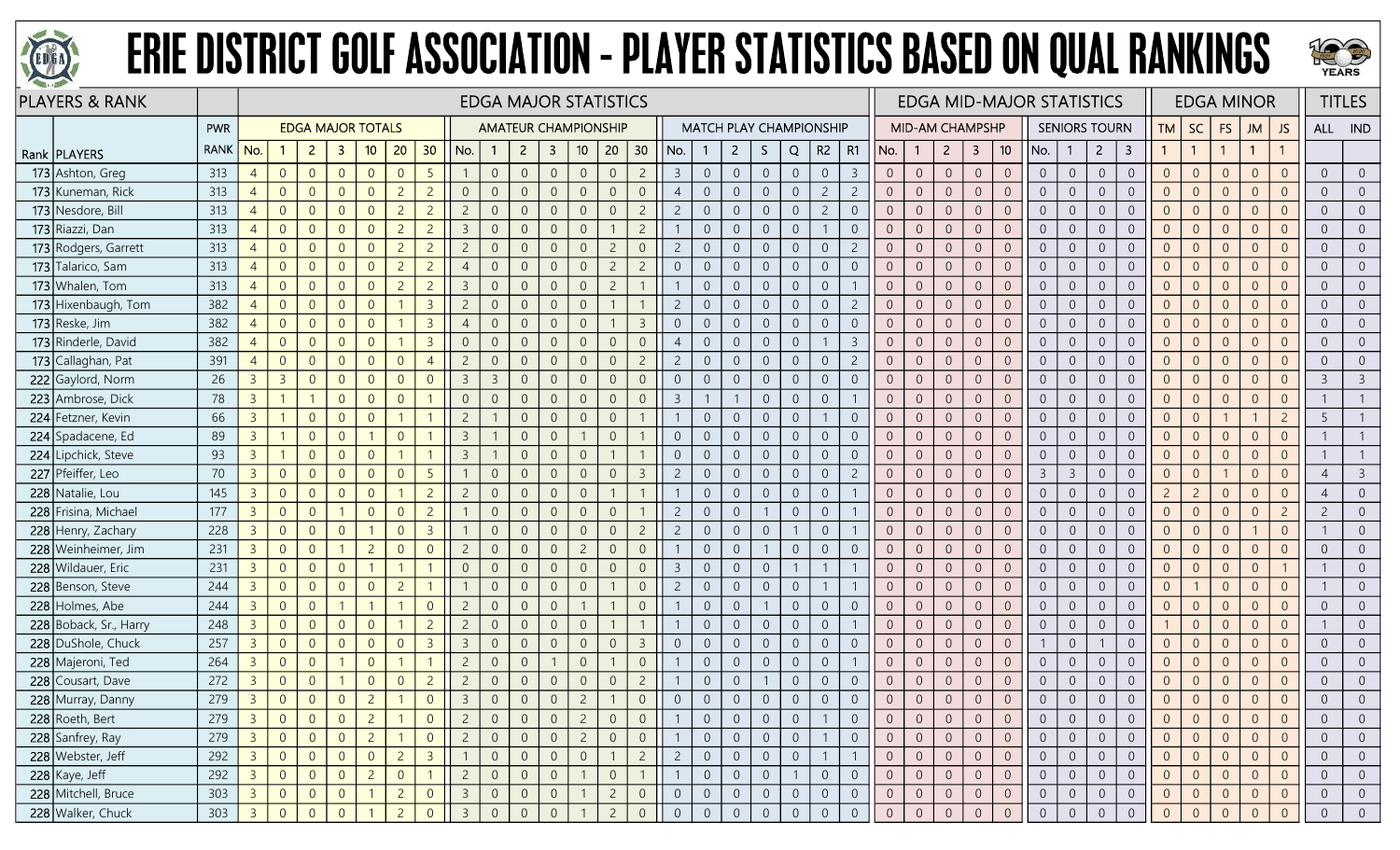



|     | <b>PLAYERS &amp; RANK</b> |            |                |                |                          |                |                |                |                |                |                | <b>EDGA MAJOR STATISTICS</b> |                         |                 |                |                |                |                |                |                |                |                                |                |                |                 |                |                |                 | <b>EDGA MID-MAJOR STATISTICS</b> |                |                      |                  |                |                |                | <b>EDGA MINOR</b> |                |                | <b>TITLES</b>           |
|-----|---------------------------|------------|----------------|----------------|--------------------------|----------------|----------------|----------------|----------------|----------------|----------------|------------------------------|-------------------------|-----------------|----------------|----------------|----------------|----------------|----------------|----------------|----------------|--------------------------------|----------------|----------------|-----------------|----------------|----------------|-----------------|----------------------------------|----------------|----------------------|------------------|----------------|----------------|----------------|-------------------|----------------|----------------|-------------------------|
|     |                           | <b>PWR</b> |                |                | <b>EDGA MAJOR TOTALS</b> |                |                |                |                |                |                | <b>AMATEUR CHAMPIONSHIP</b>  |                         |                 |                |                |                |                |                |                |                | <b>MATCH PLAY CHAMPIONSHIP</b> |                |                | MID-AM CHAMPSHP |                |                |                 |                                  |                | <b>SENIORS TOURN</b> |                  | <b>TM</b>      | <b>SC</b>      | <b>FS</b>      | <b>JM</b>         | JS             | ALL IND        |                         |
|     | Rank   PLAYERS            | RANK   No. |                |                | $\overline{2}$           | 3              | 10             | 20             | 30             | No.            |                | $\overline{2}$               | $\overline{\mathbf{3}}$ | 10 <sup>°</sup> | 20             | 30             | No.            |                | $2^{\circ}$    | S.             | Q              | R <sub>2</sub>                 | R1             | No.            | $\mathbf{1}$    | $2^{\circ}$    | $\overline{3}$ | 10 <sup>°</sup> | No.                              | $\mathbf{1}$   | $\overline{2}$       | 3                |                | $\overline{1}$ |                | $\mathbf{1}$      |                |                |                         |
|     | 228 Montivecchio, Carmen  | 313        | 3 <sup>7</sup> | $\overline{0}$ | $\overline{0}$           | $\overline{0}$ |                |                |                | $\overline{2}$ | $\overline{0}$ | $\overline{0}$               | $\overline{0}$          | $\overline{0}$  |                |                |                | $\overline{0}$ | $\overline{0}$ | $\overline{0}$ | -1             | $\overline{0}$                 | $\overline{0}$ | $\overline{0}$ | $\overline{0}$  | $\overline{0}$ | $\overline{0}$ | $\overline{0}$  | $\overline{0}$                   | $\overline{0}$ | $\overline{0}$       | $\overline{0}$   | $\overline{0}$ | $\overline{0}$ | $\overline{0}$ | $\Omega$          | $\Omega$       | $\overline{0}$ | $\overline{0}$          |
|     | 228 Wills, Shane          | 313        | $\overline{3}$ | $\overline{0}$ | $\overline{0}$           | $\Omega$       | $\overline{0}$ | $\Omega$       | $\overline{A}$ |                | $\overline{0}$ |                              | $\overline{0}$          | $\overline{0}$  | $\overline{0}$ | $\overline{c}$ | $\overline{c}$ | $\overline{0}$ | $\overline{0}$ | $\overline{0}$ | $\overline{0}$ | $\overline{0}$                 | $\overline{c}$ |                | $\overline{0}$  | $\overline{0}$ | $\overline{0}$ |                 | $\overline{0}$                   | $\overline{0}$ | $\overline{0}$       | $\overline{0}$   | $\Omega$       | $\overline{0}$ | $\Omega$       | $\Omega$          | $\Omega$       | $\overline{0}$ | $\overline{0}$          |
| 228 | Colbert, Billy            | 313        | $\overline{3}$ | $\overline{0}$ | $\overline{0}$           | $\overline{0}$ |                |                |                | -2             | $\Omega$       |                              | -0                      |                 |                | $\overline{0}$ |                | $\overline{0}$ | $\overline{0}$ | $\overline{0}$ | $\overline{0}$ | $\overline{0}$                 |                | $\Omega$       | $\overline{0}$  | $\overline{0}$ | $\overline{0}$ | $\overline{0}$  | $\overline{0}$                   | $\overline{0}$ | $\Omega$             | $\overline{0}$   | $\overline{0}$ | $\overline{0}$ | $\Omega$       | $\overline{0}$    |                | $\overline{0}$ | $\overline{0}$          |
|     | $228$ Pol, Alex           | 382        | $\overline{3}$ | $\overline{0}$ | $\overline{0}$           | $\overline{0}$ | $\Omega$       |                | $\overline{3}$ |                | $\overline{0}$ | $\Omega$                     | $\overline{0}$          | $\overline{0}$  |                |                | $\overline{2}$ | $\overline{0}$ | $\overline{0}$ | $\overline{0}$ | $\overline{0}$ | $\overline{0}$                 | $\overline{2}$ | $\overline{0}$ | $\overline{0}$  | $\overline{0}$ | $\overline{0}$ | $\overline{0}$  | $\overline{0}$                   | $\overline{0}$ | $\overline{0}$       | $\overline{0}$   | $\Omega$       | $\overline{0}$ | $\overline{0}$ | $\Omega$          | $\Omega$       | $\overline{0}$ | $\overline{0}$          |
| 228 | Henderson, Brian          | 382        | $\overline{3}$ | $\overline{0}$ | $\overline{0}$           | $\overline{0}$ |                | $\Omega$       | $\overline{c}$ |                | $\overline{0}$ | $\overline{0}$               | $\overline{0}$          |                 | $\overline{0}$ | $\sqrt{0}$     | $\overline{2}$ | $\overline{0}$ | $\overline{0}$ | $\overline{0}$ | $\overline{0}$ | $\overline{0}$                 | $\overline{2}$ | $\overline{0}$ | $\overline{0}$  | $\overline{0}$ | $\theta$       | $\overline{0}$  | $\overline{0}$                   | $\overline{0}$ | $\overline{0}$       | $\overline{0}$   | $\overline{0}$ | $\overline{0}$ | $\overline{0}$ | $\Omega$          | $\Omega$       | $\overline{0}$ | $\overline{0}$          |
|     | $228$ Orr, Bob            | 382        | $\overline{3}$ | $\overline{0}$ | $\overline{0}$           | $\overline{0}$ |                | $\Omega$       | $\overline{c}$ | $\overline{3}$ | $\overline{0}$ |                              | $\overline{0}$          |                 | $\overline{0}$ | $\overline{c}$ | $\overline{0}$ | $\overline{0}$ | $\overline{0}$ | $\mathbf 0$    | $\overline{0}$ | $\overline{0}$                 | $\Omega$       | $\Omega$       | $\overline{0}$  | $\overline{0}$ | $\overline{0}$ | $\Omega$        | $\overline{0}$                   | $\overline{0}$ | $\overline{0}$       | $\overline{0}$   | $\overline{0}$ | $\overline{0}$ | $\Omega$       | $\Omega$          | $\Omega$       | $\overline{0}$ | $\overline{0}$          |
|     | 228 Tompkins, Andy        | 382        | $\overline{3}$ | $\overline{0}$ | $\overline{0}$           | $\Omega$       | $\Omega$       |                | $\overline{3}$ | $\Omega$       | $\overline{0}$ | $\Omega$                     | $\overline{0}$          | $\overline{0}$  | $\overline{0}$ |                | $\overline{3}$ | $\overline{0}$ | $\overline{0}$ | $\overline{0}$ | $\overline{0}$ |                                | $\overline{2}$ | $\overline{0}$ | $\overline{0}$  | $\overline{0}$ | $\overline{0}$ | $\overline{0}$  | $\overline{0}$                   | $\overline{0}$ | $\overline{0}$       | $\overline{0}$   | $\overline{0}$ | $\overline{0}$ | $\overline{0}$ | $\overline{0}$    |                | $\overline{0}$ | $\overline{0}$          |
|     | 228 Arrigo, Jonathan      | 391        | 3 <sup>7</sup> | $\overline{0}$ | $\overline{0}$           | $\overline{0}$ | $\overline{0}$ | $\Omega$       | $\overline{3}$ | $\overline{0}$ | $\overline{0}$ | $\overline{0}$               | $\overline{0}$          | $\mathbf 0$     | $\overline{0}$ | $\overline{0}$ | $\overline{3}$ | $\overline{0}$ | $\overline{0}$ | $\overline{0}$ | $\overline{0}$ | $\overline{0}$                 | $\overline{3}$ |                | $\overline{0}$  | $\overline{0}$ | $\overline{0}$ |                 | $\overline{0}$                   | $\overline{0}$ | $\overline{0}$       | $\overline{0}$   | $\overline{0}$ | $\overline{0}$ | $\overline{0}$ | $\Omega$          | $\Omega$       | $\overline{0}$ | $\overline{0}$          |
|     | 228 Camp, Keith           | 391        | 3 <sup>7</sup> | $\overline{0}$ | $\overline{0}$           | $\overline{0}$ | $\overline{0}$ | $\overline{0}$ | $\overline{4}$ |                | $\overline{0}$ | $\overline{0}$               | $\overline{0}$          | $\overline{0}$  | $\overline{0}$ | $\overline{2}$ | $\overline{2}$ | $\overline{0}$ | $\overline{0}$ | $\overline{0}$ | $\overline{0}$ | $\overline{0}$                 | $\overline{c}$ | $\overline{0}$ | $\overline{0}$  | $\overline{0}$ | $\overline{0}$ | $\overline{0}$  | $\overline{0}$                   | $\overline{0}$ | $\overline{0}$       | $\overline{0}$   | $\overline{0}$ | $\overline{0}$ | $\overline{0}$ | $\Omega$          | $\Omega$       | $\overline{0}$ | $\overline{0}$          |
|     | 228 Laconi, Andrew        | 391        | 3 <sup>7</sup> | $\overline{0}$ | $\overline{0}$           | $\overline{0}$ | $\Omega$       | $\Omega$       | $\overline{4}$ |                | $\overline{0}$ | $\overline{0}$               | $\overline{0}$          | $\overline{0}$  | $\overline{0}$ | $\overline{2}$ | $\overline{2}$ | $\overline{0}$ | $\overline{0}$ | $\overline{0}$ | $\overline{0}$ | $\overline{0}$                 | $\overline{2}$ | $\overline{0}$ | $\overline{0}$  | $\overline{0}$ | $\overline{0}$ | $\Omega$        | $\overline{0}$                   | $\overline{0}$ | $\overline{0}$       | $\overline{0}$   | $\overline{0}$ | $\overline{0}$ | $\overline{0}$ | $\Omega$          | $\Omega$       | $\overline{0}$ | $\overline{0}$          |
|     | 228 Ciacchini, Jr., David | 391        | 3 <sup>1</sup> | $\overline{0}$ | $\overline{0}$           | $\overline{0}$ | $\Omega$       | $\overline{2}$ |                | $\overline{c}$ | $\overline{0}$ | $\Omega$                     | $\overline{0}$          | $\overline{0}$  | $\overline{c}$ | $\overline{0}$ |                | $\overline{0}$ | $\overline{0}$ | $\overline{0}$ | $\overline{0}$ | $\overline{0}$                 |                | $\overline{0}$ | $\overline{0}$  | $\Omega$       | $\overline{0}$ | $\overline{0}$  | $\overline{0}$                   | $\overline{0}$ | $\overline{0}$       | $\overline{0}$   | $\Omega$       | $\overline{0}$ | $\Omega$       | $\overline{0}$    | $\Omega$       | $\overline{0}$ | $\overline{0}$          |
|     | 228 Reid, Steve           | 391        | 3 <sup>7</sup> | $\overline{0}$ | $\overline{0}$           | $\overline{0}$ | $\overline{0}$ | $\overline{c}$ |                | $\overline{3}$ | $\overline{0}$ | $\Omega$                     | $\overline{0}$          | $\overline{0}$  | $\overline{c}$ |                | $\overline{0}$ | $\overline{0}$ | $\overline{0}$ | $\overline{0}$ | $\overline{0}$ | $\overline{0}$                 | $\overline{0}$ | $\overline{0}$ | $\overline{0}$  | $\overline{0}$ | $\overline{0}$ | $\overline{0}$  | $\overline{0}$                   | $\overline{0}$ | $\overline{0}$       | $\overline{0}$   | $\overline{0}$ | $\overline{0}$ | $\Omega$       | $\Omega$          | $\Omega$       | $\overline{0}$ | $\overline{0}$          |
|     | 228 Kalbfleisch, Eric     | 391        | 3 <sup>7</sup> | $\overline{0}$ | $\overline{0}$           | $\overline{0}$ | $\overline{0}$ | $\overline{0}$ | $\overline{4}$ | $\overline{0}$ | $\overline{0}$ | $\overline{0}$               | $\overline{0}$          | $\overline{0}$  | $\overline{0}$ |                | $\overline{3}$ | $\overline{0}$ | $\overline{0}$ | $\overline{0}$ | $\overline{0}$ | $\overline{0}$                 | 3              | $\overline{0}$ | $\overline{0}$  | $\overline{0}$ | $\overline{0}$ | $\overline{0}$  | $\overline{0}$                   | $\overline{0}$ | $\overline{0}$       | $\overline{0}$   | $\overline{0}$ | $\overline{0}$ | $\overline{0}$ | $\Omega$          | $\Omega$       | $\overline{0}$ | $\overline{0}$          |
| 228 | Hosford, Alan             | 401        | $\overline{3}$ | $\overline{0}$ | $\overline{0}$           | $\Omega$       | $\overline{0}$ |                | $\overline{c}$ | $\overline{0}$ | $\Omega$       |                              | $\overline{0}$          | $\overline{0}$  | $\overline{0}$ | $\overline{0}$ | $\overline{3}$ | $\overline{0}$ | $\overline{0}$ | $\overline{0}$ | $\overline{0}$ |                                |                | $\Omega$       | $\overline{0}$  | $\overline{0}$ | $\overline{0}$ | $\overline{0}$  | $\overline{0}$                   | $\overline{0}$ | $\overline{0}$       | $\overline{0}$   | $\overline{0}$ | $\overline{0}$ | $\Omega$       | $\Omega$          |                | $\overline{0}$ | $\overline{0}$          |
|     | 228 Amendola, Jim         | 401        | $\overline{3}$ | $\overline{0}$ | $\overline{0}$           | $\Omega$       | $\Omega$       |                | $\overline{c}$ | $\overline{c}$ | $\overline{0}$ | $\Omega$                     | $\overline{0}$          | $\overline{0}$  |                |                |                | $\overline{0}$ | $\overline{0}$ | $\overline{0}$ | $\overline{0}$ | $\overline{0}$                 |                | $\overline{0}$ | $\overline{0}$  | $\overline{0}$ | $\overline{0}$ | $\overline{0}$  | $\overline{0}$                   | $\overline{0}$ | $\overline{0}$       | $\overline{0}$   | $\Omega$       | $\overline{0}$ | $\Omega$       | $\Omega$          | $\Omega$       | $\overline{0}$ | $\overline{0}$          |
|     | 228 Boback, Jason         | 401        | $\overline{3}$ | $\overline{0}$ | $\overline{0}$           | $\Omega$       | $\overline{0}$ |                | $\overline{c}$ |                | $\overline{0}$ | $\Omega$                     | $\overline{0}$          | $\overline{0}$  | $\overline{0}$ |                | $\overline{2}$ | $\overline{0}$ | $\overline{0}$ | $\sqrt{0}$     | $\sqrt{0}$     | $\mathbf{1}$                   |                | $\overline{0}$ | $\overline{0}$  | $\overline{0}$ | $\overline{0}$ | $\overline{0}$  | $\overline{0}$                   | $\overline{0}$ | $\overline{0}$       | $\overline{0}$   | $\overline{0}$ | $\overline{0}$ | $\overline{0}$ | $\Omega$          | $\Omega$       | $\overline{0}$ | $\overline{0}$          |
|     | $228$ Brasco, Jr., Tom    | 401        | 3 <sup>7</sup> | $\overline{0}$ | $\overline{0}$           | $\Omega$       | $\overline{0}$ |                | $\overline{c}$ | $\overline{0}$ | $\overline{0}$ | $\Omega$                     | $\overline{0}$          | $\overline{0}$  | $\overline{0}$ | $\overline{0}$ | $\overline{3}$ | $\overline{0}$ | $\overline{0}$ | $\overline{0}$ | $\overline{0}$ | $\mathbf{1}$                   | $\overline{2}$ | $\overline{0}$ | $\overline{0}$  | $\overline{0}$ | $\overline{0}$ | $\overline{0}$  | $\overline{0}$                   | $\overline{0}$ | $\overline{0}$       | $\overline{0}$   | $\Omega$       | $\overline{0}$ | $\overline{0}$ | $\Omega$          | $\Omega$       | $\overline{0}$ | $\overline{0}$          |
|     | 228 Gotto, Matt           | 401        | 3 <sup>7</sup> | $\overline{0}$ | $\overline{0}$           | $\Omega$       | $\Omega$       |                | $\overline{2}$ | $\overline{0}$ | $\Omega$       |                              | $\Omega$                | $\overline{0}$  | $\overline{0}$ | $\overline{0}$ | $\overline{3}$ | $\overline{0}$ | $\overline{0}$ | $\Omega$       | $\overline{0}$ |                                |                | $\Omega$       | $\overline{0}$  | $\Omega$       | $\overline{0}$ | $\Omega$        | $\overline{0}$                   | $\overline{0}$ | $\Omega$             | $\overline{0}$   | $\overline{0}$ | $\overline{0}$ | $\Omega$       | $\Omega$          |                | $\overline{0}$ | $\overline{0}$          |
|     | 228 Jenkins, Scott        | 401        | 3 <sup>1</sup> | $\overline{0}$ | $\overline{0}$           | $\Omega$       | $\Omega$       |                | $\overline{2}$ | $\overline{0}$ | $\overline{0}$ | $\Omega$                     | $\overline{0}$          | $\overline{0}$  | $\overline{0}$ | $\overline{0}$ | $\overline{3}$ | $\overline{0}$ | $\overline{0}$ | $\overline{0}$ | $\overline{0}$ |                                | $\overline{2}$ | $\overline{0}$ | $\overline{0}$  | $\overline{0}$ | $\overline{0}$ | $\overline{0}$  | $\overline{0}$                   | $\overline{0}$ | $\overline{0}$       | $\overline{0}$   | $\overline{0}$ | $\overline{0}$ | $\overline{0}$ | $\Omega$          | $\Omega$       | $\overline{0}$ | $\overline{0}$          |
|     | 228 Kloecker, Jack        | 401        | 3 <sup>7</sup> | $\overline{0}$ | $\overline{0}$           | $\overline{0}$ | $\overline{0}$ |                | $\overline{c}$ |                | $\overline{0}$ | $\Omega$                     | $\overline{0}$          | $\overline{0}$  | $\overline{0}$ |                | $\overline{c}$ | $\overline{0}$ | $\overline{0}$ | $\overline{0}$ | $\overline{0}$ | $\mathbf{1}$                   |                | $\overline{0}$ | $\overline{0}$  | $\overline{0}$ | $\overline{0}$ | $\overline{0}$  | $\overline{0}$                   | $\overline{0}$ | $\overline{0}$       | $\overline{0}$   | $\overline{0}$ | $\overline{0}$ | $\Omega$       | $\overline{0}$    | $\Omega$       | $\overline{0}$ | $\overline{0}$          |
|     | 228 Lupp, Carl            | 401        | 3 <sup>7</sup> | $\overline{0}$ | $\overline{0}$           | $\Omega$       | $\Omega$       |                | $\overline{c}$ | $\overline{0}$ | $\overline{0}$ |                              | $\overline{0}$          | $\overline{0}$  | $\overline{0}$ | $\overline{0}$ | $\overline{3}$ | $\overline{0}$ | $\overline{0}$ | $\overline{0}$ | $\overline{0}$ | $\mathbf{1}$                   | $\overline{2}$ | $\overline{0}$ | $\overline{0}$  | $\overline{0}$ | $\overline{0}$ | $\overline{0}$  | $\overline{0}$                   | $\overline{0}$ | $\Omega$             | $\overline{0}$   | $\overline{0}$ | $\overline{0}$ | $\Omega$       | $\Omega$          |                | $\overline{0}$ | $\overline{0}$          |
|     | 228 Maya, Tom             | 401        | 3 <sup>7</sup> | $\overline{0}$ | $\overline{0}$           | $\Omega$       | $\overline{0}$ |                | $\overline{c}$ | 2              | $\Omega$       |                              | -0                      | $\overline{0}$  |                |                |                | $\overline{0}$ | $\overline{0}$ | $\overline{0}$ | $\overline{0}$ | $\overline{0}$                 |                | $\Omega$       | $\overline{0}$  | $\overline{0}$ | $\overline{0}$ | $\overline{0}$  | $\overline{0}$                   | $\overline{0}$ | $\Omega$             | $\overline{0}$   | $\overline{0}$ | $\overline{0}$ | $\Omega$       | $\Omega$          |                | $\overline{0}$ | $\overline{0}$          |
|     | 228 Murray, Jim           | 401        | $\overline{3}$ | $\overline{0}$ | $\overline{0}$           | $\Omega$       | $\overline{0}$ |                | $\overline{c}$ |                | $\overline{0}$ | $\Omega$                     | $\overline{0}$          | $\overline{0}$  | $\overline{0}$ |                | $\overline{2}$ | $\overline{0}$ | $\overline{0}$ | $\overline{0}$ | $\overline{0}$ | $\mathbf{1}$                   |                | $\overline{0}$ | $\overline{0}$  | $\overline{0}$ | $\overline{0}$ | $\overline{0}$  | $\overline{0}$                   | $\overline{0}$ | $\overline{0}$       | $\overline{0}$   | $\overline{0}$ | $\overline{0}$ | $\overline{0}$ | $\overline{0}$    | $\Omega$       | $\overline{0}$ | $\overline{0}$          |
|     | 228 Stadler, Ryan         | 401        | 3 <sup>7</sup> | $\overline{0}$ | $\overline{0}$           | $\overline{0}$ | $\overline{0}$ |                | $\overline{2}$ | $\overline{0}$ | $\overline{0}$ | $\overline{0}$               | $\overline{0}$          | $\overline{0}$  | $\overline{0}$ | $\overline{0}$ | $\overline{3}$ | $\overline{0}$ | $\overline{0}$ | $\overline{0}$ | $\overline{0}$ | $\overline{1}$                 | $\overline{2}$ | $\overline{0}$ | $\overline{0}$  | $\overline{0}$ | $\overline{0}$ | $\overline{0}$  | $\overline{0}$                   | $\overline{0}$ | $\overline{0}$       | $\overline{0}$   | $\overline{0}$ | $\overline{0}$ | $\overline{0}$ | $\overline{0}$    | $\Omega$       | $\overline{0}$ | $\overline{0}$          |
|     | 228 Tedesco, Jr., John    | 401        | $\overline{3}$ | $\overline{0}$ | $\overline{0}$           | $\Omega$       | $\overline{0}$ |                | $\overline{c}$ |                | $\overline{0}$ |                              | $\overline{0}$          | $\overline{0}$  |                | $\overline{0}$ | $\overline{c}$ | $\overline{0}$ | $\overline{0}$ | $\overline{0}$ | $\overline{0}$ | $\overline{0}$                 | $\overline{2}$ | $\overline{0}$ | $\overline{0}$  | $\overline{0}$ | $\overline{0}$ | $\Omega$        | $\overline{0}$                   | $\overline{0}$ | $\overline{0}$       | $\Omega$         | $\Omega$       | $\overline{0}$ | $\Omega$       | $\Omega$          | $\Omega$       | $\overline{0}$ | $\overline{0}$          |
| 228 | Cox, Jr., Jim             | 401        | $\overline{3}$ | $\overline{0}$ | $\overline{0}$           | $\overline{0}$ | $\overline{0}$ |                | $\overline{2}$ |                | $\overline{0}$ | $\Omega$                     | $\overline{0}$          | $\overline{0}$  | $\overline{0}$ |                | $\overline{c}$ | $\overline{0}$ | $\overline{0}$ | $\overline{0}$ | $\overline{0}$ | -1                             |                | $\overline{0}$ | $\overline{0}$  | $\overline{0}$ | $\overline{0}$ | $\overline{0}$  | $\overline{0}$                   | $\overline{0}$ | $\overline{0}$       | $\overline{0}$   | $\overline{0}$ | $\overline{0}$ | $\overline{0}$ | $\Omega$          | $\Omega$       | $\overline{0}$ | $\overline{0}$          |
|     | 228 Boncella, Tony        | 419        | $\overline{3}$ | $\overline{0}$ | $\overline{0}$           | $\overline{0}$ | $\overline{0}$ | $\Omega$       | $\overline{3}$ | $\overline{c}$ | $\overline{0}$ | $\Omega$                     | $\overline{0}$          | $\overline{0}$  | $\overline{0}$ | $\overline{c}$ |                | $\overline{0}$ | $\overline{0}$ | $\overline{0}$ | $\overline{0}$ | $\overline{0}$                 |                | $\overline{0}$ | $\sqrt{0}$      | $\overline{0}$ | $\overline{0}$ | $\overline{0}$  | $\overline{0}$                   | $\overline{0}$ | $\overline{0}$       | $\overline{0}$   | $\overline{0}$ | $\overline{0}$ | $\overline{0}$ | $\overline{0}$    | $\Omega$       | $\overline{0}$ | $\overline{0}$          |
| 228 | Costello, Craig           | 419        | $\overline{3}$ | $\overline{0}$ | $\overline{0}$           | $\overline{0}$ | $\overline{0}$ | $\Omega$       | $\overline{3}$ |                | $\overline{0}$ |                              | $\overline{0}$          | $\overline{0}$  | $\overline{0}$ |                | $\overline{c}$ | $\overline{0}$ | $\overline{0}$ | $\overline{0}$ | $\overline{0}$ | $\overline{0}$                 | $\overline{c}$ | $\overline{0}$ | $\overline{0}$  | $\overline{0}$ | $\overline{0}$ | $\overline{0}$  | $\overline{0}$                   | $\overline{0}$ | $\overline{0}$       | $\overline{0}$   | $\overline{0}$ | $\overline{0}$ | $\overline{0}$ | $\Omega$          | $\overline{0}$ | $\overline{0}$ | $\overline{0}$          |
|     | 228 Dunn, Terry           | 419        | $\overline{3}$ | $\overline{0}$ | $\overline{0}$           | $\overline{0}$ | $\overline{0}$ | $\Omega$       | $\overline{3}$ |                |                | $\Omega$                     | $\overline{0}$          | $\overline{0}$  | $\overline{0}$ |                | $\overline{2}$ | $\overline{0}$ | $\overline{0}$ | $\overline{0}$ | $\overline{0}$ | $\overline{0}$                 | $\overline{c}$ | $\overline{0}$ | $\overline{0}$  | $\overline{0}$ | $\mathbf{0}$   | $\overline{0}$  | $\overline{0}$                   | $\overline{0}$ | $\overline{0}$       | $\overline{0}$   | $\overline{0}$ | $\overline{0}$ | $\Omega$       | $\Omega$          |                | $\overline{0}$ | $\overline{0}$          |
|     | 228 Fonzo, Joe            | 419        | 3 <sup>7</sup> | $\overline{0}$ | $\overline{0}$           | $\overline{0}$ | $\overline{0}$ | $\overline{0}$ | $\overline{3}$ | 3              | $\overline{0}$ |                              | $\overline{0}$          | $\overline{0}$  | $\overline{0}$ | $\overline{3}$ | $\overline{0}$ | $\overline{0}$ | $\overline{0}$ | $\overline{0}$ | $\overline{0}$ | $\overline{0}$                 | $\overline{0}$ | $\overline{0}$ | $\overline{0}$  | $\overline{0}$ | $\overline{0}$ | $\overline{0}$  | $\overline{0}$                   | $\overline{0}$ | $\overline{0}$       | $\overline{0}$   | $\overline{0}$ | $\overline{0}$ | $\overline{0}$ | $\overline{0}$    | $\overline{0}$ | $\overline{0}$ | $\overline{0}$          |
|     | 228 Lawrence, Tim         | 419        | 3 <sup>1</sup> | $\overline{0}$ | $\overline{0}$           | $\overline{0}$ | $\overline{0}$ | $\overline{0}$ | $\overline{3}$ | $\overline{0}$ | $\overline{0}$ | $\overline{0}$               | $\overline{0}$          | $\overline{0}$  | $\overline{0}$ | $\overline{0}$ | $\overline{3}$ | $\overline{0}$ | $\overline{0}$ | $\overline{0}$ | $\overline{0}$ | $\overline{0}$                 | $\overline{3}$ | $\overline{0}$ | $\overline{0}$  | $\overline{0}$ | $\overline{0}$ | $\overline{0}$  | $\overline{0}$                   | $\overline{0}$ | $\overline{0}$       | $\overline{0}$   | $\overline{0}$ | $\overline{0}$ | $\overline{0}$ | $\Omega$          | $\overline{0}$ | $\overline{0}$ | $\overline{0}$          |
|     | 228 Taylor, Sean          | 419        | 3 <sup>1</sup> | $\overline{0}$ | $\overline{0}$           | $\overline{0}$ | $\overline{0}$ | $\sqrt{0}$     | $\overline{3}$ |                | $\overline{0}$ | $\overline{0}$               | $\overline{0}$          | $\overline{0}$  | $\mathbf 0$    |                | $\overline{2}$ | $\mathbf 0$    | $\overline{0}$ | $\overline{0}$ | $\overline{0}$ | $\overline{0}$                 | $\overline{c}$ | $\overline{0}$ | $\overline{0}$  | $\overline{0}$ | $\overline{0}$ | $\overline{0}$  | $\overline{0}$                   | $\overline{0}$ | $\overline{0}$       | $\boldsymbol{0}$ | $\overline{0}$ | $\overline{0}$ | $\overline{0}$ | $\Omega$          | $\overline{0}$ | $\overline{0}$ | $\overline{0}$          |
|     | 278 Cloyd, Harold         | 34         | $2 \quad$      | $\overline{2}$ | $\overline{0}$           | $\overline{0}$ | $\overline{0}$ | $\Omega$       | $\overline{0}$ | $\overline{c}$ | $\overline{2}$ | $\Omega$                     | $\overline{0}$          | $\overline{0}$  | $\overline{0}$ | $\overline{0}$ | $\overline{0}$ | $\overline{0}$ | $\overline{0}$ | $\overline{0}$ | $\overline{0}$ | $\overline{0}$                 | $\overline{0}$ | $\overline{0}$ | $\overline{0}$  | $\overline{0}$ | $\overline{0}$ | $\overline{0}$  |                                  |                | $\overline{0}$       | $\overline{0}$   | $\overline{0}$ | $\overline{0}$ | $\overline{0}$ | $\Omega$          | $\overline{0}$ | $\overline{3}$ | $\overline{\mathbf{3}}$ |
|     | 279 Adams, Lamour         | 43         | $2 \quad$      | $\overline{2}$ | $\overline{0}$           | $\overline{0}$ | $\overline{0}$ | $\overline{0}$ | $\overline{0}$ | $\overline{c}$ | $\overline{2}$ | $\overline{0}$               | $\overline{0}$          | $\overline{0}$  | $\overline{0}$ | $\overline{0}$ | $\overline{0}$ | $\overline{0}$ | $\overline{0}$ | $\overline{0}$ | $\overline{0}$ | $\overline{0}$                 | $\overline{0}$ | $\overline{0}$ | $\overline{0}$  | $\overline{0}$ | $\overline{0}$ | $\overline{0}$  | $\overline{0}$                   | $\overline{0}$ | $\overline{0}$       | $\overline{0}$   | $\overline{0}$ | $\overline{0}$ | $\overline{0}$ | $\overline{0}$    | $\overline{0}$ | $\overline{2}$ | $\overline{2}$          |
|     | 279 Fisher, W.W.          | 43         | $2 \mid$       | $\overline{2}$ | $\overline{0}$           | $\overline{0}$ | $\Omega$       | $\Omega$       | $\overline{0}$ | $\overline{2}$ | $\overline{2}$ | $\Omega$                     | $\overline{0}$          | $\overline{0}$  | $\overline{0}$ | $\overline{0}$ | $\overline{0}$ | $\overline{0}$ | $\overline{0}$ | $\overline{0}$ | $\overline{0}$ | $\overline{0}$                 | $\overline{0}$ | $\overline{0}$ | $\overline{0}$  | $\sqrt{0}$     | $\mathbf{0}$   | $\Omega$        | $\overline{0}$                   | $\overline{0}$ | $\overline{0}$       | $\overline{0}$   | $\overline{0}$ | $\overline{0}$ | $\Omega$       | $\Omega$          | $\overline{0}$ | $\overline{2}$ | $\overline{2}$          |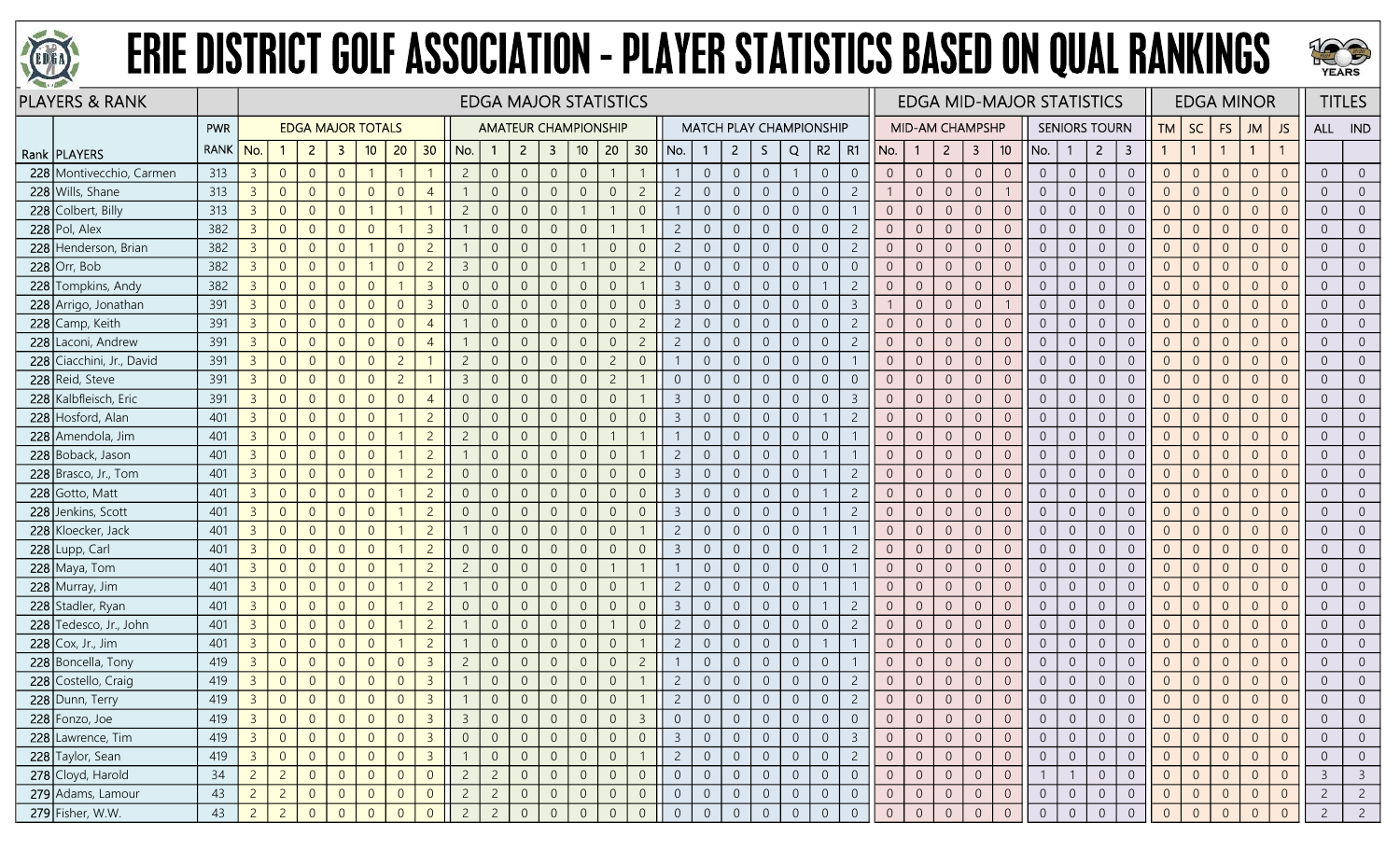



| <b>PLAYERS &amp; RANK</b>  |             |                |                |                |                          |                |                |                |                | <b>EDGA MAJOR STATISTICS</b> |                |                         |                 |                |                |                |                                |                |                |                |                |                |                |                 |                  |                         |                     | <b>EDGA MID-MAJOR STATISTICS</b> |                |                      |                         |                |                |                | <b>EDGA MINOR</b> |                |                | <b>TITLES</b>  |
|----------------------------|-------------|----------------|----------------|----------------|--------------------------|----------------|----------------|----------------|----------------|------------------------------|----------------|-------------------------|-----------------|----------------|----------------|----------------|--------------------------------|----------------|----------------|----------------|----------------|----------------|----------------|-----------------|------------------|-------------------------|---------------------|----------------------------------|----------------|----------------------|-------------------------|----------------|----------------|----------------|-------------------|----------------|----------------|----------------|
|                            | <b>PWR</b>  |                |                |                | <b>EDGA MAJOR TOTALS</b> |                |                |                |                | <b>AMATEUR CHAMPIONSHIP</b>  |                |                         |                 |                |                |                | <b>MATCH PLAY CHAMPIONSHIP</b> |                |                |                |                |                |                | MID-AM CHAMPSHP |                  |                         |                     |                                  |                | <b>SENIORS TOURN</b> |                         | TM             | <b>SC</b>      | <b>FS</b>      | <b>JM</b>         | JS.            |                | ALL IND        |
| Rank   PLAYERS             | <b>RANK</b> | No.            |                | 2 <sup>1</sup> | $\mathbf{3}$             | 10             | 20             | 30             | No.            | -1                           | $\overline{2}$ | $\overline{\mathbf{3}}$ | 10 <sup>°</sup> | 20             | 30             | No.            |                                | $\overline{2}$ | S.             | Q              | R2             | R1             | No.            | $\overline{1}$  | $\overline{2}$   | $\overline{\mathbf{3}}$ | 10                  | No.                              |                | $2^{\circ}$          | $\overline{\mathbf{3}}$ | $\mathbf{1}$   |                |                | $\overline{1}$    | $\mathbf{1}$   |                |                |
| 279 Flanagan, Bob          | 43          | $\overline{c}$ | $\overline{2}$ | $\overline{0}$ | $\overline{0}$           | $\overline{0}$ | $\overline{0}$ | $\overline{0}$ | $\overline{2}$ | $\overline{c}$               | $\overline{0}$ | $\overline{0}$          | $\overline{0}$  | $\overline{0}$ | $\overline{0}$ | $\overline{0}$ | $\overline{0}$                 | $\overline{0}$ | $\overline{0}$ | $\overline{0}$ | $\overline{0}$ | $\overline{0}$ | $\overline{0}$ | $\overline{0}$  | $\overline{0}$   | $\overline{0}$          | $\overline{0}$      | $\overline{0}$                   | $\overline{0}$ | $\overline{0}$       | $\boldsymbol{0}$        | $\overline{0}$ | $\overline{0}$ | $\overline{0}$ | $\overline{0}$    | $\overline{0}$ | 2              | $\overline{2}$ |
| 279 Geisler, Lou           | 43          | $\overline{2}$ | $\overline{2}$ | $\overline{0}$ | $\overline{0}$           | $\overline{0}$ | $\overline{0}$ | $\overline{0}$ | $\overline{c}$ | $\overline{2}$               | $\overline{0}$ | $\overline{0}$          | $\overline{0}$  | $\overline{0}$ | $\overline{0}$ | $\overline{0}$ | $\overline{0}$                 | $\overline{0}$ | $\overline{0}$ | $\overline{0}$ | $\overline{0}$ | $\overline{0}$ | $\Omega$       | $\overline{0}$  | $\sqrt{0}$       | $\overline{0}$          | $\mathbf{0}$        | $\overline{0}$                   | $\overline{0}$ | $\overline{0}$       | $\boldsymbol{0}$        | $\Omega$       | $\Omega$       | $\overline{0}$ | $\overline{0}$    | $\overline{0}$ | $\overline{c}$ | $\overline{2}$ |
| 279 Holtz, Alex            | 43          | $\overline{c}$ | $\overline{2}$ | $\overline{0}$ | $\overline{0}$           | $\overline{0}$ | $\overline{0}$ | $\overline{0}$ | $\overline{2}$ | $\overline{c}$               | $\overline{0}$ | $\overline{0}$          | $\overline{0}$  | $\overline{0}$ | $\Omega$       | $\overline{0}$ | $\overline{0}$                 | $\overline{0}$ | $\Omega$       | $\overline{0}$ | $\overline{0}$ | $\overline{0}$ | $\Omega$       | $\overline{0}$  | $\overline{0}$   | $\overline{0}$          | $\overline{0}$      | $\overline{0}$                   | $\overline{0}$ | $\overline{0}$       | $\overline{0}$          | $\overline{0}$ | $\Omega$       | $\overline{0}$ | $\overline{0}$    | $\overline{0}$ | $\overline{c}$ | $\overline{2}$ |
| 279 White, Les             | 43          | $\overline{2}$ | $\overline{2}$ | $\overline{0}$ | $\overline{0}$           | $\overline{0}$ | $\overline{0}$ | $\overline{0}$ | $\overline{2}$ | $\overline{2}$               | $\overline{0}$ | $\overline{0}$          | $\overline{0}$  | $\overline{0}$ | $\Omega$       | $\overline{0}$ | $\overline{0}$                 | $\overline{0}$ | $\overline{0}$ | $\overline{0}$ | $\overline{0}$ | $\overline{0}$ | $\Omega$       | $\overline{0}$  | $\sqrt{0}$       | $\overline{0}$          | $\overline{0}$      | $\overline{0}$                   | $\overline{0}$ | $\overline{0}$       | $\boldsymbol{0}$        | $\overline{0}$ | $\Omega$       | $\overline{0}$ | $\overline{0}$    | $\overline{0}$ | $\overline{c}$ | $\overline{2}$ |
| $279$ McCarthy, J.J.       | 43          | $\overline{2}$ | $\overline{2}$ | $\overline{0}$ | $\overline{0}$           | $\overline{0}$ | $\overline{0}$ | $\overline{0}$ | $\overline{2}$ | $\overline{2}$               | $\overline{0}$ | $\overline{0}$          | $\overline{0}$  | $\overline{0}$ | $\overline{0}$ | $\overline{0}$ | $\boldsymbol{0}$               | $\overline{0}$ | $\overline{0}$ | $\overline{0}$ | $\overline{0}$ | $\overline{0}$ | $\overline{0}$ | $\overline{0}$  | $\boldsymbol{0}$ | $\overline{0}$          | $\mathbf 0$         | $\overline{0}$                   | $\overline{0}$ | $\sqrt{0}$           | $\overline{0}$          | $\overline{0}$ | $\overline{0}$ | $\overline{0}$ | $\overline{0}$    | $\overline{0}$ | $\overline{c}$ | $\overline{2}$ |
| 286 Scrafford, Steve       | 66          | $\overline{2}$ |                |                | $\overline{0}$           | $\overline{0}$ | $\overline{0}$ | $\overline{0}$ | $\overline{2}$ |                              |                | $\overline{0}$          | $\Omega$        | $\overline{0}$ | $\overline{0}$ | $\overline{0}$ | $\overline{0}$                 | $\overline{0}$ | $\Omega$       | $\overline{0}$ | $\overline{0}$ | $\overline{0}$ |                | $\Omega$        | $\sqrt{0}$       | $\overline{0}$          | $\overline{0}$      | $\overline{0}$                   | $\Omega$       | $\overline{0}$       | $\boldsymbol{0}$        | $\Omega$       | $\Omega$       | $\overline{2}$ | $\Omega$          | $\overline{0}$ | $\overline{3}$ |                |
| 287<br>Mazza, John         | 86          | $\overline{c}$ |                | $\overline{0}$ |                          | $\overline{0}$ | $\overline{0}$ | $\overline{0}$ | $\overline{2}$ |                              | $\overline{0}$ |                         | $\overline{0}$  | $\overline{0}$ | $\overline{0}$ | $\overline{0}$ | $\overline{0}$                 | $\overline{0}$ | $\overline{0}$ | $\overline{0}$ | $\overline{0}$ | $\overline{0}$ | $\Omega$       | $\overline{0}$  | $\overline{0}$   | $\overline{0}$          | $\overline{0}$      | $\overline{0}$                   | $\overline{0}$ | $\overline{0}$       | $\boldsymbol{0}$        | $\overline{0}$ | $\Omega$       | $\overline{0}$ | $\Omega$          | $\overline{0}$ |                |                |
| 287 Bennink, Connor        | 86          | $\overline{2}$ |                | $\overline{0}$ |                          | $\overline{0}$ | $\overline{0}$ | $\overline{0}$ | $\overline{c}$ |                              | $\overline{0}$ |                         | $\theta$        | $\overline{0}$ | $\overline{0}$ | $\sqrt{0}$     | $\overline{0}$                 | $\overline{0}$ | $\mathbf{0}$   | $\overline{0}$ | $\sqrt{0}$     | $\sqrt{0}$     | $\Omega$       | $\overline{0}$  | $\mathbf 0$      | $\sqrt{0}$              | $\overline{0}$      | $\overline{0}$                   | $\overline{0}$ | $\sqrt{0}$           | $\mathbf 0$             | $\overline{0}$ | $\overline{0}$ | $\theta$       | $\overline{0}$    | $\overline{0}$ |                |                |
| 287 Kaye, Mike             | 93          | $\overline{c}$ |                | $\overline{0}$ | $\overline{0}$           | -1             | $\theta$       | $\overline{0}$ |                | $\overline{0}$               | $\overline{0}$ | $\boldsymbol{0}$        |                 | $\overline{0}$ | $\overline{0}$ |                |                                | $\overline{0}$ | $\overline{0}$ | $\overline{0}$ | $\sqrt{0}$     | $\overline{0}$ | $\overline{0}$ | $\overline{0}$  | $\mathbf 0$      | $\overline{0}$          | $\mathbf 0$         | $\overline{0}$                   | $\overline{0}$ | $\sqrt{0}$           | $\boldsymbol{0}$        | $\overline{0}$ | $\overline{0}$ | $\overline{0}$ | $\overline{0}$    | $\overline{0}$ |                |                |
| 287 Grassi, Sr., Ted       | 95          | $\overline{2}$ |                | $\overline{0}$ | $\overline{0}$           | $\overline{0}$ | $\mathbf{1}$   | $\overline{0}$ | $\overline{c}$ |                              | $\Omega$       | $\overline{0}$          | $\Omega$        |                | $\overline{0}$ | $\overline{0}$ | $\Omega$                       | $\overline{0}$ | $\Omega$       | $\overline{0}$ | $\overline{0}$ | $\overline{0}$ |                | $\overline{0}$  | $\overline{0}$   | $\overline{0}$          | $\overline{0}$      | $\overline{0}$                   | $\overline{0}$ | $\overline{0}$       | $\boldsymbol{0}$        | $\Omega$       | $\overline{0}$ | $\overline{0}$ | $\overline{0}$    | $\overline{0}$ |                |                |
| 291<br>Patronik, Dave      | 187         | $\overline{c}$ | $\overline{0}$ |                | $\overline{0}$           |                | $\overline{0}$ | $\overline{0}$ |                | $\overline{0}$               | $\overline{0}$ | $\overline{0}$          |                 | $\overline{0}$ | $\Omega$       |                | $\overline{0}$                 |                | $\overline{0}$ | $\overline{0}$ | $\overline{0}$ | $\overline{0}$ | $\Omega$       | $\overline{0}$  | $\overline{0}$   | $\overline{0}$          | $\overline{0}$      | $\overline{0}$                   | $\Omega$       | $\overline{0}$       | $\mathbf 0$             | $\overline{0}$ | $\Omega$       | $\overline{0}$ | $\overline{0}$    | $\overline{0}$ | $\Omega$       | $\overline{0}$ |
| 291 Lahnan, Larry          | 201         | $2^{\circ}$    | $\overline{0}$ |                | $\overline{0}$           | $\overline{0}$ |                | $\overline{0}$ | $\overline{0}$ | $\overline{0}$               | $\overline{0}$ | $\overline{0}$          | $\overline{0}$  | $\overline{0}$ | $\overline{0}$ | $\overline{c}$ | $\overline{0}$                 |                | $\overline{0}$ | $\overline{0}$ |                | $\overline{0}$ | $\Omega$       | $\overline{0}$  | $\overline{0}$   | $\overline{0}$          | $\overline{0}$      | $\overline{0}$                   | $\overline{0}$ | $\overline{0}$       | $\overline{0}$          | $\overline{0}$ | $\Omega$       | $\overline{0}$ | $\overline{0}$    | $\overline{0}$ | $\Omega$       | $\overline{0}$ |
| 293 Morse, Bill            | 146         | $\overline{2}$ | $\overline{0}$ | $\overline{0}$ | $\overline{0}$           | $\overline{0}$ | $\overline{0}$ | $\overline{3}$ |                | $\sqrt{0}$                   | $\sqrt{0}$     | $\overline{0}$          | $\,0\,$         | $\overline{0}$ | $\overline{c}$ |                | $\overline{0}$                 | $\overline{0}$ | $\sqrt{0}$     | $\overline{0}$ | $\sqrt{0}$     |                | $\overline{0}$ | $\overline{0}$  | $\mathbf 0$      | $\overline{0}$          | $\mathsf{O}\xspace$ | $\mathbf{1}$                     |                | $\overline{0}$       | $\overline{0}$          | $\Omega$       | $\overline{0}$ | $\overline{0}$ | $\overline{0}$    | $\overline{0}$ |                |                |
| 294 Wittman, Eric          | 244         | $\overline{2}$ | $\overline{0}$ | $\overline{0}$ | $\overline{0}$           | $\overline{0}$ | $\overline{2}$ |                | $\overline{0}$ | $\overline{0}$               | $\overline{0}$ | $\overline{0}$          | $\overline{0}$  | $\overline{0}$ |                | $\overline{2}$ | $\overline{0}$                 | $\overline{0}$ | $\Omega$       | $\overline{0}$ | $\overline{2}$ | $\overline{0}$ |                | $\overline{0}$  | $\overline{0}$   | $\overline{0}$          | $\overline{0}$      | $\overline{0}$                   | $\Omega$       | $\overline{0}$       | $\overline{0}$          | $\Omega$       | $\Omega$       | $\overline{0}$ |                   | $\overline{0}$ |                | $\Omega$       |
| 294 Longo, Aaron           | 248         | $\overline{2}$ | $\overline{0}$ | $\overline{0}$ | $\overline{0}$           |                | $\overline{0}$ |                | $\overline{c}$ | $\overline{0}$               | $\overline{0}$ | $\overline{0}$          |                 | $\overline{0}$ |                | $\overline{0}$ | $\overline{0}$                 | $\overline{0}$ | $\overline{0}$ | $\overline{0}$ | $\overline{0}$ | $\overline{0}$ | $\overline{0}$ | $\overline{0}$  | $\overline{0}$   | $\overline{0}$          | $\overline{0}$      | $\overline{0}$                   | $\overline{0}$ | $\overline{0}$       | $\mathbf 0$             | $\overline{0}$ | $\Omega$       | $\overline{0}$ | $\overline{0}$    |                |                | $\overline{0}$ |
| 294 Eades, Darren          | 264         | $2^{\circ}$    | $\overline{0}$ | $\overline{0}$ | $\overline{0}$           | $\overline{0}$ | $\mathbf{1}$   |                |                | $\overline{0}$               | $\overline{0}$ | $\overline{0}$          | $\overline{0}$  | $\overline{0}$ | $\mathbf{1}$   |                | $\overline{0}$                 | $\overline{0}$ | $\overline{0}$ | $\overline{0}$ |                | $\overline{0}$ | $\overline{0}$ | $\overline{0}$  | $\boldsymbol{0}$ | $\overline{0}$          | $\sqrt{0}$          | $\overline{0}$                   | $\overline{0}$ | $\overline{0}$       | $\mathbf 0$             | $\overline{0}$ | $\overline{0}$ | $\overline{0}$ |                   | $\overline{0}$ |                | $\overline{0}$ |
| 294 Grignol, Kevin         | 264         | $2^{\circ}$    | $\overline{0}$ | $\overline{0}$ | $\overline{0}$           | $\overline{0}$ | $\overline{1}$ | $\mathbf 1$    |                | $\overline{0}$               | $\overline{0}$ | $\overline{0}$          | $\overline{0}$  | $\overline{1}$ | $\overline{0}$ |                | $\overline{0}$                 | $\overline{0}$ | $\overline{0}$ | $\overline{0}$ | $\overline{0}$ |                | $\overline{0}$ | $\overline{0}$  | $\sqrt{0}$       | $\overline{0}$          | $\overline{0}$      | $\overline{0}$                   | $\overline{0}$ | $\overline{0}$       | $\boldsymbol{0}$        | $\overline{0}$ | $\overline{0}$ | $\overline{0}$ | $\overline{0}$    |                |                | $\overline{0}$ |
| 294 Bird, Nick             | 272         | $\overline{2}$ | $\overline{0}$ | $\overline{0}$ | $\overline{0}$           | $\overline{0}$ | $\overline{0}$ | $\overline{2}$ |                | $\overline{0}$               | $\overline{0}$ | $\overline{0}$          | $\overline{0}$  | $\overline{0}$ |                |                | $\overline{0}$                 | $\overline{0}$ | $\overline{0}$ | $\overline{0}$ | $\overline{0}$ |                | $\overline{0}$ | $\overline{0}$  | $\overline{0}$   | $\overline{0}$          | $\overline{0}$      | $\overline{0}$                   | $\overline{0}$ | $\overline{0}$       | $\overline{0}$          | $\overline{0}$ | $\overline{0}$ | $\overline{0}$ | $\overline{0}$    |                |                | $\overline{0}$ |
| 294 Shamburg, Chip         | 272         | $\overline{2}$ | $\overline{0}$ | $\overline{0}$ | $\overline{0}$           | $\overline{0}$ | $\overline{0}$ | $\overline{2}$ |                | $\overline{0}$               | $\Omega$       | $\overline{0}$          | $\overline{0}$  | $\overline{0}$ |                |                | $\overline{0}$                 | $\overline{0}$ | $\overline{0}$ | $\overline{0}$ | $\overline{0}$ |                | $\overline{0}$ | $\Omega$        | $\overline{0}$   | $\overline{0}$          | $\overline{0}$      | $\overline{0}$                   | $\overline{0}$ | $\overline{0}$       | $\overline{0}$          | $\overline{0}$ |                | $\overline{0}$ | $\overline{0}$    | $\overline{0}$ |                | $\overline{0}$ |
| 294 Kimple, Garrett        | 313         | $\overline{2}$ | $\overline{0}$ | $\overline{0}$ | $\overline{0}$           | $\mathbf{1}$   | $\overline{1}$ |                | $\overline{c}$ | $\overline{0}$               | $\overline{0}$ | $\overline{0}$          |                 | $\overline{1}$ |                | $\overline{0}$ | $\overline{0}$                 | $\overline{0}$ | $\overline{0}$ | $\overline{0}$ | $\mathsf{O}$   | $\overline{0}$ | $\overline{0}$ | $\overline{0}$  | $\sqrt{0}$       | $\overline{0}$          | $\mathbf{0}$        | $\overline{0}$                   | $\sqrt{0}$     | $\overline{0}$       | $\overline{0}$          | $\overline{0}$ | $\Omega$       | $\overline{0}$ | $\overline{0}$    | $\overline{0}$ | $\Omega$       | $\overline{0}$ |
| 294 Button, Keith          | 382         | $\overline{2}$ | $\overline{0}$ | $\overline{0}$ | $\overline{0}$           |                | $\overline{0}$ |                | $\overline{0}$ | $\overline{0}$               | $\Omega$       | $\overline{0}$          | $\overline{0}$  | $\overline{0}$ | $\overline{0}$ | $\overline{2}$ | $\overline{0}$                 | $\overline{0}$ | $\overline{0}$ |                | $\overline{0}$ |                |                | $\overline{0}$  | $\overline{0}$   | $\overline{0}$          |                     | $\overline{0}$                   | $\Omega$       | $\overline{0}$       | $\sqrt{0}$              |                | $\Omega$       | $\overline{0}$ | $\Omega$          | $\overline{0}$ | $\Omega$       | $\overline{0}$ |
| 294 Hassenplug, Carter     | 382         | $\overline{c}$ | $\overline{0}$ | $\overline{0}$ | $\overline{0}$           | $\overline{0}$ |                | $\overline{3}$ | $\overline{0}$ | $\overline{0}$               | $\overline{0}$ | $\overline{0}$          | $\theta$        | $\overline{0}$ | $\overline{c}$ | $\overline{c}$ | $\overline{0}$                 | $\overline{0}$ | $\Omega$       | $\overline{0}$ |                |                |                | $\Omega$        | $\Omega$         | $\overline{0}$          | $\sqrt{0}$          | $\overline{0}$                   | $\Omega$       | $\overline{0}$       | $\boldsymbol{0}$        | $\Omega$       | $\Omega$       | $\Omega$       | $\Omega$          | $\overline{0}$ |                | $\Omega$       |
| 294 Jester, Matt           | 391         | $\overline{2}$ | $\overline{0}$ | $\overline{0}$ | $\overline{0}$           |                |                | $\overline{0}$ |                | $\overline{0}$               | $\overline{0}$ | $\overline{0}$          | $\overline{0}$  |                | $\overline{0}$ |                | $\overline{0}$                 | $\overline{0}$ | $\Omega$       |                | $\overline{0}$ | $\overline{0}$ | $\Omega$       | $\Omega$        | $\overline{0}$   | $\overline{0}$          | $\overline{0}$      | $\overline{0}$                   | $\overline{0}$ | $\overline{0}$       | $\overline{0}$          | $\Omega$       | $\Omega$       | $\overline{0}$ | $\overline{0}$    | $\overline{0}$ | $\Omega$       | $\overline{0}$ |
| 294 Tansey, Ed             | 391         | $\overline{c}$ | $\overline{0}$ | $\overline{0}$ | $\overline{0}$           |                |                | $\overline{0}$ | $\overline{0}$ | $\sqrt{0}$                   | $\overline{0}$ | $\overline{0}$          | $\theta$        | $\overline{0}$ | $\overline{0}$ | $\overline{c}$ | $\overline{0}$                 | $\overline{0}$ | $\Omega$       |                |                | $\overline{0}$ | $\Omega$       | $\overline{0}$  | $\sqrt{0}$       | $\overline{0}$          | $\mathbf{0}$        | $\overline{0}$                   | $\overline{0}$ | $\overline{0}$       | $\mathbf 0$             | $\Omega$       | $\Omega$       | $\overline{0}$ | $\overline{0}$    | $\overline{0}$ | $\Omega$       | $\overline{0}$ |
| 294 Taylor, Breckin        | 391         | $2^{\circ}$    | $\overline{0}$ | $\overline{0}$ | $\overline{0}$           |                | $\mathbf{1}$   | $\overline{0}$ | $\overline{2}$ | $\overline{0}$               | $\overline{0}$ | $\overline{0}$          |                 |                | $\overline{0}$ | $\overline{0}$ | $\overline{0}$                 | $\overline{0}$ | $\overline{0}$ | $\overline{0}$ | $\overline{0}$ | $\overline{0}$ |                | $\overline{0}$  | $\overline{0}$   | $\overline{0}$          | $\overline{0}$      | $\overline{0}$                   | $\overline{0}$ | $\overline{0}$       | $\sqrt{0}$              | $\Omega$       | $\Omega$       | $\overline{0}$ | $\overline{0}$    | $\overline{0}$ | $\Omega$       | $\overline{0}$ |
| 294 Ferrie, Matthew        | 401         | $\overline{2}$ | $\overline{0}$ | $\overline{0}$ | $\overline{0}$           |                | $\overline{0}$ |                | $\overline{0}$ | $\overline{0}$               | $\overline{0}$ | $\overline{0}$          | $\overline{0}$  | $\overline{0}$ | $\Omega$       | $\overline{2}$ | $\overline{0}$                 | $\overline{0}$ | $\overline{0}$ |                | $\overline{0}$ |                | $\overline{0}$ | $\overline{0}$  | $\overline{0}$   | $\overline{0}$          | $\overline{0}$      | $\overline{0}$                   | $\overline{0}$ | $\overline{0}$       | $\mathbf 0$             | $\overline{0}$ | $\Omega$       | $\overline{0}$ | $\overline{0}$    | $\overline{0}$ | $\Omega$       | $\overline{0}$ |
| 294 Koster, Dave           | 401         | $\overline{2}$ | $\overline{0}$ | $\overline{0}$ | $\overline{0}$           |                | $\overline{0}$ |                |                | $\overline{0}$               | $\Omega$       | $\overline{0}$          |                 | $\overline{0}$ | $\Omega$       |                | $\overline{0}$                 | $\overline{0}$ | $\overline{0}$ | $\overline{0}$ | $\overline{0}$ |                | $\overline{0}$ | $\Omega$        | $\overline{0}$   | $\overline{0}$          | $\overline{0}$      | $\overline{0}$                   | $\overline{0}$ | $\overline{0}$       | $\boldsymbol{0}$        | $\Omega$       | $\Omega$       | $\overline{0}$ | $\overline{0}$    | $\overline{0}$ | $\Omega$       | $\overline{0}$ |
| 294 Angelucci, Jack        | 401         | $\overline{c}$ | $\overline{0}$ | $\overline{0}$ | $\overline{0}$           |                | $\overline{0}$ |                | $\overline{c}$ | $\overline{0}$               | $\sqrt{0}$     | $\overline{0}$          |                 | $\overline{0}$ |                | $\overline{0}$ | $\overline{0}$                 | $\overline{0}$ | $\overline{0}$ | $\overline{0}$ | $\sqrt{0}$     | $\overline{0}$ | $\overline{0}$ | $\theta$        | $\boldsymbol{0}$ | $\overline{0}$          | $\,0\,$             | $\overline{0}$                   | $\overline{0}$ | $\theta$             | $\mathbf 0$             | $\overline{0}$ | $\overline{0}$ | $\theta$       | $\overline{0}$    | $\overline{0}$ | $\Omega$       | $\overline{0}$ |
| 294 Folga, Brett           | 401         | $\overline{2}$ | $\overline{0}$ | $\overline{0}$ | $\overline{0}$           | $\overline{0}$ |                |                | $\overline{0}$ | $\overline{0}$               | $\Omega$       | $\overline{0}$          | $\Omega$        | $\overline{0}$ | $\Omega$       | $\overline{c}$ | $\overline{0}$                 | $\overline{0}$ | $\Omega$       | $\overline{0}$ |                |                |                | $\Omega$        | $\overline{0}$   | $\overline{0}$          |                     |                                  | $\overline{0}$ | $\overline{0}$       | $\overline{0}$          | $\overline{0}$ | $\Omega$       | $\overline{0}$ | $\overline{0}$    | $\overline{0}$ |                |                |
| 294 Aicher, Derek          | 401         | $\overline{c}$ | $\overline{0}$ | $\overline{0}$ | $\overline{0}$           | $\overline{0}$ |                | $\overline{2}$ | $\overline{0}$ | $\overline{0}$               | $\overline{0}$ | $\overline{0}$          | $\overline{0}$  | 0              |                | $\overline{c}$ | $\overline{0}$                 | $\overline{0}$ | $\mathbf 0$    | $\overline{0}$ |                |                |                | $\overline{0}$  | $\overline{0}$   | $\overline{0}$          | $\overline{0}$      | $\overline{0}$                   |                | $\overline{0}$       | $\overline{0}$          |                |                | $\overline{0}$ | $\overline{0}$    | $\overline{0}$ |                | $\overline{0}$ |
| 294 Holdsworth, Tom        | 419         | $2^{\circ}$    | $\overline{0}$ | $\overline{0}$ | $\overline{0}$           | $\overline{0}$ | $\overline{0}$ | $\overline{3}$ |                | $\overline{0}$               | $\overline{0}$ | $\overline{0}$          | $\overline{0}$  | $\overline{0}$ | $\overline{2}$ |                | $\overline{0}$                 | $\overline{0}$ | $\overline{0}$ | $\overline{0}$ | $\overline{0}$ |                | $\overline{0}$ | $\overline{0}$  | $\overline{0}$   | $\overline{0}$          | $\overline{0}$      | $\overline{0}$                   | $\overline{0}$ | $\overline{0}$       | $\overline{0}$          | $\overline{0}$ | $\overline{0}$ | $\overline{0}$ | $\overline{0}$    | $\overline{0}$ | $\Omega$       | $\overline{0}$ |
| 294 Konieczki, Bryan       | 419         | 2 <sup>7</sup> | $\overline{0}$ | $\overline{0}$ | $\overline{0}$           | $\overline{0}$ | $\overline{0}$ | $\overline{3}$ |                | $\overline{0}$               | $\overline{0}$ | $\overline{0}$          | $\overline{0}$  | $\overline{0}$ | $\overline{2}$ |                | $\overline{0}$                 | $\overline{0}$ | $\overline{0}$ | $\overline{0}$ | $\overline{0}$ |                | $\overline{0}$ | $\overline{0}$  | $\overline{0}$   | $\overline{0}$          | $\mathsf{O}$        | $\overline{0}$                   | $\overline{0}$ | $\overline{0}$       | $\overline{0}$          | $\overline{0}$ | $\overline{0}$ | $\overline{0}$ | $\overline{0}$    | $\overline{0}$ | $\overline{0}$ | $\overline{0}$ |
| 294 Lichtenwalter, Charlie | 419         | $2^{\circ}$    | $\overline{0}$ | $\overline{0}$ | $\overline{0}$           | $\overline{0}$ | $\overline{2}$ | $\overline{0}$ |                | $\overline{0}$               | $\overline{0}$ | $\overline{0}$          | $\mathbf 0$     |                | $\,0\,$        |                | $\overline{0}$                 | $\overline{0}$ | $\,0\,$        | $\overline{0}$ |                | $\overline{0}$ | $\overline{0}$ | $\overline{0}$  | $\mathbf 0$      | $\overline{0}$          | $\overline{0}$      | $\overline{0}$                   | $\overline{0}$ | $\overline{0}$       | $\overline{0}$          | $\overline{0}$ | $\overline{0}$ | $\overline{0}$ | $\overline{0}$    | $\overline{0}$ | $\Omega$       | $\overline{0}$ |
| 294 Lichtenwalter, Frank   | 419         | $\overline{2}$ | $\overline{0}$ | $\overline{0}$ | $\overline{0}$           | $\overline{0}$ | $\overline{2}$ | $\overline{0}$ | $\overline{2}$ | $\overline{0}$               | $\overline{0}$ | $\overline{0}$          | $\overline{0}$  | $\overline{2}$ | $\overline{0}$ | $\overline{0}$ | $\overline{0}$                 | $\overline{0}$ | $\overline{0}$ | $\overline{0}$ | $\overline{0}$ | $\overline{0}$ | $\overline{0}$ | $\overline{0}$  | $\boldsymbol{0}$ | $\overline{0}$          | $\mathbf{0}$        | $\overline{0}$                   | $\overline{0}$ | $\overline{0}$       | $\overline{0}$          | $\overline{0}$ |                | $\overline{0}$ | $\overline{0}$    | $\overline{0}$ | $\overline{0}$ | $\overline{0}$ |
| 294 Sherrange, Joe         | 419         | $\overline{2}$ | $\overline{0}$ | $\Omega$       | $\Omega$                 | $\Omega$       | $\overline{2}$ | $\Omega$       | $\overline{z}$ | $\Omega$                     | $\overline{0}$ | $\Omega$                |                 | $\overline{2}$ |                | $\overline{0}$ | $\overline{0}$                 | $\Omega$       |                | $\overline{0}$ | $\Omega$       | $\overline{0}$ | $\Omega$       |                 |                  | $\Omega$                |                     |                                  | $\Omega$       |                      | $\overline{0}$          |                |                |                | $\Omega$          |                |                | $\overline{0}$ |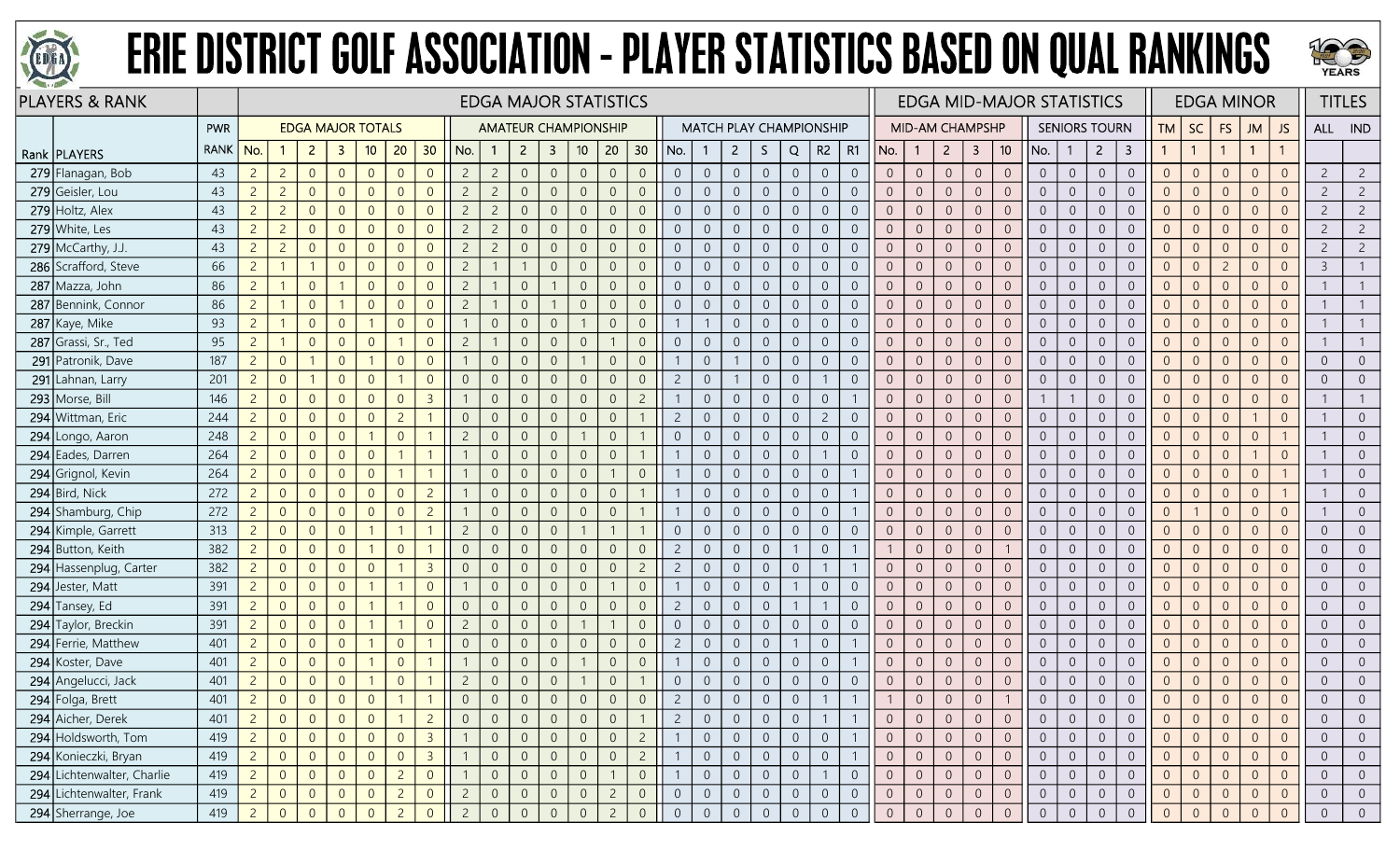



|     | <b>PLAYERS &amp; RANK</b> |             |                |                |                |                          |                |                |                |                |                |                |                | <b>EDGA MAJOR STATISTICS</b> |                |                 |                |                |                |                |                |                                |                |                |                 |                  |                |                 | <b>EDGA MID-MAJOR STATISTICS</b> |                |                      |                |                |                |                | <b>EDGA MINOR</b> |                |                  | <b>TITLES</b>  |
|-----|---------------------------|-------------|----------------|----------------|----------------|--------------------------|----------------|----------------|----------------|----------------|----------------|----------------|----------------|------------------------------|----------------|-----------------|----------------|----------------|----------------|----------------|----------------|--------------------------------|----------------|----------------|-----------------|------------------|----------------|-----------------|----------------------------------|----------------|----------------------|----------------|----------------|----------------|----------------|-------------------|----------------|------------------|----------------|
|     |                           | <b>PWR</b>  |                |                |                | <b>EDGA MAJOR TOTALS</b> |                |                |                |                |                |                |                | <b>AMATEUR CHAMPIONSHIP</b>  |                |                 |                |                |                |                |                | <b>MATCH PLAY CHAMPIONSHIP</b> |                |                | MID-AM CHAMPSHP |                  |                |                 |                                  |                | <b>SENIORS TOURN</b> |                | TМ             | SC             | <b>FS</b>      | JM                | <b>JS</b>      | ALL IND          |                |
|     | Rank   PLAYERS            | <b>RANK</b> | No.            |                | $\overline{2}$ | -3                       | 10             | 20             | 30             | No.            |                | $\overline{2}$ | $\mathbf{3}$   | 10 <sub>10</sub>             | 20             | 30 <sub>2</sub> | No.            |                | $\mathbf{2}$   | S.             | Q              | R2                             | R1             | No.            | $\mathbf{1}$    | $\overline{2}$   | 3              | 10 <sup>°</sup> | No.                              | -1             | $\overline{2}$       | 3              |                | $\overline{1}$ |                | $\mathbf{1}$      |                |                  |                |
|     | 294 Van Dyke, Tom         | 419         | $\overline{2}$ | $\overline{0}$ | $\overline{0}$ | $\overline{0}$           | $\overline{0}$ | $\overline{c}$ | $\overline{0}$ | $\overline{2}$ | $\overline{0}$ | $\overline{0}$ | $\overline{0}$ | $\overline{0}$               | $\overline{2}$ | $\overline{0}$  | $\overline{0}$ | $\overline{0}$ | $\overline{0}$ | $\overline{0}$ | $\overline{0}$ | $\overline{0}$                 | $\overline{0}$ | $\overline{0}$ | $\overline{0}$  | $\overline{0}$   | $\overline{0}$ | $\overline{0}$  | $\overline{0}$                   | $\overline{0}$ | $\overline{0}$       | $\overline{0}$ | $\overline{0}$ | $\overline{0}$ | $\overline{0}$ | $\Omega$          | $\Omega$       | $\overline{0}$   | $\overline{0}$ |
|     | 294 Lombardo, Jr., Carl   | 419         | $2 \quad$      | $\overline{0}$ | $\overline{0}$ | $\overline{0}$           | $\overline{0}$ | $\Omega$       | $\overline{3}$ | $\overline{0}$ | $\overline{0}$ | $\overline{0}$ | $\overline{0}$ | $\overline{0}$               | $\overline{0}$ |                 | $\overline{2}$ | $\overline{0}$ | $\overline{0}$ | $\overline{0}$ | $\overline{0}$ | $\overline{0}$                 | $\overline{2}$ | $\overline{0}$ | $\overline{0}$  | $\overline{0}$   | $\overline{0}$ | $\Omega$        | $\overline{0}$                   | $\overline{0}$ | $\overline{0}$       | $\Omega$       | $\overline{0}$ | $\overline{0}$ | $\overline{0}$ | $\Omega$          | $\Omega$       | $\overline{0}$   | $\overline{0}$ |
|     | 294 Skoff, Clayton        | 419         | 2 <sup>2</sup> | $\overline{0}$ | $\overline{0}$ | $\Omega$                 | $\overline{0}$ | 2              | $\Omega$       | $\overline{c}$ | $\overline{0}$ | $\Omega$       | -0             | $\overline{0}$               | $\overline{c}$ | $\overline{0}$  | $\overline{0}$ | $\overline{0}$ | $\overline{0}$ | $\overline{0}$ | $\overline{0}$ | $\overline{0}$                 | $\overline{0}$ | $\overline{0}$ | $\overline{0}$  | $\Omega$         | $\overline{0}$ | $\overline{0}$  | $\overline{0}$                   | $\overline{0}$ | $\overline{0}$       | $\overline{0}$ | $\overline{0}$ | $\overline{0}$ | $\Omega$       | $\overline{0}$    |                | $\overline{0}$   | $\overline{0}$ |
|     | 294 Casey, Tony           | 433         | $2 \mid$       | $\overline{0}$ | $\overline{0}$ | $\Omega$                 | $\overline{0}$ |                |                |                | $\overline{0}$ | $\overline{0}$ | $\overline{0}$ | $\mathbf 0$                  | $\overline{0}$ |                 |                | $\overline{0}$ | $\overline{0}$ | $\overline{0}$ | $\overline{0}$ | $\mathbf{1}$                   | $\Omega$       | $\overline{0}$ | $\overline{0}$  | $\overline{0}$   | $\overline{0}$ | $\overline{0}$  | $\overline{0}$                   | $\overline{0}$ | $\overline{0}$       | $\overline{0}$ | $\overline{0}$ | $\overline{0}$ | $\overline{0}$ | $\Omega$          | $\Omega$       | $\overline{0}$   | $\overline{0}$ |
|     | 294 Borawski, Jr., Joe    | 433         | $2^{\circ}$    | $\overline{0}$ | $\overline{0}$ | $\overline{0}$           | $\overline{0}$ |                |                |                | $\overline{0}$ | $\overline{0}$ | $\overline{0}$ | $\overline{0}$               |                | $\overline{0}$  |                | $\overline{0}$ | $\overline{0}$ | $\overline{0}$ | $\overline{0}$ | $\overline{0}$                 |                | $\overline{0}$ | $\overline{0}$  | $\overline{0}$   | $\overline{0}$ | $\overline{0}$  | $\overline{0}$                   | $\overline{0}$ | $\overline{0}$       | $\overline{0}$ | $\overline{0}$ | $\overline{0}$ | $\overline{0}$ | $\overline{0}$    | $\Omega$       | $\overline{0}$   | $\overline{0}$ |
|     | 294 Cronkhite, Connor     | 433         | 2 <sup>7</sup> | $\overline{0}$ | $\overline{0}$ | $\Omega$                 | $\overline{0}$ |                |                | $\Omega$       | $\overline{0}$ |                | $\overline{0}$ | $\overline{0}$               | $\overline{0}$ | $\overline{0}$  | $\overline{2}$ | $\overline{0}$ | $\overline{0}$ | $\mathbf 0$    | $\sqrt{0}$     | $\mathbf{1}$                   |                | $\overline{0}$ | $\overline{0}$  | $\overline{0}$   | $\overline{0}$ | $\overline{0}$  | $\overline{0}$                   | $\overline{0}$ | $\Omega$             | $\Omega$       | $\Omega$       | $\overline{0}$ | $\Omega$       | $\Omega$          |                | $\overline{0}$   | $\overline{0}$ |
|     | 294 Duran, Robert         | 433         | $2^{\circ}$    | $\overline{0}$ | $\overline{0}$ | $\overline{0}$           | $\overline{0}$ |                |                |                | $\overline{0}$ |                | -0             | $\overline{0}$               |                | $\overline{0}$  |                | $\overline{0}$ | $\overline{0}$ | $\overline{0}$ | $\overline{0}$ | $\overline{0}$                 |                | $\overline{0}$ | $\overline{0}$  | $\overline{0}$   | $\overline{0}$ | $\overline{0}$  | $\overline{0}$                   | $\overline{0}$ | $\overline{0}$       | $\overline{0}$ | $\overline{0}$ | $\overline{0}$ | $\overline{0}$ | $\Omega$          |                | $\overline{0}$   | $\overline{0}$ |
|     | 294 Earley, Rick          | 433         | 2 <sup>7</sup> | $\overline{0}$ | $\overline{0}$ | $\overline{0}$           | $\overline{0}$ |                |                | $\overline{c}$ | $\Omega$       | $\Omega$       | $\overline{0}$ | $\mathbf 0$                  |                |                 | $\overline{0}$ | $\overline{0}$ | $\overline{0}$ | $\mathbf 0$    | $\mathbb O$    | $\overline{0}$                 | $\overline{0}$ | $\overline{0}$ | $\theta$        | $\sqrt{0}$       | $\overline{0}$ | $\overline{0}$  | $\overline{0}$                   | $\overline{0}$ | $\overline{0}$       | $\overline{0}$ | $\overline{0}$ | $\overline{0}$ | $\overline{0}$ | $\Omega$          | $\Omega$       | $\overline{0}$   | $\overline{0}$ |
|     | 294 Federici, Rick        | 433         | 2 <sup>7</sup> | $\overline{0}$ | $\overline{0}$ | $\overline{0}$           | $\overline{0}$ |                |                | $\overline{0}$ | $\overline{0}$ | $\overline{0}$ | $\overline{0}$ | $\mathbf 0$                  | $\overline{0}$ | $\overline{0}$  | $\overline{2}$ | $\overline{0}$ | $\overline{0}$ | $\overline{0}$ | $\overline{0}$ | $\overline{1}$                 |                | $\overline{0}$ | $\overline{0}$  | $\overline{0}$   | $\overline{0}$ | $\overline{0}$  | $\overline{0}$                   | $\overline{0}$ | $\overline{0}$       | $\overline{0}$ | $\overline{0}$ | $\overline{0}$ | $\theta$       | $\overline{0}$    | $\Omega$       | $\overline{0}$   | $\overline{0}$ |
|     | 294 Frontino, Tony        | 433         | $2^{\circ}$    | $\overline{0}$ | $\overline{0}$ | $\Omega$                 | $\overline{0}$ |                |                | $\overline{c}$ | $\Omega$       | $\Omega$       | $\overline{0}$ | $\overline{0}$               |                |                 | $\overline{0}$ | $\overline{0}$ | $\overline{0}$ | $\overline{0}$ | $\overline{0}$ | $\overline{0}$                 | $\Omega$       | $\overline{0}$ | $\overline{0}$  | $\overline{0}$   | $\overline{0}$ | $\Omega$        | $\overline{0}$                   | $\overline{0}$ | $\overline{0}$       | $\Omega$       | $\Omega$       | $\overline{0}$ | $\overline{0}$ | $\Omega$          | $\Omega$       | $\overline{0}$   | $\overline{0}$ |
| 294 | Grassi, Jr., Ted          | 433         | $2^{\circ}$    | $\overline{0}$ | $\overline{0}$ | $\Omega$                 | $\overline{0}$ |                |                | $\overline{c}$ | $\overline{0}$ | $\Omega$       | -0             | $\overline{0}$               |                |                 | $\overline{0}$ | $\overline{0}$ | $\overline{0}$ | $\overline{0}$ | $\overline{0}$ | $\overline{0}$                 | $\overline{0}$ | $\overline{0}$ | $\overline{0}$  | $\overline{0}$   | $\overline{0}$ | $\overline{0}$  | $\overline{0}$                   | $\overline{0}$ | $\Omega$             | $\overline{0}$ | $\overline{0}$ | $\overline{0}$ | $\Omega$       | $\overline{0}$    |                | $\overline{0}$   | $\overline{0}$ |
|     | 294 Hampton, Steve        | 433         | $2 \mid$       | $\overline{0}$ | $\overline{0}$ | $\Omega$                 | $\overline{0}$ |                |                |                | $\overline{0}$ | $\Omega$       | $\overline{0}$ | $\overline{0}$               |                | $\overline{0}$  |                | $\overline{0}$ | $\overline{0}$ | $\overline{0}$ | $\overline{0}$ | $\overline{0}$                 |                | $\overline{0}$ | $\overline{0}$  | $\overline{0}$   | $\overline{0}$ | $\overline{0}$  | $\overline{0}$                   | $\overline{0}$ | $\overline{0}$       | $\overline{0}$ | $\overline{0}$ | $\overline{0}$ | $\overline{0}$ | $\Omega$          | $\Omega$       | $\overline{0}$   | $\overline{0}$ |
| 294 | Hite, Alec                | 433         | $2 \mid$       | $\overline{0}$ | $\overline{0}$ | $\overline{0}$           | $\overline{0}$ |                |                | $\overline{c}$ | $\overline{0}$ | $\overline{0}$ | $\overline{0}$ | $\overline{0}$               |                | $\overline{1}$  | $\overline{0}$ | $\overline{0}$ | $\overline{0}$ | $\overline{0}$ | $\overline{0}$ | $\overline{0}$                 | $\overline{0}$ | $\overline{0}$ | $\overline{0}$  | $\overline{0}$   | $\overline{0}$ | $\overline{0}$  | $\overline{0}$                   | $\overline{0}$ | $\overline{0}$       | $\overline{0}$ | $\overline{0}$ | $\overline{0}$ | $\overline{0}$ | $\Omega$          | $\Omega$       | $\overline{0}$   | $\overline{0}$ |
| 294 | James, Alan               | 433         | $2^{\circ}$    | $\overline{0}$ | $\overline{0}$ | $\Omega$                 | $\overline{0}$ |                |                | $\overline{0}$ | $\Omega$       |                | $\overline{0}$ | $\overline{0}$               | $\overline{0}$ | $\overline{0}$  | $\overline{2}$ | $\overline{0}$ | $\overline{0}$ | $\overline{0}$ | $\overline{0}$ | $\mathbf{1}$                   |                | $\overline{0}$ | $\overline{0}$  | $\overline{0}$   | $\overline{0}$ | $\Omega$        | $\overline{0}$                   | $\overline{0}$ | $\overline{0}$       | $\overline{0}$ | $\overline{0}$ | $\overline{0}$ | $\Omega$       | $\Omega$          | $\Omega$       | $\overline{0}$   | $\overline{0}$ |
| 294 | MacArthur, Derek          | 433         | $2 \mid$       | $\overline{0}$ | $\overline{0}$ | $\overline{0}$           | $\overline{0}$ |                |                |                | $\overline{0}$ | $\Omega$       | $\overline{0}$ | $\overline{0}$               |                | $\overline{0}$  |                | $\overline{0}$ | $\overline{0}$ | $\overline{0}$ | $\overline{0}$ | $\overline{0}$                 |                | $\overline{0}$ | $\overline{0}$  | $\overline{0}$   | $\overline{0}$ | $\overline{0}$  | $\overline{0}$                   | $\overline{0}$ | $\overline{0}$       | $\overline{0}$ | $\overline{0}$ | $\overline{0}$ | $\overline{0}$ | $\overline{0}$    | $\Omega$       | $\overline{0}$   | $\overline{0}$ |
|     | 294 McCall, Mike          | 433         | $2^{\circ}$    | $\overline{0}$ | $\overline{0}$ | $\overline{0}$           | $\overline{0}$ |                |                |                | $\overline{0}$ | $\Omega$       | $\overline{0}$ | $\overline{0}$               |                | $\overline{0}$  |                | $\overline{0}$ | $\overline{0}$ | $\overline{0}$ | $\overline{0}$ | $\overline{0}$                 |                | $\overline{0}$ | $\overline{0}$  | $\overline{0}$   | $\overline{0}$ | $\overline{0}$  | $\overline{0}$                   | $\overline{0}$ | $\overline{0}$       | $\overline{0}$ | $\overline{0}$ | $\overline{0}$ | $\overline{0}$ | $\Omega$          | $\Omega$       | $\overline{0}$   | $\overline{0}$ |
|     | 294 Nielsen, Joseph       | 433         | $2 \mid$       | $\overline{0}$ | $\overline{0}$ | $\overline{0}$           | $\overline{0}$ |                |                |                | $\overline{0}$ | $\Omega$       | $\overline{0}$ | $\overline{0}$               |                | $\overline{0}$  |                | $\overline{0}$ | $\overline{0}$ | $\overline{0}$ | $\overline{0}$ | $\overline{0}$                 |                | $\overline{0}$ | $\overline{0}$  | $\overline{0}$   | $\overline{0}$ | $\overline{0}$  | $\overline{0}$                   | $\overline{0}$ | $\overline{0}$       | $\overline{0}$ | $\overline{0}$ | $\overline{0}$ | $\overline{0}$ | $\Omega$          | $\Omega$       | $\overline{0}$   | $\overline{0}$ |
|     | 294 Rutkowski, Pat        | 433         | $\overline{2}$ | $\overline{0}$ | $\overline{0}$ | $\overline{0}$           | $\overline{0}$ |                |                | $\overline{0}$ | $\overline{0}$ | $\overline{0}$ | $\overline{0}$ | $\overline{0}$               | $\overline{0}$ | $\overline{0}$  | $\overline{2}$ | $\overline{0}$ | $\overline{0}$ | $\overline{0}$ | $\overline{0}$ | $\mathbf{1}$                   |                | $\overline{0}$ | $\overline{0}$  | $\overline{0}$   | $\overline{0}$ | $\overline{0}$  | $\overline{0}$                   | $\overline{0}$ | $\overline{0}$       | $\overline{0}$ | $\overline{0}$ | $\overline{0}$ | $\overline{0}$ | $\Omega$          | $\Omega$       | $\overline{0}$   | $\overline{0}$ |
|     | 294 Schriefer, Jr., Ricky | 433         | $2 \quad$      | $\overline{0}$ | $\overline{0}$ | $\overline{0}$           | $\Omega$       |                |                |                | $\overline{0}$ | $\Omega$       | $\overline{0}$ | $\overline{0}$               |                | $\overline{0}$  |                | $\overline{0}$ | $\overline{0}$ | $\overline{0}$ | $\overline{0}$ | $\overline{0}$                 |                | $\overline{0}$ | $\overline{0}$  | $\overline{0}$   | $\overline{0}$ | $\Omega$        | $\overline{0}$                   | $\overline{0}$ | $\overline{0}$       | $\Omega$       | $\overline{0}$ | $\overline{0}$ | $\overline{0}$ | $\Omega$          | $\Omega$       | $\overline{0}$   | $\overline{0}$ |
|     | $294$ Taft, Tom           | 433         | $2^{\circ}$    | $\overline{0}$ | $\overline{0}$ | $\overline{0}$           | $\overline{0}$ |                |                | $\overline{c}$ | $\overline{0}$ | $\overline{0}$ | $\overline{0}$ | $\overline{0}$               |                |                 | $\overline{0}$ | $\overline{0}$ | $\overline{0}$ | $\overline{0}$ | $\overline{0}$ | $\overline{0}$                 | $\overline{0}$ | $\overline{0}$ | $\overline{0}$  | $\overline{0}$   | $\overline{0}$ | $\overline{0}$  | $\overline{0}$                   | $\overline{0}$ | $\overline{0}$       | $\overline{0}$ | $\overline{0}$ | $\overline{0}$ | $\Omega$       | $\Omega$          | $\overline{0}$ | $\overline{0}$   | $\overline{0}$ |
|     | 294 Wargo, Jim            | 433         | $2^{\circ}$    | $\overline{0}$ | $\overline{0}$ | $\Omega$                 | $\overline{0}$ |                |                | $\overline{2}$ | $\overline{0}$ |                | $\overline{0}$ | $\overline{0}$               |                |                 | $\overline{0}$ | $\overline{0}$ | $\overline{0}$ | $\overline{0}$ | $\overline{0}$ | $\overline{0}$                 |                | $\overline{0}$ | $\overline{0}$  | $\overline{0}$   | $\overline{0}$ | $\overline{0}$  | $\overline{0}$                   | $\overline{0}$ | $\overline{0}$       | $\overline{0}$ | $\Omega$       | $\overline{0}$ | $\Omega$       | $\Omega$          |                | $\overline{0}$   | $\overline{0}$ |
| 294 | Weideman, Chris           | 433         | $\overline{2}$ | $\overline{0}$ | $\overline{0}$ | $\Omega$                 | $\overline{0}$ |                |                | $\overline{0}$ | $\Omega$       |                | $\Omega$       | $\overline{0}$               | $\overline{0}$ | $\sqrt{0}$      | $\overline{2}$ | $\overline{0}$ | $\overline{0}$ | $\sqrt{0}$     | $\overline{0}$ |                                |                | $\overline{0}$ | $\overline{0}$  | $\overline{0}$   | $\sqrt{0}$     | $\overline{0}$  | $\overline{0}$                   | $\overline{0}$ | $\Omega$             | $\overline{0}$ | $\overline{0}$ | $\overline{0}$ | $\Omega$       | $\Omega$          |                | $\overline{0}$   | $\overline{0}$ |
|     | 294 Wiler, John           | 433         | $2^{\circ}$    | $\overline{0}$ | $\overline{0}$ | $\Omega$                 | $\Omega$       |                |                |                | $\overline{0}$ | $\Omega$       | $\overline{0}$ | $\overline{0}$               |                | $\overline{0}$  |                | $\overline{0}$ | $\overline{0}$ | $\overline{0}$ | $\overline{0}$ | $\overline{0}$                 |                | $\overline{0}$ | $\overline{0}$  | $\overline{0}$   | $\overline{0}$ | $\overline{0}$  | $\overline{0}$                   | $\overline{0}$ | $\overline{0}$       | $\overline{0}$ | $\overline{0}$ | $\overline{0}$ | $\overline{0}$ | $\Omega$          | $\Omega$       | $\overline{0}$   | $\overline{0}$ |
|     | 294 Zabrosky, Karlie      | 433         | $\overline{2}$ | $\overline{0}$ | $\overline{0}$ | $\Omega$                 | $\overline{0}$ |                |                | $\overline{c}$ | $\overline{0}$ | $\Omega$       | $\overline{0}$ | $\mathbf 0$                  |                |                 | $\overline{0}$ | $\overline{0}$ | $\overline{0}$ | $\overline{0}$ | $\overline{0}$ | $\overline{0}$                 | $\overline{0}$ | $\overline{0}$ | $\theta$        | $\overline{0}$   | $\sqrt{0}$     | $\overline{0}$  | $\overline{0}$                   | $\overline{0}$ | $\overline{0}$       | $\overline{0}$ | $\overline{0}$ | $\overline{0}$ | $\overline{0}$ | $\Omega$          | $\Omega$       | $\overline{0}$   | $\overline{0}$ |
|     | 294 Pirello, Phil         | 472         | $2 \quad$      | $\overline{0}$ | $\overline{0}$ | $\overline{0}$           | $\overline{0}$ | $\Omega$       | $\overline{2}$ |                | $\overline{0}$ | $\overline{0}$ | $\overline{0}$ | $\overline{0}$               | $\overline{0}$ |                 |                | $\overline{0}$ | $\overline{0}$ | $\overline{0}$ | $\overline{0}$ | $\overline{0}$                 |                | $\overline{0}$ | $\overline{0}$  | $\overline{0}$   | $\overline{0}$ | $\overline{0}$  | $\overline{0}$                   | $\overline{0}$ | $\overline{0}$       | $\Omega$       | $\Omega$       | $\overline{0}$ | $\overline{0}$ | $\Omega$          | $\Omega$       | $\overline{0}$   | $\overline{0}$ |
|     | 294 Barnes, Matt          | 472         | 2 <sup>7</sup> | $\overline{0}$ | $\overline{0}$ | $\overline{0}$           | $\overline{0}$ | $\Omega$       | $\overline{2}$ |                | $\overline{0}$ | $\Omega$       | $\overline{0}$ | $\overline{0}$               | $\overline{0}$ |                 |                | $\overline{0}$ | $\overline{0}$ | $\overline{0}$ | $\overline{0}$ | $\overline{0}$                 |                | $\overline{0}$ | $\overline{0}$  | $\overline{0}$   | $\overline{0}$ | $\overline{0}$  | $\overline{0}$                   | $\overline{0}$ | $\overline{0}$       | $\overline{0}$ | $\overline{0}$ | $\overline{0}$ | $\Omega$       | $\overline{0}$    |                | $\overline{0}$   | $\overline{0}$ |
|     | $294$ Bello, Ed           | 472         | $2^{\circ}$    | $\overline{0}$ | $\overline{0}$ | $\Omega$                 | $\Omega$       | $\Omega$       | $\overline{2}$ | $\Omega$       | $\overline{0}$ | $\Omega$       | $\overline{0}$ | $\overline{0}$               | $\overline{0}$ | $\overline{0}$  | $\overline{c}$ | $\overline{0}$ | $\overline{0}$ | $\overline{0}$ | $\overline{0}$ | $\overline{0}$                 | $\overline{2}$ | $\overline{0}$ | $\overline{0}$  | $\overline{0}$   | $\overline{0}$ | $\overline{0}$  | $\overline{0}$                   | $\overline{0}$ | $\overline{0}$       | $\overline{0}$ | $\overline{0}$ | $\overline{0}$ | $\Omega$       | $\overline{0}$    | $\Omega$       | $\overline{0}$   | $\overline{0}$ |
|     | 294 DeNardo, Tom          | 472         | $\overline{2}$ | $\theta$       | $\overline{0}$ | $\overline{0}$           | $\overline{0}$ | $\Omega$       | $\overline{2}$ | $\overline{0}$ | $\overline{0}$ | $\overline{0}$ | $\overline{0}$ | $\mathbf 0$                  | $\overline{0}$ | $\sqrt{0}$      | $\overline{c}$ | $\overline{0}$ | $\overline{0}$ | $\sqrt{0}$     | $\overline{0}$ | $\overline{0}$                 | $\overline{c}$ | $\overline{0}$ | $\overline{0}$  | $\boldsymbol{0}$ | $\sqrt{0}$     | $\overline{0}$  | $\overline{0}$                   | $\overline{0}$ | $\overline{0}$       | $\overline{0}$ | $\overline{0}$ | $\overline{0}$ | $\overline{0}$ | $\overline{0}$    | $\overline{0}$ | $\overline{0}$   | $\overline{0}$ |
|     | 294 DiGello, Joe          | 472         | $2 \mid$       | $\overline{0}$ | $\overline{0}$ | $\overline{0}$           | $\overline{0}$ | $\Omega$       | $\overline{2}$ |                | $\Omega$       | $\overline{0}$ | $\overline{0}$ | $\overline{0}$               | $\overline{0}$ |                 |                | $\overline{0}$ | $\overline{0}$ | $\overline{0}$ | $\overline{0}$ | $\overline{0}$                 |                | $\overline{0}$ | $\overline{0}$  | $\overline{0}$   | $\overline{0}$ | $\overline{0}$  | $\overline{0}$                   | $\overline{0}$ | $\overline{0}$       | $\overline{0}$ | $\overline{0}$ | $\overline{0}$ | $\Omega$       | $\overline{0}$    | $\overline{0}$ | $\overline{0}$   | $\overline{0}$ |
|     | 294 Fatica, Ed            | 472         | $\overline{2}$ | $\overline{0}$ | $\overline{0}$ |                          | $\overline{0}$ |                | $\overline{2}$ |                |                |                | 0              | $\overline{0}$               | $\overline{0}$ | $\overline{2}$  |                |                | $\overline{0}$ | $\overline{0}$ | $\overline{0}$ | $\overline{0}$                 |                |                | $\overline{0}$  | $\overline{0}$   | $\overline{0}$ | $\overline{0}$  | $\overline{0}$                   | $\overline{0}$ | $\overline{0}$       | $\overline{0}$ | $\overline{0}$ | $\overline{0}$ | $\overline{0}$ |                   |                | $\overline{0}$   | $\overline{0}$ |
|     | 294 Frontino, Terry       | 472         | $2 \mid$       | $\overline{0}$ | $\overline{0}$ | $\overline{0}$           | $\overline{0}$ | $\Omega$       | $\overline{2}$ |                | $\overline{0}$ | $\overline{0}$ | $\overline{0}$ | $\overline{0}$               | $\overline{0}$ |                 |                | $\overline{0}$ | $\overline{0}$ | $\overline{0}$ | $\overline{0}$ | $\overline{0}$                 |                | $\overline{0}$ | $\overline{0}$  | $\overline{0}$   | $\overline{0}$ | $\overline{0}$  | $\overline{0}$                   | $\overline{0}$ | $\overline{0}$       | $\overline{0}$ | $\overline{0}$ | $\overline{0}$ | $\overline{0}$ | $\Omega$          | $\overline{0}$ | $\overline{0}$   | $\overline{0}$ |
|     | 294 Fuss, Matt            | 472         | $2 \mid$       | $\overline{0}$ | $\overline{0}$ | $\overline{0}$           | $\overline{0}$ | $\Omega$       | $\overline{2}$ | $\sqrt{0}$     | $\overline{0}$ | $\overline{0}$ | $\overline{0}$ | $\overline{0}$               | $\overline{0}$ | $\sqrt{0}$      | $\overline{2}$ | $\overline{0}$ | $\overline{0}$ | $\overline{0}$ | $\overline{0}$ | $\overline{0}$                 | $\overline{2}$ | $\overline{0}$ | $\overline{0}$  | $\overline{0}$   | $\overline{0}$ | $\overline{0}$  | $\overline{0}$                   | $\overline{0}$ | $\overline{0}$       | $\overline{0}$ | $\overline{0}$ | $\overline{0}$ | $\overline{0}$ | $\Omega$          | $\overline{0}$ | $\overline{0}$   | $\overline{0}$ |
|     | 294 Hagmann, Bob          | 472         | 2              | $\overline{0}$ | $\overline{0}$ | $\overline{0}$           | $\overline{0}$ | $\overline{0}$ | $\overline{2}$ |                | $\overline{0}$ | $\overline{0}$ | $\overline{0}$ | $\mathbf 0$                  | $\sqrt{0}$     |                 |                | $\mathbf 0$    | $\overline{0}$ | $\overline{0}$ | $\overline{0}$ | $\sqrt{0}$                     |                | $\overline{0}$ | $\sqrt{0}$      | $\overline{0}$   | $\mathbf 0$    | $\overline{0}$  | $\overline{0}$                   | $\overline{0}$ | $\overline{0}$       | $\overline{0}$ | $\overline{0}$ | $\overline{0}$ | $\mathbf{0}$   | $\overline{0}$    | $\sqrt{0}$     | $\boldsymbol{0}$ | $\overline{0}$ |
|     | 294 Hess, Gary            | 472         | $2 \quad$      | $\overline{0}$ | $\overline{0}$ | $\overline{0}$           | $\overline{0}$ | $\overline{0}$ | $\overline{2}$ |                | $\overline{0}$ | $\overline{0}$ | $\overline{0}$ | $\overline{0}$               | $\overline{0}$ |                 |                | $\overline{0}$ | $\overline{0}$ | $\overline{0}$ | $\overline{0}$ | $\overline{0}$                 |                | $\overline{0}$ | $\overline{0}$  | $\overline{0}$   | $\overline{0}$ | $\overline{0}$  | $\overline{0}$                   | $\overline{0}$ | $\overline{0}$       | $\overline{0}$ | $\overline{0}$ | $\overline{0}$ | $\overline{0}$ | $\overline{0}$    | $\overline{0}$ | $\overline{0}$   | $\overline{0}$ |
|     | 294 Jessup, Art           | 472         | 2              | $\overline{0}$ | $\overline{0}$ | $\overline{0}$           | $\Omega$       |                | $\overline{2}$ |                |                |                | $\overline{0}$ | $\overline{0}$               | $\overline{0}$ |                 |                | $\overline{0}$ | $\overline{0}$ | $\overline{0}$ | $\sqrt{0}$     | $\overline{0}$                 |                | $\overline{0}$ | $\theta$        | $\sqrt{0}$       | $\sqrt{0}$     | $\overline{0}$  | $\overline{0}$                   | $\mathbf{0}$   | $\Omega$             | $\Omega$       | $\mathbf{0}$   | $\overline{0}$ | $\Omega$       |                   |                | $\overline{0}$   | $\overline{0}$ |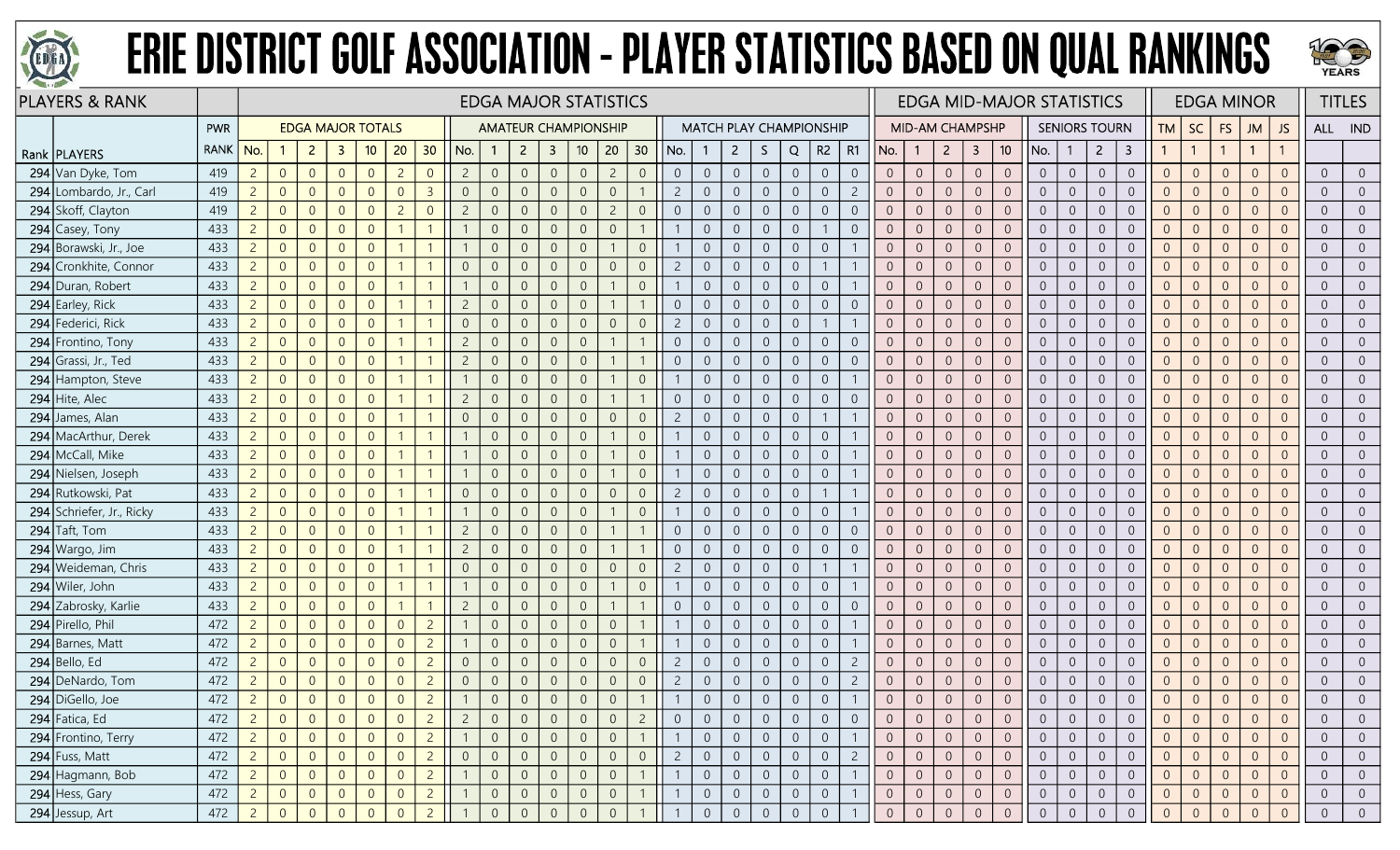



| <b>PLAYERS &amp; RANK</b> |             | <b>EDGA MAJOR STATISTICS</b><br><b>EDGA MAJOR TOTALS</b><br><b>AMATEUR CHAMPIONSHIP</b> |                |                |                |                |                |                 |                |                |                |                         |                 |                |                |                |                                |                |                |                |                | <b>EDGA MID-MAJOR STATISTICS</b> |                |                        |                  |                |                 |                | <b>EDGA MINOR</b> |                      |                         | <b>TITLES</b>  |                |                |                |                |                |                |
|---------------------------|-------------|-----------------------------------------------------------------------------------------|----------------|----------------|----------------|----------------|----------------|-----------------|----------------|----------------|----------------|-------------------------|-----------------|----------------|----------------|----------------|--------------------------------|----------------|----------------|----------------|----------------|----------------------------------|----------------|------------------------|------------------|----------------|-----------------|----------------|-------------------|----------------------|-------------------------|----------------|----------------|----------------|----------------|----------------|----------------|----------------|
|                           | PWR         |                                                                                         |                |                |                |                |                |                 |                |                |                |                         |                 |                |                |                | <b>MATCH PLAY CHAMPIONSHIP</b> |                |                |                |                |                                  |                | <b>MID-AM CHAMPSHP</b> |                  |                |                 |                |                   | <b>SENIORS TOURN</b> |                         | TM             | <b>SC</b>      | FS             | JM             | JS             |                | ALL IND        |
| Rank   PLAYERS            | <b>RANK</b> | No.                                                                                     |                | $\overline{2}$ | 3              | 10             | 20             | 30 <sup>°</sup> | No.            | $\mathbf 1$    | $\overline{2}$ | $\overline{\mathbf{3}}$ | 10 <sup>°</sup> | 20             | 30             | No.            |                                | $\overline{2}$ | S.             | Q              | R <sub>2</sub> | R1                               | No.            | $\mathbf{1}$           | $\overline{2}$   | $\overline{3}$ | 10 <sup>°</sup> | No.            |                   | $\overline{2}$       | $\overline{\mathbf{3}}$ | $\mathbf{1}$   |                |                | $\overline{1}$ | $\mathbf{1}$   |                |                |
| 294 Keilch, Jerry         | 472         | $\overline{c}$                                                                          | $\overline{0}$ | $\overline{0}$ | $\overline{0}$ | $\overline{0}$ | $\overline{0}$ | $\overline{c}$  |                | $\sqrt{0}$     | $\overline{0}$ | $\overline{0}$          | $\overline{0}$  | $\overline{0}$ |                |                | $\overline{0}$                 | $\overline{0}$ | $\overline{0}$ | $\overline{0}$ | $\overline{0}$ |                                  | $\overline{0}$ | $\theta$               | $\sqrt{0}$       | $\overline{0}$ | $\sqrt{0}$      | $\overline{0}$ | $\overline{0}$    | $\overline{0}$       | $\boldsymbol{0}$        | $\overline{0}$ | $\overline{0}$ | $\theta$       | $\overline{0}$ | $\overline{0}$ | $\Omega$       | $\overline{0}$ |
| 294 Kupniewski, Stephen   | 472         | $\overline{2}$                                                                          | $\overline{0}$ | $\overline{0}$ | $\overline{0}$ | $\overline{0}$ | $\overline{0}$ | $\overline{c}$  | $\overline{0}$ | $\overline{0}$ | $\Omega$       | $\overline{0}$          | $\Omega$        | $\overline{0}$ | $\Omega$       | $\overline{2}$ | $\overline{0}$                 | $\overline{0}$ | $\Omega$       | $\overline{0}$ | $\overline{0}$ | $\overline{c}$                   |                | $\overline{0}$         | $\overline{0}$   | $\overline{0}$ | $\overline{0}$  | $\overline{0}$ | $\Omega$          | $\overline{0}$       | $\overline{0}$          | $\Omega$       | $\Omega$       | $\overline{0}$ | $\Omega$       | $\overline{0}$ |                | $\Omega$       |
| 294 Lipchick, Joe         | 472         | $\overline{c}$                                                                          | $\overline{0}$ | $\overline{0}$ | $\overline{0}$ | $\overline{0}$ | $\overline{0}$ | $\overline{c}$  | $\overline{0}$ | $\overline{0}$ | $\overline{0}$ | $\overline{0}$          | $\overline{0}$  | $\overline{0}$ |                | $\overline{2}$ | $\overline{0}$                 | $\overline{0}$ | $\overline{0}$ | $\overline{0}$ | $\overline{0}$ | $\overline{2}$                   | $\Omega$       | 0                      | $\overline{0}$   | $\overline{0}$ | $\overline{0}$  | $\overline{0}$ | $\Omega$          | $\overline{0}$       | $\boldsymbol{0}$        | $\overline{0}$ | $\Omega$       | $\overline{0}$ | $\Omega$       | $\overline{0}$ | $\Omega$       | $\overline{0}$ |
| 294 Lloyd, Harold         | 472         | $\overline{2}$                                                                          | $\overline{0}$ | $\overline{0}$ | $\Omega$       | $\overline{0}$ | $\overline{0}$ | $\overline{2}$  | $\overline{2}$ | $\overline{0}$ | $\overline{0}$ | $\overline{0}$          | $\overline{0}$  | $\overline{0}$ | $\overline{2}$ | $\overline{0}$ | $\overline{0}$                 | $\overline{0}$ | $\overline{0}$ | $\overline{0}$ | $\overline{0}$ | $\overline{0}$                   | $\Omega$       | $\overline{0}$         | $\sqrt{0}$       | $\overline{0}$ | $\overline{0}$  | $\overline{0}$ | $\overline{0}$    | $\overline{0}$       | $\boldsymbol{0}$        | $\overline{0}$ | $\Omega$       | $\overline{0}$ | $\overline{0}$ | $\overline{0}$ | $\Omega$       | $\overline{0}$ |
| 294 McNamara, Jim         | 472         | $\overline{2}$                                                                          | $\overline{0}$ | $\overline{0}$ | $\overline{0}$ | $\overline{0}$ | $\overline{0}$ | $\overline{2}$  | $\overline{2}$ | $\sqrt{0}$     | $\overline{0}$ | $\overline{0}$          | $\overline{0}$  | $\overline{0}$ | $\overline{2}$ | $\overline{0}$ | $\overline{0}$                 | $\overline{0}$ | $\sqrt{0}$     | $\overline{0}$ | $\sqrt{0}$     | $\overline{0}$                   | $\Omega$       | $\overline{0}$         | $\mathbf 0$      | $\overline{0}$ | $\overline{0}$  | $\overline{0}$ | $\overline{0}$    | $\overline{0}$       | $\overline{0}$          | $\Omega$       | $\overline{0}$ | $\overline{0}$ | $\overline{0}$ | $\overline{0}$ | $\Omega$       | $\overline{0}$ |
| 294 Perry, Jr., Ray       | 472         | $2^{\circ}$                                                                             | $\overline{0}$ | $\overline{0}$ | $\overline{0}$ | $\overline{0}$ | $\overline{0}$ | $\overline{c}$  | $\overline{0}$ | $\overline{0}$ | $\overline{0}$ | $\overline{0}$          | $\overline{0}$  | $\overline{0}$ | $\overline{0}$ | $\overline{c}$ | $\overline{0}$                 | $\overline{0}$ | $\Omega$       | $\overline{0}$ | $\overline{0}$ | $\overline{2}$                   |                | $\overline{0}$         | $\overline{0}$   | $\overline{0}$ | $\overline{0}$  | $\overline{0}$ | $\Omega$          | $\overline{0}$       | $\boldsymbol{0}$        | $\Omega$       | $\Omega$       | $\overline{0}$ | $\Omega$       | $\overline{0}$ |                | $\overline{0}$ |
| 294 Rocco, Mike           | 472         | $\overline{2}$                                                                          | $\overline{0}$ | $\overline{0}$ | $\overline{0}$ | $\overline{0}$ | $\overline{0}$ | $\overline{c}$  | $\overline{2}$ | $\overline{0}$ | $\overline{0}$ | $\overline{0}$          | $\overline{0}$  | $\overline{0}$ | $\overline{2}$ | $\overline{0}$ | $\overline{0}$                 | $\overline{0}$ | $\overline{0}$ | $\overline{0}$ | $\overline{0}$ | $\overline{0}$                   | $\Omega$       | $\overline{0}$         | $\overline{0}$   | $\overline{0}$ | $\overline{0}$  | $\overline{0}$ | $\Omega$          | $\overline{0}$       | $\overline{0}$          | $\overline{0}$ | $\Omega$       | $\overline{0}$ | $\overline{0}$ | $\overline{0}$ | $\Omega$       | $\overline{0}$ |
| 294 Wasielewski, Ray      | 472         | $2^{\circ}$                                                                             | $\overline{0}$ | $\overline{0}$ | $\overline{0}$ | $\overline{0}$ | $\overline{0}$ | $\overline{2}$  | $\overline{0}$ | $\overline{0}$ | $\overline{0}$ | $\overline{0}$          | $\overline{0}$  | $\overline{0}$ | $\overline{0}$ | $\overline{2}$ | $\overline{0}$                 | $\overline{0}$ | $\overline{0}$ | $\overline{0}$ | $\sqrt{0}$     | $\overline{c}$                   | $\Omega$       | $\overline{0}$         | $\mathbf 0$      | $\overline{0}$ | $\overline{0}$  | $\overline{0}$ | $\overline{0}$    | $\overline{0}$       | $\mathbf 0$             | $\overline{0}$ | $\overline{0}$ | $\overline{0}$ | $\overline{0}$ | $\overline{0}$ | $\Omega$       | $\overline{0}$ |
| 294 Wildauer, Dennis      | 472         | $2^{\circ}$                                                                             | $\overline{0}$ | $\overline{0}$ | $\overline{0}$ | $\overline{0}$ | $\overline{0}$ | $\overline{2}$  | $\overline{0}$ | $\overline{0}$ | $\overline{0}$ | $\overline{0}$          | $\overline{0}$  | $\overline{0}$ | $\overline{0}$ | $\overline{2}$ | $\overline{0}$                 | $\overline{0}$ | $\overline{0}$ | $\overline{0}$ | $\overline{0}$ | $\overline{2}$                   | $\Omega$       | $\overline{0}$         | $\overline{0}$   | $\overline{0}$ | $\overline{0}$  | $\overline{0}$ | $\overline{0}$    | $\overline{0}$       | $\sqrt{0}$              | $\Omega$       | $\overline{0}$ | $\overline{0}$ | $\overline{0}$ | $\overline{0}$ | $\Omega$       | $\overline{0}$ |
| 294 Fessler, Tom          | 472         | $\overline{2}$                                                                          | $\overline{0}$ | $\overline{0}$ | $\overline{0}$ | $\overline{0}$ | $\overline{0}$ | $\overline{c}$  |                | $\overline{0}$ | $\overline{0}$ | $\overline{0}$          | $\overline{0}$  | $\overline{0}$ |                |                | $\overline{0}$                 | $\overline{0}$ | $\overline{0}$ | $\overline{0}$ | $\overline{0}$ |                                  |                | $\Omega$               | $\overline{0}$   | $\overline{0}$ | $\overline{0}$  | $\overline{0}$ | $\overline{0}$    | $\overline{0}$       | $\boldsymbol{0}$        | $\overline{0}$ | $\Omega$       | $\overline{0}$ | $\overline{0}$ | $\overline{0}$ |                | $\overline{0}$ |
| 294 Miller, Andy          | 472         | $\overline{2}$                                                                          | $\overline{0}$ | $\overline{0}$ | $\overline{0}$ | $\overline{0}$ | $\overline{0}$ | $\overline{c}$  |                | $\overline{0}$ | $\Omega$       | $\overline{0}$          | $\overline{0}$  | $\overline{0}$ |                |                | $\overline{0}$                 | $\overline{0}$ | $\overline{0}$ | $\overline{0}$ | $\overline{0}$ |                                  | $\Omega$       | $\Omega$               | $\overline{0}$   | $\overline{0}$ | $\overline{0}$  | $\overline{0}$ | $\overline{0}$    | $\overline{0}$       | $\overline{0}$          | $\Omega$       | $\Omega$       | $\overline{0}$ | $\overline{0}$ | $\overline{0}$ | $\Omega$       | $\overline{0}$ |
| 362 Lyons, Denny          | 96          |                                                                                         |                | $\overline{0}$ | $\overline{0}$ | $\overline{0}$ | $\overline{0}$ | $\overline{0}$  |                |                | $\overline{0}$ | $\overline{0}$          | $\overline{0}$  | $\overline{0}$ | $\overline{0}$ | $\overline{0}$ | $\overline{0}$                 | $\overline{0}$ | $\overline{0}$ | $\overline{0}$ | $\sqrt{0}$     | $\overline{0}$                   | $\Omega$       | $\overline{0}$         | $\overline{0}$   | $\overline{0}$ | $\overline{0}$  | $\overline{0}$ | $\overline{0}$    | $\overline{0}$       | $\overline{0}$          | $\overline{0}$ | $\Omega$       | $\overline{0}$ | $\overline{0}$ | $\overline{0}$ |                |                |
| 362 Anderson, Ev          | 96          |                                                                                         |                | $\overline{0}$ | $\overline{0}$ | $\overline{0}$ | $\overline{0}$ | $\overline{0}$  |                |                | $\overline{0}$ | $\overline{0}$          | $\overline{0}$  | $\overline{0}$ | $\overline{0}$ | $\overline{0}$ | $\overline{0}$                 | $\overline{0}$ | $\overline{0}$ | $\overline{0}$ | $\overline{0}$ | $\overline{0}$                   |                | $\overline{0}$         | $\overline{0}$   | $\overline{0}$ | $\overline{0}$  | $\overline{0}$ | $\overline{0}$    | $\overline{0}$       | $\overline{0}$          | $\Omega$       | $\overline{0}$ | $\overline{0}$ | $\overline{0}$ | $\overline{0}$ |                |                |
| 362 Blair, K.E.           | 96          |                                                                                         |                | $\overline{0}$ | $\Omega$       | $\overline{0}$ | $\overline{0}$ | $\overline{0}$  |                |                | $\Omega$       | $\overline{0}$          | $\Omega$        | $\overline{0}$ | $\Omega$       | $\overline{0}$ | $\overline{0}$                 | $\overline{0}$ | $\Omega$       | $\overline{0}$ | $\overline{0}$ | $\overline{0}$                   |                | $\Omega$               | $\Omega$         | $\overline{0}$ | $\sqrt{0}$      | $\Omega$       | $\overline{0}$    | $\overline{0}$       | $\sqrt{0}$              | $\overline{0}$ | $\Omega$       | $\Omega$       | $\Omega$       | $\overline{0}$ |                |                |
| 362 Duckwall, Bill        | 96          |                                                                                         |                | $\overline{0}$ | $\overline{0}$ | $\overline{0}$ | $\overline{0}$ | $\overline{0}$  |                |                | $\Omega$       | $\overline{0}$          | $\overline{0}$  | $\overline{0}$ | $\Omega$       | $\overline{0}$ | $\overline{0}$                 | $\overline{0}$ | $\overline{0}$ | $\overline{0}$ | $\overline{0}$ | $\overline{0}$                   | $\Omega$       | $\theta$               | $\overline{0}$   | $\overline{0}$ | $\overline{0}$  | $\overline{0}$ | $\overline{0}$    | $\overline{0}$       | $\overline{0}$          | $\Omega$       | $\Omega$       | $\overline{0}$ | $\overline{0}$ | $\overline{0}$ |                |                |
| 362 Holtz, John           | 96          |                                                                                         |                | $\overline{0}$ | $\overline{0}$ | $\overline{0}$ | $\overline{0}$ | $\overline{0}$  |                |                | $\overline{0}$ | $\overline{0}$          | $\Omega$        | $\overline{0}$ | $\Omega$       | $\overline{0}$ | $\overline{0}$                 | $\overline{0}$ | $\overline{0}$ | $\overline{0}$ | $\overline{0}$ | $\overline{0}$                   | $\overline{0}$ | $\theta$               | $\sqrt{0}$       | $\mathbf{0}$   | $\mathbf{0}$    | $\overline{0}$ | $\overline{0}$    | $\overline{0}$       | $\boldsymbol{0}$        | $\Omega$       | $\Omega$       | $\overline{0}$ | $\overline{0}$ | $\overline{0}$ |                |                |
| 362 Vogt, Herbert         | 96          |                                                                                         |                | $\overline{0}$ | $\Omega$       | $\overline{0}$ | $\overline{0}$ | $\overline{0}$  |                |                | $\Omega$       | $\overline{0}$          | $\overline{0}$  | $\overline{0}$ | $\overline{0}$ | $\overline{0}$ | $\overline{0}$                 | $\overline{0}$ | $\overline{0}$ | $\overline{0}$ | $\overline{0}$ | $\overline{0}$                   |                | $\Omega$               | $\overline{0}$   | $\overline{0}$ | $\overline{0}$  | $\overline{0}$ | $\overline{0}$    | $\overline{0}$       | $\sqrt{0}$              | $\Omega$       | $\Omega$       | $\overline{0}$ | $\overline{0}$ | $\overline{0}$ |                |                |
| 362 Orchard, Phil         | 96          |                                                                                         |                | $\Omega$       | $\Omega$       | $\overline{0}$ | $\overline{0}$ | $\overline{0}$  |                |                | $\Omega$       | $\Omega$                | $\Omega$        | $\overline{0}$ | $\Omega$       | $\overline{0}$ | $\overline{0}$                 | $\overline{0}$ | $\Omega$       | $\overline{0}$ | $\overline{0}$ | $\overline{0}$                   |                | $\Omega$               | $\overline{0}$   | $\overline{0}$ | $\overline{0}$  | $\overline{0}$ | $\Omega$          | $\overline{0}$       | $\overline{0}$          |                | $\Omega$       | $\Omega$       | $\Omega$       | $\overline{0}$ |                |                |
| 362 Laver, Jack           | 96          |                                                                                         |                | $\overline{0}$ | $\Omega$       | $\overline{0}$ | $\overline{0}$ | $\overline{0}$  |                |                | $\Omega$       | $\overline{0}$          | $\overline{0}$  | $\overline{0}$ | $\Omega$       | $\overline{0}$ | $\overline{0}$                 | $\overline{0}$ | $\overline{0}$ | $\overline{0}$ | $\overline{0}$ | $\overline{0}$                   | $\Omega$       | $\Omega$               | $\overline{0}$   | $\overline{0}$ | $\overline{0}$  | $\overline{0}$ | $\overline{0}$    | $\overline{0}$       | $\sqrt{0}$              | $\Omega$       | $\Omega$       | $\overline{0}$ | $\overline{0}$ | $\overline{0}$ |                |                |
| 362 Davis, Robert         | 96          |                                                                                         |                | $\overline{0}$ | $\overline{0}$ | $\overline{0}$ | $\overline{0}$ | $\overline{0}$  |                |                | $\overline{0}$ | $\overline{0}$          | $\overline{0}$  | $\overline{0}$ | $\overline{0}$ | $\overline{0}$ | $\overline{0}$                 | $\overline{0}$ | $\overline{0}$ | $\overline{0}$ | $\sqrt{0}$     | $\overline{0}$                   | $\Omega$       | $\overline{0}$         | $\sqrt{0}$       | $\overline{0}$ | $\mathbf 0$     | $\overline{0}$ | $\overline{0}$    | $\overline{0}$       | $\overline{0}$          | $\overline{0}$ | $\overline{0}$ | $\overline{0}$ | $\overline{0}$ | $\overline{0}$ |                |                |
| 362 Lipchick, Charles     | 96          |                                                                                         |                | $\overline{0}$ | $\Omega$       | $\overline{0}$ | $\overline{0}$ | $\Omega$        |                |                | $\overline{0}$ | $\overline{0}$          | $\Omega$        | $\overline{0}$ | $\Omega$       | $\overline{0}$ | $\overline{0}$                 | $\overline{0}$ | $\Omega$       | $\overline{0}$ | $\overline{0}$ | $\overline{0}$                   |                | $\Omega$               | $\overline{0}$   | $\overline{0}$ | $\overline{0}$  | $\Omega$       | $\Omega$          | $\overline{0}$       | $\mathbf 0$             | $\Omega$       | $\Omega$       | $\overline{0}$ | $\overline{0}$ | $\overline{0}$ |                |                |
| 362 T. McCallum, W.       | 96          |                                                                                         |                | $\overline{0}$ | $\overline{0}$ | $\overline{0}$ | $\overline{0}$ | $\overline{0}$  |                |                | $\overline{0}$ | $\overline{0}$          | $\Omega$        | $\overline{0}$ | $\Omega$       | $\overline{0}$ | $\overline{0}$                 | $\overline{0}$ | $\Omega$       | $\overline{0}$ | $\overline{0}$ | $\overline{0}$                   | $\Omega$       | 0                      | $\overline{0}$   | $\overline{0}$ | $\overline{0}$  | $\overline{0}$ | $\Omega$          | $\overline{0}$       | $\overline{0}$          | $\overline{0}$ | $\Omega$       | $\overline{0}$ | $\overline{0}$ | $\overline{0}$ |                |                |
| $362$ Schutte, E.B        | 96          |                                                                                         |                | $\overline{0}$ | $\overline{0}$ | $\overline{0}$ | $\overline{0}$ | $\overline{0}$  |                |                | $\overline{0}$ | $\overline{0}$          | $\overline{0}$  | $\overline{0}$ | $\Omega$       | $\overline{0}$ | $\overline{0}$                 | $\overline{0}$ | $\overline{0}$ | $\overline{0}$ | $\overline{0}$ | $\overline{0}$                   | $\Omega$       | $\overline{0}$         | $\overline{0}$   | $\overline{0}$ | $\overline{0}$  | $\overline{0}$ | $\overline{0}$    | $\overline{0}$       | $\boldsymbol{0}$        | $\overline{0}$ | $\Omega$       | $\overline{0}$ | $\overline{0}$ | $\overline{0}$ |                |                |
| 374 Larsen, Adrian        | 210         |                                                                                         | $\overline{0}$ |                | $\overline{0}$ | $\overline{0}$ | $\overline{0}$ | $\overline{0}$  |                | $\overline{0}$ |                | $\overline{0}$          | $\overline{0}$  | $\overline{0}$ | $\overline{0}$ | $\overline{0}$ | $\overline{0}$                 | $\overline{0}$ | $\overline{0}$ | $\overline{0}$ | $\overline{0}$ | $\overline{0}$                   | $\overline{0}$ | $\overline{0}$         | $\overline{0}$   | $\overline{0}$ | $\overline{0}$  | $\overline{0}$ | $\overline{0}$    | $\overline{0}$       | $\boldsymbol{0}$        | $\overline{0}$ | $\overline{0}$ | $\overline{0}$ | $\overline{0}$ | $\overline{0}$ | $\Omega$       | $\overline{0}$ |
| 374 Moon, Chuck           | 210         |                                                                                         | $\overline{0}$ |                | $\mathbf{0}$   | $\overline{0}$ | $\overline{0}$ | $\overline{0}$  | $\overline{0}$ | $\overline{0}$ | $\Omega$       | $\overline{0}$          | $\Omega$        | $\overline{0}$ | $\overline{0}$ |                | $\overline{0}$                 |                | $\overline{0}$ | $\overline{0}$ | $\overline{0}$ | $\overline{0}$                   |                | $\Omega$               | $\sqrt{0}$       | $\overline{0}$ | $\overline{0}$  | $\overline{0}$ | $\Omega$          | $\overline{0}$       | $\mathbf 0$             | $\Omega$       | $\Omega$       | $\overline{0}$ | $\Omega$       | $\overline{0}$ |                | $\Omega$       |
| 376 Collins, Jack         | 152         |                                                                                         | $\overline{0}$ | $\overline{0}$ | $\overline{0}$ | $\overline{0}$ | $\overline{0}$ |                 |                | $\overline{0}$ | $\overline{0}$ | $\overline{0}$          | $\overline{0}$  | $\overline{0}$ |                | $\overline{0}$ | $\overline{0}$                 | $\overline{0}$ | $\overline{0}$ | $\overline{0}$ | $\overline{0}$ | $\overline{0}$                   | $\overline{0}$ | $\overline{0}$         | $\overline{0}$   | $\overline{0}$ | $\overline{0}$  |                |                   | $\overline{0}$       | $\overline{0}$          | $\overline{0}$ | $\Omega$       | $\overline{0}$ | $\overline{0}$ | $\overline{0}$ |                |                |
| 376 Kenyon, Al            | 152         |                                                                                         | $\overline{0}$ | $\overline{0}$ | $\overline{0}$ | $\overline{0}$ | $\overline{0}$ |                 |                | $\overline{0}$ | $\overline{0}$ | $\overline{0}$          | $\overline{0}$  | $\overline{0}$ |                | $\overline{0}$ | $\overline{0}$                 | $\overline{0}$ | $\overline{0}$ | $\overline{0}$ | $\sqrt{0}$     | $\overline{0}$                   | $\Omega$       | $\theta$               | $\boldsymbol{0}$ | $\overline{0}$ | $\overline{0}$  |                |                   | $\overline{0}$       | $\mathbf 0$             | $\Omega$       | $\overline{0}$ | $\overline{0}$ | $\overline{0}$ | $\overline{0}$ |                |                |
| 378 Kloecker, Mike        | 215         |                                                                                         | $\overline{0}$ | $\overline{0}$ | $\overline{0}$ | $\overline{0}$ |                | $\overline{0}$  |                | $\overline{0}$ | $\overline{0}$ | $\overline{0}$          | $\overline{0}$  |                | $\Omega$       | $\overline{0}$ | $\overline{0}$                 | $\overline{0}$ | $\overline{0}$ | $\overline{0}$ | $\overline{0}$ | $\overline{0}$                   | $\Omega$       | $\theta$               | $\sqrt{0}$       | $\sqrt{0}$     | $\sqrt{0}$      | $\overline{0}$ | $\overline{0}$    | $\overline{0}$       | $\boldsymbol{0}$        | $\overline{0}$ | $\overline{0}$ | $\overline{0}$ |                |                | $\overline{c}$ | $\overline{0}$ |
| 378 Laver, Sr., Jack      | 219         |                                                                                         | $\overline{0}$ | $\overline{0}$ | $\overline{0}$ | $\overline{0}$ | $\overline{0}$ |                 |                | $\Omega$       | $\overline{0}$ | $\overline{0}$          | $\overline{0}$  | $\overline{0}$ |                | $\Omega$       | $\overline{0}$                 | $\overline{0}$ | $\Omega$       | $\overline{0}$ | $\overline{0}$ | $\overline{0}$                   | $\Omega$       | $\overline{0}$         | $\overline{0}$   | $\mathbf{0}$   | $\overline{0}$  |                | $\overline{0}$    | $\overline{0}$       | $\overline{0}$          | $\overline{0}$ | $\Omega$       | $\overline{2}$ | $\overline{0}$ | $\overline{0}$ | $\overline{c}$ |                |
| 378 Damore, Pat           | 219         |                                                                                         | $\overline{0}$ | $\overline{0}$ | $\overline{0}$ | $\overline{0}$ | $\overline{0}$ |                 | $\overline{0}$ | $\overline{0}$ | $\overline{0}$ | $\overline{0}$          | $\overline{0}$  | $\overline{0}$ | $\overline{0}$ |                | $\overline{0}$                 | $\overline{0}$ | $\overline{0}$ | $\overline{0}$ | $\overline{0}$ |                                  |                | $\overline{0}$         | $\overline{0}$   | $\overline{0}$ | $\overline{0}$  | $\overline{0}$ | $\overline{0}$    | $\overline{0}$       | $\overline{0}$          | $\overline{0}$ | $\overline{0}$ | $\overline{0}$ | $\overline{0}$ | $\overline{2}$ | -2             | $\overline{0}$ |
| 378 Damore, Art           | 219         |                                                                                         | $\overline{0}$ | $\overline{0}$ | $\overline{0}$ | $\overline{0}$ | $\overline{0}$ |                 |                | $\overline{0}$ | $\overline{0}$ | $\overline{0}$          | $\overline{0}$  | $\overline{0}$ |                | $\overline{0}$ | $\overline{0}$                 | $\overline{0}$ | $\overline{0}$ | $\overline{0}$ | $\overline{0}$ | $\overline{0}$                   | $\overline{0}$ | $\overline{0}$         | $\overline{0}$   | $\overline{0}$ | $\overline{0}$  | $\overline{0}$ | $\overline{0}$    | $\overline{0}$       | $\overline{0}$          | $\overline{0}$ | $\overline{0}$ | $\overline{2}$ | $\overline{0}$ | $\overline{0}$ | $\overline{2}$ | $\overline{0}$ |
| 378 Fischer, Gary         | 264         |                                                                                         | $\overline{0}$ | $\overline{0}$ | $\overline{0}$ |                | $\overline{0}$ | $\overline{0}$  | $\overline{0}$ | $\overline{0}$ | $\overline{0}$ | $\overline{0}$          | $\overline{0}$  | $\overline{0}$ | $\sqrt{0}$     |                | $\overline{0}$                 | $\overline{0}$ | $\sqrt{0}$     | $\overline{1}$ | $\overline{0}$ | $\overline{0}$                   | $\overline{0}$ | $\overline{0}$         | $\overline{0}$   | $\overline{0}$ | $\mathbf 0$     | $\overline{0}$ | $\overline{0}$    | $\sqrt{0}$           | $\overline{0}$          |                | $\overline{0}$ | $\overline{0}$ | $\overline{0}$ | $\overline{0}$ |                | $\overline{0}$ |
| 378 Leek, Daniel          | 264         |                                                                                         | $\overline{0}$ | $\overline{0}$ | $\overline{0}$ |                | $\overline{0}$ | $\overline{0}$  |                | $\overline{0}$ | $\overline{0}$ | $\overline{0}$          |                 | $\overline{0}$ | $\overline{0}$ | $\overline{0}$ | $\overline{0}$                 | $\overline{0}$ | $\overline{0}$ | $\overline{0}$ | $\overline{0}$ | $\overline{0}$                   | $\overline{0}$ | $\overline{0}$         | $\overline{0}$   | $\overline{0}$ | $\overline{0}$  | $\overline{0}$ | $\overline{0}$    | $\overline{0}$       | $\overline{0}$          | $\overline{0}$ | $\overline{0}$ | $\overline{0}$ | $\overline{0}$ |                |                | $\overline{0}$ |
| 378 Moore, Timothy        | 272         |                                                                                         | $\overline{0}$ | $\overline{0}$ |                | $\overline{0}$ | $\overline{0}$ | $\overline{0}$  | $\overline{0}$ | $\overline{0}$ | $\overline{0}$ | $\overline{0}$          | $\overline{0}$  | $\overline{0}$ | $\overline{0}$ |                | $\overline{0}$                 | $\overline{0}$ |                | $\overline{0}$ | $\overline{0}$ | $\overline{0}$                   |                | $\overline{0}$         | $\overline{0}$   |                | $\overline{0}$  | $\overline{0}$ | $\overline{0}$    | $\overline{0}$       | $\overline{0}$          | $\overline{0}$ | $\overline{0}$ | $\overline{0}$ | $\overline{0}$ | $\overline{0}$ | $\overline{0}$ | $\overline{0}$ |
| 378 Gehrlein, Chris       | 279         |                                                                                         | $\overline{0}$ | $\Omega$       | $\Omega$       | $\Omega$       |                | $\overline{0}$  |                | $\Omega$       | $\overline{0}$ | $\overline{0}$          | $\Omega$        |                | $\overline{0}$ | $\overline{0}$ | $\overline{0}$                 | $\overline{0}$ | $\Omega$       | $\overline{0}$ | $\overline{0}$ | $\overline{0}$                   | $\overline{0}$ | $\Omega$               | $\overline{0}$   | $\overline{0}$ | $\overline{0}$  | $\Omega$       | $\overline{0}$    | $\Omega$             | $\overline{0}$          |                |                |                |                | $\overline{0}$ |                | $\Omega$       |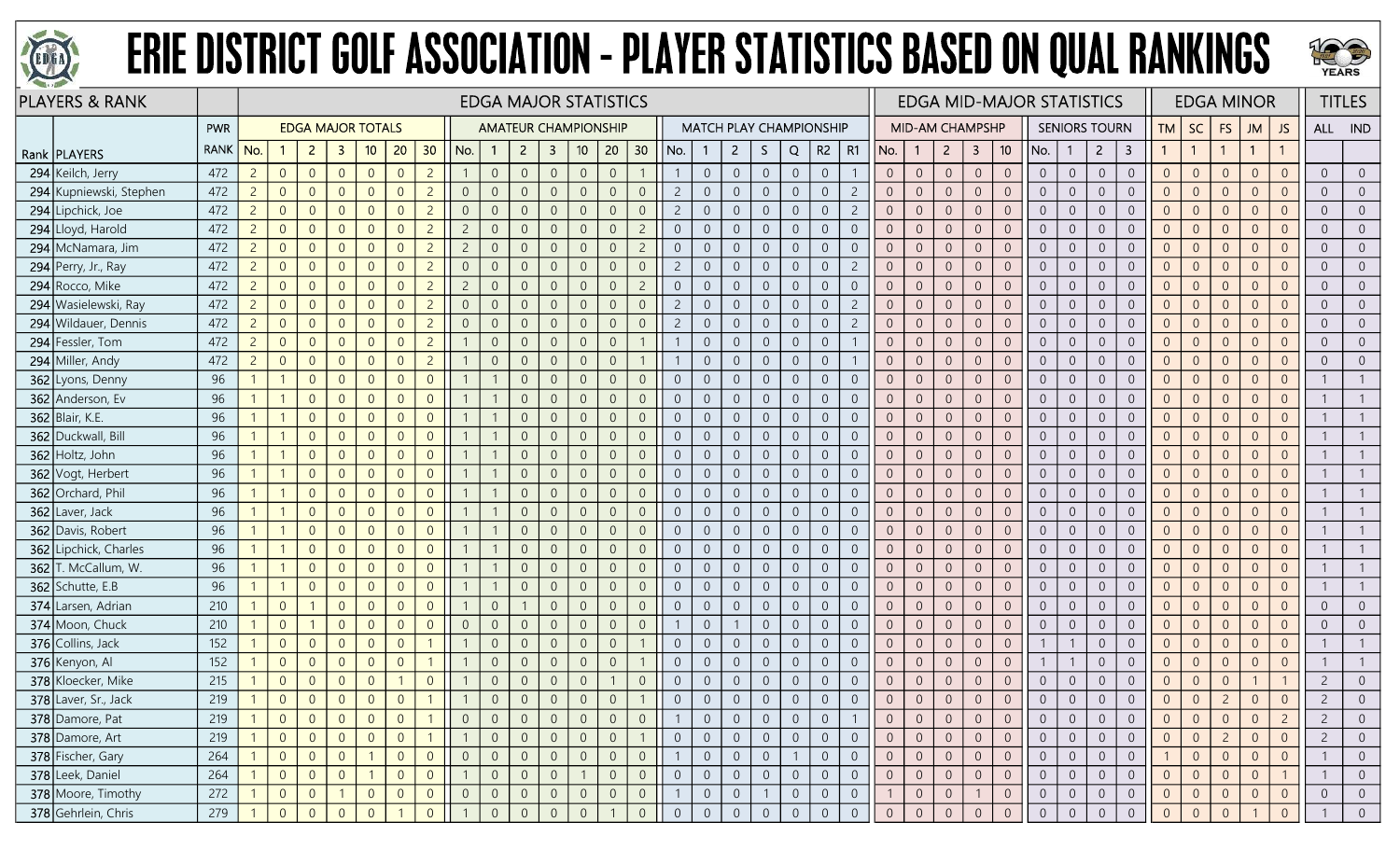



| <b>PLAYERS &amp; RANK</b> |             |     |                |                |                          |                |                 |                |                |                | <b>EDGA MAJOR STATISTICS</b> |                         |                |                |                |                |                |                |                                |                |                |                |                |                        |                |                |                 | <b>EDGA MID-MAJOR STATISTICS</b> |                |                      |                |                |                | <b>EDGA MINOR</b> |                |                |                | <b>TITLES</b>  |
|---------------------------|-------------|-----|----------------|----------------|--------------------------|----------------|-----------------|----------------|----------------|----------------|------------------------------|-------------------------|----------------|----------------|----------------|----------------|----------------|----------------|--------------------------------|----------------|----------------|----------------|----------------|------------------------|----------------|----------------|-----------------|----------------------------------|----------------|----------------------|----------------|----------------|----------------|-------------------|----------------|----------------|----------------|----------------|
|                           | PWR         |     |                |                | <b>EDGA MAJOR TOTALS</b> |                |                 |                |                |                | <b>AMATEUR CHAMPIONSHIP</b>  |                         |                |                |                |                |                |                | <b>MATCH PLAY CHAMPIONSHIP</b> |                |                |                |                | <b>MID-AM CHAMPSHP</b> |                |                |                 |                                  |                | <b>SENIORS TOURN</b> |                | <b>TM</b>      | <b>SC</b>      | FS                | <b>JM</b>      | JS             | ALL IND        |                |
| Rank   PLAYERS            | <b>RANK</b> | No. |                | $\overline{2}$ | 3                        | 10             | 20 <sub>2</sub> | 30             | No.            |                | $\overline{2}$               | $\overline{\mathbf{3}}$ | 10             | 20             | 30             | No.            |                | $\overline{2}$ | S.                             | Q              | $R2 \mid R1$   |                | No.            | $\mathbf{1}$           | $2^{\circ}$    | 3              | 10 <sup>°</sup> | No.                              | $\mathbf{1}$   | $\overline{2}$       | 3              |                | $\overline{1}$ |                   | $\mathbf{1}$   |                |                |                |
| 378 Hobson, Joel          | 279         |     | $\overline{0}$ | $\overline{0}$ | $\overline{0}$           | $\overline{0}$ |                 | $\overline{0}$ | $\overline{0}$ | $\overline{0}$ | $\overline{0}$               | $\overline{0}$          | $\overline{0}$ | $\overline{0}$ | $\overline{0}$ |                | $\overline{0}$ | $\overline{0}$ | $\overline{0}$                 | $\overline{0}$ |                | $\overline{0}$ | $\overline{0}$ | $\overline{0}$         | $\overline{0}$ | $\sqrt{0}$     | $\overline{0}$  | $\overline{0}$                   | $\overline{0}$ | $\overline{0}$       | $\overline{0}$ | $\overline{0}$ | $\overline{0}$ | $\overline{0}$    |                | $\Omega$       |                | $\overline{0}$ |
| 378 Koscelnik, Steve      | 279         |     | $\overline{0}$ | $\overline{0}$ | $\Omega$                 | $\overline{0}$ |                 | $\Omega$       |                | $\overline{0}$ | $\Omega$                     | $\overline{0}$          | $\overline{0}$ |                | $\overline{0}$ | $\overline{0}$ | $\overline{0}$ | $\overline{0}$ | $\overline{0}$                 | $\overline{0}$ | $\overline{0}$ | $\overline{0}$ | $\overline{0}$ | $\overline{0}$         | $\overline{0}$ | $\overline{0}$ | $\overline{0}$  | $\overline{0}$                   | $\overline{0}$ | $\overline{0}$       | $\overline{0}$ |                | $\overline{0}$ | $\overline{0}$    | $\Omega$       | $\overline{0}$ |                | $\overline{0}$ |
| 378 McMahon, Mike         | 279         |     | $\overline{0}$ | $\overline{0}$ | $\Omega$                 | $\Omega$       |                 | $\Omega$       | $\overline{0}$ | $\overline{0}$ |                              | $\Omega$                | $\Omega$       | $\overline{0}$ | $\overline{0}$ |                | $\overline{0}$ | $\overline{0}$ | $\overline{0}$                 | $\sqrt{0}$     |                | $\Omega$       | $\overline{0}$ | $\overline{0}$         | $\overline{0}$ | $\overline{0}$ | $\overline{0}$  | $\overline{0}$                   | $\overline{0}$ | $\Omega$             | $\overline{0}$ | $\overline{0}$ | $\overline{0}$ | $\Omega$          |                |                |                | $\overline{0}$ |
| 378 Curry, Bob            | 292         |     | $\overline{0}$ | $\Omega$       | $\Omega$                 | $\overline{0}$ | $\Omega$        |                | $\overline{0}$ | $\overline{0}$ | $\Omega$                     | $\overline{0}$          | $\Omega$       | $\overline{0}$ | $\overline{0}$ |                | $\overline{0}$ | $\overline{0}$ | $\overline{0}$                 | $\overline{0}$ | $\overline{0}$ |                | $\overline{0}$ | $\overline{0}$         | $\overline{0}$ | $\overline{0}$ | $\overline{0}$  | $\overline{0}$                   | $\overline{0}$ | $\overline{0}$       | $\overline{0}$ | $\overline{0}$ |                | $\overline{0}$    | $\Omega$       | $\Omega$       |                | $\overline{0}$ |
| 378 Gibbens, Paul         | 292         |     | $\overline{0}$ | $\overline{0}$ | $\Omega$                 | $\overline{0}$ | $\Omega$        |                | $\overline{0}$ | $\overline{0}$ |                              | $\overline{0}$          | $\Omega$       | $\overline{0}$ | $\overline{0}$ |                | $\overline{0}$ | $\overline{0}$ | $\overline{0}$                 | $\overline{0}$ | $\overline{0}$ |                | $\overline{0}$ | $\overline{0}$         | $\overline{0}$ | $\sqrt{0}$     | $\overline{0}$  | $\overline{0}$                   | $\overline{0}$ | $\overline{0}$       | $\overline{0}$ |                | $\overline{0}$ | $\Omega$          | $\Omega$       | $\Omega$       |                | $\overline{0}$ |
| 378 Pfeiffer, Eric        | 292         |     | $\overline{0}$ | $\overline{0}$ | $\Omega$                 | $\overline{0}$ | $\Omega$        |                | $\overline{0}$ | $\overline{0}$ |                              | $\overline{0}$          | $\overline{0}$ | $\overline{0}$ | $\overline{0}$ |                | $\overline{0}$ | $\overline{0}$ | $\overline{0}$                 | $\overline{0}$ | $\overline{0}$ |                | $\overline{0}$ | $\overline{0}$         | $\overline{0}$ | $\overline{0}$ | $\overline{0}$  | $\overline{0}$                   | $\overline{0}$ | $\overline{0}$       | $\overline{0}$ | $\Omega$       | $\overline{0}$ |                   | $\Omega$       |                |                | $\overline{0}$ |
| 378 Krauza, Dave          | 313         |     | $\overline{0}$ | $\overline{0}$ |                          | $\overline{0}$ | $\Omega$        | $\Omega$       | $\overline{0}$ | $\overline{0}$ |                              | 0                       | $\Omega$       | $\overline{0}$ | $\Omega$       |                | $\overline{0}$ | $\overline{0}$ |                                | $\overline{0}$ | $\overline{0}$ | $\overline{0}$ | $\overline{0}$ | $\overline{0}$         | $\overline{0}$ | $\overline{0}$ | $\overline{0}$  | $\overline{0}$                   | $\overline{0}$ | $\overline{0}$       | $\overline{0}$ | $\overline{0}$ | $\overline{0}$ | $\Omega$          | $\Omega$       |                | $\overline{0}$ | $\overline{0}$ |
| 378 Henry, Jordan         | 433         |     | $\overline{0}$ | $\overline{0}$ | $\overline{0}$           | $\overline{0}$ |                 |                |                | $\overline{0}$ | $\Omega$                     | $\Omega$                | $\Omega$       |                |                | $\Omega$       | $\overline{0}$ | $\overline{0}$ | $\boldsymbol{0}$               | $\overline{0}$ | $\overline{0}$ | $\overline{0}$ | $\overline{0}$ | $\overline{0}$         | $\overline{0}$ | $\overline{0}$ | $\overline{0}$  | $\overline{0}$                   | $\overline{0}$ | $\overline{0}$       | $\overline{0}$ | $\Omega$       | $\overline{0}$ | $\overline{0}$    | $\overline{0}$ | $\Omega$       | $\overline{0}$ | $\overline{0}$ |
| 378 Pagliari, Anthony     | 433         |     | $\overline{0}$ | $\overline{0}$ | $\overline{0}$           | $\overline{0}$ |                 | $\mathbf{1}$   |                | $\overline{0}$ | $\Omega$                     | $\overline{0}$          | $\overline{0}$ |                |                | $\overline{0}$ | $\overline{0}$ | $\sqrt{0}$     | $\boldsymbol{0}$               | $\sqrt{0}$     | $\overline{0}$ | $\overline{0}$ | $\overline{0}$ | $\overline{0}$         | $\overline{0}$ | $\,0\,$        | $\overline{0}$  | $\overline{0}$                   | $\overline{0}$ | $\overline{0}$       | $\overline{0}$ | $\overline{0}$ | $\overline{0}$ | $\theta$          | $\overline{0}$ | $\Omega$       | $\overline{0}$ | $\overline{0}$ |
| 378 Andron, Jr., Joe      | 433         |     | $\overline{0}$ | $\overline{0}$ | $\overline{0}$           |                | $\Omega$        | $\Omega$       |                | $\overline{0}$ | $\Omega$                     | $\overline{0}$          |                | $\overline{0}$ | $\overline{0}$ | $\overline{0}$ | $\overline{0}$ | $\overline{0}$ | $\overline{0}$                 | $\overline{0}$ | $\overline{0}$ | $\overline{0}$ | $\overline{0}$ | $\overline{0}$         | $\overline{0}$ | $\overline{0}$ | $\overline{0}$  | $\overline{0}$                   | $\overline{0}$ | $\overline{0}$       | $\overline{0}$ | $\overline{0}$ | $\overline{0}$ | $\overline{0}$    | $\overline{0}$ | $\Omega$       | $\overline{0}$ | $\overline{0}$ |
| 378 Ciotti, George        | 433         |     | $\overline{0}$ | $\overline{0}$ | $\Omega$                 |                | $\Omega$        | $\Omega$       | $\overline{0}$ | $\overline{0}$ | $\Omega$                     | 0                       | $\Omega$       | $\overline{0}$ | $\overline{0}$ |                | $\overline{0}$ | $\overline{0}$ | $\overline{0}$                 |                | $\overline{0}$ | $\overline{0}$ | $\overline{0}$ | $\overline{0}$         | $\overline{0}$ | $\overline{0}$ | $\overline{0}$  | $\overline{0}$                   | $\overline{0}$ | $\overline{0}$       | $\overline{0}$ | $\overline{0}$ | $\overline{0}$ | $\Omega$          | $\overline{0}$ |                | $\overline{0}$ | $\overline{0}$ |
| 378 Glass, Dick           | 433         |     | $\overline{0}$ | $\overline{0}$ | $\overline{0}$           |                | $\Omega$        | $\Omega$       |                | $\overline{0}$ | $\Omega$                     | $\overline{0}$          |                | $\overline{0}$ | $\overline{0}$ | $\Omega$       | $\overline{0}$ | $\overline{0}$ | $\boldsymbol{0}$               | $\overline{0}$ | $\overline{0}$ | $\Omega$       | $\overline{0}$ | $\overline{0}$         | $\overline{0}$ | $\overline{0}$ | $\overline{0}$  | $\overline{0}$                   | $\overline{0}$ | $\overline{0}$       | $\overline{0}$ | $\overline{0}$ | $\overline{0}$ | $\overline{0}$    | $\overline{0}$ | $\Omega$       | $\overline{0}$ | $\overline{0}$ |
| 378 Irish, Skip           | 433         |     | $\overline{0}$ | $\overline{0}$ | $\overline{0}$           |                | $\overline{0}$  | $\Omega$       |                | $\overline{0}$ | $\Omega$                     | $\overline{0}$          |                | $\overline{0}$ | $\overline{0}$ | $\overline{0}$ | $\overline{0}$ | $\overline{0}$ | $\overline{0}$                 | $\overline{0}$ | $\overline{0}$ | $\overline{0}$ | $\overline{0}$ | $\overline{0}$         | $\overline{0}$ | $\sqrt{0}$     | $\overline{0}$  | $\overline{0}$                   | $\overline{0}$ | $\overline{0}$       | $\overline{0}$ | $\overline{0}$ | $\overline{0}$ | $\overline{0}$    | $\overline{0}$ | $\overline{0}$ | $\overline{0}$ | $\overline{0}$ |
| 378 Johnson, Rolf         | 433         |     | $\overline{0}$ | $\overline{0}$ | $\overline{0}$           |                | $\overline{0}$  | $\Omega$       |                | $\overline{0}$ |                              | $\overline{0}$          |                | $\mathbf 0$    | $\overline{0}$ | $\overline{0}$ | $\overline{0}$ | $\sqrt{0}$     | $\boldsymbol{0}$               | $\theta$       | $\overline{0}$ | $\overline{0}$ | $\overline{0}$ | $\overline{0}$         | $\mathbf 0$    | $\sqrt{0}$     | $\overline{0}$  | $\overline{0}$                   | $\overline{0}$ | $\sqrt{0}$           | $\overline{0}$ | $\overline{0}$ | $\overline{0}$ | $\theta$          | $\Omega$       |                | $\overline{0}$ | $\overline{0}$ |
| 378 Keenan, Tom           | 433         |     | $\overline{0}$ | $\overline{0}$ | $\overline{0}$           |                | $\Omega$        | $\Omega$       |                | $\overline{0}$ |                              | $\overline{0}$          |                | $\overline{0}$ | $\overline{0}$ | $\Omega$       | $\Omega$       | $\overline{0}$ | $\overline{0}$                 | $\overline{0}$ | $\overline{0}$ | $\overline{0}$ | $\overline{0}$ | $\overline{0}$         | $\overline{0}$ | $\overline{0}$ | $\overline{0}$  | $\overline{0}$                   | $\overline{0}$ | $\overline{0}$       | $\overline{0}$ | $\overline{0}$ | $\overline{0}$ | $\overline{0}$    | $\Omega$       |                | $\overline{0}$ | $\overline{0}$ |
| 378 Keller, Al            | 433         |     | $\overline{0}$ | $\overline{0}$ | $\overline{0}$           |                | $\Omega$        | $\Omega$       |                | $\overline{0}$ | $\Omega$                     | $\overline{0}$          |                | $\overline{0}$ | $\overline{0}$ | $\Omega$       | $\overline{0}$ | $\overline{0}$ | $\boldsymbol{0}$               | $\sqrt{0}$     | $\overline{0}$ | $\overline{0}$ | $\overline{0}$ | $\overline{0}$         | $\overline{0}$ | $\overline{0}$ | $\overline{0}$  | $\overline{0}$                   | $\overline{0}$ | $\overline{0}$       | $\overline{0}$ | $\overline{0}$ | $\overline{0}$ | $\overline{0}$    | $\Omega$       | $\Omega$       | $\overline{0}$ | $\overline{0}$ |
| 378 McGraw, Danny         | 433         |     | $\overline{0}$ | $\overline{0}$ | $\overline{0}$           |                | $\overline{0}$  | $\Omega$       |                | $\overline{0}$ | $\Omega$                     | $\overline{0}$          |                | $\overline{0}$ | $\overline{0}$ | $\overline{0}$ | $\overline{0}$ | $\overline{0}$ | $\overline{0}$                 | $\overline{0}$ | $\overline{0}$ | $\overline{0}$ | $\overline{0}$ | $\overline{0}$         | $\overline{0}$ | $\sqrt{0}$     | $\overline{0}$  | $\overline{0}$                   | $\overline{0}$ | $\overline{0}$       | $\overline{0}$ | $\overline{0}$ | $\overline{0}$ | $\overline{0}$    | $\overline{0}$ | $\Omega$       | $\overline{0}$ | $\overline{0}$ |
| 378 Munk, Bill            | 433         |     | $\overline{0}$ | $\overline{0}$ | $\overline{0}$           |                | $\Omega$        | $\Omega$       |                | $\overline{0}$ |                              | $\overline{0}$          |                | $\overline{0}$ | $\overline{0}$ | $\overline{0}$ | $\overline{0}$ | $\overline{0}$ | $\overline{0}$                 | $\overline{0}$ | $\overline{0}$ | $\overline{0}$ | $\overline{0}$ | $\overline{0}$         | $\overline{0}$ | $\overline{0}$ | $\overline{0}$  | $\overline{0}$                   | $\overline{0}$ | $\overline{0}$       | $\overline{0}$ | $\overline{0}$ | $\overline{0}$ | $\overline{0}$    | $\Omega$       |                | $\overline{0}$ | $\overline{0}$ |
| 378 Owens, John           | 433         |     | $\overline{0}$ | $\overline{0}$ | $\overline{0}$           |                | $\overline{0}$  | $\Omega$       |                | $\overline{0}$ | $\Omega$                     | 0                       |                | $\overline{0}$ | $\overline{0}$ | $\overline{0}$ | $\overline{0}$ | $\overline{0}$ | $\overline{0}$                 | $\overline{0}$ | $\overline{0}$ | $\overline{0}$ | $\overline{0}$ | $\overline{0}$         | $\overline{0}$ | $\overline{0}$ | $\overline{0}$  | $\overline{0}$                   | $\overline{0}$ | $\overline{0}$       | $\overline{0}$ | $\overline{0}$ | $\overline{0}$ | $\Omega$          | $\overline{0}$ |                | $\overline{0}$ | $\overline{0}$ |
| 378 Phalin, Tom           | 433         |     | $\overline{0}$ | $\overline{0}$ | $\overline{0}$           |                | $\overline{0}$  | $\Omega$       |                | $\overline{0}$ |                              | $\overline{0}$          |                | $\overline{0}$ | $\overline{0}$ | $\overline{0}$ | $\overline{0}$ | $\overline{0}$ | $\boldsymbol{0}$               | $\overline{0}$ | $\overline{0}$ | $\overline{0}$ | $\overline{0}$ | $\overline{0}$         | $\overline{0}$ | $\overline{0}$ | $\overline{0}$  | $\overline{0}$                   | $\overline{0}$ | $\overline{0}$       | $\overline{0}$ | $\overline{0}$ | $\overline{0}$ | $\overline{0}$    | $\Omega$       | $\overline{0}$ | $\overline{0}$ | $\overline{0}$ |
| 378 Sayban, Chad          | 433         |     | $\overline{0}$ | $\overline{0}$ | $\overline{0}$           |                | $\overline{0}$  | $\Omega$       |                | $\overline{0}$ |                              | $\overline{0}$          |                | $\overline{0}$ | $\overline{0}$ | $\overline{0}$ | $\overline{0}$ | $\overline{0}$ | $\overline{0}$                 | $\overline{0}$ | $\overline{0}$ | $\overline{0}$ | $\overline{0}$ | $\overline{0}$         | $\overline{0}$ | $\overline{0}$ | $\overline{0}$  | $\overline{0}$                   | $\overline{0}$ | $\overline{0}$       | $\overline{0}$ | $\overline{0}$ | $\overline{0}$ | $\overline{0}$    | $\Omega$       | $\Omega$       | $\overline{0}$ | $\overline{0}$ |
| 378 Schlosser, Matt       | 433         |     | $\overline{0}$ | $\overline{0}$ | $\overline{0}$           |                | $\Omega$        | $\Omega$       | $\overline{0}$ | $\overline{0}$ |                              | $\overline{0}$          | $\overline{0}$ | $\overline{0}$ | $\overline{0}$ |                | $\overline{0}$ | $\overline{0}$ | $\overline{0}$                 |                | $\overline{0}$ | $\overline{0}$ | $\overline{0}$ | $\overline{0}$         | $\overline{0}$ | $\overline{0}$ | $\overline{0}$  | $\overline{0}$                   | $\overline{0}$ | $\overline{0}$       | $\overline{0}$ | $\overline{0}$ | $\overline{0}$ | $\overline{0}$    | $\Omega$       |                | $\overline{0}$ | $\overline{0}$ |
| 378 Spath, John           | 433         |     | $\overline{0}$ | $\overline{0}$ | $\overline{0}$           |                | $\overline{0}$  | $\Omega$       | $\overline{0}$ | $\overline{0}$ | $\Omega$                     | $\overline{0}$          | $\overline{0}$ | $\overline{0}$ | $\overline{0}$ |                | $\overline{0}$ | $\overline{0}$ | $\overline{0}$                 |                | $\overline{0}$ | $\overline{0}$ | $\overline{0}$ | $\overline{0}$         | $\overline{0}$ | $\overline{0}$ | $\overline{0}$  | $\overline{0}$                   | $\overline{0}$ | $\overline{0}$       | $\overline{0}$ | $\overline{0}$ | $\overline{0}$ | $\overline{0}$    | $\overline{0}$ |                | $\overline{0}$ | $\overline{0}$ |
| 378 Wedzik, Dick          | 433         |     | $\overline{0}$ | $\overline{0}$ | $\overline{0}$           |                | $\Omega$        | $\Omega$       |                | $\overline{0}$ | $\Omega$                     | $\overline{0}$          |                | $\overline{0}$ | $\overline{0}$ | $\overline{0}$ | $\overline{0}$ | $\overline{0}$ | $\overline{0}$                 | $\overline{0}$ | $\overline{0}$ | $\overline{0}$ | $\overline{0}$ | $\overline{0}$         | $\overline{0}$ | $\overline{0}$ | $\overline{0}$  | $\overline{0}$                   | $\overline{0}$ | $\overline{0}$       | $\overline{0}$ | $\overline{0}$ | $\overline{0}$ | $\overline{0}$    | $\Omega$       | $\overline{0}$ | $\overline{0}$ | $\overline{0}$ |
| 378 Bennett, Ethan        | 433         |     | $\overline{0}$ | $\overline{0}$ | $\overline{0}$           | $\overline{0}$ |                 | $\mathbf{1}$   |                | $\overline{0}$ |                              | $\overline{0}$          | $\overline{0}$ |                |                | $\overline{0}$ | $\overline{0}$ | $\overline{0}$ | $\overline{0}$                 | $\overline{0}$ | $\overline{0}$ | $\overline{0}$ | $\overline{0}$ | $\overline{0}$         | $\overline{0}$ | $\overline{0}$ | $\overline{0}$  | $\overline{0}$                   | $\overline{0}$ | $\overline{0}$       | $\overline{0}$ | $\overline{0}$ | $\overline{0}$ | $\overline{0}$    | $\Omega$       | $\Omega$       | $\overline{0}$ | $\overline{0}$ |
| 378 Honard, Jay           | 472         |     | $\overline{0}$ | $\overline{0}$ | $\overline{0}$           | $\overline{0}$ | $\Omega$        | $\overline{c}$ |                | $\overline{0}$ | $\overline{0}$               | $\overline{0}$          | $\overline{0}$ | $\overline{0}$ | $\overline{2}$ | $\overline{0}$ | $\overline{0}$ | $\overline{0}$ | $\overline{0}$                 | $\overline{0}$ | $\overline{0}$ | $\overline{0}$ | $\overline{0}$ | $\overline{0}$         | $\overline{0}$ | $\overline{0}$ | $\overline{0}$  | $\overline{0}$                   | $\overline{0}$ | $\overline{0}$       | $\overline{0}$ | $\overline{0}$ | $\overline{0}$ | $\overline{0}$    | $\Omega$       | $\overline{0}$ | $\overline{0}$ | $\overline{0}$ |
| 378 Tidball, Terry        | 472         |     | $\overline{0}$ | $\overline{0}$ | $\Omega$                 | $\overline{0}$ | $\Omega$        |                |                | $\overline{0}$ | $\Omega$                     | $\overline{0}$          | $\Omega$       | $\overline{0}$ |                | $\Omega$       | $\overline{0}$ | $\overline{0}$ | $\overline{0}$                 | $\overline{0}$ | $\overline{0}$ | $\Omega$       |                | $\overline{0}$         | $\overline{0}$ | $\overline{0}$ |                 | $\overline{0}$                   | $\overline{0}$ | $\overline{0}$       | $\overline{0}$ | $\overline{0}$ | $\overline{0}$ | $\Omega$          | $\overline{0}$ | $\Omega$       | $\overline{0}$ | $\overline{0}$ |
| 378 Coleman, Dustin       | 472         |     | $\overline{0}$ | $\overline{0}$ | $\Omega$                 | $\overline{0}$ | $\Omega$        | $\overline{c}$ | $\overline{0}$ | $\overline{0}$ | $\Omega$                     | $\overline{0}$          | $\overline{0}$ | $\overline{0}$ |                |                | $\overline{0}$ | $\overline{0}$ | $\overline{0}$                 | $\overline{0}$ | $\overline{0}$ |                | $\overline{0}$ | $\overline{0}$         | $\overline{0}$ | $\overline{0}$ | $\overline{0}$  | $\overline{0}$                   | $\overline{0}$ | $\overline{0}$       | $\overline{0}$ | $\overline{0}$ | $\overline{0}$ | $\Omega$          | $\Omega$       | $\overline{0}$ | $\overline{0}$ | $\overline{0}$ |
| 378 Ackerman, Craig       | 497         |     | $\overline{0}$ | $\overline{0}$ | $\overline{0}$           | $\overline{0}$ |                 | $\overline{0}$ | $\overline{0}$ | $\overline{0}$ | $\overline{0}$               | $\overline{0}$          | $\overline{0}$ | $\overline{0}$ | $\overline{0}$ |                | $\sqrt{0}$     | $\overline{0}$ | $\overline{0}$                 | $\sqrt{0}$     |                | $\overline{0}$ | $\overline{0}$ | $\overline{0}$         | $\overline{0}$ | $\sqrt{0}$     |                 | $\overline{0}$                   | $\overline{0}$ | $\overline{0}$       | $\overline{0}$ | $\overline{0}$ | $\overline{0}$ | $\Omega$          | $\overline{0}$ |                | $\overline{0}$ | $\Omega$       |
| 378 Barrett, Bob          | 497         |     | $\overline{0}$ | $\overline{0}$ | $\overline{0}$           | $\overline{0}$ |                 | $\overline{0}$ |                | $\overline{0}$ |                              | $\overline{0}$          | 0              |                | $\overline{0}$ | $\overline{0}$ | $\theta$       | $\overline{0}$ | $\overline{0}$                 | $\overline{0}$ | $\overline{0}$ | $\overline{0}$ | $\overline{0}$ | $\overline{0}$         | $\overline{0}$ | $\overline{0}$ | $\overline{0}$  | $\overline{0}$                   | $\overline{0}$ | $\overline{0}$       | $\overline{0}$ | $\overline{0}$ | $\overline{0}$ | $\overline{0}$    | $\overline{0}$ | $\overline{0}$ | $\overline{0}$ | $\overline{0}$ |
| 378 Bowers, Corey         | 497         |     | $\overline{0}$ | $\overline{0}$ | $\overline{0}$           | $\overline{0}$ |                 | $\overline{0}$ | $\overline{0}$ | $\overline{0}$ | $\overline{0}$               | $\overline{0}$          | $\overline{0}$ | $\overline{0}$ | $\overline{0}$ |                | $\overline{0}$ | $\overline{0}$ | $\overline{0}$                 | $\overline{0}$ | $\overline{1}$ | $\overline{0}$ | $\overline{0}$ | $\overline{0}$         | $\overline{0}$ | $\overline{0}$ | $\overline{0}$  | $\overline{0}$                   | $\overline{0}$ | $\overline{0}$       | $\overline{0}$ | $\overline{0}$ | $\overline{0}$ | $\overline{0}$    | $\overline{0}$ | $\overline{0}$ | $\overline{0}$ | $\overline{0}$ |
| 378 Candela, Brian        | 497         |     | $\overline{0}$ | $\overline{0}$ | $\overline{0}$           | $\overline{0}$ |                 | $\overline{0}$ | $\overline{0}$ | $\overline{0}$ | $\overline{0}$               | $\overline{0}$          | $\sqrt{0}$     | $\overline{0}$ | $\overline{0}$ |                | $\sqrt{0}$     | $\overline{0}$ | $\mathsf{O}^-$                 | $\sqrt{0}$     | $\overline{1}$ | $\overline{0}$ | $\overline{0}$ | $\overline{0}$         | $\overline{0}$ | $\overline{0}$ | $\sqrt{0}$      | $\overline{0}$                   | $\overline{0}$ | $\overline{0}$       | $\overline{0}$ | $\overline{0}$ | $\overline{0}$ | $\mathbf{0}$      | $\overline{0}$ | $\overline{0}$ | $\overline{0}$ | $\overline{0}$ |
| 378 Colonna, Nick         | 497         |     | $\sqrt{0}$     | $\overline{0}$ | $\overline{0}$           | $\overline{0}$ |                 | $\overline{0}$ |                | $\overline{0}$ | $\overline{0}$               | $\overline{0}$          | $\overline{0}$ |                | $\overline{0}$ | $\overline{0}$ | $\overline{0}$ | $\overline{0}$ | $\overline{0}$                 | $\overline{0}$ | $\overline{0}$ | $\overline{0}$ | $\overline{0}$ | $\overline{0}$         | $\overline{0}$ | $\overline{0}$ | $\overline{0}$  | $\overline{0}$                   | $\overline{0}$ | $\overline{0}$       | $\overline{0}$ | $\overline{0}$ | $\overline{0}$ | $\overline{0}$    | $\overline{0}$ | $\overline{0}$ | $\overline{0}$ | $\overline{0}$ |
| 378 Condo, Gregg          | 497         |     | $\overline{0}$ | $\overline{0}$ | $\overline{0}$           | $\overline{0}$ |                 | $\overline{0}$ | $\overline{0}$ | $\overline{0}$ | $\overline{0}$               | $\overline{0}$          | $\overline{0}$ | $\overline{0}$ | $\overline{0}$ |                | $\overline{0}$ | $\overline{0}$ | $\overline{0}$                 | $\overline{0}$ |                | $\overline{0}$ | $\overline{0}$ | $\overline{0}$         | $\overline{0}$ | $\overline{0}$ | $\overline{0}$  | $\overline{0}$                   | $\overline{0}$ | $\overline{0}$       | $\overline{0}$ | $\overline{0}$ | $\overline{0}$ | $\overline{0}$    | $\overline{0}$ | $\overline{0}$ | $\overline{0}$ | $\overline{0}$ |
| 378 Dedad, Jim            | 497         |     | $\overline{0}$ | $\Omega$       | $\overline{0}$           | $\overline{0}$ |                 | $\Omega$       |                | $\overline{0}$ | $\Omega$                     | $\Omega$                | $\Omega$       |                | $\overline{0}$ | $\overline{0}$ | $\overline{0}$ | $\overline{0}$ | $\overline{0}$                 | $\overline{0}$ | $\overline{0}$ | $\mathbf 0$    | $\overline{0}$ | $\overline{0}$         | $\sqrt{0}$     | $\mathbf{0}$   | $\Omega$        | $\overline{0}$                   | $\overline{0}$ | $\overline{0}$       | $\overline{0}$ | $\overline{0}$ | $\Omega$       | $\Omega$          | $\Omega$       |                | $\overline{0}$ | $\overline{0}$ |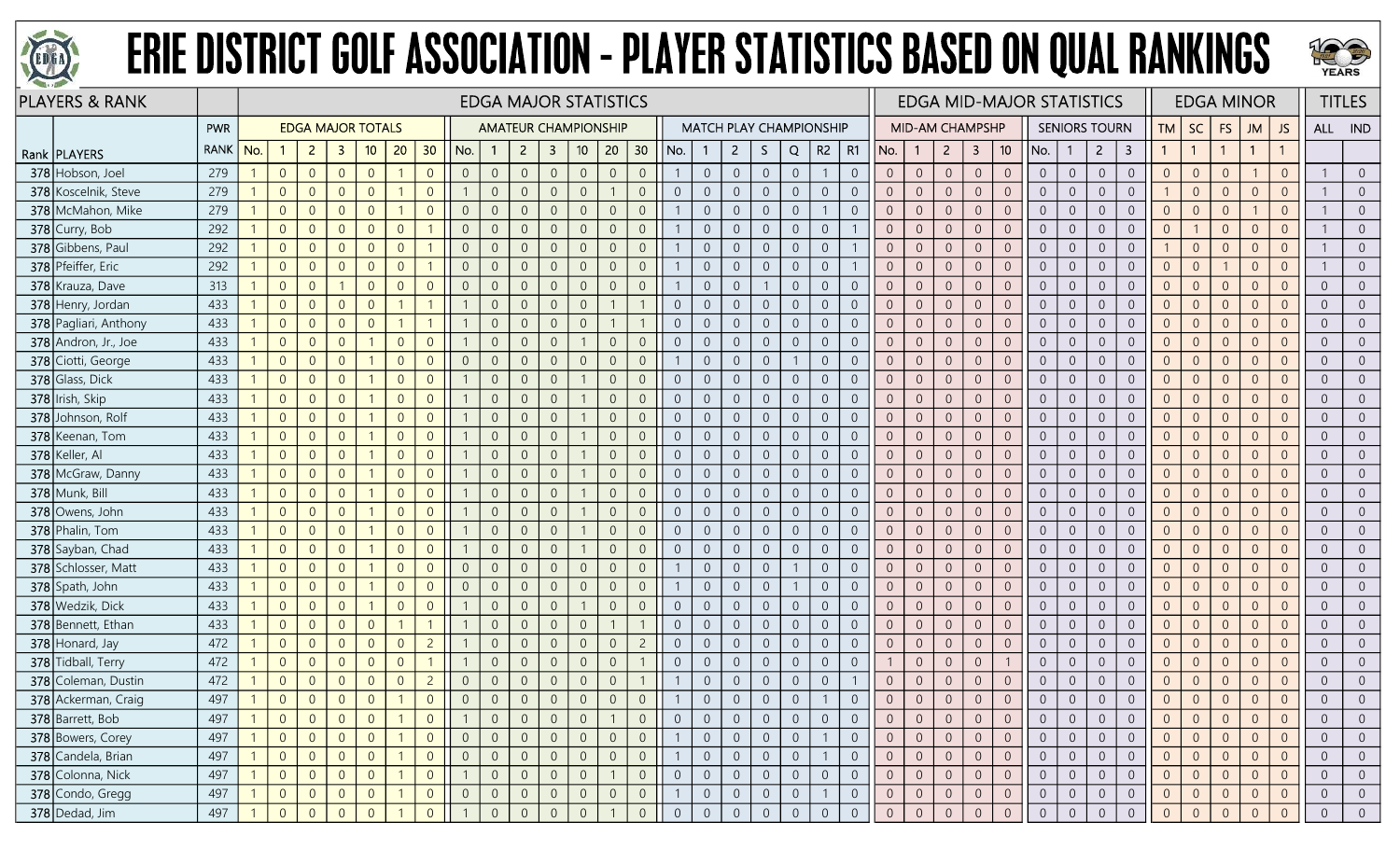



| <b>PLAYERS &amp; RANK</b> |             |     |                |                          |                |                |                |                 |                |                |                |                         | <b>EDGA MAJOR STATISTICS</b> |                |                 |     |                                  |                |                                       |                |                |                |                |                        |                |                |                | <b>EDGA MID-MAJOR STATISTICS</b> |                |                      |                         |                |                |                | <b>EDGA MINOR</b> |                |                | <b>TITLES</b>  |
|---------------------------|-------------|-----|----------------|--------------------------|----------------|----------------|----------------|-----------------|----------------|----------------|----------------|-------------------------|------------------------------|----------------|-----------------|-----|----------------------------------|----------------|---------------------------------------|----------------|----------------|----------------|----------------|------------------------|----------------|----------------|----------------|----------------------------------|----------------|----------------------|-------------------------|----------------|----------------|----------------|-------------------|----------------|----------------|----------------|
|                           | PWR         |     |                | <b>EDGA MAJOR TOTALS</b> |                |                |                |                 |                |                |                |                         | <b>AMATEUR CHAMPIONSHIP</b>  |                |                 |     |                                  |                | <b>MATCH PLAY CHAMPIONSHIP</b>        |                |                |                |                | <b>MID-AM CHAMPSHP</b> |                |                |                |                                  |                | <b>SENIORS TOURN</b> |                         | <b>TM</b>      | <b>SC</b>      | <b>FS</b>      | <b>JM</b>         | JS             |                | ALL IND        |
| Rank   PLAYERS            | <b>RANK</b> | No. |                | $\overline{2}$           | -3             | 10             | 20             | 30 <sub>o</sub> | No.            | $\overline{1}$ | $\overline{2}$ | $\overline{\mathbf{3}}$ | 10                           | 20             | 30 <sup>°</sup> | No. |                                  | $\overline{2}$ | S.                                    | Q              | R2             | R1             | No.            |                        | 2 <sup>1</sup> | $\mathbf{3}$   | 10             | No.                              |                | $\overline{2}$       | $\overline{\mathbf{3}}$ | $\mathbf{1}$   |                |                | $\overline{1}$    |                |                |                |
| 378 Dougherty, Phil       | 497         |     | $\overline{0}$ | $\overline{0}$           | $\overline{0}$ | $\overline{0}$ |                | $\overline{0}$  | $\overline{0}$ | $\overline{0}$ | $\overline{0}$ | $\overline{0}$          | $\overline{0}$               | $\overline{0}$ | $\overline{0}$  |     | $\overline{0}$                   |                | $\overline{0}$<br>$\overline{0}$      | $\overline{0}$ |                | $\overline{0}$ | $\overline{0}$ | $\overline{0}$         | $\overline{0}$ | $\overline{0}$ | $\overline{0}$ | $\overline{0}$                   | $\overline{0}$ | $\overline{0}$       | $\overline{0}$          | $\overline{0}$ | $\overline{0}$ | $\theta$       | $\overline{0}$    | $\overline{0}$ | $\overline{0}$ | $\overline{0}$ |
| 378 Drongosky, Chris      | 497         |     | $\overline{0}$ | $\overline{0}$           | $\Omega$       | $\overline{0}$ |                | $\Omega$        |                | $\overline{0}$ | $\Omega$       | $\overline{0}$          | $\Omega$                     |                | $\overline{0}$  |     | $\overline{0}$<br>$\Omega$       |                | $\overline{0}$<br>$\overline{0}$      | $\overline{0}$ | $\overline{0}$ | $\overline{0}$ | $\Omega$       | $\overline{0}$         | $\overline{0}$ | $\overline{0}$ | $\overline{0}$ | $\overline{0}$                   | $\overline{0}$ | $\overline{0}$       | $\overline{0}$          | $\overline{0}$ | $\overline{0}$ | $\overline{0}$ | $\overline{0}$    | $\overline{0}$ | $\overline{0}$ |                |
| 378 Farkas, John          | 497         |     | $\overline{0}$ | $\overline{0}$           | $\Omega$       | $\overline{0}$ |                | $\overline{0}$  | $\overline{0}$ | $\overline{0}$ | $\overline{0}$ | $\overline{0}$          | $\overline{0}$               | $\overline{0}$ | $\overline{0}$  |     | $\Omega$                         |                | $\overline{0}$<br>$\overline{0}$      | $\overline{0}$ |                | $\overline{0}$ | $\overline{0}$ | $\overline{0}$         | $\overline{0}$ | $\overline{0}$ | $\overline{0}$ | $\overline{0}$                   | $\overline{0}$ | $\overline{0}$       | $\overline{0}$          | $\overline{0}$ | $\overline{0}$ | $\overline{0}$ | $\overline{0}$    | $\overline{0}$ | $\overline{0}$ |                |
| 378 Fessler, John         | 497         |     | $\overline{0}$ | $\overline{0}$           | $\overline{0}$ | $\overline{0}$ |                | $\overline{0}$  | $\overline{0}$ | $\overline{0}$ | $\overline{0}$ | $\overline{0}$          | $\Omega$                     | $\overline{0}$ | $\mathbf 0$     |     | $\overline{0}$                   |                | $\boldsymbol{0}$<br>$\overline{0}$    | $\overline{0}$ |                | $\overline{0}$ | $\overline{0}$ | $\sqrt{0}$             | $\theta$       | $\theta$       | $\overline{0}$ | $\overline{0}$                   | $\overline{0}$ | $\overline{0}$       | $\boldsymbol{0}$        | $\overline{0}$ | $\overline{0}$ | $\overline{0}$ | $\overline{0}$    | $\overline{0}$ | $\overline{0}$ | $\overline{0}$ |
| 378 Flood, Brendan        | 497         |     | $\overline{0}$ | $\overline{0}$           | $\overline{0}$ | $\overline{0}$ |                | $\overline{0}$  |                | $\overline{0}$ | $\overline{0}$ | $\overline{0}$          | $\mathbf 0$                  |                | $\mathbf 0$     |     | $\overline{0}$<br>$\overline{0}$ |                | $\boldsymbol{0}$<br>$\overline{0}$    | $\overline{0}$ | $\sqrt{0}$     | $\overline{0}$ | $\overline{0}$ | $\overline{0}$         | $\overline{0}$ | $\overline{0}$ | $\overline{0}$ | $\overline{0}$                   | $\overline{0}$ | $\overline{0}$       | $\mathbf 0$             | $\mathbf{0}$   | $\overline{0}$ | $\overline{0}$ | $\overline{0}$    | $\overline{0}$ | $\overline{0}$ | $\overline{0}$ |
| 378 Heintz, Mark          | 497         |     | $\overline{0}$ | $\overline{0}$           | $\overline{0}$ | $\overline{0}$ |                | $\overline{0}$  | $\overline{0}$ | $\overline{0}$ | $\overline{0}$ | $\overline{0}$          | $\Omega$                     | $\overline{0}$ | $\mathbf 0$     |     | $\overline{0}$                   |                | $\overline{0}$<br>$\overline{0}$      | $\overline{0}$ |                | $\overline{0}$ | $\overline{0}$ | $\overline{0}$         | $\overline{0}$ | $\overline{0}$ | $\overline{0}$ | $\overline{0}$                   | $\overline{0}$ | $\overline{0}$       | $\overline{0}$          | $\overline{0}$ | $\overline{0}$ | $\overline{0}$ | $\overline{0}$    | $\overline{0}$ | $\overline{0}$ |                |
| 378 Hersch, Rob           | 497         |     | $\overline{0}$ | $\overline{0}$           | $\overline{0}$ | $\overline{0}$ |                | $\overline{0}$  |                | $\overline{0}$ | $\overline{0}$ | $\overline{0}$          | $\Omega$                     |                | $\overline{0}$  |     | $\overline{0}$<br>$\Omega$       |                | $\overline{0}$<br>$\overline{0}$      | $\overline{0}$ | $\overline{0}$ | $\overline{0}$ | $\overline{0}$ | $\overline{0}$         | $\overline{0}$ | $\overline{0}$ | $\overline{0}$ | $\overline{0}$                   | $\overline{0}$ | $\overline{0}$       | $\overline{0}$          | $\overline{0}$ | $\overline{0}$ | $\overline{0}$ | $\overline{0}$    | $\overline{0}$ | $\overline{0}$ | $\overline{0}$ |
| 378 Imboden, Bob          | 497         |     | $\overline{0}$ | $\overline{0}$           | $\Omega$       | $\overline{0}$ |                | $\overline{0}$  |                | $\overline{0}$ | $\overline{0}$ | $\overline{0}$          | $\overline{0}$               |                | $\mathbf 0$     |     | $\overline{0}$<br>$\overline{0}$ | $\overline{0}$ | $\boldsymbol{0}$                      | $\overline{0}$ | $\overline{0}$ | $\overline{0}$ | $\overline{0}$ | $\overline{0}$         | $\overline{0}$ | $\overline{0}$ | $\overline{0}$ | $\overline{0}$                   | $\overline{0}$ | $\overline{0}$       | $\boldsymbol{0}$        | $\overline{0}$ | $\overline{0}$ | $\overline{0}$ | $\overline{0}$    | $\overline{0}$ | $\overline{0}$ | $\overline{0}$ |
| 378 Kraus, Jim            | 497         |     | $\overline{0}$ | $\overline{0}$           | $\overline{0}$ | $\overline{0}$ |                | $\overline{0}$  |                | $\overline{0}$ | $\overline{0}$ | $\overline{0}$          | $\overline{0}$               |                | $\mathbf{0}$    |     | $\overline{0}$<br>$\overline{0}$ |                | $\overline{0}$<br>$\overline{0}$      | $\overline{0}$ | $\overline{0}$ | $\overline{0}$ | $\overline{0}$ | $\overline{0}$         | $\overline{0}$ | $\overline{0}$ | $\overline{0}$ | $\overline{0}$                   | $\overline{0}$ | $\overline{0}$       | $\overline{0}$          | $\overline{0}$ | $\overline{0}$ | $\overline{0}$ | $\overline{0}$    | $\overline{0}$ | $\overline{0}$ | $\overline{0}$ |
| 378 Lashinger, Tim        | 497         |     | $\overline{0}$ | $\overline{0}$           | $\overline{0}$ | $\overline{0}$ |                | $\overline{0}$  |                | $\overline{0}$ | $\theta$       | $\overline{0}$          | $\overline{0}$               |                | $\mathbf 0$     |     | $\overline{0}$<br>$\overline{0}$ |                | $\overline{0}$<br>$\overline{0}$      | $\overline{0}$ | $\overline{0}$ | $\overline{0}$ | $\overline{0}$ | $\overline{0}$         | $\overline{0}$ | $\overline{0}$ | $\overline{0}$ | $\overline{0}$                   | $\overline{0}$ | $\overline{0}$       | $\overline{0}$          | $\overline{0}$ | $\overline{0}$ | $\overline{0}$ | $\overline{0}$    | $\overline{0}$ | $\overline{0}$ |                |
| 378 Lasky, Jim            | 497         |     | $\overline{0}$ | $\overline{0}$           | $\Omega$       | $\overline{0}$ |                | $\overline{0}$  |                | $\overline{0}$ | $\overline{0}$ | $\Omega$                | $\Omega$                     |                | $\overline{0}$  |     | $\overline{0}$<br>$\overline{0}$ | $\overline{0}$ | $\overline{0}$                        | $\overline{0}$ | $\overline{0}$ | $\overline{0}$ | $\overline{0}$ | $\overline{0}$         | $\overline{0}$ | $\overline{0}$ | $\overline{0}$ | $\overline{0}$                   | $\overline{0}$ | $\overline{0}$       | $\overline{0}$          | $\overline{0}$ | $\overline{0}$ | $\overline{0}$ | $\overline{0}$    | $\overline{0}$ | $\overline{0}$ | $\overline{0}$ |
| 378 Lipchik, Joe          | 497         |     | $\overline{0}$ | $\overline{0}$           | $\Omega$       | $\overline{0}$ |                | $\overline{0}$  |                | $\overline{0}$ | $\overline{0}$ | $\overline{0}$          | $\Omega$                     |                | $\mathbf{0}$    |     | $\overline{0}$<br>$\overline{0}$ | $\overline{0}$ | $\overline{0}$                        | $\overline{0}$ | $\overline{0}$ | $\overline{0}$ | $\mathbf{0}$   | $\overline{0}$         | $\overline{0}$ | $\overline{0}$ | $\overline{0}$ | $\overline{0}$                   | $\mathbf 0$    | $\sqrt{0}$           | $\sqrt{0}$              | $\overline{0}$ | $\sqrt{0}$     | $\overline{0}$ | $\overline{0}$    | $\overline{0}$ | $\overline{0}$ | $\overline{0}$ |
| 378 McLaughlin, Ed        | 497         |     | $\overline{0}$ | $\overline{0}$           | $\overline{0}$ | $\overline{0}$ |                | $\overline{0}$  |                | $\overline{0}$ | $\overline{0}$ | $\overline{0}$          | $\overline{0}$               |                | $\overline{0}$  |     | $\overline{0}$<br>$\overline{0}$ | $\overline{0}$ | $\overline{0}$                        | $\overline{0}$ | $\overline{0}$ | $\overline{0}$ | $\overline{0}$ | $\overline{0}$         | $\overline{0}$ | $\overline{0}$ | $\overline{0}$ | $\overline{0}$                   | $\overline{0}$ | $\overline{0}$       | $\overline{0}$          | $\overline{0}$ | $\overline{0}$ | $\overline{0}$ | $\overline{0}$    | $\overline{0}$ | $\overline{0}$ | $\overline{0}$ |
| 378 Miller, Zach          | 497         |     | $\overline{0}$ | $\overline{0}$           | $\Omega$       | $\overline{0}$ |                | $\overline{0}$  | $\overline{0}$ | $\overline{0}$ | $\theta$       | $\overline{0}$          | $\Omega$                     | $\overline{0}$ | $\mathbf{0}$    |     | $\Omega$                         |                | $\overline{0}$<br>$\overline{0}$      | $\overline{0}$ |                | $\overline{0}$ | $\overline{0}$ | $\overline{0}$         | $\Omega$       | $\theta$       | $\overline{0}$ | $\overline{0}$                   | $\overline{0}$ | $\overline{0}$       | $\overline{0}$          | $\overline{0}$ | $\overline{0}$ | $\overline{0}$ | $\Omega$          |                | $\overline{0}$ |                |
| 378 Milloy, Andy          | 497         |     | $\overline{0}$ | $\overline{0}$           | $\Omega$       | $\overline{0}$ |                | $\overline{0}$  | $\overline{0}$ | $\overline{0}$ | $\overline{0}$ | $\overline{0}$          | $\Omega$                     | $\overline{0}$ | $\overline{0}$  |     | $\overline{0}$                   |                | $\overline{0}$<br>$\overline{0}$      | $\overline{0}$ |                | $\overline{0}$ | $\overline{0}$ | $\overline{0}$         | $\overline{0}$ | $\overline{0}$ | $\overline{0}$ | $\overline{0}$                   | $\overline{0}$ | $\overline{0}$       | $\overline{0}$          | $\overline{0}$ | $\overline{0}$ | $\overline{0}$ | $\overline{0}$    | $\overline{0}$ | $\overline{0}$ | $\overline{0}$ |
| 378 Mosher, Bob           | 497         |     | $\overline{0}$ | $\overline{0}$           | $\Omega$       | $\overline{0}$ |                | $\overline{0}$  |                | $\overline{0}$ | $\Omega$       | $\overline{0}$          | $\Omega$                     |                | $\mathbf{0}$    |     | $\overline{0}$<br>$\overline{0}$ |                | $\mathsf{O}\xspace$<br>$\overline{0}$ | $\overline{0}$ | $\overline{0}$ | $\overline{0}$ | $\mathbf{0}$   | $\overline{0}$         | $\theta$       | $\sqrt{0}$     | $\mathbf{0}$   | $\overline{0}$                   | $\overline{0}$ | $\overline{0}$       | $\sqrt{0}$              | $\mathbf{0}$   | $\overline{0}$ | $\overline{0}$ | $\overline{0}$    | $\overline{0}$ | $\overline{0}$ | $\overline{0}$ |
| 378 Murphy, Tim           | 497         |     | $\overline{0}$ | $\overline{0}$           | $\Omega$       | $\overline{0}$ |                | $\overline{0}$  |                | $\overline{0}$ | $\overline{0}$ | $\overline{0}$          | $\Omega$                     |                | $\mathbf{0}$    |     | $\overline{0}$<br>$\overline{0}$ |                | $\overline{0}$<br>$\overline{0}$      | $\overline{0}$ | $\overline{0}$ | $\overline{0}$ | $\overline{0}$ | $\overline{0}$         | $\overline{0}$ | $\overline{0}$ | $\overline{0}$ | $\overline{0}$                   | $\overline{0}$ | $\overline{0}$       | $\overline{0}$          | $\overline{0}$ | $\overline{0}$ | $\overline{0}$ | $\Omega$          | $\overline{0}$ | $\overline{0}$ | $\overline{0}$ |
| 378 Neely, Ken            | 497         |     | $\overline{0}$ | $\Omega$                 | $\Omega$       | $\overline{0}$ |                | $\Omega$        | $\overline{0}$ | $\overline{0}$ | $\Omega$       | $\overline{0}$          |                              | $\overline{0}$ | $\mathbf{0}$    |     | $\Omega$                         | $\Omega$       | $\overline{0}$                        | $\overline{0}$ |                | $\overline{0}$ | $\overline{0}$ | $\overline{0}$         | $\overline{0}$ | $\overline{0}$ | $\overline{0}$ | $\overline{0}$                   | $\overline{0}$ | $\overline{0}$       | $\overline{0}$          | $\overline{0}$ | $\overline{0}$ | $\overline{0}$ | $\overline{0}$    |                | $\overline{0}$ |                |
| 378 Pagliari, Ray         | 497         |     | $\overline{0}$ | $\overline{0}$           | $\Omega$       | $\overline{0}$ |                | $\overline{0}$  |                | $\overline{0}$ | $\overline{0}$ | $\overline{0}$          | $\Omega$                     |                | $\overline{0}$  |     | $\overline{0}$<br>$\overline{0}$ |                | $\overline{0}$<br>$\overline{0}$      | $\overline{0}$ | $\overline{0}$ | $\overline{0}$ | $\overline{0}$ | $\overline{0}$         | $\overline{0}$ | $\overline{0}$ | $\overline{0}$ | $\overline{0}$                   | $\overline{0}$ | $\overline{0}$       | $\overline{0}$          | $\overline{0}$ | $\overline{0}$ | $\overline{0}$ | $\overline{0}$    | $\overline{0}$ | $\overline{0}$ | $\overline{0}$ |
| 378 Peters, Mark          | 497         |     | $\overline{0}$ | $\overline{0}$           | $\overline{0}$ | $\overline{0}$ |                | $\overline{0}$  |                | $\overline{0}$ | $\overline{0}$ | $\overline{0}$          | $\Omega$                     |                | $\mathbf 0$     |     | $\overline{0}$<br>$\overline{0}$ | $\overline{0}$ | $\overline{0}$                        | $\mathbb O$    | $\mathbf 0$    | $\overline{0}$ | $\overline{0}$ | $\overline{0}$         | $\overline{0}$ | $\overline{0}$ | $\overline{0}$ | $\overline{0}$                   | $\mathbf 0$    | $\overline{0}$       | $\sqrt{0}$              | $\overline{0}$ | $\overline{0}$ | $\theta$       | $\overline{0}$    | $\overline{0}$ | $\overline{0}$ | $\overline{0}$ |
| 378 Racine, Mark          | 497         |     | $\overline{0}$ | $\overline{0}$           | $\overline{0}$ | $\overline{0}$ |                | $\overline{0}$  |                | $\overline{0}$ | $\Omega$       | $\overline{0}$          | $\Omega$                     |                | $\mathbf{0}$    |     | $\Omega$<br>$\overline{0}$       |                | $\overline{0}$<br>$\overline{0}$      | $\overline{0}$ | $\overline{0}$ | $\overline{0}$ | $\Omega$       | $\overline{0}$         | $\overline{0}$ | $\overline{0}$ | $\overline{0}$ | $\overline{0}$                   | $\overline{0}$ | $\overline{0}$       | $\overline{0}$          | $\overline{0}$ | $\overline{0}$ | $\overline{0}$ | $\overline{0}$    | $\overline{0}$ | $\overline{0}$ |                |
| 378 Ross, Patrick         | 497         |     | $\overline{0}$ | $\overline{0}$           | $\Omega$       | $\overline{0}$ |                | $\overline{0}$  | $\overline{0}$ | $\overline{0}$ | $\theta$       | $\theta$                | $\Omega$                     | $\overline{0}$ | $\overline{0}$  |     | $\overline{0}$                   | $\overline{0}$ | $\overline{0}$                        | $\overline{0}$ |                | $\overline{0}$ | $\overline{0}$ | $\overline{0}$         | $\overline{0}$ | $\overline{0}$ | $\overline{0}$ | $\overline{0}$                   | $\overline{0}$ | $\overline{0}$       | $\overline{0}$          | $\overline{0}$ | $\overline{0}$ | $\overline{0}$ | $\overline{0}$    | $\Omega$       | $\overline{0}$ |                |
| 378 Schuster, Joe         | 497         |     | $\overline{0}$ | $\overline{0}$           | $\overline{0}$ | $\overline{0}$ |                | $\overline{0}$  | $\overline{0}$ | $\overline{0}$ | $\overline{0}$ | $\overline{0}$          | $\Omega$                     | $\overline{0}$ | $\mathbf 0$     |     | $\overline{0}$                   |                | $\boldsymbol{0}$<br>$\overline{0}$    | $\overline{0}$ |                | $\overline{0}$ | $\overline{0}$ | $\overline{0}$         | $\mathbf 0$    | $\overline{0}$ | $\overline{0}$ | $\overline{0}$                   | $\overline{0}$ | $\overline{0}$       | $\boldsymbol{0}$        | $\mathbf{0}$   | $\overline{0}$ | $\overline{0}$ | $\overline{0}$    | $\overline{0}$ | $\overline{0}$ | $\overline{0}$ |
| 378 Shiffler, Andy        | 497         |     | $\overline{0}$ | $\overline{0}$           | $\overline{0}$ | $\overline{0}$ |                | $\overline{0}$  |                | $\overline{0}$ | $\overline{0}$ | $\overline{0}$          | $\Omega$                     |                | $\overline{0}$  |     | $\overline{0}$<br>$\overline{0}$ |                | $\overline{0}$<br>$\overline{0}$      | $\overline{0}$ | $\sqrt{0}$     | $\overline{0}$ | $\overline{0}$ | $\overline{0}$         | $\overline{0}$ | $\overline{0}$ | $\overline{0}$ | $\overline{0}$                   | $\overline{0}$ | $\overline{0}$       | $\boldsymbol{0}$        | $\overline{0}$ | $\overline{0}$ | $\overline{0}$ | $\overline{0}$    | $\overline{0}$ | $\overline{0}$ | $\overline{0}$ |
| 378 Sobers, Jeff          | 497         |     | $\overline{0}$ | $\overline{0}$           | $\Omega$       | $\overline{0}$ |                | $\overline{0}$  | $\overline{0}$ | $\overline{0}$ | $\overline{0}$ | $\overline{0}$          | $\Omega$                     | $\overline{0}$ | $\mathbf{0}$    |     | $\overline{0}$                   |                | $\overline{0}$<br>$\overline{0}$      | $\overline{0}$ |                | $\overline{0}$ | $\overline{0}$ | $\overline{0}$         | $\theta$       | $\theta$       | $\overline{0}$ | $\overline{0}$                   | $\overline{0}$ | $\overline{0}$       | $\mathbf 0$             | $\overline{0}$ | $\overline{0}$ | $\theta$       | $\overline{0}$    | $\overline{0}$ | $\overline{0}$ | $\overline{0}$ |
| 378 Spino, Sam            | 497         |     | $\overline{0}$ | $\overline{0}$           | $\overline{0}$ | $\overline{0}$ |                | $\overline{0}$  |                | $\overline{0}$ | $\overline{0}$ | $\overline{0}$          | $\Omega$                     |                | $\overline{0}$  |     | $\overline{0}$<br>$\overline{0}$ |                | $\overline{0}$<br>$\overline{0}$      | $\overline{0}$ | $\overline{0}$ | $\overline{0}$ | $\overline{0}$ | $\overline{0}$         | $\overline{0}$ | $\overline{0}$ | $\overline{0}$ | $\overline{0}$                   | $\overline{0}$ | $\overline{0}$       | $\overline{0}$          | $\overline{0}$ | $\overline{0}$ | $\overline{0}$ | $\overline{0}$    | $\overline{0}$ | $\overline{0}$ | $\overline{0}$ |
| 378 Szczesny, Bob         | 497         |     | $\overline{0}$ | $\theta$                 | $\overline{0}$ | $\overline{0}$ |                | $\overline{0}$  | $\overline{0}$ | $\overline{0}$ | $\overline{0}$ | $\overline{0}$          | $\Omega$                     | $\overline{0}$ | $\mathbf 0$     |     | $\overline{0}$                   |                | $\boldsymbol{0}$<br>$\overline{0}$    | $\overline{0}$ |                | $\overline{0}$ | $\sqrt{0}$     | $\sqrt{0}$             | $\mathbf 0$    | $\mathbb O$    | $\overline{0}$ | $\overline{0}$                   | $\overline{0}$ | $\overline{0}$       | $\boldsymbol{0}$        | $\sqrt{0}$     | $\overline{0}$ | $\mathbf 0$    | $\overline{0}$    | $\overline{0}$ | $\overline{0}$ | $\overline{0}$ |
| 378 Tomb, Ray             | 497         |     | $\overline{0}$ | $\sqrt{0}$               | $\overline{0}$ | $\overline{0}$ |                | $\overline{0}$  |                | $\overline{0}$ | $\overline{0}$ | $\overline{0}$          | $\overline{0}$               |                | $\overline{0}$  |     | $\overline{0}$<br>$\overline{0}$ |                | $\overline{0}$<br>$\overline{0}$      | $\overline{0}$ | $\sqrt{0}$     | $\overline{0}$ | $\overline{0}$ | $\overline{0}$         | $\theta$       | $\mathbb O$    | $\overline{0}$ | $\overline{0}$                   | $\overline{0}$ | $\overline{0}$       | $\boldsymbol{0}$        | $\sqrt{0}$     | $\overline{0}$ | $\mathbf 0$    | $\overline{0}$    | $\overline{0}$ | $\sqrt{0}$     | $\overline{0}$ |
| 378 Wiedeman, Chris       | 497         |     | $\overline{0}$ | $\Omega$                 | $\overline{0}$ | $\overline{0}$ |                | $\overline{0}$  |                | $\Omega$       | $\Omega$       | $\Omega$                |                              |                | $\overline{0}$  |     |                                  |                | $\overline{0}$<br>$\overline{0}$      | $\overline{0}$ | $\Omega$       | $\overline{0}$ | $\overline{0}$ | $\overline{0}$         | $\sqrt{0}$     | $\overline{0}$ | $\overline{0}$ | $\overline{0}$                   | $\overline{0}$ | $\overline{0}$       | $\overline{0}$          | $\overline{0}$ | $\overline{0}$ | $\overline{0}$ | $\overline{0}$    | $\Omega$       | $\overline{0}$ |                |
| 378 Wilkinson, Bill       | 497         |     | $\overline{0}$ | $\overline{0}$           | $\overline{0}$ | $\overline{0}$ |                | $\overline{0}$  | $\overline{0}$ | $\overline{0}$ | $\overline{0}$ | $\overline{0}$          | $\overline{0}$               | $\overline{0}$ | $\overline{0}$  |     |                                  |                | $\overline{0}$<br>$\overline{0}$      | $\overline{0}$ |                | $\overline{0}$ | $\overline{0}$ | $\overline{0}$         | $\overline{0}$ | $\overline{0}$ | $\overline{0}$ | $\overline{0}$                   | $\overline{0}$ | $\overline{0}$       | $\overline{0}$          | $\overline{0}$ | $\overline{0}$ | $\overline{0}$ | $\overline{0}$    | $\overline{0}$ | $\overline{0}$ |                |
| 378 VanDamia, Nicholas    | 497         |     | $\overline{0}$ | $\overline{0}$           | $\overline{0}$ | $\overline{0}$ |                | $\overline{0}$  | $\overline{1}$ | $\overline{0}$ | $\overline{0}$ | $\overline{0}$          | $\overline{0}$               |                | $\overline{0}$  |     | $\overline{0}$<br>$\overline{0}$ |                | $\overline{0}$<br>$\overline{0}$      | $\overline{0}$ | $\overline{0}$ | $\overline{0}$ | $\overline{0}$ | $\overline{0}$         | $\overline{0}$ | $\overline{0}$ | $\overline{0}$ | $\overline{0}$                   | $\overline{0}$ | $\overline{0}$       | $\overline{0}$          | $\overline{0}$ | $\overline{0}$ | $\overline{0}$ | $\overline{0}$    | $\overline{0}$ | $\overline{0}$ | $\overline{0}$ |
| 378 Colonna, Clem         | 535         |     | $\overline{0}$ | $\overline{0}$           | $\overline{0}$ | $\overline{0}$ | $\overline{0}$ |                 |                | $\overline{0}$ | $\overline{0}$ | $\overline{0}$          | $\sqrt{0}$                   | $\overline{0}$ |                 |     | $\overline{0}$<br>$\overline{0}$ |                | $\overline{0}$<br>$\overline{0}$      | $\sqrt{0}$     | $\overline{0}$ | $\overline{0}$ | $\mathbf{0}$   | $\overline{0}$         | $\overline{0}$ | $\overline{0}$ | $\overline{0}$ | $\overline{0}$                   | $\overline{0}$ | $\overline{0}$       | $\mathbf 0$             | $\overline{0}$ | $\overline{0}$ | $\overline{0}$ | $\Omega$          | $\overline{0}$ | $\overline{0}$ | $\overline{0}$ |
| 378 Peck, Mike            | 535         |     | $\overline{0}$ | $\overline{0}$           | $\overline{0}$ | $\overline{0}$ | $\overline{0}$ |                 |                | $\overline{0}$ | $\overline{0}$ | $\overline{0}$          | $\overline{0}$               | $\overline{0}$ |                 |     | $\overline{0}$<br>$\Omega$       | $\overline{0}$ | $\overline{0}$                        | $\overline{0}$ | $\overline{0}$ | $\overline{0}$ | $\overline{0}$ | $\overline{0}$         | $\overline{0}$ | $\overline{0}$ | $\overline{0}$ | $\overline{0}$                   | $\overline{0}$ | $\overline{0}$       | $\overline{0}$          | $\overline{0}$ | $\overline{0}$ | $\overline{0}$ | $\overline{0}$    | $\overline{0}$ | $\overline{0}$ | $\overline{0}$ |
| 378 Allegretti, Zachary   | 535         |     | $\overline{0}$ | $\overline{0}$           | $\overline{0}$ | $\overline{0}$ | $\overline{0}$ |                 | $\overline{0}$ | $\overline{0}$ | $\overline{0}$ | $\overline{0}$          | $\overline{0}$               | $\overline{0}$ | $\overline{0}$  |     | $\overline{0}$                   |                | $\overline{0}$<br>$\overline{0}$      | $\overline{0}$ | $\overline{0}$ |                | $\overline{0}$ | $\overline{0}$         | $\overline{0}$ | $\overline{0}$ | $\overline{0}$ | $\overline{0}$                   | $\overline{0}$ | $\overline{0}$       | $\overline{0}$          | $\overline{0}$ | $\overline{0}$ | $\overline{0}$ | $\overline{0}$    | $\overline{0}$ | $\overline{0}$ | $\overline{0}$ |
| 378 Amendola, Mark        | 535         |     | $\overline{0}$ | $\Omega$                 | $\Omega$       | $\Omega$       | $\Omega$       |                 | $\Omega$       | $\Omega$       | $\overline{0}$ | $\Omega$                | $\Omega$                     | $\overline{0}$ | $\overline{0}$  |     | $\Omega$                         |                | $\overline{0}$<br>$\overline{0}$      | $\overline{0}$ | $\overline{0}$ |                | $\Omega$       | $\overline{0}$         | $\overline{0}$ | $\overline{0}$ | $\Omega$       | $\Omega$                         | $\overline{0}$ | $\overline{0}$       | $\Omega$                | $\overline{0}$ | $\Omega$       | $\Omega$       | $\Omega$          | $\Omega$       | $\overline{0}$ | $\overline{0}$ |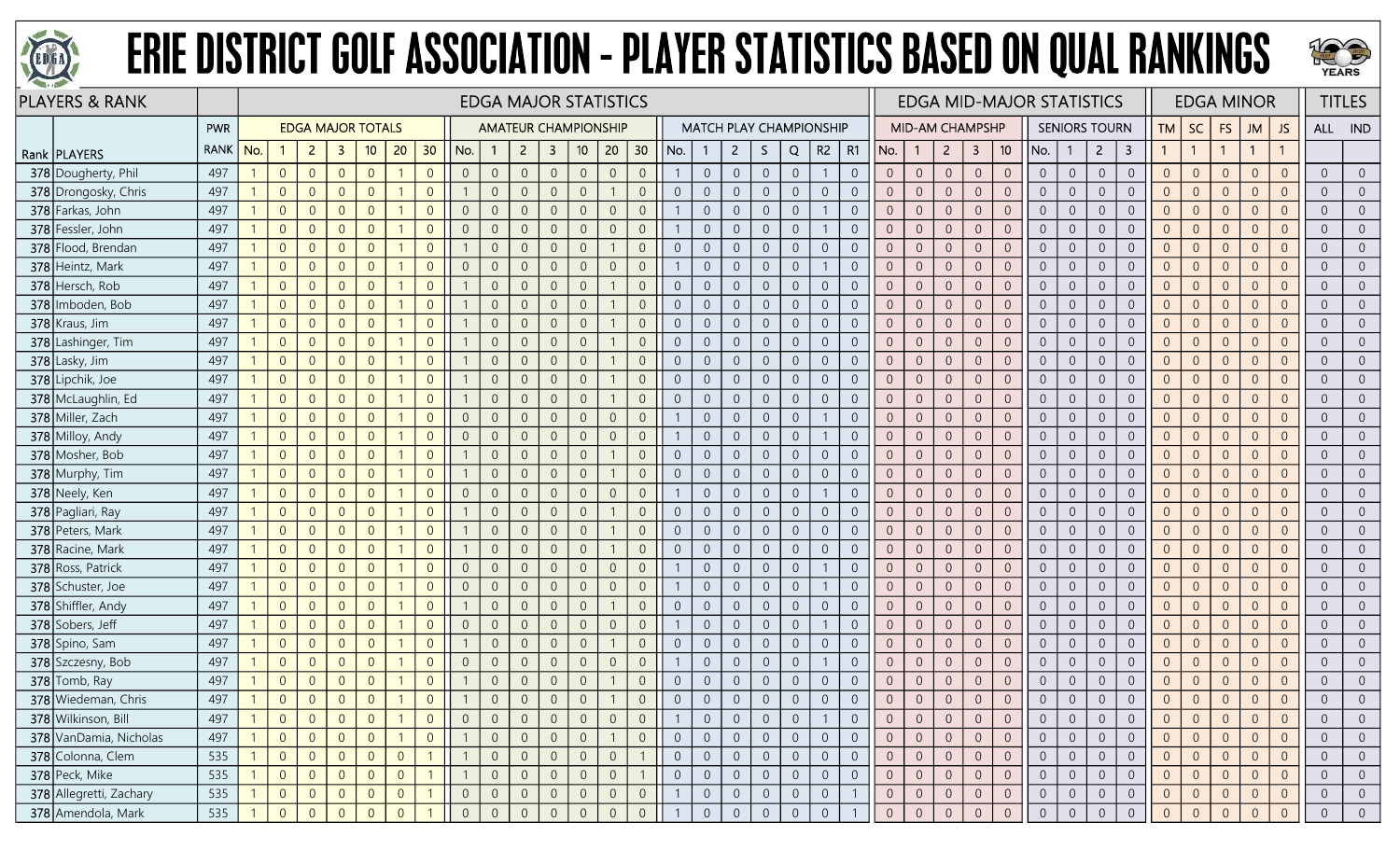



| <b>PLAYERS &amp; RANK</b> |             |     |                |                          |                |                |                |                 |                |                |                | <b>EDGA MAJOR STATISTICS</b> |                             |                |                 |                |                |                                |                     |                |                |                |                     |                 |                  |                | <b>EDGA MID-MAJOR STATISTICS</b> |                |                |                      |                         |                |                | <b>EDGA MINOR</b> |                |                | <b>TITLES</b>  |                |
|---------------------------|-------------|-----|----------------|--------------------------|----------------|----------------|----------------|-----------------|----------------|----------------|----------------|------------------------------|-----------------------------|----------------|-----------------|----------------|----------------|--------------------------------|---------------------|----------------|----------------|----------------|---------------------|-----------------|------------------|----------------|----------------------------------|----------------|----------------|----------------------|-------------------------|----------------|----------------|-------------------|----------------|----------------|----------------|----------------|
|                           | <b>PWR</b>  |     |                | <b>EDGA MAJOR TOTALS</b> |                |                |                |                 |                |                |                |                              | <b>AMATEUR CHAMPIONSHIP</b> |                |                 |                |                | <b>MATCH PLAY CHAMPIONSHIP</b> |                     |                |                |                |                     | MID-AM CHAMPSHP |                  |                |                                  |                |                | <b>SENIORS TOURN</b> |                         | <b>TM</b>      | <b>SC</b>      | <b>FS</b>         | <b>JM</b>      | JS.            |                | ALL IND        |
| Rank   PLAYERS            | <b>RANK</b> | No. |                | $\overline{2}$           | -3             | 10             | 20             | 30 <sub>o</sub> | No.            | $\overline{1}$ | $\overline{2}$ | $\overline{\mathbf{3}}$      | 10                          | 20             | 30 <sub>o</sub> | No.            |                | $\overline{2}$                 | S.                  | Q              | $R2$   R1      |                | No.                 |                 | $2^{\circ}$      | $\overline{3}$ | 10                               | No.            |                | $\overline{2}$       | $\overline{\mathbf{3}}$ | $\mathbf{1}$   | $\overline{1}$ | $\mathbf{1}$      | $\overline{1}$ |                |                |                |
| 378 Anderson, Bob         | 535         |     | $\overline{0}$ | $\overline{0}$           | $\overline{0}$ | $\overline{0}$ | $\overline{0}$ |                 |                | $\overline{0}$ | $\overline{0}$ | $\overline{0}$               | $\overline{0}$              | $\overline{0}$ |                 | $\overline{0}$ | $\overline{0}$ | $\overline{0}$                 | $\overline{0}$      | $\overline{0}$ | $\overline{0}$ | $\overline{0}$ | $\overline{0}$      | $\overline{0}$  | $\overline{0}$   | $\overline{0}$ | $\overline{0}$                   | $\overline{0}$ | $\overline{0}$ | $\overline{0}$       | $\overline{0}$          | $\overline{0}$ | $\overline{0}$ | $\overline{0}$    | $\overline{0}$ | $\overline{0}$ | $\overline{0}$ | $\Omega$       |
| 378 Anderson, Hugh        | 535         |     | $\overline{0}$ | $\overline{0}$           | $\overline{0}$ | $\overline{0}$ | $\overline{0}$ |                 |                | $\overline{0}$ | $\overline{0}$ | $\overline{0}$               | $\Omega$                    | $\overline{0}$ |                 | $\overline{0}$ | $\overline{0}$ | $\overline{0}$                 | $\overline{0}$      | $\overline{0}$ | $\overline{0}$ | $\overline{0}$ | $\Omega$            | $\overline{0}$  | $\overline{0}$   | $\overline{0}$ | $\overline{0}$                   | $\overline{0}$ | $\overline{0}$ | $\overline{0}$       | $\overline{0}$          | $\overline{0}$ | $\overline{0}$ | $\overline{0}$    | $\overline{0}$ | $\overline{0}$ | $\overline{0}$ |                |
| 378 Andrews, Truman       | 535         |     | $\overline{0}$ | $\overline{0}$           | $\Omega$       | $\overline{0}$ | $\Omega$       |                 |                | $\overline{0}$ | $\Omega$       | $\overline{0}$               | $\Omega$                    | $\overline{0}$ |                 | $\Omega$       | $\Omega$       | $\overline{0}$                 | $\overline{0}$      | $\overline{0}$ | $\overline{0}$ | $\overline{0}$ | $\overline{0}$      | $\overline{0}$  | $\overline{0}$   | $\overline{0}$ | $\overline{0}$                   | $\overline{0}$ | $\overline{0}$ | $\overline{0}$       | $\overline{0}$          | $\overline{0}$ | $\overline{0}$ | $\overline{0}$    | $\overline{0}$ | $\Omega$       | $\overline{0}$ |                |
| 378 Bambridge, Jim        | 535         |     | $\overline{0}$ | $\overline{0}$           | $\overline{0}$ | $\overline{0}$ | $\overline{0}$ |                 |                | $\overline{0}$ | $\overline{0}$ | $\overline{0}$               | $\Omega$                    | $\overline{0}$ |                 | $\overline{0}$ | $\overline{0}$ | $\overline{0}$                 | $\boldsymbol{0}$    | $\overline{0}$ | $\overline{0}$ | $\overline{0}$ | $\overline{0}$      | $\overline{0}$  | $\overline{0}$   | $\overline{0}$ | $\overline{0}$                   | $\overline{0}$ | $\overline{0}$ | $\overline{0}$       | $\overline{0}$          | $\overline{0}$ | $\overline{0}$ | $\overline{0}$    | $\overline{0}$ | $\overline{0}$ | $\overline{0}$ | $\Omega$       |
| 378 Barnett, Dave         | 535         |     | $\overline{0}$ | $\overline{0}$           | $\overline{0}$ | $\overline{0}$ | $\overline{0}$ |                 | $\overline{0}$ | $\overline{0}$ | $\overline{0}$ | $\overline{0}$               | $\overline{0}$              | $\overline{0}$ | $\overline{0}$  |                | $\overline{0}$ | $\overline{0}$                 | $\overline{0}$      | $\overline{0}$ | $\overline{0}$ |                | $\overline{0}$      | $\overline{0}$  | $\overline{0}$   | $\overline{0}$ | $\overline{0}$                   | $\overline{0}$ | $\overline{0}$ | $\overline{0}$       | $\boldsymbol{0}$        | $\overline{0}$ | $\overline{0}$ | $\theta$          | $\overline{0}$ | $\overline{0}$ | $\overline{0}$ | $\Omega$       |
| 378 Bean, John            | 535         |     | $\theta$       | $\overline{0}$           | $\overline{0}$ | $\overline{0}$ | $\overline{0}$ |                 | $\overline{0}$ | $\overline{0}$ | $\Omega$       | $\overline{0}$               | $\Omega$                    | $\overline{0}$ | $\mathbf{0}$    |                | $\overline{0}$ | $\overline{0}$                 | $\boldsymbol{0}$    | $\overline{0}$ | $\sqrt{0}$     |                | $\overline{0}$      | $\overline{0}$  | $\mathbf 0$      | $\theta$       | $\overline{0}$                   | $\overline{0}$ | $\mathbf 0$    | $\overline{0}$       | $\sqrt{0}$              | $\overline{0}$ | $\overline{0}$ | $\theta$          | $\overline{0}$ | $\Omega$       | $\overline{0}$ |                |
| 378 Bello, Chick          | 535         |     | $\overline{0}$ | $\overline{0}$           | $\overline{0}$ | $\overline{0}$ | $\overline{0}$ |                 |                | $\overline{0}$ | $\overline{0}$ | $\overline{0}$               | $\overline{0}$              | $\overline{0}$ |                 | $\overline{0}$ | $\overline{0}$ | $\overline{0}$                 | $\overline{0}$      | $\overline{0}$ | $\overline{0}$ | $\overline{0}$ | $\overline{0}$      | $\overline{0}$  | $\overline{0}$   | $\overline{0}$ | $\overline{0}$                   | $\overline{0}$ | $\overline{0}$ | $\overline{0}$       | $\overline{0}$          | $\overline{0}$ | $\overline{0}$ | $\overline{0}$    | $\Omega$       | $\Omega$       | $\overline{0}$ |                |
| 378 Bidwell, Tyler        | 535         |     | $\overline{0}$ | $\overline{0}$           | $\overline{0}$ | $\overline{0}$ | $\overline{0}$ |                 | $\overline{0}$ | $\overline{0}$ | $\overline{0}$ | $\overline{0}$               | $\Omega$                    | $\overline{0}$ | $\mathbf 0$     |                | $\overline{0}$ | $\overline{0}$                 | $\boldsymbol{0}$    | $\overline{0}$ | $\mathbf 0$    |                | $\sqrt{0}$          | $\sqrt{0}$      | $\mathbf 0$      | $\mathbb O$    | $\overline{0}$                   | $\overline{0}$ | $\mathbf 0$    | $\overline{0}$       | $\mathbf 0$             | $\mathbf{0}$   | $\overline{0}$ | $\overline{0}$    | $\overline{0}$ | $\overline{0}$ | $\overline{0}$ | $\overline{0}$ |
| 378 Blazek, Bob           | 535         |     | $\overline{0}$ | $\overline{0}$           | $\overline{0}$ | $\overline{0}$ | $\theta$       |                 |                | $\overline{0}$ | $\overline{0}$ | $\overline{0}$               | $\overline{0}$              | $\overline{0}$ |                 | $\overline{0}$ | $\overline{0}$ | $\overline{0}$                 | $\boldsymbol{0}$    | $\overline{0}$ | $\overline{0}$ | $\overline{0}$ | $\overline{0}$      | $\overline{0}$  | $\theta$         | $\overline{0}$ | $\overline{0}$                   | $\overline{0}$ | $\overline{0}$ | $\sqrt{0}$           | $\boldsymbol{0}$        | $\overline{0}$ | $\overline{0}$ | $\theta$          | $\overline{0}$ | $\overline{0}$ | $\overline{0}$ | $\overline{0}$ |
| 378 Brown, Rich           | 535         |     | $\overline{0}$ | $\overline{0}$           | $\Omega$       | $\overline{0}$ | $\overline{0}$ |                 | $\overline{0}$ | $\overline{0}$ | $\Omega$       | $\overline{0}$               | $\Omega$                    | $\overline{0}$ | $\mathbf 0$     |                | $\overline{0}$ | $\overline{0}$                 | $\overline{0}$      | $\overline{0}$ | $\overline{0}$ |                | $\Omega$            | $\overline{0}$  | $\overline{0}$   | $\overline{0}$ | $\overline{0}$                   | $\overline{0}$ | $\overline{0}$ | $\overline{0}$       | $\overline{0}$          | $\overline{0}$ | $\overline{0}$ | $\overline{0}$    | $\overline{0}$ |                | $\overline{0}$ |                |
| 378 Buchanan, Mark        | 535         |     | $\overline{0}$ | $\overline{0}$           | $\Omega$       | $\overline{0}$ | $\overline{0}$ |                 | $\overline{0}$ | $\overline{0}$ | $\theta$       | $\overline{0}$               | $\Omega$                    | $\overline{0}$ | $\overline{0}$  |                | $\Omega$       | $\overline{0}$                 | $\overline{0}$      | $\overline{0}$ | $\overline{0}$ |                | $\overline{0}$      | $\overline{0}$  | $\overline{0}$   | $\overline{0}$ | $\overline{0}$                   | $\overline{0}$ | $\overline{0}$ | $\overline{0}$       | $\overline{0}$          | $\overline{0}$ | $\overline{0}$ | $\overline{0}$    | $\overline{0}$ | $\Omega$       | $\overline{0}$ | $\overline{0}$ |
| 378 Bucklin, Andy         | 535         |     | $\overline{0}$ | $\overline{0}$           | $\overline{0}$ | $\overline{0}$ | $\overline{0}$ |                 | $\overline{0}$ | $\overline{0}$ | $\overline{0}$ | $\overline{0}$               | $\overline{0}$              | $\overline{0}$ | $\overline{0}$  |                | $\overline{0}$ | $\overline{0}$                 | $\overline{0}$      | $\overline{0}$ | $\overline{0}$ |                | $\overline{0}$      | $\overline{0}$  | $\overline{0}$   | $\overline{0}$ | $\overline{0}$                   | $\overline{0}$ | $\overline{0}$ | $\overline{0}$       | $\sqrt{0}$              | $\overline{0}$ | $\overline{0}$ | $\overline{0}$    | $\overline{0}$ | $\overline{0}$ | $\overline{0}$ | $\overline{0}$ |
| 378 Capotis, Jr., Michael | 535         |     | $\overline{0}$ | $\overline{0}$           | $\overline{0}$ | $\overline{0}$ | $\overline{0}$ |                 | $\overline{0}$ | $\overline{0}$ | $\overline{0}$ | $\overline{0}$               | $\overline{0}$              | $\overline{0}$ | $\mathbf 0$     |                | $\overline{0}$ | $\overline{0}$                 | $\boldsymbol{0}$    | $\overline{0}$ | $\mathbf 0$    |                | $\mathbf{0}$        | $\overline{0}$  | $\overline{0}$   | $\overline{0}$ | $\overline{0}$                   | $\overline{0}$ | $\mathbf 0$    | $\overline{0}$       | $\sqrt{0}$              | $\overline{0}$ | $\overline{0}$ | $\overline{0}$    | $\overline{0}$ | $\overline{0}$ | $\overline{0}$ | $\overline{0}$ |
| 378 Carneval, Tim         | 535         |     | $\overline{0}$ | $\overline{0}$           | $\Omega$       | $\overline{0}$ | $\overline{0}$ |                 | $\overline{0}$ | $\overline{0}$ | $\Omega$       | $\overline{0}$               | $\Omega$                    | $\overline{0}$ | $\overline{0}$  |                | $\Omega$       | $\overline{0}$                 | $\overline{0}$      | $\overline{0}$ | $\overline{0}$ |                | $\overline{0}$      | $\overline{0}$  | $\overline{0}$   | $\overline{0}$ | $\overline{0}$                   | $\overline{0}$ | $\overline{0}$ | $\overline{0}$       | $\overline{0}$          | $\overline{0}$ | $\overline{0}$ | $\overline{0}$    | $\overline{0}$ | $\overline{0}$ | $\overline{0}$ |                |
| 378 Casey, Bob            | 535         |     | $\overline{0}$ | $\overline{0}$           | $\overline{0}$ | $\overline{0}$ | $\overline{0}$ |                 | $\overline{0}$ | $\overline{0}$ | $\overline{0}$ | $\overline{0}$               | $\overline{0}$              | $\overline{0}$ | $\overline{0}$  |                | $\overline{0}$ | $\overline{0}$                 | $\overline{0}$      | $\overline{0}$ | $\overline{0}$ |                | $\overline{0}$      | $\overline{0}$  | $\overline{0}$   | $\overline{0}$ | $\overline{0}$                   | $\overline{0}$ | $\overline{0}$ | $\overline{0}$       | $\overline{0}$          | $\overline{0}$ | $\overline{0}$ | $\overline{0}$    | $\overline{0}$ | $\Omega$       | $\overline{0}$ |                |
| 378 Caskey, Emmett        | 535         |     | $\overline{0}$ | $\overline{0}$           | $\overline{0}$ | $\overline{0}$ | $\overline{0}$ |                 |                | $\overline{0}$ | $\overline{0}$ | $\overline{0}$               | $\overline{0}$              | $\overline{0}$ |                 | $\overline{0}$ | $\overline{0}$ | $\overline{0}$                 | $\overline{0}$      | $\overline{0}$ | $\overline{0}$ | $\overline{0}$ | $\overline{0}$      | $\overline{0}$  | $\overline{0}$   | $\overline{0}$ | $\overline{0}$                   | $\overline{0}$ | $\overline{0}$ | $\overline{0}$       | $\overline{0}$          | $\overline{0}$ | $\overline{0}$ | $\overline{0}$    | $\overline{0}$ | $\overline{0}$ | $\overline{0}$ | $\overline{0}$ |
| 378 Chaffee, Mark         | 535         |     | $\overline{0}$ | $\overline{0}$           | $\overline{0}$ | $\overline{0}$ | $\overline{0}$ |                 |                | $\overline{0}$ | $\overline{0}$ | $\overline{0}$               | $\overline{0}$              | $\overline{0}$ |                 | $\overline{0}$ | $\overline{0}$ | $\overline{0}$                 | $\overline{0}$      | $\overline{0}$ | $\overline{0}$ | $\overline{0}$ | $\overline{0}$      | $\overline{0}$  | $\overline{0}$   | $\overline{0}$ | $\overline{0}$                   | $\overline{0}$ | $\overline{0}$ | $\overline{0}$       | $\sqrt{0}$              | $\overline{0}$ | $\overline{0}$ | $\overline{0}$    | $\overline{0}$ | $\overline{0}$ | $\overline{0}$ | $\overline{0}$ |
| 378 Chartraw, Rick        | 535         |     | $\overline{0}$ | $\overline{0}$           | $\overline{0}$ | $\overline{0}$ | $\overline{0}$ |                 |                | $\overline{0}$ | $\overline{0}$ | $\overline{0}$               | $\overline{0}$              | $\overline{0}$ |                 | $\overline{0}$ | $\overline{0}$ | $\overline{0}$                 | $\overline{0}$      | $\overline{0}$ | $\overline{0}$ | $\overline{0}$ | $\overline{0}$      | $\overline{0}$  | $\overline{0}$   | $\overline{0}$ | $\overline{0}$                   | $\overline{0}$ | $\overline{0}$ | $\overline{0}$       | $\overline{0}$          | $\overline{0}$ | $\overline{0}$ | $\overline{0}$    | $\overline{0}$ | $\overline{0}$ | $\overline{0}$ |                |
| 378 Christenson, Bill     | 535         |     | $\overline{0}$ | $\Omega$                 | $\Omega$       | $\overline{0}$ | $\overline{0}$ |                 |                | $\overline{0}$ | $\overline{0}$ | $\overline{0}$               | $\Omega$                    | $\overline{0}$ |                 | $\overline{0}$ | $\overline{0}$ | $\overline{0}$                 | $\overline{0}$      | $\overline{0}$ | $\overline{0}$ | $\overline{0}$ | $\overline{0}$      | $\overline{0}$  | $\overline{0}$   | $\overline{0}$ | $\overline{0}$                   | $\overline{0}$ | $\overline{0}$ | $\overline{0}$       | $\overline{0}$          | $\overline{0}$ | $\overline{0}$ | $\overline{0}$    | $\overline{0}$ | $\overline{0}$ | $\overline{0}$ | $\overline{0}$ |
| 378 Cipriani, Dave        | 535         |     | $\overline{0}$ | $\overline{0}$           | $\overline{0}$ | $\overline{0}$ | $\overline{0}$ |                 |                | $\overline{0}$ | $\overline{0}$ | $\overline{0}$               | $\Omega$                    | $\overline{0}$ |                 | $\overline{0}$ | $\overline{0}$ | $\overline{0}$                 | $\overline{0}$      | $\overline{0}$ | $\overline{0}$ | $\overline{0}$ | $\sqrt{0}$          | $\overline{0}$  | $\Omega$         | $\overline{0}$ | $\overline{0}$                   | $\overline{0}$ | $\overline{0}$ | $\overline{0}$       | $\overline{0}$          | $\overline{0}$ | $\overline{0}$ | $\overline{0}$    | $\overline{0}$ | $\overline{0}$ | $\overline{0}$ | $\Omega$       |
| 378 Crane, John           | 535         |     | $\overline{0}$ | $\overline{0}$           | $\Omega$       | $\overline{0}$ | $\Omega$       |                 | $\overline{0}$ | $\overline{0}$ | $\overline{0}$ | $\overline{0}$               | $\Omega$                    | $\overline{0}$ | $\overline{0}$  |                | $\overline{0}$ | $\overline{0}$                 | $\overline{0}$      | $\overline{0}$ | $\overline{0}$ |                | $\overline{0}$      | $\overline{0}$  | $\overline{0}$   | $\overline{0}$ | $\overline{0}$                   | $\overline{0}$ | $\overline{0}$ | $\overline{0}$       | $\overline{0}$          | $\overline{0}$ | $\overline{0}$ | $\overline{0}$    | $\overline{0}$ | $\overline{0}$ | $\overline{0}$ |                |
| 378 Crishock, John        | 535         |     | $\overline{0}$ | $\overline{0}$           | $\overline{0}$ | $\overline{0}$ | $\overline{0}$ |                 | $\overline{0}$ | $\overline{0}$ | $\Omega$       | $\overline{0}$               | $\Omega$                    | $\overline{0}$ | $\overline{0}$  |                | $\Omega$       | $\overline{0}$                 | $\overline{0}$      | $\overline{0}$ | $\overline{0}$ |                | $\Omega$            | $\overline{0}$  | $\Omega$         | $\theta$       | $\overline{0}$                   | $\overline{0}$ | $\overline{0}$ | $\overline{0}$       | $\overline{0}$          | $\overline{0}$ | $\overline{0}$ | $\overline{0}$    | $\Omega$       |                | $\overline{0}$ |                |
| 378 Crolli, Alex          | 535         |     | $\overline{0}$ | $\Omega$                 | $\overline{0}$ | $\overline{0}$ | $\overline{0}$ |                 |                | $\overline{0}$ | $\overline{0}$ | $\overline{0}$               | $\overline{0}$              | $\overline{0}$ |                 | $\overline{0}$ | $\overline{0}$ | $\overline{0}$                 | $\overline{0}$      | $\overline{0}$ | $\overline{0}$ | $\overline{0}$ | $\overline{0}$      | $\overline{0}$  | $\overline{0}$   | $\overline{0}$ | $\overline{0}$                   | $\overline{0}$ | $\overline{0}$ | $\overline{0}$       | $\overline{0}$          | $\overline{0}$ | $\overline{0}$ | $\overline{0}$    | $\overline{0}$ | $\overline{0}$ | $\overline{0}$ | $\overline{0}$ |
| 378 Deitch, Steve         | 535         |     | $\overline{0}$ | $\overline{0}$           | $\Omega$       | $\overline{0}$ | $\overline{0}$ |                 | $\overline{0}$ | $\overline{0}$ | $\overline{0}$ | $\overline{0}$               | $\Omega$                    | $\overline{0}$ | $\mathbf{0}$    |                | $\overline{0}$ | $\overline{0}$                 | $\mathsf{O}\xspace$ | $\overline{0}$ | $\sqrt{0}$     |                | $\overline{0}$      | $\overline{0}$  | $\theta$         | $\sqrt{0}$     | $\overline{0}$                   | $\overline{0}$ | $\overline{0}$ | $\overline{0}$       | $\sqrt{0}$              | $\overline{0}$ | $\overline{0}$ | $\overline{0}$    | $\overline{0}$ | $\overline{0}$ | $\overline{0}$ | $\overline{0}$ |
| 378 Dougherty, Mike       | 535         |     | $\overline{0}$ | $\overline{0}$           | $\Omega$       | $\overline{0}$ | $\overline{0}$ |                 |                | $\overline{0}$ | $\overline{0}$ | $\overline{0}$               | $\Omega$                    | $\overline{0}$ |                 | $\overline{0}$ | $\overline{0}$ | $\overline{0}$                 | $\overline{0}$      | $\overline{0}$ | $\overline{0}$ | $\overline{0}$ | $\overline{0}$      | $\overline{0}$  | $\overline{0}$   | $\overline{0}$ | $\overline{0}$                   | $\overline{0}$ | $\overline{0}$ | $\overline{0}$       | $\overline{0}$          | $\overline{0}$ | $\overline{0}$ | $\overline{0}$    | $\Omega$       | $\overline{0}$ | $\overline{0}$ | $\overline{0}$ |
| 378 Downey, Michael       | 535         |     | $\overline{0}$ | $\overline{0}$           | $\overline{0}$ | $\overline{0}$ | $\overline{0}$ |                 | $\overline{0}$ | $\overline{0}$ | $\overline{0}$ | $\overline{0}$               | $\Omega$                    | $\overline{0}$ | $\mathbf{0}$    |                | $\overline{0}$ | $\overline{0}$                 | $\overline{0}$      | $\overline{0}$ | $\overline{0}$ |                | $\overline{0}$      | $\overline{0}$  | $\overline{0}$   | $\overline{0}$ | $\overline{0}$                   | $\overline{0}$ | $\overline{0}$ | $\overline{0}$       | $\overline{0}$          | $\overline{0}$ | $\overline{0}$ | $\overline{0}$    | $\overline{0}$ | $\Omega$       | $\overline{0}$ |                |
| 378 Dunn, Tony            | 535         |     | $\overline{0}$ | $\Omega$                 | $\Omega$       | $\overline{0}$ | $\overline{0}$ |                 |                | $\overline{0}$ | $\Omega$       | $\overline{0}$               | $\Omega$                    | $\overline{0}$ |                 | $\Omega$       | $\overline{0}$ | $\overline{0}$                 | $\overline{0}$      | $\overline{0}$ | $\overline{0}$ | $\overline{0}$ | $\overline{0}$      | $\overline{0}$  | $\overline{0}$   | $\overline{0}$ | $\overline{0}$                   | $\overline{0}$ | $\overline{0}$ | $\overline{0}$       | $\overline{0}$          | $\overline{0}$ | $\overline{0}$ | $\overline{0}$    | $\overline{0}$ | $\overline{0}$ | $\overline{0}$ | $\overline{0}$ |
| 378 Elkin, Terry          | 535         |     | $\overline{0}$ | $\overline{0}$           | $\theta$       | $\overline{0}$ | $\overline{0}$ |                 | $\overline{0}$ | $\overline{0}$ | $\overline{0}$ | $\overline{0}$               | $\overline{0}$              | $\sqrt{0}$     | $\overline{0}$  |                | $\overline{0}$ | $\overline{0}$                 | $\boldsymbol{0}$    | $\overline{0}$ | $\sqrt{0}$     |                | $\overline{0}$      | $\overline{0}$  | $\overline{0}$   | $\overline{0}$ | $\mathbf 0$                      | $\overline{0}$ | $\overline{0}$ | $\overline{0}$       | $\boldsymbol{0}$        | $\overline{0}$ | $\overline{0}$ | $\mathbf 0$       | $\overline{0}$ | $\overline{0}$ | $\overline{0}$ | $\overline{0}$ |
| 378 Ericsson, Jeff        | 535         |     | $\overline{0}$ | $\overline{0}$           | $\overline{0}$ | $\overline{0}$ | $\Omega$       |                 | $\overline{0}$ | $\overline{0}$ | $\overline{0}$ | $\overline{0}$               | $\Omega$                    | $\overline{0}$ | $\overline{0}$  |                | $\overline{0}$ | $\overline{0}$                 | $\overline{0}$      | $\overline{0}$ | $\overline{0}$ |                | $\overline{0}$      | $\overline{0}$  | $\overline{0}$   | $\overline{0}$ | $\Omega$                         | $\overline{0}$ | $\overline{0}$ | $\overline{0}$       | $\overline{0}$          | $\overline{0}$ | $\overline{0}$ | $\overline{0}$    | $\overline{0}$ | $\Omega$       | $\overline{0}$ |                |
| 378 Esterline, Eric       | 535         |     | $\overline{0}$ | $\overline{0}$           | $\overline{0}$ | $\overline{0}$ | $\overline{0}$ |                 |                | $\overline{0}$ |                | $\overline{0}$               |                             | $\overline{0}$ |                 | $\overline{0}$ |                | $\overline{0}$                 | $\overline{0}$      | $\overline{0}$ | $\overline{0}$ | $\overline{0}$ | $\overline{0}$      | $\overline{0}$  | $\overline{0}$   | $\overline{0}$ | $\overline{0}$                   | $\overline{0}$ | $\overline{0}$ | $\overline{0}$       | $\overline{0}$          | $\overline{0}$ | $\overline{0}$ | $\overline{0}$    | $\overline{0}$ | $\overline{0}$ | $\overline{0}$ |                |
| 378 Esterline, Paul       | 535         |     | $\overline{0}$ | $\overline{0}$           | $\overline{0}$ | $\overline{0}$ | $\overline{0}$ |                 | $\overline{0}$ | $\overline{0}$ | $\overline{0}$ | $\overline{0}$               | $\overline{0}$              | $\overline{0}$ | $\overline{0}$  |                | $\overline{0}$ | $\overline{0}$                 | $\overline{0}$      | $\overline{0}$ | $\overline{0}$ |                | $\overline{0}$      | $\overline{0}$  | 0                | $\overline{0}$ | $\overline{0}$                   | $\overline{0}$ | $\overline{0}$ | $\overline{0}$       | $\overline{0}$          | $\overline{0}$ | $\overline{0}$ | $\overline{0}$    | $\overline{0}$ | $\overline{0}$ | $\overline{0}$ | $\overline{0}$ |
| 378 Fessler, Bill         | 535         |     | $\overline{0}$ | $\overline{0}$           | $\overline{0}$ | $\overline{0}$ | $\overline{0}$ |                 | $\overline{0}$ | $\overline{0}$ | $\overline{0}$ | $\overline{0}$               | $\mathbf 0$                 | $\overline{0}$ | $\mathbf 0$     |                | $\overline{0}$ | $\overline{0}$                 | $\overline{0}$      | $\sqrt{0}$     | $\overline{0}$ |                | $\mathsf{O}\xspace$ | $\overline{0}$  | $\mathsf{O}^-$   | $\sqrt{0}$     | $\sqrt{0}$                       | $\overline{0}$ | $\overline{0}$ | $\overline{0}$       | $\overline{0}$          | $\overline{0}$ | $\sqrt{0}$     | $\overline{0}$    | $\overline{0}$ | $\overline{0}$ | $\overline{0}$ | $\overline{0}$ |
| 378 Folga, Cameron        | 535         |     | $\overline{0}$ | $\overline{0}$           | $\overline{0}$ | $\overline{0}$ | $\overline{0}$ |                 | $\overline{0}$ | $\overline{0}$ | $\overline{0}$ | $\overline{0}$               | $\boldsymbol{0}$            | $\mathbf 0$    | $\sqrt{0}$      |                | $\sqrt{0}$     | $\overline{0}$                 | $\boldsymbol{0}$    | $\overline{0}$ | $\overline{0}$ |                | $\mathbf 0$         | $\overline{0}$  | $\boldsymbol{0}$ | $\sqrt{0}$     | $\overline{0}$                   | $\overline{0}$ | $\overline{0}$ | $\sqrt{0}$           | $\boldsymbol{0}$        | $\overline{0}$ | $\mathbf 0$    | $\overline{0}$    | $\overline{0}$ | $\mathbf 0$    | $\overline{0}$ | $\overline{0}$ |
| 378 Freeburg, Wes         | 535         |     | $\overline{0}$ | $\overline{0}$           | $\overline{0}$ | $\overline{0}$ | $\overline{0}$ |                 |                | $\overline{0}$ | $\overline{0}$ | $\overline{0}$               | $\overline{0}$              | $\overline{0}$ |                 | $\overline{0}$ | $\overline{0}$ | $\overline{0}$                 | $\overline{0}$      | $\overline{0}$ | $\overline{0}$ | $\overline{0}$ | $\overline{0}$      | $\overline{0}$  | $\overline{0}$   | $\overline{0}$ | $\overline{0}$                   | $\overline{0}$ | $\overline{0}$ | $\overline{0}$       | $\overline{0}$          | $\overline{0}$ | $\overline{0}$ | $\overline{0}$    | $\overline{0}$ | $\overline{0}$ | $\overline{0}$ | $\overline{0}$ |
| 378 George, Andrew        | 535         |     | $\overline{0}$ |                          | $\overline{0}$ |                |                |                 |                | $\Omega$       | $\Omega$       |                              |                             | $\overline{0}$ |                 |                | $\Omega$       |                                | $\overline{0}$      | $\overline{0}$ | $\Omega$       | $\theta$       | $\overline{0}$      |                 | $\Omega$         | $\mathbf{0}$   | $\Omega$                         | $\Omega$       | $\mathbf{0}$   | $\overline{0}$       | $\Omega$                | $\overline{0}$ |                | $\Omega$          | $\Omega$       |                | $\overline{0}$ | $\Omega$       |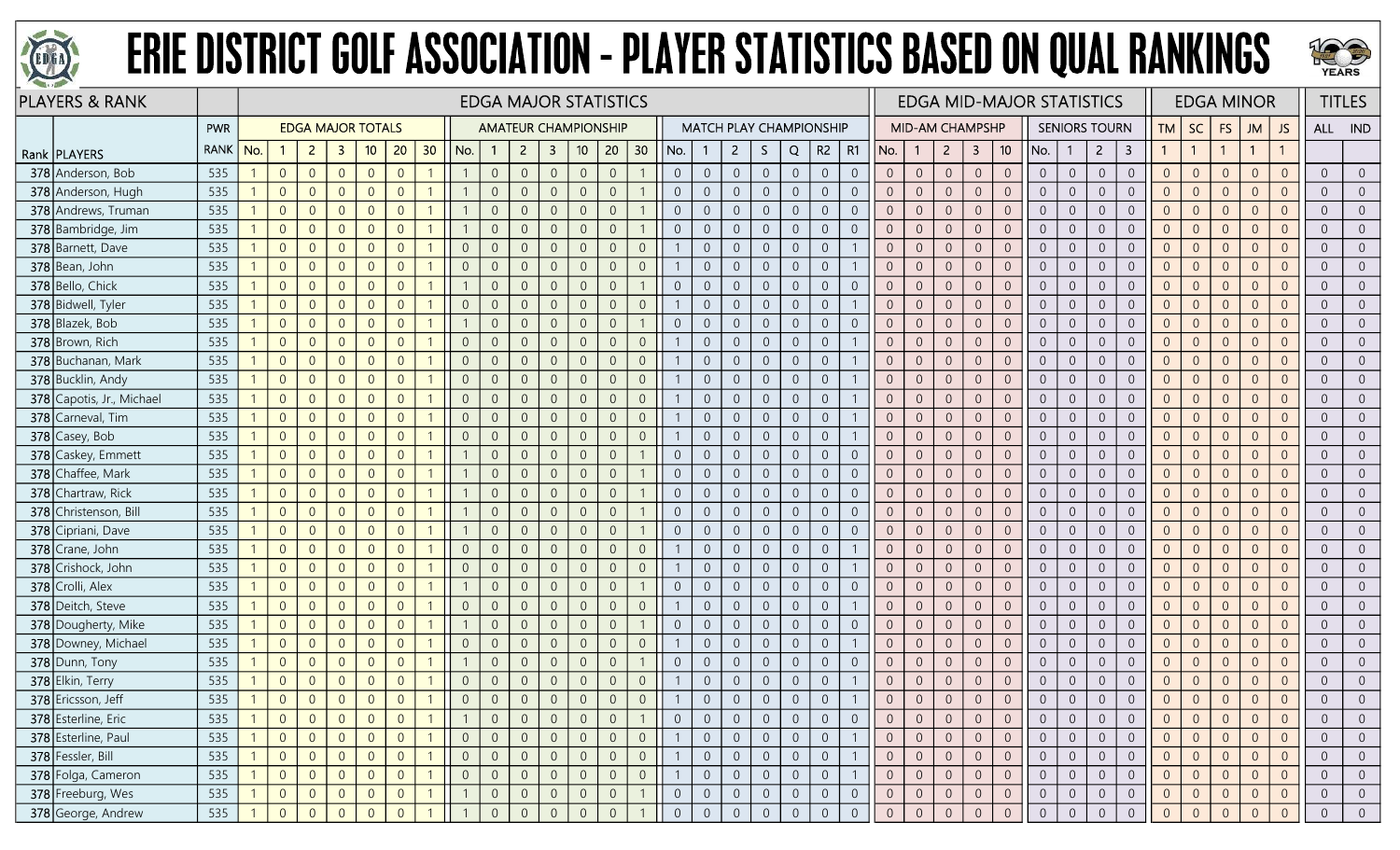



| <b>PLAYERS &amp; RANK</b> |             |     |                |                |                |                |                          |                |                |                |                |                         | <b>EDGA MAJOR STATISTICS</b> |                |                |                |                |                |                                |                |                |                |                |                        |                |                |                | <b>EDGA MID-MAJOR STATISTICS</b> |                |                      |                         |                |                |                | <b>EDGA MINOR</b>       |                |                | <b>TITLES</b>  |
|---------------------------|-------------|-----|----------------|----------------|----------------|----------------|--------------------------|----------------|----------------|----------------|----------------|-------------------------|------------------------------|----------------|----------------|----------------|----------------|----------------|--------------------------------|----------------|----------------|----------------|----------------|------------------------|----------------|----------------|----------------|----------------------------------|----------------|----------------------|-------------------------|----------------|----------------|----------------|-------------------------|----------------|----------------|----------------|
|                           | <b>PWR</b>  |     |                |                |                |                | <b>EDGA MAJOR TOTALS</b> |                |                |                |                |                         | <b>AMATEUR CHAMPIONSHIP</b>  |                |                |                |                |                | <b>MATCH PLAY CHAMPIONSHIP</b> |                |                |                |                | <b>MID-AM CHAMPSHP</b> |                |                |                |                                  |                | <b>SENIORS TOURN</b> |                         | TM             | <b>SC</b>      | FS             | <b>JM</b>               | JS             |                | ALL IND        |
| Rank   PLAYERS            | <b>RANK</b> | No. |                | $\overline{2}$ | $\mathbf{3}$   | 10             | 20                       | 30             | No.            |                | $\overline{2}$ | $\overline{\mathbf{3}}$ | 10 <sub>1</sub>              | 20             | 30             | No.            |                | $\overline{2}$ | S.                             | Q              | R <sub>2</sub> | R1             | No.            | -1                     | $\overline{2}$ | $\mathbf{3}$   | 10             | No.                              |                | $\overline{2}$       | $\overline{\mathbf{3}}$ | $\mathbf{1}$   |                |                | $\overline{\mathbf{1}}$ | $\mathbf{1}$   |                |                |
| 378 Glass, Tim            | 535         |     | $\overline{0}$ | $\overline{0}$ | $\overline{0}$ | $\overline{0}$ | $\overline{0}$           |                | $\overline{0}$ | $\overline{0}$ | $\overline{0}$ | $\overline{0}$          | $\overline{0}$               | $\overline{0}$ | $\Omega$       |                | $\overline{0}$ | $\overline{0}$ | $\overline{0}$                 | $\overline{0}$ | $\overline{0}$ |                | $\overline{0}$ | $\overline{0}$         | $\overline{0}$ | $\overline{0}$ | $\overline{0}$ | $\overline{0}$                   | $\overline{0}$ | $\overline{0}$       | $\boldsymbol{0}$        | $\overline{0}$ | $\overline{0}$ | $\overline{0}$ | $\overline{0}$          | $\overline{0}$ | $\Omega$       | $\overline{0}$ |
| 378 Greener, Bob          | 535         |     | $\Omega$       | $\overline{0}$ | $\overline{0}$ | $\overline{0}$ | $\overline{0}$           |                |                | $\overline{0}$ | $\overline{0}$ | $\overline{0}$          | $\overline{0}$               | $\overline{0}$ |                | $\overline{0}$ | $\overline{0}$ | $\overline{0}$ | $\Omega$                       | $\Omega$       | $\overline{0}$ | $\Omega$       |                | $\Omega$               | $\Omega$       | $\overline{0}$ | $\overline{0}$ | $\overline{0}$                   | $\Omega$       | $\overline{0}$       | $\overline{0}$          | $\Omega$       | $\Omega$       | $\overline{0}$ | $\Omega$                | $\overline{0}$ |                | $\Omega$       |
| 378 Gurdak, Greg          | 535         |     | $\overline{0}$ | $\Omega$       | $\overline{0}$ | $\overline{0}$ | $\overline{0}$           |                | $\overline{0}$ | $\overline{0}$ | $\overline{0}$ | $\overline{0}$          | $\theta$                     | $\overline{0}$ | $\Omega$       |                | $\overline{0}$ | $\overline{0}$ | $\overline{0}$                 | $\overline{0}$ | $\overline{0}$ |                | $\Omega$       | $\Omega$               | $\overline{0}$ | $\overline{0}$ | $\overline{0}$ | $\overline{0}$                   | $\Omega$       | $\overline{0}$       | $\boldsymbol{0}$        | $\overline{0}$ | $\Omega$       | $\overline{0}$ | $\Omega$                | $\overline{0}$ | $\Omega$       | $\overline{0}$ |
| 378 Gushie, Ken           | 535         |     | $\Omega$       | $\overline{0}$ | $\overline{0}$ | $\overline{0}$ | $\overline{0}$           |                | $\overline{0}$ | $\overline{0}$ | $\overline{0}$ | $\overline{0}$          | $\overline{0}$               | $\overline{0}$ | $\Omega$       |                | $\overline{0}$ | $\overline{0}$ | $\Omega$                       | $\overline{0}$ | $\overline{0}$ |                | $\Omega$       | $\Omega$               | $\overline{0}$ | $\overline{0}$ | $\overline{0}$ | $\overline{0}$                   | $\overline{0}$ | $\overline{0}$       | $\mathbf 0$             | $\overline{0}$ | $\Omega$       | $\overline{0}$ | $\overline{0}$          | $\overline{0}$ | $\Omega$       | $\overline{0}$ |
| 378 Haggerty, Mike        | 535         |     | $\overline{0}$ | $\overline{0}$ | $\overline{0}$ | $\overline{0}$ | $\overline{0}$           |                | $\overline{0}$ | $\mathbf{0}$   | $\overline{0}$ | $\overline{0}$          | $\sqrt{0}$                   | $\overline{0}$ | $\Omega$       |                | $\overline{0}$ | $\overline{0}$ | $\overline{0}$                 | $\overline{0}$ | $\overline{0}$ |                | $\overline{0}$ | $\overline{0}$         | $\overline{0}$ | $\overline{0}$ | $\overline{0}$ | $\overline{0}$                   | $\overline{0}$ | $\overline{0}$       | $\boldsymbol{0}$        | $\overline{0}$ | $\Omega$       | $\overline{0}$ | $\overline{0}$          | $\overline{0}$ | $\Omega$       | $\overline{0}$ |
| 378 Hantke, Rich          | 535         |     | $\overline{0}$ | $\overline{0}$ | $\overline{0}$ | $\overline{0}$ | $\overline{0}$           |                | $\overline{0}$ | $\overline{0}$ | $\overline{0}$ | $\overline{0}$          | $\overline{0}$               | $\overline{0}$ | $\Omega$       |                | $\overline{0}$ | $\overline{0}$ | $\Omega$                       | $\overline{0}$ | $\overline{0}$ |                |                | $\Omega$               | $\Omega$       | $\overline{0}$ | $\overline{0}$ | $\overline{0}$                   | $\Omega$       | $\overline{0}$       | $\overline{0}$          | $\Omega$       | $\Omega$       | $\overline{0}$ | $\Omega$                | $\overline{0}$ |                | $\overline{0}$ |
| 378 Hedlund, Dan          | 535         |     | $\overline{0}$ | $\overline{0}$ | $\overline{0}$ | $\Omega$       | $\overline{0}$           |                | $\overline{0}$ | $\overline{0}$ | $\overline{0}$ | $\overline{0}$          | $\overline{0}$               | $\overline{0}$ | $\overline{0}$ |                | $\overline{0}$ | $\overline{0}$ | $\Omega$                       | $\overline{0}$ | $\overline{0}$ |                | $\Omega$       | $\Omega$               | $\overline{0}$ | $\overline{0}$ | $\overline{0}$ | $\overline{0}$                   | $\Omega$       | $\overline{0}$       | $\overline{0}$          | $\overline{0}$ | $\Omega$       | $\overline{0}$ | $\overline{0}$          | $\overline{0}$ | $\Omega$       | $\overline{0}$ |
| 378 Heintz, Howie         | 535         |     | $\overline{0}$ | $\overline{0}$ | $\overline{0}$ | $\overline{0}$ | $\overline{0}$           |                | $\overline{0}$ | $\mathbf{0}$   | $\overline{0}$ | $\overline{0}$          | $\overline{0}$               | $\overline{0}$ | $\overline{0}$ |                | $\overline{0}$ | $\overline{0}$ | $\overline{0}$                 | $\overline{0}$ | $\overline{0}$ |                | $\overline{0}$ | $\theta$               | $\overline{0}$ | $\overline{0}$ | $\mathbf 0$    | $\overline{0}$                   | $\overline{0}$ | $\overline{0}$       | $\boldsymbol{0}$        | $\overline{0}$ | $\Omega$       | $\overline{0}$ | $\overline{0}$          | $\overline{0}$ | $\Omega$       | $\overline{0}$ |
| 378 Herbst, Chuck         | 535         |     | $\overline{0}$ | $\overline{0}$ | $\overline{0}$ | $\overline{0}$ | $\overline{0}$           |                | $\overline{0}$ | $\overline{0}$ | $\overline{0}$ | $\overline{0}$          | $\overline{0}$               | $\overline{0}$ | $\overline{0}$ |                | $\overline{0}$ | $\overline{0}$ | $\Omega$                       | $\overline{0}$ | $\overline{0}$ |                | $\Omega$       | $\overline{0}$         | $\overline{0}$ | $\overline{0}$ | $\overline{0}$ | $\overline{0}$                   | $\Omega$       | $\overline{0}$       | $\sqrt{0}$              | $\overline{0}$ | $\Omega$       | $\overline{0}$ | $\overline{0}$          | $\overline{0}$ | $\Omega$       | $\overline{0}$ |
| 378 Hilditch, David       | 535         |     | $\overline{0}$ | $\overline{0}$ | $\overline{0}$ | $\overline{0}$ | $\overline{0}$           |                |                | $\overline{0}$ | $\overline{0}$ | $\overline{0}$          | $\overline{0}$               | $\overline{0}$ |                | $\overline{0}$ | $\overline{0}$ | $\overline{0}$ | $\overline{0}$                 | $\overline{0}$ | $\overline{0}$ | $\overline{0}$ | $\overline{0}$ | 0                      | $\overline{0}$ | $\overline{0}$ | $\overline{0}$ | $\overline{0}$                   | $\overline{0}$ | $\overline{0}$       | $\boldsymbol{0}$        | $\overline{0}$ | $\Omega$       | $\overline{0}$ | $\overline{0}$          | $\overline{0}$ |                | $\overline{0}$ |
| 378 Holmes, Jr., John     | 535         |     | $\overline{0}$ | $\overline{0}$ | $\overline{0}$ | $\Omega$       | $\overline{0}$           |                | $\overline{0}$ | $\overline{0}$ | $\overline{0}$ | $\overline{0}$          | $\overline{0}$               | $\overline{0}$ | $\Omega$       |                | $\overline{0}$ | $\overline{0}$ | $\Omega$                       | $\overline{0}$ | $\overline{0}$ |                | $\Omega$       | $\Omega$               | $\overline{0}$ | $\overline{0}$ | $\overline{0}$ | $\overline{0}$                   | $\overline{0}$ | $\overline{0}$       | $\overline{0}$          | $\overline{0}$ | $\Omega$       | $\overline{0}$ | $\overline{0}$          | $\overline{0}$ | $\Omega$       | $\overline{0}$ |
| 378 Hutchinson, Jeffrey   | 535         |     | $\overline{0}$ | $\overline{0}$ | $\overline{0}$ | $\overline{0}$ | $\overline{0}$           |                | $\overline{0}$ | $\mathbf{0}$   | $\overline{0}$ | $\overline{0}$          | $\overline{0}$               | $\overline{0}$ | $\Omega$       |                | $\overline{0}$ | $\overline{0}$ | $\overline{0}$                 | $\overline{0}$ | $\overline{0}$ |                | $\overline{0}$ | $\overline{0}$         | $\overline{0}$ | $\overline{0}$ | $\sqrt{0}$     | $\overline{0}$                   | $\overline{0}$ | $\overline{0}$       | $\mathbf 0$             | $\overline{0}$ | $\Omega$       | $\overline{0}$ | $\overline{0}$          | $\overline{0}$ | $\Omega$       | $\overline{0}$ |
| 378 Johns, Dave           | 535         |     | $\overline{0}$ | $\overline{0}$ | $\overline{0}$ | $\overline{0}$ | $\overline{0}$           |                |                | $\overline{0}$ | $\overline{0}$ | $\overline{0}$          | $\overline{0}$               | $\overline{0}$ |                | $\overline{0}$ | $\overline{0}$ | $\overline{0}$ | $\overline{0}$                 | $\overline{0}$ | $\overline{0}$ | $\overline{0}$ |                | $\overline{0}$         | $\overline{0}$ | $\overline{0}$ | $\overline{0}$ | $\overline{0}$                   | $\Omega$       | $\overline{0}$       | $\overline{0}$          | $\overline{0}$ | $\Omega$       | $\overline{0}$ | $\overline{0}$          | $\overline{0}$ | $\Omega$       | $\overline{0}$ |
| 378 Johnson, Kurt         | 535         |     | $\Omega$       | $\overline{0}$ | $\overline{0}$ | $\Omega$       | $\overline{0}$           |                | $\overline{0}$ | $\overline{0}$ | $\overline{0}$ | $\overline{0}$          | $\theta$                     | $\overline{0}$ | $\Omega$       |                | $\overline{0}$ | $\overline{0}$ | $\Omega$                       | $\overline{0}$ | $\overline{0}$ |                |                | $\Omega$               | $\Omega$       | $\overline{0}$ | $\sqrt{0}$     | $\Omega$                         | $\Omega$       | $\overline{0}$       | $\sqrt{0}$              | $\Omega$       | $\Omega$       | $\Omega$       | $\Omega$                | $\overline{0}$ |                | $\overline{0}$ |
| 378 Kalbfleisch, Scott    | 535         |     | $\Omega$       | $\Omega$       | $\overline{0}$ | $\Omega$       | $\overline{0}$           |                | $\overline{0}$ | $\overline{0}$ | $\overline{0}$ | $\overline{0}$          | $\overline{0}$               | $\overline{0}$ | $\Omega$       |                | $\overline{0}$ | $\overline{0}$ | $\Omega$                       | $\overline{0}$ | $\overline{0}$ |                | $\Omega$       | $\Omega$               | $\Omega$       | $\overline{0}$ | $\overline{0}$ | $\overline{0}$                   | $\overline{0}$ | $\overline{0}$       | $\overline{0}$          | $\Omega$       | $\Omega$       | $\overline{0}$ | $\overline{0}$          | $\overline{0}$ | $\Omega$       | $\overline{0}$ |
| 378 Kane, David           | 535         |     | $\overline{0}$ | $\overline{0}$ | $\overline{0}$ | $\Omega$       | $\overline{0}$           |                | $\overline{0}$ | $\mathbf{0}$   | $\overline{0}$ | $\overline{0}$          | $\overline{0}$               | $\overline{0}$ | $\Omega$       |                | $\overline{0}$ | $\overline{0}$ | $\Omega$                       | $\overline{0}$ | $\theta$       |                | $\Omega$       | $\Omega$               | $\Omega$       | $\overline{0}$ | $\mathbf{0}$   | $\overline{0}$                   | $\Omega$       | $\overline{0}$       | $\mathbf 0$             | $\Omega$       | $\Omega$       | $\overline{0}$ | $\overline{0}$          | $\overline{0}$ | $\Omega$       | $\overline{0}$ |
| 378 Karle, William        | 535         |     | $\overline{0}$ | $\overline{0}$ | $\overline{0}$ | $\overline{0}$ | $\overline{0}$           |                | $\overline{0}$ | $\overline{0}$ | $\overline{0}$ | $\overline{0}$          | $\overline{0}$               | $\overline{0}$ | $\Omega$       |                | $\overline{0}$ | $\overline{0}$ | $\Omega$                       | $\overline{0}$ | $\overline{0}$ |                | $\Omega$       | $\Omega$               | $\overline{0}$ | $\overline{0}$ | $\mathbf{0}$   | $\overline{0}$                   | $\Omega$       | $\overline{0}$       | $\sqrt{0}$              | $\Omega$       | $\Omega$       | $\overline{0}$ | $\overline{0}$          | $\overline{0}$ | $\Omega$       | $\overline{0}$ |
| 378 Kemp, Ted             | 535         |     | $\Omega$       | $\Omega$       | $\Omega$       | $\Omega$       | $\overline{0}$           |                | $\Omega$       | $\overline{0}$ | $\Omega$       | $\overline{0}$          | $\overline{0}$               | $\overline{0}$ |                |                | $\overline{0}$ | $\overline{0}$ | $\Omega$                       | $\Omega$       | $\Omega$       |                | $\Omega$       | $\Omega$               | $\Omega$       | $\overline{0}$ | $\overline{0}$ | $\Omega$                         | $\Omega$       | $\overline{0}$       | $\overline{0}$          |                |                | $\Omega$       | $\Omega$                | $\overline{0}$ |                | $\overline{0}$ |
| 378 Kern, Rick            | 535         |     | $\Omega$       | $\overline{0}$ | $\overline{0}$ | $\overline{0}$ | $\overline{0}$           |                | $\overline{0}$ | $\overline{0}$ | $\overline{0}$ | $\overline{0}$          | $\overline{0}$               | $\overline{0}$ | $\Omega$       |                | $\overline{0}$ | $\overline{0}$ | $\overline{0}$                 | $\overline{0}$ | $\overline{0}$ |                | $\Omega$       | $\Omega$               | $\Omega$       | $\overline{0}$ | $\overline{0}$ | $\overline{0}$                   | $\overline{0}$ | $\overline{0}$       | $\overline{0}$          | $\overline{0}$ | $\Omega$       | $\overline{0}$ | $\overline{0}$          | $\overline{0}$ | $\Omega$       | $\overline{0}$ |
| 378 King, Rick            | 535         |     | $\overline{0}$ | $\overline{0}$ | $\overline{0}$ | $\overline{0}$ | $\overline{0}$           |                | $\overline{0}$ | $\overline{0}$ | $\sqrt{0}$     | $\overline{0}$          | $\overline{0}$               | $\overline{0}$ | $\Omega$       |                | $\overline{0}$ | $\overline{0}$ | $\overline{0}$                 | $\overline{0}$ | $\overline{0}$ |                | $\overline{0}$ | $\overline{0}$         | $\overline{0}$ | $\overline{0}$ | $\mathbf 0$    | $\overline{0}$                   | $\overline{0}$ | $\overline{0}$       | $\boldsymbol{0}$        | $\overline{0}$ | $\Omega$       | $\overline{0}$ | $\overline{0}$          | $\overline{0}$ | $\Omega$       | $\overline{0}$ |
| 378 Komora, Chris         | 535         |     | $\overline{0}$ | $\overline{0}$ | $\overline{0}$ | $\overline{0}$ | $\overline{0}$           |                | $\overline{0}$ | $\overline{0}$ | $\overline{0}$ | $\overline{0}$          | $\overline{0}$               | $\overline{0}$ | $\Omega$       |                | $\overline{0}$ | $\overline{0}$ | $\Omega$                       | $\overline{0}$ | $\overline{0}$ |                | $\Omega$       | $\Omega$               | $\overline{0}$ | $\overline{0}$ | $\overline{0}$ | $\overline{0}$                   | $\Omega$       | $\overline{0}$       | $\sqrt{0}$              | $\Omega$       | $\Omega$       | $\overline{0}$ | $\Omega$                | $\overline{0}$ | $\cap$         | $\overline{0}$ |
| 378 Kownacki, Jerry       | 535         |     | $\Omega$       | $\Omega$       | $\overline{0}$ | $\overline{0}$ | $\overline{0}$           |                |                | $\overline{0}$ | $\overline{0}$ | $\overline{0}$          | $\overline{0}$               | $\overline{0}$ |                | $\overline{0}$ | $\overline{0}$ | $\overline{0}$ | $\overline{0}$                 | $\overline{0}$ | $\overline{0}$ | $\overline{0}$ | $\Omega$       | $\Omega$               | $\Omega$       | $\overline{0}$ | $\overline{0}$ | $\overline{0}$                   | $\Omega$       | $\overline{0}$       | $\overline{0}$          | $\overline{0}$ | $\Omega$       | $\overline{0}$ | $\Omega$                | $\overline{0}$ | $\Omega$       | $\overline{0}$ |
| 378 Liberatore, Jim       | 535         |     | $\overline{0}$ | $\overline{0}$ | $\overline{0}$ | $\overline{0}$ | $\overline{0}$           |                |                | $\overline{0}$ | $\overline{0}$ | $\overline{0}$          | $\overline{0}$               | $\overline{0}$ |                | $\overline{0}$ | $\overline{0}$ | $\overline{0}$ | $\Omega$                       | $\overline{0}$ | $\overline{0}$ | $\overline{0}$ | $\overline{0}$ | $\overline{0}$         | $\overline{0}$ | $\overline{0}$ | $\mathbf{0}$   | $\overline{0}$                   | $\overline{0}$ | $\overline{0}$       | $\boldsymbol{0}$        | $\overline{0}$ | $\Omega$       | $\overline{0}$ | $\overline{0}$          | $\overline{0}$ | $\Omega$       | $\overline{0}$ |
| 378 Lindner, John         | 535         |     | $\overline{0}$ | $\overline{0}$ | $\overline{0}$ | $\overline{0}$ | $\overline{0}$           | -1             | $\overline{0}$ | $\overline{0}$ | $\sqrt{0}$     | $\overline{0}$          | $\overline{0}$               | $\overline{0}$ | $\overline{0}$ |                | $\overline{0}$ | $\overline{0}$ | $\overline{0}$                 | $\overline{0}$ | $\overline{0}$ |                | $\Omega$       | $\overline{0}$         | $\overline{0}$ | $\overline{0}$ | $\overline{0}$ | $\overline{0}$                   | $\overline{0}$ | $\overline{0}$       | $\overline{0}$          | $\overline{0}$ | $\Omega$       | $\overline{0}$ | $\overline{0}$          | $\overline{0}$ | $\Omega$       | $\overline{0}$ |
| 378 Lynch, Jim            | 535         |     | $\Omega$       | $\overline{0}$ | $\overline{0}$ | $\overline{0}$ | $\overline{0}$           |                |                | $\overline{0}$ | $\overline{0}$ | $\overline{0}$          | $\overline{0}$               | $\overline{0}$ |                | $\overline{0}$ | $\overline{0}$ | $\overline{0}$ | $\Omega$                       | $\overline{0}$ | $\overline{0}$ | $\Omega$       |                | $\Omega$               | $\overline{0}$ | $\overline{0}$ | $\overline{0}$ | $\overline{0}$                   | $\Omega$       | $\overline{0}$       | $\mathbf 0$             | $\Omega$       | $\Omega$       | $\Omega$       | $\Omega$                | $\overline{0}$ |                | $\overline{0}$ |
| 378 Maginnis, Eric        | 535         |     | $\overline{0}$ | $\overline{0}$ | $\overline{0}$ | $\overline{0}$ | $\overline{0}$           |                |                | $\overline{0}$ | $\overline{0}$ | $\overline{0}$          | $\overline{0}$               | $\overline{0}$ |                | $\overline{0}$ | $\overline{0}$ | $\overline{0}$ | $\overline{0}$                 | $\overline{0}$ | $\overline{0}$ | $\overline{0}$ | $\overline{0}$ | 0                      | $\overline{0}$ | $\overline{0}$ | $\overline{0}$ | $\overline{0}$                   | $\overline{0}$ | $\overline{0}$       | $\overline{0}$          | $\overline{0}$ | $\Omega$       | $\overline{0}$ | $\overline{0}$          | $\overline{0}$ | $\Omega$       | $\overline{0}$ |
| 378 McClelland, Scott     | 535         |     | $\overline{0}$ | $\overline{0}$ | $\overline{0}$ | $\overline{0}$ | $\overline{0}$           |                | $\overline{0}$ | $\mathbf{0}$   | $\overline{0}$ | $\overline{0}$          | $\mathbb O$                  | $\overline{0}$ | $\Omega$       |                | $\overline{0}$ | $\overline{0}$ | $\Omega$                       | $\overline{0}$ | $\overline{0}$ |                | $\Omega$       | $\Omega$               | $\overline{0}$ | $\overline{0}$ | $\sqrt{0}$     | $\overline{0}$                   | $\Omega$       | $\overline{0}$       | $\boldsymbol{0}$        | $\Omega$       | $\Omega$       | $\overline{0}$ | $\overline{0}$          | $\overline{0}$ |                | $\overline{0}$ |
| 378 McCloskey, Matt       | 535         |     | $\overline{0}$ | $\overline{0}$ | $\overline{0}$ | $\overline{0}$ | $\overline{0}$           |                | $\overline{0}$ | $\overline{0}$ | $\overline{0}$ | $\overline{0}$          | $\theta$                     | $\overline{0}$ | $\Omega$       |                | $\overline{0}$ | $\overline{0}$ | $\overline{0}$                 | $\Omega$       | $\overline{0}$ |                | $\Omega$       | $\overline{0}$         | $\overline{0}$ | $\overline{0}$ | $\overline{0}$ | $\overline{0}$                   | $\overline{0}$ | $\overline{0}$       | $\boldsymbol{0}$        | $\overline{0}$ | $\overline{0}$ | $\overline{0}$ | $\overline{0}$          | $\overline{0}$ | $\Omega$       | $\overline{0}$ |
| 378 Meabon, Jared         | 535         |     | $\Omega$       | $\Omega$       | $\overline{0}$ | $\overline{0}$ | $\Omega$                 |                |                | $\Omega$       | $\overline{0}$ | $\overline{0}$          | $\overline{0}$               | $\overline{0}$ |                |                | $\overline{0}$ | $\Omega$       |                                | $\overline{0}$ | $\Omega$       |                |                | $\Omega$               | $\Omega$       | $\overline{0}$ | $\overline{0}$ |                                  | $\Omega$       | $\overline{0}$       | $\overline{0}$          | $\Omega$       | $\Omega$       |                | $\Omega$                | $\Omega$       |                |                |
| 378 Meabon, Jeromie       | 535         |     | $\overline{0}$ | $\overline{0}$ | $\overline{0}$ | $\overline{0}$ | $\overline{0}$           |                |                | $\overline{0}$ | $\overline{0}$ | $\overline{0}$          | $\overline{0}$               | $\overline{0}$ |                | $\overline{0}$ | $\overline{0}$ | $\overline{0}$ | $\overline{0}$                 | $\overline{0}$ | $\overline{0}$ | $\overline{0}$ |                | $\overline{0}$         | $\theta$       | $\overline{0}$ | $\overline{0}$ | $\overline{0}$                   |                | $\overline{0}$       | $\overline{0}$          | $\overline{0}$ |                | $\overline{0}$ | $\overline{0}$          | $\overline{0}$ |                | $\overline{0}$ |
| 378 Moylan, Matthew       | 535         |     | $\overline{0}$ | $\overline{0}$ | $\overline{0}$ | $\overline{0}$ | $\overline{0}$           | $\overline{1}$ | $\overline{0}$ | $\overline{0}$ | $\overline{0}$ | $\overline{0}$          | $\overline{0}$               | $\overline{0}$ | $\overline{0}$ |                | $\overline{0}$ | $\overline{0}$ | $\overline{0}$                 | $\overline{0}$ | $\overline{0}$ |                | $\overline{0}$ | $\overline{0}$         | $\overline{0}$ | $\overline{0}$ | $\overline{0}$ | $\overline{0}$                   | $\overline{0}$ | $\overline{0}$       | $\overline{0}$          | $\overline{0}$ | $\Omega$       | $\overline{0}$ | $\overline{0}$          | $\overline{0}$ | $\Omega$       | $\overline{0}$ |
| $378$ Nash, Tim           | 535         |     | $\overline{0}$ | $\overline{0}$ | $\overline{0}$ | $\overline{0}$ | $\overline{0}$           |                | $\overline{0}$ | $\overline{0}$ | $\overline{0}$ | $\overline{0}$          | $\overline{0}$               | $\overline{0}$ | $\overline{0}$ |                | $\overline{0}$ | $\overline{0}$ | $\overline{0}$                 | $\overline{0}$ | $\sqrt{0}$     |                | $\overline{0}$ | $\overline{0}$         | $\overline{0}$ | $\overline{0}$ | $\overline{0}$ | $\overline{0}$                   |                | $\overline{0}$       | $\overline{0}$          | $\overline{0}$ | $\Omega$       | $\overline{0}$ | $\overline{0}$          | $\overline{0}$ | $\Omega$       | $\overline{0}$ |
| 378 Nuara, Mike           | 535         |     | $\overline{0}$ | $\overline{0}$ | $\overline{0}$ | $\overline{0}$ | $\overline{0}$           |                | $\overline{0}$ | $\overline{0}$ | $\overline{0}$ | $\overline{0}$          | $\overline{0}$               | $\overline{0}$ | $\overline{0}$ |                | $\overline{0}$ | $\overline{0}$ | $\overline{0}$                 | $\overline{0}$ | $\overline{0}$ |                | $\overline{0}$ | $\overline{0}$         | $\overline{0}$ | $\overline{0}$ | $\overline{0}$ | $\overline{0}$                   | $\overline{0}$ | $\overline{0}$       | $\overline{0}$          | $\overline{0}$ | $\Omega$       | $\overline{0}$ | $\overline{0}$          | $\overline{0}$ |                | $\overline{0}$ |
| 378 Patterson, Jon        | 535         |     | $\overline{0}$ | $\overline{0}$ | $\overline{0}$ | $\overline{0}$ | $\overline{0}$           | $\overline{1}$ | $\overline{0}$ | $\overline{0}$ | $\overline{0}$ | $\overline{0}$          | $\overline{0}$               | $\overline{0}$ | $\overline{0}$ |                | $\overline{0}$ | $\overline{0}$ | $\overline{0}$                 | $\overline{0}$ | $\overline{0}$ |                | $\overline{0}$ | $\overline{0}$         | $\overline{0}$ | $\overline{0}$ | $\overline{0}$ | $\overline{0}$                   | $\overline{0}$ | $\overline{0}$       | $\overline{0}$          | $\overline{0}$ | $\overline{0}$ | $\overline{0}$ | $\overline{0}$          | $\overline{0}$ | $\overline{0}$ | $\overline{0}$ |
| 378 Pfadt, Bill           | 535         |     | $\Omega$       | $\Omega$       | $\Omega$       | $\overline{0}$ | $\Omega$                 |                |                | $\Omega$       | $\overline{0}$ | $\overline{0}$          | $\overline{0}$               | $\overline{0}$ |                | $\overline{0}$ | $\overline{0}$ | $\overline{0}$ | $\Omega$                       | $\overline{0}$ | $\overline{0}$ | $\Omega$       | $\overline{0}$ |                        | $\Omega$       | $\overline{0}$ | $\Omega$       | $\Omega$                         | $\Omega$       |                      | $\overline{0}$          |                |                |                | $\Omega$                |                |                | $\Omega$       |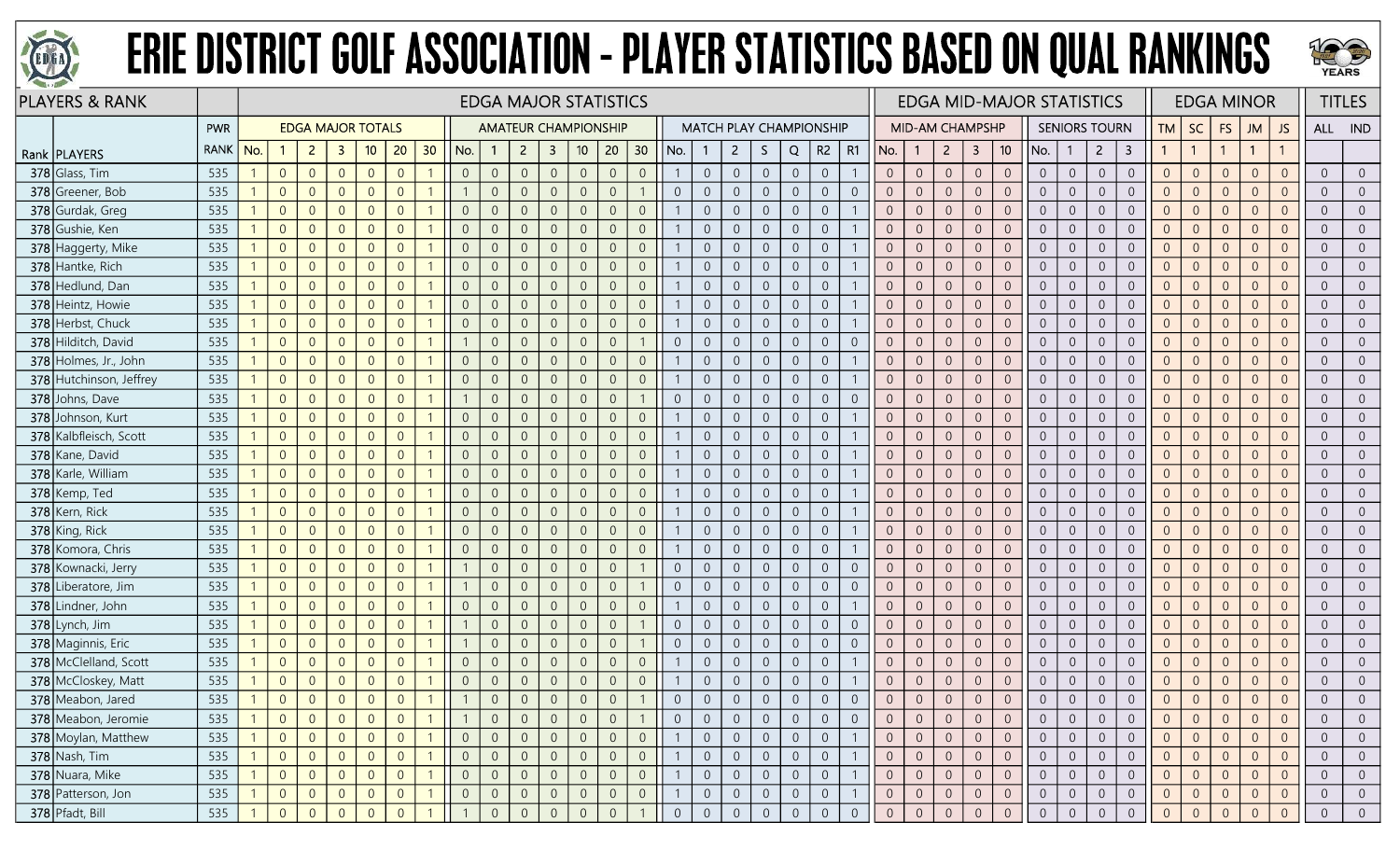



| <b>PLAYERS &amp; RANK</b> |            |                |                |                          |                |                |                 |                |                |                | <b>EDGA MAJOR STATISTICS</b> |                         |                 |                |                 |                |                |                |                |                |                                |                |                |                        |                  |                |                 | <b>EDGA MID-MAJOR STATISTICS</b> |                |                      |                |                |                |                | <b>EDGA MINOR</b> |                |                | <b>TITLES</b>  |
|---------------------------|------------|----------------|----------------|--------------------------|----------------|----------------|-----------------|----------------|----------------|----------------|------------------------------|-------------------------|-----------------|----------------|-----------------|----------------|----------------|----------------|----------------|----------------|--------------------------------|----------------|----------------|------------------------|------------------|----------------|-----------------|----------------------------------|----------------|----------------------|----------------|----------------|----------------|----------------|-------------------|----------------|----------------|----------------|
|                           | <b>PWR</b> |                |                | <b>EDGA MAJOR TOTALS</b> |                |                |                 |                |                |                | <b>AMATEUR CHAMPIONSHIP</b>  |                         |                 |                |                 |                |                |                |                |                | <b>MATCH PLAY CHAMPIONSHIP</b> |                |                | <b>MID-AM CHAMPSHP</b> |                  |                |                 |                                  |                | <b>SENIORS TOURN</b> |                | <b>TM</b>      | <b>SC</b>      | <b>FS</b>      | <b>JM</b>         | <b>JS</b>      | ALL IND        |                |
| Rank   PLAYERS            | RANK   No. |                |                | $\overline{2}$           | 3              | 10             | 20 <sup>°</sup> | 30             | No.            | $\mathbf{1}$   | $\overline{2}$               | $\overline{\mathbf{3}}$ | 10 <sup>°</sup> | 20             | 30 <sub>2</sub> | No.            |                | $2^{\circ}$    | S.             | Q              | R <sub>2</sub>                 | R1             | No.            | $\mathbf{1}$           | $2^{\circ}$      | $\overline{3}$ | 10 <sup>°</sup> | No.                              | $\mathbf{1}$   | $\overline{2}$       | 3              |                | $\overline{1}$ |                | $\mathbf{1}$      |                |                |                |
| $378$ Pinto, AJ           | 535        |                | $\overline{0}$ | $\overline{0}$           | $\overline{0}$ | $\overline{0}$ | $\overline{0}$  |                | $\overline{0}$ | $\overline{0}$ | $\overline{0}$               | $\overline{0}$          | $\overline{0}$  | $\overline{0}$ | $\overline{0}$  |                | $\overline{0}$ | $\overline{0}$ | $\overline{0}$ | $\overline{0}$ | $\overline{0}$                 |                | $\overline{0}$ | $\overline{0}$         | $\overline{0}$   | $\overline{0}$ | $\overline{0}$  | $\overline{0}$                   | $\overline{0}$ | $\overline{0}$       | $\overline{0}$ | $\overline{0}$ | $\overline{0}$ | $\overline{0}$ | $\Omega$          | $\Omega$       | $\overline{0}$ | $\overline{0}$ |
| 378 Pratt, Dan            | 535        |                | $\overline{0}$ | $\overline{0}$           | $\Omega$       | $\Omega$       | $\Omega$        |                |                | $\Omega$       |                              | $\overline{0}$          | $\overline{0}$  | $\overline{0}$ |                 | $\overline{0}$ | $\overline{0}$ | $\overline{0}$ | $\overline{0}$ | $\overline{0}$ | $\overline{0}$                 | $\Omega$       | $\Omega$       | $\overline{0}$         | $\overline{0}$   | $\overline{0}$ | $\Omega$        | $\overline{0}$                   | $\overline{0}$ | $\overline{0}$       | $\Omega$       | $\Omega$       | $\overline{0}$ | $\Omega$       | $\Omega$          | $\Omega$       | $\overline{0}$ | $\overline{0}$ |
| 378 Quinet, Kevin         | 535        |                | $\overline{0}$ | $\overline{0}$           | $\Omega$       | $\Omega$       |                 |                | $\overline{0}$ | $\Omega$       | $\Omega$                     | $\overline{0}$          | $\overline{0}$  | $\overline{0}$ | $\overline{0}$  |                | $\overline{0}$ | $\overline{0}$ | $\overline{0}$ | $\overline{0}$ | $\overline{0}$                 |                | $\Omega$       | $\overline{0}$         | $\overline{0}$   | $\overline{0}$ | $\Omega$        | $\overline{0}$                   | $\overline{0}$ | $\Omega$             | $\overline{0}$ | $\overline{0}$ | $\overline{0}$ | $\Omega$       | $\overline{0}$    | $\Omega$       | $\overline{0}$ | $\overline{0}$ |
| 378 Reese, Don            | 535        |                | $\overline{0}$ | $\overline{0}$           | $\Omega$       | $\Omega$       | $\Omega$        |                |                | $\overline{0}$ | $\Omega$                     | $\overline{0}$          | $\overline{0}$  | $\overline{0}$ |                 | $\overline{0}$ | $\overline{0}$ | $\overline{0}$ | $\overline{0}$ | $\overline{0}$ | $\overline{0}$                 | $\Omega$       | $\overline{0}$ | $\overline{0}$         | $\overline{0}$   | $\overline{0}$ | $\overline{0}$  | $\overline{0}$                   | $\overline{0}$ | $\overline{0}$       | $\overline{0}$ | $\Omega$       | $\overline{0}$ | $\overline{0}$ | $\Omega$          | $\Omega$       | $\overline{0}$ | $\overline{0}$ |
| 378 Richardson, Ron       | 535        |                | $\overline{0}$ | $\overline{0}$           | $\overline{0}$ | $\overline{0}$ | $\Omega$        |                | $\overline{0}$ | $\overline{0}$ | $\overline{0}$               | $\overline{0}$          | $\overline{0}$  | $\overline{0}$ | $\overline{0}$  |                | $\overline{0}$ | $\overline{0}$ | $\overline{0}$ | $\overline{0}$ | $\overline{0}$                 |                | $\overline{0}$ | $\sqrt{0}$             | $\overline{0}$   | $\sqrt{0}$     | $\overline{0}$  | $\overline{0}$                   | $\overline{0}$ | $\overline{0}$       | $\overline{0}$ | $\overline{0}$ | $\overline{0}$ | $\overline{0}$ | $\Omega$          | $\Omega$       | $\overline{0}$ | $\overline{0}$ |
| 378 Rouch, Jake           | 535        |                | $\overline{0}$ | $\overline{0}$           | $\Omega$       | $\overline{0}$ | $\Omega$        |                | $\overline{0}$ | $\overline{0}$ |                              | $\overline{0}$          | $\overline{0}$  | $\overline{0}$ | $\overline{0}$  |                | $\overline{0}$ | $\overline{0}$ | $\mathbf 0$    | $\overline{0}$ | $\overline{0}$                 |                | $\overline{0}$ | $\overline{0}$         | $\overline{0}$   | $\overline{0}$ | $\Omega$        | $\overline{0}$                   | $\overline{0}$ | $\overline{0}$       | $\overline{0}$ | $\Omega$       | $\overline{0}$ | $\overline{0}$ | $\Omega$          | $\Omega$       | $\overline{0}$ | $\overline{0}$ |
| 378 Ryan, Chris           | 535        |                | $\overline{0}$ | $\overline{0}$           | $\Omega$       | $\Omega$       | $\Omega$        |                | $\overline{0}$ | $\overline{0}$ | $\Omega$                     | $\overline{0}$          | $\overline{0}$  | $\overline{0}$ | $\overline{0}$  |                | $\overline{0}$ | $\overline{0}$ | $\overline{0}$ | $\overline{0}$ | $\overline{0}$                 |                | $\overline{0}$ | $\overline{0}$         | $\Omega$         | $\overline{0}$ | $\overline{0}$  | $\overline{0}$                   | $\overline{0}$ | $\overline{0}$       | $\overline{0}$ | $\overline{0}$ | $\overline{0}$ | $\overline{0}$ | $\overline{0}$    | $\Omega$       | $\overline{0}$ | $\overline{0}$ |
| 378 Sadler, Christian     | 535        |                | $\overline{0}$ | $\overline{0}$           | $\overline{0}$ | $\overline{0}$ | $\Omega$        |                |                | $\overline{0}$ | $\Omega$                     | $\overline{0}$          | $\mathbf 0$     | $\overline{0}$ |                 | $\overline{0}$ | $\overline{0}$ | $\overline{0}$ | $\overline{0}$ | $\overline{0}$ | $\overline{0}$                 | $\overline{0}$ | $\overline{0}$ | $\overline{0}$         | $\overline{0}$   | $\overline{0}$ | $\overline{0}$  | $\overline{0}$                   | $\overline{0}$ | $\overline{0}$       | $\overline{0}$ | $\overline{0}$ | $\overline{0}$ | $\overline{0}$ | $\Omega$          | $\Omega$       | $\overline{0}$ | $\overline{0}$ |
| 378 Samuels, Ralph        | 535        |                | $\overline{0}$ | $\overline{0}$           | $\overline{0}$ | $\overline{0}$ | $\Omega$        |                |                | $\overline{0}$ | $\Omega$                     | $\overline{0}$          | $\overline{0}$  | $\overline{0}$ |                 | $\overline{0}$ | $\overline{0}$ | $\overline{0}$ | $\overline{0}$ | $\overline{0}$ | $\overline{0}$                 | $\overline{0}$ | $\overline{0}$ | $\overline{0}$         | $\overline{0}$   | $\overline{0}$ | $\overline{0}$  | $\overline{0}$                   | $\overline{0}$ | $\overline{0}$       | $\overline{0}$ | $\overline{0}$ | $\overline{0}$ | $\overline{0}$ | $\Omega$          | $\Omega$       | $\overline{0}$ | $\overline{0}$ |
| 378 Schmitt, Joe          | 535        |                | $\overline{0}$ | $\overline{0}$           | $\overline{0}$ | $\overline{0}$ | $\Omega$        |                | $\overline{0}$ | $\overline{0}$ | $\theta$                     | $\overline{0}$          | $\overline{0}$  | $\overline{0}$ | $\overline{0}$  |                | $\overline{0}$ | $\overline{0}$ | $\overline{0}$ | $\overline{0}$ | $\overline{0}$                 |                | $\overline{0}$ | $\overline{0}$         | $\overline{0}$   | $\overline{0}$ | $\Omega$        | $\overline{0}$                   | $\overline{0}$ | $\overline{0}$       | $\overline{0}$ | $\overline{0}$ | $\overline{0}$ | $\Omega$       | $\Omega$          | $\Omega$       | $\overline{0}$ | $\overline{0}$ |
| 378 Selkregg, Kevin       | 535        |                | $\overline{0}$ | $\overline{0}$           | $\overline{0}$ | $\Omega$       | $\Omega$        |                |                | $\overline{0}$ | $\Omega$                     | $\overline{0}$          | $\overline{0}$  | $\overline{0}$ |                 | $\overline{0}$ | $\overline{0}$ | $\overline{0}$ | $\overline{0}$ | $\overline{0}$ | $\overline{0}$                 | $\Omega$       | $\overline{0}$ | $\overline{0}$         | $\Omega$         | $\overline{0}$ | $\Omega$        | $\overline{0}$                   | $\overline{0}$ | $\overline{0}$       | $\Omega$       | $\Omega$       | $\overline{0}$ | $\Omega$       | $\overline{0}$    | $\Omega$       | $\overline{0}$ | $\overline{0}$ |
| 378 Shindledecker, Alex   | 535        |                | $\overline{0}$ | $\overline{0}$           | $\overline{0}$ | $\Omega$       | $\Omega$        |                | $\overline{0}$ | $\overline{0}$ | $\Omega$                     | $\overline{0}$          | $\overline{0}$  | $\overline{0}$ | $\overline{0}$  |                | $\overline{0}$ | $\overline{0}$ | $\sqrt{0}$     | $\overline{0}$ | $\overline{0}$                 |                | $\overline{0}$ | $\overline{0}$         | $\overline{0}$   | $\overline{0}$ | $\overline{0}$  | $\overline{0}$                   | $\overline{0}$ | $\overline{0}$       | $\overline{0}$ | $\overline{0}$ | $\overline{0}$ | $\Omega$       | $\Omega$          | $\Omega$       | $\overline{0}$ | $\overline{0}$ |
| 378 Skrzypczak, Dan       | 535        |                | $\overline{0}$ | $\overline{0}$           | $\overline{0}$ | $\overline{0}$ | $\overline{0}$  |                | $\overline{0}$ | $\overline{0}$ | $\overline{0}$               | $\overline{0}$          | $\overline{0}$  | $\overline{0}$ | $\overline{0}$  |                | $\overline{0}$ | $\overline{0}$ | $\overline{0}$ | $\overline{0}$ | $\overline{0}$                 |                | $\overline{0}$ | $\overline{0}$         | $\overline{0}$   | $\overline{0}$ | $\overline{0}$  | $\overline{0}$                   | $\overline{0}$ | $\overline{0}$       | $\overline{0}$ | $\overline{0}$ | $\overline{0}$ | $\overline{0}$ | $\Omega$          | $\Omega$       | $\overline{0}$ | $\overline{0}$ |
| 378 Smith, Gene           | 535        |                | $\overline{0}$ | $\overline{0}$           | $\Omega$       | $\Omega$       | $\Omega$        |                |                | $\Omega$       |                              | $\Omega$                | $\overline{0}$  | $\overline{0}$ |                 | $\overline{0}$ | $\overline{0}$ | $\overline{0}$ | $\overline{0}$ | $\theta$       | $\overline{0}$                 | $\Omega$       | $\overline{0}$ | $\overline{0}$         | $\overline{0}$   | $\overline{0}$ | $\overline{0}$  | $\overline{0}$                   | $\overline{0}$ | $\Omega$             | $\overline{0}$ | $\Omega$       | $\overline{0}$ | $\Omega$       | $\Omega$          |                | $\overline{0}$ | $\overline{0}$ |
| 378 Stewart, Ken          | 535        |                | $\overline{0}$ | $\overline{0}$           | $\Omega$       | $\Omega$       | $\Omega$        |                | $\overline{0}$ | $\overline{0}$ | $\Omega$                     | $\overline{0}$          | $\overline{0}$  | $\overline{0}$ | $\overline{0}$  |                | $\overline{0}$ | $\overline{0}$ | $\overline{0}$ | $\overline{0}$ | $\overline{0}$                 |                | $\overline{0}$ | $\overline{0}$         | $\overline{0}$   | $\overline{0}$ | $\overline{0}$  | $\overline{0}$                   | $\overline{0}$ | $\overline{0}$       | $\overline{0}$ | $\overline{0}$ | $\overline{0}$ | $\overline{0}$ | $\Omega$          | $\Omega$       | $\overline{0}$ | $\overline{0}$ |
| 378 Stufft, Mark          | 535        |                | $\overline{0}$ | $\overline{0}$           | $\Omega$       | $\overline{0}$ | $\Omega$        |                | $\overline{0}$ | $\overline{0}$ | $\Omega$                     | $\overline{0}$          | $\mathbf 0$     | $\overline{0}$ | $\sqrt{0}$      |                | $\mathbf 0$    | $\overline{0}$ | $\overline{0}$ | $\overline{0}$ | $\overline{0}$                 |                | $\overline{0}$ | $\overline{0}$         | $\Omega$         | $\overline{0}$ | $\overline{0}$  | $\overline{0}$                   | $\overline{0}$ | $\overline{0}$       | $\overline{0}$ | $\overline{0}$ | $\overline{0}$ | $\overline{0}$ | $\Omega$          | $\Omega$       | $\overline{0}$ | $\overline{0}$ |
| 378 Swahn, Bob            | 535        |                | $\overline{0}$ | $\overline{0}$           | $\Omega$       | $\overline{0}$ | $\Omega$        |                |                | $\overline{0}$ | $\Omega$                     | $\overline{0}$          | $\overline{0}$  | $\overline{0}$ |                 | $\overline{0}$ | $\overline{0}$ | $\overline{0}$ | $\overline{0}$ | $\overline{0}$ | $\overline{0}$                 | $\Omega$       | $\overline{0}$ | $\overline{0}$         | $\overline{0}$   | $\overline{0}$ | $\Omega$        | $\overline{0}$                   | $\overline{0}$ | $\overline{0}$       | $\overline{0}$ | $\Omega$       | $\overline{0}$ | $\overline{0}$ | $\Omega$          | $\Omega$       | $\overline{0}$ | $\overline{0}$ |
| 378 Teasdale, Eric        | 535        |                | $\overline{0}$ | $\overline{0}$           | $\Omega$       | $\Omega$       |                 |                | $\Omega$       | $\Omega$       |                              | -0                      | $\overline{0}$  | $\overline{0}$ | $\overline{0}$  |                | $\Omega$       | $\overline{0}$ | $\Omega$       | $\overline{0}$ | $\overline{0}$                 |                | $\Omega$       | $\overline{0}$         | $\Omega$         | $\overline{0}$ | $\Omega$        | $\overline{0}$                   | $\overline{0}$ | $\Omega$             | $\overline{0}$ | $\Omega$       | $\overline{0}$ | $\Omega$       | $\Omega$          |                | $\overline{0}$ | $\overline{0}$ |
| 378 Villanos, Jr., JiJi   | 535        |                | $\overline{0}$ | $\overline{0}$           | $\Omega$       | $\Omega$       | $\Omega$        |                | $\overline{0}$ | $\overline{0}$ | $\Omega$                     | $\overline{0}$          | $\overline{0}$  | $\overline{0}$ | $\overline{0}$  |                | $\overline{0}$ | $\overline{0}$ | $\overline{0}$ | $\overline{0}$ | $\overline{0}$                 |                | $\overline{0}$ | $\overline{0}$         | $\overline{0}$   | $\overline{0}$ | $\Omega$        | $\overline{0}$                   | $\overline{0}$ | $\overline{0}$       | $\Omega$       | $\overline{0}$ | $\overline{0}$ | $\overline{0}$ | $\Omega$          | $\Omega$       | $\overline{0}$ | $\overline{0}$ |
| 378 Vitron, Bill          | 535        |                | $\overline{0}$ | $\overline{0}$           | $\overline{0}$ | $\overline{0}$ | $\Omega$        |                | $\overline{0}$ | $\overline{0}$ | $\Omega$                     | $\overline{0}$          | $\overline{0}$  | $\overline{0}$ | $\overline{0}$  |                | $\overline{0}$ | $\overline{0}$ | $\overline{0}$ | $\overline{0}$ | $\overline{0}$                 |                | $\overline{0}$ | $\overline{0}$         | $\overline{0}$   | $\overline{0}$ | $\overline{0}$  | $\overline{0}$                   | $\overline{0}$ | $\overline{0}$       | $\overline{0}$ | $\overline{0}$ | $\overline{0}$ | $\Omega$       | $\overline{0}$    | $\Omega$       | $\overline{0}$ | $\overline{0}$ |
| 378 Wallworth, Wally      | 535        |                | $\overline{0}$ | $\overline{0}$           | $\Omega$       | $\Omega$       | $\Omega$        |                |                | $\overline{0}$ | $\Omega$                     | $\overline{0}$          | $\overline{0}$  | $\overline{0}$ |                 | $\overline{0}$ | $\overline{0}$ | $\overline{0}$ | $\overline{0}$ | $\overline{0}$ | $\overline{0}$                 | $\Omega$       | $\overline{0}$ | $\overline{0}$         | $\overline{0}$   | $\overline{0}$ | $\Omega$        | $\overline{0}$                   | $\overline{0}$ | $\overline{0}$       | $\overline{0}$ | $\overline{0}$ | $\overline{0}$ | $\overline{0}$ | $\Omega$          |                | $\overline{0}$ | $\overline{0}$ |
| 378 Weaver, Don           | 535        |                | $\overline{0}$ | $\overline{0}$           | $\Omega$       | $\Omega$       |                 |                | $\overline{0}$ | $\Omega$       |                              | -0                      | $\overline{0}$  | $\overline{0}$ | $\overline{0}$  |                | $\overline{0}$ | $\overline{0}$ | $\overline{0}$ | $\overline{0}$ | $\overline{0}$                 |                | $\Omega$       | $\overline{0}$         | $\overline{0}$   | $\overline{0}$ | $\overline{0}$  | $\overline{0}$                   | $\overline{0}$ | $\overline{0}$       | $\overline{0}$ | $\overline{0}$ | $\overline{0}$ | $\Omega$       | $\Omega$          | $\Omega$       | $\overline{0}$ | $\overline{0}$ |
| 378 Webb, Jim             | 535        |                | $\overline{0}$ | $\overline{0}$           | $\overline{0}$ | $\overline{0}$ | $\Omega$        |                | $\overline{0}$ | $\overline{0}$ | $\Omega$                     | $\overline{0}$          | $\mathbf 0$     | $\overline{0}$ | $\overline{0}$  |                | $\overline{0}$ | $\overline{0}$ | $\overline{0}$ | $\overline{0}$ | $\overline{0}$                 |                | $\overline{0}$ | $\overline{0}$         | $\overline{0}$   | $\overline{0}$ | $\overline{0}$  | $\overline{0}$                   | $\overline{0}$ | $\overline{0}$       | $\overline{0}$ | $\overline{0}$ | $\overline{0}$ | $\overline{0}$ | $\overline{0}$    | $\Omega$       | $\overline{0}$ | $\overline{0}$ |
| 378 Wiler, Patrick        | 535        |                | $\overline{0}$ | $\overline{0}$           | $\overline{0}$ | $\overline{0}$ | $\Omega$        |                | $\overline{0}$ | $\overline{0}$ | $\overline{0}$               | $\overline{0}$          | $\overline{0}$  | $\overline{0}$ | $\sqrt{0}$      |                | $\overline{0}$ | $\overline{0}$ | $\overline{0}$ | $\overline{0}$ | $\overline{0}$                 |                | $\overline{0}$ | $\overline{0}$         | $\overline{0}$   | $\overline{0}$ | $\overline{0}$  | $\overline{0}$                   | $\overline{0}$ | $\overline{0}$       | $\overline{0}$ | $\overline{0}$ | $\overline{0}$ | $\overline{0}$ | $\overline{0}$    | $\Omega$       | $\overline{0}$ | $\overline{0}$ |
| 378 Yarman, Jr., Ralph    | 535        |                | $\overline{0}$ | $\overline{0}$           | $\Omega$       | $\Omega$       | $\Omega$        |                |                | $\overline{0}$ | $\Omega$                     | $\overline{0}$          | $\overline{0}$  | $\overline{0}$ | $\mathbf{1}$    | $\overline{0}$ | $\overline{0}$ | $\overline{0}$ | $\overline{0}$ | $\overline{0}$ | $\overline{0}$                 | $\Omega$       | $\overline{0}$ | $\overline{0}$         | $\overline{0}$   | $\overline{0}$ | $\Omega$        | $\overline{0}$                   | $\overline{0}$ | $\overline{0}$       | $\overline{0}$ | $\Omega$       | $\overline{0}$ | $\Omega$       | $\Omega$          | $\Omega$       | $\overline{0}$ | $\overline{0}$ |
| 378 Yates, Jesse          | 535        |                | $\overline{0}$ | $\overline{0}$           | $\overline{0}$ | $\overline{0}$ | $\Omega$        |                | $\Omega$       | $\overline{0}$ | $\Omega$                     | $\overline{0}$          | $\overline{0}$  | $\overline{0}$ | $\overline{0}$  |                | $\overline{0}$ | $\overline{0}$ | $\overline{0}$ | $\overline{0}$ | $\overline{0}$                 |                | $\overline{0}$ | $\overline{0}$         | $\Omega$         | $\overline{0}$ | $\overline{0}$  | $\overline{0}$                   | $\overline{0}$ | $\overline{0}$       | $\overline{0}$ | $\overline{0}$ | $\overline{0}$ | $\Omega$       | $\Omega$          | $\Omega$       | $\overline{0}$ | $\overline{0}$ |
| 378 Zilhaver, Scott       | 535        |                | $\overline{0}$ | $\overline{0}$           | $\overline{0}$ | $\overline{0}$ | $\Omega$        |                | $\overline{0}$ | $\Omega$       | $\Omega$                     | $\overline{0}$          | $\mathbf 0$     | $\overline{0}$ | $\overline{0}$  |                | $\overline{0}$ | $\overline{0}$ | $\overline{0}$ | $\overline{0}$ | $\overline{0}$                 |                | $\overline{0}$ | $\sqrt{0}$             | $\overline{0}$   | $\overline{0}$ | $\overline{0}$  | $\overline{0}$                   | $\overline{0}$ | $\overline{0}$       | $\overline{0}$ | $\overline{0}$ | $\overline{0}$ | $\overline{0}$ | $\overline{0}$    | $\Omega$       | $\overline{0}$ | $\overline{0}$ |
| <b>378</b> May, Bill      | 535        |                | $\overline{0}$ | $\overline{0}$           | $\overline{0}$ | $\overline{0}$ | $\Omega$        |                |                | $\overline{0}$ |                              | $\overline{0}$          | $\overline{0}$  | $\overline{0}$ |                 | $\overline{0}$ | $\overline{0}$ | $\overline{0}$ | $\overline{0}$ | $\overline{0}$ | $\boldsymbol{0}$               | $\overline{0}$ | $\overline{0}$ | $\sqrt{0}$             | $\overline{0}$   | $\sqrt{0}$     | $\overline{0}$  | $\overline{0}$                   | $\overline{0}$ | $\overline{0}$       | $\theta$       | $\overline{0}$ | $\overline{0}$ | $\overline{0}$ | $\Omega$          | $\Omega$       | $\overline{0}$ | $\overline{0}$ |
| 378 Miodus, Stan          | 535        |                | $\overline{0}$ | $\Omega$                 | $\overline{0}$ | $\Omega$       |                 |                |                |                | $\Omega$                     | $\overline{0}$          | $\overline{0}$  | $\overline{0}$ |                 |                | $\overline{0}$ | $\overline{0}$ | $\overline{0}$ | $\overline{0}$ | $\overline{0}$                 | $\Omega$       | $\overline{0}$ | $\overline{0}$         | $\overline{0}$   | $\overline{0}$ | $\Omega$        | $\overline{0}$                   | $\overline{0}$ | $\overline{0}$       | $\Omega$       | $\overline{0}$ | $\overline{0}$ | $\Omega$       | $\Omega$          |                | $\overline{0}$ | $\overline{0}$ |
| 378 Russ, Joe             | 535        |                | $\overline{0}$ | $\overline{0}$           | $\overline{0}$ | $\overline{0}$ | $\theta$        |                |                | $\overline{0}$ |                              | $\overline{0}$          | $\overline{0}$  | $\overline{0}$ |                 | $\overline{0}$ | $\overline{0}$ | $\overline{0}$ | $\overline{0}$ | $\overline{0}$ | $\overline{0}$                 | $\overline{0}$ | $\overline{0}$ | $\overline{0}$         | $\overline{0}$   | $\overline{0}$ | $\overline{0}$  | $\overline{0}$                   | $\overline{0}$ | $\overline{0}$       | $\overline{0}$ | $\overline{0}$ | $\overline{0}$ | $\overline{0}$ | $\overline{0}$    | $\overline{0}$ | $\overline{0}$ | $\overline{0}$ |
| 378 Passalinqua, Matt     | 535        |                | $\overline{0}$ | $\overline{0}$           | $\overline{0}$ | $\overline{0}$ | $\overline{0}$  |                | $\overline{0}$ | $\overline{0}$ | $\Omega$                     | $\overline{0}$          | $\overline{0}$  | $\overline{0}$ | $\overline{0}$  |                | $\overline{0}$ | $\overline{0}$ | $\overline{0}$ | $\overline{0}$ | $\overline{0}$                 |                | $\overline{0}$ | $\overline{0}$         | $\overline{0}$   | $\overline{0}$ | $\overline{0}$  | $\overline{0}$                   | $\overline{0}$ | $\overline{0}$       | $\overline{0}$ | $\overline{0}$ | $\overline{0}$ | $\overline{0}$ | $\Omega$          | $\overline{0}$ | $\overline{0}$ | $\overline{0}$ |
| 378 Watkins, Jesse        | 535        |                | $\overline{0}$ | $\overline{0}$           | $\overline{0}$ | $\overline{0}$ | $\overline{0}$  |                | $\overline{0}$ | $\overline{0}$ |                              | $\overline{0}$          | $\overline{0}$  | $\overline{0}$ | $\sqrt{0}$      |                | $\overline{0}$ | $\overline{0}$ | $\overline{0}$ | $\overline{0}$ | $\overline{0}$                 |                | $\overline{0}$ | $\overline{0}$         | $\boldsymbol{0}$ | $\overline{0}$ | $\overline{0}$  | $\overline{0}$                   | $\overline{0}$ | $\overline{0}$       | $\overline{0}$ | $\overline{0}$ | $\overline{0}$ | $\overline{0}$ |                   | $\overline{0}$ | $\overline{0}$ | $\overline{0}$ |
| 378 Klein, Andrew         | 535        |                | $\overline{0}$ | $\overline{0}$           | $\overline{0}$ | $\overline{0}$ | $\Omega$        |                | $\overline{0}$ | $\overline{0}$ |                              | $\overline{0}$          | $\overline{0}$  | $\overline{0}$ | $\overline{0}$  |                | $\overline{0}$ | $\overline{0}$ | $\overline{0}$ | $\overline{0}$ | $\overline{0}$                 |                | $\overline{0}$ | $\overline{0}$         | $\overline{0}$   | $\overline{0}$ | $\overline{0}$  | $\overline{0}$                   | $\overline{0}$ | $\overline{0}$       | $\overline{0}$ | $\overline{0}$ | $\overline{0}$ | $\overline{0}$ |                   | $\overline{0}$ | $\overline{0}$ | $\overline{0}$ |
| 559 Robinson, Tom         | 111        | $\overline{0}$ | $\overline{0}$ | $\overline{0}$           | $\overline{0}$ | $\overline{0}$ | $\overline{0}$  | $\overline{0}$ | $\overline{0}$ | $\overline{0}$ | $\overline{0}$               | $\overline{0}$          | $\overline{0}$  | $\overline{0}$ | $\overline{0}$  | $\overline{0}$ | $\overline{0}$ | $\overline{0}$ | $\overline{0}$ | $\overline{0}$ | $\overline{0}$                 | $\overline{0}$ | $\overline{0}$ | $\overline{0}$         | $\overline{0}$   | $\overline{0}$ | $\overline{0}$  | $\overline{3}$                   | $\overline{2}$ |                      | $\overline{0}$ | $\overline{0}$ | $\overline{0}$ | $\overline{0}$ | $\overline{0}$    | $\overline{0}$ | $\overline{2}$ | $\overline{2}$ |
| 560 Scrafford, Ralph      | 131        | $\overline{0}$ | $\overline{0}$ | $\overline{0}$           | $\overline{0}$ | $\Omega$       |                 | $\Omega$       | $\Omega$       |                | $\Omega$                     | $\Omega$                | $\overline{0}$  | $\overline{0}$ | $\overline{0}$  | $\overline{0}$ | $\overline{0}$ | $\overline{0}$ | $\overline{0}$ | $\overline{0}$ | $\overline{0}$                 | $\overline{0}$ | $\overline{0}$ | $\theta$               | $\overline{0}$   | $\Omega$       |                 |                                  |                |                      |                | $\Omega$       |                |                |                   |                | $\mathcal{E}$  |                |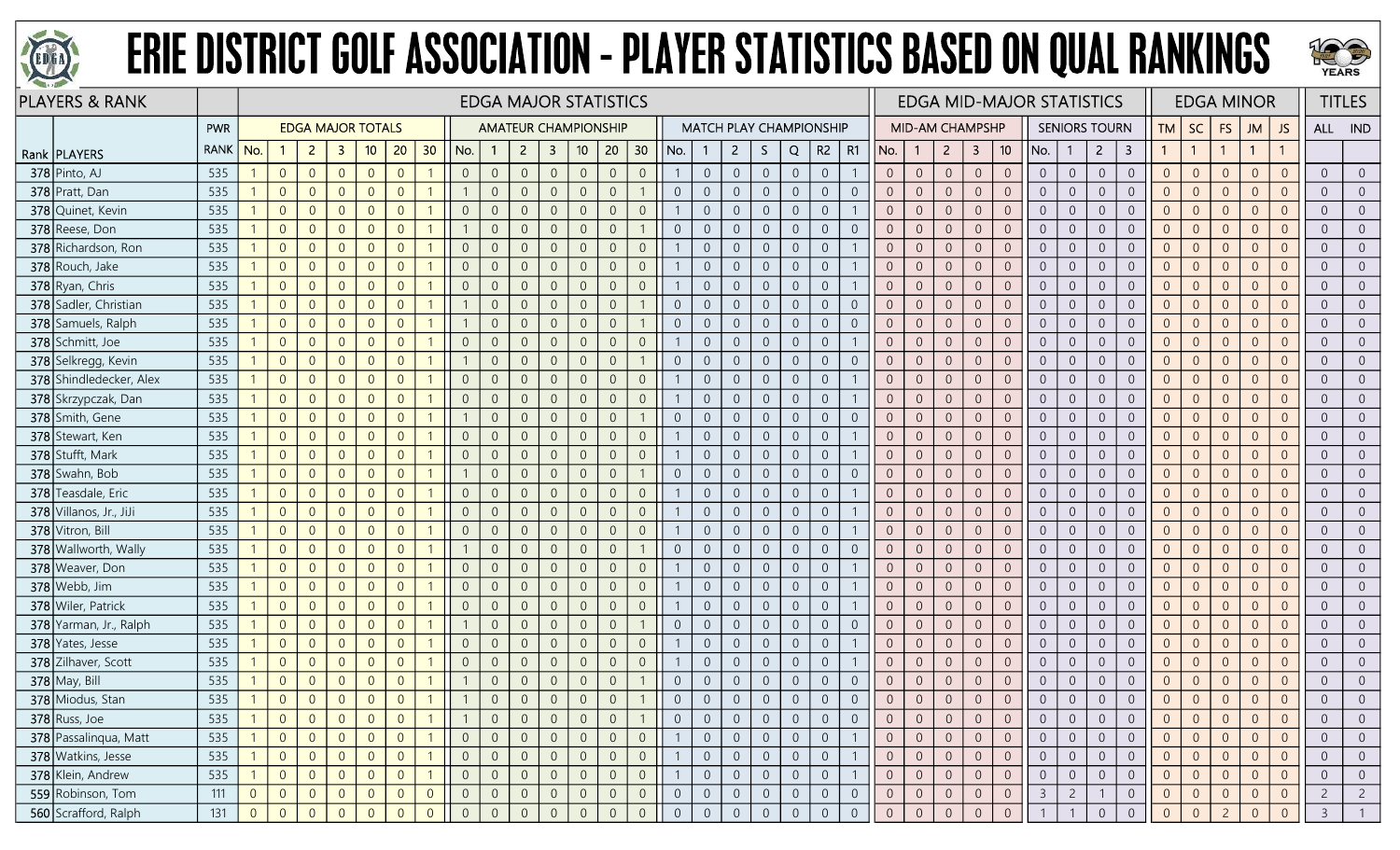



|     | <b>PLAYERS &amp; RANK</b>  |             |                  |                |                |                          |                |                |                |                |                | <b>EDGA MAJOR STATISTICS</b> |                         |                 |                |                  |                |                |                                |                  |                |                |                |                | <b>EDGA MID-MAJOR STATISTICS</b> |                |                |                 |                |                |                      |                         |                |                |                | <b>EDGA MINOR</b> |                |                | <b>TITLES</b>  |
|-----|----------------------------|-------------|------------------|----------------|----------------|--------------------------|----------------|----------------|----------------|----------------|----------------|------------------------------|-------------------------|-----------------|----------------|------------------|----------------|----------------|--------------------------------|------------------|----------------|----------------|----------------|----------------|----------------------------------|----------------|----------------|-----------------|----------------|----------------|----------------------|-------------------------|----------------|----------------|----------------|-------------------|----------------|----------------|----------------|
|     |                            | PWR         |                  |                |                | <b>EDGA MAJOR TOTALS</b> |                |                |                |                |                | <b>AMATEUR CHAMPIONSHIP</b>  |                         |                 |                |                  |                |                | <b>MATCH PLAY CHAMPIONSHIP</b> |                  |                |                |                |                | <b>MID-AM CHAMPSHP</b>           |                |                |                 |                |                | <b>SENIORS TOURN</b> |                         | <b>TM</b>      | SC             | FS             | <b>JM</b>         | JS             | ALL IND        |                |
|     | Rank   PLAYERS             | <b>RANK</b> | No.              | -1             | $\overline{2}$ | $\mathbf{3}$             | 10             | 20             | 30             | No.            |                | $\overline{2}$               | $\overline{\mathbf{3}}$ | 10 <sub>1</sub> | 20             | 30 <sub>o</sub>  | No.            |                | $\overline{2}$                 | S.               | Q              | R2             | R1             | No.            | -1                               | $\overline{2}$ | $\mathbf{3}$   | 10 <sup>°</sup> | No.            | $\overline{1}$ | $\overline{2}$       | $\overline{\mathbf{3}}$ | $\mathbf{1}$   | $\overline{1}$ | $\mathbf{1}$   | $\overline{1}$    |                |                |                |
| 560 | Karle, J. Patrick          | 156         | $\overline{0}$   | $\overline{0}$ | $\overline{0}$ | $\overline{0}$           | $\overline{0}$ | $\overline{0}$ | $\overline{0}$ | $\overline{0}$ | $\overline{0}$ | $\overline{0}$               | $\overline{0}$          | $\sqrt{0}$      | $\overline{0}$ | $\overline{0}$   | $\overline{0}$ | $\theta$       | $\overline{0}$                 | $\overline{0}$   | $\overline{0}$ | $\overline{0}$ | $\overline{0}$ | $\overline{0}$ | $\sqrt{0}$                       | $\overline{0}$ | $\theta$       | $\overline{0}$  |                |                | $\overline{0}$       | $\overline{0}$          | $\overline{0}$ | $\overline{0}$ | $\overline{0}$ | $\overline{0}$    | $\overline{0}$ |                |                |
|     | 562 Neithamer, Walt        | 122         | $\overline{0}$   | $\overline{0}$ | $\overline{0}$ | $\overline{0}$           | $\overline{0}$ | $\Omega$       | $\Omega$       | $\overline{0}$ | $\overline{0}$ | $\Omega$                     | $\overline{0}$          | $\overline{0}$  | $\overline{0}$ | $\overline{0}$   | $\overline{0}$ | $\overline{0}$ | $\overline{0}$                 | $\overline{0}$   | $\overline{0}$ | $\overline{0}$ | $\overline{0}$ | $\overline{0}$ | $\overline{0}$                   | $\overline{0}$ | $\overline{0}$ | $\overline{0}$  | $\overline{0}$ | $\overline{0}$ | $\overline{0}$       | $\overline{0}$          | $\overline{0}$ | $\overline{0}$ | $\overline{7}$ | $\overline{0}$    | $\overline{0}$ | 7              | $\Omega$       |
|     | $562$ LeJeal, A.L.         | 131         | $\overline{0}$   | $\overline{0}$ | $\overline{0}$ | $\Omega$                 | $\overline{0}$ |                | $\Omega$       | $\overline{0}$ | $\overline{0}$ |                              | $\Omega$                | $\Omega$        | $\overline{0}$ | $\overline{0}$   | $\Omega$       | $\overline{0}$ | $\overline{0}$                 | $\overline{0}$   | $\theta$       | $\overline{0}$ | $\Omega$       | $\overline{0}$ | $\overline{0}$                   | $\overline{0}$ | $\theta$       | $\overline{0}$  | $\overline{0}$ | $\overline{0}$ | $\overline{0}$       | $\overline{0}$          | $\overline{0}$ | $\overline{0}$ | 6              | $\Omega$          |                | 6              |                |
|     | 562 LeJeal, Mike           | 131         | $\overline{0}$   | $\overline{0}$ | $\overline{0}$ | $\overline{0}$           | $\overline{0}$ | $\Omega$       | $\Omega$       | $\overline{0}$ | $\overline{0}$ | $\Omega$                     | $\overline{0}$          | $\overline{0}$  | $\overline{0}$ | $\overline{0}$   | $\overline{0}$ | $\overline{0}$ | $\overline{0}$                 | $\overline{0}$   | $\overline{0}$ | $\overline{0}$ | $\overline{0}$ | $\overline{0}$ | $\overline{0}$                   | $\overline{0}$ | $\overline{0}$ | $\overline{0}$  | $\overline{0}$ | $\overline{0}$ | $\overline{0}$       | $\overline{0}$          | $\overline{0}$ | $\overline{0}$ | 6              | $\overline{0}$    | $\overline{0}$ | 6              | $\overline{0}$ |
|     | 562 Spath, Dave            | 156         | $\overline{0}$   | $\overline{0}$ | $\overline{0}$ | $\overline{0}$           | $\overline{0}$ | $\Omega$       | $\Omega$       | $\overline{0}$ | $\mathbf{0}$   | $\Omega$                     | $\overline{0}$          | $\sqrt{0}$      | $\overline{0}$ | $\overline{0}$   | $\overline{0}$ | $\sqrt{0}$     | $\overline{0}$                 | $\mathbf 0$      | $\mathbf{0}$   | $\overline{0}$ | $\overline{0}$ | $\overline{0}$ | $\overline{0}$                   | $\sqrt{0}$     | $\mathbf{0}$   | $\overline{0}$  | $\overline{0}$ | $\overline{0}$ | $\overline{0}$       | $\mathbf 0$             | $\overline{0}$ | $\overline{0}$ | $\overline{4}$ | $\overline{0}$    | $\overline{0}$ | $\overline{4}$ | $\Omega$       |
|     | 562 Westerling, Robert     | 156         | $\overline{0}$   | $\overline{0}$ | $\overline{0}$ | $\overline{0}$           | $\overline{0}$ | $\Omega$       | $\Omega$       | $\overline{0}$ | $\overline{0}$ |                              | $\overline{0}$          | $\overline{0}$  | $\overline{0}$ | $\overline{0}$   | $\overline{0}$ | $\overline{0}$ | $\overline{0}$                 | $\overline{0}$   | $\overline{0}$ | $\overline{0}$ | $\overline{0}$ | $\overline{0}$ | $\overline{0}$                   | $\overline{0}$ | $\mathbf{0}$   | $\overline{0}$  | $\overline{0}$ | $\overline{0}$ | $\overline{0}$       | $\overline{0}$          | $\overline{0}$ | $\overline{0}$ | $\overline{4}$ | $\overline{0}$    | $\overline{0}$ | $\overline{4}$ |                |
|     | 562 Westerling, Sherman    | 156         | $\overline{0}$   | $\overline{0}$ | $\overline{0}$ | $\overline{0}$           | $\overline{0}$ | $\Omega$       | $\Omega$       | $\overline{0}$ | $\overline{0}$ |                              | $\Omega$                | $\overline{0}$  | $\overline{0}$ | $\overline{0}$   | $\Omega$       | $\overline{0}$ | $\overline{0}$                 | $\overline{0}$   | $\theta$       | $\overline{0}$ | $\overline{0}$ | $\overline{0}$ | $\overline{0}$                   | $\overline{0}$ | $\theta$       | $\overline{0}$  | $\overline{0}$ | $\overline{0}$ | $\overline{0}$       | $\overline{0}$          | $\overline{0}$ | $\overline{0}$ | $\overline{4}$ | $\Omega$          |                |                |                |
|     | 562 Capotis, Chris         | 187         | $\overline{0}$   | $\overline{0}$ | $\overline{0}$ | $\Omega$                 | $\overline{0}$ | $\Omega$       | $\Omega$       | $\overline{0}$ | $\overline{0}$ | $\Omega$                     | $\overline{0}$          | $\overline{0}$  | $\overline{0}$ | $\overline{0}$   | $\overline{0}$ | $\overline{0}$ | $\overline{0}$                 | $\mathbf 0$      | $\overline{0}$ | $\overline{0}$ | $\overline{0}$ | $\overline{0}$ | $\sqrt{0}$                       | $\overline{0}$ | $\theta$       | $\overline{0}$  |                | $\overline{0}$ |                      | $\boldsymbol{0}$        | $\overline{0}$ | $\overline{0}$ | $\overline{2}$ | $\overline{0}$    | $\overline{0}$ | $\overline{c}$ | $\Omega$       |
|     | 562 Weyand, Chuck          | 187         | $\overline{0}$   | $\overline{0}$ | $\overline{0}$ | $\overline{0}$           | $\overline{0}$ | $\Omega$       | $\overline{0}$ | $\overline{0}$ | $\mathbf{0}$   | $\Omega$                     | $\overline{0}$          | $\overline{0}$  | $\overline{0}$ | $\overline{0}$   | $\overline{0}$ | $\overline{0}$ | $\overline{0}$                 | $\boldsymbol{0}$ | $\mathbf 0$    | $\sqrt{0}$     | $\overline{0}$ | $\overline{0}$ | $\overline{0}$                   | $\overline{0}$ | $\mathbb O$    | $\overline{0}$  |                | $\overline{0}$ |                      | $\overline{0}$          | $\overline{0}$ | $\overline{0}$ | $\overline{c}$ | $\overline{0}$    | $\overline{0}$ | $\overline{c}$ | $\overline{0}$ |
|     | 562 Boyce, Brian           | 187         | $\overline{0}$   | $\overline{0}$ | $\overline{0}$ | $\overline{0}$           | $\overline{0}$ | $\Omega$       | $\Omega$       | $\overline{0}$ | $\overline{0}$ |                              | $\overline{0}$          | $\overline{0}$  | $\overline{0}$ | $\overline{0}$   | $\overline{0}$ | $\overline{0}$ | $\overline{0}$                 | $\boldsymbol{0}$ | $\overline{0}$ | $\overline{0}$ | $\overline{0}$ | $\overline{0}$ | $\overline{0}$                   | $\overline{0}$ | $\overline{0}$ | $\overline{0}$  | $\overline{0}$ | $\overline{0}$ | $\overline{0}$       | $\overline{0}$          | $\overline{3}$ | $\overline{0}$ | $\overline{0}$ | $\overline{0}$    | $\overline{0}$ | $\overline{3}$ | $\Omega$       |
|     | 562 Lipchick, Jr., Charles | 187         | $\overline{0}$   | $\overline{0}$ | $\overline{0}$ | $\overline{0}$           | $\overline{0}$ |                | $\Omega$       | $\overline{0}$ | $\overline{0}$ | $\Omega$                     | $\overline{0}$          | $\overline{0}$  | $\overline{0}$ | $\overline{0}$   | $\overline{0}$ | $\overline{0}$ | $\overline{0}$                 | $\overline{0}$   | $\overline{0}$ | $\overline{0}$ | $\overline{0}$ | $\overline{0}$ | $\overline{0}$                   | $\overline{0}$ | $\overline{0}$ | $\overline{0}$  | $\overline{0}$ | $\overline{0}$ | $\overline{0}$       | $\overline{0}$          | $\overline{0}$ | $\overline{0}$ | $\overline{3}$ | $\overline{0}$    | $\overline{0}$ | $\overline{3}$ |                |
|     | 562 Ray, Jack              | 187         | $\overline{0}$   | $\overline{0}$ | $\overline{0}$ | $\overline{0}$           | $\overline{0}$ | $\Omega$       | $\Omega$       | $\overline{0}$ | $\overline{0}$ | $\Omega$                     | $\overline{0}$          | $\sqrt{0}$      | $\overline{0}$ | $\overline{0}$   | $\Omega$       | $\overline{0}$ | $\overline{0}$                 | $\boldsymbol{0}$ | $\overline{0}$ | $\overline{0}$ | $\overline{0}$ | $\overline{0}$ | $\overline{0}$                   | $\sqrt{0}$     | $\theta$       | $\overline{0}$  | $\overline{0}$ | $\overline{0}$ | $\overline{0}$       | $\boldsymbol{0}$        | $\overline{0}$ | $\overline{0}$ | $\overline{3}$ | $\overline{0}$    | $\overline{0}$ | $\mathcal{E}$  | $\Omega$       |
|     | 562 Ray, John              | 187         | $\overline{0}$   | $\overline{0}$ | $\overline{0}$ | $\overline{0}$           | $\overline{0}$ | $\Omega$       | $\overline{0}$ | $\overline{0}$ | $\mathbf{0}$   | $\Omega$                     | $\overline{0}$          | $\sqrt{0}$      | $\overline{0}$ | $\overline{0}$   | $\overline{0}$ | $\overline{0}$ | $\overline{0}$                 | $\overline{0}$   | $\overline{0}$ | $\overline{0}$ | $\overline{0}$ | $\overline{0}$ | $\overline{0}$                   | $\overline{0}$ | $\overline{0}$ | $\overline{0}$  | $\overline{0}$ | $\overline{0}$ | $\overline{0}$       | $\boldsymbol{0}$        | $\overline{0}$ | $\overline{0}$ | $\overline{3}$ | $\overline{0}$    | $\overline{0}$ | $\overline{3}$ | $\overline{0}$ |
|     | 562 Zbrzeznj, Thad         | 212         | $\boldsymbol{0}$ | $\overline{0}$ | $\overline{0}$ | $\overline{0}$           | $\overline{0}$ | $\Omega$       | $\Omega$       | $\,0\,$        | $\mathbf{0}$   |                              | $\overline{0}$          | $\overline{0}$  | $\mathbf 0$    | $\overline{0}$   | $\mathbf{0}$   | $\sqrt{0}$     | $\sqrt{0}$                     | $\boldsymbol{0}$ | $\sqrt{0}$     | $\overline{0}$ | $\theta$       | $\overline{0}$ | $\mathbf{0}$                     | $\mathbf 0$    | $\theta$       | $\overline{0}$  |                | $\overline{0}$ | $\theta$             |                         | $\,0\,$        | $\mathbf 0$    | $\overline{c}$ | $\overline{0}$    | $\overline{0}$ | $\overline{c}$ |                |
|     | 562 Johnson, Bob           | 183         | $\overline{0}$   | $\overline{0}$ | $\overline{0}$ | $\Omega$                 | $\overline{0}$ | $\Omega$       | $\Omega$       | $\overline{0}$ | $\overline{0}$ |                              | $\overline{0}$          | $\overline{0}$  | $\overline{0}$ | $\overline{0}$   | $\overline{0}$ | $\Omega$       | $\overline{0}$                 | $\overline{0}$   | $\overline{0}$ | $\overline{0}$ | $\overline{0}$ |                | $\overline{0}$                   | $\overline{0}$ | $\theta$       |                 | $\overline{0}$ | $\overline{0}$ | $\overline{0}$       | $\overline{0}$          | $\overline{0}$ | $\overline{3}$ | $\overline{0}$ | $\overline{0}$    | $\Omega$       | $\mathbf{3}$   | $\overline{0}$ |
|     | 562 Britton, R.W.          | 231         | $\overline{0}$   | $\overline{0}$ | $\overline{0}$ | $\overline{0}$           | $\overline{0}$ | $\Omega$       | $\Omega$       | $\overline{0}$ | $\mathbf{0}$   | $\Omega$                     | $\overline{0}$          | $\mathbf 0$     | $\overline{0}$ | $\overline{0}$   | $\overline{0}$ | $\overline{0}$ | $\overline{0}$                 | $\boldsymbol{0}$ | $\sqrt{0}$     | $\overline{0}$ | $\overline{0}$ | $\sqrt{0}$     | $\overline{0}$                   | $\sqrt{0}$     | $\mathbf 0$    | $\overline{0}$  | $\overline{0}$ | $\overline{0}$ | $\overline{0}$       | $\mathbf 0$             | $\mathbf{0}$   | $\overline{0}$ | $\overline{2}$ | $\overline{0}$    | $\overline{0}$ | $\overline{c}$ |                |
|     | 562 Carlotti, Mike         | 231         | $\overline{0}$   | $\overline{0}$ | $\overline{0}$ | $\overline{0}$           | $\overline{0}$ | $\overline{0}$ | $\overline{0}$ | $\overline{0}$ | $\mathbf{0}$   | $\Omega$                     | $\overline{0}$          | $\overline{0}$  | $\overline{0}$ | $\overline{0}$   | $\overline{0}$ | $\overline{0}$ | $\overline{0}$                 | $\boldsymbol{0}$ | $\sqrt{0}$     | $\overline{0}$ | $\overline{0}$ | $\overline{0}$ | $\overline{0}$                   | $\overline{0}$ | $\overline{0}$ | $\overline{0}$  | $\overline{0}$ | $\overline{0}$ | $\overline{0}$       | $\boldsymbol{0}$        | $\overline{0}$ | $\overline{0}$ | $\overline{c}$ | $\overline{0}$    | $\overline{0}$ | $\overline{c}$ | $\overline{0}$ |
|     | 562 First, Mike            | 231         | $\overline{0}$   | $\overline{0}$ | $\overline{0}$ | $\Omega$                 | $\overline{0}$ | $\Omega$       | $\overline{0}$ | $\overline{0}$ | $\overline{0}$ |                              | $\Omega$                | $\overline{0}$  | $\overline{0}$ | $\overline{0}$   | $\overline{0}$ | $\overline{0}$ | $\overline{0}$                 | $\overline{0}$   | $\theta$       | $\overline{0}$ | $\overline{0}$ | $\overline{0}$ | $\overline{0}$                   | $\overline{0}$ | $\overline{0}$ | $\overline{0}$  | $\overline{0}$ | $\overline{0}$ | $\overline{0}$       | $\mathbf 0$             | $\overline{0}$ | $\overline{0}$ | $\overline{2}$ | $\overline{0}$    | $\overline{0}$ | $\overline{c}$ |                |
|     | 562 George, Ivan           | 231         | $\overline{0}$   | $\overline{0}$ | $\overline{0}$ | $\overline{0}$           | $\overline{0}$ | $\Omega$       | $\Omega$       | $\overline{0}$ | $\overline{0}$ | $\Omega$                     | $\overline{0}$          | $\overline{0}$  | $\overline{0}$ | $\overline{0}$   | $\overline{0}$ | $\overline{0}$ | $\overline{0}$                 | $\boldsymbol{0}$ | $\overline{0}$ | $\overline{0}$ | $\overline{0}$ | $\overline{0}$ | $\overline{0}$                   | $\overline{0}$ | $\overline{0}$ | $\overline{0}$  | $\overline{0}$ | $\overline{0}$ | $\overline{0}$       | $\overline{0}$          | $\overline{0}$ | $\overline{0}$ | $\overline{2}$ | $\overline{0}$    | $\overline{0}$ | $\overline{c}$ | $\overline{0}$ |
|     | 562 Leonard, Bob           | 231         | $\overline{0}$   | $\overline{0}$ | $\overline{0}$ | $\overline{0}$           | $\overline{0}$ | $\Omega$       | $\Omega$       | $\overline{0}$ | $\mathbf{0}$   | $\Omega$                     | $\overline{0}$          | $\sqrt{0}$      | $\overline{0}$ | $\overline{0}$   | $\overline{0}$ | $\overline{0}$ | $\overline{0}$                 | $\overline{0}$   | $\sqrt{0}$     | $\overline{0}$ | $\overline{0}$ | $\overline{0}$ | $\overline{0}$                   | $\sqrt{0}$     | $\mathbf{0}$   | $\overline{0}$  | $\overline{0}$ | $\overline{0}$ | $\overline{0}$       | $\sqrt{0}$              | $\mathbf{0}$   | $\overline{0}$ | $\overline{2}$ | $\overline{0}$    | $\overline{0}$ | $\overline{c}$ | $\Omega$       |
|     | $562$ Leonard, J.D.        | 231         | $\overline{0}$   | $\overline{0}$ | $\overline{0}$ | $\overline{0}$           | $\overline{0}$ | $\overline{0}$ | $\overline{0}$ | $\overline{0}$ | $\overline{0}$ |                              | $\overline{0}$          | $\overline{0}$  | $\overline{0}$ | $\overline{0}$   | $\overline{0}$ | $\overline{0}$ | $\overline{0}$                 | $\boldsymbol{0}$ | $\overline{0}$ | $\overline{0}$ | $\overline{0}$ | $\overline{0}$ | $\overline{0}$                   | $\overline{0}$ | $\overline{0}$ | $\overline{0}$  | $\overline{0}$ | $\overline{0}$ | $\overline{0}$       | $\overline{0}$          | $\overline{0}$ | $\overline{0}$ | $\overline{2}$ | $\overline{0}$    | $\overline{0}$ | $\overline{c}$ | $\overline{0}$ |
|     | 562 Nash, Harold           | 231         | $\overline{0}$   | $\overline{0}$ | $\overline{0}$ | $\overline{0}$           | $\overline{0}$ | $\Omega$       | $\overline{0}$ | $\overline{0}$ | $\overline{0}$ |                              | $\overline{0}$          | $\overline{0}$  | $\overline{0}$ | $\overline{0}$   | $\overline{0}$ | $\overline{0}$ | $\overline{0}$                 | $\overline{0}$   | $\overline{0}$ | $\overline{0}$ | $\overline{0}$ | $\overline{0}$ | $\overline{0}$                   | $\overline{0}$ | $\overline{0}$ | $\overline{0}$  | $\overline{0}$ | $\overline{0}$ | $\overline{0}$       | $\overline{0}$          | $\overline{0}$ | $\overline{0}$ | $\overline{2}$ | $\overline{0}$    | $\overline{0}$ | $\overline{c}$ |                |
|     | 562 Nash, Tom              | 231         | $\overline{0}$   | $\overline{0}$ | $\overline{0}$ | $\overline{0}$           | $\overline{0}$ | $\Omega$       | $\Omega$       | $\overline{0}$ | $\overline{0}$ | $\Omega$                     | $\overline{0}$          | $\overline{0}$  | $\overline{0}$ | $\overline{0}$   | $\overline{0}$ | $\overline{0}$ | $\overline{0}$                 | $\overline{0}$   | $\overline{0}$ | $\overline{0}$ | $\overline{0}$ | $\overline{0}$ | $\overline{0}$                   | $\overline{0}$ | $\overline{0}$ | $\overline{0}$  | $\overline{0}$ | $\overline{0}$ | $\overline{0}$       | $\overline{0}$          | $\overline{0}$ | $\overline{0}$ | $\overline{2}$ | $\overline{0}$    | $\Omega$       | $\overline{c}$ | $\overline{0}$ |
|     | 562 Delsandro, Jim         | 257         | $\overline{0}$   | $\overline{0}$ | $\overline{0}$ | $\overline{0}$           | $\overline{0}$ | $\Omega$       | $\Omega$       | $\overline{0}$ | $\overline{0}$ | $\overline{0}$               | $\overline{0}$          | $\overline{0}$  | $\overline{0}$ | $\overline{0}$   | $\overline{0}$ | $\overline{0}$ | $\overline{0}$                 | $\overline{0}$   | $\overline{0}$ | $\overline{0}$ | $\overline{0}$ |                | $\overline{0}$                   | $\overline{0}$ | $\overline{0}$ | $\overline{1}$  |                | $\overline{0}$ | $\overline{0}$       |                         |                | $\overline{0}$ | $\overline{0}$ | $\overline{0}$    | $\overline{0}$ |                | $\overline{0}$ |
|     | 562 Davis, Sr., Robert     | 313         | $\overline{0}$   | $\overline{0}$ | $\overline{0}$ | $\overline{0}$           | $\overline{0}$ | $\Omega$       | $\overline{0}$ | $\overline{0}$ | $\mathbf{0}$   | $\Omega$                     | $\overline{0}$          | $\sqrt{0}$      | $\overline{0}$ | $\overline{0}$   | $\overline{0}$ | $\overline{0}$ | $\overline{0}$                 | $\overline{0}$   | $\overline{0}$ | $\overline{0}$ | $\overline{0}$ | $\overline{0}$ | $\overline{0}$                   | $\overline{0}$ | $\mathbf{0}$   | $\overline{0}$  | $\overline{0}$ | $\overline{0}$ | $\overline{0}$       | $\sqrt{0}$              | $\overline{0}$ | $\overline{0}$ | $\overline{1}$ | $\overline{0}$    | $\overline{0}$ |                | $\overline{0}$ |
|     | 562 Cordt, Norm            | 313         | $\overline{0}$   | $\overline{0}$ | $\overline{0}$ | $\overline{0}$           | $\overline{0}$ | $\Omega$       | $\Omega$       | $\overline{0}$ | $\overline{0}$ | $\Omega$                     | $\overline{0}$          | $\overline{0}$  | $\overline{0}$ | $\overline{0}$   | $\overline{0}$ | $\overline{0}$ | $\overline{0}$                 | $\overline{0}$   | $\overline{0}$ | $\overline{0}$ | $\overline{0}$ | $\overline{0}$ | $\overline{0}$                   | $\overline{0}$ | $\overline{0}$ | $\overline{0}$  |                | $\overline{0}$ |                      | $\overline{0}$          | $\overline{0}$ | $\overline{0}$ | $\overline{0}$ | $\overline{0}$    | $\overline{0}$ | $\overline{0}$ |                |
|     | 562 Grever, Dreux          | 313         | $\overline{0}$   | $\overline{0}$ | $\overline{0}$ | $\Omega$                 | $\overline{0}$ | $\Omega$       | $\Omega$       | $\overline{0}$ | $\overline{0}$ | $\Omega$                     | $\overline{0}$          | $\overline{0}$  | $\overline{0}$ | $\overline{0}$   | $\Omega$       | $\overline{0}$ | $\overline{0}$                 | $\overline{0}$   | $\overline{0}$ | $\overline{0}$ | $\overline{0}$ | $\overline{0}$ | $\overline{0}$                   | $\overline{0}$ | $\overline{0}$ | $\overline{0}$  |                | $\overline{0}$ |                      | $\overline{0}$          | $\overline{0}$ | $\overline{0}$ | $\overline{0}$ | $\overline{0}$    | $\overline{0}$ | $\overline{0}$ | $\overline{0}$ |
|     | 562 Holden, Ron            | 313         | $\overline{0}$   | $\overline{0}$ | $\overline{0}$ | $\overline{0}$           | $\overline{0}$ | $\Omega$       | $\Omega$       | $\overline{0}$ | $\overline{0}$ | $\Omega$                     | $\overline{0}$          | $\overline{0}$  | $\overline{0}$ | $\overline{0}$   | $\overline{0}$ | $\overline{0}$ | $\overline{0}$                 | $\boldsymbol{0}$ | $\overline{0}$ | $\overline{0}$ | $\overline{0}$ | $\overline{0}$ | $\overline{0}$                   | $\overline{0}$ | $\overline{0}$ | $\overline{0}$  |                | $\overline{0}$ |                      | $\overline{0}$          | $\overline{0}$ | $\overline{0}$ | $\overline{0}$ | $\overline{0}$    | $\overline{0}$ | $\overline{0}$ | $\overline{0}$ |
|     | 562 Leone, Fiore           | 313         | $\overline{0}$   | $\overline{0}$ | $\overline{0}$ | $\overline{0}$           | $\overline{0}$ | $\Omega$       | $\overline{0}$ | $\overline{0}$ | $\Omega$       | $\overline{0}$               | $\overline{0}$          | $\sqrt{0}$      | $\overline{0}$ | $\overline{0}$   |                | $\sqrt{0}$     | $\overline{0}$                 | $\overline{0}$   | $\overline{0}$ | $\overline{0}$ | $\overline{0}$ | $\overline{0}$ | $\mathbf{0}$                     | $\overline{0}$ | $\theta$       | $\overline{0}$  |                | $\overline{0}$ |                      | $\mathbf 0$             | $\overline{0}$ | $\overline{0}$ | $\overline{0}$ | $\overline{0}$    | $\Omega$       | $\overline{0}$ |                |
|     | 562 Thompson, Rob          | 313         | $\overline{0}$   | $\Omega$       | $\overline{0}$ | $\Omega$                 | $\overline{0}$ |                |                | $\overline{0}$ | $\overline{0}$ |                              | $\theta$                | $\overline{0}$  | -0             | $\overline{0}$   | $\overline{0}$ |                | $\overline{0}$                 | $\overline{0}$   | $\overline{0}$ | $\overline{0}$ | $\overline{0}$ | $\overline{0}$ | $\overline{0}$                   | $\overline{0}$ | $\overline{0}$ | $\overline{0}$  |                | $\Omega$       |                      | $\overline{0}$          |                | $\overline{0}$ | $\overline{0}$ | $\Omega$          | 0              | $\overline{0}$ |                |
|     | 562 Barzeski, Erik         | 313         | $\overline{0}$   | $\overline{0}$ | $\overline{0}$ | $\overline{0}$           | $\overline{0}$ | $\Omega$       | $\overline{0}$ | $\overline{0}$ | $\overline{0}$ | $\overline{0}$               | $\overline{0}$          | $\overline{0}$  | $\overline{0}$ | $\overline{0}$   | $\overline{0}$ | $\overline{0}$ | $\overline{0}$                 | $\overline{0}$   | $\overline{0}$ | $\overline{0}$ | $\overline{0}$ | $\overline{0}$ | $\overline{0}$                   | $\overline{0}$ | $\overline{0}$ | $\overline{0}$  | $\overline{0}$ | $\overline{0}$ | $\overline{0}$       | $\overline{0}$          | $\overline{0}$ | $\overline{0}$ | $\overline{0}$ | $\overline{0}$    |                |                | $\Omega$       |
|     | 562 Carr, Skyler           | 313         | $\overline{0}$   | $\overline{0}$ | $\overline{0}$ | $\overline{0}$           | $\overline{0}$ | $\Omega$       | $\overline{0}$ | $\overline{0}$ | $\overline{0}$ | $\overline{0}$               | $\overline{0}$          | $\sqrt{0}$      | $\overline{0}$ | $\boldsymbol{0}$ | $\overline{0}$ | $\overline{0}$ | $\overline{0}$                 | $\overline{0}$   | $\sqrt{0}$     | $\overline{0}$ | $\overline{0}$ | $\overline{0}$ | $\overline{0}$                   | $\overline{0}$ | $\overline{0}$ | $\overline{0}$  | $\overline{0}$ | $\overline{0}$ | $\overline{0}$       | $\boldsymbol{0}$        | $\overline{0}$ | $\overline{0}$ | $\overline{0}$ | $\overline{0}$    |                |                | $\overline{0}$ |
|     | 562 Ciacchini, Roland      | 313         | $\overline{0}$   | $\overline{0}$ | $\overline{0}$ | $\overline{0}$           | $\overline{0}$ | $\Omega$       | $\overline{0}$ | $\overline{0}$ | $\overline{0}$ |                              | $\overline{0}$          | $\sqrt{0}$      | $\overline{0}$ | $\overline{0}$   | $\overline{0}$ | $\overline{0}$ | $\overline{0}$                 | $\overline{0}$   | $\overline{0}$ | $\overline{0}$ | $\overline{0}$ | $\overline{0}$ | $\overline{0}$                   | $\overline{0}$ | $\overline{0}$ | $\overline{0}$  | $\overline{0}$ | $\overline{0}$ | $\overline{0}$       | $\boldsymbol{0}$        | $\overline{0}$ | $\overline{0}$ |                | $\overline{0}$    | $\overline{0}$ |                | $\overline{0}$ |
|     | 562 Cipriani, Pete         | 313         | $\overline{0}$   | $\theta$       | $\overline{0}$ | $\overline{0}$           | $\overline{0}$ |                | $\overline{0}$ | $\overline{0}$ | $\overline{0}$ | $\theta$                     | $\overline{0}$          | $\overline{0}$  | $\overline{0}$ | $\overline{0}$   | $\overline{0}$ | $\overline{0}$ | $\overline{0}$                 | $\overline{0}$   | $\overline{0}$ | $\overline{0}$ | $\overline{0}$ | $\overline{0}$ | $\overline{0}$                   | $\overline{0}$ | $\overline{0}$ | $\overline{0}$  | $\overline{0}$ | $\overline{0}$ | $\overline{0}$       | $\overline{0}$          | $\overline{0}$ | $\overline{0}$ |                | $\overline{0}$    | $\overline{0}$ |                | $\overline{0}$ |
|     | 562 Clemens, George        | 313         | $\overline{0}$   | $\overline{0}$ | $\overline{0}$ | $\overline{0}$           | $\Omega$       |                | $\Omega$       | $\overline{0}$ | $\Omega$       | $\Omega$                     |                         | $\Omega$        | $\overline{0}$ | $\Omega$         | $\Omega$       | $\overline{0}$ | $\overline{0}$                 | $\overline{0}$   | $\overline{0}$ | $\overline{0}$ | $\mathbf 0$    | $\overline{0}$ | $\overline{0}$                   | $\overline{0}$ | $\mathbf{0}$   | $\Omega$        | $\overline{0}$ | $\overline{0}$ | $\overline{0}$       | $\overline{0}$          | $\overline{0}$ | $\Omega$       |                | $\Omega$          |                |                | $\Omega$       |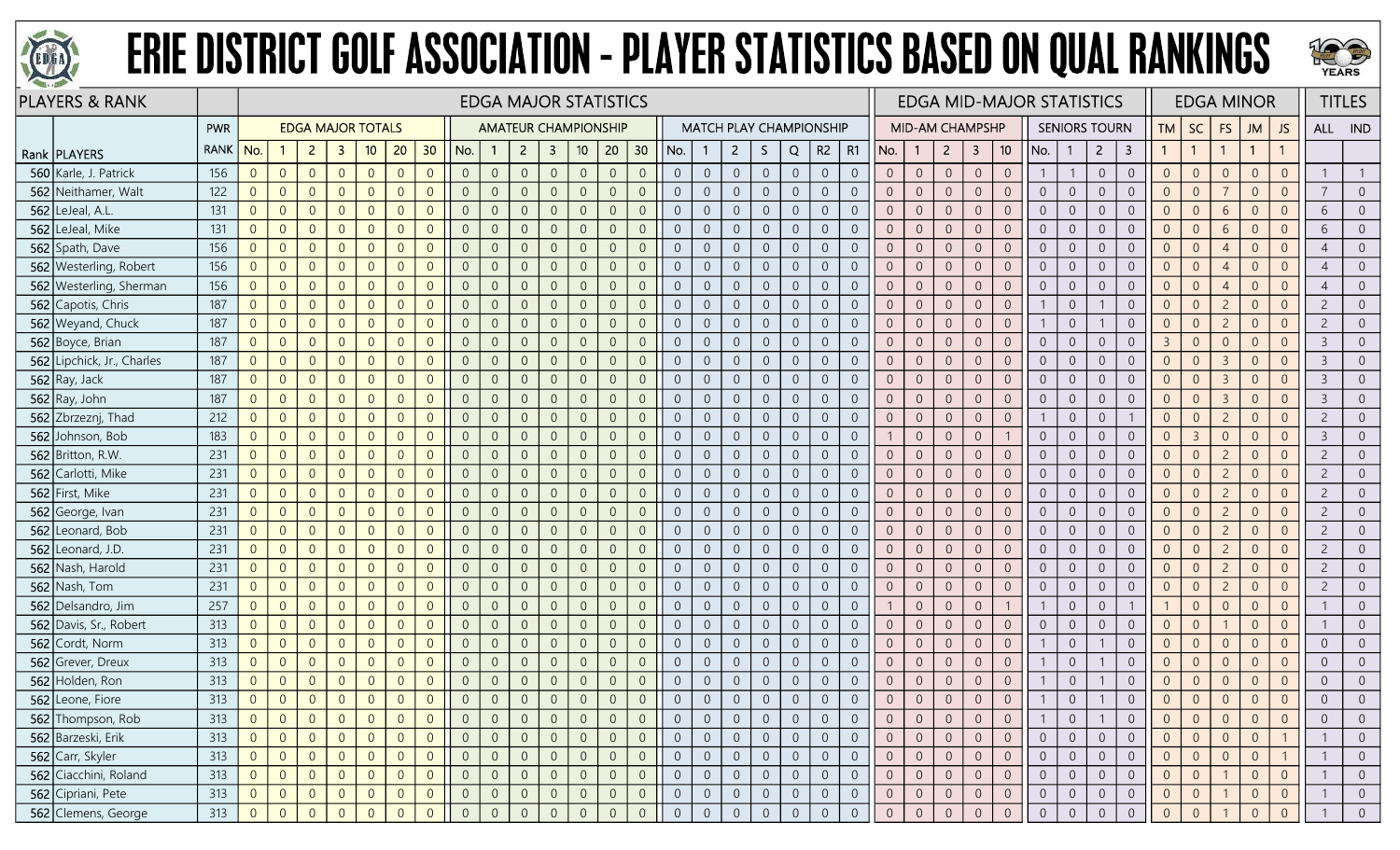



|     | <b>PLAYERS &amp; RANK</b> |             |                |                |                |                |                          |                |                |                |                |                |                         | <b>EDGA MAJOR STATISTICS</b> |                |                 |                |                |                |                  |                |                                |                |                |                        |                  |                |                 | <b>EDGA MID-MAJOR STATISTICS</b> |                |                      |                |                |                | <b>EDGA MINOR</b> |                |                |         | <b>TITLES</b>  |
|-----|---------------------------|-------------|----------------|----------------|----------------|----------------|--------------------------|----------------|----------------|----------------|----------------|----------------|-------------------------|------------------------------|----------------|-----------------|----------------|----------------|----------------|------------------|----------------|--------------------------------|----------------|----------------|------------------------|------------------|----------------|-----------------|----------------------------------|----------------|----------------------|----------------|----------------|----------------|-------------------|----------------|----------------|---------|----------------|
|     |                           | <b>PWR</b>  |                |                |                |                | <b>EDGA MAJOR TOTALS</b> |                |                |                |                |                |                         | <b>AMATEUR CHAMPIONSHIP</b>  |                |                 |                |                |                |                  |                | <b>MATCH PLAY CHAMPIONSHIP</b> |                |                | <b>MID-AM CHAMPSHP</b> |                  |                |                 |                                  |                | <b>SENIORS TOURN</b> |                | <b>TM</b>      | SC             | <b>FS</b>         | <b>JM</b>      | JS.            | ALL IND |                |
|     | Rank   PLAYERS            | <b>RANK</b> | No.            |                | $\overline{2}$ | $\mathbf{3}$   | 10                       | 20             | 30             | No.            | $\overline{1}$ | $\overline{2}$ | $\overline{\mathbf{3}}$ | 10                           | 20             | 30 <sup>°</sup> | No.            |                | $2^{\circ}$    | S.               | Q              | R2                             | R1             | No.            | $\mathbf{1}$           | $2^{\circ}$      | $\overline{3}$ | 10 <sub>1</sub> | No.                              | $\mathbf{1}$   | $\overline{2}$       | 3              |                | $\overline{1}$ |                   | $\mathbf{1}$   |                |         |                |
|     | 562 Clemens, H.H          | 313         | $\overline{0}$ | $\overline{0}$ | $\overline{0}$ | $\overline{0}$ | $\theta$                 | $\overline{0}$ | $\overline{0}$ | $\overline{0}$ | $\overline{0}$ | $\overline{0}$ | $\overline{0}$          | $\overline{0}$               | $\overline{0}$ | $\overline{0}$  | $\overline{0}$ | $\overline{0}$ | $\overline{0}$ | $\overline{0}$   | $\sqrt{0}$     | $\overline{0}$                 | $\overline{0}$ | $\overline{0}$ | $\overline{0}$         | $\sqrt{0}$       | $\overline{0}$ | $\overline{0}$  | $\overline{0}$                   | $\overline{0}$ | $\overline{0}$       | $\overline{0}$ | $\overline{0}$ | $\overline{0}$ |                   | $\Omega$       | $\Omega$       |         | $\overline{0}$ |
|     | 562 Cline, Zac            | 313         | $\overline{0}$ | $\overline{0}$ | $\overline{0}$ |                | $\Omega$                 | $\overline{0}$ | $\Omega$       | $\Omega$       | $\overline{0}$ | $\Omega$       | $\overline{0}$          | $\overline{0}$               | $\overline{0}$ | $\overline{0}$  | $\overline{0}$ | $\overline{0}$ | $\overline{0}$ | $\overline{0}$   | $\overline{0}$ | $\overline{0}$                 |                | $\overline{0}$ | $\overline{0}$         | $\overline{0}$   | $\overline{0}$ | $\Omega$        | $\overline{0}$                   | $\overline{0}$ | $\Omega$             | $\Omega$       | $\Omega$       | $\overline{0}$ | $\Omega$          |                | $\Omega$       |         | $\overline{0}$ |
|     | 562 Conner, Andy          | 313         | $\overline{0}$ | $\overline{0}$ | $\overline{0}$ |                |                          | $\overline{0}$ | $\overline{0}$ | $\overline{0}$ | $\overline{0}$ | $\overline{0}$ | $\overline{0}$          | $\mathbf 0$                  | $\overline{0}$ | $\overline{0}$  | $\overline{0}$ | $\overline{0}$ | $\overline{0}$ | $\overline{0}$   | $\sqrt{0}$     | $\overline{0}$                 | $\Omega$       | $\overline{0}$ | $\overline{0}$         | $\overline{0}$   | $\overline{0}$ | $\overline{0}$  | $\overline{0}$                   | $\overline{0}$ | $\Omega$             | $\overline{0}$ |                | $\overline{0}$ | $\Omega$          | $\Omega$       |                |         | $\overline{0}$ |
|     | 562 Davis, Jr., Robert    | 313         | $\overline{0}$ | $\overline{0}$ | $\overline{0}$ | $\Omega$       | $\overline{0}$           | $\overline{0}$ | $\overline{0}$ | $\Omega$       | $\overline{0}$ | $\overline{0}$ | $\overline{0}$          | $\mathbf 0$                  | $\overline{0}$ | $\overline{0}$  | $\overline{0}$ | $\overline{0}$ | $\overline{0}$ | $\overline{0}$   | $\sqrt{0}$     | $\overline{0}$                 | $\Omega$       | $\overline{0}$ | $\sqrt{0}$             | $\sqrt{0}$       | $\overline{0}$ | $\overline{0}$  | $\overline{0}$                   | $\overline{0}$ | $\overline{0}$       | $\overline{0}$ | $\Omega$       | $\overline{0}$ |                   | $\Omega$       | $\overline{0}$ |         | $\overline{0}$ |
|     | 562 Duffin, Ed            | 313         | $\overline{0}$ | $\theta$       | $\overline{0}$ | $\Omega$       | $\overline{0}$           | $\overline{0}$ | $\overline{0}$ | $\overline{0}$ | $\overline{0}$ | $\overline{0}$ | $\overline{0}$          | $\boldsymbol{0}$             | $\sqrt{0}$     | $\overline{0}$  | $\overline{0}$ | $\overline{0}$ | $\overline{0}$ | $\overline{0}$   | $\,0\,$        | $\overline{0}$                 | $\Omega$       | $\overline{0}$ | $\overline{0}$         | $\mathbf 0$      | $\overline{0}$ | $\overline{0}$  | $\overline{0}$                   | $\overline{0}$ | $\overline{0}$       | $\overline{0}$ | $\overline{0}$ | $\overline{0}$ |                   | $\Omega$       | $\overline{0}$ |         | $\overline{0}$ |
|     | 562 Dunlavey, Mike        | 313         | $\overline{0}$ | $\overline{0}$ | $\overline{0}$ |                | $\overline{0}$           | $\overline{0}$ | $\overline{0}$ | $\Omega$       | $\overline{0}$ | $\overline{0}$ | $\overline{0}$          | $\mathbf 0$                  | $\overline{0}$ | $\overline{0}$  | $\overline{0}$ | $\overline{0}$ | $\overline{0}$ | $\overline{0}$   | $\overline{0}$ | $\overline{0}$                 | $\Omega$       | $\overline{0}$ | $\overline{0}$         | $\overline{0}$   | $\overline{0}$ | $\Omega$        | $\overline{0}$                   | $\overline{0}$ | $\Omega$             | $\overline{0}$ | $\overline{0}$ | $\overline{0}$ |                   | $\Omega$       | $\overline{0}$ |         | $\overline{0}$ |
|     | 562 Faulkner, Chuck       | 313         | $\overline{0}$ | $\overline{0}$ | $\overline{0}$ | $\Omega$       | $\Omega$                 | $\overline{0}$ | $\overline{0}$ | $\Omega$       | $\overline{0}$ | $\Omega$       | $\overline{0}$          | $\overline{0}$               | $\overline{0}$ | $\overline{0}$  | $\overline{0}$ | $\overline{0}$ | $\overline{0}$ | $\overline{0}$   | $\overline{0}$ | $\overline{0}$                 | $\Omega$       | $\overline{0}$ | $\overline{0}$         | $\overline{0}$   | $\overline{0}$ | $\overline{0}$  | $\overline{0}$                   | $\overline{0}$ | $\overline{0}$       | $\overline{0}$ | $\overline{0}$ |                | $\overline{0}$    | $\overline{0}$ | $\Omega$       |         | $\overline{0}$ |
|     | 562 Fetzner, Pat          | 313         | $\overline{0}$ | $\overline{0}$ | $\overline{0}$ | $\Omega$       | $\Omega$                 | $\overline{0}$ | $\overline{0}$ | $\overline{0}$ | $\overline{0}$ | $\overline{0}$ | $\overline{0}$          | $\mathbf 0$                  | $\mathbf{0}$   | $\overline{0}$  | $\overline{0}$ | $\overline{0}$ | $\overline{0}$ | $\overline{0}$   | $\overline{0}$ | $\overline{0}$                 | $\overline{0}$ | $\overline{0}$ | $\overline{0}$         | $\overline{0}$   | $\overline{0}$ | $\overline{0}$  | $\overline{0}$                   | $\overline{0}$ | $\overline{0}$       | $\overline{0}$ | $\overline{0}$ | $\overline{0}$ |                   | $\Omega$       | $\overline{0}$ |         | $\overline{0}$ |
|     | 562 Frost, Justin         | 313         | $\overline{0}$ | $\overline{0}$ | $\overline{0}$ | $\Omega$       | $\Omega$                 | $\overline{0}$ | $\overline{0}$ | $\overline{0}$ | $\overline{0}$ | $\overline{0}$ | $\overline{0}$          | $\overline{0}$               | $\mathbf{0}$   | $\overline{0}$  | $\overline{0}$ | $\overline{0}$ | $\overline{0}$ | $\overline{0}$   | $\overline{0}$ | $\overline{0}$                 | $\Omega$       | $\overline{0}$ | $\overline{0}$         | $\overline{0}$   | $\overline{0}$ | $\overline{0}$  | $\overline{0}$                   | $\overline{0}$ | $\overline{0}$       | $\overline{0}$ | $\overline{0}$ | $\overline{0}$ | $\overline{0}$    | $\Omega$       |                |         | $\overline{0}$ |
|     | 562 Glover, Andrew        | 313         | $\overline{0}$ | $\overline{0}$ | $\overline{0}$ |                | $\Omega$                 | $\overline{0}$ | $\overline{0}$ | $\overline{0}$ | $\overline{0}$ | $\overline{0}$ | $\overline{0}$          | $\mathbf 0$                  | $\overline{0}$ | $\overline{0}$  | $\overline{0}$ | $\overline{0}$ | $\overline{0}$ | $\overline{0}$   | $\overline{0}$ | $\overline{0}$                 |                | $\overline{0}$ | $\overline{0}$         | $\overline{0}$   | $\overline{0}$ | $\Omega$        | $\overline{0}$                   | $\overline{0}$ | $\overline{0}$       | $\overline{0}$ | $\overline{0}$ | $\overline{0}$ | $\Omega$          |                | $\overline{0}$ |         | $\overline{0}$ |
|     | 562 Grosset, Don          | 313         | $\overline{0}$ | $\overline{0}$ | $\overline{0}$ | $\Omega$       | $\Omega$                 | $\overline{0}$ | $\overline{0}$ | $\Omega$       | $\overline{0}$ | $\overline{0}$ | $\overline{0}$          | $\overline{0}$               | $\overline{0}$ | $\overline{0}$  | $\overline{0}$ | $\overline{0}$ | $\overline{0}$ | $\overline{0}$   | $\overline{0}$ | $\overline{0}$                 | $\Omega$       | $\overline{0}$ | $\overline{0}$         | $\overline{0}$   | $\overline{0}$ | $\overline{0}$  | $\overline{0}$                   | $\overline{0}$ | $\overline{0}$       | $\overline{0}$ | $\Omega$       | $\overline{0}$ |                   | $\overline{0}$ | $\Omega$       |         | $\overline{0}$ |
| 562 | Grosset, Russ             | 313         | $\overline{0}$ | $\overline{0}$ | $\overline{0}$ | $\Omega$       | $\overline{0}$           | $\overline{0}$ | $\overline{0}$ | $\overline{0}$ | $\overline{0}$ | $\overline{0}$ | $\overline{0}$          | $\overline{0}$               | $\overline{0}$ | $\overline{0}$  | $\overline{0}$ | $\overline{0}$ | $\overline{0}$ | $\overline{0}$   | $\mathbf 0$    | $\overline{0}$                 | $\Omega$       | $\overline{0}$ | $\overline{0}$         | $\overline{0}$   | $\overline{0}$ | $\overline{0}$  | $\overline{0}$                   | $\mathbf{0}$   | $\overline{0}$       | $\overline{0}$ | $\overline{0}$ | $\overline{0}$ |                   | $\Omega$       | $\Omega$       |         | $\overline{0}$ |
|     | 562 Harper, Bud           | 313         | $\overline{0}$ | $\overline{0}$ | $\overline{0}$ |                | $\Omega$                 | $\overline{0}$ | $\overline{0}$ | $\Omega$       | $\overline{0}$ | $\overline{0}$ | $\overline{0}$          | $\overline{0}$               | $\overline{0}$ | $\overline{0}$  | $\overline{0}$ | $\overline{0}$ | $\overline{0}$ | $\overline{0}$   | $\overline{0}$ | $\overline{0}$                 |                | $\overline{0}$ | $\overline{0}$         | $\overline{0}$   | $\overline{0}$ | $\overline{0}$  | $\overline{0}$                   | $\overline{0}$ | $\overline{0}$       | $\overline{0}$ | $\overline{0}$ | $\overline{0}$ |                   | $\Omega$       | $\overline{0}$ |         | $\overline{0}$ |
|     | 562 Harper, Pierce        | 313         | $\overline{0}$ | $\overline{0}$ | $\overline{0}$ |                | $\Omega$                 | $\overline{0}$ | $\overline{0}$ | $\Omega$       | $\overline{0}$ | $\Omega$       | $\overline{0}$          | $\mathbf 0$                  | $\overline{0}$ | $\overline{0}$  | $\overline{0}$ | $\overline{0}$ | $\overline{0}$ | $\overline{0}$   | $\overline{0}$ | $\overline{0}$                 |                | $\overline{0}$ | $\overline{0}$         | $\overline{0}$   | $\Omega$       | $\Omega$        | $\overline{0}$                   | $\overline{0}$ | $\Omega$             | $\overline{0}$ | $\overline{0}$ | $\overline{0}$ |                   | $\Omega$       |                |         | $\overline{0}$ |
|     | 562 Heaton, George        | 313         | $\overline{0}$ | $\overline{0}$ | $\overline{0}$ | $\Omega$       | $\Omega$                 | $\overline{0}$ | $\overline{0}$ | $\Omega$       | $\overline{0}$ | $\overline{0}$ | $\overline{0}$          | $\overline{0}$               | $\overline{0}$ | $\overline{0}$  | $\overline{0}$ | $\overline{0}$ | $\overline{0}$ | $\overline{0}$   | $\overline{0}$ | $\overline{0}$                 | $\Omega$       | $\overline{0}$ | $\overline{0}$         | $\overline{0}$   | $\overline{0}$ | $\overline{0}$  | $\overline{0}$                   | $\overline{0}$ | $\overline{0}$       | $\overline{0}$ | $\overline{0}$ | $\overline{0}$ |                   | $\Omega$       | $\Omega$       |         | $\overline{0}$ |
| 562 | Janke, Dave               | 313         | $\overline{0}$ | $\overline{0}$ | $\overline{0}$ | $\Omega$       | $\Omega$                 | $\overline{0}$ | $\overline{0}$ | $\overline{0}$ | $\overline{0}$ | $\overline{0}$ | $\overline{0}$          | $\mathbf 0$                  | $\sqrt{0}$     | $\overline{0}$  | $\overline{0}$ | $\overline{0}$ | $\overline{0}$ | $\sqrt{0}$       | $\overline{0}$ | $\overline{0}$                 | $\Omega$       | $\overline{0}$ | $\overline{0}$         | $\overline{0}$   | $\overline{0}$ | $\overline{0}$  | $\overline{0}$                   | $\overline{0}$ | $\overline{0}$       | $\overline{0}$ |                | $\overline{0}$ | $\overline{0}$    | $\Omega$       | $\Omega$       |         | $\overline{0}$ |
|     | 562 Kelsey, C.F.          | 313         | $\overline{0}$ | $\overline{0}$ | $\overline{0}$ |                | $\Omega$                 | $\overline{0}$ | $\overline{0}$ | $\overline{0}$ | $\overline{0}$ | $\overline{0}$ | $\overline{0}$          | $\overline{0}$               | $\overline{0}$ | $\overline{0}$  | $\overline{0}$ | $\overline{0}$ | $\overline{0}$ | $\overline{0}$   | $\overline{0}$ | $\overline{0}$                 | $\Omega$       | $\overline{0}$ | $\overline{0}$         | $\overline{0}$   | $\overline{0}$ | $\Omega$        | $\overline{0}$                   | $\overline{0}$ | $\Omega$             | $\Omega$       | $\Omega$       | $\overline{0}$ |                   | $\Omega$       | $\Omega$       |         | $\overline{0}$ |
|     | 562 Kelsey, Walt          | 313         | $\Omega$       | $\overline{0}$ | $\Omega$       |                | $\Omega$                 | $\overline{0}$ | $\Omega$       |                | $\Omega$       | $\Omega$       | $\overline{0}$          | $\overline{0}$               | $\overline{0}$ | $\overline{0}$  | $\overline{0}$ | $\overline{0}$ | $\overline{0}$ | $\overline{0}$   | $\overline{0}$ | $\overline{0}$                 | $\Omega$       | $\overline{0}$ | $\overline{0}$         | $\overline{0}$   | $\overline{0}$ | $\Omega$        | $\overline{0}$                   | $\overline{0}$ | $\Omega$             | $\overline{0}$ | $\overline{0}$ | $\overline{0}$ |                   | $\Omega$       |                |         | $\overline{0}$ |
|     | 562 McCallum, Dr.C        | 313         | $\overline{0}$ | $\overline{0}$ | $\overline{0}$ | $\Omega$       | $\Omega$                 | $\overline{0}$ | $\overline{0}$ | $\Omega$       | $\overline{0}$ | $\overline{0}$ | $\overline{0}$          | $\overline{0}$               | $\overline{0}$ | $\overline{0}$  | $\overline{0}$ | $\overline{0}$ | $\overline{0}$ | $\overline{0}$   | $\overline{0}$ | $\overline{0}$                 | $\Omega$       | $\overline{0}$ | $\overline{0}$         | $\overline{0}$   | $\overline{0}$ | $\overline{0}$  | $\overline{0}$                   | $\overline{0}$ | $\overline{0}$       | $\overline{0}$ | $\overline{0}$ | $\overline{0}$ |                   | $\overline{0}$ | $\Omega$       |         | $\overline{0}$ |
|     | 562 McCallum, Mickey      | 313         | $\overline{0}$ | $\overline{0}$ | $\overline{0}$ | $\Omega$       | $\overline{0}$           | $\overline{0}$ | $\overline{0}$ | $\overline{0}$ | $\overline{0}$ | $\overline{0}$ | $\overline{0}$          | $\mathbf 0$                  | $\sqrt{0}$     | $\overline{0}$  | $\overline{0}$ | $\overline{0}$ | $\overline{0}$ | $\overline{0}$   | $\mathbf 0$    | $\overline{0}$                 | $\Omega$       | $\overline{0}$ | $\overline{0}$         | $\overline{0}$   | $\overline{0}$ | $\overline{0}$  | $\overline{0}$                   | $\overline{0}$ | $\overline{0}$       | $\overline{0}$ | $\overline{0}$ | $\overline{0}$ |                   | $\overline{0}$ | $\overline{0}$ |         | $\overline{0}$ |
|     | 562 Misko, Ryan           | 313         | $\overline{0}$ | $\overline{0}$ | $\overline{0}$ |                | $\overline{0}$           | $\overline{0}$ | $\overline{0}$ | $\Omega$       | $\overline{0}$ | $\overline{0}$ | $\overline{0}$          | $\mathbf 0$                  | $\overline{0}$ | $\overline{0}$  | $\overline{0}$ | $\overline{0}$ | $\overline{0}$ | $\overline{0}$   | $\overline{0}$ | $\overline{0}$                 |                | $\overline{0}$ | $\overline{0}$         | $\overline{0}$   | $\overline{0}$ | $\Omega$        | $\overline{0}$                   | $\overline{0}$ | $\overline{0}$       | $\Omega$       | $\overline{0}$ | $\overline{0}$ | $\Omega$          | $\Omega$       |                |         | $\overline{0}$ |
|     | 562 Paparelli, Gary       | 313         | $\overline{0}$ | $\overline{0}$ | $\overline{0}$ |                | $\Omega$                 | $\overline{0}$ | $\overline{0}$ |                | $\overline{0}$ | $\overline{0}$ | $\overline{0}$          | $\overline{0}$               | $\overline{0}$ | $\overline{0}$  | $\overline{0}$ | $\overline{0}$ | $\overline{0}$ | $\overline{0}$   | $\sqrt{0}$     | $\overline{0}$                 | $\Omega$       | $\overline{0}$ | $\overline{0}$         | $\overline{0}$   | $\Omega$       | $\overline{0}$  | $\overline{0}$                   | $\overline{0}$ | $\overline{0}$       | $\overline{0}$ | $\overline{0}$ |                | $\Omega$          | $\Omega$       | $\Omega$       |         | $\overline{0}$ |
|     | 562 Phillis, Scott        | 313         | $\overline{0}$ | $\overline{0}$ | $\overline{0}$ | $\Omega$       | $\overline{0}$           | $\overline{0}$ | $\overline{0}$ | $\Omega$       | $\overline{0}$ | $\overline{0}$ | $\overline{0}$          | $\mathbf 0$                  | $\mathbf{0}$   | $\overline{0}$  | $\overline{0}$ | $\overline{0}$ | $\overline{0}$ | $\boldsymbol{0}$ | $\sqrt{0}$     | $\overline{0}$                 | $\overline{0}$ | $\overline{0}$ | $\overline{0}$         | $\sqrt{0}$       | $\overline{0}$ | $\overline{0}$  | $\overline{0}$                   | $\overline{0}$ | $\overline{0}$       | $\overline{0}$ |                | $\overline{0}$ | $\overline{0}$    | $\overline{0}$ | $\Omega$       |         | $\overline{0}$ |
|     | 562 Podufal, Pete         | 313         | $\overline{0}$ | $\overline{0}$ | $\overline{0}$ | $\Omega$       | $\Omega$                 | $\overline{0}$ | $\overline{0}$ | $\Omega$       | $\overline{0}$ | $\overline{0}$ | $\overline{0}$          | $\overline{0}$               | $\overline{0}$ | $\overline{0}$  | $\overline{0}$ | $\overline{0}$ | $\overline{0}$ | $\overline{0}$   | $\sqrt{0}$     | $\overline{0}$                 | $\overline{0}$ | $\overline{0}$ | $\overline{0}$         | $\sqrt{0}$       | $\overline{0}$ | $\overline{0}$  | $\overline{0}$                   | $\overline{0}$ | $\overline{0}$       | $\overline{0}$ | $\overline{0}$ | $\overline{0}$ |                   | $\Omega$       | $\overline{0}$ |         | $\overline{0}$ |
|     | 562 Rogers, Trevor        | 313         | $\overline{0}$ | $\overline{0}$ | $\overline{0}$ |                | $\Omega$                 | $\overline{0}$ | $\overline{0}$ | $\Omega$       | $\overline{0}$ | $\overline{0}$ | $\overline{0}$          | $\mathbf 0$                  | $\overline{0}$ | $\overline{0}$  | $\overline{0}$ | $\overline{0}$ | $\overline{0}$ | $\overline{0}$   | $\overline{0}$ | $\overline{0}$                 |                | $\overline{0}$ | $\overline{0}$         | $\overline{0}$   | $\overline{0}$ | $\Omega$        | $\overline{0}$                   | $\overline{0}$ | $\overline{0}$       | $\Omega$       | $\overline{0}$ | $\overline{0}$ | $\Omega$          | $\Omega$       |                |         | $\overline{0}$ |
|     | 562 Rowley, Jim           | 313         | $\overline{0}$ | $\overline{0}$ | $\overline{0}$ |                | $\Omega$                 | $\overline{0}$ | $\overline{0}$ | $\Omega$       | $\overline{0}$ | $\overline{0}$ | $\overline{0}$          | $\overline{0}$               | $\overline{0}$ | $\overline{0}$  | $\overline{0}$ | $\overline{0}$ | $\overline{0}$ | $\overline{0}$   | $\overline{0}$ | $\overline{0}$                 | $\overline{0}$ | $\overline{0}$ | $\overline{0}$         | $\overline{0}$   | $\overline{0}$ | $\overline{0}$  | $\overline{0}$                   | $\overline{0}$ | $\overline{0}$       | $\overline{0}$ | $\overline{0}$ | $\overline{0}$ |                   | $\Omega$       | $\overline{0}$ |         | $\overline{0}$ |
|     | 562 Rowley, Milt          | 313         | $\overline{0}$ | $\overline{0}$ | $\overline{0}$ | $\Omega$       | $\Omega$                 | $\overline{0}$ | $\overline{0}$ | $\overline{0}$ | $\overline{0}$ | $\overline{0}$ | $\overline{0}$          | $\mathbf 0$                  | $\overline{0}$ | $\overline{0}$  | $\overline{0}$ | $\overline{0}$ | $\overline{0}$ | $\boldsymbol{0}$ | $\sqrt{0}$     | $\overline{0}$                 | $\Omega$       | $\overline{0}$ | $\theta$               | $\boldsymbol{0}$ | $\overline{0}$ | $\overline{0}$  | $\overline{0}$                   | $\overline{0}$ | $\overline{0}$       | $\overline{0}$ | $\overline{0}$ | $\overline{0}$ |                   | $\Omega$       | $\Omega$       |         | $\overline{0}$ |
|     | 562 Satyshur, Denny       | 313         | $\overline{0}$ | $\theta$       | $\overline{0}$ |                | $\overline{0}$           | $\overline{0}$ | $\overline{0}$ | $\overline{0}$ | $\overline{0}$ | $\overline{0}$ | $\overline{0}$          | $\mathbf 0$                  | $\overline{0}$ | $\overline{0}$  | $\sqrt{0}$     | $\overline{0}$ | $\overline{0}$ | $\overline{0}$   | $\sqrt{0}$     | $\overline{0}$                 |                | $\overline{0}$ | $\overline{0}$         | $\boldsymbol{0}$ | $\overline{0}$ | $\overline{0}$  | $\overline{0}$                   | $\overline{0}$ | $\overline{0}$       | $\overline{0}$ | $\overline{0}$ | $\overline{0}$ |                   | $\overline{0}$ | $\overline{0}$ |         | $\overline{0}$ |
|     | 562 Satyshur, John        | 313         | $\overline{0}$ | $\overline{0}$ | $\Omega$       | $\Omega$       | $\overline{0}$           | $\overline{0}$ | $\overline{0}$ |                |                | $\overline{0}$ | $\overline{0}$          | $\overline{0}$               | $\overline{0}$ | $\overline{0}$  |                | $\overline{0}$ | $\overline{0}$ | $\overline{0}$   | $\overline{0}$ | $\Omega$                       |                | $\overline{0}$ | $\overline{0}$         | $\sqrt{0}$       | $\Omega$       |                 | $\overline{0}$                   | $\overline{0}$ |                      | $\Omega$       | $\overline{0}$ | $\overline{0}$ |                   | $\Omega$       |                |         | $\Omega$       |
|     | 562 Shenk, Charles        | 313         | $\overline{0}$ | $\overline{0}$ | $\overline{0}$ |                | $\overline{0}$           | $\overline{0}$ | $\overline{0}$ |                | $\overline{0}$ | $\overline{0}$ | $\overline{0}$          | $\overline{0}$               | $\overline{0}$ | $\overline{0}$  | $\overline{0}$ | $\overline{0}$ | $\overline{0}$ | $\overline{0}$   | $\overline{0}$ | $\overline{0}$                 | $\overline{0}$ | $\overline{0}$ | $\overline{0}$         | $\overline{0}$   | $\overline{0}$ | $\overline{0}$  | $\overline{0}$                   | $\overline{0}$ | $\overline{0}$       | $\overline{0}$ | $\overline{0}$ | $\overline{0}$ |                   | $\overline{0}$ | $\overline{0}$ |         | $\overline{0}$ |
|     | 562 Shenk, Henry          | 313         | $\overline{0}$ | $\overline{0}$ | $\overline{0}$ | $\Omega$       | $\overline{0}$           | $\overline{0}$ | $\overline{0}$ | $\Omega$       | $\overline{0}$ | $\overline{0}$ | $\overline{0}$          | $\overline{0}$               | $\overline{0}$ | $\overline{0}$  | $\overline{0}$ | $\overline{0}$ | $\overline{0}$ | $\overline{0}$   | $\overline{0}$ | $\overline{0}$                 | $\overline{0}$ | $\overline{0}$ | $\overline{0}$         | $\overline{0}$   | $\overline{0}$ | $\overline{0}$  | $\overline{0}$                   | $\overline{0}$ | $\overline{0}$       | $\overline{0}$ | $\overline{0}$ | $\overline{0}$ |                   | $\Omega$       | $\overline{0}$ |         | $\overline{0}$ |
|     | 562 Skelton, Tom          | 313         | $\overline{0}$ | $\overline{0}$ | $\overline{0}$ |                | $\overline{0}$           | $\overline{0}$ | $\overline{0}$ | $\overline{0}$ | $\overline{0}$ | $\mathbf 0$    | $\overline{0}$          | $\overline{0}$               | $\overline{0}$ | $\overline{0}$  | $\overline{0}$ | $\overline{0}$ | $\overline{0}$ | $\overline{0}$   | $\overline{0}$ | $\overline{0}$                 |                | $\overline{0}$ | $\overline{0}$         | $\overline{0}$   | $\overline{0}$ | $\overline{0}$  | $\overline{0}$                   | $\overline{0}$ | $\overline{0}$       | $\overline{0}$ | $\overline{0}$ | $\overline{0}$ | $\overline{0}$    |                | $\overline{0}$ |         | $\overline{0}$ |
|     | 562 Smith, William        | 313         | $\overline{0}$ | $\overline{0}$ | $\overline{0}$ |                | $\overline{0}$           | $\overline{0}$ | $\overline{0}$ |                | $\overline{0}$ | $\overline{0}$ | $\overline{0}$          | $\overline{0}$               | $\overline{0}$ | $\overline{0}$  | $\overline{0}$ | $\overline{0}$ | $\overline{0}$ | $\overline{0}$   | $\overline{0}$ | $\overline{0}$                 | $\overline{0}$ | $\overline{0}$ | $\overline{0}$         | $\overline{0}$   | $\overline{0}$ | $\overline{0}$  | $\overline{0}$                   | $\overline{0}$ | $\overline{0}$       | $\overline{0}$ | $\overline{0}$ | $\overline{0}$ |                   | $\Omega$       | $\overline{0}$ |         | $\overline{0}$ |
|     | 562 Tordoff, Kevin        | 313         | $\overline{0}$ | $\overline{0}$ | $\overline{0}$ | $\overline{0}$ | $\overline{0}$           | $\overline{0}$ | $\overline{0}$ | $\overline{0}$ | $\overline{0}$ | $\overline{0}$ | $\overline{0}$          | $\overline{0}$               | $\overline{0}$ | $\overline{0}$  | $\overline{0}$ | $\overline{0}$ | $\overline{0}$ | $\overline{0}$   | $\overline{0}$ | $\overline{0}$                 | $\overline{0}$ | $\overline{0}$ | $\overline{0}$         | $\overline{0}$   | $\overline{0}$ | $\overline{0}$  | $\overline{0}$                   | $\overline{0}$ | $\overline{0}$       | $\overline{0}$ | $\overline{0}$ | $\overline{0}$ | $\overline{0}$    | $\overline{0}$ |                |         | $\overline{0}$ |
|     | 562 Tredway, Dr. Palmer   | 313         | $\overline{0}$ | $\overline{0}$ | $\Omega$       |                |                          | $\Omega$       | $\Omega$       |                |                | $\overline{0}$ | $\overline{0}$          | $\overline{0}$               | $\overline{0}$ | $\overline{0}$  | $\overline{0}$ | $\overline{0}$ | $\overline{0}$ | $\overline{0}$   | $\overline{0}$ | $\overline{0}$                 | $\Omega$       | $\overline{0}$ | $\overline{0}$         | $\overline{0}$   | $\overline{0}$ |                 | $\overline{0}$                   | $\overline{0}$ |                      |                | $\overline{0}$ |                |                   |                |                |         | $\overline{0}$ |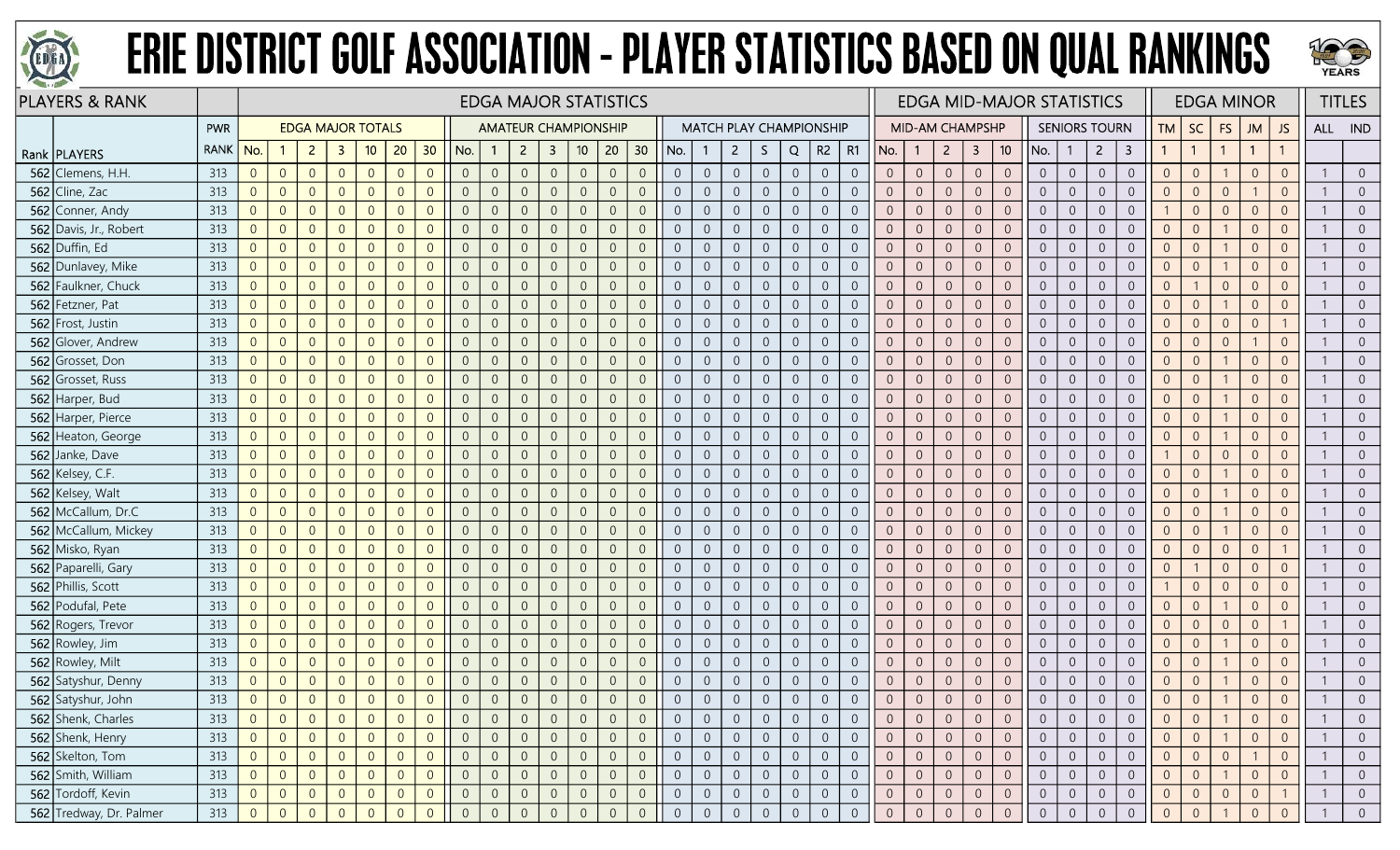



| <b>PLAYERS &amp; RANK</b> |             |                | <b>EDGA MAJOR STATISTICS</b><br><b>EDGA MAJOR TOTALS</b><br><b>AMATEUR CHAMPIONSHIP</b><br><b>MATCH PLAY CHAMPIONSHIP</b> |                |                         |                |                |                 |                |                |                |                         |                 |                |                |     |                                  |                |                |                |                |                | <b>EDGA MID-MAJOR STATISTICS</b> |                        |                  |                |                |                |                  | <b>EDGA MINOR</b>    |                         |                | <b>TITLES</b>  |                |                |                |                |                |
|---------------------------|-------------|----------------|---------------------------------------------------------------------------------------------------------------------------|----------------|-------------------------|----------------|----------------|-----------------|----------------|----------------|----------------|-------------------------|-----------------|----------------|----------------|-----|----------------------------------|----------------|----------------|----------------|----------------|----------------|----------------------------------|------------------------|------------------|----------------|----------------|----------------|------------------|----------------------|-------------------------|----------------|----------------|----------------|----------------|----------------|----------------|----------------|
|                           | PWR         |                |                                                                                                                           |                |                         |                |                |                 |                |                |                |                         |                 |                |                |     |                                  |                |                |                |                |                |                                  | <b>MID-AM CHAMPSHP</b> |                  |                |                |                |                  | <b>SENIORS TOURN</b> |                         | TM             | <b>SC</b>      | <b>FS</b>      | <b>JM</b>      | JS.            |                | ALL IND        |
| Rank   PLAYERS            | <b>RANK</b> | No.            |                                                                                                                           | $\overline{2}$ | $\overline{\mathbf{3}}$ | 10             | 20             | 30 <sup>°</sup> | No.            | $\mathbf{1}$   | $\overline{2}$ | $\overline{\mathbf{3}}$ | 10 <sup>°</sup> | 20             | 30             | No. |                                  | $\overline{2}$ | S.             | Q              | R <sub>2</sub> | R1             | No.                              | $\mathbf{1}$           | $\overline{2}$   | 3              | 10             | No.            |                  | $\overline{2}$       | $\overline{\mathbf{3}}$ |                |                |                | $\overline{1}$ | $\mathbf{1}$   |                |                |
| 562 Tredway, Jack         | 313         | $\overline{0}$ | $\overline{0}$                                                                                                            | $\overline{0}$ | $\overline{0}$          | $\overline{0}$ | $\overline{0}$ | $\overline{0}$  | $\overline{0}$ | $\sqrt{0}$     | $\overline{0}$ | $\overline{0}$          | $\overline{0}$  | $\overline{0}$ | $\overline{0}$ |     | $\overline{0}$<br>$\overline{0}$ | $\overline{0}$ | $\overline{0}$ | $\overline{0}$ | $\overline{0}$ | $\overline{0}$ | $\overline{0}$                   | $\theta$               | $\sqrt{0}$       | $\overline{0}$ | $\overline{0}$ | $\overline{0}$ | $\overline{0}$   | $\overline{0}$       | $\boldsymbol{0}$        | $\overline{0}$ | $\overline{0}$ |                | $\overline{0}$ | $\overline{0}$ |                | $\overline{0}$ |
| 562 Weismiller, AJ        | 313         | $\overline{0}$ | $\Omega$                                                                                                                  | $\overline{0}$ | $\overline{0}$          | $\overline{0}$ | $\overline{0}$ | $\overline{0}$  | $\overline{0}$ | $\overline{0}$ | $\overline{0}$ | $\overline{0}$          | $\overline{0}$  | $\overline{0}$ | $\overline{0}$ |     | $\overline{0}$<br>$\Omega$       | $\overline{0}$ | $\Omega$       | $\overline{0}$ | $\overline{0}$ | $\overline{0}$ |                                  | $\Omega$               | $\overline{0}$   | $\overline{0}$ | $\overline{0}$ | $\overline{0}$ | $\Omega$         | $\overline{0}$       | $\overline{0}$          | $\Omega$       | $\Omega$       | $\overline{0}$ |                | $\overline{0}$ |                | $\Omega$       |
| 562 Weyand, Jeff          | 313         | $\overline{0}$ | $\overline{0}$                                                                                                            | $\overline{0}$ | $\overline{0}$          | $\overline{0}$ | $\overline{0}$ | $\overline{0}$  | $\overline{0}$ | $\overline{0}$ | $\overline{0}$ | $\overline{0}$          | $\overline{0}$  | $\overline{0}$ | $\Omega$       |     | $\overline{0}$<br>$\overline{0}$ | $\overline{0}$ | $\overline{0}$ | $\overline{0}$ | $\overline{0}$ | $\overline{0}$ | $\overline{0}$                   | 0                      | $\overline{0}$   | $\overline{0}$ | $\overline{0}$ | $\overline{0}$ | $\Omega$         | $\overline{0}$       | $\boldsymbol{0}$        | 0              | $\Omega$       |                | $\Omega$       | $\overline{0}$ |                | $\overline{0}$ |
| 562 Wilkinson, Ken        | 313         | $\overline{0}$ | $\overline{0}$                                                                                                            | $\overline{0}$ | $\Omega$                | $\overline{0}$ | $\overline{0}$ | $\overline{0}$  | $\overline{0}$ | $\overline{0}$ | $\overline{0}$ | $\overline{0}$          | $\overline{0}$  | $\overline{0}$ | $\overline{0}$ |     | $\overline{0}$<br>$\overline{0}$ | $\overline{0}$ | $\overline{0}$ | $\overline{0}$ | $\overline{0}$ | $\overline{0}$ | $\Omega$                         | $\overline{0}$         | $\mathbf 0$      | $\overline{0}$ | $\overline{0}$ | $\overline{0}$ | $\overline{0}$   | $\overline{0}$       | $\mathbf 0$             | $\overline{0}$ | $\Omega$       |                | $\overline{0}$ | $\overline{0}$ |                | $\overline{0}$ |
| 562 Wilkinson, Maury      | 313         | $\overline{0}$ | $\overline{0}$                                                                                                            | $\overline{0}$ | $\overline{0}$          | $\overline{0}$ | $\overline{0}$ | $\overline{0}$  | $\overline{0}$ | $\mathbf 0$    | $\overline{0}$ | $\overline{0}$          | $\sqrt{0}$      | $\overline{0}$ | $\overline{0}$ |     | $\overline{0}$<br>$\overline{0}$ | $\overline{0}$ | $\sqrt{0}$     | $\overline{0}$ | $\mathbf 0$    | $\overline{0}$ | $\Omega$                         | $\overline{0}$         | $\mathbf 0$      | $\overline{0}$ | $\mathbf 0$    | $\overline{0}$ | $\overline{0}$   | $\overline{0}$       | $\boldsymbol{0}$        | $\Omega$       | $\overline{0}$ |                | $\overline{0}$ | $\overline{0}$ |                | $\overline{0}$ |
| 562 Flinchbaugh, Dylan    | 313         | $\overline{0}$ | $\overline{0}$                                                                                                            | $\overline{0}$ | $\overline{0}$          | $\overline{0}$ | $\overline{0}$ | $\overline{0}$  | $\overline{0}$ | $\overline{0}$ | $\overline{0}$ | $\overline{0}$          | $\overline{0}$  | $\overline{0}$ | $\overline{0}$ |     | $\overline{0}$<br>$\overline{0}$ | $\overline{0}$ | $\Omega$       | $\overline{0}$ | $\overline{0}$ | $\overline{0}$ |                                  | $\overline{0}$         | $\overline{0}$   | $\overline{0}$ | $\overline{0}$ | $\overline{0}$ | $\overline{0}$   | $\overline{0}$       | $\mathbf 0$             | $\Omega$       | $\overline{0}$ | $\overline{0}$ | $\Omega$       |                |                | $\overline{0}$ |
| 562 Maginnes, Eric        | 313         | $\overline{0}$ | $\overline{0}$                                                                                                            | $\overline{0}$ | $\overline{0}$          | $\overline{0}$ | $\overline{0}$ | $\overline{0}$  | $\overline{0}$ | $\overline{0}$ | $\overline{0}$ | $\overline{0}$          | $\overline{0}$  | $\overline{0}$ | $\overline{0}$ |     | $\overline{0}$<br>$\overline{0}$ | $\overline{0}$ | $\overline{0}$ | $\overline{0}$ | $\overline{0}$ | $\overline{0}$ | $\Omega$                         | $\Omega$               | $\overline{0}$   | $\overline{0}$ | $\overline{0}$ | $\overline{0}$ | $\Omega$         | $\overline{0}$       | $\overline{0}$          | $\overline{0}$ | $\Omega$       | $\overline{0}$ |                | $\overline{0}$ |                | $\overline{0}$ |
| 562 Mahoney, Michael      | 313         | $\overline{0}$ | $\overline{0}$                                                                                                            | $\overline{0}$ | $\overline{0}$          | $\overline{0}$ | $\overline{0}$ | $\overline{0}$  | $\overline{0}$ | $\overline{0}$ | $\overline{0}$ | $\overline{0}$          | $\overline{0}$  | $\overline{0}$ | $\overline{0}$ |     | $\overline{0}$<br>$\overline{0}$ | $\overline{0}$ | $\overline{0}$ | $\overline{0}$ | $\sqrt{0}$     | $\overline{0}$ | $\Omega$                         | $\overline{0}$         | $\mathbf 0$      | $\overline{0}$ | $\overline{0}$ | $\overline{0}$ | $\overline{0}$   | $\overline{0}$       | $\mathbf 0$             | $\overline{0}$ | $\Omega$       | $\overline{0}$ |                | $\overline{0}$ |                | $\overline{0}$ |
| 562 Demetry, Mike         | 272         | $\sqrt{0}$     | $\overline{0}$                                                                                                            | $\overline{0}$ | $\overline{0}$          | $\overline{0}$ | $\overline{0}$ | $\overline{0}$  | $\overline{0}$ | $\overline{0}$ | $\overline{0}$ | $\overline{0}$          | $\overline{0}$  | $\overline{0}$ | $\overline{0}$ |     | $\overline{0}$<br>$\overline{0}$ | $\overline{0}$ | $\overline{0}$ | $\overline{0}$ | $\overline{0}$ | $\overline{0}$ |                                  | $\overline{0}$         | $\overline{0}$   | $\overline{0}$ | $\overline{0}$ |                | $\overline{0}$   | $\overline{0}$       |                         | $\overline{0}$ |                | $\overline{0}$ | $\overline{0}$ | $\overline{0}$ |                | $\overline{0}$ |
| 562 Dupont, Chad          | 535         | $\overline{0}$ | $\overline{0}$                                                                                                            | $\overline{0}$ | $\overline{0}$          | $\overline{0}$ | $\overline{0}$ | $\overline{0}$  | $\overline{0}$ | $\overline{0}$ | $\overline{0}$ | $\overline{0}$          | $\overline{0}$  | $\overline{0}$ | $\overline{0}$ |     | $\overline{0}$<br>$\overline{0}$ | $\overline{0}$ | $\overline{0}$ | $\overline{0}$ | $\overline{0}$ | $\overline{0}$ |                                  | $\overline{0}$         | $\overline{0}$   | $\overline{0}$ |                | $\overline{0}$ | $\overline{0}$   | $\overline{0}$       | $\boldsymbol{0}$        | $\overline{0}$ | $\overline{0}$ | $\overline{0}$ | $\overline{0}$ | $\overline{0}$ |                | $\overline{0}$ |
| 562 Hobson, Jack          | 535         | $\overline{0}$ | $\overline{0}$                                                                                                            | $\overline{0}$ | $\overline{0}$          | $\overline{0}$ | $\overline{0}$ | $\overline{0}$  | $\overline{0}$ | $\overline{0}$ | $\overline{0}$ | $\overline{0}$          | $\overline{0}$  | $\overline{0}$ | $\Omega$       |     | $\overline{0}$<br>$\overline{0}$ | $\overline{0}$ | $\overline{0}$ | $\overline{0}$ | $\overline{0}$ | $\overline{0}$ |                                  | $\overline{0}$         | $\overline{0}$   | $\overline{0}$ |                | $\overline{0}$ | $\overline{0}$   | $\overline{0}$       | $\overline{0}$          | $\Omega$       | $\Omega$       | $\overline{0}$ | $\overline{0}$ | $\overline{0}$ | $\Omega$       | $\overline{0}$ |
| 562 Levinson, Jake        | 535         | $\overline{0}$ | $\overline{0}$                                                                                                            | $\overline{0}$ | $\overline{0}$          | $\overline{0}$ | $\overline{0}$ | $\overline{0}$  | $\overline{0}$ | $\overline{0}$ | $\overline{0}$ | $\overline{0}$          | $\overline{0}$  | $\overline{0}$ | $\overline{0}$ |     | $\overline{0}$<br>$\overline{0}$ | $\overline{0}$ | $\overline{0}$ | $\overline{0}$ | $\sqrt{0}$     | $\overline{0}$ |                                  | $\overline{0}$         | $\sqrt{0}$       | $\overline{0}$ |                | $\overline{0}$ | $\overline{0}$   | $\overline{0}$       | $\overline{0}$          | $\overline{0}$ | $\Omega$       | $\overline{0}$ | $\overline{0}$ | $\overline{0}$ | $\Omega$       | $\overline{0}$ |
| 562 Merkle, Gary          | 535         | $\overline{0}$ | $\overline{0}$                                                                                                            | $\overline{0}$ | $\overline{0}$          | $\overline{0}$ | $\overline{0}$ | $\overline{0}$  | $\overline{0}$ | $\overline{0}$ | $\overline{0}$ | $\overline{0}$          | $\overline{0}$  | $\overline{0}$ | $\overline{0}$ |     | $\overline{0}$<br>$\overline{0}$ | $\overline{0}$ | $\overline{0}$ | $\overline{0}$ | $\overline{0}$ | $\overline{0}$ |                                  | $\overline{0}$         | $\overline{0}$   | $\overline{0}$ |                | $\overline{0}$ | $\overline{0}$   | $\overline{0}$       | $\overline{0}$          | $\Omega$       | $\overline{0}$ | $\overline{0}$ | $\overline{0}$ | $\overline{0}$ | $\Omega$       | $\overline{0}$ |
| 562 Arrigo, Matt          | 535         | $\Omega$       | $\overline{0}$                                                                                                            | $\overline{0}$ | $\overline{0}$          | $\overline{0}$ | $\overline{0}$ |                 | $\overline{0}$ | $\overline{0}$ | $\overline{0}$ | $\overline{0}$          | $\Omega$        | $\overline{0}$ |                |     | $\overline{0}$<br>$\overline{0}$ | $\overline{0}$ | $\Omega$       | $\overline{0}$ | $\overline{0}$ | $\overline{0}$ |                                  | $\Omega$               | $\sqrt{0}$       | $\overline{0}$ | $\sqrt{0}$     | $\Omega$       | $\Omega$         | $\overline{0}$       | $\sqrt{0}$              |                | $\Omega$       | $\Omega$       | $\Omega$       | $\overline{0}$ |                | $\overline{0}$ |
| 562 Keller, Jim           | 535         | $\overline{0}$ | $\overline{0}$                                                                                                            | $\overline{0}$ | $\overline{0}$          | $\overline{0}$ | $\overline{0}$ |                 | $\overline{0}$ | $\overline{0}$ | $\overline{0}$ | $\overline{0}$          | $\overline{0}$  | $\overline{0}$ |                |     | $\overline{0}$<br>$\overline{0}$ | $\overline{0}$ | $\overline{0}$ | $\overline{0}$ | $\overline{0}$ | $\overline{0}$ | $\Omega$                         | $\theta$               | $\overline{0}$   | $\overline{0}$ | $\overline{0}$ | $\overline{0}$ | $\overline{0}$   | $\overline{0}$       | $\overline{0}$          | $\Omega$       | $\Omega$       | $\overline{0}$ | $\overline{0}$ | $\overline{0}$ | $\Omega$       | $\overline{0}$ |
| 562 Leeds, Ron            | 535         | $\Omega$       | $\overline{0}$                                                                                                            | $\overline{0}$ | $\overline{0}$          | $\overline{0}$ | $\overline{0}$ |                 | $\overline{0}$ | $\sqrt{0}$     | $\overline{0}$ | $\overline{0}$          | $\Omega$        | $\overline{0}$ |                |     | $\overline{0}$<br>$\overline{0}$ | $\overline{0}$ | $\overline{0}$ | $\overline{0}$ | $\overline{0}$ | $\overline{0}$ | $\Omega$                         | $\theta$               | $\sqrt{0}$       | $\mathbf{0}$   | $\mathbf{0}$   | $\overline{0}$ | $\overline{0}$   | $\overline{0}$       | $\boldsymbol{0}$        | $\Omega$       | $\Omega$       | $\overline{0}$ | $\overline{0}$ | $\overline{0}$ | $\Omega$       | $\overline{0}$ |
| 562 Orr, Jack             | 535         | $\overline{0}$ | $\overline{0}$                                                                                                            | $\overline{0}$ | $\overline{0}$          | $\overline{0}$ | $\overline{0}$ |                 | $\overline{0}$ | $\overline{0}$ | $\overline{0}$ | $\overline{0}$          | $\Omega$        | $\overline{0}$ |                |     | $\overline{0}$<br>$\overline{0}$ | $\overline{0}$ | $\overline{0}$ | $\overline{0}$ | $\overline{0}$ | $\overline{0}$ |                                  | $\Omega$               | $\overline{0}$   | $\overline{0}$ | $\overline{0}$ | $\overline{0}$ | $\overline{0}$   | $\overline{0}$       | $\mathbf 0$             | $\Omega$       | $\Omega$       | $\overline{0}$ | $\overline{0}$ | $\overline{0}$ | $\Omega$       | $\overline{0}$ |
| 562 O'Shea, Joe           | 535         | $\overline{0}$ | $\overline{0}$                                                                                                            | $\overline{0}$ | $\Omega$                | $\overline{0}$ | $\overline{0}$ |                 | $\overline{0}$ | $\overline{0}$ | $\Omega$       | $\overline{0}$          | $\Omega$        | $\overline{0}$ |                |     | $\overline{0}$<br>$\Omega$       | $\overline{0}$ | $\Omega$       | $\overline{0}$ | $\overline{0}$ | $\overline{0}$ |                                  | $\Omega$               | $\overline{0}$   | $\overline{0}$ | $\overline{0}$ | $\overline{0}$ | $\Omega$         | $\overline{0}$       | $\overline{0}$          |                | $\Omega$       | $\Omega$       | $\Omega$       | $\overline{0}$ |                | $\overline{0}$ |
| 562 Shilling, Steve       | 535         | $\overline{0}$ | $\overline{0}$                                                                                                            | $\overline{0}$ | $\Omega$                | $\overline{0}$ | $\overline{0}$ |                 | $\overline{0}$ | $\overline{0}$ | $\overline{0}$ | $\overline{0}$          | $\overline{0}$  | $\overline{0}$ |                |     | $\overline{0}$<br>$\overline{0}$ | $\overline{0}$ | $\overline{0}$ | $\overline{0}$ | $\overline{0}$ | $\overline{0}$ | $\Omega$                         | $\Omega$               | $\overline{0}$   | $\overline{0}$ | $\overline{0}$ | $\overline{0}$ | $\overline{0}$   | $\overline{0}$       | $\sqrt{0}$              | $\Omega$       | $\Omega$       | $\overline{0}$ | $\overline{0}$ | $\overline{0}$ | $\Omega$       | $\overline{0}$ |
| 562 Wienke, Randy         | 535         | $\sqrt{0}$     | $\overline{0}$                                                                                                            | $\overline{0}$ | $\overline{0}$          | $\overline{0}$ | $\overline{0}$ |                 | $\overline{0}$ | $\overline{0}$ | $\overline{0}$ | $\overline{0}$          | $\overline{0}$  | $\overline{0}$ |                |     | $\overline{0}$<br>$\overline{0}$ | $\overline{0}$ | $\overline{0}$ | $\overline{0}$ | $\sqrt{0}$     | $\sqrt{0}$     | $\Omega$                         | $\overline{0}$         | $\sqrt{0}$       | $\overline{0}$ | $\mathbf 0$    | $\overline{0}$ | $\overline{0}$   | $\overline{0}$       | $\boldsymbol{0}$        | $\overline{0}$ | $\overline{0}$ | $\overline{0}$ | $\overline{0}$ | $\overline{0}$ | $\Omega$       | $\overline{0}$ |
| 562 Moore, Tim            | 535         | $\overline{0}$ | $\overline{0}$                                                                                                            | $\overline{0}$ | $\overline{0}$          | $\overline{0}$ | $\overline{0}$ |                 | $\overline{0}$ | $\overline{0}$ | $\overline{0}$ | $\overline{0}$          | $\Omega$        | $\overline{0}$ |                |     | $\overline{0}$<br>$\overline{0}$ | $\overline{0}$ | $\Omega$       | $\overline{0}$ | $\overline{0}$ | $\overline{0}$ |                                  | $\Omega$               | $\overline{0}$   | $\overline{0}$ | $\overline{0}$ | $\overline{0}$ | $\Omega$         | $\overline{0}$       | $\sqrt{0}$              | $\Omega$       | $\Omega$       | $\overline{0}$ | $\Omega$       | $\overline{0}$ | $\Omega$       | $\overline{0}$ |
| 562 Matlock, Ryan         | 535         | $\overline{0}$ | $\overline{0}$                                                                                                            | $\overline{0}$ | $\overline{0}$          | $\overline{0}$ | $\overline{0}$ |                 | $\overline{0}$ | $\overline{0}$ | $\overline{0}$ | $\overline{0}$          | $\overline{0}$  | $\overline{0}$ |                |     | $\overline{0}$<br>$\overline{0}$ | $\overline{0}$ | $\Omega$       | $\overline{0}$ | $\overline{0}$ | $\overline{0}$ | $\Omega$                         | 0                      | $\overline{0}$   | $\overline{0}$ | $\overline{0}$ | $\overline{0}$ | $\overline{0}$   | $\overline{0}$       | $\overline{0}$          |                | $\Omega$       | $\overline{0}$ | $\overline{0}$ | $\overline{0}$ | $\Omega$       | $\overline{0}$ |
| 562 McCarthy. J.J.        | 655         | $\overline{0}$ | $\overline{0}$                                                                                                            | $\overline{0}$ | $\mathbf{0}$            | $\overline{0}$ | $\overline{0}$ | $\overline{0}$  | $\overline{0}$ | $\overline{0}$ | $\overline{0}$ | $\overline{0}$          | $\overline{0}$  | $\overline{0}$ | $\Omega$       |     | $\overline{0}$<br>$\overline{0}$ | $\overline{0}$ | $\overline{0}$ | $\overline{0}$ | $\sqrt{0}$     | $\overline{0}$ | $\overline{0}$                   | $\overline{0}$         | $\sqrt{0}$       | $\overline{0}$ | $\overline{0}$ | $\overline{0}$ | $\overline{0}$   | $\overline{0}$       | $\boldsymbol{0}$        | $\overline{0}$ | $\Omega$       | $\overline{0}$ | $\overline{0}$ | $\overline{0}$ | $\Omega$       | $\overline{0}$ |
| 562 McCallum, W.T.        | 655         | $\sqrt{0}$     | $\overline{0}$                                                                                                            | $\overline{0}$ | $\overline{0}$          | $\overline{0}$ | $\overline{0}$ | $\overline{0}$  | $\overline{0}$ | $\overline{0}$ | $\overline{0}$ | $\overline{0}$          | $\overline{0}$  | $\overline{0}$ | $\overline{0}$ |     | $\overline{0}$<br>$\overline{0}$ | $\overline{0}$ | $\overline{0}$ | $\overline{0}$ | $\overline{0}$ | $\overline{0}$ | $\overline{0}$                   | $\overline{0}$         | $\overline{0}$   | $\overline{0}$ | $\overline{0}$ | $\overline{0}$ | $\overline{0}$   | $\overline{0}$       | $\boldsymbol{0}$        | $\overline{0}$ | $\overline{0}$ | $\overline{0}$ | $\overline{0}$ | $\overline{0}$ | $\Omega$       | $\overline{0}$ |
| 562 Phil Orchard          | 655         | $\overline{0}$ | $\overline{0}$                                                                                                            | $\overline{0}$ | $\mathbf{0}$            | $\overline{0}$ | $\overline{0}$ | $\overline{0}$  | $\overline{0}$ | $\overline{0}$ | $\overline{0}$ | $\overline{0}$          | $\overline{0}$  | $\overline{0}$ | $\overline{0}$ |     | $\overline{0}$<br>$\overline{0}$ | $\overline{0}$ | $\Omega$       | $\overline{0}$ | $\overline{0}$ | $\overline{0}$ |                                  | $\Omega$               | $\sqrt{0}$       | $\overline{0}$ | $\overline{0}$ | $\overline{0}$ | $\overline{0}$   | $\overline{0}$       | $\mathbf 0$             | $\Omega$       | $\Omega$       | $\overline{0}$ | $\Omega$       | $\overline{0}$ |                | $\overline{0}$ |
| $562$ Schutte, E.B.       | 655         | $\overline{0}$ | $\overline{0}$                                                                                                            | $\overline{0}$ | $\overline{0}$          | $\overline{0}$ | $\overline{0}$ | $\overline{0}$  | $\overline{0}$ | $\overline{0}$ | $\overline{0}$ | $\overline{0}$          | $\overline{0}$  | $\overline{0}$ | $\overline{0}$ |     | $\overline{0}$<br>$\overline{0}$ | $\overline{0}$ | $\overline{0}$ | $\overline{0}$ | $\overline{0}$ | $\overline{0}$ | $\overline{0}$                   | $\overline{0}$         | $\overline{0}$   | $\overline{0}$ | $\overline{0}$ | $\overline{0}$ | $\overline{0}$   | $\overline{0}$       | $\overline{0}$          | $\overline{0}$ | $\Omega$       | $\overline{0}$ | $\overline{0}$ | $\overline{0}$ | $\Omega$       | $\overline{0}$ |
| 562 Kowalewski, Dave      | 313         | $\overline{0}$ | $\overline{0}$                                                                                                            | $\overline{0}$ | $\overline{0}$          | $\overline{0}$ | $\overline{0}$ | $\overline{0}$  | $\overline{0}$ | $\overline{0}$ | $\overline{0}$ | $\overline{0}$          | $\overline{0}$  | $\overline{0}$ | $\Omega$       |     | $\overline{0}$<br>$\overline{0}$ | $\overline{0}$ | $\overline{0}$ | $\overline{0}$ | $\sqrt{0}$     | $\overline{0}$ | $\Omega$                         | $\theta$               | $\mathbf 0$      | $\overline{0}$ | $\sqrt{0}$     | $\overline{0}$ | $\overline{0}$   | $\overline{0}$       | $\mathbf 0$             | $\Omega$       |                | $\overline{0}$ | $\overline{0}$ | $\overline{0}$ |                | $\overline{0}$ |
| 562 Harris, Robert        | 655         | $\sqrt{0}$     | $\theta$                                                                                                                  | $\overline{0}$ | $\overline{0}$          | $\overline{0}$ | $\overline{0}$ | $\overline{0}$  | $\overline{0}$ | $\sqrt{0}$     | $\overline{0}$ | $\overline{0}$          | $\overline{0}$  | $\overline{0}$ | $\overline{0}$ |     | $\overline{0}$<br>$\overline{0}$ | $\overline{0}$ | $\overline{0}$ | $\overline{0}$ | $\overline{0}$ | $\overline{0}$ | $\Omega$                         | $\theta$               | $\boldsymbol{0}$ | $\sqrt{0}$     | $\sqrt{0}$     | $\overline{0}$ | $\boldsymbol{0}$ | $\overline{0}$       | $\mathbf 0$             | $\Omega$       | $\overline{0}$ | $\theta$       | $\overline{0}$ | $\overline{0}$ | $\Omega$       | $\overline{0}$ |
| 562 Leek, Andrew          | 655         | $\overline{0}$ | $\overline{0}$                                                                                                            | $\overline{0}$ | $\overline{0}$          | $\overline{0}$ | $\overline{0}$ | $\overline{0}$  | $\overline{0}$ | $\Omega$       | $\Omega$       | $\overline{0}$          | $\Omega$        | $\overline{0}$ |                |     | $\Omega$                         | $\Omega$       |                | $\overline{0}$ | $\Omega$       | $\overline{0}$ |                                  | $\Omega$               | $\overline{0}$   | $\overline{0}$ | $\Omega$       |                | $\Omega$         | $\overline{0}$       | $\overline{0}$          | $\Omega$       | $\Omega$       | $\Omega$       | $\overline{0}$ | $\overline{0}$ |                |                |
| 562 Masterson, Rob        | 655         | $\overline{0}$ | $\overline{0}$                                                                                                            | $\overline{0}$ | $\overline{0}$          | $\overline{0}$ | $\overline{0}$ | $\overline{0}$  | $\overline{0}$ | $\overline{0}$ | $\overline{0}$ | $\overline{0}$          | $\overline{0}$  | $\overline{0}$ | $\overline{0}$ |     | $\overline{0}$<br>$\overline{0}$ | $\overline{0}$ | $\overline{0}$ | $\overline{0}$ | $\overline{0}$ | $\overline{0}$ |                                  | $\theta$               | $\overline{0}$   | $\overline{0}$ | $\overline{0}$ | $\overline{0}$ | $\Omega$         | $\overline{0}$       | $\overline{0}$          | $\overline{0}$ |                | $\overline{0}$ | $\overline{0}$ | $\overline{0}$ |                | $\overline{0}$ |
| 562 Polanski, Aaron       | 655         | $\overline{0}$ | $\overline{0}$                                                                                                            | $\overline{0}$ | $\overline{0}$          | $\overline{0}$ | $\overline{0}$ | $\overline{0}$  | $\overline{0}$ | $\overline{0}$ | $\overline{0}$ | $\overline{0}$          | $\overline{0}$  | $\overline{0}$ | $\overline{0}$ |     | $\overline{0}$<br>$\overline{0}$ | $\overline{0}$ | $\overline{0}$ | $\overline{0}$ | $\overline{0}$ | $\overline{0}$ | $\overline{0}$                   | $\overline{0}$         | $\overline{0}$   | $\overline{0}$ | $\overline{0}$ | $\overline{0}$ | $\overline{0}$   | $\overline{0}$       | $\overline{0}$          | $\overline{0}$ | $\Omega$       | $\overline{0}$ | $\overline{0}$ | $\overline{0}$ | $\Omega$       | $\overline{0}$ |
| 562 Wright, Randy         | 655         | $\overline{0}$ | $\overline{0}$                                                                                                            | $\overline{0}$ | $\overline{0}$          | $\overline{0}$ | $\overline{0}$ | $\overline{0}$  | $\overline{0}$ | $\overline{0}$ | $\overline{0}$ | $\overline{0}$          | $\overline{0}$  | $\overline{0}$ | $\overline{0}$ |     | $\overline{0}$<br>$\overline{0}$ | $\overline{0}$ | $\sqrt{0}$     | $\overline{0}$ | $\overline{0}$ | $\overline{0}$ | $\overline{0}$                   | $\overline{0}$         | $\overline{0}$   | $\overline{0}$ | $\mathsf{O}$   | $\overline{0}$ | $\overline{0}$   | $\overline{0}$       | $\overline{0}$          | $\overline{0}$ | $\overline{0}$ | $\overline{0}$ | $\overline{0}$ | $\overline{0}$ | $\overline{0}$ | $\overline{0}$ |
| 562 Achille, Danny        | 313         | $\overline{0}$ | $\overline{0}$                                                                                                            | $\overline{0}$ | $\overline{0}$          | $\overline{0}$ | $\overline{0}$ | $\overline{0}$  | $\overline{0}$ | $\overline{0}$ | $\overline{0}$ | $\overline{0}$          | $\overline{0}$  | $\overline{0}$ | $\overline{0}$ |     | $\overline{0}$<br>$\overline{0}$ | $\overline{0}$ | $\overline{0}$ | $\overline{0}$ | $\overline{0}$ | $\overline{0}$ | $\overline{0}$                   | $\overline{0}$         | $\overline{0}$   | $\overline{0}$ | $\overline{0}$ | $\overline{0}$ | $\overline{0}$   | $\overline{0}$       | $\overline{0}$          | $\overline{0}$ |                | $\overline{0}$ | $\overline{0}$ | $\overline{0}$ |                | $\overline{0}$ |
| 562 Acker, Tim            | 655         | $\overline{0}$ | $\overline{0}$                                                                                                            | $\overline{0}$ | $\overline{0}$          | $\overline{0}$ | $\overline{0}$ | $\overline{0}$  | $\overline{0}$ | $\overline{0}$ | $\overline{0}$ | $\overline{0}$          | $\overline{0}$  | $\overline{0}$ | $\overline{0}$ |     | $\overline{0}$<br>$\overline{0}$ | $\overline{0}$ | $\overline{0}$ | $\overline{0}$ | $\overline{0}$ | $\overline{0}$ | $\overline{0}$                   | $\overline{0}$         | $\overline{0}$   | $\overline{0}$ | $\overline{0}$ | $\overline{0}$ | $\overline{0}$   | $\overline{0}$       | $\overline{0}$          | $\overline{0}$ | $\overline{0}$ | $\overline{0}$ | $\overline{0}$ | $\overline{0}$ | $\overline{0}$ | $\overline{0}$ |
| 562 Adamczyk, Matt        | 655         | $\Omega$       | $\overline{0}$                                                                                                            | $\Omega$       | $\Omega$                | $\Omega$       | $\overline{0}$ | $\Omega$        | $\overline{0}$ | $\Omega$       | $\overline{0}$ | $\overline{0}$          | $\Omega$        | $\Omega$       | $\Omega$       |     | $\overline{0}$<br>$\overline{0}$ | $\Omega$       | $\Omega$       | $\overline{0}$ | $\Omega$       | $\overline{0}$ | $\Omega$                         |                        | $\Omega$         | $\overline{0}$ | $\Omega$       |                | $\Omega$         |                      | $\Omega$                |                |                |                | $\Omega$       |                |                | $\Omega$       |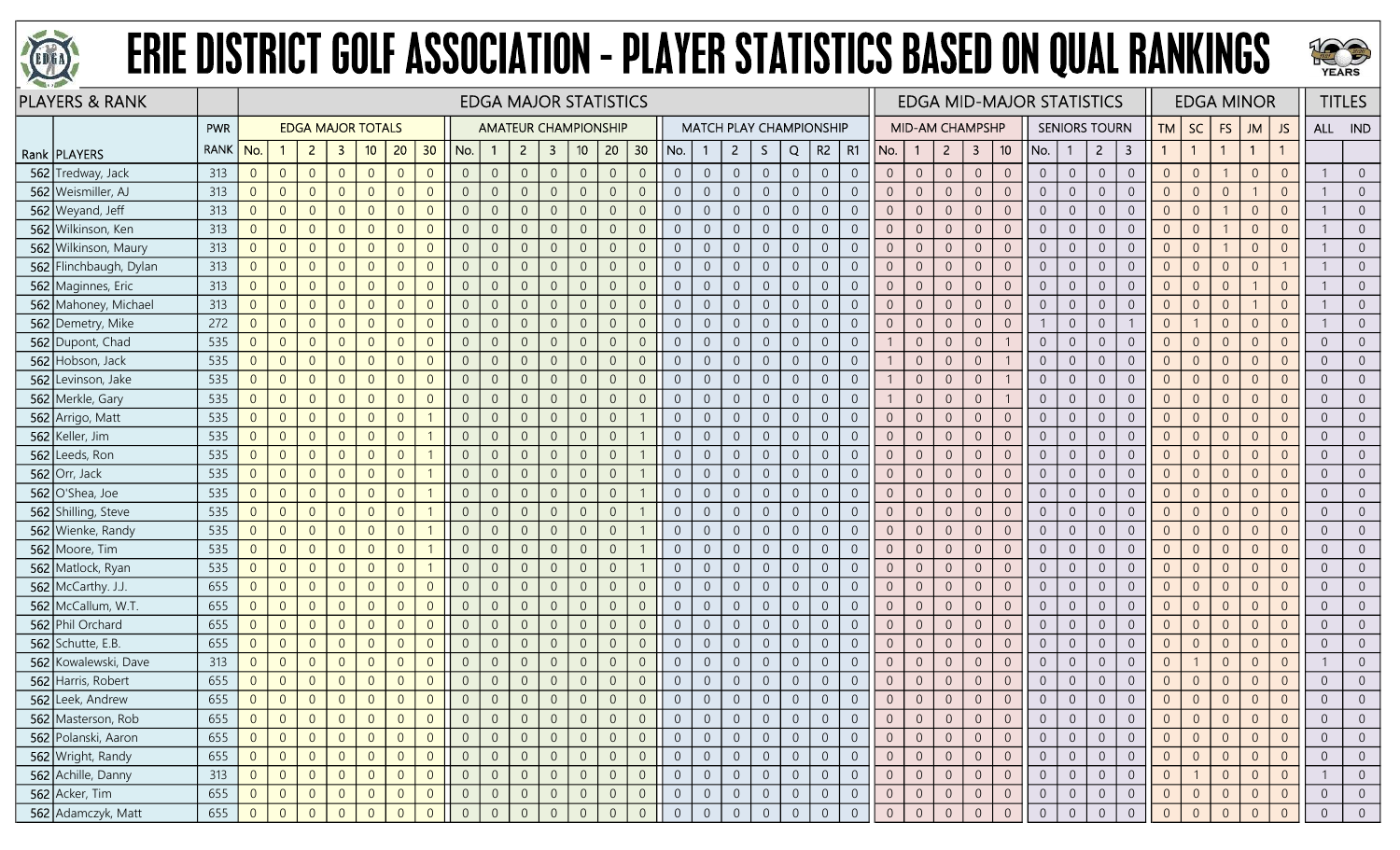



| <b>PLAYERS &amp; RANK</b> |             |                | <b>EDGA MAJOR STATISTICS</b><br><b>EDGA MAJOR TOTALS</b><br><b>AMATEUR CHAMPIONSHIP</b><br><b>MATCH PLAY CHAMPIONSHIP</b> |                |                |                |                |                |                |                |                |                         |                 |                |                |                |                  |                |                  |                |                |                |                | <b>EDGA MID-MAJOR STATISTICS</b> |                  |                |                |                |                |                      | <b>EDGA MINOR</b>       |                |                | <b>TITLES</b>  |                |                |                |                |
|---------------------------|-------------|----------------|---------------------------------------------------------------------------------------------------------------------------|----------------|----------------|----------------|----------------|----------------|----------------|----------------|----------------|-------------------------|-----------------|----------------|----------------|----------------|------------------|----------------|------------------|----------------|----------------|----------------|----------------|----------------------------------|------------------|----------------|----------------|----------------|----------------|----------------------|-------------------------|----------------|----------------|----------------|----------------|----------------|----------------|----------------|
|                           | <b>PWR</b>  |                |                                                                                                                           |                |                |                |                |                |                |                |                |                         |                 |                |                |                |                  |                |                  |                |                |                |                | <b>MID-AM CHAMPSHP</b>           |                  |                |                |                |                | <b>SENIORS TOURN</b> |                         |                | $TM \mid SC$   | <b>FS</b>      | <b>JM</b>      | JS.            |                | ALL IND        |
| Rank   PLAYERS            | <b>RANK</b> | No.            |                                                                                                                           | $\overline{2}$ | $\mathbf{3}$   | 10             | 20             | 30             | No.            | -1             | $\overline{2}$ | $\overline{\mathbf{3}}$ | 10 <sup>°</sup> | 20             | 30             | No.            |                  | $\overline{2}$ | S.               | Q              | R <sub>2</sub> | R1             | No.            | $\overline{1}$                   | $\overline{2}$   | $\mathbf{3}$   | 10             | No.            |                | $\overline{2}$       | $\overline{\mathbf{3}}$ | $\mathbf{1}$   |                |                | $\overline{1}$ | $\mathbf{1}$   |                |                |
| 562 Alberico, John        | 655         | $\overline{0}$ | $\overline{0}$                                                                                                            | $\overline{0}$ | $\overline{0}$ | $\overline{0}$ | $\overline{0}$ | $\overline{0}$ | $\overline{0}$ | $\overline{0}$ | $\overline{0}$ | $\overline{0}$          | $\overline{0}$  | $\overline{0}$ | $\overline{0}$ | $\overline{0}$ | $\overline{0}$   | $\overline{0}$ | $\overline{0}$   | $\overline{0}$ | $\overline{0}$ | $\overline{0}$ | $\overline{0}$ | $\overline{0}$                   | $\overline{0}$   | $\overline{0}$ | $\overline{0}$ | $\overline{0}$ | $\overline{0}$ | $\overline{0}$       | $\overline{0}$          | $\overline{0}$ | $\overline{0}$ | $\overline{0}$ | $\overline{0}$ | $\overline{0}$ | $\Omega$       | $\overline{0}$ |
| 562 Alberstadt, John      | 655         | $\overline{0}$ | $\overline{0}$                                                                                                            | $\overline{0}$ | $\overline{0}$ | $\overline{0}$ | $\overline{0}$ | $\overline{0}$ | $\overline{0}$ | $\overline{0}$ | $\overline{0}$ | $\overline{0}$          | $\overline{0}$  | $\overline{0}$ | $\overline{0}$ | $\overline{0}$ | $\overline{0}$   | $\overline{0}$ | $\Omega$         | $\overline{0}$ | $\overline{0}$ | $\overline{0}$ |                | $\Omega$                         | $\sqrt{0}$       | $\overline{0}$ | $\overline{0}$ | $\overline{0}$ | $\overline{0}$ | $\overline{0}$       | $\mathbf 0$             | $\Omega$       | $\Omega$       | $\overline{0}$ | $\overline{0}$ | $\overline{0}$ | $\Omega$       | $\overline{0}$ |
| 562 Allen, Mike           | 655         | $\overline{0}$ | $\overline{0}$                                                                                                            | $\overline{0}$ | $\overline{0}$ | $\overline{0}$ | $\overline{0}$ | $\overline{0}$ | $\overline{0}$ | $\overline{0}$ | $\overline{0}$ | $\overline{0}$          | $\overline{0}$  | $\overline{0}$ | $\Omega$       | $\overline{0}$ | $\overline{0}$   | $\overline{0}$ | $\Omega$         | $\overline{0}$ | $\overline{0}$ | $\overline{0}$ | $\Omega$       | 0                                | $\overline{0}$   | $\overline{0}$ | $\overline{0}$ | $\overline{0}$ | $\overline{0}$ | $\overline{0}$       | $\overline{0}$          | $\overline{0}$ |                | $\overline{0}$ | $\overline{0}$ | $\overline{0}$ | $\Omega$       | $\overline{0}$ |
| 562 Amendola, Eric        | 655         | $\overline{0}$ | $\overline{0}$                                                                                                            | $\overline{0}$ | $\overline{0}$ | $\overline{0}$ | $\overline{0}$ | $\overline{0}$ | $\overline{0}$ | $\overline{0}$ | $\overline{0}$ | $\overline{0}$          | $\overline{0}$  | $\overline{0}$ | $\Omega$       | $\overline{0}$ | $\overline{0}$   | $\overline{0}$ | $\Omega$         | $\overline{0}$ | $\overline{0}$ | $\overline{0}$ | $\Omega$       | $\overline{0}$                   | $\sqrt{0}$       | $\overline{0}$ | $\overline{0}$ | $\overline{0}$ | $\overline{0}$ | $\overline{0}$       | $\mathbf 0$             | $\overline{0}$ | $\Omega$       | $\overline{0}$ | $\overline{0}$ | $\overline{0}$ | $\Omega$       | $\overline{0}$ |
| 562 Anderson, Robert      | 655         | $\overline{0}$ | $\overline{0}$                                                                                                            | $\overline{0}$ | $\overline{0}$ | $\overline{0}$ | $\overline{0}$ | $\overline{0}$ | $\overline{0}$ | $\overline{0}$ | $\overline{0}$ | $\overline{0}$          | $\overline{0}$  | $\overline{0}$ | $\overline{0}$ | $\overline{0}$ | $\boldsymbol{0}$ | $\overline{0}$ | $\overline{0}$   | $\overline{0}$ | $\overline{0}$ | $\overline{0}$ | $\overline{0}$ | $\overline{0}$                   | $\boldsymbol{0}$ | $\overline{0}$ | $\mathbf 0$    | $\overline{0}$ | $\overline{0}$ | $\overline{0}$       | $\overline{0}$          | $\overline{0}$ | $\overline{0}$ | $\overline{0}$ | $\overline{0}$ | $\overline{0}$ | $\Omega$       | $\overline{0}$ |
| 562 Anderson, Shannon     | 655         | $\mathbf 0$    | $\overline{0}$                                                                                                            | $\overline{0}$ | $\overline{0}$ | $\overline{0}$ | $\overline{0}$ | $\overline{0}$ | $\overline{0}$ | $\overline{0}$ | $\overline{0}$ | $\overline{0}$          | $\theta$        | $\overline{0}$ | $\overline{0}$ | $\overline{0}$ | $\overline{0}$   | $\overline{0}$ | $\Omega$         | $\overline{0}$ | $\overline{0}$ | $\overline{0}$ |                | $\overline{0}$                   | $\sqrt{0}$       | $\overline{0}$ | $\overline{0}$ | $\overline{0}$ | $\overline{0}$ | $\overline{0}$       | $\boldsymbol{0}$        |                | $\Omega$       | $\overline{0}$ | $\Omega$       | $\overline{0}$ |                | $\overline{0}$ |
| 562 Angelucci, Mark       | 655         | $\overline{0}$ | $\overline{0}$                                                                                                            | $\overline{0}$ | $\overline{0}$ | $\overline{0}$ | $\overline{0}$ | $\overline{0}$ | $\overline{0}$ | $\overline{0}$ | $\overline{0}$ | $\overline{0}$          | $\overline{0}$  | $\overline{0}$ | $\overline{0}$ | $\overline{0}$ | $\overline{0}$   | $\overline{0}$ | $\overline{0}$   | $\overline{0}$ | $\overline{0}$ | $\overline{0}$ | $\Omega$       | $\overline{0}$                   | $\overline{0}$   | $\overline{0}$ | $\overline{0}$ | $\overline{0}$ | $\overline{0}$ | $\overline{0}$       | $\boldsymbol{0}$        | $\overline{0}$ | $\Omega$       | $\overline{0}$ | $\Omega$       | $\overline{0}$ |                | $\overline{0}$ |
| 562 Antoski, Tim          | 655         | $\sqrt{0}$     | $\overline{0}$                                                                                                            | $\overline{0}$ | $\overline{0}$ | $\overline{0}$ | $\overline{0}$ | $\overline{0}$ | $\overline{0}$ | $\sqrt{0}$     | $\overline{0}$ | $\overline{0}$          | $\mathbf{0}$    | $\overline{0}$ | $\overline{0}$ | $\overline{0}$ | $\overline{0}$   | $\overline{0}$ | $\sqrt{0}$       | $\overline{0}$ | $\sqrt{0}$     | $\overline{0}$ | $\Omega$       | $\overline{0}$                   | $\mathbf 0$      | $\sqrt{0}$     | $\mathbf{0}$   | $\overline{0}$ | $\overline{0}$ | $\overline{0}$       | $\boldsymbol{0}$        | $\Omega$       | $\overline{0}$ | $\theta$       | $\overline{0}$ | $\overline{0}$ | $\Omega$       | $\overline{0}$ |
| 562 Appletree, Ken        | 655         | $\mathbf 0$    | $\overline{0}$                                                                                                            | $\overline{0}$ | $\mathbf{0}$   | $\overline{0}$ | $\overline{0}$ | $\overline{0}$ | $\overline{0}$ | $\overline{0}$ | $\overline{0}$ | $\overline{0}$          | $\sqrt{0}$      | $\overline{0}$ | $\overline{0}$ | $\overline{0}$ | $\overline{0}$   | $\overline{0}$ | $\overline{0}$   | $\overline{0}$ | $\sqrt{0}$     | $\overline{0}$ | $\overline{0}$ | $\theta$                         | $\mathbf 0$      | $\overline{0}$ | $\overline{0}$ | $\overline{0}$ | $\overline{0}$ | $\sqrt{0}$           | $\boldsymbol{0}$        | $\overline{0}$ | $\overline{0}$ | $\overline{0}$ | $\overline{0}$ | $\overline{0}$ | $\Omega$       | $\mathbf 0$    |
| 562 Ardery, Brian         | 655         | $\overline{0}$ | $\overline{0}$                                                                                                            | $\overline{0}$ | $\Omega$       | $\overline{0}$ | $\overline{0}$ | $\overline{0}$ | $\overline{0}$ | $\overline{0}$ | $\Omega$       | $\overline{0}$          | $\overline{0}$  | $\overline{0}$ | $\overline{0}$ | $\overline{0}$ | $\overline{0}$   | $\overline{0}$ | $\Omega$         | $\overline{0}$ | $\overline{0}$ | $\overline{0}$ |                | $\overline{0}$                   | $\overline{0}$   | $\overline{0}$ | $\overline{0}$ | $\overline{0}$ | $\overline{0}$ | $\overline{0}$       | $\boldsymbol{0}$        | $\Omega$       | $\overline{0}$ | $\overline{0}$ | $\Omega$       | $\overline{0}$ |                | $\overline{0}$ |
| 562 Arnold, Tom           | 655         | $\overline{0}$ | $\overline{0}$                                                                                                            | $\overline{0}$ | $\overline{0}$ | $\overline{0}$ | $\overline{0}$ | $\overline{0}$ | $\overline{0}$ | $\overline{0}$ | $\overline{0}$ | $\overline{0}$          | $\overline{0}$  | $\overline{0}$ | $\Omega$       | $\overline{0}$ | $\overline{0}$   | $\overline{0}$ | $\overline{0}$   | $\overline{0}$ | $\overline{0}$ | $\overline{0}$ | $\Omega$       | $\Omega$                         | $\overline{0}$   | $\overline{0}$ | $\overline{0}$ | $\overline{0}$ | $\overline{0}$ | $\overline{0}$       | $\boldsymbol{0}$        | $\overline{0}$ | $\Omega$       | $\overline{0}$ | $\overline{0}$ | $\overline{0}$ | $\Omega$       | $\overline{0}$ |
| 562 Arrante, Joe          | 655         | $\overline{0}$ | $\overline{0}$                                                                                                            | $\overline{0}$ | $\overline{0}$ | $\overline{0}$ | $\overline{0}$ | $\overline{0}$ | $\overline{0}$ | $\overline{0}$ | $\overline{0}$ | $\overline{0}$          | $\overline{0}$  | $\Omega$       | $\overline{0}$ | $\overline{0}$ | $\overline{0}$   | $\overline{0}$ | $\overline{0}$   | $\overline{0}$ | $\overline{0}$ | $\overline{0}$ | $\overline{0}$ | $\overline{0}$                   | $\sqrt{0}$       | $\overline{0}$ | $\overline{0}$ | $\overline{0}$ | $\overline{0}$ | $\overline{0}$       | $\overline{0}$          | $\overline{0}$ | $\Omega$       | $\overline{0}$ | $\overline{0}$ | $\overline{0}$ | $\Omega$       | $\overline{0}$ |
| 562 Arrigo, Jack          | 655         | $\overline{0}$ | $\overline{0}$                                                                                                            | $\overline{0}$ | $\overline{0}$ | $\overline{0}$ | $\overline{0}$ | $\overline{0}$ | $\overline{0}$ | $\overline{0}$ | $\sqrt{0}$     | $\overline{0}$          | $\overline{0}$  | $\overline{0}$ | $\overline{0}$ | $\overline{0}$ | $\boldsymbol{0}$ | $\overline{0}$ | $\overline{0}$   | $\overline{0}$ | $\sqrt{0}$     | $\overline{0}$ | $\Omega$       | $\overline{0}$                   | $\mathbf 0$      | $\overline{0}$ | $\mathbf 0$    | $\overline{0}$ | $\overline{0}$ | $\overline{0}$       | $\overline{0}$          | $\Omega$       | $\overline{0}$ | $\overline{0}$ | $\overline{0}$ | $\overline{0}$ | $\Omega$       | $\overline{0}$ |
| 562 Arrigo, Pat           | 655         | $\overline{0}$ | $\overline{0}$                                                                                                            | $\overline{0}$ | $\overline{0}$ | $\overline{0}$ | $\overline{0}$ | $\overline{0}$ | $\overline{0}$ | $\overline{0}$ | $\Omega$       | $\overline{0}$          | $\overline{0}$  | $\Omega$       | $\overline{0}$ | $\overline{0}$ | $\overline{0}$   | $\overline{0}$ | $\Omega$         | $\overline{0}$ | $\overline{0}$ | $\overline{0}$ |                | $\overline{0}$                   | $\overline{0}$   | $\overline{0}$ | $\overline{0}$ | $\overline{0}$ | $\Omega$       | $\overline{0}$       | $\overline{0}$          | $\Omega$       | $\Omega$       | $\Omega$       | $\Omega$       | $\overline{0}$ |                | $\overline{0}$ |
| 562 Auslander, Ed         | 655         | $\overline{0}$ | $\overline{0}$                                                                                                            | $\overline{0}$ | $\overline{0}$ | $\overline{0}$ | $\overline{0}$ | $\overline{0}$ | $\overline{0}$ | $\overline{0}$ | $\overline{0}$ | $\overline{0}$          | $\overline{0}$  | $\overline{0}$ | $\Omega$       | $\overline{0}$ | $\overline{0}$   | $\overline{0}$ | $\overline{0}$   | $\overline{0}$ | $\overline{0}$ | $\overline{0}$ | $\overline{0}$ | $\overline{0}$                   | $\overline{0}$   | $\overline{0}$ | $\overline{0}$ | $\overline{0}$ | $\overline{0}$ | $\overline{0}$       | $\sqrt{0}$              | $\overline{0}$ | $\Omega$       | $\overline{0}$ | $\overline{0}$ | $\overline{0}$ | $\Omega$       | $\overline{0}$ |
| 562 Averill, Bob          | 655         | $\overline{0}$ | $\overline{0}$                                                                                                            | $\overline{0}$ | $\overline{0}$ | $\overline{0}$ | $\overline{0}$ | $\overline{0}$ | $\overline{0}$ | $\overline{0}$ | $\overline{0}$ | $\overline{0}$          | $\overline{0}$  | $\overline{0}$ | $\overline{0}$ | $\overline{0}$ | $\overline{0}$   | $\overline{0}$ | $\overline{0}$   | $\overline{0}$ | $\sqrt{0}$     | $\overline{0}$ | $\overline{0}$ | $\overline{0}$                   | $\boldsymbol{0}$ | $\overline{0}$ | $\overline{0}$ | $\overline{0}$ | $\overline{0}$ | $\overline{0}$       | $\overline{0}$          | $\overline{0}$ | $\overline{0}$ | $\overline{0}$ | $\overline{0}$ | $\overline{0}$ | $\Omega$       | $\overline{0}$ |
| 562 Babb, Gene            | 655         | $\overline{0}$ | $\overline{0}$                                                                                                            | $\overline{0}$ | $\overline{0}$ | $\overline{0}$ | $\overline{0}$ | $\overline{0}$ | $\overline{0}$ | $\overline{0}$ | $\overline{0}$ | $\overline{0}$          | $\overline{0}$  | $\overline{0}$ | $\overline{0}$ | $\overline{0}$ | $\overline{0}$   | $\overline{0}$ | $\overline{0}$   | $\overline{0}$ | $\overline{0}$ | $\overline{0}$ | $\Omega$       | $\overline{0}$                   | $\sqrt{0}$       | $\overline{0}$ | $\overline{0}$ | $\overline{0}$ | $\overline{0}$ | $\overline{0}$       | $\sqrt{0}$              | $\overline{0}$ | $\overline{0}$ | $\overline{0}$ | $\overline{0}$ | $\overline{0}$ | $\Omega$       | $\overline{0}$ |
| 562 Baker, Todd           | 655         | $\overline{0}$ | $\overline{0}$                                                                                                            | $\overline{0}$ | $\overline{0}$ | $\overline{0}$ | $\overline{0}$ | $\overline{0}$ | $\overline{0}$ | $\overline{0}$ | $\overline{0}$ | $\overline{0}$          | $\overline{0}$  | $\overline{0}$ | $\overline{0}$ | $\overline{0}$ | $\overline{0}$   | $\overline{0}$ | $\overline{0}$   | $\overline{0}$ | $\overline{0}$ | $\overline{0}$ | $\overline{0}$ | $\overline{0}$                   | $\overline{0}$   | $\overline{0}$ | $\overline{0}$ | $\overline{0}$ | $\overline{0}$ | $\overline{0}$       | $\overline{0}$          | $\overline{0}$ | $\overline{0}$ | $\overline{0}$ | $\overline{0}$ | $\overline{0}$ |                | $\overline{0}$ |
| $562$ Ball, Jeff          | 655         | $\overline{0}$ | $\overline{0}$                                                                                                            | $\overline{0}$ | $\overline{0}$ | $\overline{0}$ | $\overline{0}$ | $\overline{0}$ | $\overline{0}$ | $\overline{0}$ | $\overline{0}$ | $\overline{0}$          | $\overline{0}$  | $\overline{0}$ | $\Omega$       | $\overline{0}$ | $\overline{0}$   | $\overline{0}$ | $\overline{0}$   | $\overline{0}$ | $\overline{0}$ | $\overline{0}$ | $\Omega$       | $\Omega$                         | $\overline{0}$   | $\overline{0}$ | $\overline{0}$ | $\overline{0}$ | $\overline{0}$ | $\overline{0}$       | $\overline{0}$          | $\overline{0}$ | $\Omega$       | $\overline{0}$ | $\overline{0}$ | $\overline{0}$ | $\Omega$       | $\overline{0}$ |
| 562 Ball, John            | 655         | $\Omega$       | $\overline{0}$                                                                                                            | $\overline{0}$ | $\overline{0}$ | $\overline{0}$ | $\overline{0}$ | $\overline{0}$ | $\overline{0}$ | $\overline{0}$ | $\overline{0}$ | $\overline{0}$          | $\overline{0}$  | $\Omega$       | $\overline{0}$ | $\overline{0}$ | $\overline{0}$   | $\overline{0}$ | $\overline{0}$   | $\overline{0}$ | $\mathbf{0}$   | $\overline{0}$ | $\overline{0}$ | $\overline{0}$                   | $\sqrt{0}$       | $\overline{0}$ | $\mathbf{0}$   | $\overline{0}$ | $\sqrt{0}$     | $\overline{0}$       | $\overline{0}$          | $\overline{0}$ | $\Omega$       | $\overline{0}$ | $\overline{0}$ | $\overline{0}$ | $\Omega$       | $\overline{0}$ |
| 562 Baney, Dave           | 655         | $\overline{0}$ | $\overline{0}$                                                                                                            | $\overline{0}$ | $\overline{0}$ | $\overline{0}$ | $\overline{0}$ | $\overline{0}$ | $\overline{0}$ | $\overline{0}$ | $\overline{0}$ | $\overline{0}$          | $\overline{0}$  | $\overline{0}$ | $\overline{0}$ | $\overline{0}$ | $\overline{0}$   | $\overline{0}$ | $\overline{0}$   | $\overline{0}$ | $\overline{0}$ | $\overline{0}$ |                | $\overline{0}$                   | $\overline{0}$   | $\overline{0}$ | $\overline{0}$ | $\overline{0}$ | $\Omega$       | $\overline{0}$       | $\sqrt{0}$              |                | $\Omega$       | $\overline{0}$ | $\overline{0}$ | $\overline{0}$ | $\Omega$       | $\overline{0}$ |
| 562 Bannister, Rick       | 655         | $\overline{0}$ | $\overline{0}$                                                                                                            | $\overline{0}$ | $\overline{0}$ | $\overline{0}$ | $\overline{0}$ | $\overline{0}$ | $\overline{0}$ | $\overline{0}$ | $\overline{0}$ | $\overline{0}$          | $\Omega$        | $\overline{0}$ | $\Omega$       | $\overline{0}$ | $\overline{0}$   | $\overline{0}$ | $\Omega$         | $\overline{0}$ | $\overline{0}$ | $\overline{0}$ | $\Omega$       | $\Omega$                         | $\sqrt{0}$       | $\overline{0}$ | $\sqrt{0}$     | $\Omega$       | $\Omega$       | $\overline{0}$       | $\mathbf 0$             | $\Omega$       | $\Omega$       | $\Omega$       | $\Omega$       | $\overline{0}$ |                | $\Omega$       |
| 562 Bastow, Don           | 655         | $\Omega$       | $\overline{0}$                                                                                                            | $\overline{0}$ | $\overline{0}$ | $\overline{0}$ | $\overline{0}$ | $\overline{0}$ | $\overline{0}$ | $\overline{0}$ | $\overline{0}$ | $\overline{0}$          | $\overline{0}$  | $\overline{0}$ | $\overline{0}$ | $\overline{0}$ | $\overline{0}$   | $\overline{0}$ | $\overline{0}$   | $\overline{0}$ | $\overline{0}$ | $\overline{0}$ | $\Omega$       | $\Omega$                         | $\overline{0}$   | $\overline{0}$ | $\overline{0}$ | $\overline{0}$ | $\overline{0}$ | $\overline{0}$       | $\overline{0}$          | $\Omega$       | $\Omega$       | $\overline{0}$ | $\overline{0}$ | $\overline{0}$ | $\Omega$       | $\overline{0}$ |
| 562 Bean, Jerry           | 655         | $\overline{0}$ | $\overline{0}$                                                                                                            | $\overline{0}$ | $\overline{0}$ | $\overline{0}$ | $\overline{0}$ | $\overline{0}$ | $\overline{0}$ | $\overline{0}$ | $\overline{0}$ | $\overline{0}$          | $\theta$        | $\overline{0}$ | $\overline{0}$ | $\overline{0}$ | $\overline{0}$   | $\overline{0}$ | $\overline{0}$   | $\overline{0}$ | $\mathbf{0}$   | $\overline{0}$ | $\Omega$       | $\overline{0}$                   | $\sqrt{0}$       | $\overline{0}$ | $\mathbf{0}$   | $\overline{0}$ | $\sqrt{0}$     | $\overline{0}$       | $\mathbf 0$             | $\Omega$       | $\Omega$       | $\overline{0}$ | $\overline{0}$ | $\overline{0}$ | $\Omega$       | $\overline{0}$ |
| 562 Beckman, Alex         | 655         | $\overline{0}$ | $\overline{0}$                                                                                                            | $\overline{0}$ | $\overline{0}$ | $\overline{0}$ | $\overline{0}$ | $\overline{0}$ | $\overline{0}$ | $\overline{0}$ | $\overline{0}$ | $\overline{0}$          | $\overline{0}$  | $\overline{0}$ | $\overline{0}$ | $\overline{0}$ | $\overline{0}$   | $\overline{0}$ | $\overline{0}$   | $\overline{0}$ | $\overline{0}$ | $\overline{0}$ |                | $\overline{0}$                   | $\overline{0}$   | $\overline{0}$ | $\overline{0}$ | $\overline{0}$ | $\overline{0}$ | $\overline{0}$       | $\mathbf 0$             | $\Omega$       | $\Omega$       | $\overline{0}$ | $\overline{0}$ | $\overline{0}$ | $\Omega$       | $\overline{0}$ |
| 562 Bedlow, Bob           | 655         | $\overline{0}$ | $\overline{0}$                                                                                                            | $\overline{0}$ | $\overline{0}$ | $\overline{0}$ | $\overline{0}$ | $\overline{0}$ | $\overline{0}$ | $\overline{0}$ | $\overline{0}$ | $\overline{0}$          | $\overline{0}$  | $\overline{0}$ | $\Omega$       | $\overline{0}$ | $\overline{0}$   | $\overline{0}$ | $\Omega$         | $\overline{0}$ | $\overline{0}$ | $\overline{0}$ | $\overline{0}$ | $\overline{0}$                   | $\overline{0}$   | $\overline{0}$ | $\overline{0}$ | $\overline{0}$ | $\overline{0}$ | $\overline{0}$       | $\mathbf 0$             | $\overline{0}$ | $\Omega$       | $\overline{0}$ | $\overline{0}$ | $\overline{0}$ | $\Omega$       | $\overline{0}$ |
| 562 Bednarski, Chad       | 655         | $\overline{0}$ | $\overline{0}$                                                                                                            | $\overline{0}$ | $\overline{0}$ | $\overline{0}$ | $\overline{0}$ | $\overline{0}$ | $\overline{0}$ | $\overline{0}$ | $\overline{0}$ | $\overline{0}$          | $\overline{0}$  | $\overline{0}$ | $\Omega$       | $\overline{0}$ | $\overline{0}$   | $\overline{0}$ | $\Omega$         | $\overline{0}$ | $\overline{0}$ | $\overline{0}$ | $\Omega$       | $\overline{0}$                   | $\overline{0}$   | $\overline{0}$ | $\overline{0}$ | $\overline{0}$ | $\overline{0}$ | $\overline{0}$       | $\boldsymbol{0}$        | $\Omega$       | $\Omega$       | $\overline{0}$ | $\overline{0}$ | $\overline{0}$ | $\Omega$       | $\overline{0}$ |
| 562 Bell, John            | 655         | $\sqrt{0}$     | $\overline{0}$                                                                                                            | $\overline{0}$ | $\overline{0}$ | $\overline{0}$ | $\overline{0}$ | $\overline{0}$ | $\overline{0}$ | $\sqrt{0}$     | $\sqrt{0}$     | $\overline{0}$          | $\theta$        | $\overline{0}$ | $\overline{0}$ | $\overline{0}$ | $\overline{0}$   | $\overline{0}$ | $\sqrt{0}$       | $\overline{0}$ | $\sqrt{0}$     | $\overline{0}$ | $\Omega$       | $\theta$                         | $\sqrt{0}$       | $\overline{0}$ | $\mathbf 0$    | $\overline{0}$ | $\overline{0}$ | $\theta$             | $\boldsymbol{0}$        | $\overline{0}$ | $\overline{0}$ | $\theta$       | $\overline{0}$ | $\overline{0}$ | $\Omega$       | $\overline{0}$ |
| 562 Bennett, Ron          | 655         | $\overline{0}$ | $\overline{0}$                                                                                                            | $\overline{0}$ | $\overline{0}$ | $\overline{0}$ | $\overline{0}$ | $\overline{0}$ | $\overline{0}$ | $\overline{0}$ | $\Omega$       | $\overline{0}$          | $\Omega$        | $\overline{0}$ | $\overline{0}$ | $\overline{0}$ | $\overline{0}$   | $\overline{0}$ | $\Omega$         | $\overline{0}$ | $\overline{0}$ | $\overline{0}$ | $\overline{0}$ | $\overline{0}$                   | $\sqrt{0}$       | $\overline{0}$ | $\overline{0}$ |                | $\overline{0}$ | $\overline{0}$       | $\overline{0}$          | $\overline{0}$ | $\overline{0}$ | $\overline{0}$ | $\overline{0}$ | $\overline{0}$ |                | $\Omega$       |
| 562 Berchtold, Jason      | 655         | $\overline{0}$ | $\overline{0}$                                                                                                            | $\overline{0}$ | $\overline{0}$ | $\overline{0}$ | $\overline{0}$ | $\overline{0}$ | $\overline{0}$ | $\overline{0}$ | $\overline{0}$ | $\overline{0}$          | $\overline{0}$  | 0              |                | $\overline{0}$ | 0                | $\overline{0}$ |                  | $\overline{0}$ | $\overline{0}$ | $\overline{0}$ |                | $\overline{0}$                   | $\overline{0}$   | -0             | $\overline{0}$ | $\overline{0}$ | $\overline{0}$ | $\overline{0}$       | $\overline{0}$          |                |                | $\overline{0}$ |                | $\overline{0}$ |                | $\overline{0}$ |
| 562 Bernatowicz, Steve    | 655         | $\overline{0}$ | $\overline{0}$                                                                                                            | $\overline{0}$ | $\overline{0}$ | $\overline{0}$ | $\overline{0}$ | $\overline{0}$ | $\overline{0}$ | $\overline{0}$ | $\overline{0}$ | $\overline{0}$          | $\overline{0}$  | $\overline{0}$ | $\overline{0}$ | $\overline{0}$ | $\overline{0}$   | $\overline{0}$ | $\overline{0}$   | $\overline{0}$ | $\overline{0}$ | $\overline{0}$ | $\overline{0}$ | $\overline{0}$                   | $\overline{0}$   | $\overline{0}$ | $\overline{0}$ | $\overline{0}$ | $\overline{0}$ | $\overline{0}$       | $\overline{0}$          | $\overline{0}$ | $\Omega$       | $\overline{0}$ | $\overline{0}$ | $\overline{0}$ | $\Omega$       | $\overline{0}$ |
| 562 Best, Steve           | 655         | $\overline{0}$ | $\overline{0}$                                                                                                            | $\overline{0}$ | $\overline{0}$ | $\overline{0}$ | $\overline{0}$ | $\overline{0}$ | $\overline{0}$ | $\overline{0}$ | $\overline{0}$ | $\overline{0}$          | $\overline{0}$  | $\overline{0}$ | $\overline{0}$ | $\overline{0}$ | $\overline{0}$   | $\overline{0}$ | $\overline{0}$   | $\overline{0}$ | $\overline{0}$ | $\overline{0}$ | $\overline{0}$ | $\overline{0}$                   | $\overline{0}$   | $\overline{0}$ | $\overline{0}$ | $\overline{0}$ | $\overline{0}$ | $\overline{0}$       | $\overline{0}$          | $\overline{0}$ | $\overline{0}$ | $\overline{0}$ | $\overline{0}$ | $\overline{0}$ | $\Omega$       | $\overline{0}$ |
| 562 Billig, Steve         | 655         | $\overline{0}$ | $\overline{0}$                                                                                                            | $\overline{0}$ | $\overline{0}$ | $\overline{0}$ | $\overline{0}$ | $\overline{0}$ | $\overline{0}$ | $\overline{0}$ | $\overline{0}$ | $\overline{0}$          | $\mathbf 0$     | $\overline{0}$ | $\overline{0}$ | $\overline{0}$ | $\overline{0}$   | $\overline{0}$ | $\boldsymbol{0}$ | $\overline{0}$ | $\sqrt{0}$     | $\overline{0}$ | $\overline{0}$ | $\overline{0}$                   | $\mathbf 0$      | $\overline{0}$ | $\overline{0}$ | $\overline{0}$ | $\overline{0}$ | $\overline{0}$       | $\overline{0}$          | $\overline{0}$ | $\overline{0}$ | $\overline{0}$ | $\overline{0}$ | $\overline{0}$ | $\Omega$       | $\overline{0}$ |
| 562 Bittner, Dan          | 655         | $\overline{0}$ | $\overline{0}$                                                                                                            | $\overline{0}$ | $\overline{0}$ | $\overline{0}$ | $\overline{0}$ | $\overline{0}$ | $\overline{0}$ | $\overline{0}$ | $\overline{0}$ | $\overline{0}$          | $\overline{0}$  | $\overline{0}$ | $\overline{0}$ | $\overline{0}$ | $\overline{0}$   | $\overline{0}$ | $\overline{0}$   | $\overline{0}$ | $\overline{0}$ | $\overline{0}$ | $\overline{0}$ | $\overline{0}$                   | $\overline{0}$   | $\overline{0}$ | $\overline{0}$ | $\overline{0}$ | $\overline{0}$ | $\overline{0}$       | $\overline{0}$          | $\overline{0}$ |                | $\overline{0}$ | $\overline{0}$ | $\overline{0}$ | $\overline{0}$ | $\overline{0}$ |
| 562 Bixler, Scott         | 655         |                | $\overline{0}$                                                                                                            | $\Omega$       | $\Omega$       | $\Omega$       | $\Omega$       | $\Omega$       | $\Omega$       | $\Omega$       | $\overline{0}$ |                         |                 | $\Omega$       |                | $\Omega$       | $\overline{0}$   |                |                  | $\Omega$       | $\Omega$       | $\Omega$       |                |                                  |                  | $\Omega$       |                |                |                |                      | $\Omega$                |                |                |                |                |                |                | $\overline{0}$ |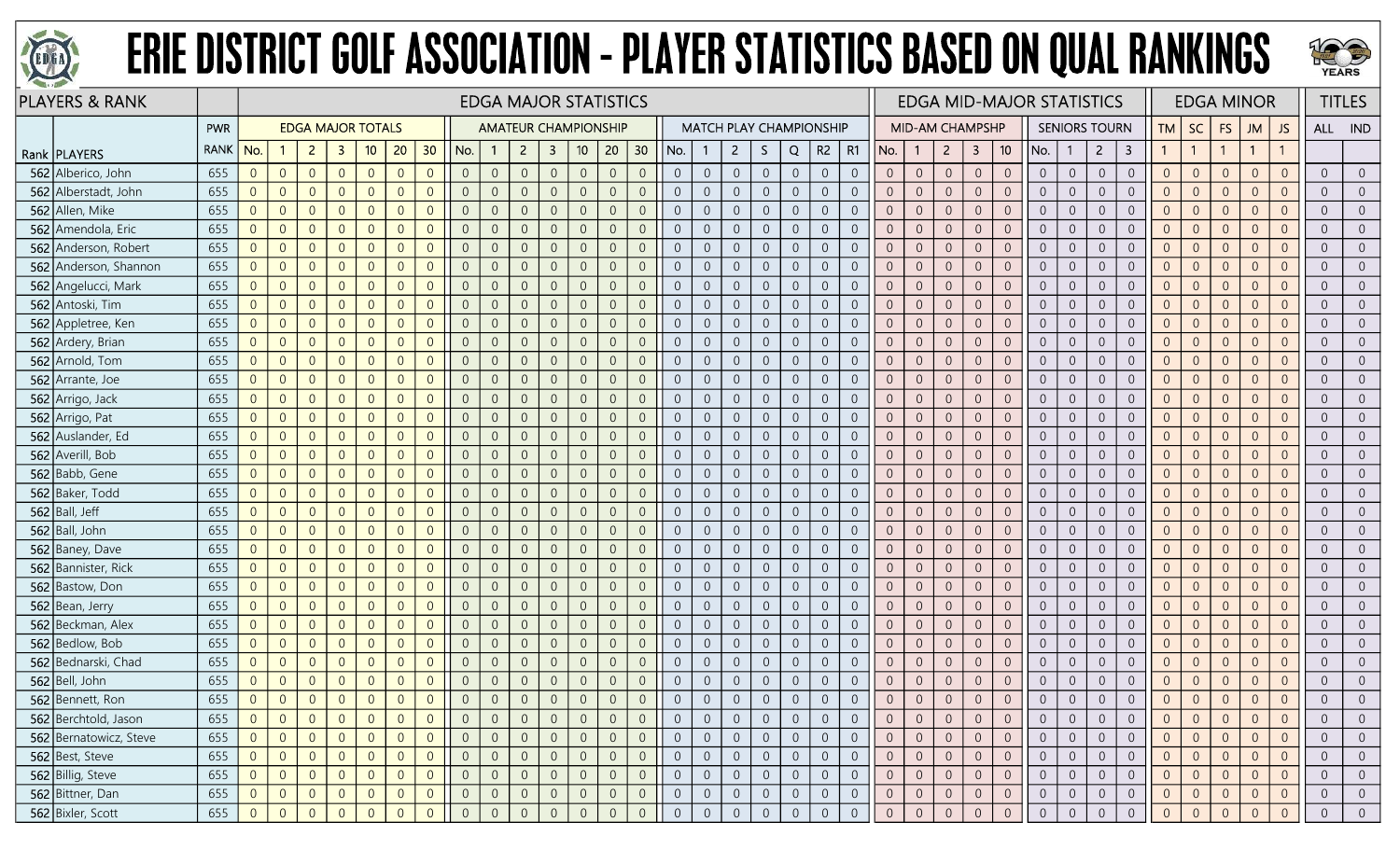



|     | <b>PLAYERS &amp; RANK</b> |             |                |                |                |                          |                |                |                |                |                | <b>EDGA MAJOR STATISTICS</b> |                |                  |                |                 |                  |                |                |                |                |                                |                |                |                 |                  |                |                 | <b>EDGA MID-MAJOR STATISTICS</b> |                |                      |                |                |                |                | <b>EDGA MINOR</b> |                |                | <b>TITLES</b>  |
|-----|---------------------------|-------------|----------------|----------------|----------------|--------------------------|----------------|----------------|----------------|----------------|----------------|------------------------------|----------------|------------------|----------------|-----------------|------------------|----------------|----------------|----------------|----------------|--------------------------------|----------------|----------------|-----------------|------------------|----------------|-----------------|----------------------------------|----------------|----------------------|----------------|----------------|----------------|----------------|-------------------|----------------|----------------|----------------|
|     |                           | <b>PWR</b>  |                |                |                | <b>EDGA MAJOR TOTALS</b> |                |                |                |                |                | <b>AMATEUR CHAMPIONSHIP</b>  |                |                  |                |                 |                  |                |                |                |                | <b>MATCH PLAY CHAMPIONSHIP</b> |                |                | MID-AM CHAMPSHP |                  |                |                 |                                  |                | <b>SENIORS TOURN</b> |                | TМ             | SC             | <b>FS</b>      | <b>ML</b>         | <b>JS</b>      | ALL IND        |                |
|     | Rank   PLAYERS            | <b>RANK</b> | No.            |                | $\overline{2}$ | -3                       | 10             | 20             | 30             | No.            |                | $\overline{2}$               | $\mathbf{3}$   | 10 <sub>10</sub> | 20             | 30 <sub>2</sub> | No.              |                | $\mathbf{2}$   | S.             | Q              | R2                             | R1             | No.            | $\mathbf{1}$    | $\overline{2}$   | 3              | 10 <sup>°</sup> | No.                              | -1             | $\overline{2}$       | 3              |                | $\overline{1}$ |                | $\mathbf{1}$      |                |                |                |
|     | 562 Blakely, Mike         | 655         | $\overline{0}$ | $\overline{0}$ | $\overline{0}$ | $\overline{0}$           | $\overline{0}$ | $\Omega$       | $\overline{0}$ | $\overline{0}$ | $\overline{0}$ | $\overline{0}$               | $\overline{0}$ | $\overline{0}$   | $\overline{0}$ | $\overline{0}$  | $\overline{0}$   | $\overline{0}$ | $\overline{0}$ | $\overline{0}$ | $\overline{0}$ | $\overline{0}$                 | $\overline{0}$ | $\overline{0}$ | $\overline{0}$  | $\overline{0}$   | $\overline{0}$ | $\overline{0}$  | $\overline{0}$                   | $\overline{0}$ | $\overline{0}$       | $\overline{0}$ | $\overline{0}$ | $\overline{0}$ | $\overline{0}$ | $\Omega$          | $\Omega$       | $\overline{0}$ | $\overline{0}$ |
|     | 562 Blasco, Tom           | 655         | $\overline{0}$ | $\overline{0}$ | $\overline{0}$ | $\overline{0}$           | $\overline{0}$ | $\Omega$       | $\Omega$       | $\overline{0}$ | $\overline{0}$ | $\Omega$                     | $\overline{0}$ | $\overline{0}$   | $\overline{0}$ | $\overline{0}$  | $\overline{0}$   | $\overline{0}$ | $\overline{0}$ | $\overline{0}$ | $\overline{0}$ | $\overline{0}$                 | $\Omega$       | $\overline{0}$ | $\overline{0}$  | $\overline{0}$   | $\overline{0}$ | $\Omega$        | $\overline{0}$                   | $\overline{0}$ | $\overline{0}$       | $\overline{0}$ | $\overline{0}$ | $\overline{0}$ | $\overline{0}$ | $\Omega$          | $\Omega$       | $\overline{0}$ | $\overline{0}$ |
|     | 562 Bloomstine, Jack      | 655         | $\overline{0}$ | $\overline{0}$ | $\overline{0}$ | $\Omega$                 | $\overline{0}$ |                | $\Omega$       | $\Omega$       | $\overline{0}$ | $\Omega$                     | -0             | $\overline{0}$   | $\overline{0}$ | $\overline{0}$  | $\overline{0}$   | $\overline{0}$ | $\overline{0}$ | $\overline{0}$ | $\overline{0}$ | $\overline{0}$                 | $\overline{0}$ | $\Omega$       | $\overline{0}$  | $\overline{0}$   | $\overline{0}$ | $\overline{0}$  | $\overline{0}$                   | $\overline{0}$ | $\Omega$             | $\overline{0}$ | $\overline{0}$ | $\overline{0}$ | $\Omega$       | $\overline{0}$    |                | $\overline{0}$ | $\overline{0}$ |
|     | 562 Bonner, Bill          | 655         | $\overline{0}$ | $\overline{0}$ | $\overline{0}$ | $\Omega$                 | $\overline{0}$ | $\Omega$       | $\Omega$       | $\overline{0}$ | $\overline{0}$ | $\overline{0}$               | $\overline{0}$ | $\overline{0}$   | $\overline{0}$ | $\overline{0}$  | $\overline{0}$   | $\overline{0}$ | $\overline{0}$ | $\overline{0}$ | $\overline{0}$ | $\overline{0}$                 | $\Omega$       | $\overline{0}$ | $\overline{0}$  | $\overline{0}$   | $\overline{0}$ | $\overline{0}$  | $\overline{0}$                   | $\overline{0}$ | $\overline{0}$       | $\overline{0}$ | $\overline{0}$ | $\overline{0}$ | $\overline{0}$ | $\Omega$          | $\Omega$       | $\overline{0}$ | $\overline{0}$ |
|     | 562 Borowicz, Dan         | 655         | $\overline{0}$ | $\overline{0}$ | $\overline{0}$ | $\overline{0}$           | $\overline{0}$ | $\Omega$       | $\overline{0}$ | $\overline{0}$ | $\overline{0}$ | $\overline{0}$               | $\overline{0}$ | $\overline{0}$   | $\overline{0}$ | $\overline{0}$  | $\overline{0}$   | $\overline{0}$ | $\overline{0}$ | $\overline{0}$ | $\overline{0}$ | $\overline{0}$                 | $\overline{0}$ | $\overline{0}$ | $\overline{0}$  | $\overline{0}$   | $\overline{0}$ | $\overline{0}$  | $\overline{0}$                   | $\overline{0}$ | $\overline{0}$       | $\overline{0}$ | $\overline{0}$ | $\overline{0}$ | $\overline{0}$ | $\overline{0}$    | $\Omega$       | $\overline{0}$ | $\overline{0}$ |
|     | 562 Boss, John            | 655         | $\mathbf 0$    | $\overline{0}$ | $\overline{0}$ | $\Omega$                 | $\Omega$       | $\Omega$       | $\Omega$       | $\overline{0}$ | $\overline{0}$ |                              | $\overline{0}$ | $\overline{0}$   | $\overline{0}$ | $\overline{0}$  | $\overline{0}$   | $\overline{0}$ | $\overline{0}$ | $\theta$       | $\overline{0}$ | $\overline{0}$                 | $\Omega$       | $\overline{0}$ | $\overline{0}$  | $\overline{0}$   | $\overline{0}$ | $\overline{0}$  | $\overline{0}$                   | $\overline{0}$ | $\overline{0}$       | $\overline{0}$ | $\Omega$       | $\overline{0}$ | $\Omega$       | $\Omega$          |                | $\overline{0}$ | $\overline{0}$ |
|     | 562 Bracken, John         | 655         | $\overline{0}$ | $\overline{0}$ | $\overline{0}$ | $\overline{0}$           | $\overline{0}$ | $\Omega$       | $\overline{0}$ | $\overline{0}$ | $\overline{0}$ |                              | $\overline{0}$ | $\overline{0}$   | $\overline{0}$ | $\overline{0}$  | $\overline{0}$   | $\overline{0}$ | $\overline{0}$ | $\overline{0}$ | $\overline{0}$ | $\overline{0}$                 | $\overline{0}$ | $\overline{0}$ | $\overline{0}$  | $\overline{0}$   | $\overline{0}$ | $\overline{0}$  | $\overline{0}$                   | $\overline{0}$ | $\overline{0}$       | $\overline{0}$ | $\overline{0}$ | $\overline{0}$ | $\Omega$       | $\Omega$          |                | $\overline{0}$ | $\overline{0}$ |
|     | 562 Brigaman, Kevin       | 655         | $\overline{0}$ | $\overline{0}$ | $\overline{0}$ | $\overline{0}$           | $\overline{0}$ | $\Omega$       | $\overline{0}$ | $\overline{0}$ | $\overline{0}$ | $\Omega$                     | $\overline{0}$ | $\mathbf 0$      | $\overline{0}$ | $\overline{0}$  | $\boldsymbol{0}$ | $\overline{0}$ | $\sqrt{0}$     | $\mathbf 0$    | $\mathbb O$    | $\overline{0}$                 | $\overline{0}$ | $\overline{0}$ | $\theta$        | $\sqrt{0}$       | $\sqrt{0}$     | $\overline{0}$  | $\overline{0}$                   | $\overline{0}$ | $\overline{0}$       | $\overline{0}$ | $\overline{0}$ | $\overline{0}$ | $\overline{0}$ | $\Omega$          | $\Omega$       | $\overline{0}$ | $\overline{0}$ |
|     | 562 Brink, Larry          | 655         | $\overline{0}$ | $\overline{0}$ | $\overline{0}$ | $\overline{0}$           | $\overline{0}$ | $\overline{0}$ | $\overline{0}$ | $\overline{0}$ | $\overline{0}$ | $\overline{0}$               | $\overline{0}$ | $\mathbf 0$      | $\overline{0}$ | $\overline{0}$  | $\overline{0}$   | $\overline{0}$ | $\overline{0}$ | $\overline{0}$ | $\overline{0}$ | $\overline{0}$                 | $\overline{0}$ | $\overline{0}$ | $\overline{0}$  | $\boldsymbol{0}$ | $\overline{0}$ | $\mathbf{0}$    | $\overline{0}$                   | $\overline{0}$ | $\overline{0}$       | $\overline{0}$ | $\overline{0}$ | $\overline{0}$ | $\theta$       | $\overline{0}$    | $\Omega$       | $\overline{0}$ | $\overline{0}$ |
|     | 562 Brinker, Brian        | 655         | $\overline{0}$ | $\overline{0}$ | $\overline{0}$ | $\Omega$                 | $\overline{0}$ | $\Omega$       | $\Omega$       | $\overline{0}$ | $\overline{0}$ | $\Omega$                     | $\overline{0}$ | $\overline{0}$   | $\overline{0}$ | $\overline{0}$  | $\overline{0}$   | $\overline{0}$ | $\overline{0}$ | $\overline{0}$ | $\overline{0}$ | $\overline{0}$                 | $\Omega$       | $\overline{0}$ | $\overline{0}$  | $\overline{0}$   | $\overline{0}$ | $\Omega$        | $\overline{0}$                   | $\overline{0}$ | $\overline{0}$       | $\overline{0}$ | $\Omega$       | $\overline{0}$ | $\overline{0}$ | $\Omega$          |                | $\overline{0}$ | $\overline{0}$ |
|     | 562 Brown, Casey          | 655         | $\overline{0}$ | $\overline{0}$ | $\overline{0}$ | $\Omega$                 | $\Omega$       | $\Omega$       | $\Omega$       | $\overline{0}$ | $\overline{0}$ | $\Omega$                     | $\overline{0}$ | $\overline{0}$   | $\overline{0}$ | $\overline{0}$  | $\overline{0}$   | $\overline{0}$ | $\overline{0}$ | $\overline{0}$ | $\overline{0}$ | $\overline{0}$                 | $\overline{0}$ | $\Omega$       | $\overline{0}$  | $\overline{0}$   | $\overline{0}$ | $\overline{0}$  | $\overline{0}$                   | $\overline{0}$ | $\overline{0}$       | $\overline{0}$ | $\overline{0}$ | $\overline{0}$ | $\Omega$       | $\overline{0}$    |                | $\overline{0}$ | $\overline{0}$ |
|     | 562 Brozowski, Paul       | 655         | $\overline{0}$ | $\overline{0}$ | $\overline{0}$ | $\overline{0}$           | $\overline{0}$ | $\Omega$       | $\overline{0}$ | $\overline{0}$ | $\overline{0}$ | $\Omega$                     | $\overline{0}$ | $\overline{0}$   | $\overline{0}$ | $\overline{0}$  | $\overline{0}$   | $\overline{0}$ | $\overline{0}$ | $\overline{0}$ | $\overline{0}$ | $\overline{0}$                 | $\overline{0}$ | $\overline{0}$ | $\overline{0}$  | $\overline{0}$   | $\overline{0}$ | $\overline{0}$  | $\overline{0}$                   | $\overline{0}$ | $\overline{0}$       | $\overline{0}$ | $\overline{0}$ | $\overline{0}$ | $\overline{0}$ | $\Omega$          | $\Omega$       | $\overline{0}$ | $\overline{0}$ |
|     | 562 Buerger, Brian        | 655         | $\overline{0}$ | $\overline{0}$ | $\overline{0}$ | $\overline{0}$           | $\overline{0}$ | $\overline{0}$ | $\overline{0}$ | $\overline{0}$ | $\overline{0}$ | $\overline{0}$               | $\overline{0}$ | $\mathbf 0$      | $\overline{0}$ | $\overline{0}$  | $\overline{0}$   | $\overline{0}$ | $\overline{0}$ | $\overline{0}$ | $\overline{0}$ | $\overline{0}$                 | $\overline{0}$ | $\overline{0}$ | $\overline{0}$  | $\overline{0}$   | $\overline{0}$ | $\overline{0}$  | $\overline{0}$                   | $\overline{0}$ | $\overline{0}$       | $\overline{0}$ | $\overline{0}$ | $\overline{0}$ | $\overline{0}$ | $\Omega$          | $\Omega$       | $\overline{0}$ | $\overline{0}$ |
|     | 562 Buhite, Bud           | 655         | $\overline{0}$ | $\overline{0}$ | $\overline{0}$ | $\Omega$                 | $\overline{0}$ | $\Omega$       | $\Omega$       | $\overline{0}$ | $\overline{0}$ |                              | $\overline{0}$ | $\overline{0}$   | $\overline{0}$ | $\overline{0}$  | $\overline{0}$   | $\overline{0}$ | $\overline{0}$ | $\overline{0}$ | $\overline{0}$ | $\overline{0}$                 | $\Omega$       | $\overline{0}$ | $\overline{0}$  | $\overline{0}$   | $\overline{0}$ | $\overline{0}$  | $\overline{0}$                   | $\overline{0}$ | $\Omega$             | $\overline{0}$ | $\overline{0}$ | $\overline{0}$ | $\Omega$       | $\Omega$          | $\Omega$       | $\sqrt{0}$     | $\overline{0}$ |
|     | 562 Burger, Matt          | 655         | $\overline{0}$ | $\overline{0}$ | $\overline{0}$ | $\overline{0}$           | $\Omega$       | $\Omega$       | $\overline{0}$ | $\overline{0}$ | $\overline{0}$ | $\Omega$                     | $\overline{0}$ | $\overline{0}$   | $\overline{0}$ | $\overline{0}$  | $\overline{0}$   | $\overline{0}$ | $\overline{0}$ | $\overline{0}$ | $\overline{0}$ | $\overline{0}$                 | $\overline{0}$ | $\overline{0}$ | $\overline{0}$  | $\overline{0}$   | $\overline{0}$ | $\overline{0}$  | $\overline{0}$                   | $\overline{0}$ | $\Omega$             | $\overline{0}$ | $\overline{0}$ | $\overline{0}$ | $\Omega$       | $\overline{0}$    |                | $\overline{0}$ | $\overline{0}$ |
|     | 562 Burkholder, Nick      | 655         | $\overline{0}$ | $\overline{0}$ | $\overline{0}$ | $\overline{0}$           | $\overline{0}$ | $\Omega$       | $\overline{0}$ | $\overline{0}$ | $\overline{0}$ | $\overline{0}$               | $\overline{0}$ | $\overline{0}$   | $\overline{0}$ | $\overline{0}$  | $\overline{0}$   | $\overline{0}$ | $\overline{0}$ | $\overline{0}$ | $\overline{0}$ | $\overline{0}$                 | $\overline{0}$ | $\overline{0}$ | $\overline{0}$  | $\overline{0}$   | $\overline{0}$ | $\overline{0}$  | $\overline{0}$                   | $\overline{0}$ | $\overline{0}$       | $\overline{0}$ | $\overline{0}$ | $\overline{0}$ | $\overline{0}$ | $\Omega$          | $\overline{0}$ | $\overline{0}$ | $\overline{0}$ |
|     | 562 Burnside, Nat         | 655         | $\overline{0}$ | $\overline{0}$ | $\overline{0}$ | $\overline{0}$           | $\overline{0}$ | $\overline{0}$ | $\overline{0}$ | $\overline{0}$ | $\overline{0}$ | $\overline{0}$               | $\overline{0}$ | $\overline{0}$   | $\overline{0}$ | $\overline{0}$  | $\overline{0}$   | $\overline{0}$ | $\overline{0}$ | $\overline{0}$ | $\overline{0}$ | $\overline{0}$                 | $\overline{0}$ | $\overline{0}$ | $\overline{0}$  | $\overline{0}$   | $\overline{0}$ | $\overline{0}$  | $\overline{0}$                   | $\overline{0}$ | $\overline{0}$       | $\overline{0}$ | $\overline{0}$ | $\overline{0}$ | $\overline{0}$ | $\Omega$          | $\Omega$       | $\overline{0}$ | $\overline{0}$ |
|     | 562 Byler, Bruce          | 655         | $\overline{0}$ | $\overline{0}$ | $\overline{0}$ | $\overline{0}$           | $\overline{0}$ | $\Omega$       | $\overline{0}$ | $\overline{0}$ | $\overline{0}$ | $\overline{0}$               | $\overline{0}$ | $\overline{0}$   | $\overline{0}$ | $\overline{0}$  | $\overline{0}$   | $\overline{0}$ | $\overline{0}$ | $\overline{0}$ | $\overline{0}$ | $\overline{0}$                 | $\overline{0}$ | $\overline{0}$ | $\overline{0}$  | $\overline{0}$   | $\overline{0}$ | $\overline{0}$  | $\overline{0}$                   | $\overline{0}$ | $\overline{0}$       | $\overline{0}$ | $\overline{0}$ | $\overline{0}$ | $\overline{0}$ | $\Omega$          | $\Omega$       | $\overline{0}$ | $\overline{0}$ |
|     | 562 Cagnoli, Dennis       | 655         | $\overline{0}$ | $\overline{0}$ | $\overline{0}$ | $\overline{0}$           | $\overline{0}$ | $\Omega$       | $\Omega$       | $\overline{0}$ | $\overline{0}$ | $\Omega$                     | $\overline{0}$ | $\overline{0}$   | $\overline{0}$ | $\overline{0}$  | $\overline{0}$   | $\overline{0}$ | $\overline{0}$ | $\overline{0}$ | $\overline{0}$ | $\overline{0}$                 | $\overline{0}$ | $\overline{0}$ | $\overline{0}$  | $\Omega$         | $\overline{0}$ | $\overline{0}$  | $\overline{0}$                   | $\overline{0}$ | $\overline{0}$       | $\overline{0}$ | $\overline{0}$ | $\overline{0}$ | $\overline{0}$ | $\Omega$          | $\Omega$       | $\overline{0}$ | $\overline{0}$ |
|     | 562 Campbell, Al          | 655         | $\overline{0}$ | $\overline{0}$ | $\overline{0}$ | $\overline{0}$           | $\Omega$       | $\Omega$       | $\overline{0}$ | $\overline{0}$ | $\overline{0}$ | $\overline{0}$               | $\overline{0}$ | $\mathbf 0$      | $\overline{0}$ | $\overline{0}$  | $\overline{0}$   | $\overline{0}$ | $\overline{0}$ | $\sqrt{0}$     | $\overline{0}$ | $\overline{0}$                 | $\overline{0}$ | $\overline{0}$ | $\overline{0}$  | $\overline{0}$   | $\overline{0}$ | $\overline{0}$  | $\overline{0}$                   | $\overline{0}$ | $\overline{0}$       | $\overline{0}$ | $\overline{0}$ | $\overline{0}$ | $\Omega$       | $\Omega$          | $\overline{0}$ | $\overline{0}$ | $\overline{0}$ |
|     | 562 Candela, Carlo        | 655         | $\overline{0}$ | $\overline{0}$ | $\overline{0}$ | $\Omega$                 | $\overline{0}$ | $\Omega$       | $\Omega$       | $\overline{0}$ | $\overline{0}$ |                              | $\overline{0}$ | $\overline{0}$   | $\overline{0}$ | $\overline{0}$  | $\overline{0}$   | $\overline{0}$ | $\overline{0}$ | $\overline{0}$ | $\overline{0}$ | $\overline{0}$                 |                | $\overline{0}$ | $\overline{0}$  | $\overline{0}$   | $\overline{0}$ | $\overline{0}$  | $\overline{0}$                   | $\overline{0}$ | $\Omega$             | $\overline{0}$ | $\Omega$       | $\overline{0}$ | $\Omega$       | $\Omega$          |                | $\overline{0}$ | $\overline{0}$ |
| 562 | Cantoni, Dan              | 655         | $\overline{0}$ | $\overline{0}$ | $\overline{0}$ | $\Omega$                 | $\Omega$       | $\Omega$       | $\Omega$       | $\overline{0}$ | $\Omega$       |                              | $\overline{0}$ | $\overline{0}$   | $\overline{0}$ | $\overline{0}$  | $\overline{0}$   | $\overline{0}$ | $\overline{0}$ | $\theta$       | $\overline{0}$ | $\overline{0}$                 | $\overline{0}$ | $\Omega$       | $\overline{0}$  | $\overline{0}$   | $\overline{0}$ | $\overline{0}$  | $\overline{0}$                   | $\overline{0}$ | $\Omega$             | $\overline{0}$ | $\overline{0}$ | $\overline{0}$ | $\Omega$       | $\Omega$          |                | $\overline{0}$ | $\overline{0}$ |
|     | 562 Carneval, Dan         | 655         | $\overline{0}$ | $\overline{0}$ | $\overline{0}$ | $\overline{0}$           | $\Omega$       | $\Omega$       | $\Omega$       | $\overline{0}$ | $\overline{0}$ | $\overline{0}$               | $\overline{0}$ | $\overline{0}$   | $\overline{0}$ | $\overline{0}$  | $\overline{0}$   | $\overline{0}$ | $\overline{0}$ | $\overline{0}$ | $\overline{0}$ | $\overline{0}$                 | $\overline{0}$ | $\overline{0}$ | $\overline{0}$  | $\overline{0}$   | $\overline{0}$ | $\overline{0}$  | $\overline{0}$                   | $\overline{0}$ | $\overline{0}$       | $\overline{0}$ | $\overline{0}$ | $\overline{0}$ | $\overline{0}$ | $\Omega$          | $\Omega$       | $\overline{0}$ | $\overline{0}$ |
| 562 | Carneval, John            | 655         | $\overline{0}$ | $\overline{0}$ | $\overline{0}$ | $\Omega$                 | $\overline{0}$ | $\Omega$       | $\overline{0}$ | $\overline{0}$ | $\overline{0}$ | $\Omega$                     | $\overline{0}$ | $\mathbf 0$      | $\overline{0}$ | $\sqrt{0}$      | $\overline{0}$   | $\overline{0}$ | $\overline{0}$ | $\theta$       | $\overline{0}$ | $\overline{0}$                 | $\Omega$       | $\overline{0}$ | $\theta$        | $\overline{0}$   | $\sqrt{0}$     | $\overline{0}$  | $\overline{0}$                   | $\overline{0}$ | $\overline{0}$       | $\overline{0}$ | $\overline{0}$ | $\overline{0}$ | $\overline{0}$ | $\Omega$          | $\Omega$       | $\overline{0}$ | $\overline{0}$ |
|     | 562 Carneval, Todd        | 655         | $\overline{0}$ | $\overline{0}$ | $\overline{0}$ | $\overline{0}$           | $\overline{0}$ | $\Omega$       | $\overline{0}$ | $\overline{0}$ | $\overline{0}$ | $\Omega$                     | $\overline{0}$ | $\overline{0}$   | $\overline{0}$ | $\overline{0}$  | $\overline{0}$   | $\overline{0}$ | $\overline{0}$ | $\overline{0}$ | $\overline{0}$ | $\overline{0}$                 | $\overline{0}$ | $\overline{0}$ | $\overline{0}$  | $\overline{0}$   | $\overline{0}$ | $\overline{0}$  | $\overline{0}$                   | $\overline{0}$ | $\overline{0}$       | $\Omega$       | $\Omega$       | $\overline{0}$ | $\overline{0}$ | $\Omega$          | $\Omega$       | $\overline{0}$ | $\overline{0}$ |
| 562 | Carpenedo, Mike           | 655         | $\overline{0}$ | $\overline{0}$ | $\overline{0}$ | $\overline{0}$           | $\overline{0}$ | $\Omega$       | $\overline{0}$ | $\overline{0}$ | $\overline{0}$ | $\Omega$                     | $\overline{0}$ | $\overline{0}$   | $\overline{0}$ | $\overline{0}$  | $\overline{0}$   | $\overline{0}$ | $\overline{0}$ | $\overline{0}$ | $\overline{0}$ | $\overline{0}$                 | $\overline{0}$ | $\overline{0}$ | $\overline{0}$  | $\overline{0}$   | $\overline{0}$ | $\overline{0}$  | $\overline{0}$                   | $\overline{0}$ | $\overline{0}$       | $\overline{0}$ | $\overline{0}$ | $\overline{0}$ | $\Omega$       | $\overline{0}$    |                | $\overline{0}$ | $\overline{0}$ |
|     | 562 Carr, Steve           | 655         | $\overline{0}$ | $\overline{0}$ | $\overline{0}$ | $\Omega$                 | $\Omega$       | $\Omega$       | $\Omega$       | $\overline{0}$ | $\overline{0}$ | $\Omega$                     | $\overline{0}$ | $\overline{0}$   | $\overline{0}$ | $\overline{0}$  | $\overline{0}$   | $\overline{0}$ | $\overline{0}$ | $\overline{0}$ | $\overline{0}$ | $\overline{0}$                 | $\Omega$       | $\overline{0}$ | $\overline{0}$  | $\overline{0}$   | $\overline{0}$ | $\overline{0}$  | $\overline{0}$                   | $\overline{0}$ | $\overline{0}$       | $\overline{0}$ | $\Omega$       | $\overline{0}$ | $\Omega$       | $\overline{0}$    | $\Omega$       | $\overline{0}$ | $\overline{0}$ |
|     | 562 Casey, Dennis         | 655         | $\overline{0}$ | $\theta$       | $\overline{0}$ | $\overline{0}$           | $\overline{0}$ | $\Omega$       | $\overline{0}$ | $\overline{0}$ | $\overline{0}$ | $\Omega$                     | $\overline{0}$ | $\mathbf 0$      | $\overline{0}$ | $\sqrt{0}$      | $\overline{0}$   | $\overline{0}$ | $\overline{0}$ | $\overline{0}$ | $\overline{0}$ | $\overline{0}$                 | $\overline{0}$ | $\overline{0}$ | $\overline{0}$  | $\overline{0}$   | $\sqrt{0}$     | $\overline{0}$  | $\overline{0}$                   | $\overline{0}$ | $\overline{0}$       | $\theta$       | $\overline{0}$ | $\overline{0}$ | $\overline{0}$ | $\overline{0}$    | $\overline{0}$ | $\overline{0}$ | $\overline{0}$ |
|     | 562 Casey, Dick           | 655         | $\overline{0}$ | $\overline{0}$ | $\overline{0}$ | $\overline{0}$           | $\overline{0}$ | $\Omega$       | $\overline{0}$ | $\overline{0}$ |                | $\overline{0}$               | $\overline{0}$ | $\overline{0}$   | $\overline{0}$ | $\overline{0}$  |                  | $\overline{0}$ | $\overline{0}$ | $\overline{0}$ | $\overline{0}$ | $\overline{0}$                 | $\overline{0}$ | $\overline{0}$ | $\overline{0}$  | $\overline{0}$   | $\overline{0}$ | $\overline{0}$  | $\overline{0}$                   | $\overline{0}$ | $\overline{0}$       | $\overline{0}$ | $\overline{0}$ | $\overline{0}$ |                | $\overline{0}$    | $\overline{0}$ | $\overline{0}$ | $\overline{0}$ |
|     | 562 Cerami, Dave          | 655         | $\overline{0}$ | $\overline{0}$ | $\overline{0}$ |                          | $\overline{0}$ |                | 0              |                | $\overline{0}$ |                              | 0              | $\overline{0}$   | $\overline{0}$ | $\overline{0}$  |                  |                | $\overline{0}$ | $\overline{0}$ | $\overline{0}$ | $\overline{0}$                 |                |                | $\overline{0}$  | $\overline{0}$   |                |                 | $\overline{0}$                   | 0              | $\overline{0}$       | $\overline{0}$ |                | $\overline{0}$ |                |                   |                | $\overline{0}$ | $\overline{0}$ |
|     | 562 Chapman, Phil         | 655         | 0              | $\overline{0}$ | $\overline{0}$ | $\overline{0}$           | $\overline{0}$ | $\Omega$       | $\overline{0}$ | $\overline{0}$ | $\overline{0}$ | $\overline{0}$               | $\overline{0}$ | $\overline{0}$   | $\overline{0}$ | $\overline{0}$  | $\overline{0}$   | $\overline{0}$ | $\overline{0}$ | $\overline{0}$ | $\overline{0}$ | $\overline{0}$                 | $\overline{0}$ | $\overline{0}$ | $\overline{0}$  | $\overline{0}$   | $\overline{0}$ | $\overline{0}$  | $\overline{0}$                   | $\overline{0}$ | $\overline{0}$       | $\overline{0}$ | $\overline{0}$ | $\overline{0}$ | $\overline{0}$ | $\Omega$          | $\overline{0}$ | $\overline{0}$ | $\overline{0}$ |
|     | 562 Christiansen, Mitch   | 655         | $\overline{0}$ | $\overline{0}$ | $\overline{0}$ | $\overline{0}$           | $\overline{0}$ | $\Omega$       | $\overline{0}$ | $\overline{0}$ | $\overline{0}$ | $\overline{0}$               | $\overline{0}$ | $\overline{0}$   | $\overline{0}$ | $\overline{0}$  | $\overline{0}$   | $\overline{0}$ | $\overline{0}$ | $\overline{0}$ | $\overline{0}$ | $\overline{0}$                 | $\overline{0}$ | $\overline{0}$ | $\overline{0}$  | $\overline{0}$   | $\overline{0}$ | $\overline{0}$  | $\overline{0}$                   | $\overline{0}$ | $\overline{0}$       | $\overline{0}$ | $\overline{0}$ | $\overline{0}$ | $\overline{0}$ | $\Omega$          | $\overline{0}$ | $\overline{0}$ | $\overline{0}$ |
|     | 562 Cimino, Rick          | 655         | $\overline{0}$ | $\overline{0}$ | $\overline{0}$ | $\overline{0}$           | $\overline{0}$ | $\overline{0}$ | $\sqrt{0}$     | $\overline{0}$ | $\overline{0}$ |                              | $\overline{0}$ | $\overline{0}$   | $\sqrt{0}$     | $\overline{0}$  | $\overline{0}$   | $\mathbf 0$    | $\overline{0}$ | $\overline{0}$ | $\overline{0}$ | $\overline{0}$                 | $\overline{0}$ | $\overline{0}$ | $\overline{0}$  | $\boldsymbol{0}$ | $\overline{0}$ | $\overline{0}$  | $\overline{0}$                   | $\overline{0}$ | $\overline{0}$       | $\overline{0}$ | $\overline{0}$ | $\overline{0}$ | $\mathbf{0}$   | $\Omega$          | $\overline{0}$ | $\overline{0}$ | $\overline{0}$ |
|     | 562 Cline, Joe            | 655         | $\overline{0}$ | $\overline{0}$ | $\overline{0}$ | $\overline{0}$           | $\overline{0}$ |                | $\overline{0}$ | $\overline{0}$ | $\overline{0}$ |                              | $\overline{0}$ | $\overline{0}$   | $\overline{0}$ | $\overline{0}$  | $\overline{0}$   | $\overline{0}$ | $\overline{0}$ | $\overline{0}$ | $\overline{0}$ | $\overline{0}$                 | $\overline{0}$ | $\overline{0}$ | $\overline{0}$  | $\overline{0}$   | $\overline{0}$ | $\overline{0}$  | $\overline{0}$                   | $\overline{0}$ | $\overline{0}$       | $\overline{0}$ | $\overline{0}$ | $\overline{0}$ | $\overline{0}$ |                   | $\overline{0}$ | $\overline{0}$ | $\overline{0}$ |
|     | 562 Clover, Chip          | 655         | $\Omega$       | $\overline{0}$ | $\Omega$       |                          |                |                |                |                |                |                              |                | $\Omega$         | $\overline{0}$ | $\Omega$        |                  | $\overline{0}$ | $\overline{0}$ | $\overline{0}$ | $\overline{0}$ | $\Omega$                       | $\Omega$       | $\Omega$       |                 |                  | $\Omega$       |                 | $\Omega$                         | $\Omega$       |                      |                |                |                |                |                   |                | $\Omega$       | $\overline{0}$ |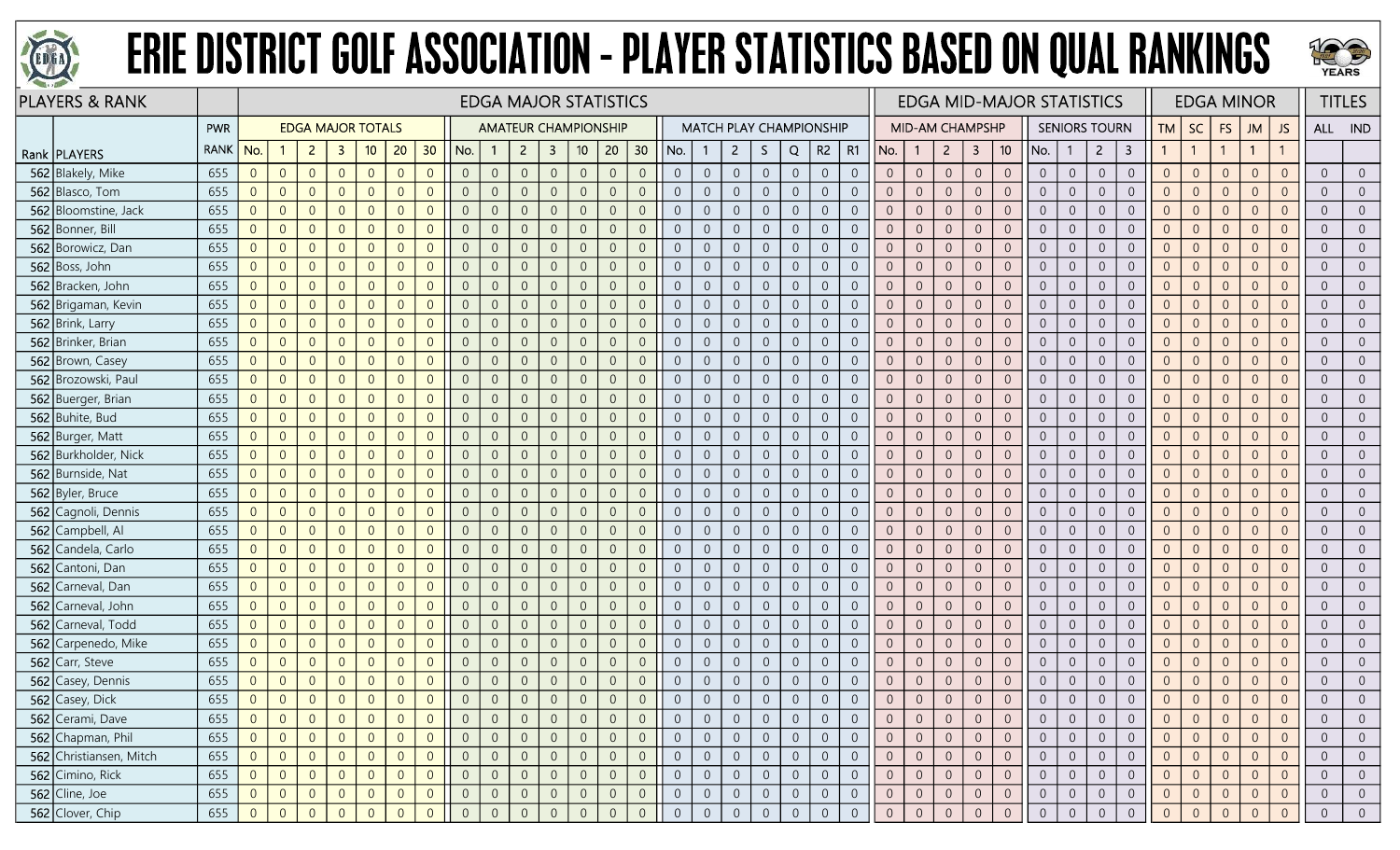



| <b>PLAYERS &amp; RANK</b> |             | <b>EDGA MAJOR STATISTICS</b><br><b>EDGA MAJOR TOTALS</b><br><b>AMATEUR CHAMPIONSHIP</b><br><b>MATCH PLAY CHAMPIONSHIP</b> |                |                |                |                |                |                 |                |                |                |                         |                 |                |                |                |                |                |                |                |                | <b>EDGA MID-MAJOR STATISTICS</b> |                |                        |                  |                |                     |                | <b>EDGA MINOR</b> |                      |                         | <b>TITLES</b>  |                |                |                |                |                |                |
|---------------------------|-------------|---------------------------------------------------------------------------------------------------------------------------|----------------|----------------|----------------|----------------|----------------|-----------------|----------------|----------------|----------------|-------------------------|-----------------|----------------|----------------|----------------|----------------|----------------|----------------|----------------|----------------|----------------------------------|----------------|------------------------|------------------|----------------|---------------------|----------------|-------------------|----------------------|-------------------------|----------------|----------------|----------------|----------------|----------------|----------------|----------------|
|                           | PWR         |                                                                                                                           |                |                |                |                |                |                 |                |                |                |                         |                 |                |                |                |                |                |                |                |                |                                  |                | <b>MID-AM CHAMPSHP</b> |                  |                |                     |                |                   | <b>SENIORS TOURN</b> |                         | TM             | <b>SC</b>      | <b>FS</b>      | <b>JM</b>      | JS.            |                | ALL IND        |
| Rank   PLAYERS            | <b>RANK</b> | No.                                                                                                                       |                | $\overline{2}$ | 3              | 10             | 20             | 30 <sup>°</sup> | No.            | $\mathbf{1}$   | $\overline{2}$ | $\overline{\mathbf{3}}$ | 10 <sup>°</sup> | 20             | 30             | No.            |                | $\overline{2}$ | S.             | Q              | R <sub>2</sub> | R1                               | No.            | $\mathbf{1}$           | $\overline{2}$   | 3              | 10                  | No.            |                   | $\overline{2}$       | $\overline{\mathbf{3}}$ |                |                |                | $\overline{1}$ | $\mathbf{1}$   |                |                |
| 562 Connolly, Tom         | 655         | $\overline{0}$                                                                                                            | $\overline{0}$ | $\overline{0}$ | $\overline{0}$ | $\overline{0}$ | $\overline{0}$ | $\overline{0}$  | $\overline{0}$ | $\sqrt{0}$     | $\overline{0}$ | $\overline{0}$          | $\sqrt{0}$      | $\overline{0}$ | $\overline{0}$ | $\overline{0}$ | $\overline{0}$ | $\overline{0}$ | $\overline{0}$ | $\overline{0}$ | $\overline{0}$ | $\overline{0}$                   | $\overline{0}$ | $\overline{0}$         | $\sqrt{0}$       | $\overline{0}$ | $\sqrt{0}$          | $\overline{0}$ | $\overline{0}$    | $\overline{0}$       | $\boldsymbol{0}$        | $\overline{0}$ | $\overline{0}$ | $\theta$       | $\overline{0}$ | $\overline{0}$ | $\Omega$       | $\overline{0}$ |
| 562 Cooper, Robert        | 655         | $\overline{0}$                                                                                                            | $\overline{0}$ | $\overline{0}$ | $\overline{0}$ | $\overline{0}$ | $\overline{0}$ | $\overline{0}$  | $\overline{0}$ | $\overline{0}$ | $\overline{0}$ | $\overline{0}$          | $\overline{0}$  | $\overline{0}$ | $\Omega$       | $\overline{0}$ | $\overline{0}$ | $\overline{0}$ | $\Omega$       | $\overline{0}$ | $\overline{0}$ | $\overline{0}$                   |                | $\overline{0}$         | $\overline{0}$   | $\overline{0}$ | $\overline{0}$      | $\overline{0}$ | $\Omega$          | $\overline{0}$       | $\overline{0}$          | $\Omega$       | $\Omega$       | $\overline{0}$ | $\Omega$       | $\overline{0}$ |                | $\overline{0}$ |
| 562 Corsale, Frank        | 655         | $\overline{0}$                                                                                                            | $\overline{0}$ | $\overline{0}$ | $\overline{0}$ | $\overline{0}$ | $\overline{0}$ | $\Omega$        | $\overline{0}$ | $\overline{0}$ | $\overline{0}$ | $\overline{0}$          | $\overline{0}$  | $\overline{0}$ | $\Omega$       | $\overline{0}$ | $\overline{0}$ | $\overline{0}$ | $\overline{0}$ | $\overline{0}$ | $\overline{0}$ | $\overline{0}$                   | $\Omega$       | $\theta$               | $\overline{0}$   | $\overline{0}$ | $\overline{0}$      | $\overline{0}$ | $\overline{0}$    | $\overline{0}$       | $\boldsymbol{0}$        | $\overline{0}$ | $\Omega$       | $\overline{0}$ | $\Omega$       | $\overline{0}$ | $\Omega$       | $\overline{0}$ |
| 562 Cummings, Bob         | 655         | $\overline{0}$                                                                                                            | $\overline{0}$ | $\overline{0}$ | $\Omega$       | $\overline{0}$ | $\overline{0}$ | $\overline{0}$  | $\overline{0}$ | $\overline{0}$ | $\overline{0}$ | $\overline{0}$          | $\overline{0}$  | $\overline{0}$ | $\Omega$       | $\overline{0}$ | $\overline{0}$ | $\overline{0}$ | $\overline{0}$ | $\overline{0}$ | $\overline{0}$ | $\overline{0}$                   | $\Omega$       | $\overline{0}$         | $\mathbf 0$      | $\overline{0}$ | $\overline{0}$      | $\overline{0}$ | $\overline{0}$    | $\sqrt{0}$           | $\mathbf 0$             | $\overline{0}$ | $\Omega$       | $\overline{0}$ | $\overline{0}$ | $\overline{0}$ | $\Omega$       | $\overline{0}$ |
| 562 Cummings, Jamie       | 655         | $\mathbf 0$                                                                                                               | $\overline{0}$ | $\overline{0}$ | $\mathbf{0}$   | $\overline{0}$ | $\overline{0}$ | $\overline{0}$  | $\overline{0}$ | $\sqrt{0}$     | $\sqrt{0}$     | $\overline{0}$          | $\sqrt{0}$      | $\overline{0}$ | $\overline{0}$ | $\overline{0}$ | $\overline{0}$ | $\overline{0}$ | $\sqrt{0}$     | $\overline{0}$ | $\sqrt{0}$     | $\overline{0}$                   | $\Omega$       | $\overline{0}$         | $\mathbf 0$      | $\overline{0}$ | $\mathbf 0$         | $\overline{0}$ | $\overline{0}$    | $\sqrt{0}$           | $\boldsymbol{0}$        | $\Omega$       | $\overline{0}$ | $\overline{0}$ | $\overline{0}$ | $\overline{0}$ | $\Omega$       | $\overline{0}$ |
| 562 Cunningham, Gary      | 655         | $\overline{0}$                                                                                                            | $\overline{0}$ | $\overline{0}$ | $\overline{0}$ | $\overline{0}$ | $\overline{0}$ | $\overline{0}$  | $\overline{0}$ | $\overline{0}$ | $\overline{0}$ | $\overline{0}$          | $\Omega$        | $\overline{0}$ | $\overline{0}$ | $\overline{0}$ | $\overline{0}$ | $\overline{0}$ | $\Omega$       | $\overline{0}$ | $\overline{0}$ | $\overline{0}$                   |                | $\overline{0}$         | $\overline{0}$   | $\overline{0}$ | $\overline{0}$      | $\overline{0}$ | $\Omega$          | $\overline{0}$       | $\mathbf 0$             | $\Omega$       | $\Omega$       | $\overline{0}$ | $\Omega$       | $\overline{0}$ |                | $\overline{0}$ |
| 562 Cunningham, Hunter    | 655         | $\overline{0}$                                                                                                            | $\overline{0}$ | $\overline{0}$ | $\overline{0}$ | $\overline{0}$ | $\overline{0}$ | $\overline{0}$  | $\overline{0}$ | $\overline{0}$ | $\overline{0}$ | $\overline{0}$          | $\overline{0}$  | $\overline{0}$ | $\overline{0}$ | $\overline{0}$ | $\overline{0}$ | $\overline{0}$ | $\overline{0}$ | $\overline{0}$ | $\overline{0}$ | $\overline{0}$                   | $\Omega$       | $\Omega$               | $\overline{0}$   | $\overline{0}$ | $\overline{0}$      | $\overline{0}$ | $\Omega$          | $\overline{0}$       | $\overline{0}$          | $\overline{0}$ | $\Omega$       | $\overline{0}$ | $\overline{0}$ | $\overline{0}$ | $\Omega$       | $\overline{0}$ |
| 562 Cunningham, Larry     | 655         | $\overline{0}$                                                                                                            | $\overline{0}$ | $\overline{0}$ | $\overline{0}$ | $\overline{0}$ | $\overline{0}$ | $\overline{0}$  | $\overline{0}$ | $\sqrt{0}$     | $\overline{0}$ | $\overline{0}$          | $\overline{0}$  | $\overline{0}$ | $\overline{0}$ | $\overline{0}$ | $\overline{0}$ | $\overline{0}$ | $\overline{0}$ | $\overline{0}$ | $\sqrt{0}$     | $\overline{0}$                   | $\Omega$       | $\overline{0}$         | $\overline{0}$   | $\overline{0}$ | $\overline{0}$      | $\overline{0}$ | $\overline{0}$    | $\overline{0}$       | $\mathbf 0$             | $\overline{0}$ | $\overline{0}$ | $\overline{0}$ | $\overline{0}$ | $\overline{0}$ | $\Omega$       | $\overline{0}$ |
| 562 Curry, Matt           | 655         | $\sqrt{0}$                                                                                                                | $\overline{0}$ | $\overline{0}$ | $\overline{0}$ | $\overline{0}$ | $\overline{0}$ | $\overline{0}$  | $\overline{0}$ | $\overline{0}$ | $\overline{0}$ | $\overline{0}$          | $\overline{0}$  | $\overline{0}$ | $\overline{0}$ | $\overline{0}$ | $\overline{0}$ | $\overline{0}$ | $\overline{0}$ | $\overline{0}$ | $\overline{0}$ | $\overline{0}$                   | $\Omega$       | $\overline{0}$         | $\overline{0}$   | $\overline{0}$ | $\overline{0}$      | $\overline{0}$ | $\overline{0}$    | $\overline{0}$       | $\sqrt{0}$              | $\Omega$       | $\overline{0}$ | $\overline{0}$ | $\overline{0}$ | $\overline{0}$ | $\Omega$       | $\overline{0}$ |
| 562 Cusack, Dan           | 655         | $\overline{0}$                                                                                                            | $\overline{0}$ | $\overline{0}$ | $\overline{0}$ | $\overline{0}$ | $\overline{0}$ | $\overline{0}$  | $\overline{0}$ | $\overline{0}$ | $\overline{0}$ | $\overline{0}$          | $\overline{0}$  | $\overline{0}$ | $\overline{0}$ | $\overline{0}$ | $\overline{0}$ | $\overline{0}$ | $\overline{0}$ | $\overline{0}$ | $\overline{0}$ | $\overline{0}$                   | $\overline{0}$ | $\overline{0}$         | $\overline{0}$   | $\overline{0}$ | $\mathbf{0}$        | $\overline{0}$ | $\overline{0}$    | $\overline{0}$       | $\mathbf 0$             | $\overline{0}$ | $\overline{0}$ | $\overline{0}$ | $\overline{0}$ | $\overline{0}$ |                | $\overline{0}$ |
| 562 Cyparski, Tom         | 655         | $\overline{0}$                                                                                                            | $\overline{0}$ | $\overline{0}$ | $\overline{0}$ | $\overline{0}$ | $\overline{0}$ | $\overline{0}$  | $\overline{0}$ | $\overline{0}$ | $\overline{0}$ | $\overline{0}$          | $\overline{0}$  | $\overline{0}$ | $\Omega$       | $\overline{0}$ | $\overline{0}$ | $\overline{0}$ | $\overline{0}$ | $\overline{0}$ | $\overline{0}$ | $\overline{0}$                   | $\Omega$       | $\Omega$               | $\overline{0}$   | $\overline{0}$ | $\overline{0}$      | $\overline{0}$ | $\overline{0}$    | $\overline{0}$       | $\overline{0}$          | $\Omega$       | $\Omega$       | $\overline{0}$ | $\overline{0}$ | $\overline{0}$ | $\Omega$       | $\overline{0}$ |
| 562 Dabrowsky, Frank      | 655         | $\overline{0}$                                                                                                            | $\overline{0}$ | $\overline{0}$ | $\overline{0}$ | $\overline{0}$ | $\overline{0}$ | $\overline{0}$  | $\overline{0}$ | $\overline{0}$ | $\overline{0}$ | $\overline{0}$          | $\theta$        | $\overline{0}$ | $\overline{0}$ | $\overline{0}$ | $\overline{0}$ | $\overline{0}$ | $\overline{0}$ | $\overline{0}$ | $\sqrt{0}$     | $\overline{0}$                   | $\overline{0}$ | $\overline{0}$         | $\sqrt{0}$       | $\overline{0}$ | $\overline{0}$      | $\overline{0}$ | $\overline{0}$    | $\overline{0}$       | $\boldsymbol{0}$        | $\overline{0}$ | $\Omega$       | $\overline{0}$ | $\overline{0}$ | $\overline{0}$ | $\Omega$       | $\overline{0}$ |
| 562 Damore, Dick          | 655         | $\overline{0}$                                                                                                            | $\overline{0}$ | $\overline{0}$ | $\overline{0}$ | $\overline{0}$ | $\overline{0}$ | $\overline{0}$  | $\overline{0}$ | $\overline{0}$ | $\overline{0}$ | $\overline{0}$          | $\overline{0}$  | $\overline{0}$ | $\overline{0}$ | $\overline{0}$ | $\overline{0}$ | $\overline{0}$ | $\overline{0}$ | $\overline{0}$ | $\overline{0}$ | $\overline{0}$                   |                | $\overline{0}$         | $\boldsymbol{0}$ | $\overline{0}$ | $\overline{0}$      | $\overline{0}$ | $\overline{0}$    | $\overline{0}$       | $\overline{0}$          | $\Omega$       | $\overline{0}$ | $\overline{0}$ | $\overline{0}$ | $\overline{0}$ | $\Omega$       | $\overline{0}$ |
| 562 Danch, Steve          | 655         | $\overline{0}$                                                                                                            | $\overline{0}$ | $\overline{0}$ | $\overline{0}$ | $\overline{0}$ | $\overline{0}$ | $\overline{0}$  | $\overline{0}$ | $\overline{0}$ | $\overline{0}$ | $\overline{0}$          | $\Omega$        | $\overline{0}$ | $\Omega$       | $\overline{0}$ | $\overline{0}$ | $\overline{0}$ | $\Omega$       | $\overline{0}$ | $\overline{0}$ | $\overline{0}$                   |                | $\Omega$               | $\overline{0}$   | $\overline{0}$ | $\sqrt{0}$          | $\Omega$       | $\Omega$          | $\overline{0}$       | $\sqrt{0}$              |                | $\Omega$       | $\Omega$       | $\Omega$       | $\overline{0}$ |                | $\overline{0}$ |
| 562 Davis, Al             | 655         | $\overline{0}$                                                                                                            | $\overline{0}$ | $\overline{0}$ | $\overline{0}$ | $\overline{0}$ | $\overline{0}$ | $\overline{0}$  | $\overline{0}$ | $\overline{0}$ | $\Omega$       | $\overline{0}$          | $\overline{0}$  | $\overline{0}$ | $\Omega$       | $\overline{0}$ | $\Omega$       | $\overline{0}$ | $\Omega$       | $\overline{0}$ | $\overline{0}$ | $\overline{0}$                   | $\Omega$       | $\Omega$               | $\overline{0}$   | $\overline{0}$ | $\overline{0}$      | $\overline{0}$ | $\overline{0}$    | $\overline{0}$       | $\overline{0}$          | $\Omega$       | $\Omega$       | $\overline{0}$ | $\overline{0}$ | $\overline{0}$ | $\Omega$       | $\overline{0}$ |
| 562 Davis, Cole           | 655         | $\Omega$                                                                                                                  | $\overline{0}$ | $\overline{0}$ | $\overline{0}$ | $\overline{0}$ | $\overline{0}$ | $\overline{0}$  | $\overline{0}$ | $\sqrt{0}$     | $\overline{0}$ | $\overline{0}$          | $\Omega$        | $\overline{0}$ | $\Omega$       | $\overline{0}$ | $\overline{0}$ | $\overline{0}$ | $\Omega$       | $\overline{0}$ | $\mathbf{0}$   | $\overline{0}$                   | $\Omega$       | $\theta$               | $\sqrt{0}$       | $\overline{0}$ | $\mathbf{0}$        | $\overline{0}$ | $\overline{0}$    | $\overline{0}$       | $\boldsymbol{0}$        | $\Omega$       | $\Omega$       | $\overline{0}$ | $\overline{0}$ | $\overline{0}$ | $\Omega$       | $\overline{0}$ |
| 562 DeAngelo, Joseph      | 655         | $\overline{0}$                                                                                                            | $\overline{0}$ | $\overline{0}$ | $\overline{0}$ | $\overline{0}$ | $\overline{0}$ | $\overline{0}$  | $\overline{0}$ | $\overline{0}$ | $\Omega$       | $\overline{0}$          | $\Omega$        | $\overline{0}$ | $\Omega$       | $\overline{0}$ | $\overline{0}$ | $\overline{0}$ | $\overline{0}$ | $\overline{0}$ | $\overline{0}$ | $\overline{0}$                   |                | $\overline{0}$         | $\sqrt{0}$       | $\overline{0}$ | $\overline{0}$      | $\overline{0}$ | $\overline{0}$    | $\overline{0}$       | $\sqrt{0}$              | $\Omega$       | $\Omega$       | $\overline{0}$ | $\overline{0}$ | $\overline{0}$ | $\Omega$       | $\overline{0}$ |
| 562 Delfino, Fred         | 655         | $\overline{0}$                                                                                                            | $\overline{0}$ | $\overline{0}$ | $\Omega$       | $\overline{0}$ | $\overline{0}$ | $\overline{0}$  | $\overline{0}$ | $\overline{0}$ | $\Omega$       | $\Omega$                | $\Omega$        | $\overline{0}$ | $\Omega$       | $\overline{0}$ | $\overline{0}$ | $\overline{0}$ | $\Omega$       | $\overline{0}$ | $\overline{0}$ | $\overline{0}$                   |                | $\Omega$               | $\overline{0}$   | $\overline{0}$ | $\overline{0}$      | $\overline{0}$ | $\Omega$          | $\overline{0}$       | $\overline{0}$          |                | $\Omega$       | $\Omega$       | $\Omega$       | $\overline{0}$ |                | $\overline{0}$ |
| 562 DeMarco, Kerry        | 655         | $\Omega$                                                                                                                  | $\overline{0}$ | $\overline{0}$ | $\Omega$       | $\overline{0}$ | $\overline{0}$ | $\overline{0}$  | $\overline{0}$ | $\overline{0}$ | $\overline{0}$ | $\overline{0}$          | $\overline{0}$  | $\overline{0}$ | $\Omega$       | $\overline{0}$ | $\overline{0}$ | $\overline{0}$ | $\overline{0}$ | $\overline{0}$ | $\overline{0}$ | $\overline{0}$                   | $\Omega$       | $\Omega$               | $\overline{0}$   | $\overline{0}$ | $\overline{0}$      | $\overline{0}$ | $\overline{0}$    | $\overline{0}$       | $\sqrt{0}$              | $\Omega$       | $\Omega$       | $\overline{0}$ | $\overline{0}$ | $\overline{0}$ | $\Omega$       | $\overline{0}$ |
| 562 DeSanto, Joe          | 655         | $\sqrt{0}$                                                                                                                | $\overline{0}$ | $\overline{0}$ | $\overline{0}$ | $\overline{0}$ | $\theta$       | $\overline{0}$  | $\overline{0}$ | $\sqrt{0}$     | $\overline{0}$ | $\overline{0}$          | $\overline{0}$  | $\overline{0}$ | $\overline{0}$ | $\overline{0}$ | $\overline{0}$ | $\overline{0}$ | $\overline{0}$ | $\overline{0}$ | $\sqrt{0}$     | $\sqrt{0}$                       | $\Omega$       | $\overline{0}$         | $\sqrt{0}$       | $\overline{0}$ | $\mathsf{O}\xspace$ | $\overline{0}$ | $\overline{0}$    | $\overline{0}$       | $\boldsymbol{0}$        | $\overline{0}$ | $\overline{0}$ | $\overline{0}$ | $\overline{0}$ | $\overline{0}$ | $\Omega$       | $\overline{0}$ |
| 562 DiBacco, Bruce        | 655         | $\overline{0}$                                                                                                            | $\overline{0}$ | $\overline{0}$ | $\overline{0}$ | $\overline{0}$ | $\overline{0}$ | $\overline{0}$  | $\overline{0}$ | $\overline{0}$ | $\overline{0}$ | $\overline{0}$          | $\Omega$        | $\Omega$       | $\Omega$       | $\overline{0}$ | $\overline{0}$ | $\overline{0}$ | $\Omega$       | $\overline{0}$ | $\overline{0}$ | $\overline{0}$                   |                | $\Omega$               | $\overline{0}$   | $\overline{0}$ | $\overline{0}$      | $\overline{0}$ | $\overline{0}$    | $\overline{0}$       | $\sqrt{0}$              |                | $\Omega$       | $\overline{0}$ | $\Omega$       | $\overline{0}$ | $\Omega$       | $\overline{0}$ |
| 562 DiCara, Jim           | 655         | $\overline{0}$                                                                                                            | $\overline{0}$ | $\overline{0}$ | $\overline{0}$ | $\overline{0}$ | $\overline{0}$ | $\overline{0}$  | $\overline{0}$ | $\overline{0}$ | $\overline{0}$ | $\overline{0}$          | $\overline{0}$  | $\overline{0}$ | $\Omega$       | $\overline{0}$ | $\overline{0}$ | $\overline{0}$ | $\Omega$       | $\overline{0}$ | $\overline{0}$ | $\overline{0}$                   | $\Omega$       | 0                      | $\overline{0}$   | $\overline{0}$ | $\overline{0}$      | $\overline{0}$ | $\Omega$          | $\overline{0}$       | $\boldsymbol{0}$        | 0              | $\Omega$       | $\overline{0}$ | $\Omega$       | $\overline{0}$ | $\Omega$       | $\overline{0}$ |
| 562 Digiacomo, Jake       | 655         | $\overline{0}$                                                                                                            | $\overline{0}$ | $\overline{0}$ | $\overline{0}$ | $\overline{0}$ | $\overline{0}$ | $\overline{0}$  | $\overline{0}$ | $\overline{0}$ | $\overline{0}$ | $\overline{0}$          | $\overline{0}$  | $\overline{0}$ | $\Omega$       | $\overline{0}$ | $\overline{0}$ | $\overline{0}$ | $\overline{0}$ | $\overline{0}$ | $\sqrt{0}$     | $\overline{0}$                   | $\overline{0}$ | $\overline{0}$         | $\mathbf 0$      | $\overline{0}$ | $\overline{0}$      | $\overline{0}$ | $\overline{0}$    | $\overline{0}$       | $\boldsymbol{0}$        | $\overline{0}$ | $\Omega$       | $\overline{0}$ | $\overline{0}$ | $\overline{0}$ | $\Omega$       | $\overline{0}$ |
| 562 Dill, Jack            | 655         | $\sqrt{0}$                                                                                                                | $\overline{0}$ | $\overline{0}$ | $\overline{0}$ | $\overline{0}$ | $\overline{0}$ | $\overline{0}$  | $\overline{0}$ | $\overline{0}$ | $\overline{0}$ | $\overline{0}$          | $\overline{0}$  | $\overline{0}$ | $\overline{0}$ | $\overline{0}$ | $\overline{0}$ | $\overline{0}$ | $\overline{0}$ | $\overline{0}$ | $\overline{0}$ | $\overline{0}$                   | $\Omega$       | $\overline{0}$         | $\boldsymbol{0}$ | $\overline{0}$ | $\overline{0}$      | $\overline{0}$ | $\overline{0}$    | $\overline{0}$       | $\boldsymbol{0}$        | $\overline{0}$ | $\overline{0}$ | $\overline{0}$ | $\overline{0}$ | $\overline{0}$ | $\Omega$       | $\overline{0}$ |
| 562 Dillen, Dan           | 655         | $\overline{0}$                                                                                                            | $\overline{0}$ | $\overline{0}$ | $\overline{0}$ | $\overline{0}$ | $\overline{0}$ | $\overline{0}$  | $\overline{0}$ | $\overline{0}$ | $\overline{0}$ | $\overline{0}$          | $\Omega$        | $\overline{0}$ | $\overline{0}$ | $\overline{0}$ | $\overline{0}$ | $\overline{0}$ | $\Omega$       | $\overline{0}$ | $\overline{0}$ | $\overline{0}$                   |                | $\overline{0}$         | $\sqrt{0}$       | $\overline{0}$ | $\overline{0}$      | $\overline{0}$ | $\overline{0}$    | $\overline{0}$       | $\boldsymbol{0}$        | $\Omega$       | $\Omega$       | $\overline{0}$ | $\Omega$       | $\overline{0}$ |                | $\overline{0}$ |
| 562 Dimitrovski, Mike     | 655         | $\overline{0}$                                                                                                            | $\overline{0}$ | $\overline{0}$ | $\overline{0}$ | $\overline{0}$ | $\overline{0}$ | $\overline{0}$  | $\overline{0}$ | $\overline{0}$ | $\overline{0}$ | $\overline{0}$          | $\overline{0}$  | $\overline{0}$ | $\overline{0}$ | $\overline{0}$ | $\overline{0}$ | $\overline{0}$ | $\overline{0}$ | $\overline{0}$ | $\overline{0}$ | $\overline{0}$                   | $\overline{0}$ | $\overline{0}$         | $\overline{0}$   | $\overline{0}$ | $\overline{0}$      | $\overline{0}$ | $\overline{0}$    | $\overline{0}$       | $\boldsymbol{0}$        | $\overline{0}$ | $\Omega$       | $\overline{0}$ | $\overline{0}$ | $\overline{0}$ | $\Omega$       | $\overline{0}$ |
| 562 DiPlacido, Dave       | 655         | $\overline{0}$                                                                                                            | $\overline{0}$ | $\overline{0}$ | $\overline{0}$ | $\overline{0}$ | $\overline{0}$ | $\overline{0}$  | $\overline{0}$ | $\overline{0}$ | $\theta$       | $\overline{0}$          | $\overline{0}$  | $\overline{0}$ | $\overline{0}$ | $\overline{0}$ | $\overline{0}$ | $\overline{0}$ | $\overline{0}$ | $\overline{0}$ | $\sqrt{0}$     | $\sqrt{0}$                       | $\Omega$       | $\theta$               | $\mathbf 0$      | $\overline{0}$ | $\sqrt{0}$          | $\overline{0}$ | $\overline{0}$    | $\sqrt{0}$           | $\mathbf 0$             | $\Omega$       | $\overline{0}$ | $\overline{0}$ | $\overline{0}$ | $\overline{0}$ |                | $\overline{0}$ |
| 562 DiRenzo, Rick         | 655         | $\sqrt{0}$                                                                                                                | $\overline{0}$ | $\overline{0}$ | $\overline{0}$ | $\overline{0}$ | $\overline{0}$ | $\overline{0}$  | $\overline{0}$ | $\sqrt{0}$     | $\overline{0}$ | $\overline{0}$          | $\overline{0}$  | $\overline{0}$ | $\overline{0}$ | $\overline{0}$ | $\overline{0}$ | $\overline{0}$ | $\overline{0}$ | $\overline{0}$ | $\overline{0}$ | $\theta$                         | $\Omega$       | $\theta$               | $\boldsymbol{0}$ | $\overline{0}$ | $\sqrt{0}$          | $\overline{0}$ | $\overline{0}$    | $\sqrt{0}$           | $\mathbf 0$             | $\overline{0}$ | $\theta$       | $\theta$       | $\overline{0}$ | $\overline{0}$ | $\Omega$       | $\sqrt{0}$     |
| 562 Dombrowski, Craig     | 655         | $\overline{0}$                                                                                                            | $\overline{0}$ | $\Omega$       | $\overline{0}$ | $\overline{0}$ | $\overline{0}$ | $\overline{0}$  | $\overline{0}$ | $\Omega$       | $\Omega$       | $\Omega$                |                 | $\overline{0}$ |                |                | $\Omega$       | $\overline{0}$ |                | $\overline{0}$ |                | $\overline{0}$                   |                | $\overline{0}$         | $\overline{0}$   | $\overline{0}$ | $\Omega$            |                | $\Omega$          | $\overline{0}$       | $\overline{0}$          | $\Omega$       | $\Omega$       |                | $\Omega$       | $\Omega$       |                |                |
| 562 Domian, Ron           | 655         | $\overline{0}$                                                                                                            | $\overline{0}$ | $\overline{0}$ | $\overline{0}$ | $\overline{0}$ | $\overline{0}$ | $\overline{0}$  | $\overline{0}$ | $\overline{0}$ | $\overline{0}$ | $\overline{0}$          | $\overline{0}$  | $\overline{0}$ | $\overline{0}$ | $\overline{0}$ | $\overline{0}$ | $\overline{0}$ | $\theta$       | $\overline{0}$ | $\overline{0}$ | $\overline{0}$                   |                | $\theta$               | $\overline{0}$   | $\overline{0}$ | $\overline{0}$      | $\overline{0}$ | $\Omega$          | $\overline{0}$       | $\overline{0}$          | $\overline{0}$ |                | $\overline{0}$ | $\overline{0}$ | $\overline{0}$ |                | $\overline{0}$ |
| 562 Donahue, Tom          | 655         | $\overline{0}$                                                                                                            | $\overline{0}$ | $\overline{0}$ | $\overline{0}$ | $\overline{0}$ | $\overline{0}$ | $\overline{0}$  | $\overline{0}$ | $\overline{0}$ | $\overline{0}$ | $\overline{0}$          | $\overline{0}$  | $\overline{0}$ | $\overline{0}$ | $\overline{0}$ | $\overline{0}$ | $\overline{0}$ | $\overline{0}$ | $\overline{0}$ | $\overline{0}$ | $\overline{0}$                   | $\overline{0}$ | $\overline{0}$         | $\overline{0}$   | $\overline{0}$ | $\overline{0}$      | $\overline{0}$ | $\overline{0}$    | $\overline{0}$       | $\overline{0}$          | $\overline{0}$ | $\Omega$       | $\overline{0}$ | $\overline{0}$ | $\overline{0}$ | $\Omega$       | $\overline{0}$ |
| 562 Donnelly, Bob         | 655         | $\overline{0}$                                                                                                            | $\overline{0}$ | $\overline{0}$ | $\overline{0}$ | $\overline{0}$ | $\overline{0}$ | $\overline{0}$  | $\overline{0}$ | $\overline{0}$ | $\overline{0}$ | $\overline{0}$          | $\overline{0}$  | $\overline{0}$ | $\sqrt{0}$     | $\overline{0}$ | $\overline{0}$ | $\overline{0}$ | $\sqrt{0}$     | $\overline{0}$ | $\overline{0}$ | $\overline{0}$                   | $\overline{0}$ | $\overline{0}$         | $\overline{0}$   | $\overline{0}$ | $\mathsf{O}$        | $\overline{0}$ | $\overline{0}$    | $\overline{0}$       | $\overline{0}$          | $\overline{0}$ | $\overline{0}$ | $\overline{0}$ | $\overline{0}$ | $\overline{0}$ | $\overline{0}$ | $\overline{0}$ |
| 562 Dougherty, Brian      | 655         | $\overline{0}$                                                                                                            | $\overline{0}$ | $\overline{0}$ | $\overline{0}$ | $\overline{0}$ | $\overline{0}$ | $\overline{0}$  | $\overline{0}$ | $\overline{0}$ | $\overline{0}$ | $\overline{0}$          | $\overline{0}$  | $\overline{0}$ | $\overline{0}$ | $\overline{0}$ | $\overline{0}$ | $\overline{0}$ | $\overline{0}$ | $\overline{0}$ | $\overline{0}$ | $\overline{0}$                   | $\overline{0}$ | $\overline{0}$         | $\overline{0}$   | $\overline{0}$ | $\overline{0}$      | $\overline{0}$ | $\overline{0}$    | $\overline{0}$       | $\overline{0}$          | $\overline{0}$ | $\overline{0}$ | $\overline{0}$ | $\overline{0}$ | $\overline{0}$ | $\overline{0}$ | $\overline{0}$ |
| 562 Dunstan, Al           | 655         | $\overline{0}$                                                                                                            | $\overline{0}$ | $\overline{0}$ | $\overline{0}$ | $\overline{0}$ | $\overline{0}$ | $\overline{0}$  | $\overline{0}$ | $\overline{0}$ | $\overline{0}$ | $\overline{0}$          | $\overline{0}$  | $\overline{0}$ | $\overline{0}$ | $\overline{0}$ | $\overline{0}$ | $\overline{0}$ | $\overline{0}$ | $\overline{0}$ | $\overline{0}$ | $\overline{0}$                   | $\overline{0}$ | $\overline{0}$         | $\overline{0}$   | $\overline{0}$ | $\overline{0}$      | $\overline{0}$ | $\overline{0}$    | $\overline{0}$       | $\overline{0}$          | $\overline{0}$ | $\overline{0}$ | $\overline{0}$ | $\overline{0}$ | $\overline{0}$ | $\overline{0}$ | $\overline{0}$ |
| 562 Dwyer, Denny          | 655         | $\Omega$                                                                                                                  | $\overline{0}$ | $\Omega$       | $\Omega$       | $\Omega$       | $\overline{0}$ | $\overline{0}$  | $\Omega$       | $\Omega$       | $\overline{0}$ | $\overline{0}$          | $\Omega$        | $\Omega$       | $\Omega$       | $\overline{0}$ | $\overline{0}$ | $\Omega$       | $\Omega$       | $\overline{0}$ | $\Omega$       | $\overline{0}$                   | $\Omega$       |                        | $\Omega$         | $\overline{0}$ | $\Omega$            |                | $\overline{0}$    |                      | $\Omega$                |                |                |                | $\Omega$       |                |                | $\Omega$       |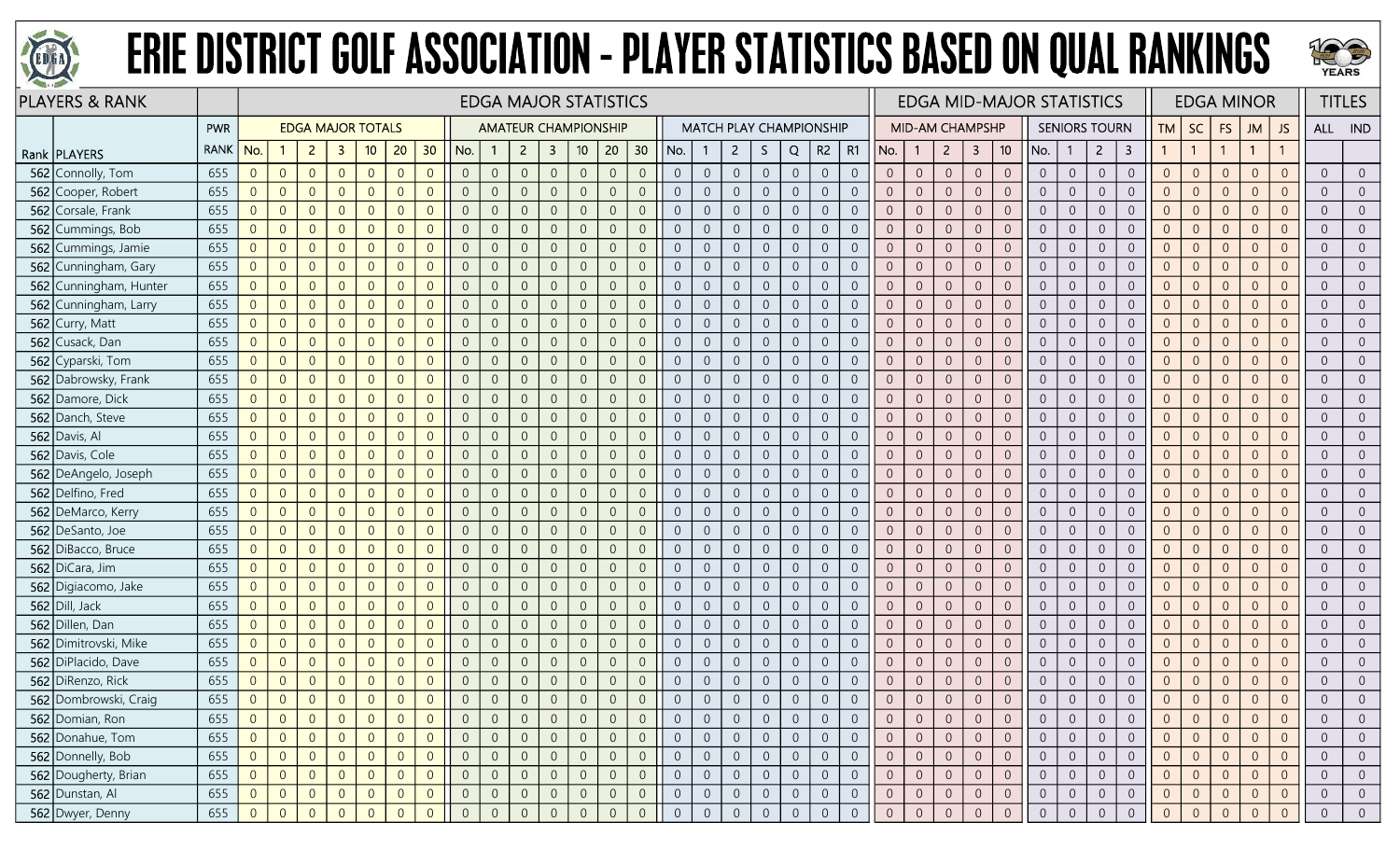



|     | <b>PLAYERS &amp; RANK</b> |             |                |                |                |                          |                |                |                |                |                | <b>EDGA MAJOR STATISTICS</b> |                |                  |                |                 |                |                |                |                     |                |                                |                |                |                 |                |                |                 | <b>EDGA MID-MAJOR STATISTICS</b> |                |                      |                |                |                |                | <b>EDGA MINOR</b> |                |                  | <b>TITLES</b>  |
|-----|---------------------------|-------------|----------------|----------------|----------------|--------------------------|----------------|----------------|----------------|----------------|----------------|------------------------------|----------------|------------------|----------------|-----------------|----------------|----------------|----------------|---------------------|----------------|--------------------------------|----------------|----------------|-----------------|----------------|----------------|-----------------|----------------------------------|----------------|----------------------|----------------|----------------|----------------|----------------|-------------------|----------------|------------------|----------------|
|     |                           | <b>PWR</b>  |                |                |                | <b>EDGA MAJOR TOTALS</b> |                |                |                |                |                | <b>AMATEUR CHAMPIONSHIP</b>  |                |                  |                |                 |                |                |                |                     |                | <b>MATCH PLAY CHAMPIONSHIP</b> |                |                | MID-AM CHAMPSHP |                |                |                 |                                  |                | <b>SENIORS TOURN</b> |                | TМ             | SC             | <b>FS</b>      | JM                | <b>JS</b>      | ALL IND          |                |
|     | Rank   PLAYERS            | <b>RANK</b> | No.            |                | $\overline{2}$ | -3                       | 10             | 20             | 30             | No.            |                | $\overline{2}$               | $\mathbf{3}$   | 10 <sub>10</sub> | 20             | 30 <sub>2</sub> | No.            |                | $\mathbf{2}$   | S.                  | Q              | R2                             | R1             | No.            | $\mathbf{1}$    | $\overline{2}$ | 3              | 10 <sup>°</sup> | No.                              | -1             | $\overline{2}$       | 3              |                | $\overline{1}$ |                | $\mathbf{1}$      |                |                  |                |
|     | 562 Dzurko, Michael       | 655         | $\overline{0}$ | $\overline{0}$ | $\overline{0}$ | $\overline{0}$           | $\overline{0}$ | $\Omega$       | $\overline{0}$ | $\overline{0}$ | $\overline{0}$ | $\overline{0}$               | $\overline{0}$ | $\overline{0}$   | $\overline{0}$ | $\overline{0}$  | $\overline{0}$ | $\overline{0}$ | $\overline{0}$ | $\overline{0}$      | $\overline{0}$ | $\overline{0}$                 | $\overline{0}$ | $\overline{0}$ | $\overline{0}$  | $\overline{0}$ | $\overline{0}$ | $\overline{0}$  | $\overline{0}$                   | $\overline{0}$ | $\overline{0}$       | $\overline{0}$ | $\overline{0}$ | $\overline{0}$ | $\overline{0}$ | $\Omega$          | $\Omega$       | $\overline{0}$   | $\overline{0}$ |
|     | 562 Earll, Jeff           | 655         | $\overline{0}$ | $\overline{0}$ | $\overline{0}$ | $\overline{0}$           | $\overline{0}$ | $\Omega$       | $\Omega$       | $\overline{0}$ | $\overline{0}$ | $\Omega$                     | $\overline{0}$ | $\overline{0}$   | $\overline{0}$ | $\overline{0}$  | $\overline{0}$ | $\overline{0}$ | $\overline{0}$ | $\overline{0}$      | $\overline{0}$ | $\overline{0}$                 | $\Omega$       | $\overline{0}$ | $\overline{0}$  | $\overline{0}$ | $\overline{0}$ | $\Omega$        | $\overline{0}$                   | $\overline{0}$ | $\overline{0}$       | $\Omega$       | $\overline{0}$ | $\overline{0}$ | $\overline{0}$ | $\Omega$          | $\Omega$       | $\overline{0}$   | $\overline{0}$ |
|     | 562 Ebach, Gary           | 655         | $\overline{0}$ | $\overline{0}$ | $\overline{0}$ | $\Omega$                 | $\overline{0}$ |                | $\Omega$       | $\overline{0}$ | $\overline{0}$ | $\Omega$                     | -0             | $\overline{0}$   | $\overline{0}$ | $\overline{0}$  | $\overline{0}$ | $\overline{0}$ | $\overline{0}$ | $\overline{0}$      | $\overline{0}$ | $\overline{0}$                 | $\overline{0}$ | $\overline{0}$ | $\overline{0}$  | $\Omega$       | $\overline{0}$ | $\overline{0}$  | $\overline{0}$                   | $\overline{0}$ | $\overline{0}$       | $\overline{0}$ | $\overline{0}$ | $\overline{0}$ | $\Omega$       | $\overline{0}$    |                | $\overline{0}$   | $\overline{0}$ |
|     | 562 Effert, Jerry         | 655         | $\overline{0}$ | $\overline{0}$ | $\overline{0}$ | $\Omega$                 | $\overline{0}$ | $\Omega$       | $\Omega$       | $\overline{0}$ | $\overline{0}$ | $\overline{0}$               | $\overline{0}$ | $\overline{0}$   | $\overline{0}$ | $\overline{0}$  | $\Omega$       | $\overline{0}$ | $\overline{0}$ | $\overline{0}$      | $\overline{0}$ | $\overline{0}$                 | $\Omega$       | $\overline{0}$ | $\overline{0}$  | $\overline{0}$ | $\overline{0}$ | $\overline{0}$  | $\overline{0}$                   | $\overline{0}$ | $\overline{0}$       | $\overline{0}$ | $\overline{0}$ | $\overline{0}$ | $\overline{0}$ | $\Omega$          | $\Omega$       | $\overline{0}$   | $\overline{0}$ |
|     | 562 Emhoff, Jerry         | 655         | $\overline{0}$ | $\overline{0}$ | $\overline{0}$ | $\overline{0}$           | $\overline{0}$ | $\Omega$       | $\overline{0}$ | $\overline{0}$ | $\overline{0}$ | $\overline{0}$               | $\overline{0}$ | $\overline{0}$   | $\overline{0}$ | $\overline{0}$  | $\overline{0}$ | $\overline{0}$ | $\overline{0}$ | $\overline{0}$      | $\overline{0}$ | $\overline{0}$                 | $\overline{0}$ | $\overline{0}$ | $\overline{0}$  | $\overline{0}$ | $\overline{0}$ | $\overline{0}$  | $\overline{0}$                   | $\overline{0}$ | $\overline{0}$       | $\overline{0}$ | $\overline{0}$ | $\overline{0}$ | $\overline{0}$ | $\overline{0}$    | $\Omega$       | $\overline{0}$   | $\overline{0}$ |
|     | 562 Eppinger, John        | 655         | $\mathbf 0$    | $\overline{0}$ | $\overline{0}$ | $\Omega$                 | $\overline{0}$ | $\Omega$       | $\Omega$       | $\overline{0}$ | $\overline{0}$ |                              | $\overline{0}$ | $\overline{0}$   | $\overline{0}$ | $\overline{0}$  | $\overline{0}$ | $\overline{0}$ | $\overline{0}$ | $\boldsymbol{0}$    | $\overline{0}$ | $\overline{0}$                 | $\Omega$       | $\Omega$       | $\overline{0}$  | $\overline{0}$ | $\overline{0}$ | $\overline{0}$  | $\overline{0}$                   | $\overline{0}$ | $\overline{0}$       | $\overline{0}$ | $\Omega$       | $\overline{0}$ | $\Omega$       | $\Omega$          |                | $\overline{0}$   | $\overline{0}$ |
|     | 562 Ericsson, John        | 655         | $\overline{0}$ | $\overline{0}$ | $\overline{0}$ | $\overline{0}$           | $\overline{0}$ | $\Omega$       | $\overline{0}$ | $\overline{0}$ | $\overline{0}$ |                              | $\overline{0}$ | $\overline{0}$   | $\overline{0}$ | $\overline{0}$  | $\overline{0}$ | $\overline{0}$ | $\overline{0}$ | $\overline{0}$      | $\overline{0}$ | $\overline{0}$                 | $\overline{0}$ | $\overline{0}$ | $\overline{0}$  | $\overline{0}$ | $\overline{0}$ | $\overline{0}$  | $\overline{0}$                   | $\overline{0}$ | $\overline{0}$       | $\overline{0}$ | $\overline{0}$ | $\overline{0}$ | $\overline{0}$ | $\Omega$          |                | $\overline{0}$   | $\overline{0}$ |
|     | 562 Esterline, Tom        | 655         | $\overline{0}$ | $\overline{0}$ | $\overline{0}$ | $\overline{0}$           | $\overline{0}$ | $\Omega$       | $\overline{0}$ | $\overline{0}$ | $\overline{0}$ | $\Omega$                     | $\overline{0}$ | $\mathbf 0$      | $\overline{0}$ | $\overline{0}$  | $\sqrt{0}$     | $\overline{0}$ | $\sqrt{0}$     | $\mathbf 0$         | $\mathbb O$    | $\overline{0}$                 | $\overline{0}$ | $\overline{0}$ | $\theta$        | $\sqrt{0}$     | $\overline{0}$ | $\overline{0}$  | $\overline{0}$                   | $\overline{0}$ | $\overline{0}$       | $\overline{0}$ | $\overline{0}$ | $\overline{0}$ | $\overline{0}$ | $\Omega$          | $\Omega$       | $\overline{0}$   | $\overline{0}$ |
|     | 562 Farnbaugh, Harry      | 655         | $\overline{0}$ | $\overline{0}$ | $\overline{0}$ | $\overline{0}$           | $\overline{0}$ | $\overline{0}$ | $\overline{0}$ | $\overline{0}$ | $\overline{0}$ | $\overline{0}$               | $\overline{0}$ | $\mathbf 0$      | $\overline{0}$ | $\overline{0}$  | $\overline{0}$ | $\overline{0}$ | $\overline{0}$ | $\overline{0}$      | $\overline{0}$ | $\overline{0}$                 | $\overline{0}$ | $\overline{0}$ | $\overline{0}$  | $\overline{0}$ | $\sqrt{0}$     | $\overline{0}$  | $\overline{0}$                   | $\overline{0}$ | $\overline{0}$       | $\overline{0}$ | $\overline{0}$ | $\overline{0}$ | $\theta$       | $\overline{0}$    | $\Omega$       | $\overline{0}$   | $\overline{0}$ |
|     | 562 Farrell, Robert       | 655         | $\overline{0}$ | $\overline{0}$ | $\overline{0}$ | $\Omega$                 | $\overline{0}$ | $\Omega$       | $\Omega$       | $\overline{0}$ | $\overline{0}$ | $\Omega$                     | $\overline{0}$ | $\overline{0}$   | $\overline{0}$ | $\overline{0}$  | $\overline{0}$ | $\overline{0}$ | $\overline{0}$ | $\overline{0}$      | $\overline{0}$ | $\overline{0}$                 | $\Omega$       | $\overline{0}$ | $\overline{0}$  | $\overline{0}$ | $\overline{0}$ | $\Omega$        | $\overline{0}$                   | $\overline{0}$ | $\overline{0}$       | $\overline{0}$ | $\Omega$       | $\overline{0}$ | $\overline{0}$ | $\Omega$          | $\Omega$       | $\overline{0}$   | $\overline{0}$ |
| 562 | Fedorko, Paul             | 655         | $\overline{0}$ | $\overline{0}$ | $\overline{0}$ | $\Omega$                 | $\Omega$       | $\Omega$       | $\Omega$       | 0              | $\overline{0}$ | $\Omega$                     | $\overline{0}$ | $\overline{0}$   | $\overline{0}$ | $\overline{0}$  | $\overline{0}$ | $\overline{0}$ | $\overline{0}$ | $\overline{0}$      | $\overline{0}$ | $\overline{0}$                 | $\overline{0}$ | $\Omega$       | $\overline{0}$  | $\overline{0}$ | $\overline{0}$ | $\overline{0}$  | $\overline{0}$                   | $\overline{0}$ | $\Omega$             | $\overline{0}$ | $\overline{0}$ | $\overline{0}$ | $\Omega$       | $\overline{0}$    |                | $\overline{0}$   | $\overline{0}$ |
|     | 562 Feikles, Mike         | 655         | $\overline{0}$ | $\overline{0}$ | $\overline{0}$ | $\overline{0}$           | $\overline{0}$ | $\Omega$       | $\overline{0}$ | $\overline{0}$ | $\overline{0}$ | $\Omega$                     | $\overline{0}$ | $\overline{0}$   | $\overline{0}$ | $\overline{0}$  | $\overline{0}$ | $\overline{0}$ | $\overline{0}$ | $\overline{0}$      | $\overline{0}$ | $\overline{0}$                 | $\overline{0}$ | $\overline{0}$ | $\overline{0}$  | $\overline{0}$ | $\overline{0}$ | $\overline{0}$  | $\overline{0}$                   | $\overline{0}$ | $\overline{0}$       | $\overline{0}$ | $\overline{0}$ | $\overline{0}$ | $\overline{0}$ | $\Omega$          | $\overline{0}$ | $\overline{0}$   | $\overline{0}$ |
|     | 562 Ferrence, Matt        | 655         | $\overline{0}$ | $\overline{0}$ | $\overline{0}$ | $\overline{0}$           | $\overline{0}$ | $\overline{0}$ | $\overline{0}$ | $\overline{0}$ | $\overline{0}$ | $\overline{0}$               | $\overline{0}$ | $\mathbf 0$      | $\overline{0}$ | $\sqrt{0}$      | $\overline{0}$ | $\overline{0}$ | $\overline{0}$ | $\overline{0}$      | $\overline{0}$ | $\overline{0}$                 | $\overline{0}$ | $\overline{0}$ | $\overline{0}$  | $\overline{0}$ | $\overline{0}$ | $\overline{0}$  | $\overline{0}$                   | $\overline{0}$ | $\overline{0}$       | $\overline{0}$ | $\overline{0}$ | $\overline{0}$ | $\overline{0}$ | $\Omega$          | $\Omega$       | $\overline{0}$   | $\overline{0}$ |
|     | 562 Ferretti, Richard     | 655         | $\overline{0}$ | $\overline{0}$ | $\overline{0}$ | $\Omega$                 | $\overline{0}$ | $\Omega$       | $\Omega$       | $\overline{0}$ | $\overline{0}$ |                              | $\overline{0}$ | $\overline{0}$   | $\overline{0}$ | $\overline{0}$  | $\overline{0}$ | $\overline{0}$ | $\overline{0}$ | $\overline{0}$      | $\overline{0}$ | $\overline{0}$                 | $\Omega$       | $\overline{0}$ | $\overline{0}$  | $\overline{0}$ | $\overline{0}$ | $\overline{0}$  | $\overline{0}$                   | $\overline{0}$ | $\overline{0}$       | $\overline{0}$ | $\overline{0}$ | $\overline{0}$ | $\overline{0}$ | $\Omega$          | $\Omega$       | $\overline{0}$   | $\overline{0}$ |
|     | 562 Fessler, Brian        | 655         | $\overline{0}$ | $\overline{0}$ | $\overline{0}$ | $\overline{0}$           | $\Omega$       | $\Omega$       | $\overline{0}$ | $\overline{0}$ | $\overline{0}$ | $\Omega$                     | $\overline{0}$ | $\overline{0}$   | $\overline{0}$ | $\overline{0}$  | $\overline{0}$ | $\overline{0}$ | $\overline{0}$ | $\overline{0}$      | $\overline{0}$ | $\overline{0}$                 | $\overline{0}$ | $\overline{0}$ | $\overline{0}$  | $\overline{0}$ | $\overline{0}$ | $\overline{0}$  | $\overline{0}$                   | $\overline{0}$ | $\overline{0}$       | $\overline{0}$ | $\overline{0}$ | $\overline{0}$ | $\overline{0}$ | $\overline{0}$    |                | $\overline{0}$   | $\overline{0}$ |
|     | 562 Fessler, Dick         | 655         | $\overline{0}$ | $\overline{0}$ | $\overline{0}$ | $\overline{0}$           | $\overline{0}$ | $\Omega$       | $\overline{0}$ | $\overline{0}$ | $\overline{0}$ | $\overline{0}$               | $\overline{0}$ | $\overline{0}$   | $\overline{0}$ | $\overline{0}$  | $\overline{0}$ | $\overline{0}$ | $\overline{0}$ | $\overline{0}$      | $\overline{0}$ | $\overline{0}$                 | $\overline{0}$ | $\overline{0}$ | $\sqrt{0}$      | $\overline{0}$ | $\overline{0}$ | $\overline{0}$  | $\overline{0}$                   | $\overline{0}$ | $\overline{0}$       | $\overline{0}$ | $\overline{0}$ | $\overline{0}$ | $\overline{0}$ | $\Omega$          | $\Omega$       | $\overline{0}$   | $\overline{0}$ |
|     | 562 Fessler, T.J.         | 655         | $\overline{0}$ | $\overline{0}$ | $\overline{0}$ | $\overline{0}$           | $\overline{0}$ | $\overline{0}$ | $\overline{0}$ | $\overline{0}$ | $\overline{0}$ | $\overline{0}$               | $\overline{0}$ | $\overline{0}$   | $\overline{0}$ | $\overline{0}$  | $\overline{0}$ | $\overline{0}$ | $\overline{0}$ | $\overline{0}$      | $\overline{0}$ | $\overline{0}$                 | $\overline{0}$ | $\overline{0}$ | $\overline{0}$  | $\overline{0}$ | $\overline{0}$ | $\overline{0}$  | $\overline{0}$                   | $\overline{0}$ | $\overline{0}$       | $\overline{0}$ | $\overline{0}$ | $\overline{0}$ | $\overline{0}$ | $\Omega$          | $\Omega$       | $\overline{0}$   | $\overline{0}$ |
|     | 562 Fette, Chris          | 655         | $\overline{0}$ | $\overline{0}$ | $\overline{0}$ | $\overline{0}$           | $\overline{0}$ | $\Omega$       | $\overline{0}$ | $\overline{0}$ | $\overline{0}$ | $\overline{0}$               | $\overline{0}$ | $\overline{0}$   | $\overline{0}$ | $\overline{0}$  | $\overline{0}$ | $\overline{0}$ | $\overline{0}$ | $\overline{0}$      | $\overline{0}$ | $\overline{0}$                 | $\theta$       | $\overline{0}$ | $\overline{0}$  | $\overline{0}$ | $\overline{0}$ | $\overline{0}$  | $\overline{0}$                   | $\overline{0}$ | $\overline{0}$       | $\overline{0}$ | $\overline{0}$ | $\overline{0}$ | $\overline{0}$ | $\Omega$          | $\Omega$       | $\overline{0}$   | $\overline{0}$ |
|     | 562 Fischer, Bob          | 655         | $\overline{0}$ | $\overline{0}$ | $\overline{0}$ | $\overline{0}$           | $\overline{0}$ | $\Omega$       | $\Omega$       | $\overline{0}$ | $\overline{0}$ | $\Omega$                     | $\overline{0}$ | $\overline{0}$   | $\overline{0}$ | $\overline{0}$  | $\overline{0}$ | $\overline{0}$ | $\overline{0}$ | $\overline{0}$      | $\overline{0}$ | $\overline{0}$                 | $\Omega$       | $\overline{0}$ | $\overline{0}$  | $\Omega$       | $\overline{0}$ | $\overline{0}$  | $\overline{0}$                   | $\overline{0}$ | $\overline{0}$       | $\overline{0}$ | $\overline{0}$ | $\overline{0}$ | $\overline{0}$ | $\Omega$          | $\Omega$       | $\overline{0}$   | $\overline{0}$ |
|     | 562 Fischer, Robert       | 655         | $\overline{0}$ | $\overline{0}$ | $\overline{0}$ | $\overline{0}$           | $\Omega$       | $\Omega$       | $\overline{0}$ | $\overline{0}$ | $\overline{0}$ | $\overline{0}$               | $\overline{0}$ | $\overline{0}$   | $\overline{0}$ | $\overline{0}$  | $\overline{0}$ | $\overline{0}$ | $\overline{0}$ | $\overline{0}$      | $\overline{0}$ | $\overline{0}$                 | $\overline{0}$ | $\overline{0}$ | $\overline{0}$  | $\overline{0}$ | $\overline{0}$ | $\overline{0}$  | $\overline{0}$                   | $\overline{0}$ | $\overline{0}$       | $\overline{0}$ | $\overline{0}$ | $\overline{0}$ | $\Omega$       | $\Omega$          | $\overline{0}$ | $\overline{0}$   | $\overline{0}$ |
|     | 562 Fiscus, Ray           | 655         | $\overline{0}$ | $\overline{0}$ | $\overline{0}$ | $\Omega$                 | $\overline{0}$ | $\Omega$       | $\Omega$       | $\overline{0}$ | $\overline{0}$ |                              | $\overline{0}$ | $\overline{0}$   | $\overline{0}$ | $\overline{0}$  | $\overline{0}$ | $\overline{0}$ | $\overline{0}$ | $\overline{0}$      | $\overline{0}$ | $\overline{0}$                 | $\Omega$       | $\overline{0}$ | $\overline{0}$  | $\overline{0}$ | $\overline{0}$ | $\overline{0}$  | $\overline{0}$                   | $\overline{0}$ | $\overline{0}$       | $\overline{0}$ | $\Omega$       | $\overline{0}$ | $\Omega$       | $\Omega$          | $\Omega$       | $\overline{0}$   | $\overline{0}$ |
| 562 | Fitzpatrick, Tom          | 655         | $\overline{0}$ | $\overline{0}$ | $\overline{0}$ | $\Omega$                 | $\Omega$       | $\Omega$       | $\Omega$       | $\overline{0}$ | $\Omega$       |                              | $\overline{0}$ | $\overline{0}$   | $\overline{0}$ | $\overline{0}$  | $\overline{0}$ | $\overline{0}$ | $\overline{0}$ | $\theta$            | $\overline{0}$ | $\overline{0}$                 | $\overline{0}$ | $\Omega$       | $\overline{0}$  | $\overline{0}$ | $\overline{0}$ | $\overline{0}$  | $\overline{0}$                   | $\overline{0}$ | $\Omega$             | $\overline{0}$ | $\overline{0}$ | $\overline{0}$ | $\Omega$       | $\Omega$          |                | $\overline{0}$   | $\overline{0}$ |
|     | 562 Flak, Dave            | 655         | $\overline{0}$ | $\overline{0}$ | $\overline{0}$ | $\overline{0}$           | $\Omega$       | $\Omega$       | $\Omega$       | $\overline{0}$ | $\overline{0}$ | $\overline{0}$               | $\overline{0}$ | $\overline{0}$   | $\overline{0}$ | $\overline{0}$  | $\overline{0}$ | $\overline{0}$ | $\overline{0}$ | $\overline{0}$      | $\overline{0}$ | $\overline{0}$                 | $\overline{0}$ | $\overline{0}$ | $\overline{0}$  | $\overline{0}$ | $\overline{0}$ | $\overline{0}$  | $\overline{0}$                   | $\overline{0}$ | $\overline{0}$       | $\overline{0}$ | $\overline{0}$ | $\overline{0}$ | $\overline{0}$ | $\Omega$          | $\Omega$       | $\overline{0}$   | $\overline{0}$ |
| 562 | Franc, Jared              | 655         | $\overline{0}$ | $\overline{0}$ | $\overline{0}$ | $\Omega$                 | $\overline{0}$ | $\Omega$       | $\overline{0}$ | $\overline{0}$ | $\overline{0}$ | $\Omega$                     | $\overline{0}$ | $\mathbf 0$      | $\overline{0}$ | $\sqrt{0}$      | $\overline{0}$ | $\overline{0}$ | $\overline{0}$ | $\overline{0}$      | $\overline{0}$ | $\overline{0}$                 | $\Omega$       | $\overline{0}$ | $\overline{0}$  | $\overline{0}$ | $\sqrt{0}$     | $\overline{0}$  | $\overline{0}$                   | $\overline{0}$ | $\overline{0}$       | $\overline{0}$ | $\overline{0}$ | $\overline{0}$ | $\overline{0}$ | $\Omega$          | $\Omega$       | $\overline{0}$   | $\overline{0}$ |
|     | 562 Fuller, Brian         | 655         | $\overline{0}$ | $\overline{0}$ | $\overline{0}$ | $\overline{0}$           | $\overline{0}$ | $\Omega$       | $\overline{0}$ | $\overline{0}$ | $\overline{0}$ | $\overline{0}$               | $\overline{0}$ | $\overline{0}$   | $\overline{0}$ | $\overline{0}$  | $\overline{0}$ | $\overline{0}$ | $\overline{0}$ | $\overline{0}$      | $\overline{0}$ | $\overline{0}$                 | $\overline{0}$ | $\overline{0}$ | $\overline{0}$  | $\overline{0}$ | $\overline{0}$ | $\overline{0}$  | $\overline{0}$                   | $\overline{0}$ | $\overline{0}$       | $\Omega$       | $\Omega$       | $\overline{0}$ | $\overline{0}$ | $\Omega$          | $\Omega$       | $\overline{0}$   | $\overline{0}$ |
|     | 562 Fuller, Dave          | 655         | $\overline{0}$ | $\overline{0}$ | $\overline{0}$ | $\overline{0}$           | $\overline{0}$ | $\Omega$       | $\overline{0}$ | $\overline{0}$ | $\overline{0}$ | $\theta$                     | $\overline{0}$ | $\overline{0}$   | $\overline{0}$ | $\overline{0}$  | $\overline{0}$ | $\overline{0}$ | $\overline{0}$ | $\overline{0}$      | $\overline{0}$ | $\overline{0}$                 | $\overline{0}$ | $\overline{0}$ | $\overline{0}$  | $\overline{0}$ | $\overline{0}$ | $\overline{0}$  | $\overline{0}$                   | $\overline{0}$ | $\overline{0}$       | $\overline{0}$ | $\overline{0}$ | $\overline{0}$ | $\Omega$       | $\overline{0}$    |                | $\overline{0}$   | $\overline{0}$ |
|     | 562 Gartrell, Duke        | 655         | $\overline{0}$ | $\overline{0}$ | $\overline{0}$ | $\Omega$                 | $\Omega$       | $\Omega$       | $\Omega$       | $\overline{0}$ | $\overline{0}$ | $\Omega$                     | $\overline{0}$ | $\overline{0}$   | $\overline{0}$ | $\overline{0}$  | $\overline{0}$ | $\overline{0}$ | $\overline{0}$ | $\overline{0}$      | $\overline{0}$ | $\overline{0}$                 | $\Omega$       | $\overline{0}$ | $\overline{0}$  | $\overline{0}$ | $\overline{0}$ | $\overline{0}$  | $\overline{0}$                   | $\overline{0}$ | $\overline{0}$       | $\overline{0}$ | $\Omega$       | $\overline{0}$ | $\Omega$       | $\overline{0}$    | $\Omega$       | $\overline{0}$   | $\overline{0}$ |
|     | 562 Gdaniec, Bill         | 655         | $\overline{0}$ | $\theta$       | $\overline{0}$ | $\overline{0}$           | $\overline{0}$ | $\overline{0}$ | $\overline{0}$ | $\overline{0}$ | $\overline{0}$ | $\overline{0}$               | $\overline{0}$ | $\mathbf 0$      | $\overline{0}$ | $\sqrt{0}$      | $\overline{0}$ | $\overline{0}$ | $\overline{0}$ | $\sqrt{0}$          | $\overline{0}$ | $\overline{0}$                 | $\overline{0}$ | $\overline{0}$ | $\overline{0}$  | $\overline{0}$ | $\sqrt{0}$     | $\overline{0}$  | $\overline{0}$                   | $\overline{0}$ | $\overline{0}$       | $\theta$       | $\overline{0}$ | $\overline{0}$ | $\overline{0}$ | $\overline{0}$    | $\overline{0}$ | $\overline{0}$   | $\overline{0}$ |
|     | 562 Gillette, Brian       | 655         | $\overline{0}$ | $\overline{0}$ | $\overline{0}$ | $\overline{0}$           | $\overline{0}$ | $\Omega$       | $\overline{0}$ | $\overline{0}$ |                | $\overline{0}$               | $\overline{0}$ | $\overline{0}$   | $\overline{0}$ | $\overline{0}$  |                | $\overline{0}$ | $\overline{0}$ | $\overline{0}$      | $\overline{0}$ | $\overline{0}$                 | $\overline{0}$ | $\overline{0}$ | $\overline{0}$  | $\overline{0}$ | $\overline{0}$ | $\overline{0}$  | $\overline{0}$                   | $\overline{0}$ | $\overline{0}$       | $\overline{0}$ | $\overline{0}$ | $\overline{0}$ | $\Omega$       | $\overline{0}$    | $\overline{0}$ | $\overline{0}$   | $\overline{0}$ |
|     | 562 Ginnis, John          | 655         | $\overline{0}$ | $\overline{0}$ | $\overline{0}$ |                          | $\overline{0}$ |                | $\theta$       | $\overline{0}$ | $\overline{0}$ |                              | 0              | $\overline{0}$   | $\overline{0}$ | $\overline{0}$  | $\overline{0}$ | $\overline{0}$ | $\overline{0}$ | $\overline{0}$      | $\overline{0}$ | $\overline{0}$                 | 0              |                | $\overline{0}$  | $\overline{0}$ | $\overline{0}$ | $\overline{0}$  | $\overline{0}$                   | $\overline{0}$ | $\overline{0}$       | $\overline{0}$ | $\theta$       | $\overline{0}$ | $\overline{0}$ |                   |                | $\overline{0}$   | $\overline{0}$ |
|     | 562 Glass, Matt           | 655         | 0              | $\overline{0}$ | $\overline{0}$ | $\overline{0}$           | $\overline{0}$ | $\overline{0}$ | $\overline{0}$ | $\overline{0}$ | $\overline{0}$ | $\overline{0}$               | $\overline{0}$ | $\overline{0}$   | $\overline{0}$ | $\overline{0}$  | $\overline{0}$ | $\overline{0}$ | $\overline{0}$ | $\overline{0}$      | $\overline{0}$ | $\overline{0}$                 | $\overline{0}$ | $\overline{0}$ | $\overline{0}$  | $\overline{0}$ | $\overline{0}$ | $\overline{0}$  | $\overline{0}$                   | $\overline{0}$ | $\overline{0}$       | $\overline{0}$ | $\overline{0}$ | $\overline{0}$ | $\overline{0}$ | $\overline{0}$    | $\overline{0}$ | $\overline{0}$   | $\overline{0}$ |
|     | 562 Gleeson, Ruairi       | 655         | $\overline{0}$ | $\overline{0}$ | $\overline{0}$ | $\overline{0}$           | $\overline{0}$ | $\overline{0}$ | $\overline{0}$ | $\overline{0}$ | $\overline{0}$ | $\overline{0}$               | $\overline{0}$ | $\overline{0}$   | $\circledcirc$ | $\overline{0}$  | $\overline{0}$ | $\overline{0}$ | $\overline{0}$ | $\mathsf{O}\xspace$ | $\overline{0}$ | $\overline{0}$                 | $\overline{0}$ | $\overline{0}$ | $\overline{0}$  | $\overline{0}$ | $\overline{0}$ | $\overline{0}$  | $\overline{0}$                   | $\overline{0}$ | $\overline{0}$       | $\overline{0}$ | $\overline{0}$ | $\overline{0}$ | $\overline{0}$ | $\overline{0}$    | $\overline{0}$ | $\overline{0}$   | $\overline{0}$ |
|     | 562 Glover, Michael       | 655         | $\overline{0}$ | $\overline{0}$ | $\overline{0}$ | $\overline{0}$           | $\overline{0}$ | $\overline{0}$ | $\overline{0}$ | $\sqrt{0}$     | $\overline{0}$ | $\overline{0}$               | $\overline{0}$ | $\mathbf 0$      | $\sqrt{0}$     | $\sqrt{0}$      | $\overline{0}$ | $\mathbf 0$    | $\overline{0}$ | $\overline{0}$      | $\overline{0}$ | $\overline{0}$                 | $\overline{0}$ | $\overline{0}$ | $\mathbf 0$     | $\mathbf 0$    | $\mathbf 0$    | $\overline{0}$  | $\overline{0}$                   | $\overline{0}$ | $\overline{0}$       | $\overline{0}$ | $\overline{0}$ | $\overline{0}$ | $\mathbf{0}$   | $\overline{0}$    | $\sqrt{0}$     | $\boldsymbol{0}$ | $\overline{0}$ |
|     | 562 Goldstein, Sid        | 655         | $\overline{0}$ | $\overline{0}$ | $\overline{0}$ | $\overline{0}$           | $\overline{0}$ | $\overline{0}$ | $\overline{0}$ | $\overline{0}$ | $\overline{0}$ |                              | $\overline{0}$ | $\overline{0}$   | $\overline{0}$ | $\overline{0}$  | $\overline{0}$ | $\overline{0}$ | $\overline{0}$ | $\overline{0}$      | $\overline{0}$ | $\overline{0}$                 | $\overline{0}$ | $\overline{0}$ | $\overline{0}$  | $\overline{0}$ | $\overline{0}$ | $\overline{0}$  | $\overline{0}$                   | $\overline{0}$ | $\overline{0}$       | $\overline{0}$ | $\overline{0}$ | $\overline{0}$ | $\overline{0}$ | $\overline{0}$    | $\overline{0}$ | $\overline{0}$   | $\overline{0}$ |
|     | 562 Gordon, John          | 655         | $\overline{0}$ | $\overline{0}$ | $\overline{0}$ | $\overline{0}$           | $\Omega$       |                | $\overline{0}$ | $\overline{0}$ |                |                              | $\Omega$       | $\overline{0}$   | $\overline{0}$ | $\overline{0}$  | $\Omega$       | $\sqrt{0}$     | $\sqrt{0}$     | $\overline{0}$      | $\sqrt{0}$     | $\overline{0}$                 | $\overline{0}$ | $\overline{0}$ | $\theta$        | $\overline{0}$ | $\overline{0}$ |                 | $\overline{0}$                   | $\overline{0}$ | $\Omega$             |                | $\overline{0}$ | $\Omega$       |                |                   |                | $\overline{0}$   | $\overline{0}$ |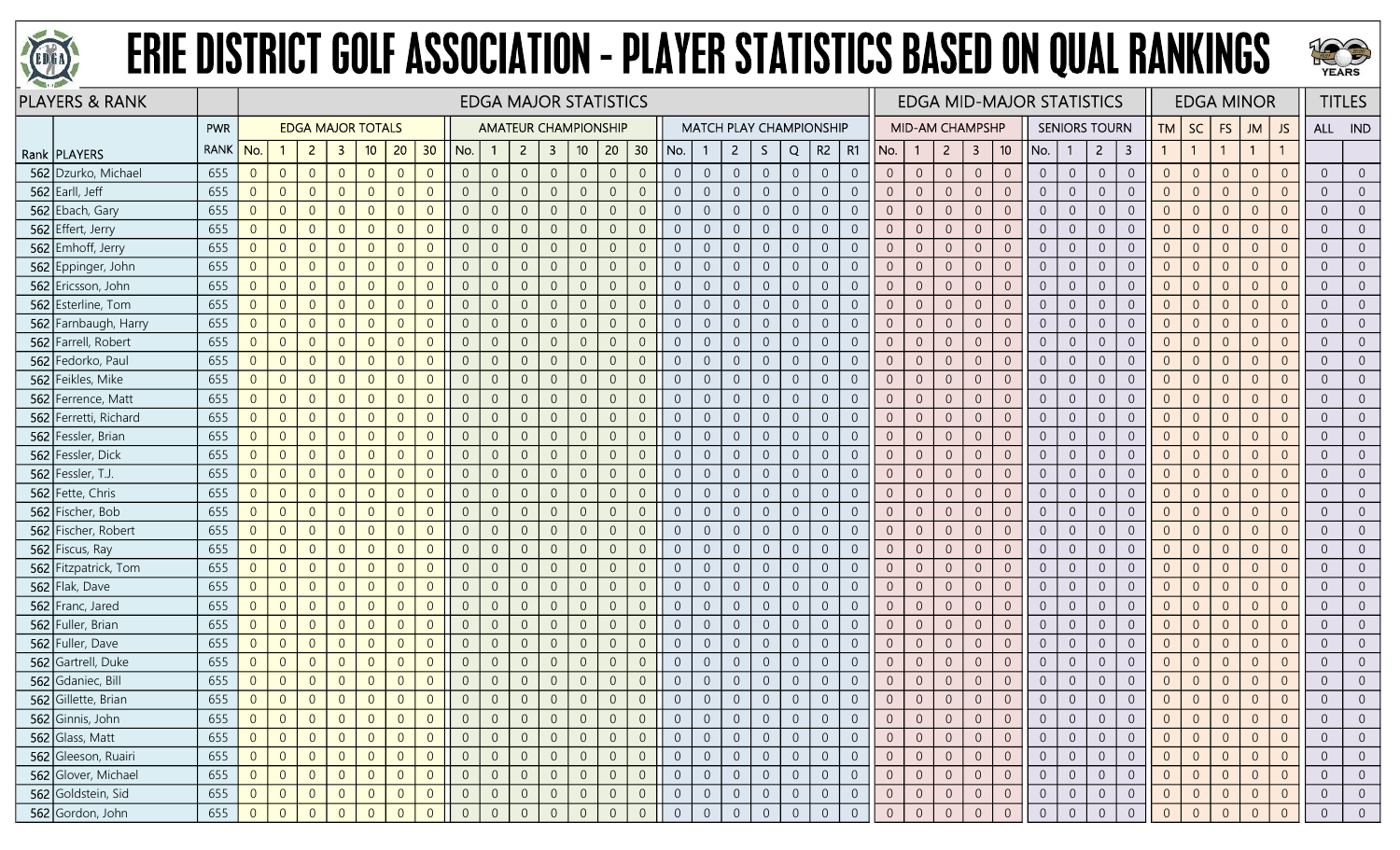



| <b>PLAYERS &amp; RANK</b> |             |                |                |                |                          |                |                |                |                |                | <b>EDGA MAJOR STATISTICS</b> |                         |                 |                |                  |                |                  |                                |                  |                |                |                |                | <b>EDGA MID-MAJOR STATISTICS</b> |                |                                  |                |                |                      |                         |                |                | <b>EDGA MINOR</b> |                |                |                | <b>TITLES</b>  |
|---------------------------|-------------|----------------|----------------|----------------|--------------------------|----------------|----------------|----------------|----------------|----------------|------------------------------|-------------------------|-----------------|----------------|------------------|----------------|------------------|--------------------------------|------------------|----------------|----------------|----------------|----------------|----------------------------------|----------------|----------------------------------|----------------|----------------|----------------------|-------------------------|----------------|----------------|-------------------|----------------|----------------|----------------|----------------|
|                           | PWR         |                |                |                | <b>EDGA MAJOR TOTALS</b> |                |                |                |                |                | <b>AMATEUR CHAMPIONSHIP</b>  |                         |                 |                |                  |                |                  | <b>MATCH PLAY CHAMPIONSHIP</b> |                  |                |                |                |                | <b>MID-AM CHAMPSHP</b>           |                |                                  |                |                | <b>SENIORS TOURN</b> |                         | <b>TM</b>      | SC             | FS                | <b>JM</b>      | JS             | ALL IND        |                |
| Rank   PLAYERS            | <b>RANK</b> | No.            | -1             | $\overline{2}$ | $\mathbf{3}$             | 10             | 20             | 30             | No.            |                | $\overline{2}$               | $\overline{\mathbf{3}}$ | 10 <sub>1</sub> | 20             | 30               | No.            |                  | $\overline{2}$                 | S.               | Q              | R2             | <b>R1</b>      | No.            | -1                               | $\overline{2}$ | $\mathbf{3}$<br>10 <sup>°</sup>  | No.            | -1             | $\overline{2}$       | $\overline{\mathbf{3}}$ | $\mathbf{1}$   | $\overline{1}$ | $\mathbf{1}$      | $\mathbf{1}$   |                |                |                |
| 562 Gornall, Andy         | 655         | $\overline{0}$ | $\overline{0}$ | $\overline{0}$ | $\overline{0}$           | $\overline{0}$ | $\Omega$       | $\overline{0}$ | $\overline{0}$ | $\overline{0}$ | $\overline{0}$               | $\overline{0}$          | $\sqrt{0}$      | $\overline{0}$ | $\overline{0}$   | $\overline{0}$ | $\theta$         | $\overline{0}$                 | $\overline{0}$   | $\overline{0}$ | $\overline{0}$ | $\overline{0}$ | $\overline{0}$ | $\sqrt{0}$                       | $\overline{0}$ | $\theta$<br>$\overline{0}$       | $\overline{0}$ | $\overline{0}$ | $\overline{0}$       | $\overline{0}$          | $\overline{0}$ | $\overline{0}$ | $\overline{0}$    | $\overline{0}$ | $\overline{0}$ | $\overline{0}$ | $\overline{0}$ |
| 562 Gorring, Scott        | 655         | $\overline{0}$ | $\overline{0}$ | $\overline{0}$ | $\overline{0}$           | $\overline{0}$ | $\Omega$       | $\Omega$       | $\overline{0}$ | $\overline{0}$ |                              | $\overline{0}$          | $\overline{0}$  | $\overline{0}$ | $\overline{0}$   | $\overline{0}$ | $\overline{0}$   | $\overline{0}$                 | $\overline{0}$   | $\overline{0}$ | $\overline{0}$ | $\overline{0}$ | $\overline{0}$ | $\overline{0}$                   | $\overline{0}$ | $\overline{0}$<br>$\overline{0}$ | $\overline{0}$ | $\overline{0}$ | $\overline{0}$       | $\overline{0}$          | $\overline{0}$ | $\overline{0}$ | $\overline{0}$    | $\overline{0}$ | $\overline{0}$ | $\overline{0}$ |                |
| 562 Greico, Kevin         | 655         | $\overline{0}$ | $\overline{0}$ | $\overline{0}$ | $\Omega$                 | $\Omega$       |                | $\Omega$       | $\overline{0}$ | $\overline{0}$ |                              | $\Omega$                | $\Omega$        | $\overline{0}$ | $\overline{0}$   | $\Omega$       | $\overline{0}$   | $\overline{0}$                 | $\overline{0}$   | $\theta$       | $\overline{0}$ | $\Omega$       | $\overline{0}$ | $\overline{0}$                   | $\overline{0}$ | $\theta$<br>$\overline{0}$       | $\overline{0}$ | $\overline{0}$ | $\overline{0}$       | $\overline{0}$          | $\overline{0}$ | $\overline{0}$ | $\overline{0}$    | $\Omega$       |                | $\overline{0}$ |                |
| 562 Groenendaal, Bob      | 655         | $\overline{0}$ | $\overline{0}$ | $\overline{0}$ | $\overline{0}$           | $\overline{0}$ | $\Omega$       | $\Omega$       | $\overline{0}$ | $\overline{0}$ | $\Omega$                     | $\Omega$                | $\overline{0}$  | $\overline{0}$ | $\overline{0}$   | $\overline{0}$ | $\overline{0}$   | $\overline{0}$                 | $\overline{0}$   | $\overline{0}$ | $\overline{0}$ | $\overline{0}$ | $\overline{0}$ | $\overline{0}$                   | $\overline{0}$ | $\overline{0}$<br>$\overline{0}$ | $\overline{0}$ | $\overline{0}$ | $\overline{0}$       | $\overline{0}$          | $\overline{0}$ | $\overline{0}$ | $\overline{0}$    | $\overline{0}$ | $\overline{0}$ | $\overline{0}$ | $\overline{0}$ |
| 562 Groenendaal, Craig    | 655         | $\overline{0}$ | $\overline{0}$ | $\overline{0}$ | $\Omega$                 | $\overline{0}$ | $\Omega$       | $\Omega$       | $\overline{0}$ | $\mathbf{0}$   | $\Omega$                     | $\overline{0}$          | $\sqrt{0}$      | $\overline{0}$ | $\overline{0}$   | $\overline{0}$ | $\sqrt{0}$       | $\overline{0}$                 | $\mathbf 0$      | $\mathbf{0}$   | $\overline{0}$ | $\overline{0}$ | $\overline{0}$ | $\overline{0}$                   | $\overline{0}$ | $\overline{0}$<br>$\mathbf{0}$   | $\overline{0}$ | $\overline{0}$ | $\overline{0}$       | $\sqrt{0}$              | $\overline{0}$ | $\overline{0}$ | $\overline{0}$    | $\overline{0}$ | $\overline{0}$ | $\overline{0}$ | $\Omega$       |
| 562 Guerriero, Alex       | 655         | $\overline{0}$ | $\overline{0}$ | $\overline{0}$ | $\overline{0}$           | $\overline{0}$ | $\Omega$       | $\Omega$       | $\overline{0}$ | $\overline{0}$ |                              | $\overline{0}$          | $\overline{0}$  | $\overline{0}$ | $\overline{0}$   | $\overline{0}$ | $\overline{0}$   | $\overline{0}$                 | $\overline{0}$   | $\overline{0}$ | $\overline{0}$ | $\overline{0}$ | $\overline{0}$ | $\overline{0}$                   | $\overline{0}$ | $\overline{0}$<br>$\overline{0}$ | $\overline{0}$ | $\overline{0}$ | $\overline{0}$       | $\overline{0}$          | $\overline{0}$ | $\overline{0}$ | $\overline{0}$    | $\overline{0}$ | $\overline{0}$ | $\overline{0}$ | $\Omega$       |
| 562 Gyscelk, Gary         | 655         | $\overline{0}$ | $\overline{0}$ | $\overline{0}$ | $\overline{0}$           | $\overline{0}$ | $\Omega$       | $\Omega$       | $\overline{0}$ | $\overline{0}$ |                              | 0                       | $\overline{0}$  | $\overline{0}$ | $\overline{0}$   | $\Omega$       | $\overline{0}$   | $\overline{0}$                 | $\boldsymbol{0}$ | $\theta$       | $\overline{0}$ | $\overline{0}$ | $\overline{0}$ | $\overline{0}$                   | $\overline{0}$ | $\overline{0}$<br>$\overline{0}$ | $\overline{0}$ | $\overline{0}$ | $\overline{0}$       | $\overline{0}$          | $\overline{0}$ | $\overline{0}$ | $\overline{0}$    | $\overline{0}$ |                | $\overline{0}$ |                |
| 562 Haight, Dan           | 655         | $\overline{0}$ | $\overline{0}$ | $\overline{0}$ | $\overline{0}$           | $\overline{0}$ | $\Omega$       | $\Omega$       | $\overline{0}$ | $\overline{0}$ | $\Omega$                     | $\overline{0}$          | $\overline{0}$  | $\overline{0}$ | $\overline{0}$   | $\overline{0}$ | $\overline{0}$   | $\overline{0}$                 | $\boldsymbol{0}$ | $\overline{0}$ | $\overline{0}$ | $\overline{0}$ | $\overline{0}$ | $\overline{0}$                   | $\overline{0}$ | $\theta$<br>$\overline{0}$       | $\overline{0}$ | $\overline{0}$ | $\overline{0}$       | $\boldsymbol{0}$        | $\overline{0}$ | $\overline{0}$ | $\overline{0}$    | $\overline{0}$ | $\overline{0}$ | $\overline{0}$ | $\overline{0}$ |
| 562 Hall, Dustin          | 655         | $\overline{0}$ | $\overline{0}$ | $\overline{0}$ | $\overline{0}$           | $\overline{0}$ | $\Omega$       | $\overline{0}$ | $\overline{0}$ | $\overline{0}$ | $\overline{0}$               | $\overline{0}$          | $\overline{0}$  | $\overline{0}$ | $\overline{0}$   | $\overline{0}$ | $\overline{0}$   | $\overline{0}$                 | $\boldsymbol{0}$ | $\mathbf 0$    | $\sqrt{0}$     | $\overline{0}$ | $\overline{0}$ | $\overline{0}$                   | $\overline{0}$ | $\sqrt{0}$<br>$\overline{0}$     | $\overline{0}$ | $\overline{0}$ | $\overline{0}$       | $\overline{0}$          | $\overline{0}$ | $\overline{0}$ | $\overline{0}$    | $\overline{0}$ | $\overline{0}$ | $\overline{0}$ | $\overline{0}$ |
| 562 Hall, Rick            | 655         | $\overline{0}$ | $\overline{0}$ | $\overline{0}$ | $\overline{0}$           | $\overline{0}$ | $\Omega$       | $\Omega$       | $\overline{0}$ | $\overline{0}$ |                              | $\overline{0}$          | $\overline{0}$  | $\overline{0}$ | $\overline{0}$   | $\overline{0}$ | $\overline{0}$   | $\overline{0}$                 | $\boldsymbol{0}$ | $\overline{0}$ | $\overline{0}$ | $\overline{0}$ | $\overline{0}$ | $\overline{0}$                   | $\overline{0}$ | $\overline{0}$<br>$\overline{0}$ | $\overline{0}$ | $\overline{0}$ | $\overline{0}$       | $\overline{0}$          | $\overline{0}$ | $\overline{0}$ | $\overline{0}$    | $\overline{0}$ | $\overline{0}$ | $\overline{0}$ | $\overline{0}$ |
| 562 Hamlett, Jeff         | 655         | $\overline{0}$ | $\overline{0}$ | $\overline{0}$ | $\overline{0}$           | $\overline{0}$ |                | $\Omega$       | $\overline{0}$ | $\overline{0}$ | $\Omega$                     | 0                       | $\overline{0}$  | $\overline{0}$ | $\overline{0}$   | $\overline{0}$ | $\overline{0}$   | $\overline{0}$                 | $\overline{0}$   | $\overline{0}$ | $\overline{0}$ | $\overline{0}$ | $\overline{0}$ | $\overline{0}$                   | $\overline{0}$ | $\overline{0}$<br>$\overline{0}$ | $\overline{0}$ | $\overline{0}$ | $\overline{0}$       | $\overline{0}$          | $\overline{0}$ | $\overline{0}$ | $\overline{0}$    | $\overline{0}$ | $\Omega$       | $\overline{0}$ | $\overline{0}$ |
| 562 Hantke, Jim           | 655         | $\overline{0}$ | $\overline{0}$ | $\overline{0}$ | $\overline{0}$           | $\overline{0}$ | $\Omega$       | $\Omega$       | $\overline{0}$ | $\overline{0}$ | $\Omega$                     | $\overline{0}$          | $\sqrt{0}$      | $\overline{0}$ | $\overline{0}$   | $\Omega$       | $\overline{0}$   | $\overline{0}$                 | $\boldsymbol{0}$ | $\overline{0}$ | $\overline{0}$ | $\overline{0}$ | $\overline{0}$ | $\overline{0}$                   | $\sqrt{0}$     | $\theta$<br>$\overline{0}$       | $\overline{0}$ | $\overline{0}$ | $\overline{0}$       | $\boldsymbol{0}$        | $\overline{0}$ | $\overline{0}$ | $\overline{0}$    | $\overline{0}$ | $\overline{0}$ | $\overline{0}$ | $\overline{0}$ |
| 562 Harrington, Tim       | 655         | $\overline{0}$ | $\overline{0}$ | $\overline{0}$ | $\overline{0}$           | $\overline{0}$ | $\Omega$       | $\overline{0}$ | $\overline{0}$ | $\overline{0}$ | $\Omega$                     | $\overline{0}$          | $\sqrt{0}$      | $\overline{0}$ | $\overline{0}$   | $\overline{0}$ | $\overline{0}$   | $\overline{0}$                 | $\overline{0}$   | $\overline{0}$ | $\overline{0}$ | $\overline{0}$ | $\overline{0}$ | $\overline{0}$                   | $\overline{0}$ | $\overline{0}$<br>$\overline{0}$ | $\overline{0}$ | $\overline{0}$ | $\overline{0}$       | $\boldsymbol{0}$        | $\overline{0}$ | $\overline{0}$ | $\overline{0}$    | $\overline{0}$ | $\overline{0}$ | $\overline{0}$ | $\overline{0}$ |
| 562 Hayes, Nick           | 655         | $\overline{0}$ | $\overline{0}$ | $\overline{0}$ | $\overline{0}$           | $\overline{0}$ | $\Omega$       | $\Omega$       | $\theta$       | $\mathbf{0}$   | $\overline{0}$               | $\overline{0}$          | $\overline{0}$  | $\theta$       | $\overline{0}$   | $\overline{0}$ | $\overline{0}$   | $\sqrt{0}$                     | $\boldsymbol{0}$ | $\theta$       | $\overline{0}$ | $\overline{0}$ | $\overline{0}$ | $\overline{0}$                   | $\sqrt{0}$     | $\sqrt{0}$<br>$\overline{0}$     | $\overline{0}$ | $\overline{0}$ | $\mathbf 0$          | $\boldsymbol{0}$        | $\sqrt{0}$     | $\sqrt{0}$     | $\theta$          | $\overline{0}$ | $\overline{0}$ | $\overline{0}$ |                |
| 562 Hazen, Carl           | 655         | $\overline{0}$ | $\overline{0}$ | $\overline{0}$ | $\Omega$                 | $\overline{0}$ | $\Omega$       | $\Omega$       | $\overline{0}$ | $\overline{0}$ |                              | 0                       | $\overline{0}$  | $\overline{0}$ | $\overline{0}$   | $\overline{0}$ | $\Omega$         | $\overline{0}$                 | $\overline{0}$   | $\overline{0}$ | $\overline{0}$ | $\overline{0}$ | $\overline{0}$ | $\overline{0}$                   | $\overline{0}$ | $\overline{0}$<br>$\overline{0}$ | $\overline{0}$ | $\overline{0}$ | $\overline{0}$       | $\overline{0}$          | $\overline{0}$ | $\overline{0}$ | $\overline{0}$    | $\overline{0}$ | $\overline{0}$ | $\overline{0}$ | $\overline{0}$ |
| 562 Heintz, Jon           | 655         | $\overline{0}$ | $\overline{0}$ | $\overline{0}$ | $\overline{0}$           | $\overline{0}$ | $\Omega$       | $\Omega$       | $\overline{0}$ | $\mathbf{0}$   | $\Omega$                     | $\overline{0}$          | $\mathbf 0$     | $\overline{0}$ | $\overline{0}$   | $\overline{0}$ | $\overline{0}$   | $\overline{0}$                 | $\boldsymbol{0}$ | $\sqrt{0}$     | $\overline{0}$ | $\overline{0}$ | $\overline{0}$ | $\overline{0}$                   | $\sqrt{0}$     | $\mathbb O$<br>$\overline{0}$    | $\overline{0}$ | $\overline{0}$ | $\overline{0}$       | $\mathbf 0$             | $\mathbf 0$    | $\overline{0}$ | $\overline{0}$    | $\overline{0}$ | $\overline{0}$ | $\overline{0}$ | $\overline{0}$ |
| 562 Henry, Dan            | 655         | $\overline{0}$ | $\overline{0}$ | $\overline{0}$ | $\overline{0}$           | $\overline{0}$ | $\overline{0}$ | $\overline{0}$ | $\overline{0}$ | $\overline{0}$ | $\overline{0}$               | $\overline{0}$          | $\overline{0}$  | $\overline{0}$ | $\overline{0}$   | $\overline{0}$ | $\overline{0}$   | $\overline{0}$                 | $\boldsymbol{0}$ | $\sqrt{0}$     | $\overline{0}$ | $\overline{0}$ | $\overline{0}$ | $\overline{0}$                   | $\overline{0}$ | $\overline{0}$<br>$\overline{0}$ | $\overline{0}$ | $\overline{0}$ | $\overline{0}$       | $\boldsymbol{0}$        | $\overline{0}$ | $\overline{0}$ | $\overline{0}$    | $\overline{0}$ | $\overline{0}$ | $\overline{0}$ | $\overline{0}$ |
| 562 Hermann, Tom          | 655         | $\overline{0}$ | $\overline{0}$ | $\overline{0}$ | $\Omega$                 | $\overline{0}$ | $\Omega$       | $\overline{0}$ | $\overline{0}$ | $\overline{0}$ |                              | $\Omega$                | $\overline{0}$  | $\overline{0}$ | $\overline{0}$   | $\overline{0}$ | $\overline{0}$   | $\overline{0}$                 | $\overline{0}$   | $\overline{0}$ | $\overline{0}$ | $\overline{0}$ | $\overline{0}$ | $\overline{0}$                   | $\overline{0}$ | $\overline{0}$<br>$\overline{0}$ | $\overline{0}$ | $\overline{0}$ | $\overline{0}$       | $\overline{0}$          | $\overline{0}$ | $\overline{0}$ | $\overline{0}$    | $\overline{0}$ | $\overline{0}$ | $\overline{0}$ |                |
| 562 Herron, Dan           | 655         | $\overline{0}$ | $\overline{0}$ | $\overline{0}$ | $\overline{0}$           | $\overline{0}$ | $\Omega$       | $\Omega$       | $\overline{0}$ | $\overline{0}$ | $\Omega$                     | $\Omega$                | $\overline{0}$  | $\overline{0}$ | $\overline{0}$   | $\overline{0}$ | $\overline{0}$   | $\overline{0}$                 | $\overline{0}$   | $\overline{0}$ | $\overline{0}$ | $\overline{0}$ | $\overline{0}$ | $\overline{0}$                   | $\overline{0}$ | $\overline{0}$<br>$\overline{0}$ | $\overline{0}$ | $\overline{0}$ | $\overline{0}$       | $\overline{0}$          | $\overline{0}$ | $\overline{0}$ | $\overline{0}$    | $\overline{0}$ | $\overline{0}$ | $\overline{0}$ | $\overline{0}$ |
| 562 Herron, Scott         | 655         | $\overline{0}$ | $\overline{0}$ | $\overline{0}$ | $\overline{0}$           | $\overline{0}$ | $\Omega$       | $\Omega$       | $\overline{0}$ | $\overline{0}$ | $\Omega$                     | $\overline{0}$          | $\sqrt{0}$      | $\overline{0}$ | $\overline{0}$   | $\overline{0}$ | $\overline{0}$   | $\overline{0}$                 | $\overline{0}$   | $\overline{0}$ | $\overline{0}$ | $\overline{0}$ | $\overline{0}$ | $\overline{0}$                   | $\sqrt{0}$     | $\mathbf{0}$<br>$\overline{0}$   | $\overline{0}$ | $\overline{0}$ | $\overline{0}$       | $\mathbf 0$             | $\overline{0}$ | $\overline{0}$ | $\overline{0}$    | $\overline{0}$ | $\overline{0}$ | $\overline{0}$ | $\overline{0}$ |
| 562 Hessler, Glenn        | 655         | $\overline{0}$ | $\overline{0}$ | $\overline{0}$ | $\overline{0}$           | $\overline{0}$ | $\Omega$       | $\overline{0}$ | $\overline{0}$ | $\overline{0}$ |                              | $\Omega$                | $\overline{0}$  | $\overline{0}$ | $\overline{0}$   | $\overline{0}$ | $\overline{0}$   | $\overline{0}$                 | $\mathbf 0$      | $\overline{0}$ | $\overline{0}$ | $\overline{0}$ | $\overline{0}$ | $\overline{0}$                   | $\overline{0}$ | $\overline{0}$<br>$\overline{0}$ | $\overline{0}$ | $\overline{0}$ | $\overline{0}$       | $\overline{0}$          | $\overline{0}$ | $\overline{0}$ | $\overline{0}$    | $\overline{0}$ | $\overline{0}$ | $\overline{0}$ | $\overline{0}$ |
| 562 Hickey, Tom           | 655         | $\overline{0}$ | $\overline{0}$ | $\overline{0}$ | $\overline{0}$           | $\overline{0}$ | $\Omega$       | $\Omega$       | $\overline{0}$ | $\overline{0}$ |                              | $\overline{0}$          | $\overline{0}$  | $\overline{0}$ | $\overline{0}$   | $\overline{0}$ | $\overline{0}$   | $\overline{0}$                 | $\overline{0}$   | $\overline{0}$ | $\overline{0}$ | $\overline{0}$ | $\overline{0}$ | $\overline{0}$                   | $\overline{0}$ | $\overline{0}$<br>$\overline{0}$ | $\overline{0}$ | $\overline{0}$ | $\overline{0}$       | $\overline{0}$          | $\overline{0}$ | $\overline{0}$ | $\overline{0}$    | $\overline{0}$ | $\overline{0}$ | $\overline{0}$ |                |
| 562 Hodges, Bob           | 655         | $\overline{0}$ | $\overline{0}$ | $\overline{0}$ | $\overline{0}$           | $\overline{0}$ | $\Omega$       | $\overline{0}$ | $\overline{0}$ | $\overline{0}$ | $\Omega$                     | $\overline{0}$          | $\overline{0}$  | $\overline{0}$ | $\overline{0}$   | $\overline{0}$ | $\overline{0}$   | $\overline{0}$                 | $\overline{0}$   | $\overline{0}$ | $\overline{0}$ | $\overline{0}$ | $\overline{0}$ | $\overline{0}$                   | $\overline{0}$ | $\overline{0}$<br>$\overline{0}$ | $\overline{0}$ | $\overline{0}$ | $\overline{0}$       | $\overline{0}$          | $\overline{0}$ | $\overline{0}$ | $\overline{0}$    | $\overline{0}$ | $\Omega$       | $\overline{0}$ | $\overline{0}$ |
| 562 Hodges, Ron           | 655         | $\overline{0}$ | $\overline{0}$ | $\overline{0}$ | $\overline{0}$           | $\overline{0}$ | $\Omega$       | $\Omega$       | $\overline{0}$ | $\overline{0}$ | $\Omega$                     | $\overline{0}$          | $\overline{0}$  | $\overline{0}$ | $\overline{0}$   | $\overline{0}$ | $\overline{0}$   | $\overline{0}$                 | $\overline{0}$   | $\overline{0}$ | $\overline{0}$ | $\overline{0}$ | $\overline{0}$ | $\overline{0}$                   | $\overline{0}$ | $\overline{0}$<br>$\overline{0}$ | $\overline{0}$ | $\overline{0}$ | $\overline{0}$       | $\overline{0}$          | $\overline{0}$ | $\overline{0}$ | $\overline{0}$    | $\overline{0}$ | $\overline{0}$ | $\overline{0}$ | $\overline{0}$ |
| 562 Hofius, Lynn          | 655         | $\overline{0}$ | $\overline{0}$ | $\overline{0}$ | $\overline{0}$           | $\overline{0}$ | $\Omega$       | $\overline{0}$ | $\overline{0}$ | $\overline{0}$ | $\overline{0}$               | $\overline{0}$          | $\sqrt{0}$      | $\overline{0}$ | $\overline{0}$   | $\overline{0}$ | $\overline{0}$   | $\overline{0}$                 | $\overline{0}$   | $\overline{0}$ | $\overline{0}$ | $\overline{0}$ | $\overline{0}$ | $\overline{0}$                   | $\overline{0}$ | $\overline{0}$<br>$\overline{0}$ | $\overline{0}$ | $\overline{0}$ | $\overline{0}$       | $\overline{0}$          | $\overline{0}$ | $\overline{0}$ | $\overline{0}$    | $\overline{0}$ | $\overline{0}$ | $\overline{0}$ | $\overline{0}$ |
| 562 Hogan, Jim            | 655         | $\overline{0}$ | $\overline{0}$ | $\overline{0}$ | $\overline{0}$           | $\overline{0}$ | $\Omega$       | $\Omega$       | $\overline{0}$ | $\overline{0}$ |                              | $\overline{0}$          | $\overline{0}$  | $\overline{0}$ | $\overline{0}$   | $\overline{0}$ | $\overline{0}$   | $\overline{0}$                 | $\overline{0}$   | $\overline{0}$ | $\overline{0}$ | $\overline{0}$ | $\overline{0}$ | $\overline{0}$                   | $\overline{0}$ | $\overline{0}$<br>$\overline{0}$ | $\overline{0}$ | $\overline{0}$ | $\overline{0}$       | $\overline{0}$          | $\overline{0}$ | $\overline{0}$ | $\overline{0}$    | $\overline{0}$ | $\overline{0}$ | $\overline{0}$ | $\overline{0}$ |
| 562 Honard, Dave          | 655         | $\overline{0}$ | $\overline{0}$ | $\overline{0}$ | $\Omega$                 | $\overline{0}$ | $\Omega$       | $\Omega$       | $\overline{0}$ | $\overline{0}$ | $\Omega$                     | $\Omega$                | $\overline{0}$  | $\overline{0}$ | $\overline{0}$   | $\Omega$       | $\overline{0}$   | $\overline{0}$                 | $\overline{0}$   | $\overline{0}$ | $\overline{0}$ | $\overline{0}$ | $\overline{0}$ | $\overline{0}$                   | $\overline{0}$ | $\overline{0}$<br>$\overline{0}$ | $\overline{0}$ | $\overline{0}$ | $\overline{0}$       | $\overline{0}$          | $\overline{0}$ | $\overline{0}$ | $\overline{0}$    | $\overline{0}$ | $\overline{0}$ | $\overline{0}$ | $\overline{0}$ |
| 562 Horton, Kevin         | 655         | $\overline{0}$ | $\overline{0}$ | $\overline{0}$ | $\overline{0}$           | $\overline{0}$ | $\Omega$       | $\Omega$       | $\overline{0}$ | $\overline{0}$ | $\Omega$                     | $\overline{0}$          | $\overline{0}$  | $\overline{0}$ | $\overline{0}$   | $\overline{0}$ | $\overline{0}$   | $\overline{0}$                 | $\overline{0}$   | $\overline{0}$ | $\overline{0}$ | $\overline{0}$ | $\overline{0}$ | $\overline{0}$                   | $\overline{0}$ | $\overline{0}$<br>$\overline{0}$ | $\overline{0}$ | $\overline{0}$ | $\overline{0}$       | $\overline{0}$          | $\overline{0}$ | $\overline{0}$ | $\theta$          | $\overline{0}$ | $\overline{0}$ | $\overline{0}$ | $\overline{0}$ |
| 562 Horvat, Jeff          | 655         | $\overline{0}$ | $\overline{0}$ | $\overline{0}$ | $\overline{0}$           | $\overline{0}$ | $\Omega$       | $\overline{0}$ | $\overline{0}$ | $\Omega$       | $\overline{0}$               | $\overline{0}$          | $\sqrt{0}$      | $\overline{0}$ | $\overline{0}$   |                | $\sqrt{0}$       | $\overline{0}$                 | $\overline{0}$   | $\overline{0}$ | $\overline{0}$ | $\overline{0}$ | $\overline{0}$ | $\overline{0}$                   | $\sqrt{0}$     | $\overline{0}$<br>$\overline{0}$ | $\overline{0}$ | $\overline{0}$ | $\overline{0}$       | $\overline{0}$          | $\overline{0}$ | $\overline{0}$ | $\overline{0}$    | $\overline{0}$ | $\Omega$       | $\overline{0}$ |                |
| 562 Hosford, Don          | 655         | $\overline{0}$ | $\overline{0}$ | $\overline{0}$ | $\overline{0}$           | $\overline{0}$ |                |                | $\overline{0}$ | $\overline{0}$ |                              | 0                       | $\overline{0}$  | $\overline{0}$ | $\overline{0}$   | $\theta$       | $\theta$         | $\overline{0}$                 | $\overline{0}$   | $\overline{0}$ | $\overline{0}$ | $\overline{0}$ | $\overline{0}$ | $\overline{0}$                   | $\overline{0}$ | $\overline{0}$<br>$\overline{0}$ | $\overline{0}$ | $\overline{0}$ | $\overline{0}$       | $\overline{0}$          | $\overline{0}$ | $\overline{0}$ | $\overline{0}$    | $\Omega$       | $\overline{0}$ | $\overline{0}$ |                |
| 562 Hoyt, Jr., Robert     | 655         | $\overline{0}$ | $\overline{0}$ | $\overline{0}$ | $\overline{0}$           | $\overline{0}$ | $\Omega$       | $\overline{0}$ | $\overline{0}$ | $\overline{0}$ | $\overline{0}$               | $\overline{0}$          | $\overline{0}$  | $\overline{0}$ | $\overline{0}$   | $\overline{0}$ | $\overline{0}$   | $\overline{0}$                 | $\overline{0}$   | $\overline{0}$ | $\overline{0}$ | $\overline{0}$ | $\overline{0}$ | $\overline{0}$                   | $\overline{0}$ | $\overline{0}$<br>$\overline{0}$ | $\overline{0}$ | $\overline{0}$ | $\overline{0}$       | $\overline{0}$          | $\overline{0}$ | $\overline{0}$ | $\overline{0}$    | $\overline{0}$ | $\overline{0}$ | $\overline{0}$ | $\overline{0}$ |
| 562 Hrach, Dale           | 655         | $\overline{0}$ | $\overline{0}$ | $\overline{0}$ | $\overline{0}$           | $\overline{0}$ | $\Omega$       | $\overline{0}$ | $\overline{0}$ | $\overline{0}$ | $\overline{0}$               | $\overline{0}$          | $\mathbf 0$     | $\overline{0}$ | $\boldsymbol{0}$ | $\overline{0}$ | $\sqrt{0}$       | $\overline{0}$                 | $\overline{0}$   | $\sqrt{0}$     | $\overline{0}$ | $\overline{0}$ | $\overline{0}$ | $\overline{0}$                   | $\overline{0}$ | $\sqrt{0}$<br>$\overline{0}$     | $\overline{0}$ | $\overline{0}$ | $\overline{0}$       | $\boldsymbol{0}$        | $\overline{0}$ | $\overline{0}$ | $\overline{0}$    | $\overline{0}$ | $\overline{0}$ | $\overline{0}$ | $\overline{0}$ |
| 562 Hurt, Doug            | 655         | $\overline{0}$ | $\overline{0}$ | $\overline{0}$ | $\overline{0}$           | $\overline{0}$ | $\overline{0}$ | $\overline{0}$ | $\overline{0}$ | $\overline{0}$ | $\overline{0}$               | $\overline{0}$          | $\sqrt{0}$      | $\overline{0}$ | $\overline{0}$   | $\overline{0}$ | $\boldsymbol{0}$ | $\overline{0}$                 | $\overline{0}$   | $\overline{0}$ | $\overline{0}$ | $\overline{0}$ | $\overline{0}$ | $\overline{0}$                   | $\overline{0}$ | $\overline{0}$<br>$\overline{0}$ | $\overline{0}$ | $\overline{0}$ | $\overline{0}$       | $\boldsymbol{0}$        | $\overline{0}$ | $\overline{0}$ | $\overline{0}$    | $\overline{0}$ | $\overline{0}$ | $\overline{0}$ | $\overline{0}$ |
| 562 Inter, Dave           | 655         | $\overline{0}$ | $\theta$       | $\overline{0}$ | $\overline{0}$           | $\overline{0}$ | $\theta$       | $\overline{0}$ | $\overline{0}$ | $\overline{0}$ | $\overline{0}$               | $\theta$                | $\overline{0}$  | $\overline{0}$ | $\overline{0}$   | $\overline{0}$ | $\overline{0}$   | $\overline{0}$                 | $\overline{0}$   | $\sqrt{0}$     | $\overline{0}$ | $\overline{0}$ | $\overline{0}$ | $\overline{0}$                   | $\overline{0}$ | $\overline{0}$<br>$\overline{0}$ | $\overline{0}$ | $\overline{0}$ | $\overline{0}$       | $\overline{0}$          | $\overline{0}$ | $\overline{0}$ | $\overline{0}$    | $\overline{0}$ | $\overline{0}$ | $\overline{0}$ | $\overline{0}$ |
| 562 Jackson, Kirk         | 655         | $\overline{0}$ | $\overline{0}$ | $\overline{0}$ | $\overline{0}$           | $\overline{0}$ |                | $\overline{0}$ | $\overline{0}$ | $\Omega$       | $\Omega$                     | $\Omega$                | $\overline{0}$  | $\overline{0}$ | $\overline{0}$   | $\overline{0}$ | $\overline{0}$   | $\overline{0}$                 | $\overline{0}$   | $\overline{0}$ | $\overline{0}$ | $\mathbf 0$    | $\overline{0}$ | $\mathbf{0}$                     | $\sqrt{0}$     | $\sqrt{0}$<br>$\overline{0}$     | $\overline{0}$ | $\overline{0}$ | $\overline{0}$       | $\mathbf 0$             | $\overline{0}$ | $\overline{0}$ | $\overline{0}$    | $\overline{0}$ | $\overline{0}$ | $\mathbf{0}$   | $\overline{0}$ |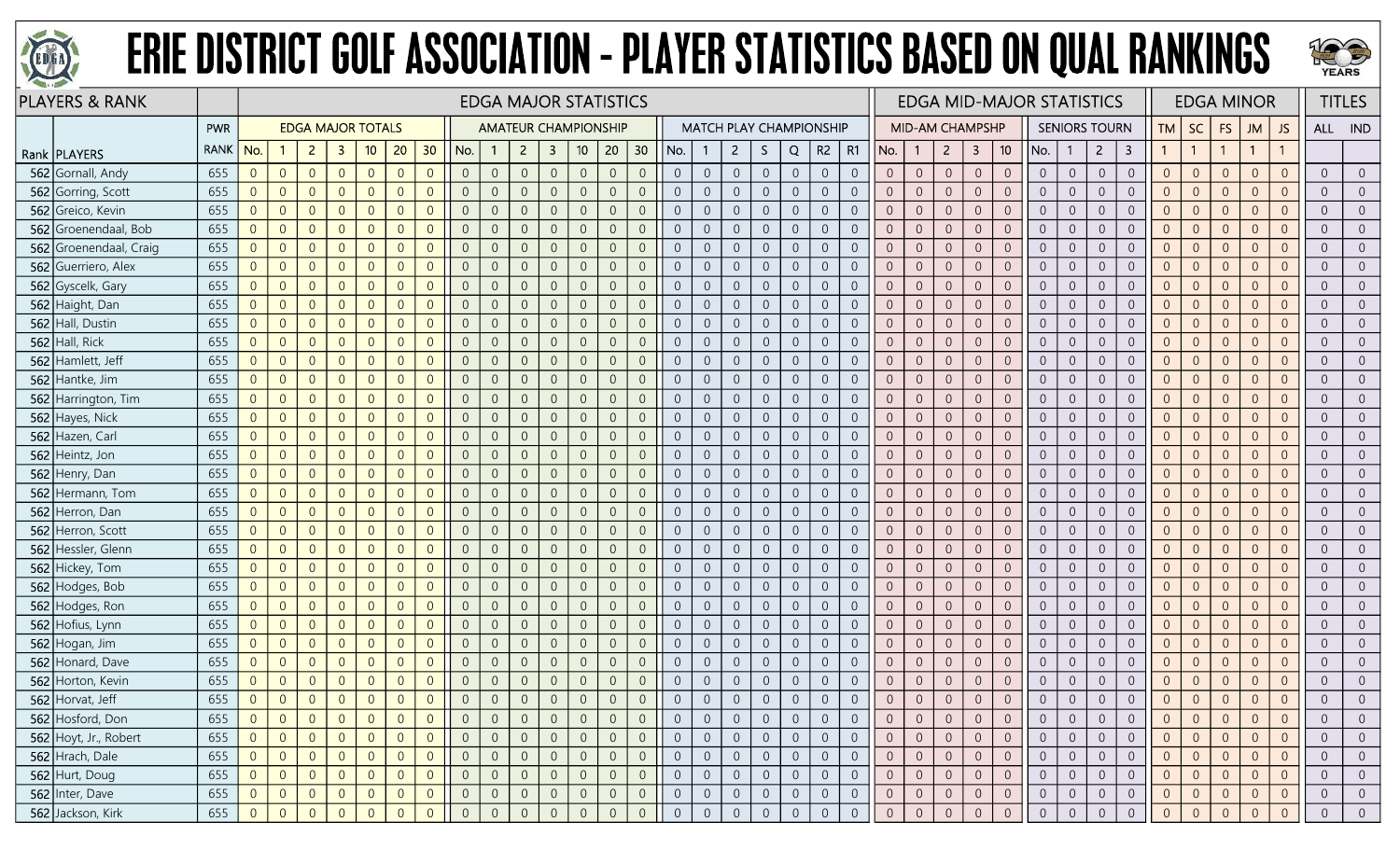



| <b>PLAYERS &amp; RANK</b>   |             |                |                |                |                          |                |                |                |                |                |                |                | <b>EDGA MAJOR STATISTICS</b> |                |                |                |                  |                |                                |                |                |                |                |                        |                  |                  |                 | <b>EDGA MID-MAJOR STATISTICS</b> |                |                      |                  |                |                |                | <b>EDGA MINOR</b> |                |                | <b>TITLES</b>  |
|-----------------------------|-------------|----------------|----------------|----------------|--------------------------|----------------|----------------|----------------|----------------|----------------|----------------|----------------|------------------------------|----------------|----------------|----------------|------------------|----------------|--------------------------------|----------------|----------------|----------------|----------------|------------------------|------------------|------------------|-----------------|----------------------------------|----------------|----------------------|------------------|----------------|----------------|----------------|-------------------|----------------|----------------|----------------|
|                             | <b>PWR</b>  |                |                |                | <b>EDGA MAJOR TOTALS</b> |                |                |                |                |                |                |                | <b>AMATEUR CHAMPIONSHIP</b>  |                |                |                |                  |                | <b>MATCH PLAY CHAMPIONSHIP</b> |                |                |                |                | <b>MID-AM CHAMPSHP</b> |                  |                  |                 |                                  |                | <b>SENIORS TOURN</b> |                  | TM             | <b>SC</b>      | <b>FS</b>      | JM                | JS             | ALL IND        |                |
| Rank   PLAYERS              | <b>RANK</b> | No.            |                | $\mathbf{2}$   | -3                       | 10             | 20             | 30             | No.            | $\mathbf{1}$   | $\overline{2}$ | $\mathbf{3}$   | 10 <sup>°</sup>              | 20             | 30             | No.            |                  | $\overline{2}$ | S.                             | Q              | $R2 \mid R1$   |                | No.            | $\mathbf{1}$           | $\overline{2}$   | 3                | 10 <sup>°</sup> | No.                              | -1             | $\overline{2}$       | 3                |                | $\overline{1}$ |                | $\mathbf{1}$      |                |                |                |
| 562 Jenkins, Jay            | 655         | $\overline{0}$ | $\overline{0}$ | $\overline{0}$ | $\overline{0}$           | $\overline{0}$ | $\overline{0}$ | $\overline{0}$ | $\overline{0}$ | $\overline{0}$ | $\overline{0}$ | $\overline{0}$ | $\overline{0}$               | $\overline{0}$ | $\overline{0}$ | $\overline{0}$ | $\overline{0}$   | $\overline{0}$ | $\overline{0}$                 | $\overline{0}$ | $\overline{0}$ | $\overline{0}$ | $\overline{0}$ | $\overline{0}$         | $\overline{0}$   | $\overline{0}$   | $\overline{0}$  | $\overline{0}$                   | $\overline{0}$ | $\overline{0}$       | $\overline{0}$   | $\overline{0}$ | $\overline{0}$ | $\overline{0}$ | $\Omega$          | $\overline{0}$ | $\overline{0}$ | $\overline{0}$ |
| 562 Jenkins, Mike           | 655         | $\overline{0}$ | $\overline{0}$ | $\overline{0}$ | $\overline{0}$           | $\overline{0}$ | $\Omega$       | $\Omega$       | $\overline{0}$ | $\overline{0}$ | $\overline{0}$ | $\overline{0}$ | $\overline{0}$               | $\overline{0}$ | $\overline{0}$ | $\overline{0}$ | $\Omega$         | $\overline{0}$ | $\overline{0}$                 | $\overline{0}$ | $\overline{0}$ | $\Omega$       | $\overline{0}$ | $\overline{0}$         | $\overline{0}$   | $\overline{0}$   | $\overline{0}$  | $\overline{0}$                   | $\overline{0}$ | $\overline{0}$       | $\overline{0}$   | $\overline{0}$ | $\overline{0}$ | $\overline{0}$ | $\Omega$          | $\Omega$       | $\overline{0}$ | $\overline{0}$ |
| 562 Johnson, Brent          | 655         | $\overline{0}$ | $\overline{0}$ | $\overline{0}$ | $\Omega$                 | $\overline{0}$ | $\Omega$       | $\Omega$       | $\overline{0}$ | $\overline{0}$ | $\Omega$       | 0              | $\overline{0}$               | $\overline{0}$ | $\overline{0}$ | $\Omega$       | $\overline{0}$   | $\overline{0}$ | $\overline{0}$                 | $\overline{0}$ | $\overline{0}$ | $\overline{0}$ | $\overline{0}$ | $\overline{0}$         | $\overline{0}$   | $\overline{0}$   | $\overline{0}$  | $\overline{0}$                   | $\overline{0}$ | $\overline{0}$       | $\overline{0}$   | $\overline{0}$ | $\overline{0}$ | $\Omega$       | $\overline{0}$    |                | $\overline{0}$ | $\overline{0}$ |
| 562 Johnson, Greg           | 655         | $\overline{0}$ | $\overline{0}$ | $\overline{0}$ | $\overline{0}$           | $\overline{0}$ | $\Omega$       | $\overline{0}$ | $\overline{0}$ | $\overline{0}$ | $\overline{0}$ | $\overline{0}$ | $\overline{0}$               | $\overline{0}$ | $\overline{0}$ | $\Omega$       | $\overline{0}$   | $\overline{0}$ | $\boldsymbol{0}$               | $\overline{0}$ | $\overline{0}$ | $\overline{0}$ | $\overline{0}$ | $\overline{0}$         | $\overline{0}$   | $\overline{0}$   | $\overline{0}$  | $\overline{0}$                   | $\overline{0}$ | $\overline{0}$       | $\overline{0}$   | $\overline{0}$ | $\overline{0}$ | $\overline{0}$ | $\overline{0}$    | $\Omega$       | $\overline{0}$ | $\overline{0}$ |
| 562 Julius, Mark            | 655         | $\overline{0}$ | $\overline{0}$ | $\overline{0}$ | $\overline{0}$           | $\overline{0}$ | $\overline{0}$ | $\Omega$       | $\overline{0}$ | $\overline{0}$ | $\overline{0}$ | $\overline{0}$ | $\overline{0}$               | $\overline{0}$ | $\overline{0}$ | $\overline{0}$ | $\overline{0}$   | $\overline{0}$ | $\overline{0}$                 | $\overline{0}$ | $\overline{0}$ | $\overline{0}$ | $\overline{0}$ | $\overline{0}$         | $\overline{0}$   | $\sqrt{0}$       | $\overline{0}$  | $\overline{0}$                   | $\overline{0}$ | $\overline{0}$       | $\overline{0}$   | $\overline{0}$ | $\overline{0}$ | $\overline{0}$ | $\overline{0}$    | $\overline{0}$ | $\overline{0}$ | $\overline{0}$ |
| 562 Kallner, Ray            | 655         | $\overline{0}$ | $\overline{0}$ | $\overline{0}$ | $\Omega$                 | $\overline{0}$ | $\Omega$       | $\Omega$       | $\overline{0}$ | $\overline{0}$ |                | $\overline{0}$ | $\overline{0}$               | $\overline{0}$ | $\overline{0}$ | $\overline{0}$ | $\overline{0}$   | $\overline{0}$ | $\boldsymbol{0}$               | $\overline{0}$ | $\overline{0}$ | $\overline{0}$ | $\overline{0}$ | $\overline{0}$         | $\overline{0}$   | $\overline{0}$   | $\overline{0}$  | $\overline{0}$                   | $\overline{0}$ | $\overline{0}$       | $\overline{0}$   | $\Omega$       | $\overline{0}$ | $\Omega$       | $\overline{0}$    |                | $\overline{0}$ | $\overline{0}$ |
| 562 Kaminski, Gary          | 655         | $\overline{0}$ | $\overline{0}$ | $\overline{0}$ | $\overline{0}$           | $\overline{0}$ | $\overline{0}$ | $\overline{0}$ | $\overline{0}$ | $\overline{0}$ | $\overline{0}$ | 0              | $\overline{0}$               | $\overline{0}$ | $\overline{0}$ | $\overline{0}$ | $\overline{0}$   | $\overline{0}$ | $\overline{0}$                 | $\overline{0}$ | $\overline{0}$ | $\overline{0}$ | $\overline{0}$ | $\overline{0}$         | $\overline{0}$   | $\overline{0}$   | $\overline{0}$  | $\overline{0}$                   | $\overline{0}$ | $\overline{0}$       | $\overline{0}$   | $\overline{0}$ | $\overline{0}$ | $\overline{0}$ | $\overline{0}$    |                | $\overline{0}$ | $\overline{0}$ |
| 562 Kanzius, John           | 655         | $\overline{0}$ | $\overline{0}$ | $\overline{0}$ | $\overline{0}$           | $\overline{0}$ | $\overline{0}$ | $\Omega$       | $\overline{0}$ | $\overline{0}$ | $\overline{0}$ | $\overline{0}$ | $\overline{0}$               | $\overline{0}$ | $\overline{0}$ | $\overline{0}$ | $\overline{0}$   | $\overline{0}$ | $\boldsymbol{0}$               | $\mathbb O$    | $\sqrt{0}$     | $\overline{0}$ | $\overline{0}$ | $\overline{0}$         | $\overline{0}$   | $\overline{0}$   | $\overline{0}$  | $\overline{0}$                   | $\overline{0}$ | $\overline{0}$       | $\overline{0}$   | $\overline{0}$ | $\overline{0}$ | $\overline{0}$ | $\Omega$          | $\Omega$       | $\overline{0}$ | $\overline{0}$ |
| 562 Karlein, Jr., Charlie   | 655         | $\overline{0}$ | $\overline{0}$ | $\overline{0}$ | $\overline{0}$           | $\overline{0}$ | $\overline{0}$ | $\overline{0}$ | $\overline{0}$ | $\mathbf{0}$   | $\overline{0}$ | $\overline{0}$ | $\overline{0}$               | $\overline{0}$ | $\overline{0}$ | $\overline{0}$ | $\overline{0}$   | $\overline{0}$ | $\boldsymbol{0}$               | $\mathbb O$    | $\overline{0}$ | $\overline{0}$ | $\overline{0}$ | $\overline{0}$         | $\overline{0}$   | $\sqrt{0}$       | $\overline{0}$  | $\overline{0}$                   | $\overline{0}$ | $\overline{0}$       | $\overline{0}$   | $\overline{0}$ | $\overline{0}$ | $\theta$       | $\overline{0}$    | $\Omega$       | $\overline{0}$ | $\overline{0}$ |
| 562 Keim, Alex              | 655         | $\overline{0}$ | $\overline{0}$ | $\overline{0}$ | $\Omega$                 | $\overline{0}$ | $\Omega$       | $\Omega$       | $\overline{0}$ | $\overline{0}$ |                | $\overline{0}$ | $\overline{0}$               | $\overline{0}$ | $\overline{0}$ | $\overline{0}$ | $\Omega$         | $\overline{0}$ | $\overline{0}$                 | $\overline{0}$ | $\overline{0}$ | $\Omega$       | $\overline{0}$ | $\overline{0}$         | $\overline{0}$   | $\overline{0}$   | $\overline{0}$  | $\overline{0}$                   | $\overline{0}$ | $\overline{0}$       | $\overline{0}$   | $\Omega$       | $\overline{0}$ | $\overline{0}$ | $\Omega$          |                | $\overline{0}$ | $\overline{0}$ |
| 562<br>Keim, Rick           | 655         | $\overline{0}$ | $\overline{0}$ | $\overline{0}$ | $\Omega$                 | $\overline{0}$ | $\overline{0}$ | $\overline{0}$ | $\overline{0}$ | $\overline{0}$ | $\Omega$       | 0              | $\overline{0}$               | $\overline{0}$ | $\overline{0}$ | $\Omega$       | $\overline{0}$   | $\overline{0}$ | $\overline{0}$                 | $\overline{0}$ | $\overline{0}$ | $\overline{0}$ | $\overline{0}$ | $\overline{0}$         | $\overline{0}$   | $\overline{0}$   | $\overline{0}$  | $\overline{0}$                   | $\overline{0}$ | $\overline{0}$       | $\overline{0}$   | $\overline{0}$ | $\overline{0}$ | $\overline{0}$ | $\overline{0}$    |                | $\overline{0}$ | $\overline{0}$ |
| <b>562</b> Kelly, Jr., Bill | 655         | $\overline{0}$ | $\overline{0}$ | $\overline{0}$ | $\overline{0}$           | $\overline{0}$ | $\overline{0}$ | $\Omega$       | $\overline{0}$ | $\overline{0}$ | $\Omega$       | $\overline{0}$ | $\overline{0}$               | $\overline{0}$ | $\overline{0}$ | $\overline{0}$ | $\overline{0}$   | $\overline{0}$ | $\overline{0}$                 | $\overline{0}$ | $\overline{0}$ | $\overline{0}$ | $\overline{0}$ | $\overline{0}$         | $\overline{0}$   | $\overline{0}$   | $\overline{0}$  | $\overline{0}$                   | $\overline{0}$ | $\overline{0}$       | $\overline{0}$   | $\overline{0}$ | $\overline{0}$ | $\overline{0}$ | $\Omega$          | $\overline{0}$ | $\overline{0}$ | $\overline{0}$ |
| 562 Kirkpatrick, Jim        | 655         | $\overline{0}$ | $\overline{0}$ | $\overline{0}$ | $\overline{0}$           | $\overline{0}$ | $\overline{0}$ | $\overline{0}$ | $\overline{0}$ | $\overline{0}$ | $\overline{0}$ | $\overline{0}$ | $\sqrt{0}$                   | $\overline{0}$ | $\overline{0}$ | $\overline{0}$ | $\overline{0}$   | $\overline{0}$ | $\boldsymbol{0}$               | $\sqrt{0}$     | $\overline{0}$ | $\overline{0}$ | $\overline{0}$ | $\overline{0}$         | $\overline{0}$   | $\sqrt{0}$       | $\overline{0}$  | $\overline{0}$                   | $\overline{0}$ | $\overline{0}$       | $\overline{0}$   | $\overline{0}$ | $\overline{0}$ | $\overline{0}$ | $\Omega$          | $\Omega$       | $\overline{0}$ | $\overline{0}$ |
| 562 Kishton, Bernie         | 655         | $\overline{0}$ | $\overline{0}$ | $\overline{0}$ | $\Omega$                 | $\overline{0}$ | $\Omega$       | $\Omega$       | $\overline{0}$ | $\overline{0}$ | $\Omega$       | 0              | $\overline{0}$               | $\overline{0}$ | $\overline{0}$ | $\overline{0}$ | $\Omega$         | $\overline{0}$ | $\overline{0}$                 | $\overline{0}$ | $\overline{0}$ | $\overline{0}$ | $\overline{0}$ | $\overline{0}$         | $\overline{0}$   | $\overline{0}$   | $\overline{0}$  | $\overline{0}$                   | $\overline{0}$ | $\overline{0}$       | $\overline{0}$   | $\overline{0}$ | $\overline{0}$ | $\overline{0}$ | $\Omega$          | $\Omega$       | $\overline{0}$ | $\overline{0}$ |
| 562 Koch, Scott             | 655         | $\overline{0}$ | $\overline{0}$ | $\overline{0}$ | $\overline{0}$           | $\overline{0}$ | $\overline{0}$ | $\overline{0}$ | $\overline{0}$ | $\overline{0}$ | $\overline{0}$ | $\overline{0}$ | $\overline{0}$               | $\overline{0}$ | $\overline{0}$ | $\overline{0}$ | $\overline{0}$   | $\overline{0}$ | $\overline{0}$                 | $\overline{0}$ | $\overline{0}$ | $\overline{0}$ | $\overline{0}$ | $\overline{0}$         | $\overline{0}$   | $\overline{0}$   | $\overline{0}$  | $\overline{0}$                   | $\overline{0}$ | $\overline{0}$       | $\overline{0}$   | $\overline{0}$ | $\overline{0}$ | $\overline{0}$ | $\overline{0}$    |                | $\overline{0}$ | $\overline{0}$ |
| 562 Komorek, Dave           | 655         | $\overline{0}$ | $\overline{0}$ | $\overline{0}$ | $\overline{0}$           | $\overline{0}$ | $\overline{0}$ | $\overline{0}$ | $\overline{0}$ | $\overline{0}$ | $\overline{0}$ | $\overline{0}$ | $\overline{0}$               | $\overline{0}$ | $\overline{0}$ | $\overline{0}$ | $\overline{0}$   | $\overline{0}$ | $\overline{0}$                 | $\overline{0}$ | $\overline{0}$ | $\overline{0}$ | $\overline{0}$ | $\overline{0}$         | $\overline{0}$   | $\overline{0}$   | $\overline{0}$  | $\overline{0}$                   | $\overline{0}$ | $\overline{0}$       | $\overline{0}$   | $\overline{0}$ | $\overline{0}$ | $\overline{0}$ | $\Omega$          | $\overline{0}$ | $\overline{0}$ | $\overline{0}$ |
| 562 Konieczki, Dave         | 655         | $\overline{0}$ | $\overline{0}$ | $\overline{0}$ | $\overline{0}$           | $\overline{0}$ | $\overline{0}$ | $\overline{0}$ | $\overline{0}$ | $\overline{0}$ | $\overline{0}$ | $\overline{0}$ | $\overline{0}$               | $\overline{0}$ | $\overline{0}$ | $\overline{0}$ | $\overline{0}$   | $\overline{0}$ | $\overline{0}$                 | $\overline{0}$ | $\overline{0}$ | $\overline{0}$ | $\overline{0}$ | $\overline{0}$         | $\overline{0}$   | $\overline{0}$   | $\overline{0}$  | $\overline{0}$                   | $\overline{0}$ | $\overline{0}$       | $\overline{0}$   | $\overline{0}$ | $\overline{0}$ | $\overline{0}$ | $\Omega$          | $\Omega$       | $\overline{0}$ | $\overline{0}$ |
| 562<br>Korb, Scott          | 655         | $\overline{0}$ | $\overline{0}$ | $\overline{0}$ | $\overline{0}$           | $\overline{0}$ | $\Omega$       | $\Omega$       | $\overline{0}$ | $\overline{0}$ | $\overline{0}$ | 0              | $\overline{0}$               | $\overline{0}$ | $\overline{0}$ | $\overline{0}$ | $\overline{0}$   | $\overline{0}$ | $\overline{0}$                 | $\overline{0}$ | $\overline{0}$ | $\overline{0}$ | $\overline{0}$ | $\overline{0}$         | $\overline{0}$   | $\overline{0}$   | $\overline{0}$  | $\overline{0}$                   | $\overline{0}$ | $\overline{0}$       | $\overline{0}$   | $\overline{0}$ | $\overline{0}$ | $\overline{0}$ | $\Omega$          | $\Omega$       | $\overline{0}$ | $\overline{0}$ |
| 562 Kosinski, Mike          | 655         | $\overline{0}$ | $\overline{0}$ | $\overline{0}$ | $\Omega$                 | $\overline{0}$ | $\Omega$       | $\Omega$       | $\overline{0}$ | $\overline{0}$ | $\Omega$       | $\overline{0}$ | $\Omega$                     | $\overline{0}$ | $\overline{0}$ | $\overline{0}$ | $\overline{0}$   | $\overline{0}$ | $\overline{0}$                 | $\overline{0}$ | $\overline{0}$ | $\Omega$       | $\overline{0}$ | $\overline{0}$         | $\overline{0}$   | $\overline{0}$   | $\overline{0}$  | $\overline{0}$                   | $\overline{0}$ | $\overline{0}$       | $\overline{0}$   | $\overline{0}$ | $\overline{0}$ | $\overline{0}$ | $\Omega$          | $\Omega$       | $\overline{0}$ | $\overline{0}$ |
| 562<br>Krauza, Bill         | 655         | $\overline{0}$ | $\overline{0}$ | $\overline{0}$ | $\overline{0}$           | $\overline{0}$ | $\Omega$       | $\Omega$       | $\overline{0}$ | $\overline{0}$ | $\overline{0}$ | $\Omega$       | $\overline{0}$               | $\overline{0}$ | $\overline{0}$ | $\overline{0}$ | $\overline{0}$   | $\overline{0}$ | $\overline{0}$                 | $\overline{0}$ | $\overline{0}$ | $\overline{0}$ | $\overline{0}$ | $\overline{0}$         | $\overline{0}$   | $\overline{0}$   | $\overline{0}$  | $\overline{0}$                   | $\overline{0}$ | $\overline{0}$       | $\overline{0}$   | $\overline{0}$ | $\overline{0}$ | $\overline{0}$ | $\Omega$          | $\overline{0}$ | $\overline{0}$ | $\overline{0}$ |
| 562 Krawiec, Larry          | 655         | $\overline{0}$ | $\overline{0}$ | $\overline{0}$ | $\Omega$                 | $\overline{0}$ | $\Omega$       | $\Omega$       | $\overline{0}$ | $\overline{0}$ |                | $\overline{0}$ | $\overline{0}$               | $\overline{0}$ | $\overline{0}$ | $\overline{0}$ | $\overline{0}$   | $\overline{0}$ | $\overline{0}$                 | $\overline{0}$ | $\overline{0}$ | $\overline{0}$ | $\overline{0}$ | $\overline{0}$         | $\overline{0}$   | $\overline{0}$   | $\overline{0}$  | $\overline{0}$                   | $\overline{0}$ | $\overline{0}$       | $\overline{0}$   | $\Omega$       | $\overline{0}$ | $\Omega$       | $\Omega$          |                | $\overline{0}$ | $\overline{0}$ |
| 562<br>Kreger, Jerry        | 655         | $\overline{0}$ | $\overline{0}$ | $\overline{0}$ | $\overline{0}$           | $\overline{0}$ | $\Omega$       | $\Omega$       | $\overline{0}$ | $\overline{0}$ |                | $\overline{0}$ | $\Omega$                     | $\overline{0}$ | $\overline{0}$ | $\Omega$       | $\overline{0}$   | $\overline{0}$ | $\mathbf 0$                    | $\theta$       | $\overline{0}$ | $\overline{0}$ | $\overline{0}$ | $\overline{0}$         | $\overline{0}$   | $\overline{0}$   | $\overline{0}$  | $\overline{0}$                   | $\overline{0}$ | $\overline{0}$       | $\overline{0}$   | $\overline{0}$ | $\overline{0}$ | $\Omega$       | $\Omega$          |                | $\overline{0}$ | $\overline{0}$ |
| 562 Kreger, Ray             | 655         | $\overline{0}$ | $\overline{0}$ | $\overline{0}$ | $\overline{0}$           | $\overline{0}$ | $\Omega$       | $\Omega$       | $\overline{0}$ | $\overline{0}$ | $\overline{0}$ | $\Omega$       | $\Omega$                     | $\overline{0}$ | $\overline{0}$ | $\Omega$       | $\overline{0}$   | $\overline{0}$ | $\overline{0}$                 | $\overline{0}$ | $\overline{0}$ | $\overline{0}$ | $\overline{0}$ | $\overline{0}$         | $\overline{0}$   | $\overline{0}$   | $\overline{0}$  | $\overline{0}$                   | $\overline{0}$ | $\overline{0}$       | $\overline{0}$   | $\overline{0}$ | $\overline{0}$ | $\overline{0}$ | $\Omega$          | $\Omega$       | $\overline{0}$ | $\overline{0}$ |
| 562<br>Krolikowski, Jerry   | 655         | $\overline{0}$ | $\overline{0}$ | $\overline{0}$ | $\Omega$                 | $\overline{0}$ | $\Omega$       | $\Omega$       | $\overline{0}$ | $\mathbf{0}$   | $\overline{0}$ | $\overline{0}$ | $\Omega$                     | $\overline{0}$ | $\overline{0}$ | $\overline{0}$ | $\sqrt{0}$       | $\overline{0}$ | $\mathbf 0$                    | $\mathbf{0}$   | $\overline{0}$ | $\overline{0}$ | $\overline{0}$ | $\overline{0}$         | $\overline{0}$   | $\theta$         | $\overline{0}$  | $\overline{0}$                   | $\overline{0}$ | $\overline{0}$       | $\overline{0}$   | $\overline{0}$ | $\overline{0}$ | $\overline{0}$ | $\Omega$          | $\Omega$       | $\overline{0}$ | $\overline{0}$ |
| 562 Kuhn, Nick              | 655         | $\overline{0}$ | $\overline{0}$ | $\overline{0}$ | $\Omega$                 | $\overline{0}$ | $\Omega$       | $\Omega$       | $\overline{0}$ | $\overline{0}$ | $\overline{0}$ | $\Omega$       | $\overline{0}$               | $\overline{0}$ | $\overline{0}$ | $\overline{0}$ | $\overline{0}$   | $\overline{0}$ | $\overline{0}$                 | $\overline{0}$ | $\overline{0}$ | $\overline{0}$ | $\overline{0}$ | $\overline{0}$         | $\overline{0}$   | $\overline{0}$   | $\overline{0}$  | $\overline{0}$                   | $\overline{0}$ | $\overline{0}$       | $\overline{0}$   | $\Omega$       | $\overline{0}$ | $\overline{0}$ | $\Omega$          | $\Omega$       | $\overline{0}$ | $\overline{0}$ |
| 562 Kuneman, Charles        | 655         | $\overline{0}$ | $\overline{0}$ | $\overline{0}$ | $\overline{0}$           | $\overline{0}$ | $\Omega$       | $\overline{0}$ | $\overline{0}$ | $\overline{0}$ | $\overline{0}$ | 0              | $\overline{0}$               | $\overline{0}$ | $\overline{0}$ | $\overline{0}$ | $\overline{0}$   | $\overline{0}$ | $\overline{0}$                 | $\overline{0}$ | $\overline{0}$ | $\overline{0}$ | $\overline{0}$ | $\overline{0}$         | $\overline{0}$   | $\overline{0}$   | $\overline{0}$  | $\overline{0}$                   | $\overline{0}$ | $\overline{0}$       | $\overline{0}$   | $\overline{0}$ | $\overline{0}$ | $\Omega$       | $\Omega$          |                | $\overline{0}$ | $\overline{0}$ |
| 562 Kupniewski, Sonny       | 655         | $\overline{0}$ | $\overline{0}$ | $\overline{0}$ | $\Omega$                 | $\overline{0}$ | $\Omega$       | $\Omega$       | $\overline{0}$ | $\overline{0}$ | $\Omega$       | $\overline{0}$ | $\Omega$                     | $\overline{0}$ | $\overline{0}$ | $\Omega$       | $\overline{0}$   | $\overline{0}$ | $\overline{0}$                 | $\overline{0}$ | $\overline{0}$ | $\overline{0}$ | $\overline{0}$ | $\overline{0}$         | $\overline{0}$   | $\overline{0}$   | $\overline{0}$  | $\overline{0}$                   | $\overline{0}$ | $\overline{0}$       | $\overline{0}$   | $\Omega$       | $\overline{0}$ | $\Omega$       | $\overline{0}$    | $\Omega$       | $\overline{0}$ | $\overline{0}$ |
| 562 Kushner, Adam           | 655         | $\overline{0}$ | $\overline{0}$ | $\overline{0}$ | $\overline{0}$           | $\overline{0}$ | $\overline{0}$ | $\overline{0}$ | $\overline{0}$ | $\overline{0}$ | $\overline{0}$ | $\overline{0}$ | $\overline{0}$               | $\sqrt{0}$     | $\sqrt{0}$     | $\theta$       | $\boldsymbol{0}$ | $\overline{0}$ | $\boldsymbol{0}$               | $\mathbb O$    | $\overline{0}$ | $\overline{0}$ | $\overline{0}$ | $\overline{0}$         | $\overline{0}$   | $\sqrt{0}$       | $\sqrt{0}$      | $\overline{0}$                   | $\overline{0}$ | $\overline{0}$       | $\overline{0}$   | $\overline{0}$ | $\overline{0}$ | $\theta$       | $\overline{0}$    | $\overline{0}$ | $\overline{0}$ | $\overline{0}$ |
| 562 Kwarciak, Rick          | 655         | $\overline{0}$ | $\overline{0}$ | $\overline{0}$ | $\overline{0}$           | $\overline{0}$ | $\Omega$       | $\overline{0}$ | $\overline{0}$ | $\overline{0}$ | $\overline{0}$ | $\overline{0}$ | $\overline{0}$               | $\overline{0}$ | $\overline{0}$ | $\Omega$       | $\overline{0}$   | $\overline{0}$ | $\overline{0}$                 | $\overline{0}$ | $\overline{0}$ | $\overline{0}$ | $\overline{0}$ | $\overline{0}$         | $\overline{0}$   | $\overline{0}$   | $\overline{0}$  | $\overline{0}$                   | $\overline{0}$ | $\overline{0}$       | $\overline{0}$   | $\overline{0}$ | $\overline{0}$ | $\Omega$       | $\overline{0}$    | $\overline{0}$ | $\overline{0}$ | $\overline{0}$ |
| 562 Laird, Dan              | 655         | $\overline{0}$ | $\overline{0}$ | $\overline{0}$ | $\overline{0}$           | $\overline{0}$ |                | $\overline{0}$ | $\overline{0}$ | $\overline{0}$ |                | 0              |                              | $\overline{0}$ | $\overline{0}$ | $\overline{0}$ |                  | $\overline{0}$ | $\overline{0}$                 | $\overline{0}$ | $\overline{0}$ | $\overline{0}$ | $\overline{0}$ | $\overline{0}$         | $\overline{0}$   | $\overline{0}$   | $\overline{0}$  | $\overline{0}$                   | $\overline{0}$ | $\overline{0}$       | $\overline{0}$   | $\overline{0}$ | $\overline{0}$ | $\overline{0}$ | $\overline{0}$    | $\overline{0}$ | $\overline{0}$ | $\overline{0}$ |
| 562 Laird, David            | 655         | $\overline{0}$ | $\overline{0}$ | $\overline{0}$ | $\overline{0}$           | $\overline{0}$ | $\overline{0}$ | $\overline{0}$ | $\overline{0}$ | $\overline{0}$ | $\overline{0}$ | $\overline{0}$ | $\sqrt{0}$                   | $\overline{0}$ | $\overline{0}$ | $\overline{0}$ | $\overline{0}$   | $\overline{0}$ | $\overline{0}$                 | $\overline{0}$ | $\overline{0}$ | $\overline{0}$ | $\overline{0}$ | $\overline{0}$         | $\overline{0}$   | $\overline{0}$   | $\overline{0}$  | $\overline{0}$                   | $\overline{0}$ | $\overline{0}$       | $\overline{0}$   | $\overline{0}$ | $\overline{0}$ | $\overline{0}$ | $\overline{0}$    | $\overline{0}$ | $\overline{0}$ | $\overline{0}$ |
| 562 Laird, John             | 655         | $\overline{0}$ | $\overline{0}$ | $\overline{0}$ | $\overline{0}$           | $\overline{0}$ | $\overline{0}$ | $\overline{0}$ | $\overline{0}$ | $\overline{0}$ | $\overline{0}$ | $\overline{0}$ | $\sqrt{0}$                   | $\overline{0}$ | $\overline{0}$ | $\overline{0}$ | $\sqrt{0}$       | $\overline{0}$ | $\overline{0}$                 | $\overline{0}$ | $\overline{0}$ | $\overline{0}$ | $\overline{0}$ | $\overline{0}$         | $\overline{0}$   | $\overline{0}$   | $\overline{0}$  | $\sqrt{0}$                       | $\overline{0}$ | $\overline{0}$       | $\overline{0}$   | $\overline{0}$ | $\overline{0}$ | $\overline{0}$ | $\overline{0}$    | $\overline{0}$ | $\overline{0}$ | $\overline{0}$ |
| 562 Laird, Skip             | 655         | $\overline{0}$ | $\overline{0}$ | $\overline{0}$ | $\overline{0}$           | $\overline{0}$ | $\overline{0}$ | $\overline{0}$ | $\overline{0}$ | $\mathbf 0$    | $\overline{0}$ | $\overline{0}$ | $\mathbf 0$                  | $\sqrt{0}$     | $\overline{0}$ | $\overline{0}$ | $\boldsymbol{0}$ | $\overline{0}$ | $\mathsf{O}\xspace$            | $\mathbb O$    | $\overline{0}$ | $\overline{0}$ | $\overline{0}$ | $\overline{0}$         | $\boldsymbol{0}$ | $\boldsymbol{0}$ | $\overline{0}$  | $\overline{0}$                   | $\overline{0}$ | $\overline{0}$       | $\boldsymbol{0}$ | $\overline{0}$ | $\overline{0}$ | $\overline{0}$ | $\overline{0}$    | $\sqrt{0}$     | $\sqrt{0}$     | $\overline{0}$ |
| 562 Laniewicz, Ed           | 655         | $\overline{0}$ | $\overline{0}$ | $\overline{0}$ | $\overline{0}$           | $\overline{0}$ | $\overline{0}$ | $\overline{0}$ | $\overline{0}$ | $\overline{0}$ | $\overline{0}$ | $\overline{0}$ | $\overline{0}$               | $\overline{0}$ | $\overline{0}$ | $\overline{0}$ | $\overline{0}$   | $\overline{0}$ | $\overline{0}$                 | $\overline{0}$ | $\overline{0}$ | $\overline{0}$ | $\overline{0}$ | $\overline{0}$         | $\overline{0}$   | $\overline{0}$   | $\overline{0}$  | $\overline{0}$                   | $\overline{0}$ | $\overline{0}$       | $\overline{0}$   | $\overline{0}$ | $\overline{0}$ | $\overline{0}$ | $\overline{0}$    | $\overline{0}$ | $\overline{0}$ | $\overline{0}$ |
| 562 Lawson, David           | 655         | $\overline{0}$ | $\overline{0}$ | $\Omega$       | $\overline{0}$           |                |                | $\Omega$       | $\overline{0}$ | $\Omega$       |                |                |                              | $\overline{0}$ | $\Omega$       |                | $\overline{0}$   | $\Omega$       | $\overline{0}$                 | $\mathbf{0}$   | $\overline{0}$ | $\mathbf 0$    | $\overline{0}$ |                        | $\Omega$         | $\overline{0}$   |                 | $\overline{0}$                   | $\Omega$       |                      |                  | $\overline{0}$ |                |                |                   |                | $\overline{0}$ | $\overline{0}$ |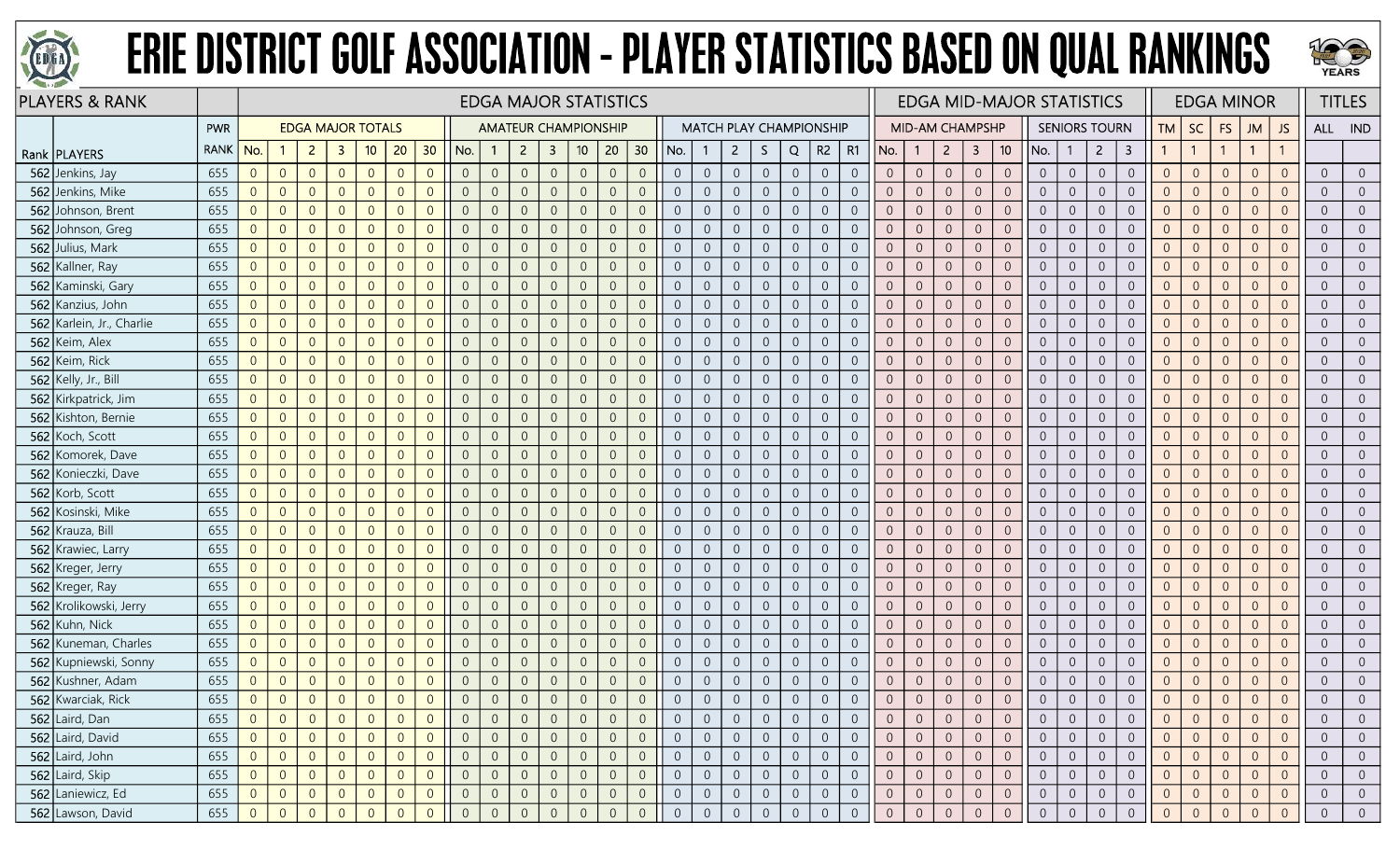



| <b>PLAYERS &amp; RANK</b> |             |                |                |                          |                |                |                |                |                |                |                |                | <b>EDGA MAJOR STATISTICS</b> |                |                |                |                  |                |                                |                |                |                |                |                        |                  |                |                 | <b>EDGA MID-MAJOR STATISTICS</b> |                |                      |                  |                |                |                | <b>EDGA MINOR</b> |                |                  | <b>TITLES</b>  |
|---------------------------|-------------|----------------|----------------|--------------------------|----------------|----------------|----------------|----------------|----------------|----------------|----------------|----------------|------------------------------|----------------|----------------|----------------|------------------|----------------|--------------------------------|----------------|----------------|----------------|----------------|------------------------|------------------|----------------|-----------------|----------------------------------|----------------|----------------------|------------------|----------------|----------------|----------------|-------------------|----------------|------------------|----------------|
|                           | <b>PWR</b>  |                |                | <b>EDGA MAJOR TOTALS</b> |                |                |                |                |                |                |                |                | <b>AMATEUR CHAMPIONSHIP</b>  |                |                |                |                  |                | <b>MATCH PLAY CHAMPIONSHIP</b> |                |                |                |                | <b>MID-AM CHAMPSHP</b> |                  |                |                 |                                  |                | <b>SENIORS TOURN</b> |                  | TM             | <b>SC</b>      | <b>FS</b>      | JM                | <b>JS</b>      | ALL IND          |                |
| Rank   PLAYERS            | <b>RANK</b> | No.            |                | $\mathbf{2}$             | -3             | 10             | 20             | 30             | No.            | $\mathbf{1}$   | $\overline{2}$ | $\mathbf{3}$   | 10 <sup>°</sup>              | 20             | 30             | No.            |                  | $\overline{2}$ | S.                             | Q              | $R2 \mid R1$   |                | No.            | $\mathbf{1}$           | $\overline{2}$   | 3              | 10 <sup>°</sup> | No.                              | -1             | $\overline{2}$       | 3                |                | $\overline{1}$ |                | $\mathbf{1}$      |                |                  |                |
| 562 Layden, Rich          | 655         | $\overline{0}$ | $\overline{0}$ | $\overline{0}$           | $\overline{0}$ | $\overline{0}$ | $\overline{0}$ | $\overline{0}$ | $\overline{0}$ | $\overline{0}$ | $\overline{0}$ | $\overline{0}$ | $\overline{0}$               | $\overline{0}$ | $\overline{0}$ | $\overline{0}$ | $\overline{0}$   | $\overline{0}$ | $\overline{0}$                 | $\overline{0}$ | $\overline{0}$ | $\overline{0}$ | $\overline{0}$ | $\overline{0}$         | $\overline{0}$   | $\overline{0}$ | $\overline{0}$  | $\overline{0}$                   | $\overline{0}$ | $\overline{0}$       | $\overline{0}$   | $\overline{0}$ | $\overline{0}$ | $\overline{0}$ | $\Omega$          | $\overline{0}$ | $\overline{0}$   | $\overline{0}$ |
| 562 Leo, Mark             | 655         | $\overline{0}$ | $\overline{0}$ | $\overline{0}$           | $\overline{0}$ | $\overline{0}$ | $\Omega$       | $\Omega$       | $\overline{0}$ | $\overline{0}$ | $\Omega$       | $\overline{0}$ | $\overline{0}$               | $\overline{0}$ | $\overline{0}$ | $\overline{0}$ | $\overline{0}$   | $\overline{0}$ | $\overline{0}$                 | $\overline{0}$ | $\overline{0}$ | $\overline{0}$ | $\overline{0}$ | $\overline{0}$         | $\overline{0}$   | $\overline{0}$ | $\overline{0}$  | $\overline{0}$                   | $\overline{0}$ | $\overline{0}$       | $\overline{0}$   | $\overline{0}$ | $\overline{0}$ | $\overline{0}$ | $\Omega$          | $\Omega$       | $\overline{0}$   | $\overline{0}$ |
| 562 Leone, Bobby          | 655         | $\overline{0}$ | $\overline{0}$ | $\overline{0}$           | $\overline{0}$ | $\overline{0}$ | $\Omega$       | $\Omega$       | $\overline{0}$ | $\overline{0}$ | $\Omega$       | 0              | $\overline{0}$               | $\overline{0}$ | $\overline{0}$ | $\Omega$       | $\overline{0}$   | $\overline{0}$ | $\overline{0}$                 | $\overline{0}$ | $\overline{0}$ | $\overline{0}$ | $\overline{0}$ | $\overline{0}$         | $\overline{0}$   | $\overline{0}$ | $\overline{0}$  | $\overline{0}$                   | $\overline{0}$ | $\overline{0}$       | $\overline{0}$   | $\overline{0}$ | $\overline{0}$ | $\Omega$       | $\overline{0}$    |                | $\overline{0}$   | $\overline{0}$ |
| 562 Lewandoski, Scott     | 655         | $\overline{0}$ | $\overline{0}$ | $\overline{0}$           | $\overline{0}$ | $\overline{0}$ | $\Omega$       | $\overline{0}$ | $\overline{0}$ | $\overline{0}$ | $\Omega$       | $\overline{0}$ | $\overline{0}$               | $\overline{0}$ | $\overline{0}$ | $\Omega$       | $\overline{0}$   | $\overline{0}$ | $\boldsymbol{0}$               | $\overline{0}$ | $\overline{0}$ | $\overline{0}$ | $\overline{0}$ | $\overline{0}$         | $\overline{0}$   | $\overline{0}$ | $\overline{0}$  | $\overline{0}$                   | $\overline{0}$ | $\overline{0}$       | $\overline{0}$   | $\overline{0}$ | $\overline{0}$ | $\overline{0}$ | $\overline{0}$    | $\Omega$       | $\overline{0}$   | $\overline{0}$ |
| 562 Lewandowski, Scott    | 655         | $\overline{0}$ | $\overline{0}$ | $\overline{0}$           | $\overline{0}$ | $\overline{0}$ | $\overline{0}$ | $\overline{0}$ | $\overline{0}$ | $\overline{0}$ | $\overline{0}$ | $\overline{0}$ | $\overline{0}$               | $\overline{0}$ | $\overline{0}$ | $\overline{0}$ | $\overline{0}$   | $\overline{0}$ | $\overline{0}$                 | $\overline{0}$ | $\overline{0}$ | $\overline{0}$ | $\overline{0}$ | $\overline{0}$         | $\overline{0}$   | $\sqrt{0}$     | $\overline{0}$  | $\overline{0}$                   | $\overline{0}$ | $\overline{0}$       | $\overline{0}$   | $\overline{0}$ | $\overline{0}$ | $\overline{0}$ | $\overline{0}$    | $\overline{0}$ | $\overline{0}$   | $\overline{0}$ |
| 562 Lieb, Tom             | 655         | $\overline{0}$ | $\overline{0}$ | $\overline{0}$           | $\overline{0}$ | $\overline{0}$ | $\Omega$       | $\Omega$       | $\overline{0}$ | $\overline{0}$ |                | $\overline{0}$ | $\overline{0}$               | $\theta$       | $\overline{0}$ | $\overline{0}$ | $\overline{0}$   | $\overline{0}$ | $\boldsymbol{0}$               | $\theta$       | $\overline{0}$ | $\overline{0}$ | $\overline{0}$ | $\overline{0}$         | $\overline{0}$   | $\overline{0}$ | $\overline{0}$  | $\overline{0}$                   | $\overline{0}$ | $\overline{0}$       | $\overline{0}$   | $\Omega$       | $\overline{0}$ | $\Omega$       | $\Omega$          |                | $\overline{0}$   | $\overline{0}$ |
| 562 Lipchick, Jeff        | 655         | $\overline{0}$ | $\overline{0}$ | $\overline{0}$           | $\overline{0}$ | $\overline{0}$ | $\overline{0}$ | $\overline{0}$ | $\overline{0}$ | $\overline{0}$ | $\overline{0}$ | 0              | $\overline{0}$               | $\overline{0}$ | $\overline{0}$ | $\overline{0}$ | $\overline{0}$   | $\overline{0}$ | $\overline{0}$                 | $\overline{0}$ | $\overline{0}$ | $\overline{0}$ | $\overline{0}$ | $\overline{0}$         | $\overline{0}$   | $\overline{0}$ | $\overline{0}$  | $\overline{0}$                   | $\overline{0}$ | $\overline{0}$       | $\overline{0}$   | $\overline{0}$ | $\overline{0}$ | $\overline{0}$ | $\overline{0}$    |                | $\overline{0}$   | $\overline{0}$ |
| 562 Lipchick, John        | 655         | $\overline{0}$ | $\overline{0}$ | $\overline{0}$           | $\overline{0}$ | $\overline{0}$ | $\overline{0}$ | $\Omega$       | $\overline{0}$ | $\overline{0}$ | $\Omega$       | $\overline{0}$ | $\overline{0}$               | $\overline{0}$ | $\overline{0}$ | $\overline{0}$ | $\sqrt{0}$       | $\sqrt{0}$     | $\boldsymbol{0}$               | $\mathbb O$    | $\sqrt{0}$     | $\overline{0}$ | $\overline{0}$ | $\overline{0}$         | $\sqrt{0}$       | $\,0\,$        | $\overline{0}$  | $\overline{0}$                   | $\overline{0}$ | $\overline{0}$       | $\overline{0}$   | $\overline{0}$ | $\overline{0}$ | $\overline{0}$ | $\Omega$          | $\Omega$       | $\overline{0}$   | $\overline{0}$ |
| 562 Listello, Steve       | 655         | $\overline{0}$ | $\overline{0}$ | $\overline{0}$           | $\overline{0}$ | $\overline{0}$ | $\overline{0}$ | $\overline{0}$ | $\overline{0}$ | $\mathbf{0}$   | $\overline{0}$ | $\overline{0}$ | $\overline{0}$               | $\overline{0}$ | $\overline{0}$ | $\overline{0}$ | $\overline{0}$   | $\overline{0}$ | $\boldsymbol{0}$               | $\sqrt{0}$     | $\overline{0}$ | $\overline{0}$ | $\overline{0}$ | $\overline{0}$         | $\overline{0}$   | $\,0\,$        | $\overline{0}$  | $\overline{0}$                   | $\overline{0}$ | $\overline{0}$       | $\overline{0}$   | $\overline{0}$ | $\overline{0}$ | $\theta$       | $\overline{0}$    | $\Omega$       | $\overline{0}$   | $\overline{0}$ |
| 562 Little, T.J.          | 655         | $\overline{0}$ | $\overline{0}$ | $\overline{0}$           | $\Omega$       | $\overline{0}$ | $\Omega$       | $\Omega$       | $\overline{0}$ | $\overline{0}$ |                | $\overline{0}$ | $\overline{0}$               | $\overline{0}$ | $\overline{0}$ | $\overline{0}$ | $\overline{0}$   | $\overline{0}$ | $\overline{0}$                 | $\overline{0}$ | $\overline{0}$ | $\Omega$       | $\overline{0}$ | $\overline{0}$         | $\overline{0}$   | $\overline{0}$ | $\overline{0}$  | $\overline{0}$                   | $\overline{0}$ | $\overline{0}$       | $\overline{0}$   | $\Omega$       | $\overline{0}$ | $\overline{0}$ | $\Omega$          |                | $\overline{0}$   | $\overline{0}$ |
| 562 Loomis, Larry         | 655         | $\overline{0}$ | $\overline{0}$ | $\overline{0}$           | $\Omega$       | $\overline{0}$ | $\overline{0}$ | $\overline{0}$ | $\overline{0}$ | $\overline{0}$ | $\Omega$       | 0              | $\overline{0}$               | $\overline{0}$ | $\overline{0}$ | $\overline{0}$ | $\overline{0}$   | $\overline{0}$ | $\overline{0}$                 | $\overline{0}$ | $\overline{0}$ | $\overline{0}$ | $\overline{0}$ | $\overline{0}$         | $\overline{0}$   | $\overline{0}$ | $\overline{0}$  | $\overline{0}$                   | $\overline{0}$ | $\overline{0}$       | $\overline{0}$   | $\overline{0}$ | $\overline{0}$ | $\overline{0}$ | $\overline{0}$    |                | $\overline{0}$   | $\overline{0}$ |
| 562 Lorei, Gary           | 655         | $\overline{0}$ | $\overline{0}$ | $\overline{0}$           | $\overline{0}$ | $\overline{0}$ | $\overline{0}$ | $\Omega$       | $\overline{0}$ | $\mathbf{0}$   | $\Omega$       | $\overline{0}$ | $\overline{0}$               | $\overline{0}$ | $\overline{0}$ | $\overline{0}$ | $\overline{0}$   | $\overline{0}$ | $\overline{0}$                 | $\overline{0}$ | $\overline{0}$ | $\overline{0}$ | $\overline{0}$ | $\overline{0}$         | $\overline{0}$   | $\overline{0}$ | $\overline{0}$  | $\overline{0}$                   | $\overline{0}$ | $\overline{0}$       | $\overline{0}$   | $\overline{0}$ | $\overline{0}$ | $\overline{0}$ | $\Omega$          | $\overline{0}$ | $\overline{0}$   | $\overline{0}$ |
| 562 Lucharski, Ron        | 655         | $\overline{0}$ | $\overline{0}$ | $\overline{0}$           | $\overline{0}$ | $\overline{0}$ | $\overline{0}$ | $\overline{0}$ | $\overline{0}$ | $\mathbf{0}$   | $\overline{0}$ | $\overline{0}$ | $\sqrt{0}$                   | $\overline{0}$ | $\overline{0}$ | $\overline{0}$ | $\overline{0}$   | $\overline{0}$ | $\overline{0}$                 | $\sqrt{0}$     | $\overline{0}$ | $\overline{0}$ | $\overline{0}$ | $\overline{0}$         | $\boldsymbol{0}$ | $\,0\,$        | $\overline{0}$  | $\overline{0}$                   | $\overline{0}$ | $\overline{0}$       | $\overline{0}$   | $\overline{0}$ | $\overline{0}$ | $\overline{0}$ | $\Omega$          | $\Omega$       | $\overline{0}$   | $\overline{0}$ |
| 562 Lupp, Gary            | 655         | $\overline{0}$ | $\overline{0}$ | $\overline{0}$           | $\Omega$       | $\overline{0}$ | $\Omega$       | $\Omega$       | $\overline{0}$ | $\overline{0}$ |                | $\overline{0}$ | $\overline{0}$               | $\overline{0}$ | $\overline{0}$ | $\overline{0}$ | $\overline{0}$   | $\overline{0}$ | $\overline{0}$                 | $\overline{0}$ | $\overline{0}$ | $\overline{0}$ | $\overline{0}$ | $\overline{0}$         | $\overline{0}$   | $\overline{0}$ | $\overline{0}$  | $\overline{0}$                   | $\overline{0}$ | $\overline{0}$       | $\overline{0}$   | $\overline{0}$ | $\overline{0}$ | $\overline{0}$ | $\Omega$          | $\Omega$       | $\overline{0}$   | $\overline{0}$ |
| 562 Luschini, Mark        | 655         | $\overline{0}$ | $\overline{0}$ | $\overline{0}$           | $\overline{0}$ | $\overline{0}$ | $\overline{0}$ | $\overline{0}$ | $\overline{0}$ | $\overline{0}$ | $\Omega$       | $\overline{0}$ | $\overline{0}$               | $\overline{0}$ | $\overline{0}$ | $\overline{0}$ | $\overline{0}$   | $\overline{0}$ | $\boldsymbol{0}$               | $\overline{0}$ | $\overline{0}$ | $\overline{0}$ | $\overline{0}$ | $\overline{0}$         | $\overline{0}$   | $\overline{0}$ | $\overline{0}$  | $\overline{0}$                   | $\overline{0}$ | $\overline{0}$       | $\overline{0}$   | $\overline{0}$ | $\overline{0}$ | $\overline{0}$ | $\overline{0}$    |                | $\overline{0}$   | $\overline{0}$ |
| 562 Lynch, Jerry          | 655         | $\overline{0}$ | $\overline{0}$ | $\overline{0}$           | $\overline{0}$ | $\overline{0}$ | $\Omega$       | $\overline{0}$ | $\overline{0}$ | $\overline{0}$ | $\overline{0}$ | $\overline{0}$ | $\overline{0}$               | $\overline{0}$ | $\overline{0}$ | $\overline{0}$ | $\overline{0}$   | $\overline{0}$ | $\overline{0}$                 | $\overline{0}$ | $\overline{0}$ | $\overline{0}$ | $\overline{0}$ | $\overline{0}$         | $\overline{0}$   | $\overline{0}$ | $\overline{0}$  | $\overline{0}$                   | $\overline{0}$ | $\overline{0}$       | $\overline{0}$   | $\overline{0}$ | $\overline{0}$ | $\overline{0}$ | $\Omega$          | $\overline{0}$ | $\overline{0}$   | $\overline{0}$ |
| 562 MacArthur, Doug       | 655         | $\overline{0}$ | $\overline{0}$ | $\overline{0}$           | $\overline{0}$ | $\overline{0}$ | $\overline{0}$ | $\overline{0}$ | $\overline{0}$ | $\overline{0}$ | $\overline{0}$ | $\overline{0}$ | $\overline{0}$               | $\overline{0}$ | $\overline{0}$ | $\overline{0}$ | $\overline{0}$   | $\overline{0}$ | $\overline{0}$                 | $\overline{0}$ | $\overline{0}$ | $\overline{0}$ | $\overline{0}$ | $\overline{0}$         | $\overline{0}$   | $\overline{0}$ | $\overline{0}$  | $\overline{0}$                   | $\overline{0}$ | $\overline{0}$       | $\overline{0}$   | $\overline{0}$ | $\overline{0}$ | $\overline{0}$ | $\Omega$          | $\Omega$       | $\overline{0}$   | $\overline{0}$ |
| 562 Macer, Dave           | 655         | $\overline{0}$ | $\overline{0}$ | $\overline{0}$           | $\overline{0}$ | $\overline{0}$ | $\overline{0}$ | $\Omega$       | $\overline{0}$ | $\overline{0}$ |                | 0              | $\overline{0}$               | $\overline{0}$ | $\overline{0}$ | $\overline{0}$ | $\overline{0}$   | $\overline{0}$ | $\overline{0}$                 | $\overline{0}$ | $\overline{0}$ | $\overline{0}$ | $\overline{0}$ | $\overline{0}$         | $\overline{0}$   | $\overline{0}$ | $\overline{0}$  | $\overline{0}$                   | $\overline{0}$ | $\overline{0}$       | $\overline{0}$   | $\overline{0}$ | $\overline{0}$ | $\overline{0}$ | $\Omega$          | $\Omega$       | $\overline{0}$   | $\overline{0}$ |
| 562 Maciak, Nate          | 655         | $\overline{0}$ | $\overline{0}$ | $\overline{0}$           | $\Omega$       | $\overline{0}$ | $\Omega$       | $\Omega$       | $\overline{0}$ | $\overline{0}$ | $\Omega$       | $\overline{0}$ | $\Omega$                     | $\overline{0}$ | $\overline{0}$ | $\overline{0}$ | $\overline{0}$   | $\overline{0}$ | $\overline{0}$                 | $\overline{0}$ | $\overline{0}$ | $\overline{0}$ | $\overline{0}$ | $\overline{0}$         | $\overline{0}$   | $\overline{0}$ | $\overline{0}$  | $\overline{0}$                   | $\overline{0}$ | $\overline{0}$       | $\overline{0}$   | $\overline{0}$ | $\overline{0}$ | $\overline{0}$ | $\Omega$          | $\Omega$       | $\overline{0}$   | $\overline{0}$ |
| 562 MacKanos, Mark        | 655         | $\overline{0}$ | $\overline{0}$ | $\overline{0}$           | $\overline{0}$ | $\overline{0}$ | $\Omega$       | $\Omega$       | $\overline{0}$ | $\overline{0}$ | $\Omega$       | $\overline{0}$ | $\overline{0}$               | $\overline{0}$ | $\overline{0}$ | $\overline{0}$ | $\sqrt{0}$       | $\overline{0}$ | $\mathbf 0$                    | $\overline{0}$ | $\overline{0}$ | $\overline{0}$ | $\overline{0}$ | $\overline{0}$         | $\overline{0}$   | $\overline{0}$ | $\overline{0}$  | $\overline{0}$                   | $\overline{0}$ | $\overline{0}$       | $\overline{0}$   | $\overline{0}$ | $\overline{0}$ | $\overline{0}$ | $\Omega$          | $\overline{0}$ | $\overline{0}$   | $\overline{0}$ |
| 562 Mackowski, Dave       | 655         | $\overline{0}$ | $\overline{0}$ | $\overline{0}$           | $\Omega$       | $\overline{0}$ | $\Omega$       | $\Omega$       | $\overline{0}$ | $\overline{0}$ |                | $\overline{0}$ | $\overline{0}$               | $\overline{0}$ | $\overline{0}$ | $\overline{0}$ | $\overline{0}$   | $\overline{0}$ | $\overline{0}$                 | $\overline{0}$ | $\overline{0}$ | $\overline{0}$ | $\overline{0}$ | $\overline{0}$         | $\overline{0}$   | $\overline{0}$ | $\overline{0}$  | $\overline{0}$                   | $\overline{0}$ | $\overline{0}$       | $\overline{0}$   | $\Omega$       | $\overline{0}$ | $\overline{0}$ | $\Omega$          |                | $\overline{0}$   | $\overline{0}$ |
| 562 Madras, Dave          | 655         | $\overline{0}$ | $\overline{0}$ | $\overline{0}$           | $\overline{0}$ | $\overline{0}$ | $\overline{0}$ | $\Omega$       | $\overline{0}$ | $\overline{0}$ |                | $\overline{0}$ | $\Omega$                     | $\overline{0}$ | $\overline{0}$ | $\Omega$       | $\overline{0}$   | $\overline{0}$ | $\mathbf 0$                    | $\theta$       | $\overline{0}$ | $\overline{0}$ | $\overline{0}$ | $\overline{0}$         | $\overline{0}$   | $\sqrt{0}$     | $\overline{0}$  | $\overline{0}$                   | $\overline{0}$ | $\overline{0}$       | $\overline{0}$   | $\overline{0}$ | $\overline{0}$ | $\Omega$       | $\Omega$          |                | $\overline{0}$   | $\overline{0}$ |
| 562 Mahoney, John         | 655         | $\overline{0}$ | $\overline{0}$ | $\overline{0}$           | $\overline{0}$ | $\overline{0}$ | $\Omega$       | $\Omega$       | $\overline{0}$ | $\overline{0}$ | $\Omega$       | $\overline{0}$ | $\Omega$                     | $\overline{0}$ | $\overline{0}$ | $\overline{0}$ | $\overline{0}$   | $\overline{0}$ | $\overline{0}$                 | $\overline{0}$ | $\overline{0}$ | $\overline{0}$ | $\overline{0}$ | $\overline{0}$         | $\overline{0}$   | $\overline{0}$ | $\overline{0}$  | $\overline{0}$                   | $\overline{0}$ | $\overline{0}$       | $\overline{0}$   | $\overline{0}$ | $\overline{0}$ | $\overline{0}$ | $\Omega$          | $\Omega$       | $\overline{0}$   | $\overline{0}$ |
| 562 Majewski, Ricky       | 655         | $\overline{0}$ | $\overline{0}$ | $\overline{0}$           | $\Omega$       | $\overline{0}$ | $\Omega$       | $\Omega$       | $\overline{0}$ | $\mathbf{0}$   | $\Omega$       | $\overline{0}$ | $\Omega$                     | $\overline{0}$ | $\overline{0}$ | $\overline{0}$ | $\sqrt{0}$       | $\overline{0}$ | $\mathbf 0$                    | $\mathbf{0}$   | $\overline{0}$ | $\overline{0}$ | $\overline{0}$ | $\overline{0}$         | $\overline{0}$   | $\sqrt{0}$     | $\overline{0}$  | $\overline{0}$                   | $\overline{0}$ | $\overline{0}$       | $\overline{0}$   | $\overline{0}$ | $\overline{0}$ | $\overline{0}$ | $\Omega$          | $\Omega$       | $\overline{0}$   | $\overline{0}$ |
| 562 Malinowski, Mike      | 655         | $\overline{0}$ | $\overline{0}$ | $\overline{0}$           | $\overline{0}$ | $\overline{0}$ | $\Omega$       | $\Omega$       | $\overline{0}$ | $\overline{0}$ |                | $\Omega$       | $\overline{0}$               | $\overline{0}$ | $\overline{0}$ | $\overline{0}$ | $\overline{0}$   | $\overline{0}$ | $\overline{0}$                 | $\overline{0}$ | $\overline{0}$ | $\overline{0}$ | $\overline{0}$ | $\overline{0}$         | $\overline{0}$   | $\overline{0}$ | $\overline{0}$  | $\overline{0}$                   | $\overline{0}$ | $\overline{0}$       | $\overline{0}$   | $\Omega$       | $\overline{0}$ | $\overline{0}$ | $\Omega$          | $\Omega$       | $\overline{0}$   | $\overline{0}$ |
| 562 Maries, Jeff          | 655         | $\overline{0}$ | $\overline{0}$ | $\overline{0}$           | $\overline{0}$ | $\overline{0}$ | $\Omega$       | $\overline{0}$ | $\overline{0}$ | $\overline{0}$ |                | $\overline{0}$ | $\overline{0}$               | $\overline{0}$ | $\overline{0}$ | $\overline{0}$ | $\overline{0}$   | $\overline{0}$ | $\overline{0}$                 | $\theta$       | $\overline{0}$ | $\overline{0}$ | $\overline{0}$ | $\overline{0}$         | $\overline{0}$   | $\overline{0}$ | $\overline{0}$  | $\overline{0}$                   | $\overline{0}$ | $\overline{0}$       | $\overline{0}$   | $\overline{0}$ | $\overline{0}$ | $\Omega$       | $\overline{0}$    |                | $\overline{0}$   | $\overline{0}$ |
| 562 Marofsky, Steve       | 655         | $\overline{0}$ | $\Omega$       | $\overline{0}$           | $\Omega$       | $\overline{0}$ | $\Omega$       | $\Omega$       | $\overline{0}$ | $\overline{0}$ | $\Omega$       | $\overline{0}$ | $\Omega$                     | $\overline{0}$ | $\overline{0}$ | $\overline{0}$ | $\overline{0}$   | $\overline{0}$ | $\overline{0}$                 | $\overline{0}$ | $\overline{0}$ | $\overline{0}$ | $\overline{0}$ | $\overline{0}$         | $\overline{0}$   | $\overline{0}$ | $\overline{0}$  | $\overline{0}$                   | $\overline{0}$ | $\overline{0}$       | $\overline{0}$   | $\Omega$       | $\overline{0}$ | $\overline{0}$ | $\overline{0}$    | $\Omega$       | $\overline{0}$   | $\overline{0}$ |
| 562 Martin, Jerry         | 655         | $\overline{0}$ | $\overline{0}$ | $\sqrt{0}$               | $\overline{0}$ | $\overline{0}$ | $\overline{0}$ | $\overline{0}$ | $\overline{0}$ | $\overline{0}$ | $\overline{0}$ | $\overline{0}$ | $\sqrt{0}$                   | $\overline{0}$ | $\overline{0}$ | $\theta$       | $\boldsymbol{0}$ | $\overline{0}$ | $\boldsymbol{0}$               | $\sqrt{0}$     | $\overline{0}$ | $\overline{0}$ | $\overline{0}$ | $\overline{0}$         | $\overline{0}$   | $\sqrt{0}$     | $\sqrt{0}$      | $\overline{0}$                   | $\overline{0}$ | $\overline{0}$       | $\overline{0}$   | $\overline{0}$ | $\overline{0}$ | $\theta$       | $\overline{0}$    | $\overline{0}$ | $\overline{0}$   | $\overline{0}$ |
| 562 Martin, Wayne         | 655         | $\overline{0}$ | $\overline{0}$ | $\overline{0}$           | $\overline{0}$ | $\overline{0}$ | $\Omega$       | $\overline{0}$ | $\overline{0}$ | $\overline{0}$ | $\overline{0}$ | $\overline{0}$ | $\overline{0}$               | $\overline{0}$ | $\overline{0}$ |                | $\overline{0}$   | $\overline{0}$ | $\overline{0}$                 | $\overline{0}$ | $\overline{0}$ | $\overline{0}$ | $\overline{0}$ | $\overline{0}$         | $\overline{0}$   | $\overline{0}$ | $\overline{0}$  | $\overline{0}$                   | $\overline{0}$ | $\overline{0}$       | $\overline{0}$   | $\overline{0}$ | $\overline{0}$ | $\Omega$       | $\overline{0}$    | $\overline{0}$ | $\overline{0}$   | $\overline{0}$ |
| 562 Martone, John         | 655         | $\overline{0}$ | $\overline{0}$ | $\overline{0}$           | $\overline{0}$ | $\overline{0}$ |                |                | $\overline{0}$ | $\overline{0}$ |                | 0              |                              | $\overline{0}$ | $\overline{0}$ | $\overline{0}$ |                  | $\overline{0}$ | $\overline{0}$                 | $\overline{0}$ | $\overline{0}$ | $\overline{0}$ |                | $\overline{0}$         | $\overline{0}$   | $\overline{0}$ | $\overline{0}$  | $\overline{0}$                   | $\overline{0}$ | $\overline{0}$       | $\overline{0}$   | $\overline{0}$ | $\overline{0}$ | $\overline{0}$ | $\Omega$          |                | $\overline{0}$   | $\overline{0}$ |
| 562 Marz, Chris           | 655         | $\overline{0}$ | $\overline{0}$ | $\overline{0}$           | $\overline{0}$ | $\overline{0}$ | $\overline{0}$ | $\overline{0}$ | $\overline{0}$ | $\overline{0}$ | $\overline{0}$ | $\overline{0}$ | $\sqrt{0}$                   | $\overline{0}$ | $\overline{0}$ | $\overline{0}$ | $\overline{0}$   | $\overline{0}$ | $\overline{0}$                 | $\overline{0}$ | $\overline{0}$ | $\overline{0}$ | $\overline{0}$ | $\overline{0}$         | $\overline{0}$   | $\overline{0}$ | $\overline{0}$  | $\overline{0}$                   | $\overline{0}$ | $\overline{0}$       | $\overline{0}$   | $\overline{0}$ | $\overline{0}$ | $\overline{0}$ | $\overline{0}$    | $\overline{0}$ | $\overline{0}$   | $\overline{0}$ |
| 562 Marz, Dan             | 655         | $\overline{0}$ | $\overline{0}$ | $\overline{0}$           | $\overline{0}$ | $\overline{0}$ | $\overline{0}$ | $\overline{0}$ | $\overline{0}$ | $\overline{0}$ | $\overline{0}$ | $\overline{0}$ | $\mathbf 0$                  | $\overline{0}$ | $\overline{0}$ | $\overline{0}$ | $\overline{0}$   | $\overline{0}$ | $\overline{0}$                 | $\sqrt{0}$     | $\overline{0}$ | $\overline{0}$ | $\overline{0}$ | $\overline{0}$         | $\overline{0}$   | $\overline{0}$ | $\overline{0}$  | $\overline{0}$                   | $\overline{0}$ | $\overline{0}$       | $\overline{0}$   | $\overline{0}$ | $\overline{0}$ | $\overline{0}$ | $\overline{0}$    | $\overline{0}$ | $\overline{0}$   | $\overline{0}$ |
| $562$ May, Duane          | 655         | $\overline{0}$ | $\overline{0}$ | $\overline{0}$           | $\overline{0}$ | $\overline{0}$ | $\overline{0}$ | $\overline{0}$ | $\overline{0}$ | $\overline{0}$ | $\overline{0}$ | $\overline{0}$ | $\mathbf 0$                  | $\sqrt{0}$     | $\overline{0}$ | $\overline{0}$ | $\sqrt{0}$       | $\overline{0}$ | $\overline{0}$                 | $\sqrt{0}$     | $\overline{0}$ | $\overline{0}$ | $\overline{0}$ | $\overline{0}$         | $\overline{0}$   | $\mathbf 0$    | $\overline{0}$  | $\overline{0}$                   | $\overline{0}$ | $\overline{0}$       | $\boldsymbol{0}$ | $\overline{0}$ | $\overline{0}$ | $\overline{0}$ | $\overline{0}$    | $\sqrt{0}$     | $\boldsymbol{0}$ | $\overline{0}$ |
| 562 McClain, II, Lew      | 655         | $\overline{0}$ | $\overline{0}$ | $\overline{0}$           | $\overline{0}$ | $\overline{0}$ | $\overline{0}$ | $\overline{0}$ | $\overline{0}$ | $\overline{0}$ | $\overline{0}$ | $\overline{0}$ | $\overline{0}$               | $\overline{0}$ | $\overline{0}$ | $\overline{0}$ | $\overline{0}$   | $\overline{0}$ | $\overline{0}$                 | $\overline{0}$ | $\overline{0}$ | $\overline{0}$ | $\overline{0}$ | $\overline{0}$         | $\overline{0}$   | $\overline{0}$ | $\overline{0}$  | $\overline{0}$                   | $\overline{0}$ | $\overline{0}$       | $\overline{0}$   | $\overline{0}$ | $\overline{0}$ | $\overline{0}$ | $\overline{0}$    | $\overline{0}$ | $\overline{0}$   | $\overline{0}$ |
| 562 McClain, Jr., Lewis   | 655         | $\overline{0}$ | $\overline{0}$ |                          | $\overline{0}$ |                |                |                | $\Omega$       | $\Omega$       |                |                |                              | $\overline{0}$ | $\Omega$       |                | $\overline{0}$   | $\Omega$       | $\overline{0}$                 | $\overline{0}$ | $\Omega$       | $\overline{0}$ | $\overline{0}$ |                        | $\Omega$         | $\overline{0}$ |                 | $\Omega$                         | $\Omega$       |                      |                  |                |                |                |                   |                | $\overline{0}$   | $\overline{0}$ |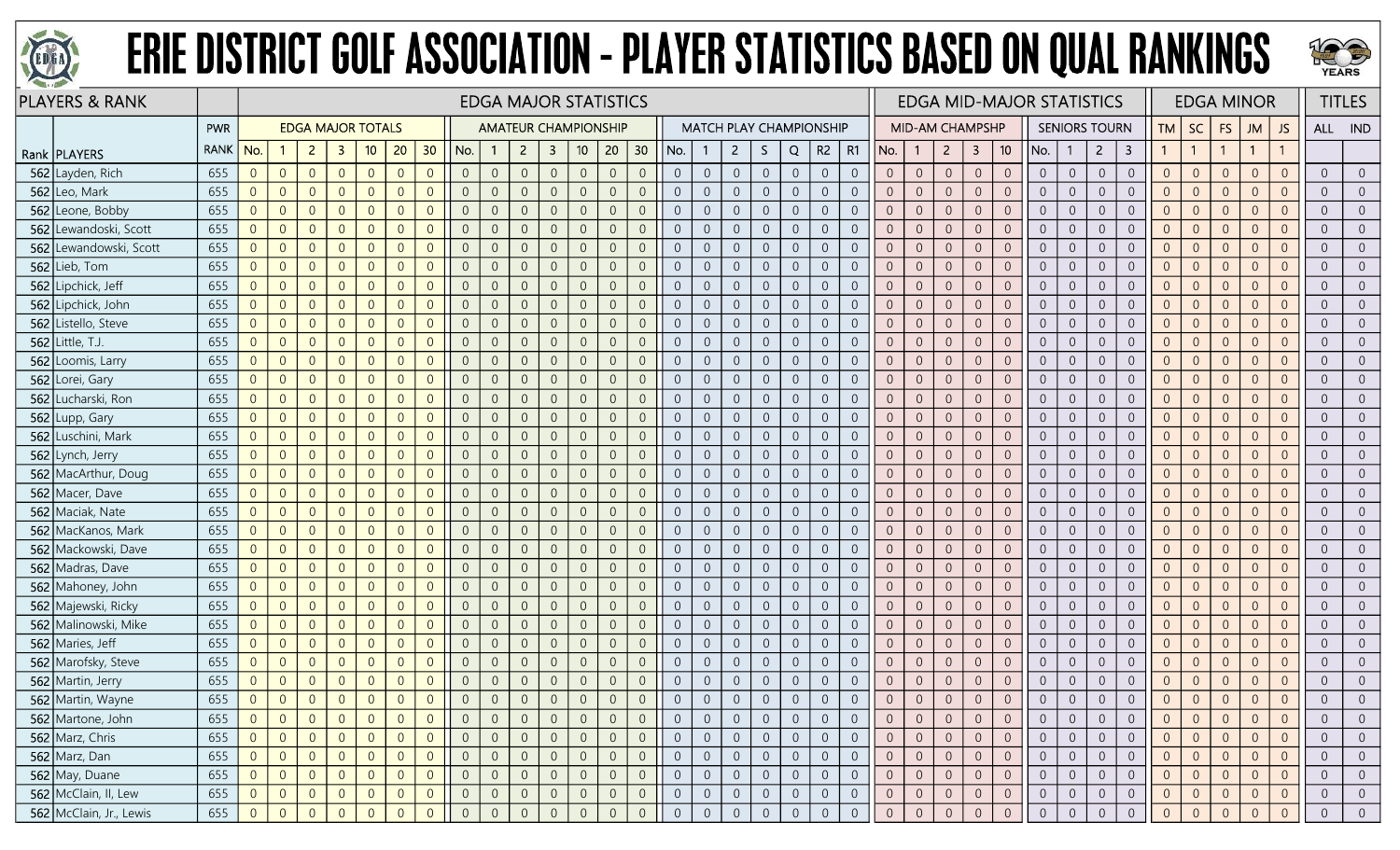



|     | <b>PLAYERS &amp; RANK</b> |             |                |                |                |                          |                |                |                |                |                | <b>EDGA MAJOR STATISTICS</b> |                |                 |                |                |                |                  |                |                  |                |                                |                |                | <b>EDGA MID-MAJOR STATISTICS</b> |                     |                                  |                      |                |                |                  |                |                | <b>EDGA MINOR</b> |                |                |                | <b>TITLES</b>  |
|-----|---------------------------|-------------|----------------|----------------|----------------|--------------------------|----------------|----------------|----------------|----------------|----------------|------------------------------|----------------|-----------------|----------------|----------------|----------------|------------------|----------------|------------------|----------------|--------------------------------|----------------|----------------|----------------------------------|---------------------|----------------------------------|----------------------|----------------|----------------|------------------|----------------|----------------|-------------------|----------------|----------------|----------------|----------------|
|     |                           | PWR         |                |                |                | <b>EDGA MAJOR TOTALS</b> |                |                |                |                |                | <b>AMATEUR CHAMPIONSHIP</b>  |                |                 |                |                |                |                  |                |                  |                | <b>MATCH PLAY CHAMPIONSHIP</b> |                |                | <b>MID-AM CHAMPSHP</b>           |                     |                                  | <b>SENIORS TOURN</b> |                |                |                  | <b>TM</b>      | SC             | <b>FS</b>         | <b>JM</b>      | <b>JS</b>      |                | ALL IND        |
|     | Rank   PLAYERS            | <b>RANK</b> | No.            |                | $\overline{2}$ | -3                       | 10             | 20             | 30             | No.            |                | $\overline{2}$               | $\mathbf{3}$   | 10 <sup>°</sup> | 20             | 30             | No.            |                  | $\mathbf{2}$   | S.               | Q              | R2                             | R1             | No.            | -1                               | $\overline{2}$      | $\mathbf{3}$<br>10 <sup>°</sup>  | No.                  |                | $\overline{2}$ | 3                | $\mathbf{1}$   | $\overline{1}$ | $\overline{1}$    | $\mathbf{1}$   |                |                |                |
|     | 562 McClain, Lew          | 655         | $\overline{0}$ | $\overline{0}$ | $\overline{0}$ | $\overline{0}$           | $\overline{0}$ | $\overline{0}$ | $\overline{0}$ | $\overline{0}$ | $\overline{0}$ | $\overline{0}$               | $\overline{0}$ | $\overline{0}$  | $\overline{0}$ | $\overline{0}$ | $\overline{0}$ | $\overline{0}$   | $\overline{0}$ | $\overline{0}$   | $\overline{0}$ | $\overline{0}$                 | $\overline{0}$ | $\overline{0}$ | $\overline{0}$                   | $\overline{0}$      | $\theta$<br>$\overline{0}$       | $\overline{0}$       | $\overline{0}$ | $\overline{0}$ | $\overline{0}$   | $\overline{0}$ | $\overline{0}$ | $\overline{0}$    | $\overline{0}$ | $\overline{0}$ | $\overline{0}$ | $\Omega$       |
|     | 562 McClearin, Mark       | 655         | $\overline{0}$ | $\overline{0}$ | $\overline{0}$ | $\overline{0}$           | $\overline{0}$ | $\Omega$       | $\Omega$       | $\overline{0}$ | $\overline{0}$ | $\Omega$                     | $\Omega$       | $\overline{0}$  | $\overline{0}$ | $\overline{0}$ | $\overline{0}$ | $\overline{0}$   | $\overline{0}$ | $\overline{0}$   | $\overline{0}$ | $\overline{0}$                 | $\overline{0}$ | $\Omega$       | $\overline{0}$                   | $\overline{0}$      | $\overline{0}$<br>$\overline{0}$ | $\overline{0}$       | $\overline{0}$ | $\overline{0}$ | $\overline{0}$   | $\overline{0}$ | $\overline{0}$ | $\overline{0}$    | $\overline{0}$ | $\overline{0}$ | $\overline{0}$ |                |
|     | 562 McClellan, Joe        | 655         | $\overline{0}$ | $\overline{0}$ | $\overline{0}$ | $\Omega$                 | $\overline{0}$ |                | $\Omega$       | $\overline{0}$ | $\overline{0}$ |                              | 0              | $\overline{0}$  | $\overline{0}$ | $\overline{0}$ | $\overline{0}$ | $\overline{0}$   | -0             | $\overline{0}$   | $\overline{0}$ | $\overline{0}$                 | $\overline{0}$ | $\overline{0}$ | $\overline{0}$                   | $\overline{0}$      | $\overline{0}$<br>$\overline{0}$ | $\overline{0}$       | $\overline{0}$ | $\overline{0}$ | $\overline{0}$   | $\overline{0}$ | $\overline{0}$ | $\overline{0}$    | $\overline{0}$ | $\Omega$       | $\overline{0}$ |                |
|     | 562 McCloskey, Mark       | 655         | $\overline{0}$ | $\overline{0}$ | $\overline{0}$ | $\overline{0}$           | $\overline{0}$ | $\Omega$       | $\Omega$       | $\overline{0}$ | $\overline{0}$ | $\Omega$                     | $\Omega$       | $\overline{0}$  | $\overline{0}$ | $\overline{0}$ | $\Omega$       | $\overline{0}$   | $\overline{0}$ | $\boldsymbol{0}$ | $\overline{0}$ | $\overline{0}$                 | $\overline{0}$ | $\overline{0}$ | $\overline{0}$                   | $\overline{0}$      | $\overline{0}$<br>$\overline{0}$ | $\overline{0}$       | $\overline{0}$ | $\overline{0}$ | $\overline{0}$   | $\overline{0}$ | $\overline{0}$ | $\overline{0}$    | $\overline{0}$ | $\Omega$       | $\overline{0}$ | $\Omega$       |
|     | 562 McCoy, Neil           | 655         | $\overline{0}$ | $\overline{0}$ | $\overline{0}$ | $\overline{0}$           | $\overline{0}$ | $\Omega$       | $\overline{0}$ | $\overline{0}$ | $\overline{0}$ | $\overline{0}$               | $\overline{0}$ | $\overline{0}$  | $\overline{0}$ | $\overline{0}$ | $\overline{0}$ | $\overline{0}$   | $\overline{0}$ | $\overline{0}$   | $\overline{0}$ | $\overline{0}$                 | $\overline{0}$ | $\overline{0}$ | $\overline{0}$                   | $\overline{0}$      | $\theta$<br>$\overline{0}$       | $\overline{0}$       | $\overline{0}$ | $\overline{0}$ | $\overline{0}$   | $\overline{0}$ | $\overline{0}$ | $\theta$          | $\overline{0}$ | $\overline{0}$ | $\overline{0}$ | $\overline{0}$ |
|     | 562 McCoy, Zach           | 655         | $\overline{0}$ | $\overline{0}$ | $\overline{0}$ | $\Omega$                 | $\overline{0}$ |                | $\Omega$       | $\overline{0}$ | $\overline{0}$ |                              | $\Omega$       | $\overline{0}$  | $\overline{0}$ | $\overline{0}$ | $\Omega$       | $\overline{0}$   | $\overline{0}$ | $\boldsymbol{0}$ | $\sqrt{0}$     | $\overline{0}$                 | $\overline{0}$ | $\Omega$       | $\overline{0}$                   | $\sqrt{0}$          | $\overline{0}$<br>$\overline{0}$ | $\overline{0}$       | $\overline{0}$ | $\overline{0}$ | $\mathbf 0$      | $\overline{0}$ | $\overline{0}$ | $\theta$          | $\overline{0}$ | $\Omega$       | $\overline{0}$ |                |
|     | 562 McCullough, Matt      | 655         | $\overline{0}$ | $\overline{0}$ | $\overline{0}$ | $\overline{0}$           | $\overline{0}$ |                | $\overline{0}$ | $\overline{0}$ | $\overline{0}$ |                              | 0              | $\overline{0}$  | $\overline{0}$ | $\overline{0}$ | $\overline{0}$ | $\overline{0}$   | $\overline{0}$ | $\overline{0}$   | $\overline{0}$ | $\overline{0}$                 | $\overline{0}$ | $\overline{0}$ | $\overline{0}$                   | $\overline{0}$      | $\overline{0}$<br>$\overline{0}$ | $\overline{0}$       | $\overline{0}$ | $\overline{0}$ | $\overline{0}$   | $\overline{0}$ | $\overline{0}$ | $\overline{0}$    | $\Omega$       |                | $\overline{0}$ |                |
|     | 562 McKinney, Bill        | 655         | $\overline{0}$ | $\overline{0}$ | $\overline{0}$ | $\overline{0}$           | $\overline{0}$ | $\Omega$       | $\Omega$       | $\overline{0}$ | $\overline{0}$ | $\Omega$                     | $\overline{0}$ | $\theta$        | $\overline{0}$ | $\overline{0}$ | $\overline{0}$ | $\sqrt{0}$       | $\sqrt{0}$     | $\boldsymbol{0}$ | $\mathbb O$    | $\overline{0}$                 | $\overline{0}$ | $\overline{0}$ | $\sqrt{0}$                       | $\sqrt{0}$          | $\mathbb O$<br>$\overline{0}$    | $\overline{0}$       | $\overline{0}$ | $\sqrt{0}$     | $\mathbf 0$      | $\mathbf 0$    | $\overline{0}$ | $\overline{0}$    | $\overline{0}$ | $\overline{0}$ | $\overline{0}$ | $\overline{0}$ |
|     | 562 McKinney, Matt        | 655         | $\overline{0}$ | $\overline{0}$ | $\overline{0}$ | $\overline{0}$           | $\overline{0}$ | $\overline{0}$ | $\overline{0}$ | $\overline{0}$ | $\overline{0}$ | $\overline{0}$               | $\overline{0}$ | $\mathbf 0$     | $\overline{0}$ | $\overline{0}$ | $\overline{0}$ | $\overline{0}$   | $\overline{0}$ | $\boldsymbol{0}$ | $\sqrt{0}$     | $\overline{0}$                 | $\overline{0}$ | $\overline{0}$ | $\overline{0}$                   | $\overline{0}$      | $\mathbb O$<br>$\overline{0}$    | $\overline{0}$       | $\overline{0}$ | $\overline{0}$ | $\boldsymbol{0}$ | $\overline{0}$ | $\overline{0}$ | $\theta$          | $\overline{0}$ | $\overline{0}$ | $\overline{0}$ | $\overline{0}$ |
|     | 562 McLallen, Patrick     | 655         | $\overline{0}$ | $\overline{0}$ | $\overline{0}$ | $\Omega$                 | $\overline{0}$ | $\Omega$       | $\Omega$       | $\overline{0}$ | $\overline{0}$ |                              | $\Omega$       | $\overline{0}$  | $\overline{0}$ | $\overline{0}$ | $\overline{0}$ | $\overline{0}$   | $\overline{0}$ | $\overline{0}$   | $\overline{0}$ | $\overline{0}$                 | $\overline{0}$ | $\overline{0}$ | $\overline{0}$                   | $\overline{0}$      | $\overline{0}$<br>$\overline{0}$ | $\overline{0}$       | $\overline{0}$ | $\overline{0}$ | $\overline{0}$   | $\overline{0}$ | $\overline{0}$ | $\overline{0}$    | $\overline{0}$ | $\overline{0}$ | $\overline{0}$ |                |
|     | 562 McNamara, Gene        | 655         | $\overline{0}$ | $\overline{0}$ | $\overline{0}$ | $\Omega$                 | $\overline{0}$ |                | $\Omega$       | $\overline{0}$ | $\overline{0}$ |                              | $\Omega$       | $\overline{0}$  | $\overline{0}$ | $\overline{0}$ | $\Omega$       | $\overline{0}$   | $\overline{0}$ | $\overline{0}$   | $\overline{0}$ | $\overline{0}$                 | $\overline{0}$ | $\overline{0}$ | $\overline{0}$                   | $\overline{0}$      | $\overline{0}$<br>$\overline{0}$ | $\overline{0}$       | $\overline{0}$ | $\overline{0}$ | $\overline{0}$   | $\overline{0}$ | $\overline{0}$ | $\overline{0}$    | $\overline{0}$ |                | $\overline{0}$ | $\overline{0}$ |
|     | 562 Meabon, Dave          | 655         | $\overline{0}$ | $\overline{0}$ | $\overline{0}$ | $\overline{0}$           | $\overline{0}$ | $\Omega$       | $\overline{0}$ | $\overline{0}$ | $\overline{0}$ | $\Omega$                     | $\overline{0}$ | $\overline{0}$  | $\overline{0}$ | $\overline{0}$ | $\overline{0}$ | $\overline{0}$   | $\overline{0}$ | $\overline{0}$   | $\overline{0}$ | $\overline{0}$                 | $\overline{0}$ | $\overline{0}$ | $\overline{0}$                   | $\overline{0}$      | $\overline{0}$<br>$\overline{0}$ | $\overline{0}$       | $\overline{0}$ | $\overline{0}$ | $\overline{0}$   | $\overline{0}$ | $\overline{0}$ | $\overline{0}$    | $\overline{0}$ | $\overline{0}$ | $\overline{0}$ | $\overline{0}$ |
|     | 562 Meabon, John          | 655         | $\overline{0}$ | $\overline{0}$ | $\overline{0}$ | $\overline{0}$           | $\overline{0}$ | $\overline{0}$ | $\overline{0}$ | $\overline{0}$ | $\mathbf{0}$   | $\Omega$                     | $\overline{0}$ | $\mathbf 0$     | $\overline{0}$ | $\overline{0}$ | $\overline{0}$ | $\overline{0}$   | $\overline{0}$ | $\boldsymbol{0}$ | $\sqrt{0}$     | $\overline{0}$                 | $\overline{0}$ | $\overline{0}$ | $\overline{0}$                   | $\overline{0}$      | $\mathbb O$<br>$\overline{0}$    | $\overline{0}$       | $\overline{0}$ | $\mathbf 0$    | $\sqrt{0}$       | $\overline{0}$ | $\overline{0}$ | $\overline{0}$    | $\overline{0}$ | $\overline{0}$ | $\overline{0}$ | $\overline{0}$ |
|     | 562 Mehl, Bill            | 655         | $\overline{0}$ | $\overline{0}$ | $\overline{0}$ | $\Omega$                 | $\overline{0}$ | $\Omega$       | $\Omega$       | $\overline{0}$ | $\overline{0}$ |                              | $\Omega$       | $\overline{0}$  | $\overline{0}$ | $\overline{0}$ | $\overline{0}$ | $\overline{0}$   | $\overline{0}$ | $\overline{0}$   | $\overline{0}$ | $\overline{0}$                 | $\Omega$       | $\overline{0}$ | $\overline{0}$                   | $\overline{0}$      | $\overline{0}$<br>$\overline{0}$ | $\overline{0}$       | $\overline{0}$ | $\overline{0}$ | $\overline{0}$   | $\overline{0}$ | $\overline{0}$ | $\overline{0}$    | $\overline{0}$ | $\Omega$       | $\overline{0}$ |                |
|     | 562 Menz, Eric            | 655         | $\overline{0}$ | $\overline{0}$ | $\overline{0}$ | $\overline{0}$           | $\overline{0}$ | $\Omega$       | $\overline{0}$ | $\overline{0}$ | $\overline{0}$ | $\Omega$                     | $\overline{0}$ | $\overline{0}$  | $\overline{0}$ | $\overline{0}$ | $\overline{0}$ | $\overline{0}$   | $\overline{0}$ | $\overline{0}$   | $\overline{0}$ | $\overline{0}$                 | $\overline{0}$ | $\overline{0}$ | $\overline{0}$                   | $\overline{0}$      | $\overline{0}$<br>$\overline{0}$ | $\overline{0}$       | $\overline{0}$ | $\overline{0}$ | $\overline{0}$   | $\overline{0}$ | $\overline{0}$ | $\overline{0}$    | $\overline{0}$ |                | $\overline{0}$ |                |
|     | 562 Merkle, Matt          | 655         | $\overline{0}$ | $\overline{0}$ | $\overline{0}$ | $\overline{0}$           | $\overline{0}$ | $\Omega$       | $\Omega$       | $\overline{0}$ | $\overline{0}$ | $\Omega$                     | $\overline{0}$ | $\overline{0}$  | $\overline{0}$ | $\overline{0}$ | $\overline{0}$ | $\overline{0}$   | $\overline{0}$ | $\boldsymbol{0}$ | $\overline{0}$ | $\overline{0}$                 | $\overline{0}$ | $\overline{0}$ | $\overline{0}$                   | $\overline{0}$      | $\overline{0}$<br>$\overline{0}$ | $\overline{0}$       | $\overline{0}$ | $\overline{0}$ | $\overline{0}$   | $\overline{0}$ | $\overline{0}$ | $\overline{0}$    | $\overline{0}$ | $\overline{0}$ | $\overline{0}$ | $\overline{0}$ |
|     | 562 Merrill, Mickey       | 655         | $\overline{0}$ | $\overline{0}$ | $\overline{0}$ | $\overline{0}$           | $\overline{0}$ | $\overline{0}$ | $\overline{0}$ | $\overline{0}$ | $\overline{0}$ | $\Omega$                     | $\overline{0}$ | $\overline{0}$  | $\overline{0}$ | $\overline{0}$ | $\overline{0}$ | $\overline{0}$   | $\overline{0}$ | $\overline{0}$   | $\overline{0}$ | $\overline{0}$                 | $\overline{0}$ | $\overline{0}$ | $\overline{0}$                   | $\overline{0}$      | $\theta$<br>$\overline{0}$       | $\overline{0}$       | $\overline{0}$ | $\overline{0}$ | $\overline{0}$   | $\overline{0}$ | $\overline{0}$ | $\overline{0}$    | $\overline{0}$ | $\overline{0}$ | $\overline{0}$ | $\overline{0}$ |
|     | 562 Miano, Dennis         | 655         | $\overline{0}$ | $\overline{0}$ | $\overline{0}$ | $\overline{0}$           | $\overline{0}$ | $\Omega$       | $\Omega$       | $\overline{0}$ | $\overline{0}$ |                              | 0              | $\overline{0}$  | $\overline{0}$ | $\overline{0}$ | $\overline{0}$ | $\overline{0}$   | $\overline{0}$ | $\overline{0}$   | $\overline{0}$ | $\overline{0}$                 | $\overline{0}$ | $\overline{0}$ | $\overline{0}$                   | $\overline{0}$      | $\overline{0}$<br>$\overline{0}$ | $\overline{0}$       | $\overline{0}$ | $\overline{0}$ | $\overline{0}$   | $\overline{0}$ | $\overline{0}$ | $\overline{0}$    | $\overline{0}$ | $\overline{0}$ | $\overline{0}$ |                |
|     | 562 Michalski, Rick       | 655         | $\overline{0}$ | $\overline{0}$ | $\overline{0}$ | $\overline{0}$           | $\overline{0}$ | $\Omega$       | $\Omega$       | $\overline{0}$ | $\overline{0}$ | $\Omega$                     | $\Omega$       | $\overline{0}$  | $\overline{0}$ | $\overline{0}$ | $\overline{0}$ | $\overline{0}$   | $\overline{0}$ | $\overline{0}$   | $\overline{0}$ | $\overline{0}$                 | $\overline{0}$ | $\overline{0}$ | $\overline{0}$                   | $\overline{0}$      | $\overline{0}$<br>$\overline{0}$ | $\overline{0}$       | $\overline{0}$ | $\overline{0}$ | $\overline{0}$   | $\overline{0}$ | $\overline{0}$ | $\overline{0}$    | $\overline{0}$ | $\Omega$       | $\overline{0}$ | $\overline{0}$ |
|     | 562 Miller, Don           | 655         | $\overline{0}$ | $\overline{0}$ | $\overline{0}$ | $\overline{0}$           | $\overline{0}$ | $\Omega$       | $\Omega$       | $\overline{0}$ | $\overline{0}$ | $\Omega$                     | $\Omega$       | $\sqrt{0}$      | $\overline{0}$ | $\overline{0}$ | $\overline{0}$ | $\overline{0}$   | $\overline{0}$ | $\mathbf 0$      | $\overline{0}$ | $\overline{0}$                 | $\overline{0}$ | $\overline{0}$ | $\overline{0}$                   | $\overline{0}$      | $\mathbf{0}$<br>$\overline{0}$   | $\overline{0}$       | $\overline{0}$ | $\overline{0}$ | $\overline{0}$   | $\overline{0}$ | $\overline{0}$ | $\overline{0}$    | $\overline{0}$ | $\overline{0}$ | $\Omega$       | $\Omega$       |
|     | 562 Miller, John          | 655         | $\overline{0}$ | $\overline{0}$ | $\overline{0}$ | $\Omega$                 | $\overline{0}$ |                | $\Omega$       | $\overline{0}$ | $\overline{0}$ |                              | $\Omega$       | $\overline{0}$  | $\overline{0}$ | $\overline{0}$ | $\overline{0}$ | $\overline{0}$   | $\overline{0}$ | $\overline{0}$   | $\overline{0}$ | $\overline{0}$                 | $\overline{0}$ | $\overline{0}$ | $\overline{0}$                   | $\overline{0}$      | $\overline{0}$<br>$\overline{0}$ | $\overline{0}$       | $\overline{0}$ | $\overline{0}$ | $\overline{0}$   | $\overline{0}$ | $\overline{0}$ | $\overline{0}$    | $\overline{0}$ |                | $\overline{0}$ |                |
| 562 | Mizak, Dave               | 655         | $\overline{0}$ | $\overline{0}$ | $\overline{0}$ | $\Omega$                 | $\Omega$       |                | $\Omega$       | $\overline{0}$ | $\overline{0}$ |                              | $\Omega$       | $\Omega$        | $\overline{0}$ | $\overline{0}$ | $\Omega$       | $\overline{0}$   | $\overline{0}$ | $\mathbf 0$      | $\theta$       | $\overline{0}$                 | $\Omega$       | $\overline{0}$ | $\overline{0}$                   | $\overline{0}$      | $\theta$<br>$\overline{0}$       | $\overline{0}$       | $\overline{0}$ | $\overline{0}$ | $\overline{0}$   | $\overline{0}$ | $\overline{0}$ | $\overline{0}$    | $\Omega$       |                | $\overline{0}$ |                |
|     | 562 Moffat, Sean          | 655         | $\overline{0}$ | $\overline{0}$ | $\overline{0}$ | $\overline{0}$           | $\overline{0}$ | $\Omega$       | $\Omega$       | $\overline{0}$ | $\overline{0}$ | $\Omega$                     | $\Omega$       | $\Omega$        | $\overline{0}$ | $\overline{0}$ | $\Omega$       | $\overline{0}$   | $\overline{0}$ | $\overline{0}$   | $\overline{0}$ | $\overline{0}$                 | $\overline{0}$ | $\overline{0}$ | $\overline{0}$                   | $\overline{0}$      | $\overline{0}$<br>$\overline{0}$ | $\overline{0}$       | $\overline{0}$ | $\overline{0}$ | $\overline{0}$   | $\overline{0}$ | $\overline{0}$ | $\overline{0}$    | $\overline{0}$ | $\overline{0}$ | $\overline{0}$ | $\overline{0}$ |
| 562 | Montefiori, Marco         | 655         | $\overline{0}$ | $\overline{0}$ | $\overline{0}$ | $\Omega$                 | $\overline{0}$ | $\Omega$       | $\Omega$       | $\overline{0}$ | $\mathbf{0}$   | $\Omega$                     | $\Omega$       | $\overline{0}$  | $\overline{0}$ | $\overline{0}$ | $\overline{0}$ | $\sqrt{0}$       | $\overline{0}$ | $\mathbf 0$      | $\mathbf{0}$   | $\overline{0}$                 | $\Omega$       | $\overline{0}$ | $\overline{0}$                   | $\overline{0}$      | $\theta$<br>$\overline{0}$       | $\overline{0}$       | $\overline{0}$ | $\overline{0}$ | $\overline{0}$   | $\sqrt{0}$     | $\overline{0}$ | $\theta$          | $\overline{0}$ | $\overline{0}$ | $\overline{0}$ | $\overline{0}$ |
|     | 562 Montgomery, Pat       | 655         | $\overline{0}$ | $\overline{0}$ | $\overline{0}$ | $\overline{0}$           | $\overline{0}$ | $\Omega$       | $\overline{0}$ | $\overline{0}$ | $\overline{0}$ |                              | $\overline{0}$ | $\overline{0}$  | $\overline{0}$ | $\overline{0}$ | $\overline{0}$ | $\overline{0}$   | $\overline{0}$ | $\overline{0}$   | $\overline{0}$ | $\overline{0}$                 | $\overline{0}$ | $\overline{0}$ | $\overline{0}$                   | $\overline{0}$      | $\overline{0}$<br>$\overline{0}$ | $\overline{0}$       | $\overline{0}$ | $\overline{0}$ | $\overline{0}$   | $\overline{0}$ | $\overline{0}$ | $\overline{0}$    | $\overline{0}$ | $\overline{0}$ | $\overline{0}$ | $\overline{0}$ |
|     | 562 Mooney, Jr., Bob      | 655         | $\overline{0}$ | $\overline{0}$ | $\overline{0}$ | $\overline{0}$           | $\overline{0}$ | $\Omega$       | $\overline{0}$ | $\overline{0}$ | $\overline{0}$ |                              | 0              | $\overline{0}$  | $\overline{0}$ | $\overline{0}$ | $\overline{0}$ | $\overline{0}$   | $\overline{0}$ | $\overline{0}$   | $\sqrt{0}$     | $\overline{0}$                 | $\overline{0}$ | $\overline{0}$ | $\overline{0}$                   | $\overline{0}$      | $\overline{0}$<br>$\overline{0}$ | $\overline{0}$       | $\overline{0}$ | $\overline{0}$ | $\overline{0}$   | $\overline{0}$ | $\overline{0}$ | $\overline{0}$    | $\overline{0}$ | $\Omega$       | $\overline{0}$ |                |
|     | 562 Moore, Tom            | 655         | $\overline{0}$ | $\overline{0}$ | $\overline{0}$ | $\Omega$                 | $\overline{0}$ | $\Omega$       | $\Omega$       | $\overline{0}$ | $\overline{0}$ | $\Omega$                     | $\Omega$       | $\overline{0}$  | $\overline{0}$ | $\overline{0}$ | $\Omega$       | $\overline{0}$   | $\overline{0}$ | $\overline{0}$   | $\overline{0}$ | $\overline{0}$                 | $\overline{0}$ | $\overline{0}$ | $\overline{0}$                   | $\overline{0}$      | $\theta$<br>$\overline{0}$       | $\overline{0}$       | $\overline{0}$ | $\overline{0}$ | $\overline{0}$   | $\overline{0}$ | $\overline{0}$ | $\overline{0}$    | $\overline{0}$ | $\overline{0}$ | $\overline{0}$ | $\overline{0}$ |
|     | 562 Morgan, Bruce         | 655         | $\overline{0}$ | $\theta$       | $\overline{0}$ | $\overline{0}$           | $\overline{0}$ | $\Omega$       | $\overline{0}$ | $\overline{0}$ | $\overline{0}$ | $\Omega$                     | $\overline{0}$ | $\sqrt{0}$      | $\mathbb O$    | $\overline{0}$ | $\theta$       | $\boldsymbol{0}$ | $\overline{0}$ | $\boldsymbol{0}$ | $\sqrt{0}$     | $\overline{0}$                 | $\overline{0}$ | $\overline{0}$ | $\sqrt{0}$                       | $\overline{0}$      | $\mathbb O$<br>$\mathbf 0$       | $\overline{0}$       | $\overline{0}$ | $\overline{0}$ | $\boldsymbol{0}$ | $\sqrt{0}$     | $\overline{0}$ | $\mathbb O$       | $\overline{0}$ | $\overline{0}$ | $\overline{0}$ | $\overline{0}$ |
|     | 562 Mourton, Craig        | 655         | $\overline{0}$ | $\overline{0}$ | $\overline{0}$ | $\overline{0}$           | $\overline{0}$ | $\Omega$       | $\overline{0}$ | $\overline{0}$ | $\Omega$       | $\Omega$                     | $\overline{0}$ | $\overline{0}$  | $\overline{0}$ | $\overline{0}$ |                | $\overline{0}$   | $\overline{0}$ | $\overline{0}$   | $\overline{0}$ | $\overline{0}$                 | $\Omega$       | $\overline{0}$ | $\overline{0}$                   | $\overline{0}$      | $\overline{0}$<br>$\overline{0}$ | $\overline{0}$       | $\overline{0}$ | $\overline{0}$ | $\overline{0}$   | $\overline{0}$ | $\overline{0}$ | $\overline{0}$    | $\overline{0}$ | $\Omega$       | $\overline{0}$ |                |
|     | 562 Mucha, Dave           | 655         | $\overline{0}$ | $\overline{0}$ | $\overline{0}$ |                          | $\overline{0}$ |                |                | $\overline{0}$ | $\overline{0}$ |                              | 0              | $\overline{0}$  | $\overline{0}$ | $\overline{0}$ | $\overline{0}$ |                  | $\overline{0}$ | $\overline{0}$   | $\overline{0}$ | $\overline{0}$                 | $\overline{0}$ | $\overline{0}$ | $\overline{0}$                   | $\overline{0}$      | $\overline{0}$<br>$\overline{0}$ | $\overline{0}$       | $\overline{0}$ | $\overline{0}$ | $\overline{0}$   |                | $\overline{0}$ | $\overline{0}$    | $\overline{0}$ | $\overline{0}$ | $\overline{0}$ |                |
|     | 562 Mudger, Joe           | 655         | 0              | $\overline{0}$ | $\overline{0}$ | $\overline{0}$           | $\overline{0}$ | $\Omega$       | $\overline{0}$ | $\overline{0}$ | $\overline{0}$ | $\overline{0}$               | $\overline{0}$ | $\overline{0}$  | $\overline{0}$ | $\overline{0}$ | $\overline{0}$ | $\overline{0}$   | $\overline{0}$ | $\mathbf 0$      | $\overline{0}$ | $\overline{0}$                 | $\overline{0}$ | $\overline{0}$ | $\overline{0}$                   | $\overline{0}$      | $\overline{0}$<br>$\overline{0}$ | $\overline{0}$       | $\overline{0}$ | $\overline{0}$ | $\overline{0}$   | $\overline{0}$ | $\overline{0}$ | $\overline{0}$    | $\overline{0}$ | $\overline{0}$ | $\overline{0}$ | $\overline{0}$ |
|     | 562 Murawski, Patrick     | 655         | $\overline{0}$ | $\overline{0}$ | $\overline{0}$ | $\overline{0}$           | $\overline{0}$ | $\overline{0}$ | $\overline{0}$ | $\overline{0}$ | $\mathbf 0$    | $\overline{0}$               | $\overline{0}$ | $\overline{0}$  | $\circledcirc$ | $\sqrt{0}$     | $\overline{0}$ | $\mathbf 0$      | $\sqrt{0}$     | $\mathsf{O}^-$   | $\sqrt{0}$     | $\sqrt{0}$                     | $\overline{0}$ | $\overline{0}$ | $\overline{0}$                   | $\mathsf{O}\xspace$ | $\sqrt{0}$<br>$\sqrt{0}$         | $\overline{0}$       | $\overline{0}$ | $\mathbb O$    | $\boldsymbol{0}$ | $\overline{0}$ | $\overline{0}$ | $\overline{0}$    | $\overline{0}$ | $\overline{0}$ | $\overline{0}$ | $\overline{0}$ |
|     | 562 Musone, Mark          | 655         | $\overline{0}$ | $\overline{0}$ | $\overline{0}$ | $\overline{0}$           | $\overline{0}$ | $\overline{0}$ | $\overline{0}$ | $\overline{0}$ | $\overline{0}$ |                              | $\overline{0}$ | $\,0\,$         | $\mathbf 0$    | $\overline{0}$ | $\overline{0}$ | $\boldsymbol{0}$ | $\overline{0}$ | $\overline{0}$   | $\sqrt{0}$     | $\overline{0}$                 | $\mathbf 0$    | $\mathbf 0$    | $\overline{0}$                   | $\overline{0}$      | $\sqrt{0}$<br>$\overline{0}$     | $\overline{0}$       | $\overline{0}$ | $\overline{0}$ | $\mathbf 0$      | $\mathbf 0$    | $\,0\,$        | $\mathbf 0$       | $\overline{0}$ | $\overline{0}$ | $\,0\,$        | $\overline{0}$ |
|     | 562 Nally, Jack           | 655         | $\overline{0}$ | $\overline{0}$ | $\overline{0}$ | $\overline{0}$           | $\overline{0}$ | $\overline{0}$ | $\overline{0}$ | $\overline{0}$ | $\overline{0}$ |                              | $\overline{0}$ | $\theta$        | $\overline{0}$ | $\overline{0}$ | $\overline{0}$ | $\overline{0}$   | $\overline{0}$ | $\overline{0}$   | $\overline{0}$ | $\overline{0}$                 | $\overline{0}$ | $\overline{0}$ | $\overline{0}$                   | $\overline{0}$      | $\overline{0}$<br>$\overline{0}$ | $\overline{0}$       | $\overline{0}$ | $\overline{0}$ | $\overline{0}$   | $\overline{0}$ | $\overline{0}$ | $\overline{0}$    | $\overline{0}$ | $\overline{0}$ | $\overline{0}$ | $\overline{0}$ |
|     | 562 Neilsen, Joe          | 655         | $\overline{0}$ | $\overline{0}$ | $\Omega$       | $\overline{0}$           |                |                |                | $\Omega$       |                |                              |                |                 | $\overline{0}$ | $\Omega$       |                | $\overline{0}$   | $\Omega$       | $\overline{0}$   | $\theta$       | $\Omega$                       | $\overline{0}$ | $\overline{0}$ |                                  | $\Omega$            | $\overline{0}$<br>$\Omega$       | $\Omega$             | $\Omega$       | $\Omega$       |                  |                |                | $\Omega$          | $\Omega$       |                | $\overline{0}$ | $\overline{0}$ |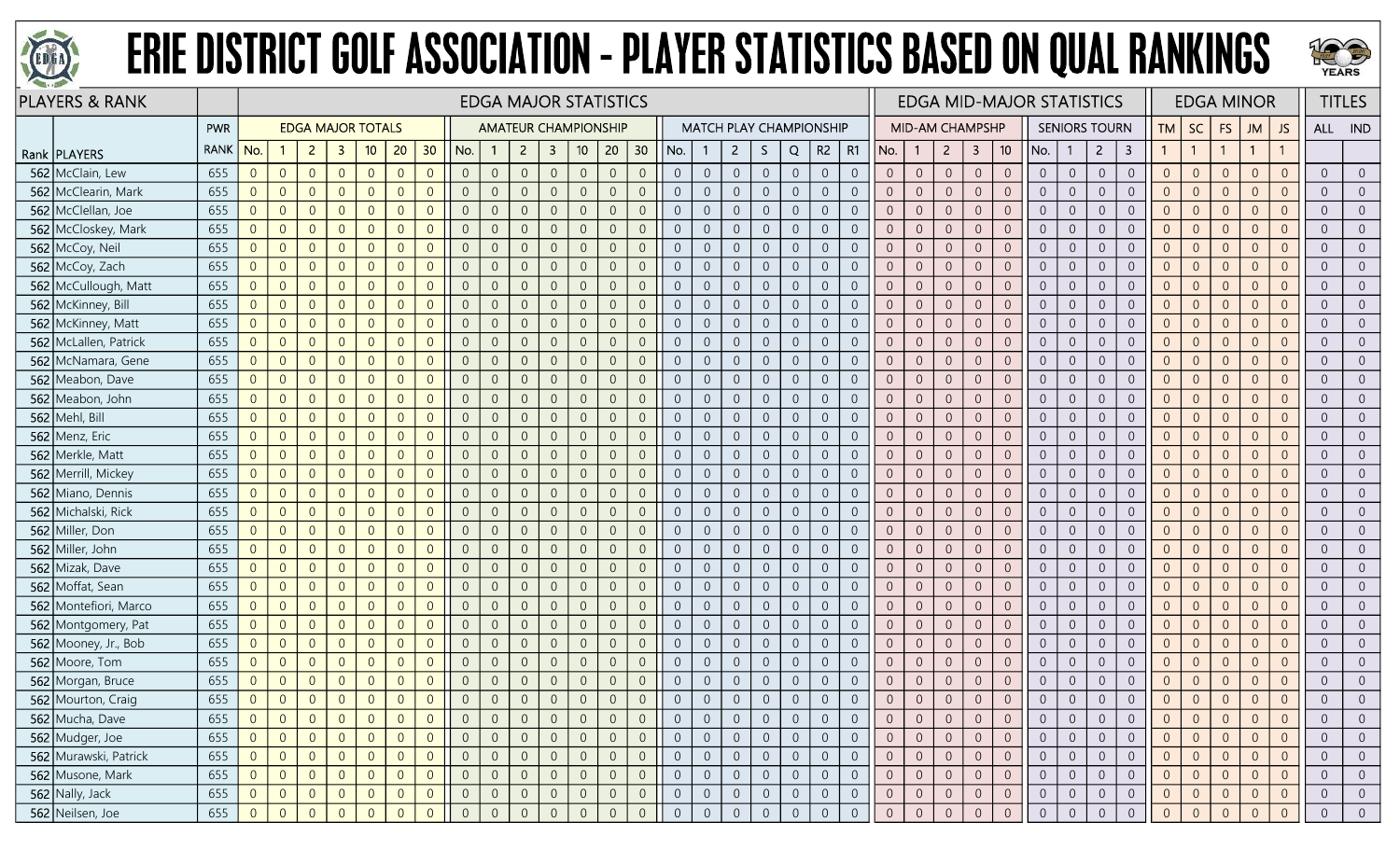



| <b>PLAYERS &amp; RANK</b> |      |                                             |                |                          |                |                |                |                |                |                |                |                | <b>EDGA MAJOR STATISTICS</b> |                |                 |                |                  |                                |                  |                |                |                |                | <b>EDGA MID-MAJOR STATISTICS</b> |                     |                                  |                |                |                      |                     |                |                | <b>EDGA MINOR</b> |                |                |                | <b>TITLES</b>  |
|---------------------------|------|---------------------------------------------|----------------|--------------------------|----------------|----------------|----------------|----------------|----------------|----------------|----------------|----------------|------------------------------|----------------|-----------------|----------------|------------------|--------------------------------|------------------|----------------|----------------|----------------|----------------|----------------------------------|---------------------|----------------------------------|----------------|----------------|----------------------|---------------------|----------------|----------------|-------------------|----------------|----------------|----------------|----------------|
|                           | PWR  |                                             |                | <b>EDGA MAJOR TOTALS</b> |                |                |                |                |                |                |                |                | <b>AMATEUR CHAMPIONSHIP</b>  |                |                 |                |                  | <b>MATCH PLAY CHAMPIONSHIP</b> |                  |                |                |                |                | <b>MID-AM CHAMPSHP</b>           |                     |                                  |                |                | <b>SENIORS TOURN</b> |                     | <b>TM</b>      | <b>SC</b>      | <b>FS</b>         | <b>JM</b>      | JS             | ALL IND        |                |
| Rank   PLAYERS            | RANK | No.                                         |                | $\overline{2}$           | -3             | 10             | 20             | 30             | No.            |                | $\overline{2}$ | $\mathbf{3}$   | 10 <sup>°</sup>              | 20             | 30 <sup>2</sup> | No.            |                  | $\mathbf{2}$                   | S.               | Q              | R2             | R1             | No.            |                                  | $\overline{2}$      | 10 <sup>°</sup><br>3             | No.            |                | $\overline{2}$       | 3                   | $\mathbf{1}$   | $\overline{1}$ |                   | $\mathbf{1}$   |                |                |                |
| 562 Nemenz, Bob           | 655  | $\overline{0}$                              | $\overline{0}$ | $\overline{0}$           | $\overline{0}$ | $\overline{0}$ | $\Omega$       | $\overline{0}$ | $\overline{0}$ | $\overline{0}$ | $\overline{0}$ | $\overline{0}$ | $\overline{0}$               | $\overline{0}$ | $\overline{0}$  | $\overline{0}$ | $\overline{0}$   | $\overline{0}$                 | $\overline{0}$   | $\overline{0}$ | $\overline{0}$ | $\overline{0}$ | $\overline{0}$ | $\overline{0}$                   | $\overline{0}$      | $\overline{0}$<br>$\overline{0}$ | $\overline{0}$ | $\overline{0}$ | $\overline{0}$       | $\overline{0}$      | $\overline{0}$ | $\overline{0}$ | $\overline{0}$    | $\overline{0}$ | $\overline{0}$ | $\overline{0}$ | $\Omega$       |
| 562 Newara, Greg          | 655  | $\overline{0}$                              | $\overline{0}$ | $\overline{0}$           | $\overline{0}$ | $\overline{0}$ | $\Omega$       | $\Omega$       | $\overline{0}$ | $\overline{0}$ | $\Omega$       | $\Omega$       | $\overline{0}$               | $\overline{0}$ | $\overline{0}$  | $\overline{0}$ | $\Omega$         | $\overline{0}$                 | $\overline{0}$   | $\overline{0}$ | $\overline{0}$ | $\overline{0}$ | $\Omega$       | $\overline{0}$                   | $\overline{0}$      | $\overline{0}$<br>$\overline{0}$ | $\overline{0}$ | $\overline{0}$ | $\overline{0}$       | $\overline{0}$      | $\overline{0}$ | $\overline{0}$ | $\overline{0}$    | $\overline{0}$ | $\overline{0}$ | $\overline{0}$ |                |
| 562 Norton, Phil          | 655  | $\overline{0}$                              | $\overline{0}$ | $\overline{0}$           | $\Omega$       | $\overline{0}$ |                | $\Omega$       | $\overline{0}$ | $\overline{0}$ |                | 0              | $\overline{0}$               | $\overline{0}$ | $\overline{0}$  | $\overline{0}$ | $\Omega$         | -0                             | $\overline{0}$   | $\overline{0}$ | $\overline{0}$ | $\Omega$       | $\overline{0}$ | $\overline{0}$                   | $\overline{0}$      | $\overline{0}$<br>$\overline{0}$ | $\overline{0}$ | $\overline{0}$ | $\overline{0}$       | $\overline{0}$      | $\overline{0}$ | $\overline{0}$ | $\overline{0}$    | $\overline{0}$ | $\Omega$       | $\overline{0}$ |                |
| 562 Norvasia, Ed          | 655  | $\overline{0}$                              | $\overline{0}$ | $\overline{0}$           | $\Omega$       | $\overline{0}$ | $\Omega$       | $\Omega$       | $\overline{0}$ | $\overline{0}$ | $\Omega$       | $\Omega$       | $\overline{0}$               | $\overline{0}$ | $\overline{0}$  | $\Omega$       | $\overline{0}$   | $\overline{0}$                 | $\boldsymbol{0}$ | $\overline{0}$ | $\overline{0}$ | $\overline{0}$ | $\overline{0}$ | $\overline{0}$                   | $\overline{0}$      | $\overline{0}$<br>$\overline{0}$ | $\overline{0}$ | $\overline{0}$ | $\overline{0}$       | $\overline{0}$      | $\overline{0}$ | $\overline{0}$ | $\overline{0}$    | $\overline{0}$ | $\overline{0}$ | $\overline{0}$ | $\Omega$       |
| 562 Nowakowski, Jim       | 655  | $\overline{0}$                              | $\overline{0}$ | $\overline{0}$           | $\overline{0}$ | $\overline{0}$ | $\Omega$       | $\overline{0}$ | $\overline{0}$ | $\overline{0}$ | $\Omega$       | $\overline{0}$ | $\overline{0}$               | $\overline{0}$ | $\overline{0}$  | $\overline{0}$ | $\overline{0}$   | $\overline{0}$                 | $\overline{0}$   | $\overline{0}$ | $\overline{0}$ | $\overline{0}$ | $\overline{0}$ | $\overline{0}$                   | $\overline{0}$      | $\overline{0}$<br>$\overline{0}$ | $\overline{0}$ | $\overline{0}$ | $\overline{0}$       | $\overline{0}$      | $\overline{0}$ | $\overline{0}$ | $\overline{0}$    | $\overline{0}$ | $\overline{0}$ | $\overline{0}$ | $\overline{0}$ |
| 562 Nugare, Ron           | 655  | $\overline{0}$                              | $\overline{0}$ | $\overline{0}$           | $\Omega$       | $\overline{0}$ |                | $\Omega$       | $\overline{0}$ | $\overline{0}$ |                | $\Omega$       | $\overline{0}$               | $\overline{0}$ | $\overline{0}$  | $\Omega$       | $\overline{0}$   | $\overline{0}$                 | $\boldsymbol{0}$ | $\overline{0}$ | $\overline{0}$ | $\Omega$       | $\Omega$       | $\overline{0}$                   | $\overline{0}$      | $\overline{0}$<br>$\overline{0}$ | $\overline{0}$ | $\overline{0}$ | $\overline{0}$       | $\overline{0}$      | $\overline{0}$ | $\overline{0}$ | $\overline{0}$    | $\Omega$       | $\Omega$       | $\overline{0}$ |                |
| <b>562</b> Nye, Bill      | 655  | $\overline{0}$                              | $\overline{0}$ | $\overline{0}$           | $\overline{0}$ | $\overline{0}$ |                | $\theta$       | $\overline{0}$ | $\overline{0}$ |                | 0              | $\overline{0}$               | $\overline{0}$ | $\overline{0}$  | $\overline{0}$ | $\overline{0}$   | $\overline{0}$                 | $\overline{0}$   | $\overline{0}$ | $\overline{0}$ | $\overline{0}$ | $\overline{0}$ | $\overline{0}$                   | $\overline{0}$      | $\overline{0}$<br>$\overline{0}$ | $\overline{0}$ | $\overline{0}$ | $\overline{0}$       | $\overline{0}$      | $\overline{0}$ | $\overline{0}$ | $\overline{0}$    | $\Omega$       |                | $\overline{0}$ |                |
| 562 Ohmer Jr., Tom        | 655  | $\overline{0}$                              | $\overline{0}$ | $\overline{0}$           | $\overline{0}$ | $\overline{0}$ | $\Omega$       | $\overline{0}$ | $\overline{0}$ | $\overline{0}$ | $\Omega$       | $\overline{0}$ | $\overline{0}$               | $\overline{0}$ | $\overline{0}$  | $\overline{0}$ | $\overline{0}$   | $\overline{0}$                 | $\boldsymbol{0}$ | $\theta$       | $\overline{0}$ | $\overline{0}$ | $\overline{0}$ | $\theta$                         | $\overline{0}$      | $\theta$<br>$\overline{0}$       | $\overline{0}$ | $\overline{0}$ | $\sqrt{0}$           | $\boldsymbol{0}$    | $\mathbf 0$    | $\overline{0}$ | $\overline{0}$    | $\overline{0}$ | $\overline{0}$ | $\overline{0}$ | $\overline{0}$ |
| 562 Osborne, Greg         | 655  | $\overline{0}$                              | $\overline{0}$ | $\overline{0}$           | $\overline{0}$ | $\overline{0}$ | $\overline{0}$ | $\overline{0}$ | $\overline{0}$ | $\overline{0}$ | $\Omega$       | $\overline{0}$ | $\overline{0}$               | $\overline{0}$ | $\overline{0}$  | $\overline{0}$ | $\overline{0}$   | $\overline{0}$                 | $\boldsymbol{0}$ | $\overline{0}$ | $\overline{0}$ | $\overline{0}$ | $\overline{0}$ | $\overline{0}$                   | $\overline{0}$      | $\theta$<br>$\overline{0}$       | $\overline{0}$ | $\overline{0}$ | $\overline{0}$       | $\boldsymbol{0}$    | $\overline{0}$ | $\overline{0}$ | $\overline{0}$    | $\overline{0}$ | $\overline{0}$ | $\overline{0}$ | $\overline{0}$ |
| 562 Pagliari, Nick        | 655  | $\overline{0}$                              | $\overline{0}$ | $\overline{0}$           | $\Omega$       | $\overline{0}$ | $\Omega$       | $\Omega$       | $\overline{0}$ | $\overline{0}$ |                | $\Omega$       | $\overline{0}$               | $\overline{0}$ | $\overline{0}$  | $\overline{0}$ | $\overline{0}$   | $\overline{0}$                 | $\overline{0}$   | $\overline{0}$ | $\overline{0}$ | $\overline{0}$ | $\overline{0}$ | $\overline{0}$                   | $\overline{0}$      | $\overline{0}$<br>$\overline{0}$ | $\overline{0}$ | $\overline{0}$ | $\overline{0}$       | $\overline{0}$      | $\overline{0}$ | $\overline{0}$ | $\overline{0}$    | $\overline{0}$ | $\overline{0}$ | $\overline{0}$ |                |
| 562 Pagliari, Steve       | 655  | $\overline{0}$                              | $\overline{0}$ | $\overline{0}$           | $\Omega$       | $\overline{0}$ |                | $\Omega$       | $\overline{0}$ | $\overline{0}$ |                | $\Omega$       | $\overline{0}$               | $\overline{0}$ | $\overline{0}$  | $\Omega$       | $\Omega$         | $\overline{0}$                 | $\overline{0}$   | $\overline{0}$ | $\overline{0}$ | $\overline{0}$ | $\overline{0}$ | $\overline{0}$                   | $\overline{0}$      | $\overline{0}$<br>$\overline{0}$ | $\overline{0}$ | $\overline{0}$ | $\overline{0}$       | $\overline{0}$      | $\overline{0}$ | $\overline{0}$ | $\overline{0}$    | $\overline{0}$ |                | $\overline{0}$ |                |
| 562 Palila, Frank         | 655  | $\overline{0}$                              | $\overline{0}$ | $\overline{0}$           | $\overline{0}$ | $\overline{0}$ | $\Omega$       | $\Omega$       | $\overline{0}$ | $\overline{0}$ | $\Omega$       | $\Omega$       | $\overline{0}$               | $\overline{0}$ | $\overline{0}$  | $\overline{0}$ | $\overline{0}$   | $\overline{0}$                 | $\overline{0}$   | $\overline{0}$ | $\overline{0}$ | $\overline{0}$ | $\overline{0}$ | $\overline{0}$                   | $\overline{0}$      | $\overline{0}$<br>$\overline{0}$ | $\overline{0}$ | $\overline{0}$ | $\overline{0}$       | $\overline{0}$      | $\overline{0}$ | $\overline{0}$ | $\overline{0}$    | $\overline{0}$ | $\overline{0}$ | $\overline{0}$ | $\overline{0}$ |
| 562 Palm, Ryan            | 655  | $\overline{0}$                              | $\overline{0}$ | $\overline{0}$           | $\overline{0}$ | $\overline{0}$ | $\overline{0}$ | $\overline{0}$ | $\overline{0}$ | $\mathbf{0}$   | $\Omega$       | $\overline{0}$ | $\overline{0}$               | $\overline{0}$ | $\overline{0}$  | $\overline{0}$ | $\overline{0}$   | $\overline{0}$                 | $\boldsymbol{0}$ | $\overline{0}$ | $\overline{0}$ | $\overline{0}$ | $\overline{0}$ | $\overline{0}$                   | $\overline{0}$      | $\overline{0}$<br>$\overline{0}$ | $\overline{0}$ | $\overline{0}$ | $\overline{0}$       | $\overline{0}$      | $\overline{0}$ | $\overline{0}$ | $\overline{0}$    | $\overline{0}$ | $\overline{0}$ | $\overline{0}$ | $\overline{0}$ |
| 562 Parks, III, Mike      | 655  | $\overline{0}$                              | $\overline{0}$ | $\overline{0}$           | $\Omega$       | $\overline{0}$ | $\Omega$       | $\Omega$       | $\overline{0}$ | $\overline{0}$ |                | 0              | $\overline{0}$               | $\overline{0}$ | $\overline{0}$  | $\overline{0}$ | $\Omega$         | $\overline{0}$                 | $\overline{0}$   | $\overline{0}$ | $\overline{0}$ | $\Omega$       | $\overline{0}$ | $\overline{0}$                   | $\overline{0}$      | $\overline{0}$<br>$\overline{0}$ | $\overline{0}$ | $\overline{0}$ | $\overline{0}$       | $\overline{0}$      | $\overline{0}$ | $\overline{0}$ | $\overline{0}$    | $\overline{0}$ | $\Omega$       | $\overline{0}$ |                |
| 562 Parson, Jon           | 655  | $\overline{0}$                              | $\overline{0}$ | $\overline{0}$           | $\overline{0}$ | $\overline{0}$ | $\Omega$       | $\Omega$       | $\overline{0}$ | $\overline{0}$ |                | $\Omega$       | $\overline{0}$               | $\overline{0}$ | $\overline{0}$  | $\overline{0}$ | $\Omega$         | $\overline{0}$                 | $\overline{0}$   | $\overline{0}$ | $\overline{0}$ | $\overline{0}$ | $\overline{0}$ | $\overline{0}$                   | $\overline{0}$      | $\overline{0}$<br>$\overline{0}$ | $\overline{0}$ | $\overline{0}$ | $\overline{0}$       | $\overline{0}$      | $\overline{0}$ | $\overline{0}$ | $\overline{0}$    | $\overline{0}$ | $\Omega$       | $\overline{0}$ |                |
| 562 Parsons, Frank        | 655  | $\overline{0}$                              | $\overline{0}$ | $\overline{0}$           | $\overline{0}$ | $\overline{0}$ | $\Omega$       | $\Omega$       | $\overline{0}$ | $\overline{0}$ | $\Omega$       | $\overline{0}$ | $\overline{0}$               | $\overline{0}$ | $\overline{0}$  | $\overline{0}$ | $\overline{0}$   | $\overline{0}$                 | $\overline{0}$   | $\overline{0}$ | $\overline{0}$ | $\overline{0}$ | $\overline{0}$ | $\overline{0}$                   | $\overline{0}$      | $\overline{0}$<br>$\overline{0}$ | $\overline{0}$ | $\overline{0}$ | $\overline{0}$       | $\overline{0}$      | $\overline{0}$ | $\overline{0}$ | $\overline{0}$    | $\overline{0}$ | $\overline{0}$ | $\overline{0}$ | $\overline{0}$ |
| 562 Patrizia, Mark        | 655  | $\overline{0}$                              | $\overline{0}$ | $\overline{0}$           | $\overline{0}$ | $\overline{0}$ | $\Omega$       | $\overline{0}$ | $\overline{0}$ | $\overline{0}$ | $\Omega$       | $\overline{0}$ | $\overline{0}$               | $\overline{0}$ | $\overline{0}$  | $\overline{0}$ | $\overline{0}$   | $\overline{0}$                 | $\overline{0}$   | $\overline{0}$ | $\overline{0}$ | $\overline{0}$ | $\overline{0}$ | $\overline{0}$                   | $\overline{0}$      | $\overline{0}$<br>$\overline{0}$ | $\overline{0}$ | $\overline{0}$ | $\overline{0}$       | $\overline{0}$      | $\overline{0}$ | $\overline{0}$ | $\overline{0}$    | $\overline{0}$ | $\overline{0}$ | $\overline{0}$ | $\overline{0}$ |
| 562 Patterson, Will       | 655  | $\overline{0}$                              | $\overline{0}$ | $\overline{0}$           | $\overline{0}$ | $\overline{0}$ | $\Omega$       | $\Omega$       | $\overline{0}$ | $\overline{0}$ |                | 0              | $\overline{0}$               | $\overline{0}$ | $\overline{0}$  | $\overline{0}$ | $\overline{0}$   | $\overline{0}$                 | $\overline{0}$   | $\overline{0}$ | $\overline{0}$ | $\overline{0}$ | $\overline{0}$ | $\overline{0}$                   | $\overline{0}$      | $\overline{0}$<br>$\overline{0}$ | $\overline{0}$ | $\overline{0}$ | $\overline{0}$       | $\overline{0}$      | $\overline{0}$ | $\overline{0}$ | $\overline{0}$    | $\overline{0}$ | $\overline{0}$ | $\overline{0}$ |                |
| 562 Peters, Rustin        | 655  | $\overline{0}$                              | $\overline{0}$ | $\overline{0}$           | $\overline{0}$ | $\overline{0}$ | $\Omega$       | $\Omega$       | $\overline{0}$ | $\overline{0}$ | $\Omega$       | $\Omega$       | $\overline{0}$               | $\overline{0}$ | $\overline{0}$  | $\overline{0}$ | $\overline{0}$   | $\overline{0}$                 | $\overline{0}$   | $\overline{0}$ | $\overline{0}$ | $\overline{0}$ | $\overline{0}$ | $\overline{0}$                   | $\overline{0}$      | $\overline{0}$<br>$\overline{0}$ | $\overline{0}$ | $\overline{0}$ | $\overline{0}$       | $\overline{0}$      | $\overline{0}$ | $\overline{0}$ | $\overline{0}$    | $\overline{0}$ | $\overline{0}$ | $\overline{0}$ | $\overline{0}$ |
| 562 Peterson, Fred        | 655  | $\overline{0}$                              | $\overline{0}$ | $\overline{0}$           | $\overline{0}$ | $\overline{0}$ | $\Omega$       | $\Omega$       | $\overline{0}$ | $\overline{0}$ | $\Omega$       | $\Omega$       | $\overline{0}$               | $\overline{0}$ | $\overline{0}$  | $\overline{0}$ | $\overline{0}$   | $\overline{0}$                 | $\overline{0}$   | $\overline{0}$ | $\overline{0}$ | $\overline{0}$ | $\overline{0}$ | $\overline{0}$                   | $\overline{0}$      | $\overline{0}$<br>$\overline{0}$ | $\overline{0}$ | $\overline{0}$ | $\overline{0}$       | $\overline{0}$      | $\overline{0}$ | $\overline{0}$ | $\overline{0}$    | $\overline{0}$ | $\overline{0}$ | $\overline{0}$ | $\overline{0}$ |
| 562 Petroff, Eric         | 655  | $\overline{0}$                              | $\overline{0}$ | $\overline{0}$           | $\Omega$       | $\overline{0}$ |                | $\Omega$       | $\overline{0}$ | $\overline{0}$ |                | $\overline{0}$ | $\overline{0}$               | $\overline{0}$ | $\overline{0}$  | $\Omega$       | $\Omega$         | $\overline{0}$                 | $\overline{0}$   | $\overline{0}$ | $\overline{0}$ | $\Omega$       | $\overline{0}$ | $\overline{0}$                   | $\overline{0}$      | $\overline{0}$<br>$\overline{0}$ | $\overline{0}$ | $\overline{0}$ | $\overline{0}$       | $\overline{0}$      | $\overline{0}$ | $\overline{0}$ | $\overline{0}$    | $\overline{0}$ | $\overline{0}$ | $\overline{0}$ | $\Omega$       |
| 562 Petruso, Pete         | 655  | $\overline{0}$                              | $\overline{0}$ | $\overline{0}$           | $\Omega$       | $\overline{0}$ | $\Omega$       | $\Omega$       | $\overline{0}$ | $\overline{0}$ |                | $\Omega$       | $\Omega$                     | $\overline{0}$ | $\overline{0}$  | $\Omega$       | $\overline{0}$   | $\overline{0}$                 | $\overline{0}$   | $\sqrt{0}$     | $\overline{0}$ | $\Omega$       | $\overline{0}$ | $\overline{0}$                   | $\overline{0}$      | $\overline{0}$<br>$\overline{0}$ | $\overline{0}$ | $\overline{0}$ | $\overline{0}$       | $\overline{0}$      | $\overline{0}$ | $\overline{0}$ | $\overline{0}$    | $\Omega$       |                | $\overline{0}$ |                |
| 562 Pettinato, Chris      | 655  | $\overline{0}$                              | $\overline{0}$ | $\overline{0}$           | $\overline{0}$ | $\overline{0}$ | $\Omega$       | $\Omega$       | $\overline{0}$ | $\overline{0}$ | $\Omega$       | $\Omega$       | $\Omega$                     | $\overline{0}$ | $\overline{0}$  | $\Omega$       | $\overline{0}$   | $\overline{0}$                 | $\overline{0}$   | $\overline{0}$ | $\overline{0}$ | $\overline{0}$ | $\overline{0}$ | $\overline{0}$                   | $\overline{0}$      | $\overline{0}$<br>$\overline{0}$ | $\overline{0}$ | $\overline{0}$ | $\overline{0}$       | $\overline{0}$      | $\overline{0}$ | $\overline{0}$ | $\overline{0}$    | $\overline{0}$ | $\Omega$       | $\overline{0}$ | $\overline{0}$ |
| 562 Plummer, Jeremy       | 655  | $\overline{0}$                              | $\overline{0}$ | $\overline{0}$           | $\Omega$       | $\overline{0}$ | $\Omega$       | $\Omega$       | $\overline{0}$ | $\mathbf{0}$   | $\Omega$       | $\Omega$       | $\overline{0}$               | $\overline{0}$ | $\overline{0}$  | $\overline{0}$ | $\overline{0}$   | $\overline{0}$                 | $\mathbf 0$      | $\mathbf{0}$   | $\overline{0}$ | $\overline{0}$ | $\overline{0}$ | $\overline{0}$                   | $\overline{0}$      | $\theta$<br>$\overline{0}$       | $\overline{0}$ | $\overline{0}$ | $\overline{0}$       | $\overline{0}$      | $\overline{0}$ | $\overline{0}$ | $\overline{0}$    | $\overline{0}$ | $\overline{0}$ | $\overline{0}$ | $\Omega$       |
| 562 Podufal, Joe          | 655  | $\overline{0}$                              | $\overline{0}$ | $\overline{0}$           | $\overline{0}$ | $\overline{0}$ | $\Omega$       | $\overline{0}$ | $\overline{0}$ | $\overline{0}$ |                | $\overline{0}$ | $\overline{0}$               | $\overline{0}$ | $\overline{0}$  | $\overline{0}$ | $\overline{0}$   | $\overline{0}$                 | $\overline{0}$   | $\overline{0}$ | $\overline{0}$ | $\overline{0}$ | $\overline{0}$ | $\overline{0}$                   | $\overline{0}$      | $\overline{0}$<br>$\overline{0}$ | $\overline{0}$ | $\Omega$       | $\overline{0}$       | $\overline{0}$      | $\overline{0}$ | $\overline{0}$ | $\overline{0}$    | $\overline{0}$ | $\overline{0}$ | $\overline{0}$ | $\Omega$       |
| 562 Pollack, David        | 655  | $\overline{0}$                              | $\overline{0}$ | $\overline{0}$           | $\overline{0}$ | $\overline{0}$ | $\Omega$       | $\Omega$       | $\overline{0}$ | $\overline{0}$ |                | 0              | $\overline{0}$               | $\overline{0}$ | $\overline{0}$  | $\Omega$       | $\overline{0}$   | $\overline{0}$                 | $\overline{0}$   | $\overline{0}$ | $\overline{0}$ | $\overline{0}$ | $\overline{0}$ | $\overline{0}$                   | $\overline{0}$      | $\overline{0}$<br>$\overline{0}$ | $\overline{0}$ | $\overline{0}$ | $\overline{0}$       | $\overline{0}$      | $\overline{0}$ | $\overline{0}$ | $\overline{0}$    | $\overline{0}$ | $\Omega$       | $\overline{0}$ |                |
| 562 Powell, Joe           | 655  | $\overline{0}$                              | $\overline{0}$ | $\overline{0}$           | $\Omega$       | $\overline{0}$ | $\Omega$       | $\Omega$       | $\overline{0}$ | $\overline{0}$ | $\Omega$       | $\Omega$       | $\Omega$                     | $\overline{0}$ | $\overline{0}$  | $\Omega$       | $\overline{0}$   | $\overline{0}$                 | $\overline{0}$   | $\overline{0}$ | $\overline{0}$ | $\overline{0}$ | $\overline{0}$ | $\overline{0}$                   | $\overline{0}$      | $\overline{0}$<br>$\overline{0}$ | $\overline{0}$ | $\overline{0}$ | $\overline{0}$       | $\overline{0}$      | $\overline{0}$ | $\overline{0}$ | $\overline{0}$    | $\overline{0}$ | $\overline{0}$ | $\overline{0}$ | $\overline{0}$ |
| 562 Prather, Todd         | 655  | $\overline{0}$                              | $\overline{0}$ | $\overline{0}$           | $\overline{0}$ | $\overline{0}$ | $\Omega$       | $\overline{0}$ | $\overline{0}$ | $\overline{0}$ | $\Omega$       | $\overline{0}$ | $\overline{0}$               | $\sqrt{0}$     | $\overline{0}$  | $\overline{0}$ | $\boldsymbol{0}$ | $\overline{0}$                 | $\mathbf 0$      | $\sqrt{0}$     | $\overline{0}$ | $\overline{0}$ | $\overline{0}$ | $\overline{0}$                   | $\overline{0}$      | $\theta$<br>$\overline{0}$       | $\overline{0}$ | $\overline{0}$ | $\overline{0}$       | $\boldsymbol{0}$    | $\overline{0}$ | $\overline{0}$ | $\theta$          | $\overline{0}$ | $\overline{0}$ | $\overline{0}$ | $\overline{0}$ |
| 562 Prokocki, Eric        | 655  | $\overline{0}$                              | $\overline{0}$ | $\overline{0}$           | $\overline{0}$ | $\overline{0}$ | $\Omega$       | $\overline{0}$ | $\overline{0}$ | $\Omega$       | $\Omega$       | $\overline{0}$ | $\overline{0}$               | $\overline{0}$ | $\overline{0}$  | $\Omega$       | $\overline{0}$   | $\overline{0}$                 | $\overline{0}$   | $\overline{0}$ | $\overline{0}$ | $\overline{0}$ | $\overline{0}$ | $\overline{0}$                   | $\overline{0}$      | $\overline{0}$<br>$\overline{0}$ | $\overline{0}$ | $\overline{0}$ | $\overline{0}$       | $\overline{0}$      | $\overline{0}$ | $\overline{0}$ | $\overline{0}$    | $\overline{0}$ | $\overline{0}$ | $\overline{0}$ |                |
| 562 Pyke, O'Neil          | 655  | $\overline{0}$                              | $\overline{0}$ | $\overline{0}$           | $\overline{0}$ | $\overline{0}$ |                | $\theta$       | $\overline{0}$ | $\overline{0}$ |                | 0              | $\overline{0}$               | $\overline{0}$ | $\overline{0}$  | $\overline{0}$ |                  | $\overline{0}$                 | $\overline{0}$   | $\overline{0}$ | $\overline{0}$ | $\overline{0}$ | $\overline{0}$ | $\overline{0}$                   | $\overline{0}$      | $\overline{0}$<br>$\overline{0}$ | $\overline{0}$ | $\overline{0}$ | $\overline{0}$       | $\overline{0}$      |                | $\overline{0}$ | $\overline{0}$    |                |                | $\overline{0}$ |                |
| 562 Quiggle, Mike         | 655  |                                             | $\overline{0}$ | $\overline{0}$           | $\overline{0}$ | $\overline{0}$ | $\overline{0}$ | $\overline{0}$ | $\overline{0}$ | $\overline{0}$ | $\overline{0}$ | $\overline{0}$ | $\overline{0}$               | $\overline{0}$ | $\overline{0}$  | $\overline{0}$ | $\overline{0}$   | $\overline{0}$                 | $\overline{0}$   | $\overline{0}$ | $\overline{0}$ | $\overline{0}$ | $\overline{0}$ | $\overline{0}$                   | $\overline{0}$      | $\overline{0}$<br>$\overline{0}$ | $\overline{0}$ | $\overline{0}$ | $\overline{0}$       | $\overline{0}$      | $\overline{0}$ | $\overline{0}$ | $\overline{0}$    | $\overline{0}$ | $\overline{0}$ | $\overline{0}$ | $\overline{0}$ |
| 562 Quiggle, Ryan         | 655  | 0                                           | $\overline{0}$ | $\overline{0}$           | $\overline{0}$ | $\overline{0}$ | $\overline{0}$ | $\overline{0}$ | $\sqrt{0}$     | $\sqrt{0}$     | $\overline{0}$ | $\overline{0}$ | $\mathbf 0$                  | $\mathbb O$    | $\mathbf 0$     | $\sqrt{0}$     | $\mathsf{O}$     | $\sqrt{0}$                     | $\overline{0}$   | $\sqrt{0}$     | $\mathbb O$    | $\mathsf{O}$   | $\overline{0}$ | $\overline{0}$                   | $\mathbf 0$         | $\overline{0}$<br>$\sqrt{0}$     | $\overline{0}$ | $\mathbb O$    | $\mathbb O$          | $\mathsf{O}\xspace$ | $\overline{0}$ | $\overline{0}$ | $\overline{0}$    | $\overline{0}$ | $\sqrt{0}$     | $\sqrt{0}$     | $\overline{0}$ |
| 562 Quivey, Scott         | 655  | $\begin{bmatrix} 0 \\ 0 \\ 0 \end{bmatrix}$ | $\overline{0}$ | $\overline{0}$           | $\overline{0}$ | $\mathbf 0$    | $\overline{0}$ | $\overline{0}$ | $\sqrt{0}$     | $\sqrt{0}$     | $\overline{0}$ | $\overline{0}$ | $\,0\,$                      | $\mathbf 0$    | $\overline{0}$  | $\overline{0}$ | $\mathbf 0$      | $\overline{0}$                 | $\mathsf{O}^-$   | $\,0\,$        | $\sqrt{0}$     | $\overline{0}$ | $\overline{0}$ | $\overline{0}$                   | $\mathsf{O}\xspace$ | $\overline{0}$<br>$\mathbb O$    | $\overline{0}$ | $\overline{0}$ | $\mathsf{O}$         | $\mathsf{O}\xspace$ | $\mathbf{0}$   | $\sqrt{0}$     | $\overline{0}$    | $\overline{0}$ | $\overline{0}$ | $\,0\,$        | $\overline{0}$ |
| 562 Ratell, Butch         | 655  | $\overline{0}$                              | $\overline{0}$ | $\overline{0}$           | $\overline{0}$ | $\overline{0}$ | $\overline{0}$ | $\overline{0}$ | $\overline{0}$ | $\overline{0}$ | $\overline{0}$ | $\overline{0}$ | $\boldsymbol{0}$             | $\overline{0}$ | $\overline{0}$  | $\overline{0}$ | $\overline{0}$   | $\overline{0}$                 | $\overline{0}$   | $\overline{0}$ | $\overline{0}$ | $\overline{0}$ | $\overline{0}$ | $\overline{0}$                   | $\overline{0}$      | $\overline{0}$<br>$\overline{0}$ | $\overline{0}$ | $\overline{0}$ | $\overline{0}$       | $\overline{0}$      | $\overline{0}$ | $\theta$       | $\overline{0}$    | $\overline{0}$ | $\overline{0}$ | $\overline{0}$ | $\overline{0}$ |
| 562 Reichert, Bill        | 655  | 0                                           | $\overline{0}$ | $\overline{0}$           | $\overline{0}$ | $\overline{0}$ |                | $\overline{0}$ | $\overline{0}$ | $\Omega$       |                | $\overline{0}$ | $\overline{0}$               | $\overline{0}$ | $\overline{0}$  | $\overline{0}$ | $\overline{0}$   | $\overline{0}$                 | $\overline{0}$   | $\sqrt{0}$     | $\overline{0}$ | $\mathbf{0}$   | $\overline{0}$ | $\mathbf{0}$                     | $\overline{0}$      | $\overline{0}$<br>$\overline{0}$ | $\overline{0}$ | $\overline{0}$ | $\mathbf{0}$         | $\sqrt{0}$          | $\overline{0}$ | $\mathbf 0$    | $\overline{0}$    | $\overline{0}$ | $\overline{0}$ | $\mathbf 0$    | $\overline{0}$ |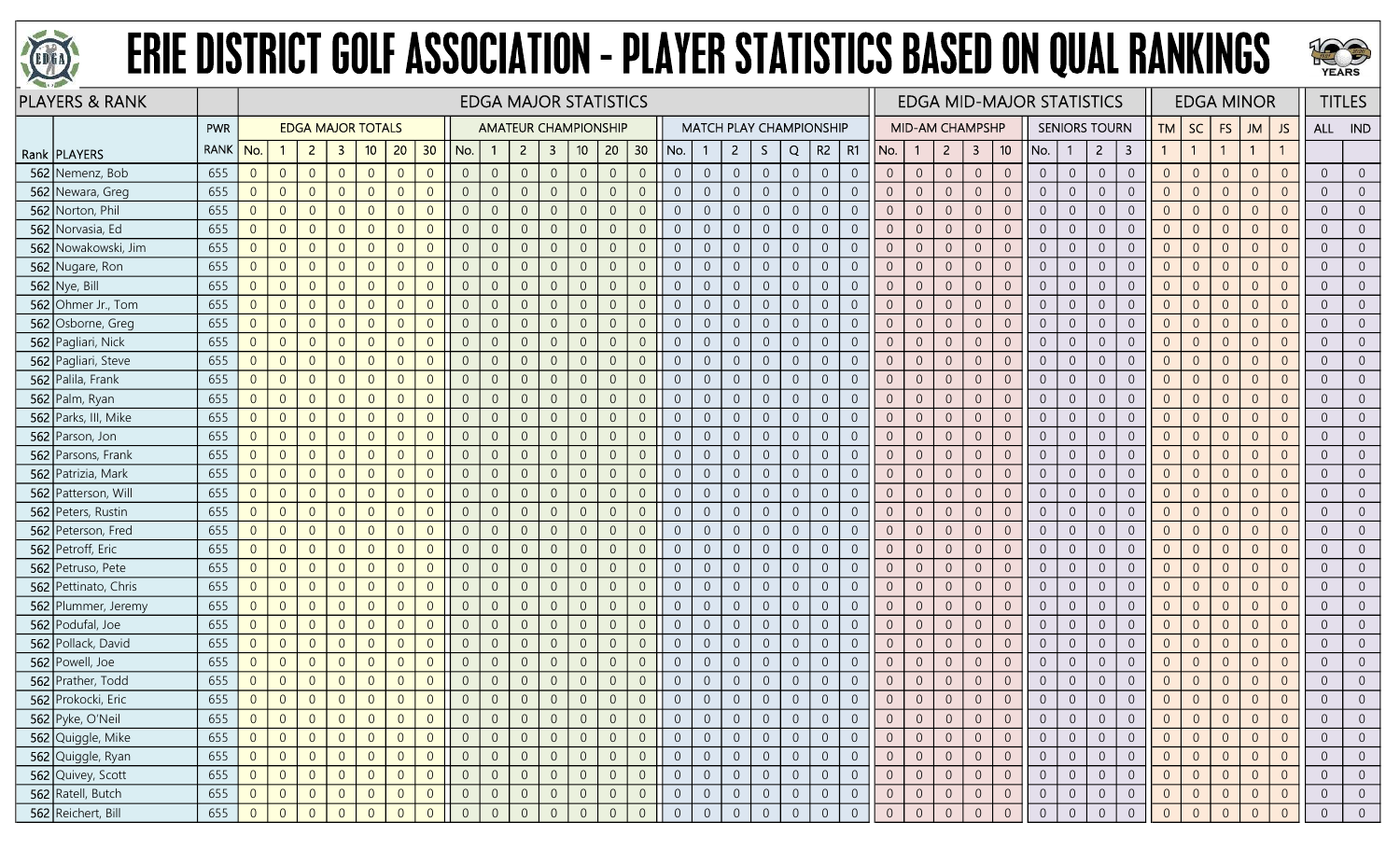



| <b>PLAYERS &amp; RANK</b> |             |                |                |                |                |                          |                |                |                |                |                |                | <b>EDGA MAJOR STATISTICS</b> |                |                |                |                |                |                |                |                                |                |                |                        |                  |                |                 | <b>EDGA MID-MAJOR STATISTICS</b> |                |                      |                |                |                |                | <b>EDGA MINOR</b> |                |                  | <b>TITLES</b>  |
|---------------------------|-------------|----------------|----------------|----------------|----------------|--------------------------|----------------|----------------|----------------|----------------|----------------|----------------|------------------------------|----------------|----------------|----------------|----------------|----------------|----------------|----------------|--------------------------------|----------------|----------------|------------------------|------------------|----------------|-----------------|----------------------------------|----------------|----------------------|----------------|----------------|----------------|----------------|-------------------|----------------|------------------|----------------|
|                           | <b>PWR</b>  |                |                |                |                | <b>EDGA MAJOR TOTALS</b> |                |                |                |                |                |                | <b>AMATEUR CHAMPIONSHIP</b>  |                |                |                |                |                |                |                | <b>MATCH PLAY CHAMPIONSHIP</b> |                |                | <b>MID-AM CHAMPSHP</b> |                  |                |                 |                                  |                | <b>SENIORS TOURN</b> |                | <b>TM</b>      | SC             | FS             | <b>JM</b>         | JS             | ALL IND          |                |
| Rank   PLAYERS            | <b>RANK</b> | No.            |                | 2 <sup>2</sup> | $\mathbf{3}$   | 10                       | 20             | 30             | No.            | -1             | $\overline{2}$ | $\mathbf{3}$   | 10 <sup>°</sup>              | 20             | 30             | No.            |                | 2 <sup>1</sup> | S.             | Q              | R2                             | R1             | No.            | $\mathbf{1}$           | $\overline{2}$   | 3              | 10 <sup>°</sup> | No.                              | -1             | $\overline{2}$       | 3              |                | $\overline{1}$ |                | $\mathbf{1}$      |                |                  |                |
| 562 Rhoads, Travis        | 655         | $\overline{0}$ | $\overline{0}$ | $\overline{0}$ | $\overline{0}$ | $\overline{0}$           | $\overline{0}$ | $\overline{0}$ | $\overline{0}$ | $\overline{0}$ | $\sqrt{0}$     | $\overline{0}$ | $\overline{0}$               | $\overline{0}$ | $\overline{0}$ | $\overline{0}$ | $\overline{0}$ | $\overline{0}$ | $\overline{0}$ | $\sqrt{0}$     | $\overline{0}$                 | $\overline{0}$ | $\overline{0}$ | $\overline{0}$         | $\sqrt{0}$       | $\overline{0}$ | $\overline{0}$  | $\overline{0}$                   | $\overline{0}$ | $\overline{0}$       | $\overline{0}$ | $\overline{0}$ | $\overline{0}$ | $\overline{0}$ | $\Omega$          | $\Omega$       | $\overline{0}$   | $\overline{0}$ |
| 562 Robbins, Greg         | 655         | $\overline{0}$ | $\overline{0}$ | $\overline{0}$ |                | $\Omega$                 | $\overline{0}$ | $\overline{0}$ | $\Omega$       | $\overline{0}$ | $\overline{0}$ | $\overline{0}$ | $\overline{0}$               | $\overline{0}$ | $\overline{0}$ | $\overline{0}$ | $\overline{0}$ | $\overline{0}$ | $\overline{0}$ | $\overline{0}$ | $\overline{0}$                 | $\Omega$       | $\overline{0}$ | $\overline{0}$         | $\overline{0}$   | $\overline{0}$ | $\overline{0}$  | $\overline{0}$                   | $\overline{0}$ | $\overline{0}$       | $\overline{0}$ | $\Omega$       | $\overline{0}$ | $\overline{0}$ | $\Omega$          | $\Omega$       | $\overline{0}$   | $\overline{0}$ |
| 562 Robertson, Rob        | 655         | $\overline{0}$ | $\overline{0}$ | $\overline{0}$ |                | $\Omega$                 | $\overline{0}$ | $\overline{0}$ | $\Omega$       | $\overline{0}$ | $\overline{0}$ | $\overline{0}$ | $\overline{0}$               | $\overline{0}$ | $\overline{0}$ | $\overline{0}$ | $\overline{0}$ | $\overline{0}$ | $\overline{0}$ | $\overline{0}$ | $\overline{0}$                 |                | $\overline{0}$ | $\overline{0}$         | $\overline{0}$   | $\Omega$       | $\Omega$        | $\overline{0}$                   | $\overline{0}$ | $\Omega$             | $\overline{0}$ | $\overline{0}$ | $\overline{0}$ |                | $\Omega$          |                | $\overline{0}$   | $\overline{0}$ |
| 562 Rodgers, Jeff         | 655         | $\overline{0}$ | $\overline{0}$ | $\overline{0}$ | $\Omega$       | $\Omega$                 | $\overline{0}$ | $\overline{0}$ | $\Omega$       | $\overline{0}$ | $\overline{0}$ | $\overline{0}$ | $\overline{0}$               | $\overline{0}$ | $\overline{0}$ | $\overline{0}$ | $\overline{0}$ | $\overline{0}$ | $\overline{0}$ | $\overline{0}$ | $\overline{0}$                 | $\overline{0}$ | $\overline{0}$ | $\overline{0}$         | $\overline{0}$   | $\overline{0}$ | $\overline{0}$  | $\overline{0}$                   | $\overline{0}$ | $\overline{0}$       | $\overline{0}$ | $\overline{0}$ | $\overline{0}$ | $\overline{0}$ | $\Omega$          | $\Omega$       | $\overline{0}$   | $\overline{0}$ |
| 562 Rodgers, Jim          | 655         | $\overline{0}$ | $\overline{0}$ | $\overline{0}$ | $\Omega$       | $\overline{0}$           | $\overline{0}$ | $\overline{0}$ | $\overline{0}$ | $\overline{0}$ | $\overline{0}$ | $\overline{0}$ | $\mathbf 0$                  | $\overline{0}$ | $\overline{0}$ | $\overline{0}$ | $\overline{0}$ | $\overline{0}$ | $\overline{0}$ | $\overline{0}$ | $\overline{0}$                 | $\Omega$       | $\overline{0}$ | $\overline{0}$         | $\overline{0}$   | $\overline{0}$ | $\overline{0}$  | $\overline{0}$                   | $\overline{0}$ | $\overline{0}$       | $\overline{0}$ | $\overline{0}$ | $\overline{0}$ | $\Omega$       | $\Omega$          | $\Omega$       | $\overline{0}$   | $\overline{0}$ |
| 562 Rodgers, Kevin        | 655         | $\overline{0}$ | $\overline{0}$ | $\overline{0}$ |                | $\overline{0}$           | $\overline{0}$ | $\overline{0}$ | $\Omega$       | $\overline{0}$ | $\overline{0}$ | $\overline{0}$ | $\overline{0}$               | $\overline{0}$ | $\overline{0}$ | $\overline{0}$ | $\overline{0}$ | $\overline{0}$ | $\overline{0}$ | $\overline{0}$ | $\overline{0}$                 | $\Omega$       | $\overline{0}$ | $\overline{0}$         | $\overline{0}$   | $\overline{0}$ | $\overline{0}$  | $\overline{0}$                   | $\overline{0}$ | $\overline{0}$       | $\overline{0}$ | $\overline{0}$ | $\overline{0}$ | $\overline{0}$ | $\Omega$          | $\Omega$       | $\overline{0}$   | $\overline{0}$ |
| 562 Rogala, Tom           | 655         | $\overline{0}$ | $\overline{0}$ | $\overline{0}$ |                | $\Omega$                 | $\overline{0}$ | $\overline{0}$ | $\Omega$       | $\overline{0}$ | $\Omega$       | $\overline{0}$ | $\overline{0}$               | $\overline{0}$ | $\overline{0}$ | $\overline{0}$ | $\overline{0}$ | $\overline{0}$ | $\overline{0}$ | $\overline{0}$ | $\overline{0}$                 | $\overline{0}$ | $\overline{0}$ | $\overline{0}$         | $\overline{0}$   | $\overline{0}$ | $\overline{0}$  | $\overline{0}$                   | $\overline{0}$ | $\overline{0}$       | $\overline{0}$ | $\overline{0}$ | $\overline{0}$ | $\Omega$       | $\Omega$          |                | $\overline{0}$   | $\overline{0}$ |
| 562 Rogers, Vince         | 655         | $\overline{0}$ | $\overline{0}$ | $\overline{0}$ | $\Omega$       | $\Omega$                 | $\overline{0}$ | $\overline{0}$ | $\Omega$       | $\overline{0}$ | $\overline{0}$ | $\overline{0}$ | $\boldsymbol{0}$             | $\overline{0}$ | $\overline{0}$ | $\overline{0}$ | $\overline{0}$ | $\overline{0}$ | $\overline{0}$ | $\sqrt{0}$     | $\overline{0}$                 | $\Omega$       | $\overline{0}$ | $\overline{0}$         | $\sqrt{0}$       | $\overline{0}$ | $\overline{0}$  | $\overline{0}$                   | $\overline{0}$ | $\overline{0}$       | $\overline{0}$ | $\overline{0}$ | $\overline{0}$ | $\overline{0}$ | $\overline{0}$    | $\Omega$       | $\overline{0}$   | $\overline{0}$ |
| 562 Romanski, Ray         | 655         | $\overline{0}$ | $\overline{0}$ | $\overline{0}$ | $\Omega$       | $\overline{0}$           | $\overline{0}$ | $\overline{0}$ | $\overline{0}$ | $\overline{0}$ | $\overline{0}$ | $\sqrt{0}$     | $\overline{0}$               | $\sqrt{0}$     | $\overline{0}$ | $\overline{0}$ | $\overline{0}$ | $\overline{0}$ | $\overline{0}$ | $\mathbf 0$    | $\overline{0}$                 | $\overline{0}$ | $\overline{0}$ | $\overline{0}$         | $\boldsymbol{0}$ | $\,0\,$        | $\overline{0}$  | $\overline{0}$                   | $\overline{0}$ | $\overline{0}$       | $\overline{0}$ | $\overline{0}$ | $\overline{0}$ | $\overline{0}$ | $\overline{0}$    | $\overline{0}$ | $\overline{0}$   | $\overline{0}$ |
| 562 Rouch, Jeff           | 655         | $\overline{0}$ | $\overline{0}$ | $\overline{0}$ |                | $\Omega$                 | $\overline{0}$ | $\overline{0}$ | $\Omega$       | $\overline{0}$ | $\Omega$       | $\overline{0}$ | $\overline{0}$               | $\overline{0}$ | $\overline{0}$ | $\overline{0}$ | $\overline{0}$ | $\overline{0}$ | $\overline{0}$ | $\overline{0}$ | $\overline{0}$                 | $\Omega$       | $\overline{0}$ | $\overline{0}$         | $\overline{0}$   | $\overline{0}$ | $\overline{0}$  | $\overline{0}$                   | $\overline{0}$ | $\overline{0}$       | $\overline{0}$ | $\overline{0}$ | $\overline{0}$ | $\Omega$       | $\Omega$          | $\Omega$       | $\overline{0}$   | $\overline{0}$ |
| 562 Rouch, John           | 655         | $\overline{0}$ | $\overline{0}$ | $\overline{0}$ |                | $\Omega$                 | $\overline{0}$ | $\overline{0}$ | $\Omega$       | $\Omega$       | $\Omega$       | $\overline{0}$ | $\overline{0}$               | $\overline{0}$ | $\overline{0}$ | $\overline{0}$ | $\overline{0}$ | $\overline{0}$ | $\overline{0}$ | $\overline{0}$ | $\overline{0}$                 | $\overline{0}$ | $\overline{0}$ | $\overline{0}$         | $\overline{0}$   | $\overline{0}$ | $\overline{0}$  | $\overline{0}$                   | $\overline{0}$ | $\overline{0}$       | $\overline{0}$ | $\overline{0}$ | $\overline{0}$ | $\Omega$       | $\overline{0}$    | $\Omega$       | $\overline{0}$   | $\overline{0}$ |
| 562 Russell, Anthony      | 655         | $\overline{0}$ | $\overline{0}$ | $\overline{0}$ | $\Omega$       | $\overline{0}$           | $\overline{0}$ | $\overline{0}$ | $\Omega$       | $\overline{0}$ | $\overline{0}$ | $\overline{0}$ | $\mathbf 0$                  | $\overline{0}$ | $\overline{0}$ | $\overline{0}$ | $\overline{0}$ | $\overline{0}$ | $\overline{0}$ | $\overline{0}$ | $\overline{0}$                 | $\Omega$       | $\overline{0}$ | $\overline{0}$         | $\overline{0}$   | $\overline{0}$ | $\overline{0}$  | $\overline{0}$                   | $\overline{0}$ | $\overline{0}$       | $\overline{0}$ | $\overline{0}$ | $\overline{0}$ | $\Omega$       | $\overline{0}$    | $\Omega$       | $\overline{0}$   | $\overline{0}$ |
| 562 Russell, Jason        | 655         | $\overline{0}$ | $\overline{0}$ | $\overline{0}$ | $\Omega$       | $\overline{0}$           | $\overline{0}$ | $\overline{0}$ | $\overline{0}$ | $\overline{0}$ | $\overline{0}$ | $\overline{0}$ | $\mathbf 0$                  | $\overline{0}$ | $\overline{0}$ | $\overline{0}$ | $\overline{0}$ | $\overline{0}$ | $\overline{0}$ | $\sqrt{0}$     | $\overline{0}$                 | $\overline{0}$ | $\overline{0}$ | $\overline{0}$         | $\boldsymbol{0}$ | $\overline{0}$ | $\overline{0}$  | $\overline{0}$                   | $\overline{0}$ | $\overline{0}$       | $\overline{0}$ | $\overline{0}$ | $\overline{0}$ | $\overline{0}$ | $\overline{0}$    | $\overline{0}$ | $\overline{0}$   | $\overline{0}$ |
| 562 Russo, Daniel         | 655         | $\overline{0}$ | $\theta$       | $\overline{0}$ |                | $\Omega$                 | $\mathbf 0$    | $\overline{0}$ | $\Omega$       | $\overline{0}$ | $\overline{0}$ | $\overline{0}$ | $\boldsymbol{0}$             | $\sqrt{0}$     | $\overline{0}$ | $\overline{0}$ | $\mathbf{0}$   | $\overline{0}$ | $\mathbf 0$    | $\,0\,$        | $\overline{0}$                 | $\overline{0}$ | $\overline{0}$ | $\mathbb O$            | $\mathbf 0$      | $\sqrt{0}$     | $\overline{0}$  | $\sqrt{0}$                       | $\overline{0}$ | $\overline{0}$       | $\overline{0}$ | $\overline{0}$ | $\mathbf 0$    | $\Omega$       | $\Omega$          | $\Omega$       | $\sqrt{0}$       | $\overline{0}$ |
| 562 Sabolcik, Michael     | 655         | $\overline{0}$ | $\overline{0}$ | $\overline{0}$ |                | $\Omega$                 | $\overline{0}$ | $\overline{0}$ | $\Omega$       | $\overline{0}$ | $\overline{0}$ | $\overline{0}$ | $\overline{0}$               | $\overline{0}$ | $\overline{0}$ | $\overline{0}$ | $\overline{0}$ | $\overline{0}$ | $\overline{0}$ | $\sqrt{0}$     | $\overline{0}$                 | $\Omega$       | $\overline{0}$ | $\overline{0}$         | $\overline{0}$   | $\overline{0}$ | $\overline{0}$  | $\overline{0}$                   | $\overline{0}$ | $\overline{0}$       | $\overline{0}$ | $\overline{0}$ | $\overline{0}$ | $\Omega$       | $\Omega$          | $\Omega$       | $\overline{0}$   | $\overline{0}$ |
| 562 Saborsky, William     | 655         | $\overline{0}$ | $\overline{0}$ | $\overline{0}$ | $\Omega$       | $\Omega$                 | $\overline{0}$ | $\overline{0}$ | $\Omega$       | $\overline{0}$ | $\overline{0}$ | $\sqrt{0}$     | $\mathbf 0$                  | $\overline{0}$ | $\overline{0}$ | $\overline{0}$ | $\overline{0}$ | $\overline{0}$ | $\sqrt{0}$     | $\,0\,$        | $\overline{0}$                 | $\Omega$       | $\overline{0}$ | $\sqrt{0}$             | $\mathbf 0$      | $\overline{0}$ | $\overline{0}$  | $\overline{0}$                   | $\overline{0}$ | $\overline{0}$       | $\overline{0}$ | $\overline{0}$ | $\overline{0}$ | $\overline{0}$ | $\Omega$          | $\Omega$       | $\overline{0}$   | $\overline{0}$ |
| 562 Saliva, Mark          | 655         | $\overline{0}$ | $\overline{0}$ | $\overline{0}$ | $\Omega$       | $\overline{0}$           | $\overline{0}$ | $\overline{0}$ | $\overline{0}$ | $\overline{0}$ | $\overline{0}$ | $\overline{0}$ | $\overline{0}$               | $\overline{0}$ | $\overline{0}$ | $\overline{0}$ | $\overline{0}$ | $\overline{0}$ | $\overline{0}$ | $\sqrt{0}$     | $\overline{0}$                 | $\overline{0}$ | $\overline{0}$ | $\overline{0}$         | $\boldsymbol{0}$ | $\overline{0}$ | $\overline{0}$  | $\overline{0}$                   | $\overline{0}$ | $\overline{0}$       | $\overline{0}$ | $\overline{0}$ | $\overline{0}$ | $\overline{0}$ | $\overline{0}$    | $\Omega$       | $\overline{0}$   | $\overline{0}$ |
| 562 Samueloff, Ron        | 655         | $\overline{0}$ | $\overline{0}$ | $\overline{0}$ |                | $\overline{0}$           | $\overline{0}$ | $\overline{0}$ | $\Omega$       | $\overline{0}$ | $\Omega$       | $\overline{0}$ | $\mathbf 0$                  | $\overline{0}$ | $\overline{0}$ | $\overline{0}$ | $\overline{0}$ | $\overline{0}$ | $\overline{0}$ | $\overline{0}$ | $\overline{0}$                 | $\Omega$       | $\overline{0}$ | $\overline{0}$         | $\overline{0}$   | $\overline{0}$ | $\Omega$        | $\overline{0}$                   | $\overline{0}$ | $\overline{0}$       | $\overline{0}$ | $\overline{0}$ | $\overline{0}$ | $\overline{0}$ | $\Omega$          | $\Omega$       | $\boldsymbol{0}$ | $\overline{0}$ |
| 562 Sarkis, Lee           | 655         | $\overline{0}$ | $\overline{0}$ | $\overline{0}$ |                | $\Omega$                 | $\overline{0}$ | $\overline{0}$ | $\Omega$       | $\overline{0}$ | $\Omega$       | $\overline{0}$ | $\overline{0}$               | $\overline{0}$ | $\overline{0}$ | $\overline{0}$ | $\overline{0}$ | $\overline{0}$ | $\overline{0}$ | $\overline{0}$ | $\overline{0}$                 | $\Omega$       | $\overline{0}$ | $\overline{0}$         | $\overline{0}$   | $\overline{0}$ | $\overline{0}$  | $\overline{0}$                   | $\overline{0}$ | $\overline{0}$       | $\overline{0}$ | $\overline{0}$ | $\overline{0}$ | $\Omega$       | $\overline{0}$    | $\Omega$       | $\overline{0}$   | $\overline{0}$ |
| 562 Sauers, Tom           | 655         | $\overline{0}$ | $\overline{0}$ | $\overline{0}$ | $\Omega$       | $\overline{0}$           | $\overline{0}$ | $\overline{0}$ | $\Omega$       | $\overline{0}$ | $\overline{0}$ | $\overline{0}$ | $\overline{0}$               | $\overline{0}$ | $\overline{0}$ | $\overline{0}$ | $\overline{0}$ | $\overline{0}$ | $\overline{0}$ | $\mathbf 0$    | $\overline{0}$                 | $\overline{0}$ | $\overline{0}$ | $\overline{0}$         | $\sqrt{0}$       | $\overline{0}$ | $\overline{0}$  | $\overline{0}$                   | $\overline{0}$ | $\overline{0}$       | $\overline{0}$ | $\overline{0}$ | $\overline{0}$ | $\overline{0}$ | $\Omega$          | $\overline{0}$ | $\overline{0}$   | $\overline{0}$ |
| 562 Scarpitti, Jim        | 655         | $\overline{0}$ | $\overline{0}$ | $\overline{0}$ |                | $\Omega$                 | $\overline{0}$ | $\overline{0}$ | $\Omega$       | $\overline{0}$ | $\overline{0}$ | $\overline{0}$ | $\overline{0}$               | $\overline{0}$ | $\overline{0}$ | $\overline{0}$ | $\overline{0}$ | $\overline{0}$ | $\overline{0}$ | $\overline{0}$ | $\overline{0}$                 |                | $\overline{0}$ | $\overline{0}$         | $\overline{0}$   | $\overline{0}$ | $\overline{0}$  | $\overline{0}$                   | $\overline{0}$ | $\overline{0}$       | $\overline{0}$ | $\overline{0}$ | $\overline{0}$ | $\overline{0}$ | $\Omega$          | $\Omega$       | $\overline{0}$   | $\overline{0}$ |
| 562 Schaaf, Ryan          | 655         | $\overline{0}$ | $\overline{0}$ | $\overline{0}$ |                | $\Omega$                 | $\overline{0}$ | $\overline{0}$ | $\Omega$       | $\overline{0}$ | $\overline{0}$ | $\overline{0}$ | $\overline{0}$               | $\overline{0}$ | $\overline{0}$ | $\overline{0}$ | $\overline{0}$ | $\overline{0}$ | $\overline{0}$ | $\overline{0}$ | $\overline{0}$                 | $\Omega$       | $\overline{0}$ | $\overline{0}$         | $\overline{0}$   | $\overline{0}$ | $\overline{0}$  | $\overline{0}$                   | $\overline{0}$ | $\overline{0}$       | $\overline{0}$ | $\overline{0}$ | $\overline{0}$ | $\Omega$       | $\Omega$          | $\Omega$       | $\boldsymbol{0}$ | $\overline{0}$ |
| 562 Scheelstal, Dale      | 655         | $\overline{0}$ | $\overline{0}$ | $\overline{0}$ | $\Omega$       | $\Omega$                 | $\overline{0}$ | $\overline{0}$ | $\Omega$       | $\overline{0}$ | $\overline{0}$ | $\overline{0}$ | $\overline{0}$               | $\overline{0}$ | $\overline{0}$ | $\overline{0}$ | $\overline{0}$ | $\overline{0}$ | $\overline{0}$ | $\overline{0}$ | $\overline{0}$                 | $\overline{0}$ | $\overline{0}$ | $\overline{0}$         | $\overline{0}$   | $\overline{0}$ | $\overline{0}$  | $\overline{0}$                   | $\overline{0}$ | $\overline{0}$       | $\overline{0}$ | $\overline{0}$ | $\overline{0}$ | $\overline{0}$ | $\overline{0}$    | $\Omega$       | $\overline{0}$   | $\overline{0}$ |
| 562 Schell, Paul          | 655         | $\overline{0}$ | $\overline{0}$ | $\overline{0}$ | $\Omega$       | $\Omega$                 | $\overline{0}$ | $\overline{0}$ | $\overline{0}$ | $\overline{0}$ | $\overline{0}$ | $\overline{0}$ | $\overline{0}$               | $\overline{0}$ | $\overline{0}$ | $\overline{0}$ | $\overline{0}$ | $\overline{0}$ | $\overline{0}$ | $\overline{0}$ | $\overline{0}$                 | $\Omega$       | $\overline{0}$ | $\overline{0}$         | $\overline{0}$   | $\overline{0}$ | $\overline{0}$  | $\overline{0}$                   | $\overline{0}$ | $\overline{0}$       | $\overline{0}$ | $\overline{0}$ | $\overline{0}$ | $\overline{0}$ | $\Omega$          | $\overline{0}$ | $\overline{0}$   | $\overline{0}$ |
| 562 Schwartz, Ron         | 655         | $\overline{0}$ | $\overline{0}$ | $\overline{0}$ | $\Omega$       | $\Omega$                 | $\overline{0}$ | $\overline{0}$ | $\overline{0}$ | $\overline{0}$ | $\overline{0}$ | $\overline{0}$ | $\overline{0}$               | $\mathbf{0}$   | $\overline{0}$ | $\overline{0}$ | $\overline{0}$ | $\overline{0}$ | $\overline{0}$ | $\overline{0}$ | $\overline{0}$                 | $\Omega$       | $\overline{0}$ | $\overline{0}$         | $\overline{0}$   | $\overline{0}$ | $\overline{0}$  | $\overline{0}$                   | $\overline{0}$ | $\overline{0}$       | $\overline{0}$ | $\overline{0}$ | $\overline{0}$ | $\overline{0}$ | $\Omega$          | $\Omega$       | $\overline{0}$   | $\overline{0}$ |
| 562 Schwindt, Gary        | 655         | $\overline{0}$ | $\overline{0}$ | $\overline{0}$ | $\Omega$       | $\overline{0}$           | $\overline{0}$ | $\overline{0}$ | $\overline{0}$ | $\overline{0}$ | $\overline{0}$ | $\overline{0}$ | $\overline{0}$               | $\overline{0}$ | $\overline{0}$ | $\overline{0}$ | $\overline{0}$ | $\overline{0}$ | $\overline{0}$ | $\overline{0}$ | $\overline{0}$                 | $\overline{0}$ | $\overline{0}$ | $\overline{0}$         | $\overline{0}$   | $\overline{0}$ | $\overline{0}$  | $\overline{0}$                   | $\overline{0}$ | $\overline{0}$       | $\overline{0}$ | $\overline{0}$ | $\overline{0}$ | $\Omega$       | $\Omega$          | $\overline{0}$ | $\overline{0}$   | $\overline{0}$ |
| 562 Shaffer, Eric         | 655         | $\overline{0}$ | $\overline{0}$ | $\overline{0}$ | $\Omega$       | $\Omega$                 | $\overline{0}$ | $\overline{0}$ | $\Omega$       | $\overline{0}$ | $\overline{0}$ | $\overline{0}$ | $\overline{0}$               | $\overline{0}$ | $\overline{0}$ | $\overline{0}$ | $\overline{0}$ | $\overline{0}$ | $\overline{0}$ | $\overline{0}$ | $\overline{0}$                 | $\Omega$       | $\overline{0}$ | $\overline{0}$         | $\overline{0}$   | $\overline{0}$ | $\overline{0}$  | $\overline{0}$                   | $\overline{0}$ | $\overline{0}$       | $\overline{0}$ | $\overline{0}$ | $\overline{0}$ | $\Omega$       | $\overline{0}$    | $\Omega$       | $\overline{0}$   | $\overline{0}$ |
| 562 Sheerer, Roy          | 655         | $\overline{0}$ | $\overline{0}$ | $\overline{0}$ | $\Omega$       | $\theta$                 | $\overline{0}$ | $\overline{0}$ | $\Omega$       | $\overline{0}$ | $\overline{0}$ | $\overline{0}$ | $\overline{0}$               | $\overline{0}$ | $\overline{0}$ | $\overline{0}$ | $\overline{0}$ | $\overline{0}$ | $\overline{0}$ | $\sqrt{0}$     | $\overline{0}$                 | $\Omega$       | $\overline{0}$ | $\overline{0}$         | $\overline{0}$   | $\overline{0}$ | $\overline{0}$  | $\overline{0}$                   | $\overline{0}$ | $\overline{0}$       | $\overline{0}$ | $\overline{0}$ | $\overline{0}$ | $\Omega$       | $\Omega$          | $\overline{0}$ | $\overline{0}$   | $\overline{0}$ |
| 562 Shelley, Ron          | 655         | $\overline{0}$ | $\overline{0}$ | $\overline{0}$ | $\overline{0}$ | $\overline{0}$           | $\overline{0}$ | $\overline{0}$ | $\Omega$       | $\Omega$       | $\overline{0}$ | $\overline{0}$ | $\overline{0}$               | $\mathbf{0}$   | $\overline{0}$ | $\overline{0}$ | $\overline{0}$ | $\overline{0}$ | $\overline{0}$ | $\sqrt{0}$     | $\overline{0}$                 |                | $\sqrt{0}$     | $\overline{0}$         | $\overline{0}$   | $\theta$       | $\Omega$        | $\overline{0}$                   | $\overline{0}$ | $\overline{0}$       | $\overline{0}$ | $\overline{0}$ | $\overline{0}$ |                | $\overline{0}$    |                | $\overline{0}$   | $\overline{0}$ |
| 562 Shipley, Joe          | 655         | $\overline{0}$ | $\overline{0}$ | $\overline{0}$ |                | $\overline{0}$           | $\overline{0}$ | $\overline{0}$ |                | $\overline{0}$ | $\theta$       | $\overline{0}$ | $\overline{0}$               | $\overline{0}$ | $\overline{0}$ | $\overline{0}$ | $\overline{0}$ | $\overline{0}$ | $\overline{0}$ | $\overline{0}$ | $\overline{0}$                 | $\overline{0}$ | $\overline{0}$ | $\overline{0}$         | $\overline{0}$   |                | 0               | $\overline{0}$                   | 0              | $\overline{0}$       | $\overline{0}$ | $\overline{0}$ | $\overline{0}$ | $\overline{0}$ | $\Omega$          | $\overline{0}$ | $\overline{0}$   | $\overline{0}$ |
| 562 Simmons, John         | 655         | $\overline{0}$ | $\overline{0}$ | $\overline{0}$ | $\Omega$       | $\Omega$                 | $\overline{0}$ | $\overline{0}$ | $\Omega$       | $\overline{0}$ | $\overline{0}$ | $\overline{0}$ | $\overline{0}$               | $\overline{0}$ | $\overline{0}$ | $\overline{0}$ | $\overline{0}$ | $\overline{0}$ | $\overline{0}$ | $\overline{0}$ | $\overline{0}$                 | $\overline{0}$ | $\overline{0}$ | $\overline{0}$         | $\overline{0}$   | $\overline{0}$ | $\overline{0}$  | $\overline{0}$                   | $\overline{0}$ | $\overline{0}$       | $\overline{0}$ | $\overline{0}$ | $\overline{0}$ | $\overline{0}$ | $\Omega$          | $\overline{0}$ | $\overline{0}$   | $\overline{0}$ |
| 562 Simon, Bob            | 655         | $\overline{0}$ | $\overline{0}$ | $\overline{0}$ | $\Omega$       | $\overline{0}$           | $\overline{0}$ | $\overline{0}$ | $\Omega$       | $\overline{0}$ | $\mathbf 0$    | $\overline{0}$ | $\overline{0}$               | $\overline{0}$ | $\overline{0}$ | $\overline{0}$ | $\overline{0}$ | $\overline{0}$ | $\overline{0}$ | $\overline{0}$ | $\overline{0}$                 | $\overline{0}$ | $\overline{0}$ | $\overline{0}$         | $\boldsymbol{0}$ | $\overline{0}$ | $\overline{0}$  | $\overline{0}$                   | $\overline{0}$ | $\overline{0}$       | $\overline{0}$ | $\overline{0}$ | $\overline{0}$ | $\mathbf{0}$   | $\Omega$          | $\overline{0}$ | $\overline{0}$   | $\overline{0}$ |
| 562 Sliker, Tanner        | 655         | $\overline{0}$ | $\overline{0}$ | $\overline{0}$ |                | $\overline{0}$           | $\overline{0}$ | $\overline{0}$ | $\Omega$       | $\overline{0}$ | $\overline{0}$ | $\overline{0}$ | $\overline{0}$               | $\overline{0}$ | $\overline{0}$ | $\overline{0}$ | $\overline{0}$ | $\overline{0}$ | $\overline{0}$ | $\overline{0}$ | $\overline{0}$                 | $\overline{0}$ | $\overline{0}$ | $\overline{0}$         | $\overline{0}$   | $\overline{0}$ | $\overline{0}$  | $\overline{0}$                   | $\overline{0}$ | $\overline{0}$       | $\overline{0}$ | $\overline{0}$ | $\overline{0}$ | $\overline{0}$ | $\Omega$          | $\overline{0}$ | $\overline{0}$   | $\overline{0}$ |
| $562$ Smart, Jim          | 655         | $\overline{0}$ | $\theta$       | $\overline{0}$ |                | $\theta$                 | $\overline{0}$ | $\overline{0}$ | $\overline{0}$ | $\overline{0}$ | $\overline{0}$ | $\overline{0}$ | $\overline{0}$               | $\sqrt{0}$     | $\overline{0}$ | $\overline{0}$ | $\overline{0}$ | $\overline{0}$ | $\overline{0}$ | $\overline{0}$ | $\overline{0}$                 | $\overline{0}$ | $\overline{0}$ | $\overline{0}$         | $\overline{0}$   | $\overline{0}$ | $\overline{0}$  | $\overline{0}$                   | $\overline{0}$ | $\overline{0}$       | $\overline{0}$ | $\overline{0}$ | $\overline{0}$ | $\overline{0}$ | $\overline{0}$    | $\overline{0}$ | $\overline{0}$   | $\overline{0}$ |
| 562 Smith, Tom            | 655         | $\overline{0}$ | $\overline{0}$ | $\Omega$       | $\Omega$       |                          | $\Omega$       | $\overline{0}$ | $\Omega$       | $\Omega$       | $\mathbf{0}$   | $\overline{0}$ | $\overline{0}$               | $\overline{0}$ | $\overline{0}$ | $\overline{0}$ | $\overline{0}$ | $\overline{0}$ | $\overline{0}$ | $\overline{0}$ | $\overline{0}$                 | $\overline{0}$ | $\overline{0}$ | $\overline{0}$         | $\overline{0}$   | $\Omega$       | $\Omega$        | $\overline{0}$                   | $\overline{0}$ | $\Omega$             | $\Omega$       | $\overline{0}$ | $\Omega$       |                | $\Omega$          |                | $\overline{0}$   | $\overline{0}$ |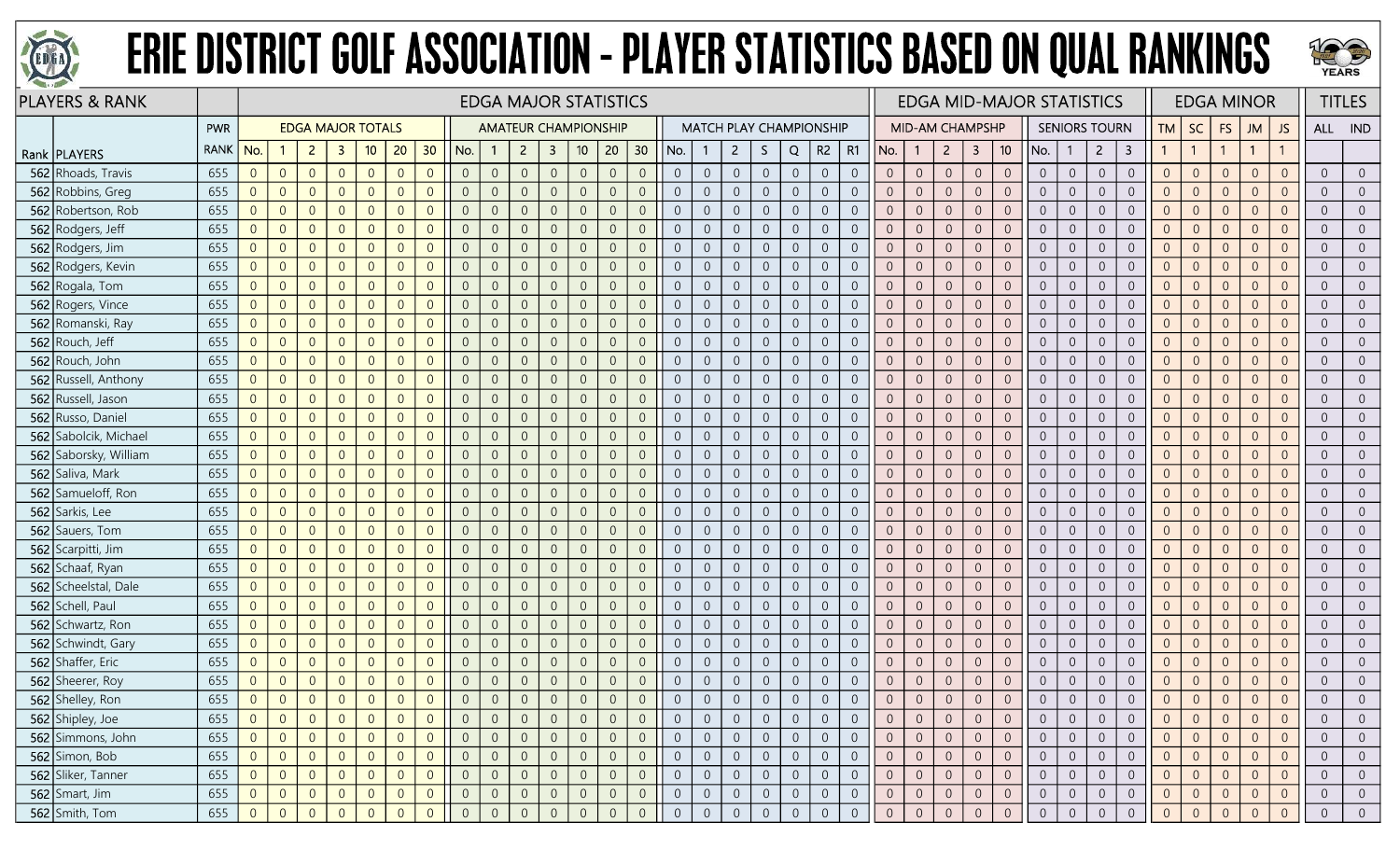



|     | <b>PLAYERS &amp; RANK</b> |             |                |                |                |                          |                |                |                |                |                | <b>EDGA MAJOR STATISTICS</b> |                |                  |                |                 |                |                |                |                |                |                                |                |                |                 |                  |                |                 | <b>EDGA MID-MAJOR STATISTICS</b> |                |                      |                |                |                |                | <b>EDGA MINOR</b> |                |                | <b>TITLES</b>  |
|-----|---------------------------|-------------|----------------|----------------|----------------|--------------------------|----------------|----------------|----------------|----------------|----------------|------------------------------|----------------|------------------|----------------|-----------------|----------------|----------------|----------------|----------------|----------------|--------------------------------|----------------|----------------|-----------------|------------------|----------------|-----------------|----------------------------------|----------------|----------------------|----------------|----------------|----------------|----------------|-------------------|----------------|----------------|----------------|
|     |                           | <b>PWR</b>  |                |                |                | <b>EDGA MAJOR TOTALS</b> |                |                |                |                |                | <b>AMATEUR CHAMPIONSHIP</b>  |                |                  |                |                 |                |                |                |                |                | <b>MATCH PLAY CHAMPIONSHIP</b> |                |                | MID-AM CHAMPSHP |                  |                |                 |                                  |                | <b>SENIORS TOURN</b> |                | TМ             | SC             | <b>FS</b>      | <b>ML</b>         | <b>JS</b>      | ALL IND        |                |
|     | Rank   PLAYERS            | <b>RANK</b> | No.            |                | $\overline{2}$ | -3                       | 10             | 20             | 30             | No.            |                | $\overline{2}$               | $\mathbf{3}$   | 10 <sub>10</sub> | 20             | 30 <sub>2</sub> | No.            |                | $\mathbf{2}$   | S.             | Q              | R2                             | R1             | No.            | $\mathbf{1}$    | $\overline{2}$   | 3              | 10 <sup>°</sup> | No.                              | -1             | $\overline{2}$       | 3              |                | $\overline{1}$ |                | $\mathbf{1}$      |                |                |                |
|     | 562 Smykowski, John       | 655         | $\overline{0}$ | $\overline{0}$ | $\overline{0}$ | $\overline{0}$           | $\overline{0}$ | $\Omega$       | $\overline{0}$ | $\overline{0}$ | $\overline{0}$ | $\overline{0}$               | $\overline{0}$ | $\overline{0}$   | $\overline{0}$ | $\overline{0}$  | $\overline{0}$ | $\overline{0}$ | $\overline{0}$ | $\overline{0}$ | $\overline{0}$ | $\overline{0}$                 | $\overline{0}$ | $\overline{0}$ | $\overline{0}$  | $\overline{0}$   | $\overline{0}$ | $\overline{0}$  | $\overline{0}$                   | $\overline{0}$ | $\overline{0}$       | $\overline{0}$ | $\overline{0}$ | $\overline{0}$ | $\overline{0}$ | $\Omega$          | $\Omega$       | $\overline{0}$ | $\overline{0}$ |
|     | 562 Soety, Brent          | 655         | $\overline{0}$ | $\overline{0}$ | $\overline{0}$ | $\overline{0}$           | $\overline{0}$ | $\Omega$       | $\Omega$       | $\overline{0}$ | $\overline{0}$ | $\Omega$                     | $\overline{0}$ | $\overline{0}$   | $\overline{0}$ | $\overline{0}$  | $\overline{0}$ | $\overline{0}$ | $\overline{0}$ | $\overline{0}$ | $\overline{0}$ | $\overline{0}$                 | $\Omega$       | $\overline{0}$ | $\overline{0}$  | $\overline{0}$   | $\overline{0}$ | $\Omega$        | $\overline{0}$                   | $\overline{0}$ | $\overline{0}$       | $\Omega$       | $\overline{0}$ | $\overline{0}$ | $\overline{0}$ | $\Omega$          | $\Omega$       | $\overline{0}$ | $\overline{0}$ |
|     | 562 Sorensen, Phil        | 655         | $\overline{0}$ | $\overline{0}$ | $\overline{0}$ | $\Omega$                 | $\overline{0}$ |                | $\Omega$       | $\Omega$       | $\overline{0}$ | $\Omega$                     | - 0            | $\overline{0}$   | $\overline{0}$ | $\overline{0}$  | $\overline{0}$ | $\overline{0}$ | $\overline{0}$ | $\overline{0}$ | $\overline{0}$ | $\overline{0}$                 | $\overline{0}$ | $\Omega$       | $\overline{0}$  | $\overline{0}$   | $\overline{0}$ | $\overline{0}$  | $\overline{0}$                   | $\overline{0}$ | $\Omega$             | $\overline{0}$ | $\overline{0}$ | $\overline{0}$ | $\Omega$       | $\overline{0}$    |                | $\overline{0}$ | $\overline{0}$ |
|     | 562 Spitzer, Bob          | 655         | $\overline{0}$ | $\overline{0}$ | $\overline{0}$ | $\Omega$                 | $\overline{0}$ | $\Omega$       | $\Omega$       | $\overline{0}$ | $\overline{0}$ | $\overline{0}$               | $\overline{0}$ | $\overline{0}$   | $\overline{0}$ | $\overline{0}$  | $\overline{0}$ | $\overline{0}$ | $\overline{0}$ | $\overline{0}$ | $\overline{0}$ | $\overline{0}$                 | $\Omega$       | $\overline{0}$ | $\overline{0}$  | $\overline{0}$   | $\overline{0}$ | $\overline{0}$  | $\overline{0}$                   | $\overline{0}$ | $\overline{0}$       | $\overline{0}$ | $\overline{0}$ | $\overline{0}$ | $\Omega$       | $\Omega$          | $\Omega$       | $\overline{0}$ | $\overline{0}$ |
|     | 562 Spizarny, Josh        | 655         | $\overline{0}$ | $\overline{0}$ | $\overline{0}$ | $\overline{0}$           | $\overline{0}$ | $\Omega$       | $\overline{0}$ | $\overline{0}$ | $\overline{0}$ | $\overline{0}$               | $\overline{0}$ | $\overline{0}$   | $\overline{0}$ | $\overline{0}$  | $\overline{0}$ | $\overline{0}$ | $\overline{0}$ | $\overline{0}$ | $\overline{0}$ | $\overline{0}$                 | $\overline{0}$ | $\overline{0}$ | $\overline{0}$  | $\overline{0}$   | $\overline{0}$ | $\overline{0}$  | $\overline{0}$                   | $\overline{0}$ | $\overline{0}$       | $\overline{0}$ | $\overline{0}$ | $\overline{0}$ | $\overline{0}$ | $\overline{0}$    | $\Omega$       | $\overline{0}$ | $\overline{0}$ |
|     | 562 States, Jeff          | 655         | $\mathbf 0$    | $\overline{0}$ | $\overline{0}$ | $\Omega$                 | $\overline{0}$ | $\Omega$       | $\Omega$       | $\Omega$       | $\overline{0}$ |                              | $\overline{0}$ | $\overline{0}$   | $\overline{0}$ | $\overline{0}$  | $\overline{0}$ | $\sqrt{0}$     | $\overline{0}$ | $\theta$       | $\overline{0}$ | $\overline{0}$                 | $\Omega$       | $\overline{0}$ | $\overline{0}$  | $\overline{0}$   | $\overline{0}$ | $\overline{0}$  | $\overline{0}$                   | $\overline{0}$ | $\overline{0}$       | $\overline{0}$ | $\Omega$       | $\overline{0}$ | $\Omega$       | $\Omega$          |                | $\overline{0}$ | $\overline{0}$ |
|     | 562 Stephan, Dave         | 655         | $\overline{0}$ | $\overline{0}$ | $\overline{0}$ | $\overline{0}$           | $\Omega$       | $\Omega$       | $\overline{0}$ | $\overline{0}$ | $\overline{0}$ |                              | $\overline{0}$ | $\overline{0}$   | $\overline{0}$ | $\overline{0}$  | $\overline{0}$ | $\overline{0}$ | $\overline{0}$ | $\overline{0}$ | $\overline{0}$ | $\overline{0}$                 | $\overline{0}$ | $\overline{0}$ | $\overline{0}$  | $\overline{0}$   | $\overline{0}$ | $\overline{0}$  | $\overline{0}$                   | $\overline{0}$ | $\overline{0}$       | $\overline{0}$ | $\overline{0}$ | $\overline{0}$ | $\Omega$       | $\Omega$          |                | $\overline{0}$ | $\overline{0}$ |
|     | 562 Stephens, Rex         | 655         | $\overline{0}$ | $\overline{0}$ | $\overline{0}$ | $\overline{0}$           | $\overline{0}$ | $\Omega$       | $\overline{0}$ | $\overline{0}$ | $\overline{0}$ | $\Omega$                     | $\overline{0}$ | $\mathbf 0$      | $\overline{0}$ | $\overline{0}$  | $\overline{0}$ | $\overline{0}$ | $\overline{0}$ | $\mathbf 0$    | $\mathbb O$    | $\overline{0}$                 | $\overline{0}$ | $\overline{0}$ | $\sqrt{0}$      | $\overline{0}$   | $\theta$       | $\overline{0}$  | $\overline{0}$                   | $\overline{0}$ | $\overline{0}$       | $\overline{0}$ | $\overline{0}$ | $\overline{0}$ | $\overline{0}$ | $\Omega$          | $\Omega$       | $\overline{0}$ | $\overline{0}$ |
|     | 562 Stravinsky, Dennis    | 655         | $\overline{0}$ | $\overline{0}$ | $\overline{0}$ | $\overline{0}$           | $\overline{0}$ | $\overline{0}$ | $\overline{0}$ | $\overline{0}$ | $\overline{0}$ | $\overline{0}$               | $\overline{0}$ | $\mathbf 0$      | $\overline{0}$ | $\overline{0}$  | $\overline{0}$ | $\overline{0}$ | $\overline{0}$ | $\overline{0}$ | $\overline{0}$ | $\overline{0}$                 | $\overline{0}$ | $\overline{0}$ | $\overline{0}$  | $\boldsymbol{0}$ | $\,0\,$        | $\mathbf{0}$    | $\overline{0}$                   | $\overline{0}$ | $\overline{0}$       | $\overline{0}$ | $\overline{0}$ | $\overline{0}$ | $\theta$       | $\overline{0}$    | $\Omega$       | $\overline{0}$ | $\overline{0}$ |
|     | 562 Stravinsky, Jason     | 655         | $\overline{0}$ | $\overline{0}$ | $\overline{0}$ | $\Omega$                 | $\overline{0}$ | $\Omega$       | $\Omega$       | $\overline{0}$ | $\overline{0}$ | $\Omega$                     | $\overline{0}$ | $\overline{0}$   | $\overline{0}$ | $\overline{0}$  | $\overline{0}$ | $\overline{0}$ | $\overline{0}$ | $\overline{0}$ | $\overline{0}$ | $\overline{0}$                 | $\Omega$       | $\overline{0}$ | $\overline{0}$  | $\overline{0}$   | $\overline{0}$ | $\overline{0}$  | $\overline{0}$                   | $\overline{0}$ | $\Omega$             | $\overline{0}$ | $\Omega$       | $\overline{0}$ | $\overline{0}$ | $\Omega$          | $\Omega$       | $\overline{0}$ | $\overline{0}$ |
|     | 562 Strellow, Jon         | 655         | $\overline{0}$ | $\overline{0}$ | $\overline{0}$ | $\Omega$                 | $\Omega$       | $\Omega$       | $\Omega$       | 0              | $\overline{0}$ |                              | $\overline{0}$ | $\overline{0}$   | $\overline{0}$ | $\overline{0}$  | $\overline{0}$ | $\overline{0}$ | $\overline{0}$ | $\overline{0}$ | $\overline{0}$ | $\overline{0}$                 | $\overline{0}$ | $\overline{0}$ | $\overline{0}$  | $\overline{0}$   | $\overline{0}$ | $\overline{0}$  | $\overline{0}$                   | $\overline{0}$ | $\overline{0}$       | $\overline{0}$ | $\overline{0}$ | $\overline{0}$ | $\Omega$       | $\overline{0}$    |                | $\overline{0}$ | $\overline{0}$ |
|     | 562 Strub, Les            | 655         | $\overline{0}$ | $\overline{0}$ | $\overline{0}$ | $\overline{0}$           | $\overline{0}$ | $\Omega$       | $\Omega$       | $\overline{0}$ | $\overline{0}$ | $\Omega$                     | $\overline{0}$ | $\overline{0}$   | $\overline{0}$ | $\overline{0}$  | $\overline{0}$ | $\overline{0}$ | $\overline{0}$ | $\overline{0}$ | $\overline{0}$ | $\overline{0}$                 | $\overline{0}$ | $\overline{0}$ | $\overline{0}$  | $\overline{0}$   | $\overline{0}$ | $\overline{0}$  | $\overline{0}$                   | $\overline{0}$ | $\overline{0}$       | $\overline{0}$ | $\overline{0}$ | $\overline{0}$ | $\overline{0}$ | $\Omega$          | $\overline{0}$ | $\overline{0}$ | $\overline{0}$ |
|     | 562 Sutter, William       | 655         | $\overline{0}$ | $\overline{0}$ | $\overline{0}$ | $\overline{0}$           | $\overline{0}$ | $\overline{0}$ | $\overline{0}$ | $\overline{0}$ | $\overline{0}$ | $\overline{0}$               | $\overline{0}$ | $\mathbf 0$      | $\overline{0}$ | $\overline{0}$  | $\overline{0}$ | $\overline{0}$ | $\overline{0}$ | $\overline{0}$ | $\overline{0}$ | $\overline{0}$                 | $\overline{0}$ | $\overline{0}$ | $\overline{0}$  | $\overline{0}$   | $\overline{0}$ | $\overline{0}$  | $\overline{0}$                   | $\overline{0}$ | $\overline{0}$       | $\overline{0}$ | $\overline{0}$ | $\overline{0}$ | $\overline{0}$ | $\Omega$          | $\Omega$       | $\overline{0}$ | $\overline{0}$ |
|     | 562 Switzer, Brian        | 655         | $\overline{0}$ | $\overline{0}$ | $\overline{0}$ | $\Omega$                 | $\overline{0}$ | $\Omega$       | $\Omega$       | $\overline{0}$ | $\overline{0}$ |                              | $\overline{0}$ | $\overline{0}$   | $\overline{0}$ | $\overline{0}$  | $\overline{0}$ | $\overline{0}$ | $\overline{0}$ | $\overline{0}$ | $\overline{0}$ | $\overline{0}$                 | $\Omega$       | $\Omega$       | $\overline{0}$  | $\overline{0}$   | $\overline{0}$ | $\Omega$        | $\overline{0}$                   | $\overline{0}$ | $\overline{0}$       | $\overline{0}$ | $\overline{0}$ | $\overline{0}$ | $\Omega$       | $\Omega$          | $\Omega$       | $\overline{0}$ | $\overline{0}$ |
|     | 562 Syuchmanski, Eric     | 655         | $\overline{0}$ | $\overline{0}$ | $\overline{0}$ | $\overline{0}$           | $\Omega$       | $\Omega$       | $\overline{0}$ | $\overline{0}$ | $\overline{0}$ | $\Omega$                     | $\overline{0}$ | $\overline{0}$   | $\overline{0}$ | $\overline{0}$  | $\overline{0}$ | $\overline{0}$ | $\overline{0}$ | $\overline{0}$ | $\overline{0}$ | $\overline{0}$                 | $\overline{0}$ | $\overline{0}$ | $\overline{0}$  | $\overline{0}$   | $\overline{0}$ | $\overline{0}$  | $\overline{0}$                   | $\overline{0}$ | $\overline{0}$       | $\overline{0}$ | $\overline{0}$ | $\overline{0}$ | $\Omega$       | $\overline{0}$    |                | $\overline{0}$ | $\overline{0}$ |
|     | 562 Taylor, Garrett       | 655         | $\overline{0}$ | $\overline{0}$ | $\overline{0}$ | $\overline{0}$           | $\overline{0}$ | $\Omega$       | $\overline{0}$ | $\overline{0}$ | $\overline{0}$ | $\overline{0}$               | $\overline{0}$ | $\overline{0}$   | $\overline{0}$ | $\overline{0}$  | $\overline{0}$ | $\overline{0}$ | $\overline{0}$ | $\overline{0}$ | $\overline{0}$ | $\overline{0}$                 | $\overline{0}$ | $\overline{0}$ | $\sqrt{0}$      | $\overline{0}$   | $\overline{0}$ | $\overline{0}$  | $\overline{0}$                   | $\overline{0}$ | $\overline{0}$       | $\overline{0}$ | $\overline{0}$ | $\overline{0}$ | $\overline{0}$ | $\Omega$          | $\Omega$       | $\overline{0}$ | $\overline{0}$ |
|     | 562 Tebaldi, Tony         | 655         | $\overline{0}$ | $\overline{0}$ | $\overline{0}$ | $\overline{0}$           | $\overline{0}$ | $\overline{0}$ | $\overline{0}$ | $\overline{0}$ | $\overline{0}$ | $\overline{0}$               | $\overline{0}$ | $\overline{0}$   | $\overline{0}$ | $\overline{0}$  | $\overline{0}$ | $\overline{0}$ | $\overline{0}$ | $\overline{0}$ | $\overline{0}$ | $\overline{0}$                 | $\overline{0}$ | $\overline{0}$ | $\overline{0}$  | $\overline{0}$   | $\overline{0}$ | $\overline{0}$  | $\overline{0}$                   | $\overline{0}$ | $\overline{0}$       | $\overline{0}$ | $\overline{0}$ | $\overline{0}$ | $\overline{0}$ | $\Omega$          | $\Omega$       | $\overline{0}$ | $\overline{0}$ |
| 562 | Tedesco, Sr., John        | 655         | $\overline{0}$ | $\overline{0}$ | $\overline{0}$ | $\overline{0}$           | $\overline{0}$ | $\Omega$       | $\overline{0}$ | $\overline{0}$ | $\overline{0}$ | $\overline{0}$               | $\overline{0}$ | $\overline{0}$   | $\overline{0}$ | $\overline{0}$  | $\overline{0}$ | $\overline{0}$ | $\overline{0}$ | $\overline{0}$ | $\overline{0}$ | $\overline{0}$                 | $\overline{0}$ | $\overline{0}$ | $\overline{0}$  | $\overline{0}$   | $\overline{0}$ | $\overline{0}$  | $\overline{0}$                   | $\overline{0}$ | $\overline{0}$       | $\overline{0}$ | $\overline{0}$ | $\overline{0}$ | $\overline{0}$ | $\Omega$          | $\Omega$       | $\overline{0}$ | $\overline{0}$ |
|     | 562 Tempestini, Dan       | 655         | $\overline{0}$ | $\overline{0}$ | $\overline{0}$ | $\overline{0}$           | $\overline{0}$ | $\Omega$       | $\Omega$       | $\overline{0}$ | $\overline{0}$ | $\Omega$                     | $\overline{0}$ | $\overline{0}$   | $\overline{0}$ | $\overline{0}$  | $\overline{0}$ | $\overline{0}$ | $\overline{0}$ | $\overline{0}$ | $\overline{0}$ | $\overline{0}$                 | $\overline{0}$ | $\overline{0}$ | $\overline{0}$  | $\Omega$         | $\overline{0}$ | $\overline{0}$  | $\overline{0}$                   | $\overline{0}$ | $\overline{0}$       | $\overline{0}$ | $\overline{0}$ | $\overline{0}$ | $\Omega$       | $\Omega$          | $\Omega$       | $\overline{0}$ | $\overline{0}$ |
| 562 | Thomas, Cliff             | 655         | $\overline{0}$ | $\overline{0}$ | $\overline{0}$ | $\overline{0}$           | $\Omega$       | $\Omega$       | $\overline{0}$ | $\overline{0}$ | $\overline{0}$ | $\overline{0}$               | $\overline{0}$ | $\overline{0}$   | $\overline{0}$ | $\overline{0}$  | $\overline{0}$ | $\overline{0}$ | $\overline{0}$ | $\overline{0}$ | $\overline{0}$ | $\overline{0}$                 | $\overline{0}$ | $\overline{0}$ | $\overline{0}$  | $\overline{0}$   | $\overline{0}$ | $\overline{0}$  | $\overline{0}$                   | $\overline{0}$ | $\overline{0}$       | $\overline{0}$ | $\overline{0}$ | $\overline{0}$ | $\Omega$       | $\Omega$          | $\overline{0}$ | $\overline{0}$ | $\overline{0}$ |
|     | 562 Thomas, Gordon        | 655         | $\overline{0}$ | $\overline{0}$ | $\overline{0}$ | $\Omega$                 | $\overline{0}$ | $\Omega$       | $\overline{0}$ | $\overline{0}$ | $\overline{0}$ |                              | $\overline{0}$ | $\overline{0}$   | $\overline{0}$ | $\overline{0}$  | $\overline{0}$ | $\overline{0}$ | $\overline{0}$ | $\overline{0}$ | $\overline{0}$ | $\overline{0}$                 | $\Omega$       | $\overline{0}$ | $\overline{0}$  | $\overline{0}$   | $\overline{0}$ | $\overline{0}$  | $\overline{0}$                   | $\overline{0}$ | $\Omega$             | $\overline{0}$ | $\Omega$       | $\overline{0}$ | $\Omega$       | $\Omega$          | $\Omega$       | $\overline{0}$ | $\overline{0}$ |
| 562 | Thomas, Jeff              | 655         | $\overline{0}$ | $\overline{0}$ | $\overline{0}$ | $\Omega$                 | $\Omega$       | $\Omega$       | $\Omega$       | $\overline{0}$ | $\Omega$       |                              | $\overline{0}$ | $\overline{0}$   | $\overline{0}$ | $\overline{0}$  | $\overline{0}$ | $\overline{0}$ | $\overline{0}$ | $\theta$       | $\overline{0}$ | $\overline{0}$                 | $\overline{0}$ | $\overline{0}$ | $\overline{0}$  | $\overline{0}$   | $\theta$       | $\overline{0}$  | $\overline{0}$                   | $\overline{0}$ | $\overline{0}$       | $\overline{0}$ | $\overline{0}$ | $\overline{0}$ | $\Omega$       | $\Omega$          |                | $\overline{0}$ | $\overline{0}$ |
|     | 562 Thorndill, Ben        | 655         | $\overline{0}$ | $\overline{0}$ | $\overline{0}$ | $\overline{0}$           | $\Omega$       | $\Omega$       | $\Omega$       | $\overline{0}$ | $\overline{0}$ | $\Omega$                     | $\overline{0}$ | $\overline{0}$   | $\overline{0}$ | $\overline{0}$  | $\overline{0}$ | $\overline{0}$ | $\overline{0}$ | $\overline{0}$ | $\overline{0}$ | $\overline{0}$                 | $\Omega$       | $\overline{0}$ | $\overline{0}$  | $\overline{0}$   | $\overline{0}$ | $\overline{0}$  | $\overline{0}$                   | $\overline{0}$ | $\overline{0}$       | $\overline{0}$ | $\overline{0}$ | $\overline{0}$ | $\overline{0}$ | $\Omega$          | $\Omega$       | $\overline{0}$ | $\overline{0}$ |
| 562 | Timpano, Vincent          | 655         | $\overline{0}$ | $\overline{0}$ | $\overline{0}$ | $\Omega$                 | $\overline{0}$ | $\Omega$       | $\overline{0}$ | $\overline{0}$ | $\overline{0}$ | $\Omega$                     | $\overline{0}$ | $\mathbf 0$      | $\overline{0}$ | $\sqrt{0}$      | $\overline{0}$ | $\overline{0}$ | $\overline{0}$ | $\sqrt{0}$     | $\overline{0}$ | $\overline{0}$                 | $\Omega$       | $\overline{0}$ | $\theta$        | $\overline{0}$   | $\sqrt{0}$     | $\overline{0}$  | $\overline{0}$                   | $\overline{0}$ | $\overline{0}$       | $\overline{0}$ | $\overline{0}$ | $\overline{0}$ | $\overline{0}$ | $\Omega$          | $\Omega$       | $\overline{0}$ | $\overline{0}$ |
|     | 562 Tirpak, Jim           | 655         | $\overline{0}$ | $\overline{0}$ | $\overline{0}$ | $\overline{0}$           | $\overline{0}$ | $\Omega$       | $\overline{0}$ | $\overline{0}$ | $\overline{0}$ | $\Omega$                     | $\overline{0}$ | $\overline{0}$   | $\overline{0}$ | $\overline{0}$  | $\overline{0}$ | $\overline{0}$ | $\overline{0}$ | $\overline{0}$ | $\overline{0}$ | $\overline{0}$                 | $\overline{0}$ | $\overline{0}$ | $\overline{0}$  | $\overline{0}$   | $\overline{0}$ | $\overline{0}$  | $\overline{0}$                   | $\overline{0}$ | $\overline{0}$       | $\Omega$       | $\Omega$       | $\overline{0}$ | $\overline{0}$ | $\Omega$          | $\Omega$       | $\overline{0}$ | $\overline{0}$ |
|     | 562 Trapp, Kevin          | 655         | $\overline{0}$ | $\overline{0}$ | $\overline{0}$ | $\overline{0}$           | $\overline{0}$ | $\Omega$       | $\overline{0}$ | $\overline{0}$ | $\overline{0}$ | $\Omega$                     | $\overline{0}$ | $\overline{0}$   | $\overline{0}$ | $\overline{0}$  | $\overline{0}$ | $\overline{0}$ | $\overline{0}$ | $\overline{0}$ | $\overline{0}$ | $\overline{0}$                 | $\overline{0}$ | $\overline{0}$ | $\overline{0}$  | $\overline{0}$   | $\overline{0}$ | $\overline{0}$  | $\overline{0}$                   | $\overline{0}$ | $\overline{0}$       | $\overline{0}$ | $\overline{0}$ | $\overline{0}$ | $\Omega$       | $\Omega$          |                | $\overline{0}$ | $\overline{0}$ |
|     | 562 Turtletaub, Jerry     | 655         | $\overline{0}$ | $\overline{0}$ | $\overline{0}$ | $\Omega$                 | $\Omega$       | $\Omega$       | $\Omega$       | $\overline{0}$ | $\overline{0}$ | $\Omega$                     | $\overline{0}$ | $\overline{0}$   | $\overline{0}$ | $\overline{0}$  | $\overline{0}$ | $\overline{0}$ | $\overline{0}$ | $\overline{0}$ | $\overline{0}$ | $\overline{0}$                 | $\Omega$       | $\overline{0}$ | $\overline{0}$  | $\overline{0}$   | $\overline{0}$ | $\overline{0}$  | $\overline{0}$                   | $\overline{0}$ | $\overline{0}$       | $\overline{0}$ | $\Omega$       | $\overline{0}$ | $\Omega$       | $\overline{0}$    | $\Omega$       | $\overline{0}$ | $\overline{0}$ |
|     | 562 Utegg, Les            | 655         | $\overline{0}$ | $\theta$       | $\overline{0}$ | $\overline{0}$           | $\overline{0}$ | $\Omega$       | $\overline{0}$ | $\overline{0}$ | $\overline{0}$ | $\overline{0}$               | $\overline{0}$ | $\mathbf 0$      | $\overline{0}$ | $\sqrt{0}$      | $\overline{0}$ | $\overline{0}$ | $\overline{0}$ | $\overline{0}$ | $\overline{0}$ | $\overline{0}$                 | $\overline{0}$ | $\overline{0}$ | $\overline{0}$  | $\overline{0}$   | $\sqrt{0}$     | $\overline{0}$  | $\overline{0}$                   | $\overline{0}$ | $\overline{0}$       | $\theta$       | $\overline{0}$ | $\overline{0}$ | $\overline{0}$ | $\overline{0}$    | $\overline{0}$ | $\overline{0}$ | $\overline{0}$ |
|     | 562 Van Bell, Christopher | 655         | $\overline{0}$ | $\overline{0}$ | $\overline{0}$ | $\overline{0}$           | $\overline{0}$ | $\Omega$       | $\overline{0}$ | $\overline{0}$ |                | $\overline{0}$               | $\overline{0}$ | $\overline{0}$   | $\overline{0}$ | $\overline{0}$  |                | $\overline{0}$ | $\overline{0}$ | $\overline{0}$ | $\overline{0}$ | $\overline{0}$                 | $\overline{0}$ | $\overline{0}$ | $\overline{0}$  | $\overline{0}$   | $\overline{0}$ | $\overline{0}$  | $\overline{0}$                   | $\overline{0}$ | $\overline{0}$       | $\overline{0}$ | $\overline{0}$ | $\overline{0}$ |                | $\Omega$          | $\Omega$       | $\overline{0}$ | $\overline{0}$ |
|     | 562 Veith, Tom            | 655         | $\overline{0}$ | $\overline{0}$ | $\overline{0}$ |                          | $\overline{0}$ |                | $\overline{0}$ | $\overline{0}$ | $\overline{0}$ |                              | 0              | $\overline{0}$   | $\overline{0}$ | $\overline{0}$  |                | $\overline{0}$ | $\overline{0}$ | $\overline{0}$ | $\overline{0}$ | $\overline{0}$                 |                |                | $\overline{0}$  | $\overline{0}$   | $\overline{0}$ | 0               | $\overline{0}$                   | $\overline{0}$ | $\overline{0}$       | $\overline{0}$ | $\theta$       | $\overline{0}$ | $\overline{0}$ |                   |                | $\overline{0}$ | $\overline{0}$ |
|     | 562 Venezia, Bart         | 655         | 0              | $\overline{0}$ | $\overline{0}$ | $\overline{0}$           | $\overline{0}$ | $\Omega$       | $\overline{0}$ | $\overline{0}$ | $\overline{0}$ | $\overline{0}$               | $\overline{0}$ | $\overline{0}$   | $\overline{0}$ | $\overline{0}$  | $\overline{0}$ | $\overline{0}$ | $\overline{0}$ | $\overline{0}$ | $\overline{0}$ | $\overline{0}$                 | $\overline{0}$ | $\overline{0}$ | $\overline{0}$  | $\overline{0}$   | $\overline{0}$ | $\overline{0}$  | $\overline{0}$                   | $\overline{0}$ | $\overline{0}$       | $\overline{0}$ | $\overline{0}$ | $\overline{0}$ | $\overline{0}$ | $\overline{0}$    | $\overline{0}$ | $\overline{0}$ | $\overline{0}$ |
|     | 562 Villanos, Joel        | 655         | $\overline{0}$ | $\overline{0}$ | $\overline{0}$ | $\overline{0}$           | $\overline{0}$ | $\overline{0}$ | $\overline{0}$ | $\overline{0}$ | $\overline{0}$ | $\overline{0}$               | $\overline{0}$ | $\overline{0}$   | $\overline{0}$ | $\overline{0}$  | $\overline{0}$ | $\overline{0}$ | $\overline{0}$ | $\overline{0}$ | $\overline{0}$ | $\overline{0}$                 | $\overline{0}$ | $\overline{0}$ | $\overline{0}$  | $\overline{0}$   | $\overline{0}$ | $\overline{0}$  | $\overline{0}$                   | $\overline{0}$ | $\overline{0}$       | $\overline{0}$ | $\overline{0}$ | $\overline{0}$ | $\overline{0}$ | $\overline{0}$    | $\overline{0}$ | $\overline{0}$ | $\overline{0}$ |
|     | 562 Vincent, Jody         | 655         | $\overline{0}$ | $\overline{0}$ | $\overline{0}$ | $\overline{0}$           | $\overline{0}$ | $\theta$       | $\sqrt{0}$     | $\sqrt{0}$     | $\overline{0}$ | $\overline{0}$               | $\overline{0}$ | $\mathbf 0$      | $\sqrt{0}$     | $\overline{0}$  | $\overline{0}$ | $\mathbf 0$    | $\overline{0}$ | $\overline{0}$ | $\overline{0}$ | $\overline{0}$                 | $\overline{0}$ | $\overline{0}$ | $\overline{0}$  | $\boldsymbol{0}$ | $\overline{0}$ | $\overline{0}$  | $\overline{0}$                   | $\overline{0}$ | $\overline{0}$       | $\overline{0}$ | $\overline{0}$ | $\overline{0}$ | $\mathbf{0}$   | $\overline{0}$    | $\sqrt{0}$     | $\overline{0}$ | $\overline{0}$ |
|     | 562 VonKaenel, Bob        | 655         | $\overline{0}$ | $\overline{0}$ | $\overline{0}$ | $\overline{0}$           | $\overline{0}$ | $\overline{0}$ | $\overline{0}$ | $\overline{0}$ | $\overline{0}$ |                              | $\overline{0}$ | $\overline{0}$   | $\overline{0}$ | $\overline{0}$  | $\overline{0}$ | $\overline{0}$ | $\overline{0}$ | $\overline{0}$ | $\overline{0}$ | $\overline{0}$                 | $\overline{0}$ | $\overline{0}$ | $\overline{0}$  | $\overline{0}$   | $\overline{0}$ | $\overline{0}$  | $\overline{0}$                   | $\overline{0}$ | $\overline{0}$       | $\theta$       | $\overline{0}$ | $\overline{0}$ | $\overline{0}$ | $\overline{0}$    | $\theta$       | $\overline{0}$ | $\overline{0}$ |
|     | 562 VonKaenel, Dave       | 655         | $\Omega$       | $\overline{0}$ | $\Omega$       | $\Omega$                 |                |                |                | $\Omega$       |                |                              |                | $\overline{0}$   | $\overline{0}$ | $\Omega$        | $\Omega$       | $\overline{0}$ | $\sqrt{0}$     | $\overline{0}$ | $\overline{0}$ | $\Omega$                       | $\Omega$       | $\overline{0}$ |                 |                  | $\Omega$       |                 | $\Omega$                         | $\Omega$       |                      |                | $\Omega$       |                |                |                   |                | $\overline{0}$ | $\overline{0}$ |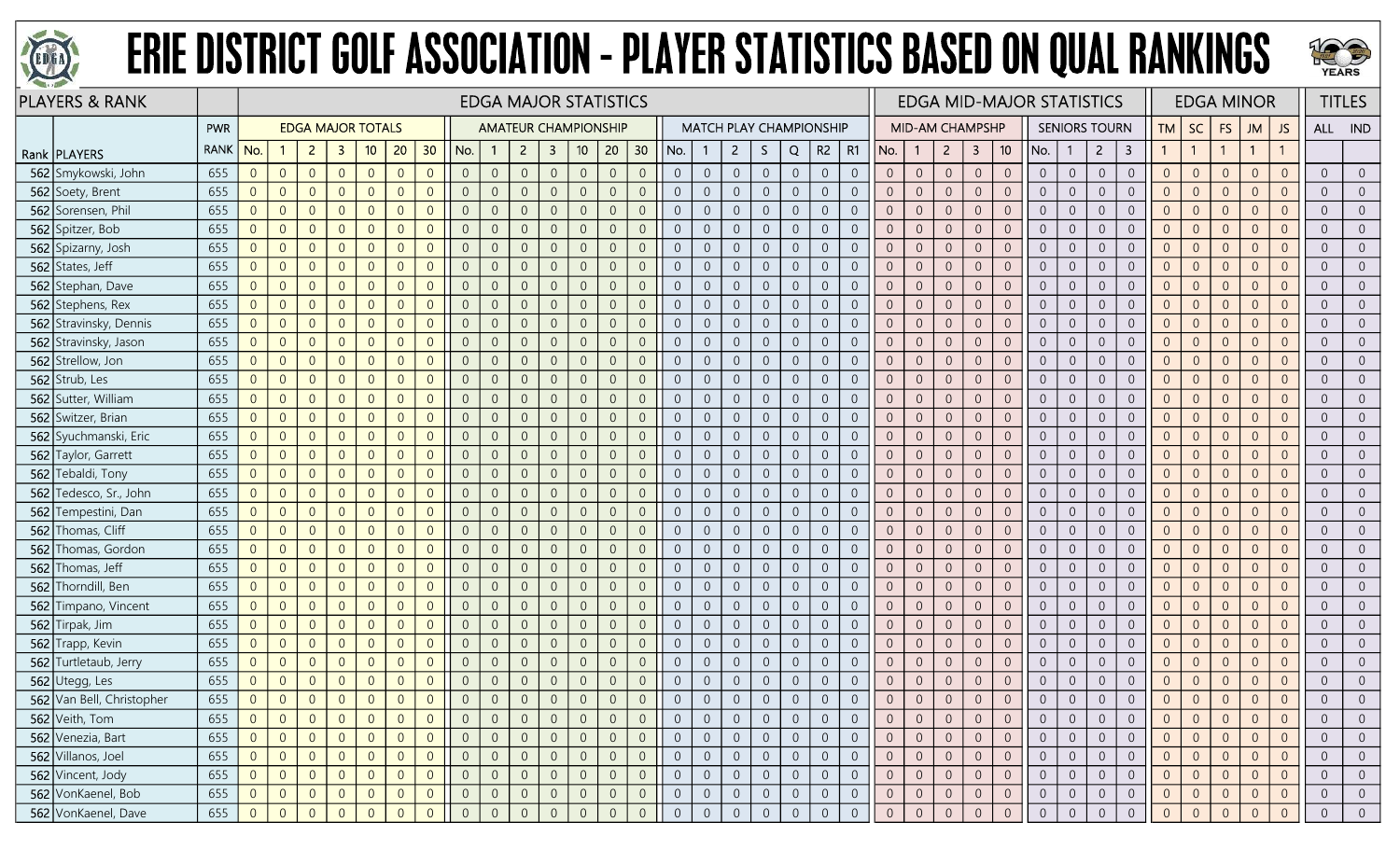



| <b>PLAYERS &amp; RANK</b> |             |                  |                |                |                          |                |                |                |                |                | <b>EDGA MAJOR STATISTICS</b> |                         |                 |                |                  |                |                |                                |                  |                |                |                |                | <b>EDGA MID-MAJOR STATISTICS</b> |                |                |                 |                |                |                      |                         |                |                | <b>EDGA MINOR</b> |                |                |                | <b>TITLES</b>  |
|---------------------------|-------------|------------------|----------------|----------------|--------------------------|----------------|----------------|----------------|----------------|----------------|------------------------------|-------------------------|-----------------|----------------|------------------|----------------|----------------|--------------------------------|------------------|----------------|----------------|----------------|----------------|----------------------------------|----------------|----------------|-----------------|----------------|----------------|----------------------|-------------------------|----------------|----------------|-------------------|----------------|----------------|----------------|----------------|
|                           | PWR         |                  |                |                | <b>EDGA MAJOR TOTALS</b> |                |                |                |                |                | <b>AMATEUR CHAMPIONSHIP</b>  |                         |                 |                |                  |                |                | <b>MATCH PLAY CHAMPIONSHIP</b> |                  |                |                |                |                | <b>MID-AM CHAMPSHP</b>           |                |                |                 |                |                | <b>SENIORS TOURN</b> |                         | <b>TM</b>      | SC             | <b>FS</b>         | <b>JM</b>      | JS             | ALL IND        |                |
| Rank   PLAYERS            | <b>RANK</b> | No.              |                | $\overline{2}$ | $\mathbf{3}$             | 10             | 20             | 30             | No.            |                | $\overline{2}$               | $\overline{\mathbf{3}}$ | 10 <sub>1</sub> | 20             | 30 <sub>o</sub>  | No.            |                | $\overline{2}$                 | S.               | Q              | R2             | <b>R1</b>      | No.            |                                  | $\overline{2}$ | $\mathbf{3}$   | 10 <sup>°</sup> | No.            |                | $\overline{2}$       | $\overline{\mathbf{3}}$ | $\mathbf{1}$   | $\overline{1}$ | $\mathbf{1}$      | $\mathbf{1}$   |                |                |                |
| 562 Vosloh, Fred          | 655         | $\overline{0}$   | $\overline{0}$ | $\overline{0}$ | $\overline{0}$           | $\overline{0}$ | $\Omega$       | $\overline{0}$ | $\overline{0}$ | $\overline{0}$ | $\overline{0}$               | $\overline{0}$          | $\sqrt{0}$      | $\overline{0}$ | $\overline{0}$   | $\overline{0}$ | $\overline{0}$ | $\overline{0}$                 | $\overline{0}$   | $\overline{0}$ | $\overline{0}$ | $\overline{0}$ | $\overline{0}$ | $\sqrt{0}$                       | $\overline{0}$ | $\theta$       | $\overline{0}$  | $\overline{0}$ | $\overline{0}$ | $\overline{0}$       | $\overline{0}$          | $\overline{0}$ | $\overline{0}$ | $\overline{0}$    | $\overline{0}$ | $\Omega$       | $\overline{0}$ | $\Omega$       |
| 562 Wager, Bill           | 655         | $\overline{0}$   | $\overline{0}$ | $\overline{0}$ | $\overline{0}$           | $\overline{0}$ | $\Omega$       | $\Omega$       | $\overline{0}$ | $\overline{0}$ | $\Omega$                     | $\overline{0}$          | $\overline{0}$  | $\overline{0}$ | $\overline{0}$   | $\overline{0}$ | $\overline{0}$ | $\overline{0}$                 | $\overline{0}$   | $\overline{0}$ | $\overline{0}$ | $\overline{0}$ | $\overline{0}$ | $\overline{0}$                   | $\overline{0}$ | $\overline{0}$ | $\overline{0}$  | $\overline{0}$ | $\overline{0}$ | $\overline{0}$       | $\overline{0}$          | $\overline{0}$ | $\overline{0}$ | $\overline{0}$    | $\overline{0}$ | $\overline{0}$ | $\overline{0}$ |                |
| 562 Wagner, Chad          | 655         | $\overline{0}$   | $\overline{0}$ | $\overline{0}$ | $\Omega$                 | $\Omega$       |                | $\Omega$       | $\overline{0}$ | $\overline{0}$ |                              | $\Omega$                | $\Omega$        | $\overline{0}$ | $\overline{0}$   | $\Omega$       | $\Omega$       | $\overline{0}$                 | $\overline{0}$   | $\theta$       | $\overline{0}$ | $\Omega$       | $\overline{0}$ | $\overline{0}$                   | $\overline{0}$ | $\overline{0}$ | $\overline{0}$  | $\overline{0}$ | $\overline{0}$ | $\overline{0}$       | $\overline{0}$          | $\overline{0}$ | $\overline{0}$ | $\overline{0}$    | $\Omega$       |                | $\overline{0}$ |                |
| 562 Walker, Glenn         | 655         | $\overline{0}$   | $\overline{0}$ | $\overline{0}$ | $\overline{0}$           | $\overline{0}$ | $\Omega$       | $\Omega$       | $\overline{0}$ | $\overline{0}$ | $\Omega$                     | $\Omega$                | $\overline{0}$  | $\overline{0}$ | $\overline{0}$   | $\overline{0}$ | $\overline{0}$ | $\overline{0}$                 | $\overline{0}$   | $\overline{0}$ | $\overline{0}$ | $\overline{0}$ | $\overline{0}$ | $\overline{0}$                   | $\overline{0}$ | $\overline{0}$ | $\overline{0}$  | $\overline{0}$ | $\Omega$       | $\overline{0}$       | $\overline{0}$          | $\overline{0}$ | $\overline{0}$ | $\overline{0}$    | $\overline{0}$ | $\overline{0}$ | $\overline{0}$ | $\overline{0}$ |
| 562 Wallwork, Dave        | 655         | $\overline{0}$   | $\overline{0}$ | $\overline{0}$ | $\Omega$                 | $\overline{0}$ | $\Omega$       | $\Omega$       | $\overline{0}$ | $\mathbf{0}$   | $\Omega$                     | $\overline{0}$          | $\sqrt{0}$      | $\overline{0}$ | $\overline{0}$   | $\overline{0}$ | $\overline{0}$ | $\overline{0}$                 | $\mathbf 0$      | $\mathbf{0}$   | $\overline{0}$ | $\overline{0}$ | $\overline{0}$ | $\overline{0}$                   | $\overline{0}$ | $\theta$       | $\mathbf{0}$    | $\overline{0}$ | $\overline{0}$ | $\overline{0}$       | $\sqrt{0}$              | $\overline{0}$ | $\overline{0}$ | $\overline{0}$    | $\overline{0}$ | $\overline{0}$ | $\overline{0}$ | $\Omega$       |
| 562 Weber, Dave           | 655         | $\overline{0}$   | $\overline{0}$ | $\overline{0}$ | $\overline{0}$           | $\overline{0}$ | $\Omega$       | $\Omega$       | $\overline{0}$ | $\overline{0}$ |                              | $\overline{0}$          | $\overline{0}$  | $\overline{0}$ | $\overline{0}$   | $\overline{0}$ | $\overline{0}$ | $\overline{0}$                 | $\overline{0}$   | $\overline{0}$ | $\overline{0}$ | $\overline{0}$ | $\overline{0}$ | $\overline{0}$                   | $\overline{0}$ | $\overline{0}$ | $\overline{0}$  | $\overline{0}$ | $\overline{0}$ | $\overline{0}$       | $\overline{0}$          | $\overline{0}$ | $\overline{0}$ | $\overline{0}$    | $\overline{0}$ | $\overline{0}$ | $\overline{0}$ | $\Omega$       |
| 562 Weber, Eric           | 655         | $\overline{0}$   | $\overline{0}$ | $\overline{0}$ | $\overline{0}$           | $\overline{0}$ | $\Omega$       | $\Omega$       | $\overline{0}$ | $\overline{0}$ |                              | $\Omega$                | $\overline{0}$  | $\overline{0}$ | $\overline{0}$   | $\Omega$       | $\overline{0}$ | $\overline{0}$                 | $\overline{0}$   | $\theta$       | $\overline{0}$ | $\overline{0}$ | $\overline{0}$ | $\overline{0}$                   | $\overline{0}$ | $\overline{0}$ | $\overline{0}$  | $\overline{0}$ | $\overline{0}$ | $\overline{0}$       | $\overline{0}$          | $\overline{0}$ | $\overline{0}$ | $\overline{0}$    | $\overline{0}$ |                | $\overline{0}$ |                |
| 562 Weber, Ron            | 655         | $\overline{0}$   | $\overline{0}$ | $\overline{0}$ | $\Omega$                 | $\overline{0}$ | $\Omega$       | $\Omega$       | $\overline{0}$ | $\overline{0}$ | $\Omega$                     | $\overline{0}$          | $\overline{0}$  | $\overline{0}$ | $\overline{0}$   | $\overline{0}$ | $\overline{0}$ | $\overline{0}$                 | $\boldsymbol{0}$ | $\overline{0}$ | $\overline{0}$ | $\overline{0}$ | $\overline{0}$ | $\overline{0}$                   | $\overline{0}$ | $\theta$       | $\overline{0}$  | $\overline{0}$ | $\overline{0}$ | $\overline{0}$       | $\boldsymbol{0}$        | $\overline{0}$ | $\overline{0}$ | $\overline{0}$    | $\overline{0}$ | $\Omega$       | $\overline{0}$ | $\Omega$       |
| 562 Wedzik, Dave          | 655         | $\overline{0}$   | $\overline{0}$ | $\overline{0}$ | $\overline{0}$           | $\overline{0}$ | $\Omega$       | $\overline{0}$ | $\overline{0}$ | $\mathbf{0}$   | $\Omega$                     | $\overline{0}$          | $\overline{0}$  | $\overline{0}$ | $\overline{0}$   | $\overline{0}$ | $\overline{0}$ | $\overline{0}$                 | $\boldsymbol{0}$ | $\sqrt{0}$     | $\sqrt{0}$     | $\overline{0}$ | $\overline{0}$ | $\overline{0}$                   | $\overline{0}$ | $\mathbf 0$    | $\overline{0}$  | $\overline{0}$ | $\overline{0}$ | $\overline{0}$       | $\overline{0}$          | $\overline{0}$ | $\overline{0}$ | $\overline{0}$    | $\overline{0}$ | $\overline{0}$ | $\overline{0}$ | $\overline{0}$ |
| 562 Weibel, Jonathan      | 655         | $\overline{0}$   | $\overline{0}$ | $\overline{0}$ | $\Omega$                 | $\overline{0}$ | $\Omega$       | $\Omega$       | $\overline{0}$ | $\overline{0}$ | $\Omega$                     | $\Omega$                | $\overline{0}$  | $\overline{0}$ | $\overline{0}$   | $\overline{0}$ | $\overline{0}$ | $\overline{0}$                 | $\overline{0}$   | $\overline{0}$ | $\overline{0}$ | $\overline{0}$ | $\Omega$       | $\overline{0}$                   | $\overline{0}$ | $\overline{0}$ | $\overline{0}$  | $\overline{0}$ | $\overline{0}$ | $\overline{0}$       | $\overline{0}$          | $\overline{0}$ | $\overline{0}$ | $\overline{0}$    | $\overline{0}$ | $\overline{0}$ | $\overline{0}$ |                |
| 562 Weibel, Mark          | 655         | $\overline{0}$   | $\overline{0}$ | $\overline{0}$ | $\Omega$                 | $\overline{0}$ |                | $\Omega$       | $\overline{0}$ | $\overline{0}$ |                              | $\Omega$                | $\overline{0}$  | $\overline{0}$ | $\overline{0}$   | $\overline{0}$ | $\overline{0}$ | $\overline{0}$                 | $\overline{0}$   | $\overline{0}$ | $\overline{0}$ | $\overline{0}$ | $\overline{0}$ | $\overline{0}$                   | $\overline{0}$ | $\overline{0}$ | $\overline{0}$  | $\overline{0}$ | $\overline{0}$ | $\overline{0}$       | $\overline{0}$          | $\overline{0}$ | $\overline{0}$ | $\overline{0}$    | $\overline{0}$ | $\Omega$       | $\overline{0}$ |                |
| 562 Weigand, Jr., Larry   | 655         | $\overline{0}$   | $\overline{0}$ | $\overline{0}$ | $\Omega$                 | $\overline{0}$ | $\Omega$       | $\Omega$       | $\overline{0}$ | $\overline{0}$ | $\Omega$                     | $\Omega$                | $\sqrt{0}$      | $\overline{0}$ | $\overline{0}$   | $\Omega$       | $\overline{0}$ | $\overline{0}$                 | $\boldsymbol{0}$ | $\overline{0}$ | $\overline{0}$ | $\overline{0}$ | $\mathbf{0}$   | $\overline{0}$                   | $\overline{0}$ | $\overline{0}$ | $\overline{0}$  | $\overline{0}$ | $\overline{0}$ | $\overline{0}$       | $\boldsymbol{0}$        | $\overline{0}$ | $\overline{0}$ | $\overline{0}$    | $\overline{0}$ | $\Omega$       | $\overline{0}$ | $\Omega$       |
| 562 Welsh, John           | 655         | $\overline{0}$   | $\overline{0}$ | $\overline{0}$ | $\overline{0}$           | $\overline{0}$ | $\Omega$       | $\overline{0}$ | $\overline{0}$ | $\overline{0}$ | $\Omega$                     | $\overline{0}$          | $\overline{0}$  | $\overline{0}$ | $\overline{0}$   | $\overline{0}$ | $\overline{0}$ | $\overline{0}$                 | $\overline{0}$   | $\overline{0}$ | $\overline{0}$ | $\overline{0}$ | $\overline{0}$ | $\overline{0}$                   | $\overline{0}$ | $\overline{0}$ | $\overline{0}$  | $\overline{0}$ | $\overline{0}$ | $\overline{0}$       | $\overline{0}$          | $\overline{0}$ | $\overline{0}$ | $\overline{0}$    | $\overline{0}$ | $\overline{0}$ | $\overline{0}$ | $\overline{0}$ |
| 562 Westfall, Jeff        | 655         | $\boldsymbol{0}$ | $\overline{0}$ | $\overline{0}$ | $\overline{0}$           | $\overline{0}$ | $\Omega$       | $\Omega$       | $\theta$       | $\overline{0}$ |                              | $\overline{0}$          | $\overline{0}$  | $\theta$       | $\overline{0}$   | $\overline{0}$ | $\sqrt{0}$     | $\overline{0}$                 | $\boldsymbol{0}$ | $\theta$       | $\overline{0}$ | $\overline{0}$ | $\overline{0}$ | $\overline{0}$                   | $\theta$       | $\sqrt{0}$     | $\overline{0}$  | $\overline{0}$ | $\overline{0}$ | $\overline{0}$       | $\boldsymbol{0}$        | $\sqrt{0}$     | $\sqrt{0}$     | $\theta$          | $\overline{0}$ | $\overline{0}$ | $\overline{0}$ |                |
| 562 Whitcomb, Tim         | 655         | $\overline{0}$   | $\overline{0}$ | $\overline{0}$ | $\Omega$                 | $\overline{0}$ | $\Omega$       | $\Omega$       | $\overline{0}$ | $\Omega$       |                              | 0                       | $\overline{0}$  | $\overline{0}$ | $\overline{0}$   | $\overline{0}$ | $\overline{0}$ | $\overline{0}$                 | $\overline{0}$   | $\overline{0}$ | $\overline{0}$ | $\overline{0}$ | $\overline{0}$ | $\overline{0}$                   | $\overline{0}$ | $\overline{0}$ | $\overline{0}$  | $\overline{0}$ | $\overline{0}$ | $\overline{0}$       | $\overline{0}$          | $\overline{0}$ | $\overline{0}$ | $\overline{0}$    | $\overline{0}$ |                | $\overline{0}$ |                |
| 562 White, Arnie          | 655         | $\overline{0}$   | $\overline{0}$ | $\overline{0}$ | $\overline{0}$           | $\overline{0}$ | $\Omega$       | $\Omega$       | $\overline{0}$ | $\overline{0}$ | $\Omega$                     | $\overline{0}$          | $\sqrt{0}$      | $\overline{0}$ | $\overline{0}$   | $\overline{0}$ | $\overline{0}$ | $\overline{0}$                 | $\boldsymbol{0}$ | $\sqrt{0}$     | $\overline{0}$ | $\overline{0}$ | $\overline{0}$ | $\overline{0}$                   | $\sqrt{0}$     | $\mathbb O$    | $\overline{0}$  | $\overline{0}$ | $\overline{0}$ | $\overline{0}$       | $\mathbf 0$             | $\mathbf 0$    | $\overline{0}$ | $\overline{0}$    | $\overline{0}$ | $\overline{0}$ | $\overline{0}$ | $\overline{0}$ |
| 562 White, Marty          | 655         | $\overline{0}$   | $\overline{0}$ | $\overline{0}$ | $\overline{0}$           | $\overline{0}$ | $\overline{0}$ | $\overline{0}$ | $\overline{0}$ | $\overline{0}$ | $\Omega$                     | $\overline{0}$          | $\overline{0}$  | $\overline{0}$ | $\overline{0}$   | $\overline{0}$ | $\overline{0}$ | $\overline{0}$                 | $\boldsymbol{0}$ | $\overline{0}$ | $\overline{0}$ | $\overline{0}$ | $\overline{0}$ | $\overline{0}$                   | $\overline{0}$ | $\theta$       | $\overline{0}$  | $\overline{0}$ | $\overline{0}$ | $\overline{0}$       | $\boldsymbol{0}$        | $\overline{0}$ | $\overline{0}$ | $\overline{0}$    | $\overline{0}$ | $\overline{0}$ | $\overline{0}$ | $\overline{0}$ |
| 562 Wiertel, Jim          | 655         | $\overline{0}$   | $\overline{0}$ | $\overline{0}$ | $\Omega$                 | $\overline{0}$ | $\Omega$       | $\overline{0}$ | $\overline{0}$ | $\overline{0}$ |                              | $\Omega$                | $\overline{0}$  | $\overline{0}$ | $\overline{0}$   | $\overline{0}$ | $\overline{0}$ | $\overline{0}$                 | $\overline{0}$   | $\overline{0}$ | $\overline{0}$ | $\overline{0}$ | $\overline{0}$ | $\overline{0}$                   | $\overline{0}$ | $\overline{0}$ | $\overline{0}$  | $\overline{0}$ | $\overline{0}$ | $\overline{0}$       | $\overline{0}$          | $\overline{0}$ | $\overline{0}$ | $\overline{0}$    | $\overline{0}$ | $\overline{0}$ | $\overline{0}$ |                |
| 562 Wiler, Brett          | 655         | $\overline{0}$   | $\overline{0}$ | $\overline{0}$ | $\overline{0}$           | $\overline{0}$ | $\Omega$       | $\Omega$       | $\overline{0}$ | $\overline{0}$ | $\Omega$                     | $\Omega$                | $\overline{0}$  | $\overline{0}$ | $\overline{0}$   | $\overline{0}$ | $\overline{0}$ | $\overline{0}$                 | $\boldsymbol{0}$ | $\overline{0}$ | $\overline{0}$ | $\overline{0}$ | $\overline{0}$ | $\overline{0}$                   | $\overline{0}$ | $\overline{0}$ | $\overline{0}$  | $\overline{0}$ | $\overline{0}$ | $\overline{0}$       | $\overline{0}$          | $\overline{0}$ | $\overline{0}$ | $\overline{0}$    | $\overline{0}$ | $\Omega$       | $\overline{0}$ | $\overline{0}$ |
| 562 Wiler, Randy          | 655         | $\overline{0}$   | $\overline{0}$ | $\overline{0}$ | $\overline{0}$           | $\overline{0}$ | $\Omega$       | $\Omega$       | $\overline{0}$ | $\overline{0}$ | $\Omega$                     | $\overline{0}$          | $\sqrt{0}$      | $\overline{0}$ | $\overline{0}$   | $\overline{0}$ | $\overline{0}$ | $\overline{0}$                 | $\overline{0}$   | $\overline{0}$ | $\overline{0}$ | $\overline{0}$ | $\overline{0}$ | $\overline{0}$                   | $\sqrt{0}$     | $\mathbf{0}$   | $\overline{0}$  | $\overline{0}$ | $\overline{0}$ | $\overline{0}$       | $\overline{0}$          | $\overline{0}$ | $\overline{0}$ | $\overline{0}$    | $\overline{0}$ | $\overline{0}$ | $\overline{0}$ | $\overline{0}$ |
| 562 Wilkey, Shane         | 655         | $\overline{0}$   | $\overline{0}$ | $\overline{0}$ | $\overline{0}$           | $\overline{0}$ | $\Omega$       | $\overline{0}$ | $\overline{0}$ | $\overline{0}$ |                              | $\Omega$                | $\overline{0}$  | $\overline{0}$ | $\overline{0}$   | $\overline{0}$ | $\overline{0}$ | $\overline{0}$                 | $\overline{0}$   | $\overline{0}$ | $\overline{0}$ | $\overline{0}$ | $\overline{0}$ | $\overline{0}$                   | $\overline{0}$ | $\overline{0}$ | $\overline{0}$  | $\overline{0}$ | $\overline{0}$ | $\overline{0}$       | $\overline{0}$          | $\overline{0}$ | $\overline{0}$ | $\overline{0}$    | $\overline{0}$ | $\overline{0}$ | $\overline{0}$ | $\overline{0}$ |
| 562 Will II, Thomas       | 655         | $\overline{0}$   | $\overline{0}$ | $\overline{0}$ | $\Omega$                 | $\overline{0}$ | $\Omega$       | $\overline{0}$ | $\overline{0}$ | $\overline{0}$ |                              | $\overline{0}$          | $\overline{0}$  | $\overline{0}$ | $\overline{0}$   | $\overline{0}$ | $\overline{0}$ | $\overline{0}$                 | $\overline{0}$   | $\overline{0}$ | $\overline{0}$ | $\Omega$       | $\overline{0}$ | $\overline{0}$                   | $\overline{0}$ | $\overline{0}$ | $\overline{0}$  | $\overline{0}$ | $\overline{0}$ | $\overline{0}$       | $\overline{0}$          | $\overline{0}$ | $\overline{0}$ | $\overline{0}$    | $\overline{0}$ | $\Omega$       | $\overline{0}$ |                |
| 562 Will, Chuck           | 655         | $\overline{0}$   | $\overline{0}$ | $\overline{0}$ | $\overline{0}$           | $\overline{0}$ | $\Omega$       | $\Omega$       | $\overline{0}$ | $\overline{0}$ | $\Omega$                     | $\Omega$                | $\overline{0}$  | $\overline{0}$ | $\overline{0}$   | $\overline{0}$ | $\overline{0}$ | $\overline{0}$                 | $\overline{0}$   | $\overline{0}$ | $\overline{0}$ | $\overline{0}$ | $\overline{0}$ | $\overline{0}$                   | $\overline{0}$ | $\overline{0}$ | $\overline{0}$  | $\overline{0}$ | $\overline{0}$ | $\overline{0}$       | $\overline{0}$          | $\overline{0}$ | $\overline{0}$ | $\overline{0}$    | $\overline{0}$ | $\Omega$       | $\overline{0}$ | $\overline{0}$ |
| 562 Williams, Bob         | 655         | $\overline{0}$   | $\overline{0}$ | $\overline{0}$ | $\overline{0}$           | $\overline{0}$ | $\Omega$       | $\Omega$       | $\overline{0}$ | $\overline{0}$ | $\Omega$                     | $\overline{0}$          | $\overline{0}$  | $\overline{0}$ | $\overline{0}$   | $\overline{0}$ | $\overline{0}$ | $\overline{0}$                 | $\overline{0}$   | $\overline{0}$ | $\overline{0}$ | $\overline{0}$ | $\overline{0}$ | $\overline{0}$                   | $\overline{0}$ | $\overline{0}$ | $\overline{0}$  | $\overline{0}$ | $\overline{0}$ | $\overline{0}$       | $\overline{0}$          | $\overline{0}$ | $\overline{0}$ | $\overline{0}$    | $\overline{0}$ | $\overline{0}$ | $\overline{0}$ | $\overline{0}$ |
| 562 Williamson, Jeff      | 655         | $\overline{0}$   | $\overline{0}$ | $\overline{0}$ | $\overline{0}$           | $\overline{0}$ | $\Omega$       | $\overline{0}$ | $\overline{0}$ | $\overline{0}$ | $\Omega$                     | $\overline{0}$          | $\overline{0}$  | $\overline{0}$ | $\overline{0}$   | $\overline{0}$ | $\overline{0}$ | $\overline{0}$                 | $\overline{0}$   | $\overline{0}$ | $\overline{0}$ | $\overline{0}$ | $\overline{0}$ | $\overline{0}$                   | $\overline{0}$ | $\overline{0}$ | $\overline{0}$  | $\overline{0}$ | $\overline{0}$ | $\overline{0}$       | $\overline{0}$          | $\overline{0}$ | $\overline{0}$ | $\overline{0}$    | $\overline{0}$ | $\overline{0}$ | $\overline{0}$ | $\overline{0}$ |
| 562 Wilson, Dave          | 655         | $\overline{0}$   | $\overline{0}$ | $\overline{0}$ | $\overline{0}$           | $\overline{0}$ | $\Omega$       | $\Omega$       | $\overline{0}$ | $\overline{0}$ |                              | $\overline{0}$          | $\overline{0}$  | $\overline{0}$ | $\overline{0}$   | $\overline{0}$ | $\overline{0}$ | $\overline{0}$                 | $\overline{0}$   | $\overline{0}$ | $\overline{0}$ | $\overline{0}$ | $\overline{0}$ | $\overline{0}$                   | $\overline{0}$ | $\overline{0}$ | $\overline{0}$  | $\overline{0}$ | $\overline{0}$ | $\overline{0}$       | $\overline{0}$          | $\overline{0}$ | $\overline{0}$ | $\overline{0}$    | $\overline{0}$ | $\overline{0}$ | $\overline{0}$ | $\overline{0}$ |
| 562 Wilson, Paul          | 655         | $\overline{0}$   | $\overline{0}$ | $\overline{0}$ | $\Omega$                 | $\overline{0}$ | $\Omega$       | $\Omega$       | $\overline{0}$ | $\overline{0}$ | $\Omega$                     | $\Omega$                | $\overline{0}$  | $\overline{0}$ | $\overline{0}$   | $\Omega$       | $\overline{0}$ | $\overline{0}$                 | $\overline{0}$   | $\overline{0}$ | $\overline{0}$ | $\overline{0}$ | $\overline{0}$ | $\overline{0}$                   | $\overline{0}$ | $\overline{0}$ | $\overline{0}$  | $\overline{0}$ | $\overline{0}$ | $\overline{0}$       | $\overline{0}$          | $\overline{0}$ | $\overline{0}$ | $\overline{0}$    | $\overline{0}$ | $\overline{0}$ | $\overline{0}$ | $\overline{0}$ |
| 562 Wisniewski, Bill      | 655         | $\overline{0}$   | $\overline{0}$ | $\overline{0}$ | $\overline{0}$           | $\overline{0}$ | $\Omega$       | $\Omega$       | $\overline{0}$ | $\overline{0}$ | $\Omega$                     | $\overline{0}$          | $\overline{0}$  | $\overline{0}$ | $\overline{0}$   | $\overline{0}$ | $\overline{0}$ | $\overline{0}$                 | $\overline{0}$   | $\overline{0}$ | $\overline{0}$ | $\overline{0}$ | $\overline{0}$ | $\overline{0}$                   | $\overline{0}$ | $\overline{0}$ | $\overline{0}$  | $\overline{0}$ | $\overline{0}$ | $\overline{0}$       | $\overline{0}$          | $\overline{0}$ | $\overline{0}$ | $\overline{0}$    | $\overline{0}$ | $\overline{0}$ | $\overline{0}$ | $\overline{0}$ |
| 562 Wolf, George          | 655         | $\overline{0}$   | $\overline{0}$ | $\overline{0}$ | $\overline{0}$           | $\overline{0}$ | $\Omega$       | $\overline{0}$ | $\overline{0}$ | $\Omega$       | $\overline{0}$               | $\overline{0}$          | $\sqrt{0}$      | $\overline{0}$ | $\overline{0}$   | $\overline{0}$ | $\sqrt{0}$     | $\overline{0}$                 | $\overline{0}$   | $\overline{0}$ | $\overline{0}$ | $\overline{0}$ | $\overline{0}$ | $\mathbf{0}$                     | $\sqrt{0}$     | $\overline{0}$ | $\overline{0}$  | $\overline{0}$ | $\overline{0}$ | $\overline{0}$       | $\overline{0}$          | $\overline{0}$ | $\overline{0}$ | $\overline{0}$    | $\overline{0}$ | $\Omega$       | $\overline{0}$ |                |
| 562 Wright, Sr., Robert   | 655         | $\overline{0}$   | $\Omega$       | $\overline{0}$ | $\Omega$                 | $\overline{0}$ |                |                | $\overline{0}$ | $\overline{0}$ |                              | $\theta$                | $\overline{0}$  | $\overline{0}$ | $\overline{0}$   | $\overline{0}$ |                | $\overline{0}$                 | $\overline{0}$   | $\overline{0}$ | $\overline{0}$ | $\overline{0}$ | $\overline{0}$ | $\overline{0}$                   | $\overline{0}$ | $\overline{0}$ | $\overline{0}$  | $\overline{0}$ | $\Omega$       | $\overline{0}$       | $\overline{0}$          | $\overline{0}$ | $\overline{0}$ | $\overline{0}$    | $\Omega$       | 0              | $\overline{0}$ |                |
| 562 Wronek, Evan          | 655         | $\overline{0}$   | $\overline{0}$ | $\overline{0}$ | $\overline{0}$           | $\overline{0}$ | $\Omega$       | $\overline{0}$ | $\overline{0}$ | $\overline{0}$ | $\overline{0}$               | $\overline{0}$          | $\overline{0}$  | $\overline{0}$ | $\overline{0}$   | $\overline{0}$ | $\overline{0}$ | $\overline{0}$                 | $\overline{0}$   | $\overline{0}$ | $\overline{0}$ | $\overline{0}$ | $\overline{0}$ | $\overline{0}$                   | $\overline{0}$ | $\overline{0}$ | $\overline{0}$  | $\overline{0}$ | $\overline{0}$ | $\overline{0}$       | $\overline{0}$          | $\overline{0}$ | $\overline{0}$ | $\overline{0}$    | $\overline{0}$ | $\overline{0}$ | $\overline{0}$ | $\Omega$       |
| 562 Yamauchi, Kim         | 655         | $\overline{0}$   | $\overline{0}$ | $\overline{0}$ | $\overline{0}$           | $\overline{0}$ | $\Omega$       | $\overline{0}$ | $\overline{0}$ | $\overline{0}$ | $\overline{0}$               | $\overline{0}$          | $\sqrt{0}$      | $\overline{0}$ | $\boldsymbol{0}$ | $\overline{0}$ | $\overline{0}$ | $\overline{0}$                 | $\overline{0}$   | $\sqrt{0}$     | $\overline{0}$ | $\overline{0}$ | $\overline{0}$ | $\overline{0}$                   | $\overline{0}$ | $\overline{0}$ | $\overline{0}$  | $\overline{0}$ | $\overline{0}$ | $\overline{0}$       | $\boldsymbol{0}$        | $\overline{0}$ | $\overline{0}$ | $\sqrt{0}$        | $\overline{0}$ | $\overline{0}$ | $\overline{0}$ | $\overline{0}$ |
| 562 Yeager, Gary          | 655         | $\overline{0}$   | $\overline{0}$ | $\overline{0}$ | $\overline{0}$           | $\overline{0}$ | $\Omega$       | $\overline{0}$ | $\overline{0}$ | $\overline{0}$ | $\Omega$                     | $\overline{0}$          | $\sqrt{0}$      | $\overline{0}$ | $\overline{0}$   | $\overline{0}$ | $\overline{0}$ | $\overline{0}$                 | $\overline{0}$   | $\overline{0}$ | $\overline{0}$ | $\overline{0}$ | $\overline{0}$ | $\overline{0}$                   | $\overline{0}$ | $\overline{0}$ | $\overline{0}$  | $\overline{0}$ | $\overline{0}$ | $\overline{0}$       | $\boldsymbol{0}$        | $\overline{0}$ | $\overline{0}$ | $\overline{0}$    | $\overline{0}$ | $\overline{0}$ | $\overline{0}$ | $\overline{0}$ |
| 562 Yezzi, Justin         | 655         | $\overline{0}$   | $\theta$       | $\overline{0}$ | $\overline{0}$           | $\overline{0}$ | $\theta$       | $\overline{0}$ | $\overline{0}$ | $\overline{0}$ | $\overline{0}$               | $\theta$                | $\overline{0}$  | $\overline{0}$ | $\overline{0}$   | $\overline{0}$ | $\overline{0}$ | $\overline{0}$                 | $\overline{0}$   | $\overline{0}$ | $\overline{0}$ | $\overline{0}$ | $\overline{0}$ | $\overline{0}$                   | $\overline{0}$ | $\overline{0}$ | $\overline{0}$  | $\overline{0}$ | $\overline{0}$ | $\overline{0}$       | $\overline{0}$          | $\overline{0}$ | $\overline{0}$ | $\overline{0}$    | $\overline{0}$ | $\overline{0}$ | $\overline{0}$ | $\overline{0}$ |
| 562 Yurkiewicz, Jim       | 655         | $\overline{0}$   | $\overline{0}$ | $\overline{0}$ | $\overline{0}$           | $\Omega$       |                | $\Omega$       | $\overline{0}$ | $\Omega$       | $\Omega$                     |                         | $\Omega$        | $\overline{0}$ | $\Omega$         | $\Omega$       | $\overline{0}$ | $\overline{0}$                 | $\mathbf 0$      | $\overline{0}$ | $\overline{0}$ | $\mathbf 0$    | $\overline{0}$ | $\overline{0}$                   | $\overline{0}$ | $\mathbf{0}$   | $\Omega$        | $\overline{0}$ | $\overline{0}$ | $\overline{0}$       | $\overline{0}$          | $\overline{0}$ | $\Omega$       | $\overline{0}$    | $\overline{0}$ | $\Omega$       | $\overline{0}$ | $\Omega$       |